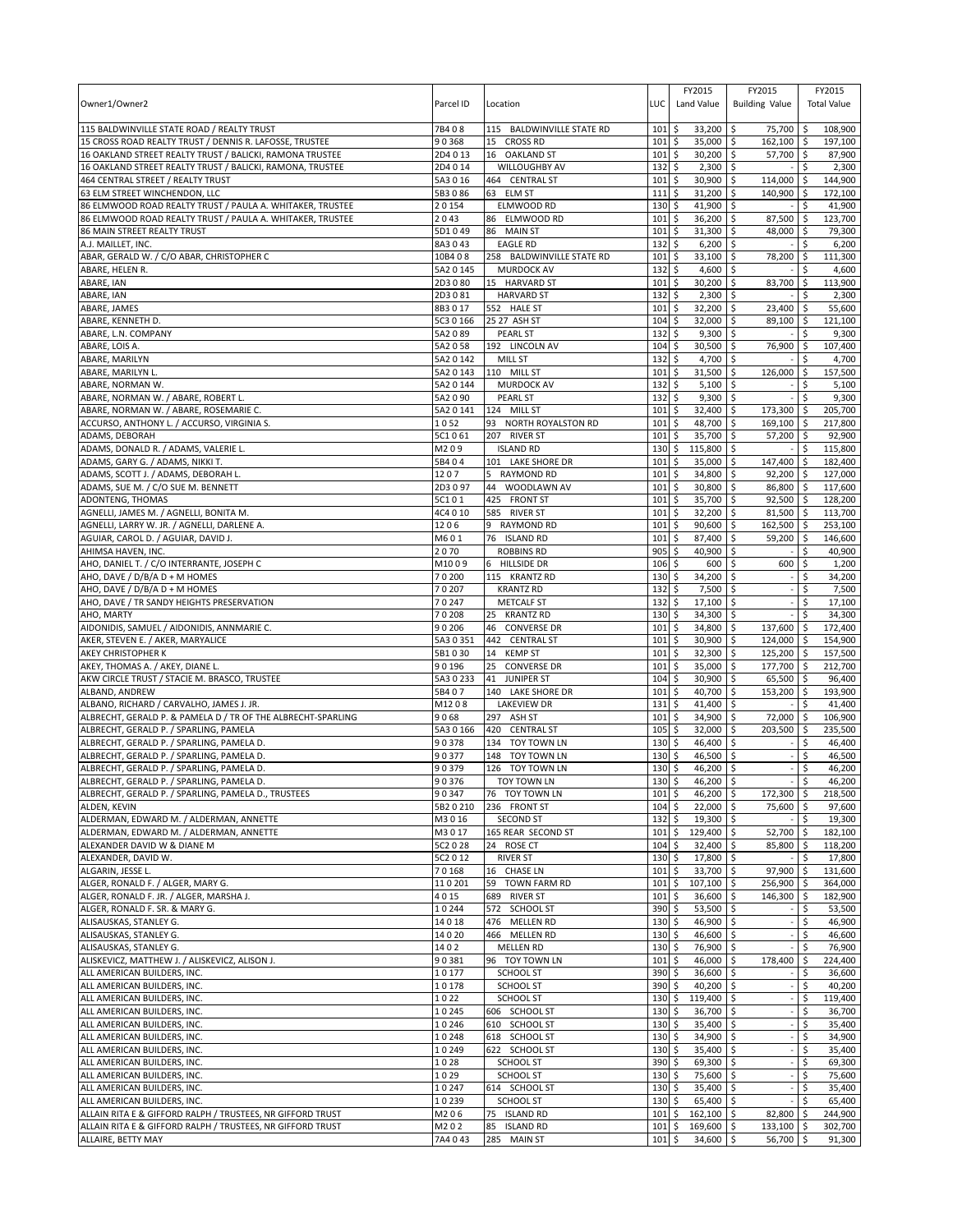| Owner1/Owner2                                                                     | Parcel ID           | Location                                                 | LUC                | FY2015<br>Land Value            | FY2015<br><b>Building Value</b>      |          | FY2015<br><b>Total Value</b> |
|-----------------------------------------------------------------------------------|---------------------|----------------------------------------------------------|--------------------|---------------------------------|--------------------------------------|----------|------------------------------|
| ALLAIRE, ROGER E.                                                                 | 5A30238             | 71 JUNIPER ST                                            | 101                | 30,500<br>\$                    | 101,600 \$<br>l \$                   |          | 132,100                      |
| ALLARD, ROBERT F.                                                                 | 5A3086<br>5B2 0 164 | 74<br><b>EAST ST</b><br>15 MASON ST                      | 101<br>101         | \$<br>30,800<br>31,200          | \$<br>81,400 \$<br>\$<br>$90,000$ \$ |          | 112,200<br>121,200           |
| ALLEN, GEORGE H. III / LINGO, KATHY A.<br>ALLEN, JENNIFER M. / ALLEN, FRANCIS     | 4C403               | OFF HALE ST                                              | 132                | \$<br>\$<br>5,300               | \$                                   | Ś        | 5,300                        |
| ALLEN, JENNIFER M. / ALLEN, FRANCIS                                               | 4C405               | <b>RIVER ST</b>                                          | 132                | 5,800<br>\$                     | \$                                   | \$       | 5,800                        |
| ALLEN, JENNIFER M. / ALLEN, FRANCIS                                               | 4C4 0 4             | 582 RIVER ST                                             | 101                | \$<br>32,200                    | \$<br>93,600 \$                      |          | 125,800                      |
| ALLEN, SHERMAN V. JR. / REAL ESTATE DIVISION                                      | 2D105               | 346 348 SCHOOL ST                                        | 333                | \$<br>49,200                    | \$<br>56,200 \$                      |          | 105,400                      |
| ALLIA, JOSEPH J. JR. / ALLIA, SHIRLEY<br>ALLIANCE RETAIL LLC                      | 4D4024<br>5C3 0 82  | 141 MAIN ST<br>240 SPRING ST                             | 101<br>333         | \$<br>34,500<br>67,200<br>\$    | \$<br>86,400 \$<br>\$<br>289,900 \$  |          | 120,900<br>357,100           |
| ALLISON, BRENDA L. / SANSEVERO, BRIAN K.                                          | 5A4 0 34            | 33<br><b>VAINE ST</b>                                    | 101                | \$<br>43,600                    | \$<br>122,900 \$                     |          | 166,500                      |
| ALLIY, RICHARD JR. / ALLIY, VICKIE                                                | 5C3 0 94            | 259 SPRING ST                                            | 101                | 31,600<br>\$                    | \$<br>69,200 \$                      |          | 100,800                      |
| ALTIERI, DAVID J. / C/O REALTY DISTINCTIONS, INC                                  | 70264               | 130<br><b>BALDWINVILLE STATE RD</b>                      | 101                | 36,600<br>\$                    | \$<br>129,900 \$                     |          | 166,500                      |
| AMADON, KENDELL R.                                                                | 80186               | 4 CUMMINGS RD                                            | 101                | \$<br>35,500                    | \$<br>139,100 \$                     |          | 174,600                      |
| AMBROSE, WILLIAM T.                                                               | 5A209               | PEARL ST<br>147                                          | 101                | \$<br>30,900                    | \$<br>86,400 \$                      |          | 117,300                      |
| AMBROZEWICZ, ROBIN A.<br>AMBURGEY, LAWRENCE C. / C/O RAYMOND, DOUGLAS L           | 5A4 0 47<br>5B4043  | 318 MAPLE ST<br>160 LAKE SHORE DR                        | 101<br>101         | \$<br>32,200<br>\$<br>34,900    | \$<br>71,700 \$<br>\$<br>172,600 \$  |          | 103,900<br>207,500           |
| AMENTA, ARTHUR JR. / AMENTA, RITA Y.                                              | 5A3 0 180           | 52 JACKSON AV                                            | 101                | \$<br>32,200                    | \$<br>86,600 \$                      |          | 118,800                      |
| AMENTA, STEVEN C.                                                                 | 5A2 0 C9            | <b>BANNER PL C9</b>                                      | 102                | \$                              | \$<br>71,400 \$                      |          | 71,400                       |
| AMENTA, VICTOR JR. / AMENTA, CAROL ANN                                            | 7A4 062             | <b>BALDWINVILLE STATE RD</b>                             | 130                | \$<br>35,900                    | \$                                   | \$       | 35,900                       |
| AMIRAULT, GARY                                                                    | 5A4 0 59            | 280 MAPLE ST                                             | 101                | \$<br>30,900                    | \$<br>$50,500$ \$                    |          | 81,400                       |
| ANAIR, WALTER R. / ANAIR, MARY M.                                                 | 2D101               | 378 380 SCHOOL ST                                        | 31                 | \$<br>41,800                    | 5<br>259,300 \$                      |          | 301,100                      |
| ANCTIL, JOSEPH MARIO M. / ANCTIL, SHARI L.<br>ANDERSON, CASSANDRA                 | 10070<br>90320      | 396 398 BALDWINVILLE STATE RD<br>271 ASH ST              | 104<br>101         | \$<br>32,400<br>\$<br>37,000    | \$<br>118,700 \$<br>\$<br>133,000 \$ |          | 151,100<br>170,000           |
| ANDERSON, DAVID J. / ANDERSON, SIEGLINDE M.                                       | 3021                | <b>EAST MONOMONAC RD</b>                                 | 132                | \$<br>$4,100$ \$                | ÷,                                   | \$       | 4,100                        |
| ANDERSON, DAVID J. / ANDERSON, SIEGLINDE M.                                       | M10055              | <b>BEACHVIEW DR</b>                                      | 132                | \$<br>19,200                    | \$                                   | \$       | 19,200                       |
| ANDERSON, DAVID J. / ANDERSON, SIEGLINDE M.                                       | M1107               | EAST MONOMONAC RD<br>5                                   | 101                | 41,100<br>\$                    | 5<br>119,700 \$                      |          | 160,800                      |
| ANDERSON, DEBRA A.                                                                | 6B1011              | 50 GLENALLEN ST                                          | 101                | \$<br>28,100                    | \$<br>57,000 \$                      |          | 85,100                       |
| ANDERSON, DOUGLAS / ANDERSON, COLLEEN<br>ANDERSON, JEFFREY D. / ANDERSON, JOAN C. | 90319               | 267 ASH ST                                               | 101<br>101         | 36,600<br>\$<br>\$<br>131,300   | \$<br>156,800 \$<br>93,200 \$        |          | 193,400<br>224,500           |
| ANDERSON, JEFFREY D. / ANDERSON, JOAN C.                                          | M6010<br>M608       | 5 ISLAND RD<br>16 ISLAND RD                              | 101                | 81,400<br>\$                    | \$<br>\$<br>$60,900$ \$              |          | 142,300                      |
| ANDERSON, JESSICA R.                                                              | 5C3 0 116           | 88<br>ASH ST                                             | 101                | \$<br>34,500                    | \$<br>75,800 \$                      |          | 110,300                      |
| ANDERSON, JOHN E. / C/O LAWRENCE HARRIS                                           | 2D405               | WOODLAWN AV                                              | 132                | 4,500<br>\$                     | \$                                   | \$       | 4,500                        |
| ANDERSON, KEVIN M. / ANDERSON, JENNIFER L.                                        | 10240               | 119 NORTH ROYALSTON RD                                   | 101                | \$<br>49,500                    | \$<br>186,800 \$                     |          | 236,300                      |
| ANDERSON, MARK / ANDERSON, JANIE I.                                               | 2D3 0 123           | 41 ELMWOOD RD                                            | 101                | 36,500<br>\$                    | \$<br>87,400 \$                      |          | 123,900                      |
| ANDERSON, NORMA L.<br>ANDERSON, NORMA L.                                          | 7B4024<br>7B4019    | <b>BALDWINVILLE STATE RD</b><br>76 BALDWINVILLE STATE RD | 132<br>101         | \$<br>3,100<br>\$<br>31,500     | \$<br>\$<br>87,800 \$                | \$       | 3,100<br>119,300             |
| ANDERSON, RICHARD W. / ANDERSON, RUTH M.                                          | 5B2 0 253           | 16<br><b>ACADEMY ST</b>                                  | 101                | \$<br>31,700                    | 142,400 \$<br>\$                     |          | 174,100                      |
| ANDERSON, SEAN / ANDERSON, BARBARA L.                                             | 5B2 0 246           | <b>SCHOOL ST</b><br>27                                   | 101                | \$<br>31,600                    | \$<br>74,900 \$                      |          | 106,500                      |
| ANDERSON, STEVEN E. / ANDERSON, JOAN E.                                           | 5A1048              | 272<br><b>WEST ST</b>                                    | 101                | \$<br>34,900                    | \$<br>$115,100$ \$                   |          | 150,000                      |
| ANDERSON, THOMAS E. / ANDERSON, MICHELLE M.                                       | 70143               | 481<br><b>ALGER ST</b>                                   | 101                | 37,300<br>\$                    | \$<br>98,100 \$                      |          | 135,400                      |
| ANDON, CHARLES A. / ANDON, ANN M.                                                 | 130250              | 195 RUSSELL FARM RD                                      | 132                | \$<br>6,700                     | \$                                   | \$       | 6,700                        |
| ANDREWS, DONALD W. / ANDREWS, JANE D.<br>ANDRIES, DANIEL H. / ANDRIES, ERICA L.   | 130170<br>4C4 0 56  | 157<br>MILL GLEN RD<br>14 HALE ST                        | 101<br>101         | \$<br>36,600<br>\$<br>31,800    | \$<br>132,900<br>\$<br>126,700 \$    | \$       | 169,500<br>158,500           |
| ANDRIES, DANIEL H. / ANDRIES, ERICA L.                                            | 4C4 0 26            | 12 HALE ST                                               | 132                | \$<br>4,600                     | $\mathsf{\hat{S}}$                   | \$       | 4,600                        |
| ANGELOS, DAVID / ANGELOS, JODIE L.                                                | 5A3057              | 11 13 WINTER PL                                          | 104                | \$<br>30,500                    | 5<br>82,200 \$                       |          | 112,700                      |
| ANM MOTEL, LLC                                                                    | 90118               | 662 SPRING ST                                            | 31                 | \$<br>53,300                    | \$<br>214,400 \$                     |          | 267,700                      |
| ANTONELLIS MICHAEL P & DANIELL                                                    | 5A3 0 303           | 188 ELM ST                                               | 101                | 30,300<br>\$                    | \$<br>104,600 \$                     |          | 134,900                      |
| ANTONELLIS, PETER D. / ANTONELLIS, SUSAN A.<br>ANTONIONI, GINO                    | 8032<br>5B2 0 15    | 61 TEEL RD<br><b>SCHOOL ST</b>                           | 101<br>132         | \$<br>37,700<br>\$<br>4,600     | \$<br>116,500 \$<br>\$               | \$       | 154,200<br>4,600             |
| ANTONIONI, GINO / ANTONIONI, ILDE                                                 | 5B2 0 14            | 156 SCHOOL ST                                            | 105                | \$<br>32,200                    | \$<br>146,000                        | \$       | 178,200                      |
| ARCECI, PETER L.                                                                  | 6A1015              | 366 MAPLE ST                                             | 101                | \$<br>30,600                    | \$<br>44,700 \$                      |          | 75,300                       |
| ARCIERE. BRENDA / TRUSTEE OF D + E REALTY TRUST                                   | M9028               | <b>WEST MONOMONAC RD</b>                                 | 130S               | 78,000 \$                       |                                      | $-1s$    | 78.000                       |
| ARCIERE, BRENDA / TRUSTEE OF D + E REALTY TRUST                                   | M9029               | WEST MONOMONAC RD                                        | 130                | \$<br>33,000                    | \$                                   | \$       | 33,000                       |
| ARD, LARRY + MARIA<br>ARES, GEORGE E. / ARES, HENRIETTE A.                        | 130142<br>8A1023    | 21 HILLSIDE TR<br>232 ALGER ST                           | 101<br>101         | \$<br>34,900<br>31,000          | \$<br>220,000 \$<br>\$<br>87,200 \$  |          | 254,900                      |
| ARES, JOSEPH N.                                                                   | 12081               | 159 GARDNER RD                                           | 101                | \$<br>\$<br>38,200 \$           | 127,000 \$                           |          | 118,200<br>165,200           |
| ARGUIN, LEO F.                                                                    | M140115             | LAKEVIEW DR                                              | 131                | 31,300<br>\$                    | \$                                   | $-$ \$   | 31,300                       |
| ARLIG, RUDOLF W. / C/O ARLIG, GLENN D                                             | 8A201               | 278 HALE ST                                              | 101                | \$<br>37,900 \$                 | 85,300 \$                            |          | 123,200                      |
| ARSENAULT JEREMY                                                                  | 2D306               | 30 ELMWOOD RD                                            | 101                | \$<br>32,200                    | 123,600 \$<br>l\$                    |          | 155,800                      |
| ARSENAULT, CAREY F. / RUSCHIONI, RICCI<br>ARSENAULT, CHRIS T.                     | 10186<br>90367      | 661 SCHOOL ST<br>25 CROSS RD                             | 101<br>101         | \$<br>34,900<br>\$<br>35,000    | \$<br>128,700 \$<br>\$<br>143,800 \$ |          | 163,600<br>178,800           |
| ARSENAULT, MICHAEL M.                                                             | 802                 | 476 ALGER ST                                             | 101                | \$<br>45,000                    | \$<br>118,600 \$                     |          | 163,600                      |
| ARSENAULT, PETER H. / ARSENAULT, CAROL                                            | 5B3072              | 127 ELM ST                                               | 104                | \$<br>30,800                    | \$<br>107,500 \$                     |          | 138,300                      |
| ARSENAULT, RALPH J. / ARSENAULT, LINDA M.                                         | 9042                | 730 SPRING ST                                            | 101                | \$<br>36,500 \$                 | 152,400 \$                           |          | 188,900                      |
| ASCH, ALEXANDER / ASCH, JULIE M.                                                  | 2D30103             | 20 WOODLAWN AV                                           | 101                | 30,800 \$<br>\$                 | $113,000$ \$                         |          | 143,800                      |
| ASHBURNHAM CONSERVATION / COMMISSION                                              | 6017                | NORTH ASHBURNHAM RD                                      | 982                | \$<br>47,600 \$<br>36,800 \$    |                                      | \$       | 47,600                       |
| ATA FRAMING, LLC<br>ATA FRAMING, LLC                                              | 10224<br>10225      | <b>WEST ST</b><br>WEST ST                                | 130<br>$130 \;$ \$ | \$<br>$35,100$ \$               |                                      | \$<br>\$ | 36,800<br>35,100             |
| ATA FRAMING, LLC                                                                  | 10226               | <b>WEST ST</b>                                           | 130                | \$<br>$35,200$ \$               |                                      | \$       | 35,200                       |
| ATA FRAMING, LLC                                                                  | 10227               | <b>WEST ST</b>                                           | 130                | \$<br>35,600 \$                 |                                      | \$       | 35,600                       |
| ATA FRAMING, LLC                                                                  | 10228               | <b>WEST ST</b>                                           | 130                | $35,500$ \$<br>\$               |                                      | \$       | 35,500                       |
| ATA FRAMING, LLC                                                                  | 10230               | <b>WEST ST</b>                                           | 130                | \$<br>34,800 \$                 |                                      | \$       | 34,800                       |
| ATA FRAMING, LLC<br>ATA FRAMING, LLC                                              | 10231<br>10233      | <b>WEST ST</b><br>SCHOOL ST                              | 130<br>130         | \$<br>34,800<br>34,800 \$<br>\$ | l\$                                  | \$<br>\$ | 34,800<br>34,800             |
| ATA FRAMING, LLC                                                                  | 10234               | <b>SCHOOL ST</b>                                         | 130                | \$<br>34,800 \$                 |                                      | \$       | 34,800                       |
| ATA FRAMING, LLC                                                                  | 10229               | <b>WEST ST</b>                                           | 130                | 35,000 \$<br>\$                 |                                      | \$       | 35,000                       |
| ATA FRAMING, LLC                                                                  | 10232               | SCHOOL ST                                                | 130                | \$<br>34,900 \$                 |                                      | \$       | 34,900                       |
| <b>ATHOL SAVINGS BANK</b>                                                         | 5B30117             | 112 CENTRAL ST                                           | 341                | 87,700 \$<br>\$                 | 873,800                              | \$       | 961,500                      |
| ATHOL SAVINGS BANK<br>ATKINSON, LUCILLE E.                                        | 5B30178<br>7B4 0 12 | 112 CENTRAL ST<br>79 BALDWINVILLE STATE RD               | 132<br>101         | \$<br>22,000<br>\$<br>32,700 \$ | $\ddot{s}$<br>$92,200$ \$            | \$       | 22,000<br>124,900            |
|                                                                                   |                     |                                                          |                    |                                 |                                      |          |                              |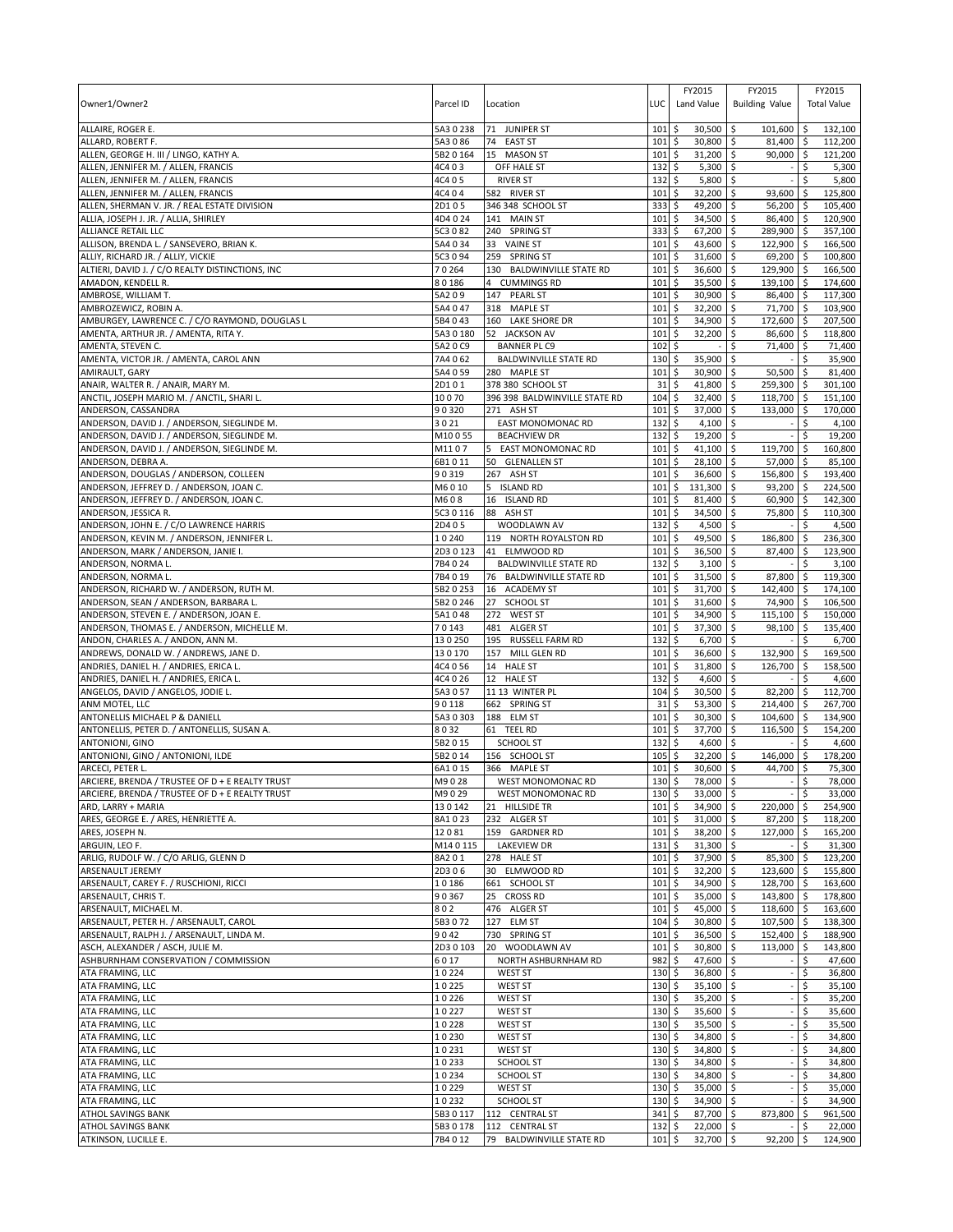| Owner1/Owner2                                                                                | Parcel ID              | Location                                    | LUC                | FY2015<br>Land Value            | FY2015<br><b>Building Value</b> |                 | FY2015<br><b>Total Value</b> |
|----------------------------------------------------------------------------------------------|------------------------|---------------------------------------------|--------------------|---------------------------------|---------------------------------|-----------------|------------------------------|
| ATKINSON, LUCILLE E.<br>ATKINSON, MARY LOU / ATKINSON, LUCILLE ELAINE                        | 7B4013<br>7A4 042      | <b>BALDWINVILLE STATE RD</b><br>275 MAIN ST | 130<br>130         | \$<br>35,300<br>\$<br>35,800 \$ | l \$                            | \$.<br>\$       | 35,300<br>35,800             |
| AUBIN, DEBORAH J.                                                                            | 5C1036                 | 40 HILL ST                                  | 101                | \$<br>33,600 \$                 | 51,100                          | \$              | 84,700                       |
| AUBUCHON, BRIAN J. / AUBUCHON, JENNIFER L.                                                   | 90357                  | 45<br>TOY TOWN LN                           | 101                | \$<br>45,800                    | \$<br>203,800                   | -\$             | 249,600                      |
| AUBUCHON, JOHN B. / AUBUCHON, MARY I.                                                        | M10040                 | 45<br><b>BEACHVIEW DR</b>                   | 101                | 129,700<br>\$                   | \$<br>51,500                    | -\$             | 181,200                      |
| AUDET, LEONARD E. / AUDET, DONNA MAE                                                         | 2D3 0 113              | 72 GOODRICH ST                              | 101                | \$<br>32,200                    | \$<br>70,000                    | -\$             | 102,200                      |
| AUGUSTO, JONATHAN M.                                                                         | 13064                  | REAR HAPPY HOLLOW RD                        | 132                | \$<br>4,000                     | \$                              | Ś               | 4,000                        |
| AUSTIN, LORI A. / AUSTIN, LAURENCE C. III                                                    | 5A3 0 118              | 80 WOODLAWN ST                              | 101                | \$<br>32,900                    | 53,800<br>\$                    | \$              | 86,700                       |
| AUSTIN, LORI A. / AUSTIN, LAURENCE E. III<br>AUSTIN, SUSAN M.                                | 5A3 0 117<br>5A3 0 207 | WOODLAWN ST<br>33 WEBSTER ST                | 132<br>101         | \$<br>4,700<br>\$<br>30,100     | -\$<br>62,400<br>S.             | \$<br>-\$       | 4,700<br>92,500              |
| AUTO CREDIT REHAB CORP. / C/O GLEN BOGHOSIAN                                                 | 3C1013                 | <b>GLENALLEN ST</b>                         | 130                | \$<br>36,600                    | \$                              | \$              | 36,600                       |
| AUTO CREDIT REHAB CORP. / C/O GLEN BOGHOSIAN                                                 | 3C1014                 | <b>GLENALLEN ST</b>                         | 130                | \$<br>36,600                    | \$                              | Ś               | 36,600                       |
| AUTO CREDIT REHAB CORP. / C/O GLEN BOGHOSIAN                                                 | 3C1 0 15               | <b>GLENALLEN ST</b>                         | 130                | \$<br>36,600                    | \$                              | \$              | 36,600                       |
| AUTO CREDIT REHAB CORP. / C/O GLEN BOGHOSIAN                                                 | 3C1 0 16               | <b>GLENALLEN ST</b>                         | 130                | \$<br>36,600                    | \$                              | \$              | 36,600                       |
| AUTO CREDIT REHAB CORP. / C/O GLEN BOGHOSIAN                                                 | M10013                 | <b>LAKEVIEW DR</b>                          | 132                | \$<br>900                       | $\ddot{\circ}$                  | \$              | 900                          |
| AUTO CREDIT REHAB CORP. / C/O GLEN BOGHOSIAN                                                 | M10058                 | <b>HILLSIDE DR</b>                          | 132                | \$<br>3,900                     | l \$                            | \$              | 3,900                        |
| AUTO CREDIT REHAB CORP. / C/O GLEN BOGHOSIAN                                                 | M12013                 | <b>HILLSIDE DR</b>                          | 131                | Ŝ.<br>50,900                    | Ŝ.                              | \$              | 50,900                       |
| AUTO CREDIT REHAB CORP. / C/O GLEN BOGHOSIAN                                                 | M12028                 | <b>LAKEVIEW DR</b>                          | 131<br>130         | \$<br>$100,300$ \$<br>\$        |                                 | \$<br>\$        | 100,300                      |
| AUTO CREDIT REHAB CORP. / C/O GLEN BOGHOSIAN<br>AUTO CREDIT REHAB CORP. / C/O GLEN BOGHOSIAN | M12045<br>M12047       | <b>HILLTOP TR</b><br><b>HILLTOP TR</b>      | 130                | 123,300 \$<br>\$<br>133,700     | \$                              | \$              | 123,300<br>133,700           |
| AUTO CREDIT REHAB CORP. / C/O GLEN BOGHOSIAN                                                 | M1206                  | <b>HILLSIDE DR</b>                          | $130 \;$ \$        | 47,000 \$                       |                                 | \$              | 47,000                       |
| AUTO CREDIT REHAB CORP. / C/O GLEN BOGHOSIAN                                                 | M12079                 | TREE TOP TR                                 | 131                | \$<br>74,900                    | \$                              | \$              | 74,900                       |
| AUTO CREDIT REHAB CORP. / C/O GLEN BOGHOSIAN                                                 | M140105                | <b>LAKEVIEW DR</b>                          | 131                | \$<br>28,700                    | \$                              | Ś               | 28,700                       |
| AUTO CREDIT REHAB CORP. / C/O GLEN BOGHOSIAN                                                 | M140116                | <b>GLENALLEN ST</b>                         | $130 \;$ \$        | 36,600                          | ا \$                            | \$              | 36,600                       |
| AUTO CREDIT REHAB CORP. / C/O GLEN BOGHOSIAN                                                 | M14027                 | LAKE MONOMONAC                              | 130                | \$<br>514.800                   | \$                              | \$              | 514,800                      |
| AUTO CREDIT REHAB CORP. / C/O GLEN BOGHOSIAN                                                 | M15015                 | <b>LAKEVIEW DR</b>                          | 131                | \$<br>130,100                   | ا \$                            | \$              | 130,100                      |
| AUTO CREDIT REHAB CORP. / C/O GLEN BOGHOSIAN                                                 | M15069                 | <b>LAKEVIEW DR</b>                          | 132                | \$<br>2,500                     | \$                              | \$              | 2,500                        |
| AUTO CREDIT REHAB CORP. / C/O GLEN BOGHOSIAN<br>AUTO CREDIT REHAB CORP. / C/O GLEN BOGHOSIAN | M1602<br>M1603         | OFF LAKEVIEW DR<br><b>BEACHVIEW DR</b>      | 131<br>132         | \$<br>31,100<br>74,200<br>\$    | Ŝ.<br>-\$                       | Ś<br>\$         | 31,100<br>74,200             |
| AUTO CREDIT REHAB CORP. / C/O GLEN BOGHOSIAN                                                 | M1704                  | <b>LAKEVIEW DR</b>                          | 132                | 32,800<br>\$                    | \$                              | \$              | 32,800                       |
| AUTO CREDIT REHAB CORP. / C/O GLEN BOGHOSIAN                                                 | M1709                  | <b>SHADY GLEN TR</b>                        | 130                | \$<br>37,000                    | \$                              |                 | 37,000                       |
| AUTO CREDIT REHAB CORP. / C/O GLEN BOGHOSIAN                                                 | M9040                  | <b>HILLSIDE DR</b>                          | 131                | \$<br>600                       | Ŝ.                              | \$              | 600                          |
| AUTO CREDIT REHAB CORP. / C/O GLEN BOGHOSIAN                                                 | M9051                  | <b>HILLSIDE DR</b>                          | 130                | \$<br>47,500                    | \$                              | \$              | 47,500                       |
| AUTO CREDIT REHAB CORP. / C/O GLEN BOGHOSIAN                                                 | M9053                  | <b>HILLSIDE DR</b>                          | 130                | \$<br>47,500                    | \$                              | \$              | 47,500                       |
| AUTO CREDIT REHAB CORP. / C/O GLEN BOGHOSIAN                                                 | M9054                  | <b>HILLSIDE DR</b>                          | 130                | \$<br>47,500                    | Ŝ.                              | \$              | 47,500                       |
| AVALANCE PROPERTIES, INC. / C/O TIFFANY PARKHURST                                            | 5C204                  | 332 FRONT ST                                | 101                | \$<br>30,200                    | S.<br>63,700                    | -\$             | 93,900                       |
| AVALANCHE PROPERTIES, INC.                                                                   | 5A2 0 95               | 173 MILL ST                                 | 101                | \$<br>30,700                    | 73,000 \$<br>l \$               |                 | 103,700                      |
| AVERY, RICHARD D. / AVERY, DEBORAH L.<br>AYERS KENNETH L & KIFLIN M                          | 40119<br>11063         | 35 BROOKS RD<br>100<br>MILL GLEN RD         | 101<br>101         | \$<br>48,000<br>\$<br>38,800    | -\$<br>107,500<br>129,500<br>\$ | <b>S</b><br>-\$ | 155,500<br>168,300           |
| AYERS, FRANCIS E.                                                                            | 5C3 0 56               | 202 SPRING ST                               | 105                | 31,900<br>\$                    | $\overline{112,600}$<br>S.      | l\$             | 144,500                      |
| AYERS, KENNETH L. + KIFLIN M. / VAILLANCOURT, TINA M.                                        | 4C4 0 12               | 36 CLARK RD                                 | 104                | \$<br>36,100                    | \$<br>152,800 \$                |                 | 188,900                      |
| AZAR, PETER J. / AZAR, ETSUKO K.                                                             | 90324                  | 309<br>ASH ST                               | 101                | \$<br>35,000                    | \$<br>159,700                   | ا \$            | 194,700                      |
| BABINEAU, GERALD J. / VAN HILLO-BABINEAU, CHRISTINE                                          | M10010                 | 16 HILLSIDE DR                              | 101                | \$<br>36,800                    | \$<br>93,700 \$                 |                 | 130,500                      |
| BAC HOME LOANS SERVICING, LP / C/O PETE LYMAN EXCAVATING LLC                                 | 11074                  | 169 BALDWINVILLE RD                         | 101                | \$<br>34,800                    | \$<br>131,900                   | l\$             | 166,700                      |
| BAGLEY, DANIEL L.<br><b>BAILEY MARK R</b>                                                    | 5A3 0 315              | 71 NORTH ST                                 | 101                | \$<br>30,900                    | 85,800 \$<br>S.                 |                 | 116,700                      |
| BAILEY ROBERT I & NORMA J / BAILEY MARK R                                                    | 90126<br>8037          | <b>TEEL RD</b><br><b>HALL RD</b>            | 130<br>16          | \$<br>60,100<br>55,294<br>\$    | \$<br>-\$                       | \$<br>Ŝ.        | 60,100<br>55,294             |
| BAILEY, DAVID R. / BAILEY, CARLENE T.                                                        | 8A3042                 | 125 EAGLE RD                                | 101                | \$<br>47,100                    | l \$<br>189,100                 | l \$            | 236,200                      |
| BAILEY, MARK R. / HARRIS, KRISTEN L.                                                         | 90127                  | 240 TEEL RD                                 | 101                | \$<br>59,200                    | \$<br>213,000                   | ا \$            | 272,200                      |
| BAILEY, MICHAEL W. / BAILEY, LYNDA J.                                                        | 5A4 0 96               | 40<br>LAKE SHORE DR                         | 101                | \$<br>34,900                    | \$<br>137,100                   | \$              | 172,000                      |
| BAKER, ALLISON J. / BAKER, GEORGE E. JR.                                                     | 5A2 0 168              | 10 MILL ST                                  | 101                | \$<br>30,400                    | ا \$<br>49,100                  | ۱\$             | 79,500                       |
| BAKER, GEORGE E. JR. / BAKER, ALLISON                                                        |                        | 5A2 0 169 8 MILL ST                         | 130S               | $30.500$ \$                     |                                 | l \$            | 30.500                       |
| BAKER, GEORGE E. JR. / BAKER, ALLISON J.                                                     | 5A3 0 282              | 66 MAPLE ST                                 | 104                | \$<br>30,800                    | \$<br>104,700 \$                |                 | 135,500                      |
| BAKER, JOHN H. & JANDA, DARIA / C/O DARIA D. JANDA                                           | M6027                  | 315 WEST MONOMONAC RD                       | 101                | \$<br>46,600                    | \$<br>199,700                   | $\sqrt{5}$      | 246.300                      |
| BAKER, KEVIN P. / BAKER, CHERYL A.<br>BAKER, LEROY J. / BAKER, PATRICIA A.                   | 90219<br>7A4 0 10      | 327 ASH ST<br>76 HALE ST                    | 101<br>130         | \$<br>34,800<br>\$<br>24,400 \$ | \$<br>96,100                    | <b>S</b><br>\$  | 130,900<br>24,400            |
| BALDANI, ALDO J. & WANDA / C/O BONITA FAGERLUND                                              | M12053                 | 166 BEACHVIEW DR                            | 101                | \$<br>106,000 \$                | 95,200                          | \$              | 201,200                      |
| BALDINI, DAVID J. / BALDINI, CHRISTINA T.                                                    | 4019                   | 17 BROOKS RD                                | 101                | \$<br>66,700                    | 225,000<br>\$                   | -\$             | 291,700                      |
| BALDUCCI, ANTHONY A. / BALDUCCI, JOSEPH                                                      | M3055                  | 85 FOURTH ST                                | 101                | \$<br>131,700 \$                | $26,200$ \$                     |                 | 157,900                      |
| BALDUCCI, JOSEPH / BALDUCCI, ANTHONY A.                                                      | M3057                  | <b>FOURTH ST</b>                            | 132                | \$<br>$3,900$ \$                |                                 | \$              | 3,900                        |
| BALDUCCI, JOSEPH / BALDUCCI, ANTHONY A.                                                      | M3054                  | 86 FOURTH ST                                | 101                | \$<br>36,500 \$                 | 4,300                           | \$              | 40,800                       |
| BANNON, HEATHER J.                                                                           | 90348                  | TOY TOWN LN<br>66                           | 101                | \$<br>45,800 \$                 | 167,700                         | <b>S</b>        | 213,500                      |
| BARAN, MARIA / C/O MULREADY, THOMAS W<br>BARBARO, MICHAEL / BARBARO, LISA                    | 5C3 0 41<br>4044       | 160 SPRING ST<br>375 BROWN ST               | 104<br>101         | \$<br>30,900<br>\$<br>34,800 \$ | 5<br>98,800<br>111,000 \$       | <b>S</b>        | 129,700<br>145,800           |
| BARDWELL, LEONARD J                                                                          | 5B3 0 169              | 16 DUVAL CT B                               | 101                | \$<br>27,200 \$                 | 59,800 \$                       |                 | 87,000                       |
| BARKLEY LINCOLN AVENUE / REALTY, LLC                                                         | 5A2 0 160              | 54 MECHANIC ST                              | 401                | \$<br>39,800 \$                 | 25,800 \$                       |                 | 65,600                       |
| BARKLEY MAPLE STREET / C/O HICKEY, BRIAN M                                                   | 3D1 0 21               | 446 MAPLE ST                                | 111                | \$<br>$32,500$ \$               | 131,400 \$                      |                 | 163,900                      |
| BARLOW, LUKE A. / BARLOW, CHERYL A.                                                          | 5D1081                 | 126 LAUREL ST                               | 101                | \$<br>34,900 \$                 | 131,700 \$                      |                 | 166,600                      |
| BARNEY, TERESA A.                                                                            | 5B2 0 282              | 56 PLEASANT ST                              | 101                | \$<br>$30,400$ \$               | 125,800 \$                      |                 | 156,200                      |
| BARNICLE, PAUL D. + LAURA I. / BARNICLE, PAUL D. JR. + ANDREW                                | M8016                  | 76 EAST MONOMONAC RD                        | 101                | \$<br>133,200                   | l \$<br>56,300                  | l\$             | 189,500                      |
| <b>BARON, STEPHEN J.</b><br>BARRIEAU, LAWRENCE C.                                            | 110170<br>70105        | 325 MELLEN RD                               | 101<br>$130 \;$ \$ | \$<br>59,000 \$<br>$51,600$ \$  | 208,300                         | l\$             | 267,300                      |
| BARRIEAU, LAWRENCE C.                                                                        | 70108                  | <b>ALGER ST</b><br>747 ALGER ST             | 101                | \$<br>35,300                    | \$<br>111,000                   | \$<br>\$        | 51,600<br>146,300            |
| <b>BARRINGTON, JENNIE</b>                                                                    | 5C3 0 76               | 26 DUVAL CT A                               | 101                | l\$<br>19,900 \$                | 35,400                          | <b>S</b>        | 55,300                       |
| BARROWS JEREMY J & TRACY A                                                                   | 5A1030                 | <b>REAR WEST ST</b>                         | 16                 | \$<br>39,920 \$                 | $26,200$ \$                     |                 | 66,120                       |
| BARROWS, KEITH R. / BARROWS, TRACEY A.                                                       | 2022                   | 830 CENTRAL ST                              | 101                | 40,200<br>\$                    | \$<br>239,700 \$                |                 | 279,900                      |
| BARROWS, LEO R. / CHARLAND, DIANE L.                                                         | 70159                  | 155 BALDWINVILLE STATE RD                   | 101                | \$<br>37,100                    | \$<br>93,800                    | ۱\$             | 130,900                      |
| BARROWS, RUSSEL / BARROWS, SANDRA                                                            | 80112                  | <b>HALE ST</b><br>398                       | 101                | \$<br>35,100                    | 77,400<br>ا \$                  | <b>S</b>        | 112,500                      |
| BARRY, KEVEN R.                                                                              | 5A2 0 110              | 220 SCHOOL ST                               | 330                | \$<br>$38,300$ \$               | 140,400 \$                      |                 | 178,700                      |
| BARTLETT, BRUCE / BARTLETT, MARGARET M.                                                      | 5D4 0 10               | 202 ASH ST                                  | 101                | \$<br>42,000 \$                 | 211,500 \$                      |                 | 253,500                      |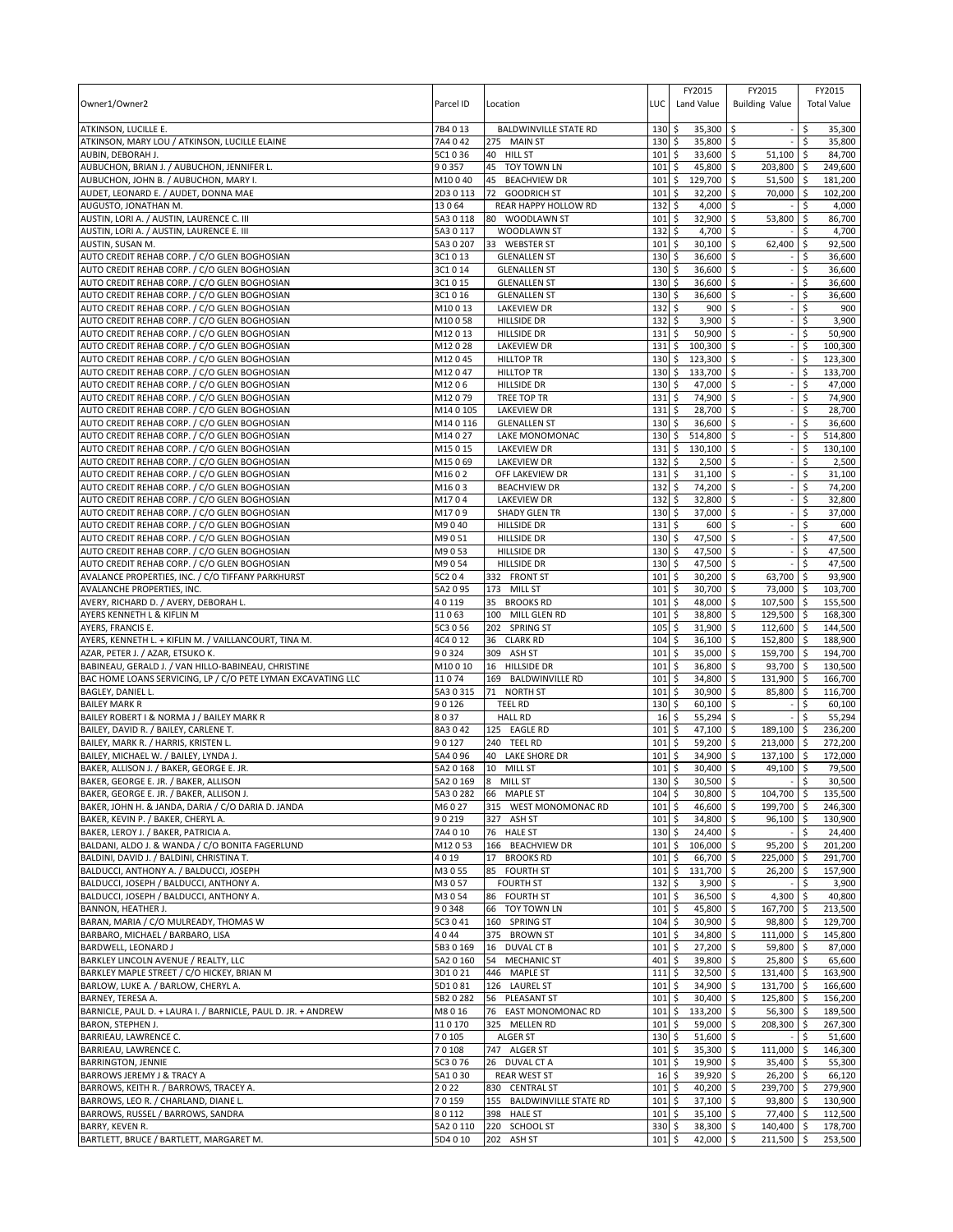| Owner1/Owner2                                                                                                   | Parcel ID          | Location                                       | LUC                     | FY2015<br>Land Value                 | FY2015<br><b>Building Value</b>       | FY2015<br><b>Total Value</b>       |
|-----------------------------------------------------------------------------------------------------------------|--------------------|------------------------------------------------|-------------------------|--------------------------------------|---------------------------------------|------------------------------------|
| BARTLETT, RANDY / BARTLETT, CINDY LOU                                                                           | 4053               | 346 BROWN ST                                   | 101                     | \$<br>34,900                         | \$<br>62,000                          | \$<br>96,900                       |
| BARTLETT, RANDY / BARTLETT, CINDY LOU                                                                           | 4054               | 364 BROWN ST                                   | 130                     | \$<br>$25,100$ \$                    |                                       | 25,100<br>\$                       |
| BARTLETT, RICHARD L. / BARTLETT, LINDA M.                                                                       | 5A2091             | 163 MILL ST                                    | 101                     | \$<br>30,700 \$                      | 100,500                               | l \$<br>131,200                    |
| BATCHELDER, KRISTEN / BATCHELDER, ROBERT W.<br>BATEMAN, MAURICE R. III / BATEMAN, PAULA M.                      | 5A3 0 35<br>2D3040 | 473 CENTRAL ST<br>27 MONADNOCK AV              | 101<br>101              | \$<br>30,700 \$<br>\$<br>33,300      | 91,800<br>l\$<br>127,900              | 122,500<br>ا \$<br>l \$<br>161,200 |
| <b>BATISTA-LIN LI</b>                                                                                           | 5B2063             | 113 115 LINCOLN AV                             | 104                     | \$<br>31,400                         | l \$<br>115.600                       | l\$<br>147,000                     |
| <b>BATOR REAL ESTATE, LLC</b>                                                                                   | 5A2 0 223          | 50 FRANKLIN ST                                 | 440                     | \$<br>44,900 \$                      |                                       | 44,900<br>Ŝ.                       |
| BATOR, GARRY JR. / BATOR, KELLI R.                                                                              | 5A4 0 49           | 312 MAPLE ST                                   | 101                     | \$<br>30,900                         | \$<br>115,700                         | \$<br>146,600                      |
| BAUM, RICHARD S. / BAUM, DEBRA E.                                                                               | 90182              | 296 ASH ST                                     | 101                     | 34,900<br>\$                         | 151,000<br>ا \$                       | 185,900<br>l \$                    |
| BAUVER, DAVID B. / BAUVER, CHRISTINA L.                                                                         | 90112              | 702 SPRING ST                                  | 101                     | \$<br>35,000                         | l\$<br>115,300 \$                     | 150,300                            |
| BAUVER, JONATHAN B. / BAUVER, ANGELA M.                                                                         | 5A307<br>5D3 0 17  | <b>WASHINGTON AV</b><br>9                      | 101                     | \$<br>30,600                         | \$<br>81,300 \$                       | 111,900                            |
| BAYER, ROBERT A. / BAYER, PATRICIA M.<br>BAZYDLO, JAIME /                                                       | 8A3028             | 109 HIGH ST<br>6 BLUEBIRD RD                   | 101<br>101              | \$<br>31,200<br>\$<br>46,200         | 57,100<br>\$<br>246,000<br>∣\$        | 88,300<br>∣\$<br>292,200<br>l\$    |
| BEACHVIEW DRIVE REALTY TRUST                                                                                    | M7031              | <b>BEACHVIEW DR</b>                            | 132                     | \$<br>19,700                         | <b>S</b>                              | \$<br>19,700                       |
| BEALS, BRANDON W. / BEALS, BRIAN S.                                                                             | 7A4055             | 262 MAIN ST                                    | 101                     | \$<br>32,400                         | 60,100<br>ا \$                        | 92,500<br>ا \$                     |
| BEALS, BRIAN S.                                                                                                 | 6A104              | 394 MAPLE ST                                   | 101                     | \$<br>32,800                         | \$<br>130,300                         | ۱\$<br>163,100                     |
| BEAMAN, ROBERT W.                                                                                               | 3D1015             | 196 GLENALLEN ST                               | 13                      | 37,900<br>\$                         | \$<br>120,600                         | -\$<br>158,500                     |
| BEAMAN, WALTER L                                                                                                | 3D1017             | <b>MAPLE ST</b>                                | 390                     | \$<br>24,800                         | \$                                    | \$<br>24,800                       |
| BEAMAN, WALTER L.                                                                                               | 3D1016             | 192 194 GLENALLEN ST                           | 101                     | 38,000 \$<br>\$                      | 26,500                                | \$<br>64,500                       |
| BEASLEY, DARIN A. / BEASLEY, KIMBERLY D.                                                                        | 13093              | 105 ELI DR                                     | 101                     | \$<br>34,900                         | \$<br>103,700                         | 138,600<br>l \$                    |
| BEAUDRY, JACOB<br>BEAULIEU, STEPHANIE A. / BEAULIEU, LEEROY J. JR.                                              | 6095<br>5A1027     | 46 WINDSOR RD<br>266 WEST ST                   | 101<br>101              | 38,400<br>\$<br>\$<br>35,500         | l\$<br>117,900 \$<br>\$<br>116,000 \$ | 156,300<br>151,500                 |
| BEAUREGARD DEREK JON / DIAMOND LISA A                                                                           | 70117              | 214 BALDWINVILLE STATE RD                      | 101                     | \$<br>35,000                         | l\$<br>81,800                         | 116,800<br>∣\$                     |
| BEAUREGARD, BYRON C. / CHAGNON, ELIZABETH S.                                                                    | 8B3010             | 80 OLD CENTER                                  | 104                     | \$<br>47,300                         | 134,100<br>\$                         | 181,400<br>۱\$                     |
| BEAUSOLEIL, NORMAN P. / BEAUSOLEIL, DIANE E.                                                                    | 40123              | 538 540 BROWN ST                               | 104                     | \$<br>34,900                         | l\$<br>128,600                        | 163.500<br>l \$                    |
| BEAUVAIS ANDREW / GABRIEL PRATTS                                                                                | 5B2 0 311          | 311 FRONT ST                                   | 101                     | \$<br>32,200                         | 87,800 \$<br>Ŝ.                       | 120,000                            |
| BEAUVAIS, CHRISTOPHER                                                                                           | 5B30109            | 20 24 WALNUT ST                                | 105                     | \$<br>30,900 \$                      | 153,900 \$                            | 184,800                            |
| BEAUVAIS, GEORGE H. / BEAUVAIS, TAMMY M.                                                                        | 40186              | 33 SIBLEY RD                                   | 101                     | \$<br>36,600                         | \$<br>204,300                         | \$<br>240,900                      |
| BEAUVAIS, JAMES C. / BEAUVAIS, CLIFFORD P.                                                                      | 5B3 0 157          | <b>SUMMER ST</b>                               | 340                     | \$<br>46,500                         | l\$<br>164,700                        | 211,200<br>l \$                    |
| BEAUVAIS, JAY R. / BEAUVAIS, COLEEN R.                                                                          | 5B4011<br>8A206    | 110 LAKE SHORE DR                              | 101<br>130              | \$<br>35,600<br>\$<br>171,000 \$     | l\$<br>249,700                        | l \$<br>285,300<br>171,000<br>\$   |
| BEAUVAIS, THERESA N + CLIFFORD / TR THERESA N. BEAUVAIS RLTY TR<br>BEAUVAIS, THERESA N. / BEAUVAIS, CLIFFORD P. | 5D206              | <b>BENJAMIN ST</b><br>305 BENJAMIN ST          | 101                     | \$<br>43,700                         | l\$<br>155,800                        | l \$<br>199,500                    |
| BECKWITH, JANEAL A. / SHEPARD, LAURIE J.                                                                        | 2056               | 600 CENTRAL ST                                 | 101                     | \$<br>33,000 \$                      | 137,800                               | l \$<br>170,800                    |
| BECKWITH, NANCY R. & LAURA R. / C/O WALLACE & nANCY WILLCOX                                                     | 5A3 0 36           | 477 CENTRAL ST                                 | 101                     | \$<br>31,600                         | 141,400 \$<br>l\$                     | 173,000                            |
| BECOTTE, ALAN J. / BECOTTE, CHERYL M.                                                                           | 4037               | 674 676 BROWN ST                               | 104                     | \$<br>57,900                         | \$<br>375,200                         | 433,100<br>l \$                    |
| BEDIAN, VAHE / BEDIAN, ANNI                                                                                     | 6043               | 34<br><b>WEST SHORE DR</b>                     | 101                     | \$<br>134,800                        | ا \$<br>149,500                       | 284,300<br>l \$                    |
| BEDNARCZYK, RICHARD / BEDNARCYZK, DAWN                                                                          | 40160              | 712 RIVER ST                                   | 101                     | \$<br>40,500                         | l\$<br>128,700 \$                     | 169,200                            |
| BEERS GARY A & JACQUELINE                                                                                       | M10039             | 35<br><b>BEACHVIEW DR</b>                      | 101                     | \$<br>131,100                        | \$<br>36,200 \$                       | 167,300                            |
| BEERS, CHARLES A. / BEERS, CATHERINE R.<br>BEGEN EDWARD J & LINDA M                                             | 1080<br>80181      | 723 BROWN ST<br>7 CUMMINGS RD                  | 101<br>101              | \$<br>35,500<br>35,500<br>\$         | \$<br>118,500<br>179,600<br>\$        | 154,000<br>∣\$<br>215,100<br>l\$   |
| BELANGER, AMY B.                                                                                                | 5A2 0 C2           | <b>BANNER PL C2</b>                            | 102                     | \$                                   | \$<br>65,800                          | l\$<br>65,800                      |
| BELANGER, MARK D.                                                                                               | 130140             | 208 MILL GLEN RD                               | 101                     | \$<br>36,600                         | 161,700<br>\$                         | 198,300<br>l \$                    |
| BELANGER, PAUL R. / BELANGER, MARY J.                                                                           | 5C1076             | 6 KEMP ST                                      | 101                     | \$<br>34,900                         | \$<br>94,000                          | -\$<br>128,900                     |
| BELANGER, PAUL R. / SBROGNA, SHEILA A.                                                                          | 5A3 0 306          | REAR ELM ST                                    | 132                     | \$<br>700                            | \$                                    | \$<br>700                          |
| BELANGER, PETER L. / BELANGER, LINDA M.                                                                         | 6A107              | 392 MAPLE ST                                   | 101                     | \$<br>32,000                         | \$<br>77,000                          | l\$<br>109,000                     |
| BELCAMINO CANDACE M                                                                                             | 5B2 0 167          | 14 HYDE PARK ST                                | 101                     | \$<br>31,500                         | \$<br>123.100                         | \$<br>154,600                      |
| BELIZAIRE, JEAN SAMUEL / BELIZAIRE, JEANNETTE<br>BELKO, KATHERINE D.                                            | 4D4016<br>5B4052   | OFF WHITNEY ST                                 | 132                     | \$<br>6,200                          | \$                                    | 6,200<br>197,800                   |
| BELKO, KATHERINE D.                                                                                             | 5A30338            | 221 LAKE SHORE DR<br>46 CEDAR ST               | 101<br>101              | 37,900<br>\$<br>\$<br>32,800         | 159,900<br>l\$<br>\$<br>57,400        | \$<br>l\$<br>90,200                |
| BELLAR, JEREMY P & STEPHANIE M / VALCOURT, CHRISTOPHER J & LYNN                                                 | 4D4047             | 120 MAIN ST                                    | 104                     | \$<br>32,800                         | \$<br>92,600                          | l \$<br>125,400                    |
| <b>BELLETETE THOMAS F</b>                                                                                       | 20199              | 0 FORRISTALL RD                                | 130                     | \$<br>37,100                         | l\$                                   | \$<br>37,100                       |
| BELLETETE, ALAN E. / BELLETETE, SUSAN M.                                                                        | 4D4062             | 7 SIBLEY RD                                    | 101                     | $38,900$ \$<br>$\mathsf{S}$          | $160,100$ 5                           | 199,000                            |
| BELLETETE, ANDRE P.                                                                                             | 2028               | <b>FORRISTALL RD</b>                           | $16\frac{1}{2}$         | 43,207 \$                            |                                       | l\$<br>43,207                      |
| BELLETETE, ANDRE P. / BELLETETE, RITA H.                                                                        | 5A3 0 20           | 15 ADAMS AV                                    | $101 \;$ \$             | $31,900$ \$                          | $113,100$ \$                          | 145,000                            |
| BELLETETE, ANDRE P. / BELLETETE, RITA H.                                                                        | 5A3021             | 19 ADAMS AV                                    | 1015                    | 30,800 \$                            | 72,800                                | 103,600<br>I\$                     |
| BELLETETE, ANDRE P. / BELLETETE, THOMAS F.<br>BELLETETE, MICHELLE M. / BRADY, MICHAEL                           | 4C4 0 27<br>20166  | 540 RIVER ST<br>405 FORRISTALL RD              | $400\frac{1}{2}$<br>101 | 107,400 \$<br>\$<br>38,100 \$        | 396,100 \$<br>231,600 \$              | 503,500<br>269,700                 |
| BELLETETE, THOMAS F. /                                                                                          | 20165              | 385 FORRISTALL RD                              | 101                     | \$<br>38,100 \$                      | 287,300                               | \$<br>325,400                      |
| BELLETETE'S OF WINCHENDON, INC                                                                                  | 5B3048             | 245 CENTRAL ST                                 | $321$ \$                | 165,600 \$                           | 1,063,700 \$                          | 1,229,300                          |
| BELLETETES, INC.                                                                                                | 5B3038             | <b>CENTRAL ST</b>                              | 392                     | $\ddot{\circ}$<br>$4,700$ \$         |                                       | \$<br>4,700                        |
| BELLETETES, INC.                                                                                                | 5B3040             | 227 CENTRAL ST                                 | $392 \div$              | $9,900$ \$                           |                                       | 9,900<br>\$                        |
| BELLEZA, MICHELLE L. / BELLEZA, GREGORY P.                                                                      | 10A4 0 29          | 1327 ALGER ST                                  | 101                     | \$<br>35,400 \$                      | 131,300                               | $\ddot{\varsigma}$<br>166,700      |
| BELLI, JOHN A.                                                                                                  | M8015              | 86 EAST MONOMONAC RD                           | $101 \;$ \$             | 129,200 \$                           | 31,400                                | 160,600<br>l\$                     |
| BELLORADO, CRONY GONZALEZ<br>BENEDICT, JEFFREY S. / BENEDICT, REBECCA L.                                        | 13014<br>1063      | 222 BALDWINVILLE RD<br>105 NORTH ROYALSTON RD  | 101<br>101              | \$<br>38,700 \$<br>\$<br>49,600 \$   | 138,700 \$<br>124,600 \$              | 177,400<br>174,200                 |
| BENJAMIN, DENNIS J. / BENJAMIN, NELLIE                                                                          | 13016              | 2 OTTER RIVER RD                               | 101                     | \$<br>49,600                         | \$<br>179,600                         | ۱\$<br>229,200                     |
| BENNETT CRAIG S & AMY                                                                                           | 90328              | 251 TEEL RD                                    | $130 \;$ \$             | 57,500 \$                            |                                       | \$<br>57,500                       |
| BENNETT, CRAIG S. / BENNETT, AMY                                                                                | 90131              | 261 TEEL RD                                    | 101                     | \$<br>58,300 \$                      | 128,000                               | l \$<br>186,300                    |
| BENNETT, KEITH A. / BENNETT, ROBIN D.                                                                           | 80169              | 44 BALDWINVILLE RD                             | 101                     | \$<br>38,100 \$                      | 214,100 \$                            | 252,200                            |
| BENNETT, LORING E. / BENNETT, BEATRICE D.                                                                       | 5D1035             | 17 19 BENJAMIN ST                              | 101                     | \$<br>30,600 \$                      | 67,600 \$                             | 98,200                             |
| BENNETT, LOUIS D. / C/O ARTHUR BENNETT                                                                          | 5B1013             | <b>HYDE ST</b>                                 | 132                     | \$<br>4,800 \$                       |                                       | \$<br>4,800                        |
| BENNETT, WAYNE / BENNETT, ROBERTA                                                                               | 3011               | 285 EAST MONOMONAC RD                          | $106\frac{1}{2}$        | 47,500 \$                            | 28,700 \$                             | 76,200                             |
| BENNETT, WAYNE / BENNETT, ROBERTA L.<br>BENOIT SARAH C / TR OF THE BENOIT LIVING TRUST                          | M4020<br>M407      | 296 EAST MONOMONAC RD<br>216 EAST MONOMONAC RD | 101<br>109              | \$<br>135,000 \$<br>\$<br>141,000 \$ | 113,400 \$<br>169,900                 | 248,400<br>310,900<br><b>S</b>     |
| BENOIT, RAYMOND E. JR. / BENOIT, KELLY L.                                                                       | 5B2 0 189          | 46 MASON ST                                    | 101                     | l \$<br>$31,300$ \$                  | 94,400 \$                             | 125,700                            |
| BENSON, CHERYL A. / BENSON, BRIAN C. SR.                                                                        | 2D401              | 81 ELMWOOD RD                                  | 101                     | \$<br>39,600 \$                      | 195,600 \$                            | 235,200                            |
| BENSON, CHERYL ANN                                                                                              | 2039               | <b>FORRISTALL RD</b>                           | 16                      | \$<br>$39,233$ \$                    |                                       | 39,233<br>-\$                      |
| BENSON, JONATHAN C. / BENSON, CHERI L.                                                                          | 130137             | 400 WELCH RD                                   | $101 \;$ \$             | 36,600 \$                            | 142,700                               | ۱\$<br>179,300                     |
| BENTLEY, KEITH D.                                                                                               | 5B2 0 259          | 92 OAK ST                                      | $101 \;$ \$             | $31,200$ \$                          | 84,400 \$                             | 115,600                            |
| BENTON, SUSAN L.                                                                                                | 5A3 0 224          | 29 JUNIPER ST                                  | $101 \,$ \$             | $30,300$ \$                          | 102,600 \$                            | 132,900                            |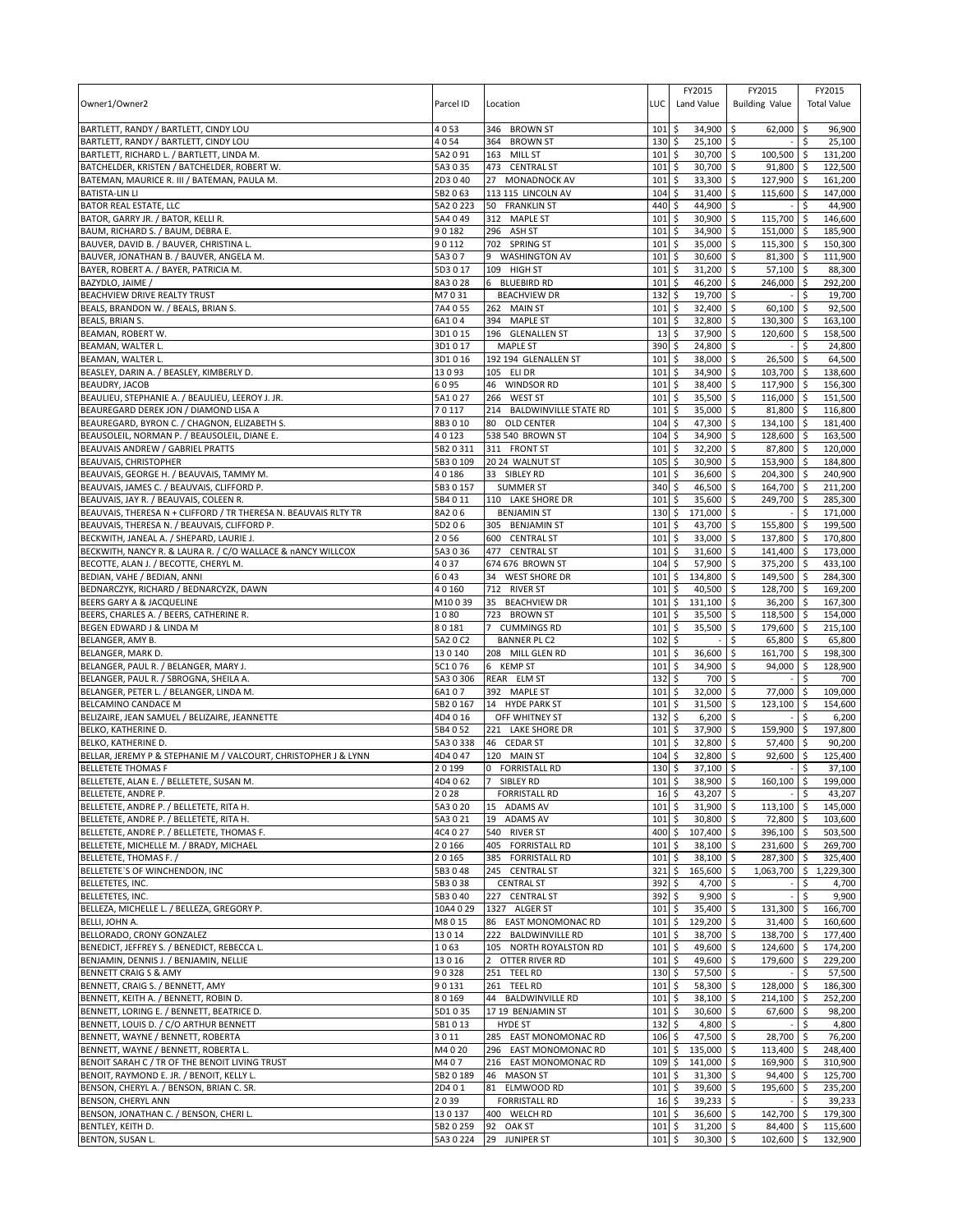|                                                                      |                    |                                    |                  | FY2015                          | FY2015                            | FY2015             |         |
|----------------------------------------------------------------------|--------------------|------------------------------------|------------------|---------------------------------|-----------------------------------|--------------------|---------|
| Owner1/Owner2                                                        | Parcel ID          | Location                           | LUC              | Land Value                      | <b>Building Value</b>             | <b>Total Value</b> |         |
|                                                                      |                    |                                    |                  |                                 |                                   |                    |         |
| BERGER, ROBERT L. / ARSENAULT, KEN W.                                | M9049              | 146 WEST MONOMONAC RD              | 101              | \$<br>$37,300$ \$               | 98,600                            | -\$<br>135,900     |         |
| BERGER, THOMAS / TR OF BULLDOG REALTY TRUST                          | 5C1047             | 21 27 BROWN ST                     | 111              | \$<br>32,600 \$                 | 93,400 \$                         | 126,000            |         |
| BERGERON, JOHN E. / GALLANT, KERRY A.                                | 10193              | 337 WEST ST                        | 101              | \$<br>46,900 \$                 | 112,300 \$                        | 159,200            |         |
| BERGERON, JOHN PHILIP / BERGERON, ANNA MARY                          | 8056               | 24 BALDWINVILLE RD                 | 101              | \$<br>46,600                    | \$<br>118,900 \$                  | 165,500            |         |
| BERGERON, ROBERT K. / BERGERON, STACIE L.<br>BERGEVIN, DONALD L. JR. | 6A1052<br>5C4 0 14 | 124 GLENALLEN ST<br>315 SPRING ST  | 101<br>101       | \$<br>32,600 \$<br>\$<br>30,100 | 93,000 \$<br>\$<br>37.000 \$      | 125,600            | 67,100  |
| BERLIED, BRADFORD G. / BERLIED, SELENA A.                            | 10151              | <b>HARRISVILLE CR</b><br>21        | 101              | \$<br>33,600                    | \$<br>109,800 \$                  | 143,400            |         |
| BERMAN, LOUIS M. / BERMAN, MARY S.                                   | 5A2 069            | <b>PEARL ST</b>                    | 132              | \$<br>4,600 \$                  |                                   | \$                 | 4,600   |
| BERMAN, LOUIS M. / BERMAN, MARY S.                                   | 5A2068             | <b>PEARL ST</b><br>24              | 101              | \$<br>31,200                    | S.<br>68,600                      | \$                 | 99,800  |
| BERNASCONI, CHRISTOPHER / BERNASCONI, WENDY A.                       | 5C3 0 165          | 21<br>ASH ST                       | 101              | 31,900<br>\$                    | 116,800 \$<br>l\$                 | 148,700            |         |
| BERNIERI, LOREN J. / BERNIERI, FRANK J.                              | M6024              | 376 WEST MONOMONAC RD              | 101              | \$<br>135,400                   | \$<br>83,600 \$                   | 219,000            |         |
| BERNSTEIN, MARVIN D. / BERNSTEIN, ELIZABETH H.                       | 11018              | 91<br><b>BALDWINVILLE RD</b>       | 101              | \$<br>47,900                    | \$<br>119,800 \$                  | 167,700            |         |
| BERROSPE, LESTER M.                                                  | 8A2028             | 180<br><b>EAGLE RD</b>             | 101              | \$<br>45,800                    | \$<br>162,200 \$                  | 208,000            |         |
| BERUBE, DANIEL J. / BERUBE, SAMANTHA J.                              | 5B2 0 219          | 10 12 SCHOOL SQ                    | 111              | \$<br>30,800                    | \$<br>135,000 \$                  | 165,800            |         |
| BERUBE, PAUL L. / BERUBE, COREENA A                                  | 5A2 0 158          | 144 LINCOLN AV                     | 101              | \$<br>32,300                    | \$<br>113,500                     | \$<br>145,800      |         |
| BERUBE, SCOTT M. / BERUBE, MICHELLE M.                               | 5B2 0 226          | <b>REAR SCHOOL ST</b>              | 132              | 6,400<br>\$                     | \$                                | \$                 | 6,400   |
| BERUBE, SCOTT M. / BERUBE, MICHELLE M.                               | 5B2 0 227          | 16 SCHOOL SQ                       | 104              | \$<br>30,900                    | \$<br>91,700                      | \$<br>122,600      |         |
| BESSETTE, ROLAND S. / BESSETTE, LYNN E.                              | M2015              | 65 FIRST ST                        | 101              | \$<br>131,100                   | 144,100 \$<br>\$                  | 275,200            |         |
| BETHANY BIBLE CHAPEL                                                 | 9044               | 727 SPRING ST                      | 960              | \$<br>41,100                    | \$<br>583,900 \$                  | 625,000            |         |
| BETOURNEY REALTY TRUST / BETOURNEY, CHARLES R. JR &                  | 5B2088             | 53<br><b>SPRUCE ST</b>             | 104              | \$<br>30,400                    | \$<br>110,900                     | \$<br>141,300      |         |
| BETOURNEY REALTY TRUST / BETOURNEY, CHARLES R. JR. &                 | 5B2087             | <b>SPRUCE ST</b>                   | 132              | \$<br>4,100 \$                  |                                   | \$                 | 4,100   |
| BETOURNEY REALTY TRUST / BETOURNEY, CHARLES R. JR. &                 | M503               | 145 ISLAND RD                      | 101              | \$<br>160,400                   | \$<br>201,900                     | \$                 | 362,300 |
| BETOURNEY, PAUL D.                                                   | 5B2090             | 45<br><b>SPRUCE ST</b>             | 111              | \$<br>30,500                    | \$<br>156,200                     | \$<br>186,700      |         |
| BETOURNEY, PAUL D.                                                   | 20172              | 812 CENTRAL ST                     | 130              | 42,700<br>\$                    | l\$                               | \$                 | 42,700  |
| BETOURNEY, PAUL D.                                                   | M504               | 155 ISLAND RD                      | 101              | \$<br>157,700                   | \$<br>66,500                      | \$<br>224,200      |         |
| BETOURNEY, ROBERT S.                                                 | 5B2 0 104          | 21 SPRUCE ST                       | 332              | \$<br>37,700                    | 30,500<br>\$                      | \$                 | 68,200  |
| BETOURNEY, ROBERT S. / BETOURNEY, CHRISTINE M.                       | 20185              | <b>CENTRAL ST</b>                  | 130              | \$<br>35,500                    | \$                                | Ś                  | 35,500  |
| BETOURNEY, ROBERT S. / BETOURNEY, CHRISTINE M.                       | 20170              | 808 CENTRAL ST                     | 101              | \$<br>50,000                    | $\ddot{\mathsf{s}}$<br>273,700 \$ | 323,700            |         |
| BETOURNEY, SCOTT R. / BETOURNEY, CAROL M.                            | 2D303              | 579 CENTRAL ST                     | 101              | \$<br>33,400 \$                 | 133,200 \$                        | 166,600            |         |
| BETTERINI, CHERYL A.                                                 | 5A3 0 39           | 72<br><b>WINTER ST</b>             | 101              | \$<br>31,000                    | \$<br>75,400 \$                   | 106,400            |         |
| BEVAN, LINDA V. / BEVAN, JAMES W. JR.                                | 5A3 0 335          | 28<br><b>CEDAR ST</b>              | 104              | \$<br>30,900                    | \$<br>71,100 \$                   | 102,000            |         |
| BEVILACQUA, JAMES A. / BEVILACQUA, JENNIFER L.                       | 90170              | 15<br><b>LIBERTY DR</b>            | 101              | \$<br>34,900                    | l \$<br>110,900 \$                | 145,800            |         |
| BIANCHI, JOSEPHINE E. / TR GARDNER ROAD 140 REALTY TR                | 3010               | 315 EAST MONOMONAC RD              | 130              | \$<br>38,600                    | \$                                | \$                 | 38,600  |
| BIANCHI, JOSEPHINE E. / TR GARDNER ROAD 140 REALTY TR                | 12040              | REAR GARDNER RD                    | 132              | \$<br>13,800                    | \$                                | \$                 | 13,800  |
| BIANCHI, JOSEPHINE E. / TR GARDNER ROAD 140 REALTY TR                | 12044              | <b>GARDNER RD</b>                  | 130              | \$<br>67,200 \$                 |                                   | \$                 | 67,200  |
| BIANCHI, JOSEPHINE E. / TR GARDNER ROAD 140 REALTY TR                | 12045              | 151 GARDNER RD                     | 101              | \$<br>41,300                    | l\$<br>56,500                     | \$                 | 97,800  |
| BIBEAU, ALLEN F. & DEBORAH E. /                                      | 20147              | 48 CROSBY RD                       | 101              | \$<br>73,300 \$                 | 255,800 \$                        | 329,100            |         |
| BIBEAU, ROGER R. & FRANCES C. / C/O CONNOR, MICHAEL                  | 5B2 0 103          | 108 110 SUMMER ST                  | 105              | 31,700<br>\$                    | \$<br>167,800 \$                  | 199,500            |         |
| BIBEAU, STEVEN J. /                                                  | 2033               | 35<br><b>CROSBY RD</b>             | 17               | 47,556<br>\$                    | \$<br>271,000 \$                  | 318,556            |         |
| BICCHIERI, PAUL / HILL, DEIRDRE                                      | 90156              | 451<br><b>TEEL RD</b>              | 101              | 49,500<br>\$                    | \$<br>207,800 \$                  | 257,300            |         |
| BIELAK, RICHARD P. / BIELAK, SUSAN E.                                | 5C3 0 110          | 25 27 CROSS ST                     | 111              | \$<br>32,200                    | \$<br>95,600 \$                   | 127,800            |         |
| BIELAK, SHELLEY L. / BIELAK, JEFFREY P.                              | 2025               | 464 FORRISTALL RD                  | 101              | Ś<br>39,600                     | \$<br>107,000 \$                  | 146,600            |         |
| BIGELOW, ETHAN W. / WIRTANEN, SONYA                                  | 10156              | 96 HARRISVILLE CR                  | 13               | 33,800<br>\$                    | 73,700 \$<br>\$                   | 107,500            |         |
| BIGWOOD, JAMES B., TRUSTEE OF / THE JAMES B. BIGWOOD LIVING TR       | 20110              | <b>REAR SCHOOL ST</b>              | 106              | \$<br>51,700                    | \$<br>$7,000$ \$                  |                    | 58,700  |
| BIGWOOD, JAMES B., TRUSTEE OF / THE JAMES B. BIGWOOD LIVING TR       | 5B3 0 133          | 19 CHESTNUT ST                     | 104              | 30,100<br>\$                    | 84,500 \$<br>\$                   | 114,600            |         |
| BIGWOOD, JAMES B., TRUSTEE OF / THE JAMES B. BIGWOOD LIVING TR       | 20111              | 410 SCHOOL ST                      | 101              | \$<br>38,700                    | \$<br>116,400 \$                  | 155,100            |         |
| BIKER, WILLIAM E. / BIKER, JENNIFER M. HOOD                          | M12014             | <b>LAKEVIEW DR</b>                 | 130<br>101       | \$<br>41,100                    | \$<br>98,500 \$                   | \$                 | 41,100  |
| BIKER, WILLIAM E. / BIKER, JENNIFER M. HOOD                          | M12032<br>M12031   | 286 LAKEVIEW DR<br>296 LAKEVIEW DR |                  | \$<br>132,200 \$                |                                   | 230,700<br>170.800 |         |
| BIKER, WILLIAM E. / HOOD-BIKER, JENNIFER                             |                    | <b>BEMIS RD</b><br>15              | 101<br>101       | \$<br>132,000<br>\$<br>34,900   | \$<br>38,800 \$<br>\$<br>95,900   | 130,800            |         |
| BILLIEL, BENJAMIN T. / BILLIEL, CYNTHIA Y.                           | 90145<br>90226     | 145 CONVERSE DR                    | 101              | 41,400                          | 159,200 \$                        | -\$<br>200,600     |         |
| BILLMAN, JUDITH A.<br>BILLS, JOHN S. / BILLS, JEAN M.                | 130195             | 161 MILL GLEN RD                   | 101 <sub>5</sub> | \$<br>36,600 \$                 | l\$<br>$97.900$ \$                |                    | 134,500 |
| BILODEAU, DAVID M. / BILODEAU, ARDYTHE E.                            | 5A30324            | 20 CEDAR ST                        | $101 \,$ \$      | $30,500$ \$                     | 77,400 \$                         | 107,900            |         |
| BINGHAM, DAVID R. + DONALD E. / HARTWELL, CAROL A.                   | 8A1015             | <b>LAUREL ST</b>                   | 601              | \$<br>$1,293$ \$                |                                   | \$                 | 1,293   |
| BISCEGLIA, KRISTEN M.                                                | 7026               | 14 SOUTH ROYALSTON RD              | 101              | $\ddot{\varsigma}$<br>34,800 \$ | 70,600 \$                         | 105,400            |         |
| BISHOP, GLENDA A.                                                    | 8013               | 36 DOYLE AV                        | 101              | \$<br>35,000 \$                 | 108,900 \$                        | 143,900            |         |
| BISHOP, JOHN P. JR. / BIXBY, ELIZABETH A.                            | 90304              | 681 TEEL RD                        | 101              | \$<br>35,500 \$                 | 109,400 \$                        | 144,900            |         |
| BISHOP, LORI M. / ROBINSON, LEE                                      | 5C3 0 139          | 17 BRANCH ST                       | 104              | \$<br>36,200 \$                 | 112,600 \$                        | 148,800            |         |
| BISSON, DENNIS L. / BISSON, SANDRA M.                                | 80189              | 28 OLD COUNTY RD                   | 101              | \$<br>36,500 \$                 | 137,400 \$                        | 173,900            |         |
| BISSON, KENNETH T. / BISSON, MARIE J.                                | 70201              | 105 KRANTZ RD                      | 101              | \$<br>34,900 \$                 | 117,500 \$                        | 152,400            |         |
| BITTER, ROBERT L. II / BITTER, KATHY L.                              | 90266              | 91 HAPGOOD RD                      | 101              | \$<br>34,800 \$                 | 172,300 \$                        | 207,100            |         |
| BIZZOTTO, SHANNON L.                                                 | 10B4 0 18          | <b>BALDWINVILLE STATE RD</b>       | 106              | \$<br>$4,500$ \$                | 800 \$                            |                    | 5,300   |
| BIZZOTTO, SHANNON L.                                                 | 10B4 0 19          | 270 BALDWINVILLE STATE RD          | 101              | \$<br>30,500 \$                 | 69,000 \$                         |                    | 99,500  |
| BIZZOTTO, SHANNON L.                                                 | 10B4 0 20          | <b>BALDWINVILLE STATE RD</b>       | 132              | \$<br>4,800 \$                  |                                   | \$                 | 4,800   |
| BLACK, DAVID A. / BLACK, MARGIT A.                                   | 7A409              | SIBLEY RD                          | 132              | \$<br>4,800 \$                  |                                   | \$                 | 4,800   |
| BLACK, DONALD T. & ELEANOR M. / C/O BRADLEY BLACK                    | 5B2 0 252          | 193 FRONT ST                       | 104              | \$<br>$32,100$ \$               | 178,200 \$                        | 210,300            |         |
| BLAIR, CHAD R. / BLAIR, SARAH C.                                     | 40122              | 544 BROWN ST                       | 101              | \$<br>34,800 \$                 | 162,200 \$                        | 197,000            |         |
| BLAIR, CHARLES JACKSON / BLAIR, PAMELA S.                            | 2D3038             | 518 CENTRAL ST                     | 101              | \$<br>32,900                    | \$<br>180,200 \$                  |                    | 213,100 |
| BLAIR, DEREK J.                                                      | 5B2 0 29           | 105 PARK ST                        | 101              | \$<br>30,700                    | \$<br>66,800 \$                   |                    | 97,500  |
| BLAIR, DONALD J. / BLAIR, DIANNE M.                                  | 70132              | 365 MAIN ST                        | 101              | 40,100 \$<br>\$                 | 134,100 \$                        | 174,200            |         |
| BLAIR, EVERETT C. / BLAIR, ROSEMARY E.                               | 5D1 0 10           | 411 413 RIVER ST                   | 104              | \$<br>30,200 \$                 | $41,100$ \$                       |                    | 71,300  |
| BLAIS, BENJAMIN P. / BOUDREAU, NICOLE C.                             | 5C3 0 80           | 26 REAR DUVAL CT A                 | 101              | \$<br>$31,000$ \$               | $67,300$ \$                       |                    | 98,300  |
| BLAKE, CLIFFORD E.                                                   | 5B2 0 218          | 6 SCHOOL SQ                        | 101              | \$<br>30,400 \$                 | 105,500 \$                        | 135,900            |         |
| BLAKE, CLIFFORD R. JR. / BLAKE, PEARL S.                             | 5D1036             | 13 BENJAMIN ST                     | 101              | \$<br>$30,300$ \$               | $44,200$ \$                       |                    | 74,500  |
| BLAKE, MARK P. / BLAKE, MARIE B.                                     | 5B1022             | 17<br><b>HYDE ST</b>               | 101              | \$<br>34,900 \$                 | 126,100 \$                        | 161,000            |         |
| BLAKE, MARK P. / BLAKE, MARIE B.                                     | 5B1 0 23           | 19<br><b>HYDE ST</b>               | 101              | \$<br>34,800 \$                 | 85,400 \$                         | 120,200            |         |
| BLAKE, ROBERT / C/O TRACY BLAKE BELL                                 | M9043              | 75<br>WEST MONOMONAC RD            | 101              | \$<br>84,900 \$                 | 80,600 \$                         | 165,500            |         |
| BLAKE, RUSSELL L / BLAKE, PATRICIA A                                 | 13091              | 73<br>ELI DR                       | 101              | \$<br>$35,000$ \$               | $114,300$ \$                      | 149,300            |         |
| BLANCHARD, LAWRENCE W. / BLANCHARD, MELISSA S.                       | 5B2 0 243          | 114 OAK ST                         | 101              | \$<br>34,700 \$                 | 123,900 \$                        |                    | 158,600 |
| BLANCHARD, LAWRENCE W. / BLANCHARD, MELISSA S.                       | 5B2 0 258          | 38 ACADEMY ST                      | 1115             | 31,700 \$                       | 155,600 \$                        |                    | 187,300 |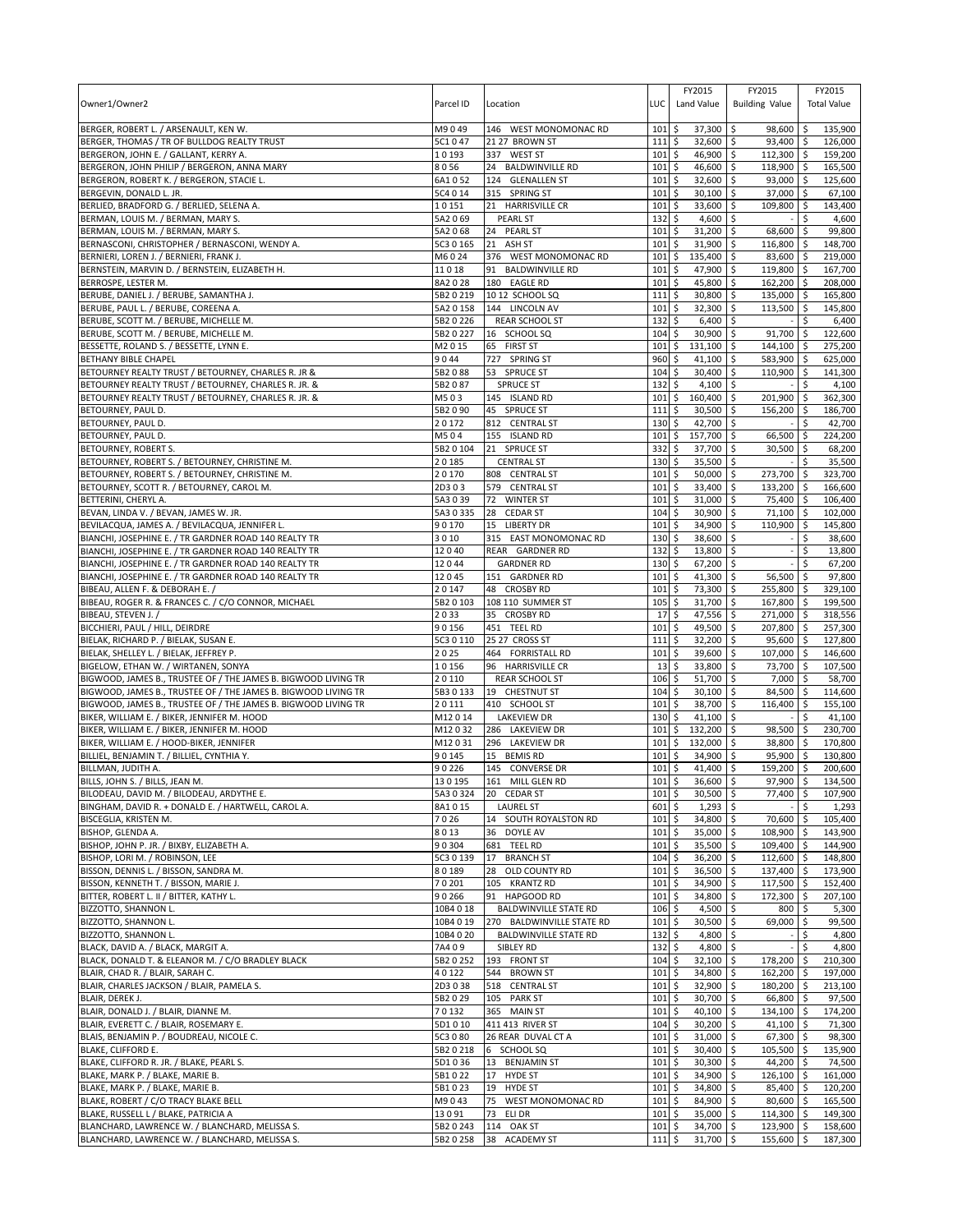| Owner1/Owner2                                                                                                 | Parcel ID          | Location                                               | LUC         | FY2015<br>Land Value                | FY2015<br><b>Building Value</b>   | FY2015<br><b>Total Value</b> |                    |
|---------------------------------------------------------------------------------------------------------------|--------------------|--------------------------------------------------------|-------------|-------------------------------------|-----------------------------------|------------------------------|--------------------|
| BLANCHARD, MICHELLE A.                                                                                        | 10056              | 48 STODDARD RD                                         | 101         | \$<br>31,300                        | -\$<br>63,600                     | ۱\$                          | 94,900             |
| BLANCHARD, STEVEN M. / BLANCHARD, CHERYL A.<br>BLANKENSHIP, KEVIN L. / BLANKENSHIP, CHERYL C.                 | 8A1047<br>40142    | 212 LAUREL ST<br>503 505 BROWN ST                      | 101<br>104  | \$<br>34,900<br>35,300 \$<br>\$     | 109,500 \$<br>S.<br>119,700 \$    |                              | 144,400<br>155,000 |
| BLISS, KEVIN G.                                                                                               | M6045              | WEST MONOMONAC RD                                      | 132         | \$<br>6,300                         | \$                                |                              | 6,300              |
| BLISS, KEVIN G.                                                                                               | M6044              | 229 WEST MONOMONAC RD                                  | 101         | 36,400<br>\$                        | \$<br>135,500                     | \$                           | 171,900            |
| BLISS, KEVIN G.                                                                                               | M6041              | <b>WEST MONOMONAC RD</b>                               | 130         | \$<br>36,500                        | \$                                | \$                           | 36,500             |
| BLISS, KEVIN G.                                                                                               | M6042              | WEST MONOMONAC RD                                      | 131         | \$<br>64,600                        | \$                                | \$                           | 64,600             |
| BLODGETT, DENISE M. / C/O DENISE YAVOROSKY                                                                    | 7B402              | 294 MAIN ST                                            | 101         | \$<br>36,400                        | \$<br>70,500                      | \$                           | 106,900            |
| BLODGETT, RICHARD V. / BLODGETT, BETTY J.                                                                     | 5A3 0 150<br>8081  | 64 NORTH ST                                            | 101<br>101  | \$<br>31,000                        | 97,600<br>\$                      | \$                           | 128,600<br>241,100 |
| BLODGETT, RICHARD V. JR. / BLODGETT, CHERYL A.<br>BLOMBACH, JOHN D. / BLOMBACH, STEPHANIE A.                  | 5C1048             | 18 JOSLIN RD<br>9 11 BROWN ST                          | 104         | \$<br>43,800<br>\$<br>25,000        | 197,300 \$<br>-\$<br>\$<br>54,700 | l \$                         | 79,700             |
| BLOOD, ASHLEY E. / LANG, JAMES R.                                                                             | 110183             | 57 TOWN FARM RD                                        | 101         | \$<br>41,400                        | 124,500<br>\$                     | <b>S</b>                     | 165,900            |
| BLOOD, MILTON A.& KARAM, R.J. / C/O KIM & MARTHA SPAULDING                                                    | M3044              | 135 FOURTH ST                                          | 101         | \$<br>139,400                       | 57,500<br>\$                      | <b>S</b>                     | 196,900            |
| BLOUIN, BRUCE G. / BLOUIN, HEIDI R.                                                                           | 5A3 0 15           | 474 CENTRAL ST                                         | 101         | \$<br>30,900                        | \$<br>62,000                      | l\$                          | 92,900             |
| BLOUIN, TIMOTHY E. / BLOUIN, KATHY A.                                                                         | 5A3033             | 463 465 CENTRAL ST                                     | 104         | \$<br>31,600                        | 71,300 \$<br>\$                   |                              | 102,900            |
| BOHAN, COREY A.                                                                                               | 7020               | 11 SOUTH ROYALSTON RD                                  | 106         | \$<br>48,700                        | \$<br>62,000                      | l\$                          | 110,700            |
| BOIS, RENE J. / BOIS, VERA M.                                                                                 | 5B3013             | 48<br><b>GROVE ST</b>                                  | 101         | \$<br>30,500                        | \$<br>81,700                      | l\$                          | 112,200            |
| BOIS, RONALD D. / BOIS, MARY JANE                                                                             | 20116              | 620 CENTRAL ST                                         | 101         | \$<br>33,100                        | 115,300 \$<br>\$                  |                              | 148,400            |
| BOISVERT, ISILDA M.                                                                                           | 5A3 0 162<br>M3022 | 19 21 EAST ST                                          | 104<br>101  | \$<br>30,600<br>\$                  | $\zeta$<br>111,800<br>\$          | ۱\$<br>l \$                  | 142,400            |
| BOISVERT, LAURIE F. & MARIO Y. / TR OF LAURIE F. BOISVERT 2012<br>BOISVERT, RENI A. / BOISVERT, DONNA C.      | 4D4018             | 125 SECOND ST<br><b>REAR WHITNEY ST</b>                | 132         | 41,200<br>\$<br>200                 | 127,400<br>\$                     | \$                           | 168,600<br>200     |
| BOISVERT, RICHARD T. SR. / BOISVERT, BETTY ANN                                                                | 8095               | 16 JOSLIN RD                                           | 103         | \$<br>36,600                        | \$<br>53,000                      | $\zeta$                      | 89,600             |
| BOIVIN, ROGER A. / BOIVIN, MERRI-ELLEN                                                                        | M502               | 135 ISLAND RD                                          | 101         | 160,400<br>\$                       | 79,900<br>\$                      | \$                           | 240,300            |
| BOLICK, MATTHEW C. / BOLICK, LAURA E.                                                                         | 5B2 0 256          | <b>REAR ACADEMY ST</b>                                 | 132         | \$<br>3,100                         | -\$                               | \$.                          | 3,100              |
| BOLICK, MATTHEW C. / BOLICK, LAURA E.                                                                         | 5B2 0 257          | 32 ACADEMY ST                                          | 105         | \$<br>31,100                        | \$<br>121,300                     | S.                           | 152,400            |
| BONACCOLTO, JOSEPH J. JR. / KERN, WENDY M.                                                                    | 5C2 060            | <b>PROSPECT ST</b>                                     | 132         | \$<br>1,800                         | -\$                               | \$                           | 1,800              |
| BONACCOLTO, JOSEPH J. JR. / KERN, WENDY M.                                                                    | 5C2 0 59           | 71<br>PROSPECT ST                                      | 101         | \$<br>30,300                        | \$<br>95,500                      | \$                           | 125,800            |
| <b>BONANNO, FRANK /</b>                                                                                       | 5B2 0 294          | 98<br><b>FRONT ST</b>                                  | 325         | \$<br>60,300                        | \$<br>84,700                      | ۱\$                          | 145,000            |
| <b>BOND JASON &amp; ALYSSA</b>                                                                                | 5D1089             | 90<br><b>LAUREL ST</b>                                 | 101         | \$<br>41,700                        | 141,500 \$<br>\$                  |                              | 183,200            |
| BOND, EDWARD A. / BOND, LINDA M.<br>BOND, EDWARD A. / BOND, LINDA M.                                          | 6A1039<br>6A1041   | 138 GLENALLEN ST<br>137 GLENALLEN ST                   | 111<br>101  | \$<br>33,500<br>\$<br>35,000        | \$<br>151,500<br>\$<br>63,000     | <b>S</b><br>\$               | 185,000<br>98,000  |
| BOND, EDWARD A. / BOND, LINDA M.                                                                              | 110205             | 16 STODDARD RD                                         | 130         | 42,100<br>\$                        | Ŝ.                                | \$                           | 42,100             |
| BOND, EDWARD A. / BOND, LINDA MARIE                                                                           | 6A1037             | 143 GLENALLEN ST                                       | 106         | \$<br>4,600                         | \$<br>8,300                       | -\$                          | 12,900             |
| BONFANTI, ELCIO / BONFANTI, ANA                                                                               | 70160              | 159 BALDWINVILLE STATE RD                              | 101         | 37,100<br>\$                        | 106,700<br>\$                     | I\$                          | 143,800            |
| <b>BONGOVIO ANTHONY J &amp; TIFFANI L</b>                                                                     | 10123              | 706<br><b>BROWN ST</b>                                 | 101         | \$<br>36,600                        | \$<br>100,800                     | ۱\$                          | 137,400            |
| BONTA, JOSEPH A.                                                                                              | 40178              | 29<br><b>BROOKS RD</b>                                 | 101         | \$<br>47,800                        | \$<br>140,100                     | \$                           | 187,900            |
| <b>BOOTH, LEO</b>                                                                                             | 90166              | <b>TEEL RD</b>                                         | 130         | \$<br>47,800                        | \$                                | \$.                          | 47,800             |
| BOREY, NICHOLAS A. / BOREY, CHERIE N.                                                                         | 10195              | 329 WEST ST                                            | 101         | \$<br>46,900                        | \$<br>124,900                     | \$                           | 171,800            |
| <b>BORIS, SARAH A</b>                                                                                         | 7A4061             | 40<br><b>BALDWINVILLE STATE RD</b>                     | 101         | \$<br>34,900                        | \$<br>130,000                     | -\$                          | 164,900            |
| BOSSE, SHIRLEY / HOWE, JOHN C.<br>BOSSELAIT, THOMAS P. / BOSSELAIT, BETHANY A.                                | 90360<br>5D1083    | 75<br><b>TOY TOWN LN</b><br>135 BENJAMIN ST            | 101<br>101  | 45,800<br>\$<br>\$<br>36,700        | 137,000<br>S.<br>\$<br>100,400 \$ | l\$                          | 182,800<br>137,100 |
| BOSTON, WILLIAM E. JR.                                                                                        | 10212              | 97<br>NORTH ROYALSTON RD                               | 101         | \$<br>48,700                        | \$<br>141,200                     | ا \$                         | 189,900            |
| BOSWORTH, MYLES W. / BOSWORTH, DOROTHY A.                                                                     | 5A1028             | 262 WEST ST                                            | 101         | \$<br>34,900                        | \$<br>77,800                      | l\$                          | 112,700            |
| BOTTI, RAYMOND F. / BOTTI, LOUISE D.                                                                          | 5A4088             | 315 MAPLE ST                                           | 101         | \$<br>34,800                        | $\mathsf{\hat{S}}$<br>124,300     | l\$                          | 159,100            |
| BOTTONE, PHILIP R. / BOTTONE, JACQUELINE M.                                                                   | 80130              | 62 OLD COUNTY RD                                       | 101         | \$<br>46,100                        | \$<br>167,500 \$                  |                              | 213,600            |
| <b>BOUCHARD, DAVID</b>                                                                                        | M9045              | 157 REAR WEST MONOMONAC RD                             | 101         | \$<br>43,400                        | \$<br>122,300                     | ۱\$                          | 165,700            |
| <b>BOUCHARD, DAVID</b>                                                                                        | M9048              | 163 REAR WEST MONOMONAC RD                             | 131         | \$<br>43,200                        | \$                                | Ŝ.                           | 43,200             |
| BOUCHARD, KENNETH L. / BOUCHARD, MARTHA L. TRUSTEES                                                           | 5B3 0 120          | 73 77 CENTRAL ST                                       | 31          | \$<br>64,300                        | \$<br>116,700                     | <b>S</b>                     | 181,000            |
| BOUCHARD, SCOTT P. / BOUCHARD, DEBORAH M.<br><b>BOUCHER LIVING TRUST / BOUCHER ROGER J &amp; CYNTHIA TRUS</b> | 11096<br>12049     | 92 TOWN FARM RD<br>135 GARDNER RD                      | 101<br>13   | \$<br>70,600<br>\$<br>107,400       | \$<br>60,900<br>\$<br>214.400     | ا \$<br>\$                   | 131,500<br>321,800 |
| <b>BOUCHER, CAROL E.</b>                                                                                      | 3D1060             | 181 GLENALLEN ST                                       | 101         | \$<br>32,100                        | \$<br>83,900                      | l \$                         | 116,000            |
| <b>BOUCHER, CRAIG S.</b>                                                                                      | 4018               | <b>REAR BROOKS RD</b>                                  | $601$ \$    | 936 <sup>5</sup>                    |                                   | Ŝ.                           | 936                |
| <b>BOUCHER, CRAIG S.</b>                                                                                      | 1044               | NORTH ROYALSTON RD                                     | 601         | $2,536$ \$<br>\$                    |                                   | \$                           | 2,536              |
| <b>BOUCHER, CRAIG S.</b>                                                                                      | 1067               | 66 NORTH ROYALSTON RD                                  | 16          | \$<br>46,193 \$                     | 132,600                           | S.                           | 178,793            |
| BOUCHER, JAYNE-ANN                                                                                            | M17037             | 100 MILL CR                                            | 109         | \$<br>38,300                        | $\ddot{\circ}$<br>152,200         | -\$                          | 190,500            |
| BOUCHER, JAYNE-ANN / TR OF MILL CIRCLE REALTY TRUST                                                           | 3C105              | <b>GLENALLEN ST</b>                                    | 131         | \$<br>55,500 \$                     |                                   | \$                           | 55,500             |
| BOUCHER, RICHARD A. & JANET E. / BOUCHER, CRAIG S.<br>BOUCHER, RICHARD A. & JANET E. / BOUCHER, CRAIG S.      | 1068<br>1069       | NORTH ROYALSTON RD<br>48 NORTH ROYALSTON RD            | 132<br>101  | \$<br>$3,500$ \$<br>\$<br>33,500 \$ | J.<br>81,200                      | \$<br>\$                     | 3,500<br>114,700   |
| BOUCHER, SCOTT E. / BOUCHER, EVELYN R.                                                                        | 90344              | 250 TEEL RD                                            | 101         | \$<br>46,600 \$                     | 146,800                           | l \$                         | 193,400            |
| <b>BOUDREAU DENNIS L</b>                                                                                      | M6031              | WEST MONOMONAC RD                                      | 131         | \$<br>104,600 \$                    |                                   | \$                           | 104,600            |
| <b>BOUDREAU DENNIS L</b>                                                                                      | M6033              | WEST MONOMONAC RD                                      | 130         | \$<br>81,600 \$                     |                                   | \$                           | 81,600             |
| BOUDREAU, ALAN R. / BOUDREAU, PAMELA J.                                                                       | 5D1062             | 133 ALGER ST                                           | 101         | \$<br>35,500 \$                     | 46,900                            | \$                           | 82,400             |
| BOUDREAU, ALBERT R. / BOUDREAU, ANNIE M.                                                                      | 7033               | 324 MAIN ST                                            | 101         | \$<br>37,300 \$                     | 91,300                            | <b>S</b>                     | 128,600            |
| BOUDREAU, JOHN R. / BOUDREAU, MAUREEN H.                                                                      | 70188              | PHYLLIS RD<br>5                                        | 101         | \$<br>33,800 \$                     | 97,200 \$                         |                              | 131,000            |
| BOUDREAU, MARTHA L.                                                                                           | 80188              | 32 OLD COUNTY RD                                       | 101         | \$<br>$36,500$ \$                   | 160,400 \$                        |                              | 196,900            |
| BOUDREAU, ROLAND                                                                                              | 14013              | 166 GARDNER RD                                         | 101         | \$<br>33,600 \$                     | $106,100$ \$                      |                              | 139,700            |
| BOUDREAU, THOMAS M. / BOUDREAU, EMELIE M.<br>BOURBEAU, DAVID R. / BOURBEAU, FLORENCE M.                       | 7B406<br>10A4 0 16 | 125 BALDWINVILLE STATE RD<br>226 BALDWINVILLE STATE RD | 13<br>13    | \$<br>32,800 \$<br>\$<br>49,800 \$  | $115,100$ \$<br>93,200 \$         |                              | 147,900<br>143,000 |
| BOURGEOIS, BRIAN V. /                                                                                         | M10016             | 145 LAKEVIEW DR                                        | 101         | \$<br>40,700 \$                     | 68,100 \$                         |                              | 108,800            |
| BOURGEOIS, JOSEPH P.                                                                                          | 5C3 0 55           | 190 SPRING ST                                          | 101         | 5<br>31,600 \$                      | 120,700 \$                        |                              | 152,300            |
| BOURGOIN, JASON A. / BOURGOIN, TINA                                                                           | 10133              | 401 A WEST ST                                          | 101         | $\ddot{\circ}$<br>$37,100$ \$       | 103,900 \$                        |                              | 141,000            |
| BOURGOIN, RUSSELL J.                                                                                          | 13095              | 137 ELI DR                                             | $101 \;$ \$ | 34,800 \$                           | 127,800 \$                        |                              | 162,600            |
| <b>BOURQUE, CHRISTOPHER M.</b>                                                                                | 10A4 0 20          | 1170 1172 ALGER ST                                     | 104         | \$<br>36,300                        | \$<br>118,200                     | $\sqrt{5}$                   | 154,500            |
| BOURQUE, CHRISTOPHER P. / DAVIS, TANYA                                                                        | 5A2082             | 121 MILL ST                                            | $101 \;$ \$ | 30,800 \$                           | 73,300 \$                         |                              | 104,100            |
| BOURQUE, CYNTHIA A. / PARENTEAU, TROY, LORIE & JOYCE<br>BOURQUE, ROBERT R. / BOURQUE, JENNIFER A. CHRISTOFF   | 5B2077             | 20 MECHANIC ST                                         | $104 \;$ \$ | 30,700 \$                           | 109,000 \$                        |                              | 139,700            |
| BOURQUE, STEPHEN P. / BOURQUE, CHERYL A.                                                                      | 90267<br>5A2 0 126 | 100 HAPGOOD RD<br>19 CEDAR TR                          | 101<br>101  | \$<br>35,300 \$<br>\$<br>31,300 \$  | 149,000 \$<br>$90,500$ \$         |                              | 184,300<br>121,800 |
| BOUSQUET, GEORGE J. JR. / BOUSQUET, JOAN M.                                                                   | 3D1053             | 176 GLENALLEN ST                                       | 101         | \$<br>$41,300$ \$                   | 137,500                           | ۱\$                          | 178,800            |
| BOUTELL, CHRISTOPHER C. /                                                                                     | 8B3018             | 550 HALE ST                                            | 101         | \$<br>$32,200$ \$                   | 81,900 \$                         |                              | 114,100            |
| BOUTELL, FRANCIS K. / BOUTELL, ELIZABETH M.                                                                   | 90302              | 661 TEEL RD                                            | $101 \;$ \$ | 35,900 \$                           | 119,800 \$                        |                              | 155,700            |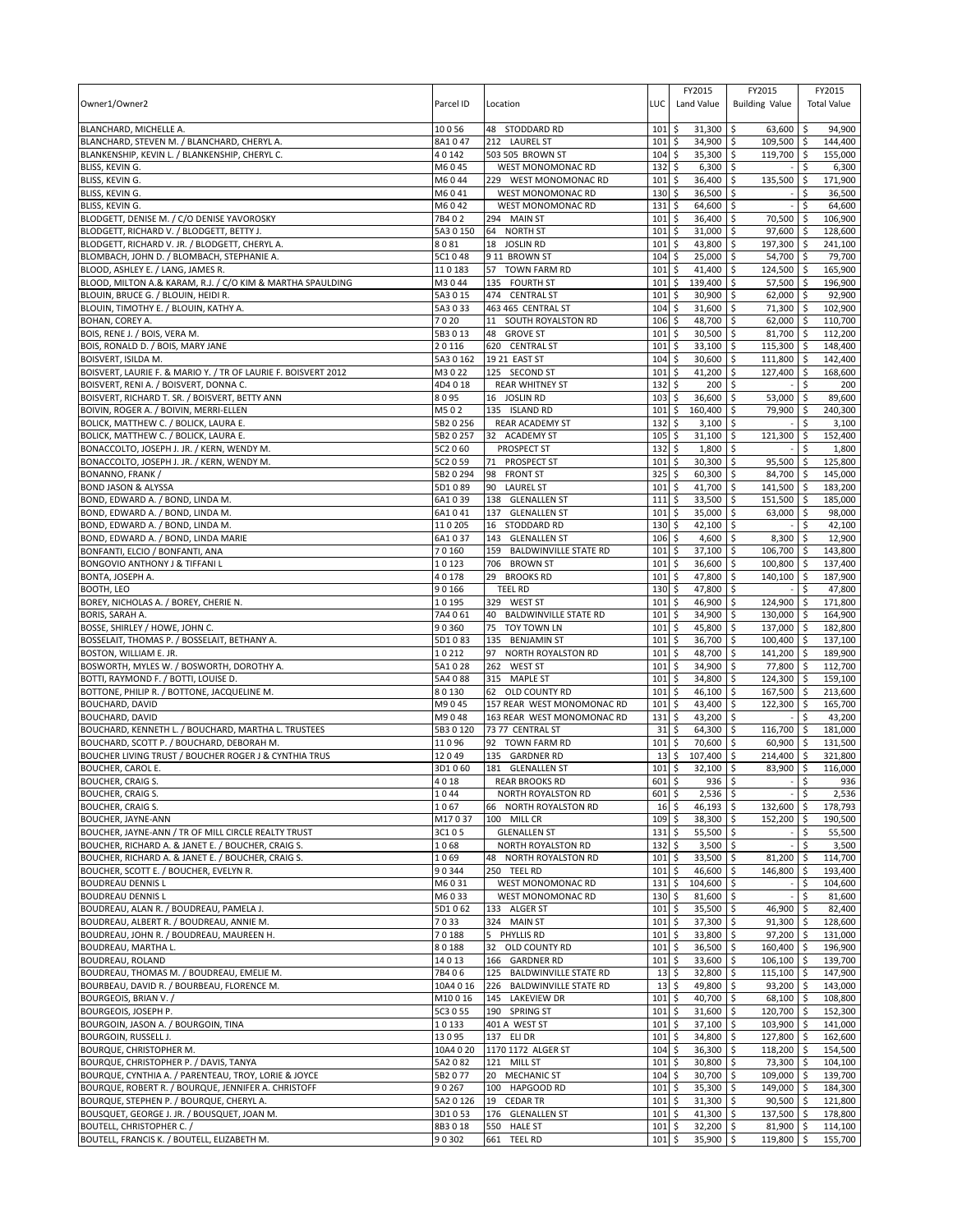| Owner1/Owner2                                                                        | Parcel ID          | Location                               | LUC                        | FY2015<br>Land Value            | FY2015<br><b>Building Value</b> | FY2015<br><b>Total Value</b>      |
|--------------------------------------------------------------------------------------|--------------------|----------------------------------------|----------------------------|---------------------------------|---------------------------------|-----------------------------------|
| BOUTELLE, WESLEY R. / BOUTELLE, DOROTHY A.                                           | 5A3 0 284          | 92 MAPLE ST                            | 111                        | \$<br>32,000                    | \$<br>149,200                   | 181,200<br>-\$                    |
| BOUTELLE, WESLEY R. SR. & D.A. / BOUTELLE, WESLEY R. JR. & N.R.                      | 5D3036             | 201 HIGH ST                            | 104                        | S.<br>38,400                    | 159,900<br>S.                   | 198,300<br>l\$                    |
| BOUTELLE, WESLEY R. SR. / BOUTELLE, DOROTHY A.<br><b>BOUTOT, BRENDA J.</b>           | 5A3 0 290<br>M6047 | 148 ELM ST<br><b>WEST MONOMONAC RD</b> | 111                        | \$<br>31,200                    | \$<br>115,200 \$<br>700         | 146,400                           |
| <b>BOUTOT, BRENDA J.</b>                                                             | M9034              | 225 WEST MONOMONAC RD                  | 106<br>101                 | \$<br>66,500 \$<br>\$<br>40,400 | \$<br>80,300                    | \$ ا<br>67,200<br>l \$<br>120,700 |
| BOWERS, JEFFREY R. / BOWERS, GISELE M.                                               | 40202              | 116 BAYBERRY CR                        | 101                        | \$<br>32,500                    | \$<br>162,200                   | l \$<br>194,700                   |
| <b>BOWLER, CAROL</b>                                                                 | 40146              | 607 RIVER ST                           | 101                        | \$<br>37,200                    | \$<br>97,600 \$                 | 134,800                           |
| <b>BOWLER, JOHN P</b>                                                                | 5B2 0 245          | 35<br>SCHOOL ST                        | 101                        | \$<br>32,500                    | \$<br>127,200                   | -\$<br>159,700                    |
| BOWLER, RONALD E. / BOWLER, SANDRA J.                                                | 1014               | <b>HARRIS RD</b><br>25                 | 101                        | 61,200<br>\$                    | 188,600<br>\$                   | 249,800<br>l \$                   |
| BOWLES, JOHN A. / BOWLES, DIANA M.                                                   | 130124             | <b>OTTER RIVER RD</b><br>3             | 101                        | \$<br>45,900                    | \$<br>188,900                   | 234,800<br><b>S</b>               |
| BOZZA, ALBERT S.                                                                     | 80161              | <b>TOWN FARM RD</b><br>$\overline{4}$  | 101                        | \$<br>35,500                    | \$<br>126,800                   | 162,300<br>\$ ا                   |
| BRACKETT, JOSHUA R.                                                                  | 40124              | 514<br><b>BROWN ST</b>                 | 101                        | \$<br>34,900                    | \$<br>83,500                    | 118,400<br>\$ ا                   |
| BRADBURY, DANIEL C.                                                                  | 10136              | <b>WEST ST</b><br>322                  | 101                        | \$<br>35,300                    | \$<br>132,100 \$                | 167,400                           |
| BRADLEY, DENNIS A. / CALVILLO, ALIDA                                                 | 4022               | 671<br><b>RIVER ST</b>                 | 101                        | \$<br>50,500                    | \$<br>346,200                   | -\$<br>396,700                    |
| BRADLEY, JOHN T. / HIETALA, BRUCE R. JR.                                             | 5A2033             | 234 LINCOLN AV                         | 316                        | \$<br>50,600                    | \$<br>424,300 \$                | 474,900                           |
| BRADLEY, KYLE M. / WHELPLEY, DEBRA L                                                 | 5B2 0 100          | 88<br>PLEASANT ST                      | 101                        | \$<br>30,600                    | \$<br>71,400                    | l \$<br>102,000                   |
| BRAMAN, JERE L. / BRAMAN, GAIL M.                                                    | 130191             | 12<br>OTTER RIVER RD                   | 101                        | 48,300<br>\$                    | 146,800<br>\$                   | 195,100<br>-\$                    |
| BRANCONNIER, DONALD                                                                  | 10058              | <b>BALDWINVILLE STATE RD</b><br>387    | 101                        | \$<br>37,900                    | \$<br>167,900                   | 205,800<br>۱\$                    |
| <b>BRAND, KEVIN</b>                                                                  | 6A1043             | 126 GLENALLEN ST                       | 101                        | \$<br>31,600                    | \$<br>72,700                    | ۱\$<br>104,300                    |
| BRANDES, SCOTT J. / C/O ROBERT G LIAN ESQ/LIAN/ZAR                                   | 5A2 0 119          | 201<br><b>SCHOOL ST</b>                | 31                         | \$<br>36,800                    | \$<br>63,500                    | \$<br>100,300                     |
| BRANDES, SCOTT J. / C/O ROBERT G LIAN, ESQ/LIAN/ZA                                   | 5A2 0 118          | 199 SCHOOL ST                          | 337                        | \$<br>18,300                    | -\$                             | \$<br>18,300                      |
| BRANDT, PETER A. / BRANDT, GAYLE M.                                                  | M15011             | 386 LAKEVIEW DR                        | 101                        | \$<br>137,700                   | \$<br>235,800                   | \$<br>373,500                     |
| BRAY, STEVEN E.                                                                      | M9015              | <b>WEST MONOMONAC RD</b>               | 132                        | \$<br>24,300                    | \$                              | 24,300                            |
| BRAY, STEVEN E.                                                                      | M9017              | 116 WEST MONOMONAC RD                  | 101                        | \$<br>136,300                   | 104,800<br>\$                   | 241,100<br>-\$                    |
| BREAU GERARD & AKEY CHRISTOPHE                                                       | 5A3 0 330          | 3 HIGHLAND ST                          | 111                        | 30,900<br>\$                    | 132,100<br>\$                   | 163,000<br>-\$                    |
| BREAU, DAVID F.                                                                      | M7020<br>20149     | 55 FOURTH ST                           | 101<br>101                 | \$<br>129,900                   | 97,500 \$<br>Ŝ.<br>157.700      | 227,400                           |
| BREAU, GERALD / BREAU, BRITTANY<br>BREAULT, MARIAN L.                                | M3041              | 394 FORRISTALL RD<br><b>SECOND ST</b>  | 131                        | \$<br>35,800<br>\$<br>32,100    | \$<br>\$                        | 193,500<br>l\$<br>Ŝ.<br>32,100    |
| BREAULT, MARIAN L. / C/O HORHOTA, STEPHEN THOMAS,                                    | M3039              | 56 SECOND ST                           | 101                        | \$<br>129,100 \$                | 109,900                         | <b>S</b><br>239,000               |
| BREDBERG, LARRY / BREDBERG, CANDACE                                                  | 7036               | 357 MAIN ST                            | 101                        | \$<br>34,800                    | \$<br>99,200                    | 134,000<br>-\$                    |
| BREDBERG, PETER J. / BREDBERG, LINDA M.                                              | 5B1029             | 25 HYDE ST                             | 101                        | \$<br>34,900                    | \$<br>79,600                    | 114,500<br>\$ ا                   |
| BREEN, STEPHEN F. / BREEN, SUSAN D                                                   | M3060              | 65 FOURTH ST                           | 101                        | \$<br>133,300                   | \$<br>35,400                    | l \$<br>168,700                   |
| <b>BREHIO DARLENE</b>                                                                | 2D3011             | 559 CENTRAL ST                         | 101                        | \$<br>32,600                    | \$<br>72,600                    | l \$<br>105,200                   |
| BREHIO, CYRIL M. / BREHIO, SANDRA L.                                                 | 5A3080             | 53 BELMONT AV                          | 101                        | \$<br>31,400                    | 81,400 \$<br>-\$                | 112,800                           |
| BREHIO, ROSE M., ESTATE OF                                                           | 5A4 0 56           | 290 MAPLE ST                           | 101                        | \$<br>33,500                    | \$<br>95,100                    | ۱\$<br>128,600                    |
| BRETON, ILENE A.                                                                     | 5C4 0 27           | <b>ORIENT PL</b>                       | 132                        | \$<br>4,700                     | \$                              | 4,700<br>Ŝ.                       |
| BRETON, ILENE A.                                                                     | 5C4 0 28           | 9 ORIENT PL                            | 101                        | \$<br>30,600                    | 49,000<br>-\$                   | 79,600<br>l \$                    |
| BRETON, SUZANNE M.                                                                   | 5C1018             | 404 FRONT ST                           | 101                        | \$<br>30,800                    | \$<br>106,100                   | 136,900<br>\$ ا                   |
| BREWER RODNEY A & JESSICA KP / .                                                     | 2D103              | 363 SCHOOL ST                          | 101                        | \$<br>90,900                    | \$<br>91,000                    | 181,900<br>\$                     |
| BREWER, JAMES W. JR. / BREWER, LUCY E.                                               | 11031              | 49 TOWN FARM RD                        | 17                         | 43,911<br>\$                    | 135,500<br>\$                   | 179,411<br><b>S</b>               |
| BREWER, JEFFREY W. / BREWER, CYNTHIA L                                               | 10A4 0 17          | 1110 ALGER ST                          | 101                        | \$<br>35,500                    | \$<br>211,100                   | l\$<br>246,600                    |
| BREWER, KYOKO /                                                                      | 3D1052             | 178 180 GLENALLEN ST                   | 104                        | 30,800<br>\$                    | 91,200<br>\$                    | 122,000<br>l\$                    |
| BREWER, LOUISE A., LIFE ESTATE / BREWER, DANIEL J.                                   | 2069               | 900 LINCOLN AV                         | 101                        | \$<br>34,900                    | \$<br>86,100                    | l\$<br>121,000                    |
| BREWER, MICHAEL H. SR. / BREWER, ANNE                                                | 8092               | 64 OLD COUNTY RD                       | 101                        | \$<br>36,100                    | 53,700<br>\$                    | l \$<br>89,800                    |
| BREWER, NICOLE / BREWER, ANDREW                                                      | 8A303              | 361 BENJAMIN ST                        | 101                        | \$<br>47,500                    | 91,700 \$<br>\$                 | 139,200                           |
| BREWER, RONALD K. / BREWER, BRENDA L.                                                | 5B1026             | 27 HYDE ST                             | 101                        | \$<br>34,900                    | 88,000<br>\$                    | <b>S</b><br>122,900               |
| BRIDEAU, DIANE & PERRY, DAVID / C/O DAVID PERRY                                      | 11011              | <b>JOSLIN RD</b>                       | 130                        | \$<br>32,300                    | \$                              | 32,300                            |
| BRIMHALL, CHERYL J. / BRIMHALL, ERIC                                                 |                    | 5A3 0 283A 60 LINDEN ST                | 102                        | \$                              | \$<br>91,700                    | 91,700<br>-\$                     |
| BRISEBOIS, MARK A. / BRISEBOIS, PAULINE M.                                           | 4D4064             | 5 SIBLEY RD                            | 101                        | \$<br>36,600                    | 117,300<br>\$                   | l\$<br>153,900                    |
| <b>BROOK RIDGE, INC.</b>                                                             | 1401               | <b>MELLEN RD</b>                       | 130                        | \$<br>91,900                    | \$                              | 91,900<br>S                       |
| <b>BROOK RIDGE, INC.</b>                                                             | 14022              | <b>MELLEN RD</b>                       | 130<br>101S                | \$<br>99,400                    | \$                              | \$<br>99,400                      |
| BROOKS, ADAM B. / BROOKS, CRYSTAL L                                                  | 70176              | 45 CHASE LN                            |                            | $40,000$ \$                     | $148,600$ \$                    | 188,600                           |
| BROOKS, ANDREW J.                                                                    | 5B3027             | 25 GROVE ST                            | $332 \div$                 | 40,000 \$                       | 152,400 \$                      | 192,400                           |
| <b>BROOKS, ANDREW J.</b>                                                             | 5B3028             | 193 PLEASANT ST<br>100 BROOKS DR       | 337 \$                     | 38,500 \$                       |                                 | \$<br>38,500<br>l\$               |
| BROOKS, ANDREW J. SR. / BROOKS, KAREN A.<br>BROOKS, ANDREW J. SR. / BROOKS, KAREN A. | 2050<br>2051       | <b>CENTRAL ST</b>                      | $101 \,$ \$<br>$132 \,$ \$ | 45,600 \$<br>$13,900$ \$        | 277,600                         | 323,200<br>13,900<br>\$           |
| BROOKS, GARY A. / BROOKS, KATHLEEN E.                                                | 1061               | 114 NORTH ROYALSTON RD                 | 101                        | \$<br>59,300 \$                 | 134,400                         | l \$<br>193,700                   |
| BROOKS, GERMAINE C.                                                                  | 5B2024             | 157 SCHOOL ST                          | 101                        | \$<br>35,000 \$                 | 86,300                          | 121,300<br>  \$                   |
| BROOKS, JAY D.                                                                       | 5A3090             | 92 HIGHLAND ST                         | $101 \,$ \$                | 31,700 \$                       | 108,700 \$                      | 140,400                           |
| <b>BROOKS, JEFFREY R.</b>                                                            | 5C3 0 77           | DUVAL CT A                             | $132 \,$ \$                | $2,400$ \$                      |                                 | \$<br>2,400                       |
| BROOKS, JEFFREY R.                                                                   | 5C3 078            | 20 DUVAL CT A                          | $104 \,$ \$                | 30,400 \$                       | 75,000                          | 105,400<br>ا \$                   |
| BROOKS, MARTIN J. / BROOKS, KATHERINE L.                                             | 5A2 0 165          | <b>MECHANIC ST</b>                     | 132                        | \$<br>$4,500$ \$                |                                 | \$<br>4,500                       |
| BROOKS, MARTIN J. / BROOKS, KATHERINE L.                                             | 5A2 0 166          | 49 MECHANIC ST                         | $101 \,$ \$                | 30,100 \$                       | 79,600                          | 109,700<br>۱\$                    |
| BROOKS, RUSSELL P. / BROOKS, JANET M.                                                | 6A106              | 392 A MAPLE ST                         | 101                        | $\ddot{\circ}$<br>31,700 \$     | 101,700 \$                      | 133,400                           |
| <b>BROUILLETTE, IRENE T.</b>                                                         | 5B2 0 306          | 40 44 CENTRAL ST                       | 31                         | \$<br>48,600 \$                 | 74,400 \$                       | 123,000                           |
| BROUILLETTE, MARC A.                                                                 | 5A4036             | 19 VAINE ST                            | 101                        | \$<br>47,600                    | \$<br>116,600                   | $\sqrt{5}$<br>164,200             |
| BROW, EDWARD P. / BROW, RACHEL E.                                                    | 70255              | 359 MAIN ST                            | 101                        | 49,100<br>l\$                   | 180,100<br>l \$                 | 229,200<br>\$ ا                   |
| <b>BROW, PAULINE EMILY</b>                                                           | 5B3078             | POND ST                                | $132 \,$ \$                | $3,400$ \$                      |                                 | \$<br>3,400                       |
| <b>BROWN MICHAEL J</b>                                                               | 5B4 0 40           | 190 LAKE SHORE DR                      | 101                        | \$<br>$35,100$ \$               | 192,500 \$                      | 227,600                           |
| BROWN, DANIEL E. / BROWN, AYE K.                                                     | 2D3 0 119          | 135 GOODRICH ST                        | 101                        | \$<br>32,100 \$                 | 73,300                          | l \$<br>105,400                   |
| BROWN, GARY W. / BROWN, SUSAN J.                                                     | 40190              | 23 SIBLEY RD                           | $101 \,$ \$                | $36,600$ \$                     | 166,500                         | \$<br>203,100                     |
| BROWN, POLLY J. / C/O WARREN BROWN                                                   | 11045              | <b>JOSLIN RD</b>                       | $130 \;$ \$                | $62,600$ \$                     |                                 | \$<br>62,600                      |
| BROWN, POLLY J. / C/O WARREN BROWN                                                   | 11046              | REAR MILL GLEN RD                      | 132                        | \$<br>$20,300$ \$               |                                 | \$<br>20,300                      |
| BROWN, POLLY J. / C/O WARREN BROWN                                                   | 11058              | MILL GLEN RD                           | $130 \;$ \$                | 36,600 \$                       |                                 | \$<br>36,600                      |
| BROWN, POLLY J. / C/O WARREN BROWN                                                   | 1106               | REAR MILL GLEN RD                      | $132 \,$ \$                | 23,000 \$                       |                                 | \$<br>23,000                      |
| BROWN, POLLY J. / C/O WARREN BROWN                                                   | 1107               | <b>JOSLIN RD</b>                       | 130                        | \$<br>$60,800$ \$               |                                 | \$<br>60,800                      |
| BROWN, RANDY J. / BROWN, CATHERINE M.                                                | 4C4 0 20           | 4 HALE ST                              | $101 \;$ \$                | $31,500$ \$                     | 74,800 \$                       | 106,300                           |
| BROWN, STEPHEN T. / BROWN, JENNIFER A.                                               | 10166              | 36 NORTH ROYALSTON RD                  | 101                        | 5<br>35,000 \$                  | 94,900                          | l \$<br>129,900                   |
| BROWN, WILLIAM L. JR.                                                                | 10149              | <b>HARRISVILLE CR</b><br>41            | $101 \,$ \$                | 33,600 \$                       | 119,700 \$                      | 153,300                           |
| BROWN, WILLIAM L. SR. / BROWN, RUTHY M.                                              | 2D3 0 57           | 16 MONADNOCK AV                        | $101 \;$ \$                | 30,800 \$                       | 82,900 \$                       | 113,700                           |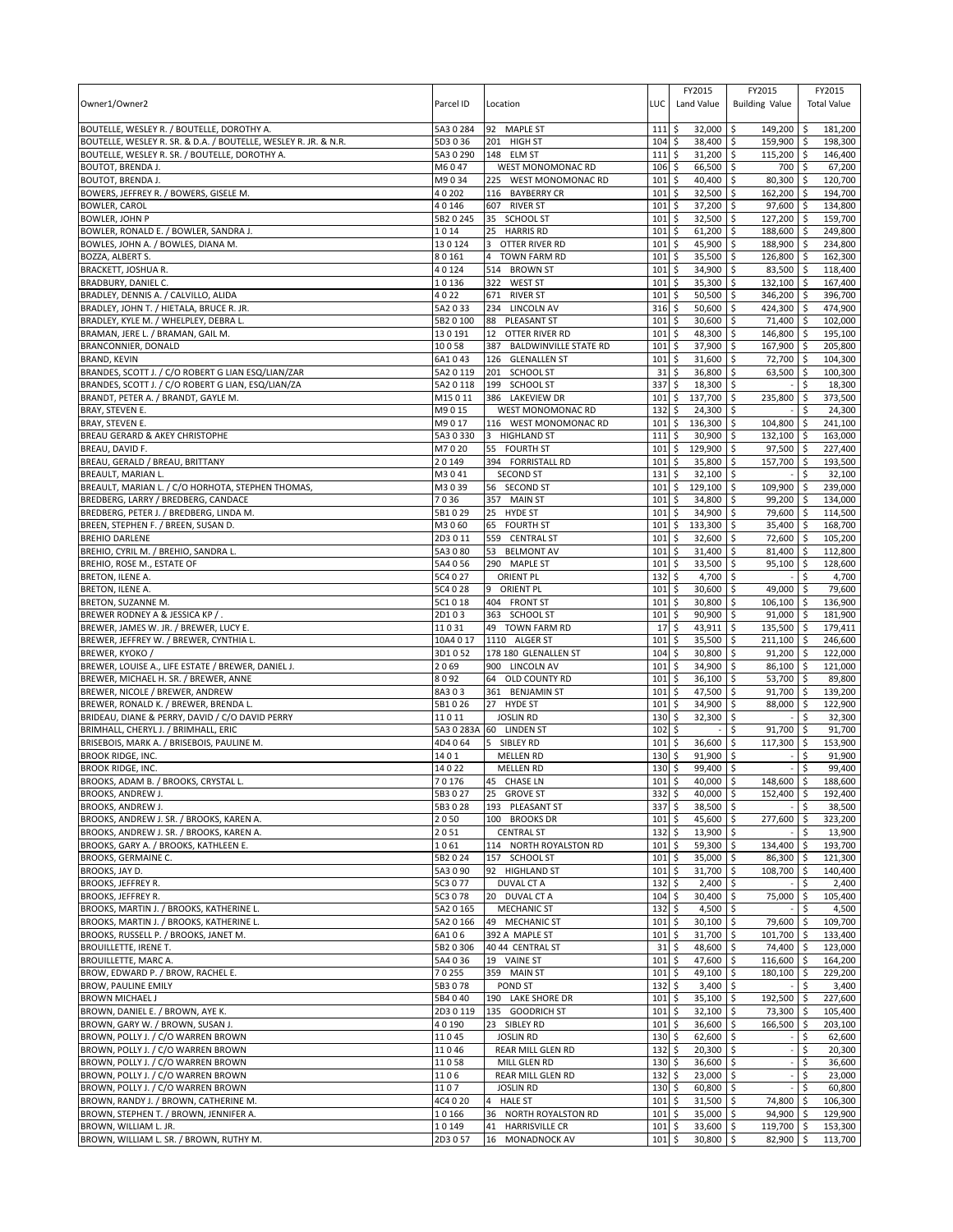| Owner1/Owner2                                                                                   | Parcel ID          | Location                              | LUC         | FY2015<br>Land Value                             | FY2015<br><b>Building Value</b>       |            | FY2015<br><b>Total Value</b> |
|-------------------------------------------------------------------------------------------------|--------------------|---------------------------------------|-------------|--------------------------------------------------|---------------------------------------|------------|------------------------------|
| BROWNELL, CHRISTOPHER J.                                                                        | 10196<br>130196    | 27 BOSWORTH RD<br>159 MILL GLEN RD    | 101<br>101  | \$<br>47,500<br>\$<br>36,600                     | \$<br>117,800<br>95,500 \$<br>S.      | \$ ا       | 165,300<br>132,100           |
| BROWNING, JOSEPH S. JR. / KINNEY, LINDA M.<br>BROWNING, JOSEPH S. JR. / KINNEY, LINDA M.        | 13026              | MILL GLEN RD                          | 130         | \$<br>75,100 \$                                  |                                       | \$         | 75,100                       |
| <b>BROWNLIE FRANCES P</b>                                                                       | 110184             | <b>MELLEN RD</b>                      | 130         | \$<br>36,600                                     | \$                                    | \$         | 36,600                       |
| <b>BROWNLIE FRANCES P</b>                                                                       | 110179             | 195 MELLEN RD                         | 101         | 43,900<br>\$                                     | 363,400<br>\$                         | \$         | 407,300                      |
| BRUCE E CLAPP TRUSTEE / BRUCE E CLAPP ESTATE PLANNING                                           | 8A301              | 353 BENJAMIN ST                       | 101         | \$<br>55,600                                     | \$<br>182,600                         | l\$        | 238,200                      |
| BRUNDIGE, PAUL A. / MARTINI, DINA L.                                                            | 12064              | 105 GARDNER RD                        | 101         | \$<br>35,200                                     | $95,100$ \$<br>\$                     |            | 130,300                      |
| BRUNELL, RICHARD S. / BRUNELL, ELIZABETH J.                                                     | 5B2 0 220          | 253 FRONT ST                          | 111         | \$<br>31,700                                     | \$<br>119,100                         | l \$       | 150,800                      |
| BRUNO DAVID COMPERE                                                                             | 10154              | 26 HARRISVILLE CR                     | 101         | \$<br>33,200                                     | \$<br>104,000                         | l \$       | 137,200                      |
| BRUNT, RYAN / BRUNT, ASHLEY                                                                     | 8A1025             | 127<br><b>HALE ST</b><br>27 SIBLEY RD | 101         | \$<br>33,000 \$                                  | 95,500 \$<br>133.900                  |            | 128,500                      |
| BRYAN, RATHBUN / BRYAN, PAULETTE<br>BRYANT, CAREY / BRYANT, CHRISTINA                           | 40189<br>12022     | <b>BEMIS RD</b>                       | 101<br>130  | \$<br>36,700 \$<br>\$<br>24,600                  | \$                                    | \$         | 170,600<br>24.600            |
| BRYDON, KEVIN L. / BRYDON, JASON A.                                                             | 20178              | 395 SCHOOL ST                         | 101         | \$<br>34,700                                     | 5<br>139,300                          | \$         | 174,000                      |
| BUCKLER, KEVIN J. / STEWART, KIMBERLY S.                                                        | 9069               | 360 TEEL RD                           | 101         | \$<br>63,600                                     | \$<br>251,400                         | <b>S</b>   | 315,000                      |
| BUCKLER, WILLIAM A. / ALLRIDGE-BUCKLER, HELEN E.                                                | 80137              | 180 TEEL RD                           | 101         | \$<br>50,600                                     | 174,400 \$<br>l \$                    |            | 225,000                      |
| BUDDELMANN, ROSE M.                                                                             | 5B3 0 145          | 33 CHESTNUT ST                        | 13          | \$<br>30,300                                     | \$<br>108,700                         | l \$       | 139,000                      |
| BUDKA, LANCE E.,                                                                                | 40180              | 23<br><b>BROOKS RD</b>                | 101         | \$<br>47,600                                     | $\mathsf{\hat{S}}$<br>190,400         | l \$       | 238,000                      |
| <b>BUDZIK, APRIL L.</b>                                                                         | 130101             | 210 HOLLY DR                          | 101         | \$<br>35,000 \$                                  | 104,600 \$                            |            | 139,600                      |
| BULGER, ANNABELLE P.                                                                            | 1087               | 16 NORTH ROYALSTON RD                 | 101         | \$<br>32,700 \$                                  | 44,300                                | \$         | 77,000                       |
| BULGER, JOSEPH P. / BULGER, MARY                                                                | 10122              | <b>BROWN ST</b>                       | 132         | \$<br>3,100                                      | \$                                    | Ŝ.         | 3,100                        |
| BULGER, JOSEPH P. III / BULGER, APRIL L.<br>BULGER, JOSEPH P. JR. / BULGER, MARY W.             | 5A1050             | 275 WEST ST                           | 101<br>101  | \$<br>41,500 \$                                  | 105,300                               | l \$       | 146,800                      |
| BULLEN, SCOTT D. / BULLEN, LORRAINE R.                                                          | 1078<br>5C1063     | 786 BROWN ST<br><b>REAR RIVER ST</b>  | 132         | \$<br>32,900<br>\$<br>3,300                      | \$<br>99,800<br>\$                    | $\zeta$    | 132,700<br>3,300             |
| BULLEN, SCOTT D. / BULLEN, LORRAINE R.                                                          | 5C1064             | 189 RIVER ST                          | 101         | l\$<br>30,900                                    | \$<br>103,600                         | \$ ا       | 134,500                      |
| BUNDER, GEORGE J. / BUNDER, MADELINE                                                            | 13080              | 154 ELI DR                            | 101         | \$<br>36,600                                     | \$<br>148,300                         | -\$        | 184,900                      |
| BURAK, KENNETH / BURAK, KERRY                                                                   | 70199              | 246 METCALF ST                        | 101         | \$<br>34,300                                     | 97,100 \$<br>\$                       |            | 131,400                      |
| BURAK, SANDRA I. / BURAK, MICHAEL L.                                                            | 12068              | 136 GARDNER RD                        | 101         | \$<br>34,800                                     | \$<br>99,400 \$                       |            | 134,200                      |
| <b>BURBY, JEREMY PAUL</b>                                                                       | 90183              | 294<br>ASH ST                         | 101         | \$<br>34,900                                     | \$<br>134,200                         | l \$       | 169,100                      |
| BURDELL, KEVIN J. / BURDELL, PAULA A.                                                           | 5A3 0 92           | 98<br><b>HIGHLAND ST</b>              | 101         | \$<br>31,900                                     | 105,500 \$<br>\$                      |            | 137,400                      |
| BURDSALL, THOMAS A. / BURDSALL, SUSAN F.                                                        | 5B2052             | LINCOLN AV<br>84                      | 101         | \$<br>32,200                                     | \$<br>162,900 \$                      |            | 195,100                      |
| BURGESS, KEVIN / EDDY, FELICIA                                                                  | 5A3 0 125          | 25<br><b>NORTH VINE ST</b>            | 101         | \$<br>32,700                                     | \$<br>91,900                          | \$ ا       | 124.600                      |
| BURGHOLZER, CATHERINE M. / BURGHOLZER, MATTHEW A.                                               | 130175             | 81<br><b>INDEPENDENCE DR</b>          | 101         | 36,600<br>\$                                     | 104,800<br>\$                         | <b>S</b>   | 141,400                      |
| <b>BURNS KEVIN I</b><br>BURNS, MATTHEW L.                                                       | M12033<br>11030    | 276 LAKEVIEW DR<br>45 TOWN FARM RD    | 101<br>101  | \$<br>132,800<br>\$<br>37,800                    | \$<br>$50,600$ \$<br>129,500 \$<br>\$ |            | 183,400<br>167,300           |
| BURNS, RYAN M. / RUCKDESCHEL, MELISSA                                                           | 8A1045             | 230 LAUREL ST                         | 101         | \$<br>34,900                                     | \$<br>118,500                         | $\sqrt{5}$ | 153,400                      |
| BURNS, SCOTT D. / BURNS, ODETTE M.                                                              | 8A2013             | 45 CARDINAL LN                        | 101         | \$<br>46,600                                     | 187,800<br>\$                         | l \$       | 234,400                      |
| BUSHAY, ROBERT M. / PALMA, GLORIA D.                                                            | 10057              | STODDARD RD<br>40                     | 101         | \$<br>36,600                                     | 182,000 \$<br>\$                      |            | 218,600                      |
| BUSHEE, ALAN S. / BUSHEE, DONALD T.                                                             | 2D30120            | 150 WOODLAWN ST                       | 101         | \$<br>30,900                                     | 50,500<br>\$                          | \$         | 81,400                       |
| BUSHEY PAUL J & BAUM LINDA M                                                                    | M1509              | 366 LAKEVIEW DR                       | 101         | \$<br>132,000                                    | 149,400<br>\$                         | -\$        | 281,400                      |
| BUSHEY, MICHAEL J. / BUSHEY, KAREN A.                                                           | 5A3 0 126          | 35 NORTH VINE ST                      | 101         | 32,400<br>\$                                     | -\$<br>74,300                         | l \$       | 106,700                      |
| BUSHEY, PAUL J. / BAUM, LINDA M.                                                                | M15018             | 376 BEACHVIEW DR                      | 101         | \$<br>107,100                                    | \$<br>101,200                         | l\$        | 208,300                      |
| BUSLER, NILES S. / TR OF MINI REALTY TRUST                                                      | M1303              | TREE TOP TR                           | 131         | \$<br>400                                        | \$                                    |            | 400                          |
| BUSLER, NILES S. / TRUSTEE OF MINI REALTY TRUST                                                 | M12052             | 176 BEACHVIEW DR                      | 101         | 106,900<br>\$                                    | \$<br>33,000                          | \$         | 139,900                      |
| BUSLER, NILES S. / TRUSTEE OF MINI REALTY TRUST<br>BUSSIERE JR KEITH RODNEY / MOREAU EMILY BETH | M1302<br>5A3 0 127 | TREE TOP TR<br><b>NORTH VINE ST</b>   | 131<br>132  | \$<br>400<br>\$<br>4,800                         | \$<br>l\$                             | \$<br>\$   | 400<br>4,800                 |
| BUSSIERE, JOHN E. JR.                                                                           | M6012              | 336 WEST MONOMONAC RD                 | 101         | \$<br>80,800                                     | \$<br>105,700                         | \$         | 186,500                      |
| BUSSIERE, JOHN W. / BUSSIERE, MARILYN B.                                                        | 5A4 0 19           | WOODLAWN ST                           | 132         | \$<br>4,600                                      | \$                                    | Ŝ.         | 4,600                        |
| BUSSIERE, JOHN W. / BUSSIERE, MARILYN B.                                                        | 5A4 0 18           | 71 WOODLAWN ST                        | 103         | \$<br>32,100                                     | 46,600<br>-\$                         | ا \$       | 78,700                       |
| BUSSIERE, KATELYN E. / NILES, GARY P.                                                           | 110132             | 143 MILL GLEN RD                      | 101         | \$<br>40,300                                     | 127,900<br>\$                         | l\$        | 168,200                      |
| BUSSIERE, KEITH R.SR. + D.D.                                                                    | 5A3 0 175          | 63 JACKSON AV                         | 101         | \$<br>30,400                                     | 95,000<br>\$                          |            | 125.400                      |
| BUSSIERE, ROBIN ANN / BILLET, MATTHEW S., TR OF THE                                             | 2D3091             | 51 ELMWOOD RD                         | $101 \;$ \$ | 32,700                                           | 91,400 \$<br>l\$                      |            | 124,100                      |
| BUTEAU, KRISSY / BUTEAU, KENNETH                                                                | 80175              | 1102 ALGER ST                         | $101$ \$    | 34.800 \$                                        | 129,600 \$                            |            | 164.400                      |
| BUTLAND, HARRY P. / BUTLAND, BRENDA A.                                                          | 13092              | 89 ELI DR                             | $101 \;$ \$ | 35,000 \$                                        | 122,900 \$                            |            | 157,900                      |
| BUTLER, ALAN C.<br>BUTTERFIELD, JULIE E. / SNYDER, CHAD                                         | 12046<br>90174     | 145 GARDNER RD<br>280 TEEL RD         | 101<br>101  | \$<br>40,200<br>\$<br>45,700 \$                  | \$<br>102,800 \$<br>125,700           | <b>S</b>   | 143,000<br>171,400           |
| BYRER, KEVIN J. / HANKINS, JANE                                                                 | 90209              | 16 CONVERSE DR                        | 101         | \$<br>34,800 \$                                  | 132,100 \$                            |            | 166,900                      |
| BYRNE, JAMES P. / BYRNE, FRANK J.                                                               | 10173              | <b>BOSWORTH RD</b>                    | 717         | \$<br>783                                        | 5<br>$\overline{\phantom{a}}$         | \$         | 783                          |
| BYRNE, JAMES P. / BYRNE, FRANK J.                                                               | 107                | <b>HARRISVILLE RD</b>                 | 717         | \$<br>$2,018$ \$                                 |                                       | \$         | 2,018                        |
| BYRNE, JAMES P. / BYRNE, FRANK J.                                                               | 108                | <b>HARRISVILLE RD</b>                 | 717         | \$<br>$381 \frac{1}{2}$                          |                                       | \$         | 381                          |
| BYRNE, JAMES P. / C/O BYRNE, JAMES P & FRANK J                                                  | 1010               | 20 HARRIS RD                          | 17          | \$<br>43,252 \$                                  | 111,400                               | ۱\$        | 154,652                      |
| CABRAL, ALFRED / CABRAL, PAMELA                                                                 | 90337              | 262 ASH ST                            | 101         | \$<br>$35,100$ \$                                | 168,200 \$                            |            | 203,300                      |
| CADIEUX, DONALD ROBERT / CADIEUX, SHARRON ANN                                                   | 11070              | 115 MILL GLEN RD                      | 101         | \$<br>53,700 \$                                  | 124,800 \$                            |            | 178,500                      |
| CADIGAN, KELLY / BROUSSEAU, BRIAN                                                               | 5A2 0 130          | 176 MILL ST                           | 104         | \$<br>$31,400$ \$                                | 103,600 \$                            |            | 135,000                      |
| CAERAN, DIANE C. / LATTANZIO, MARIA T.<br>CAIL, KENNETH / CAIL, KATHLEEN                        | 10132<br>90197     | 403 WEST ST<br>35 CONVERSE DR         | 101<br>101  | \$<br>37,900 \$<br>\$<br>34,800 \$               | 134,000 \$<br>161,700 \$              |            | 171,900                      |
| CAISSE, DARLENE M. / C/O DARLENE M. NELSON                                                      | 10198              | 33 BOSWORTH RD                        | $101 \;$ \$ | 49,300 \$                                        | 113,500 \$                            |            | 196,500<br>162,800           |
| CAISSE, RICHARD P. JR. / CAISSE, CAROL L.                                                       | 20173              | 5 CROSBY RD                           | 101         | $\ddot{\circ}$<br>47,000 \$                      | 173,600 \$                            |            | 220,600                      |
| CALABRESE, JAMES M.                                                                             | 5C2 0 10           | 155 RIVER ST                          | 101         | $\ddot{\circ}$<br>$31,600$ \$                    | 74,300 \$                             |            | 105,900                      |
| CALAMARE, JENNIFER J.                                                                           | 9084               | 561 TEEL RD                           | $101 \;$ \$ | 34,800 \$                                        | 95,200 \$                             |            | 130,000                      |
| CALDER, DANIEL R.                                                                               | 5A3068             | 54 BELMONT AV                         | 101         | 5<br>$31,000$ \$                                 | 102,800 \$                            |            | 133,800                      |
| CALEY, GEORGE A.                                                                                | 8A1022             | 132 HALE ST                           | 101         | 5<br>$35,100$ \$                                 | $136,100$ \$                          |            | 171,200                      |
| CALEY, PAUL E. SR. / CALEY, JOANN L.                                                            | 70272              | 148 BALDWINVILLE STATE RD             | $101 \;$ \$ | 41,000 \$                                        | 134,300 \$                            |            | 175,300                      |
| CALLAGHAN, CAROL / C/O CARLOS FERNADES & PRICE KE                                               | 5A2 0 164          | 44 MECHANIC ST                        | 104         | \$<br>30,900                                     | l\$<br>87,100                         | $\sqrt{5}$ | 118,000                      |
| CALLAHAN, DONNA                                                                                 | 2D30121            | 136 WOODLAWN ST                       | $101 \;$ \$ | $30,900$ \$                                      | 121,200 \$                            |            | 152,100                      |
| CALLAHAN, JOHN W. / TRUSTEE OF BECA REALTY TRUST<br>CALVARY CEMETERY                            | 5B30111<br>5C4 0 2 | 14 WALNUT ST<br><b>GLENALLEN ST</b>   | 13<br>960   | $\ddot{\circ}$<br>15,700 \$<br>\$<br>$54,500$ \$ | 97,400 \$<br>$10,400$ \$              |            | 113,100<br>64,900            |
| CALVERLEY, MICHAEL                                                                              | 80119              | 388 HALE ST                           | $101 \;$ \$ | 34,800                                           | \$<br>155,400 \$                      |            | 190,200                      |
| CALVILLO, ARTEMIO L., TRUSTEE / ANGEL CALVILLO REALTY TRUST                                     | 4D4 0 50           | 30 WHITNEY ST                         | 111         | 36,200 \$<br>\$                                  | 351,900 \$                            |            | 388,100                      |
| CAMARGO VILSON                                                                                  | 10A404             | 230 BALDWINVILLE STATE RD             | 325         | 5<br>44,700 \$                                   | 18,600 \$                             |            | 63,300                       |
| CAMPBELL, MERRILY B. / C/O MASON, LORI L                                                        | 5A30323            | 24 CEDAR ST                           | $101 \;$ \$ | $30,500$ \$                                      | $102,100$ \$                          |            | 132,600                      |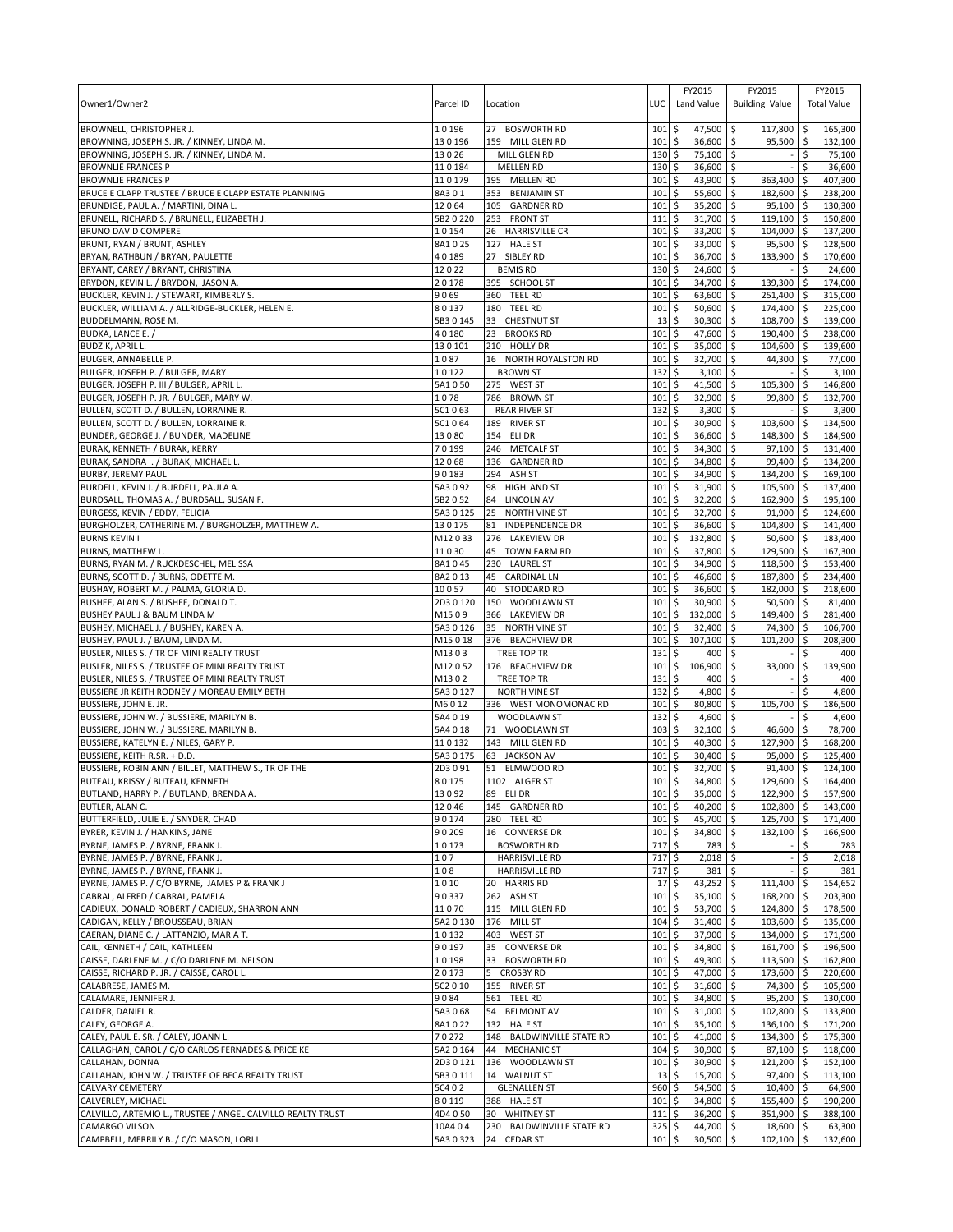| Owner1/Owner2                                                                                                                  | Parcel ID            | Location                                                     | LUC                     | FY2015<br>Land Value               | FY2015<br><b>Building Value</b>                   | FY2015<br><b>Total Value</b> |                    |
|--------------------------------------------------------------------------------------------------------------------------------|----------------------|--------------------------------------------------------------|-------------------------|------------------------------------|---------------------------------------------------|------------------------------|--------------------|
|                                                                                                                                |                      |                                                              |                         |                                    |                                                   |                              |                    |
| CAMPBELL, ROBERT J.                                                                                                            | 5A3011               | <b>WASHINGTON AV</b>                                         | 132                     | \$<br>4,600                        | Ŝ.                                                | \$                           | 4,600              |
| CAMPBELL, ROBERT J.                                                                                                            | 5A3012               | 10 WASHINGTON AV                                             | 101                     | \$<br>30,800 \$                    | 98,500 \$                                         |                              | 129,300            |
| CANTIN, RONALD H.<br>CANTIN, STEVEN D. / CANTIN, ANNMARIE V.                                                                   | 70221<br>5C3 0 54    | 195 METCALF ST<br>15 PINE ST                                 | 101<br>101              | \$<br>33,600<br>\$<br>30,900       | \$<br>95,800<br>\$<br>107,500                     | \$<br>l \$                   | 129,400<br>138,400 |
| CAOUETTE, CHRISTOPHER A. / SNOW, BETHANY L.                                                                                    | 5B3067               | <b>ELM ST</b><br>104                                         | 104                     | \$<br>32,200                       | \$<br>$90,300$ \$                                 |                              | 122,500            |
| CAOUETTE, EDWARD J. / CONTRERAS, ANA E.                                                                                        | 6A1044               | 129 GLENALLEN ST                                             | 101                     | \$<br>38,500                       | \$<br>109,500                                     | l \$                         | 148,000            |
| CAOUETTE, ISIS / PLATT, KIRKWOOD                                                                                               | 5B2085               | <b>SPRUCE ST</b><br>72                                       | 101                     | \$<br>30,400                       | \$<br>94,800                                      | ا \$                         | 125,200            |
| CAOUETTE, LEON A. JR.<br>CAOUETTE, LEON J.                                                                                     | 3D1058<br>5B3081     | 170 GLENALLEN ST<br>61<br>POND ST                            | 101<br>109              | \$<br>33,500<br>\$<br>30,900       | 82,400 \$<br>-\$<br>$\mathsf{\hat{S}}$<br>145,800 | l\$                          | 115,900<br>176,700 |
| CAOUETTE, MICHAEL J. / MAYNARD, KRISTINE A.                                                                                    | 5C1080               | 95<br><b>HILL ST</b>                                         | 101                     | \$<br>36,600                       | \$<br>102,700 \$                                  |                              | 139,300            |
| CAPUTI, MICHAEL A. + PATTI L.                                                                                                  | 5D1067               | 107 LAUREL ST                                                | 101                     | \$<br>35,400                       | \$<br>101.000                                     | \$                           | 136,400            |
| CARBONE, JOSEPH G. / CARBONE, ANITA M.                                                                                         | M2017                | 45<br><b>FIRST ST</b>                                        | 101                     | \$<br>133,200                      | 71,800<br>\$                                      | l \$                         | 205,000            |
| CARBONE, TROY D. / MORAIS, PAMELA J.                                                                                           | 110192               | <b>MELLEN RD</b><br>$\overline{4}$                           | 101                     | \$<br>42,000                       | \$<br>184,700                                     | ۱\$                          | 226,700            |
| CARDARELLI, MARK D. / KEEFE, LAURIE<br>CARDINAL JULIA F WHITE / WHITE ROSEMARY E                                               | 5B2 0 269<br>2D3014  | 179 FRONT ST<br>573 CENTRAL ST                               | 104<br>101              | \$<br>31,400<br>\$<br>36,900       | \$<br>219,100<br>\$<br>140,700                    | ۱\$<br>-\$                   | 250,500<br>177,600 |
| CARDINAL JULIA WHITE / WHITE WILLARD & WHITE ROSEMARY                                                                          | 2049                 | <b>CENTRAL ST</b>                                            | 130                     | \$<br>103,400                      | \$                                                | \$                           | 103,400            |
| CAREY, RICHARD C. / C/O ST PETER, RICHARD S                                                                                    | 5A3 0 55             | 3<br><b>WINTER ST</b>                                        | 101                     | \$<br>30,700                       | \$<br>75,500                                      | S.                           | 106,200            |
| CARLENE ADAMS IRR TRUST / ORME KIMBERLY A                                                                                      | 9066                 | 310 ASH ST                                                   | 101                     | \$<br>61,700                       | 69,200<br>\$                                      | \$ ا                         | 130,900            |
| CARLSON, DAVID S. / TR OF VERDI REALTY TRUST                                                                                   | M101                 | LAKE MONOMONAC                                               | 132                     | \$<br>21,600                       | $\zeta$                                           | \$                           | 21,600             |
| CARLSON, PAUL D. / CARLSON, FRED A.<br>CARLSON, ROBERT B. / CARLSON, INGE                                                      | 5D1087<br>M15032     | <b>BENJAMIN ST</b><br>91<br>396 BEACHVIEW DR                 | 101<br>101              | \$<br>35,800<br>\$<br>105,700      | \$<br>134,300<br>78,200 \$<br>\$                  | -\$                          | 170,100<br>183,900 |
| CARLSON, WILLIAM R.                                                                                                            | 5A3 0 245            | 408 CENTRAL ST                                               | 101                     | \$<br>30,200                       | \$<br>69,500                                      | \$                           | 99,700             |
| CARNAZZO, CATENA                                                                                                               | 11035                | OLD COUNTY RD                                                | 130                     | \$<br>132,200                      | \$                                                | \$                           | 132,200            |
| CARNAZZO, CATENA                                                                                                               | 12032                | OLD COUNTY RD                                                | 130                     | \$<br>70,400                       | $\ddot{\mathsf{s}}$                               | \$                           | 70,400             |
| CARNAZZO, CATENA                                                                                                               | 12033                | OLD COUNTY RD                                                | 130                     | \$<br>32,400                       | \$                                                | \$                           | 32,400             |
| CAROLIS, ROBERT N. / KOWALESKI, SUZAN L.<br>CAROLIS, ROBERT N. / KOWALESKI, SUZAN L.                                           | 6028<br>6029         | 50 WEST SHORE DR<br>48                                       | 132<br>132              | \$<br>20,000<br>\$<br>20,000       | \$<br>\$                                          | \$<br>\$                     | 20,000<br>20,000   |
| CAROLIS, ROBERT N. / KOWALESKI, SUZAN L.                                                                                       | 6030                 | <b>WEST SHORE DR</b><br>46<br><b>WEST SHORE DR</b>           | 101                     | \$<br>134.100                      | $\mathsf{\hat{S}}$<br>149,500                     | -\$                          | 283,600            |
| CARON, DAVID N. / CARON, VICKI                                                                                                 | 5C3 0 86             | 274 SPRING ST                                                | 101                     | \$<br>32,100                       | \$<br>232,500 \$                                  |                              | 264,600            |
| CARON, JOHN R. & CARMELLA M. / TR OF THE CARON LIVING TRUST                                                                    | 90331                | 326 ASH ST                                                   | 101                     | \$<br>36,200                       | $\zeta$<br>177,900                                | \$                           | 214,100            |
| CARPENTER, RICHARD JR. / CARPENTER, SUZANNE                                                                                    | 5A3028               | 439<br><b>CENTRAL ST</b>                                     | 101                     | \$<br>31,600                       | \$<br>174,900                                     | l \$                         | 206,500            |
| CARR, DAVID A.                                                                                                                 | 4D4 0 22             | 109<br><b>MAIN ST</b>                                        | 101                     | \$<br>32,000                       | $\mathsf{\overline{S}}$<br>83,300                 | \$                           | 115,300            |
| CARR, JAVIER A.<br>CARR, JOHN P. / CARR, BOBBIE-LEE                                                                            | 70167<br>2D4 0 19    | <b>MAIN ST</b><br>55<br>WILLOUGHBY AV                        | 132<br>101              | \$<br>5,400<br>32,500<br>\$        | \$<br>\$<br>133,900                               | \$<br>\$                     | 5,400<br>166,400   |
| CARR, RICHARD C. / CARR, PATRICIA A.                                                                                           | 5B2060               | <b>LINCOLN AV</b>                                            | 132                     | \$<br>4,700                        | \$                                                | \$.                          | 4,700              |
| CARR, RICHARD E. / CARR, PATRICIA A.                                                                                           | 5B2061               | 131 LINCOLN AV                                               | 101                     | \$<br>30,900                       | \$<br>104,500                                     | -\$                          | 135,400            |
| CARREIRO, DANIEL J. / CARREIRO, JOAN M.                                                                                        | 5A1037               | 178 WEST ST                                                  | 101                     | \$<br>33,100                       | 94,000 \$<br>-\$                                  |                              | 127,100            |
| CARRESCIA, JOHN P. / CARRESCIA, PAMELA                                                                                         | 8A203                | 281<br><b>HALE ST</b>                                        | 101                     | 35,700<br>\$                       | \$<br>107,400                                     | $\sqrt{5}$                   | 143,100            |
| CARRIER THOMAS A & TERRI A<br>CARRIER, ERICA L                                                                                 | 5C3 0 81<br>5A2 0 19 | 234 SPRING ST<br>83 PEARL ST                                 | 104<br>101              | \$<br>36,500<br>\$<br>33,000       | \$<br>87,100<br>\$<br>133,300                     | l \$<br>-\$                  | 123,600<br>166,300 |
| CARRIER, JOYCE D.                                                                                                              | 5A4 0 23             | <b>MAPLE ST</b>                                              | 132                     | \$<br>5,000                        | \$                                                | \$                           | 5,000              |
| CARRIER, JOYCE D.                                                                                                              | 5A4 0 63             | <b>MAPLE ST</b>                                              | 132                     | \$<br>3,800                        | \$                                                |                              | 3,800              |
| CARRIER, JOYCE D.                                                                                                              | 5A4 0 64             | 254 MAPLE ST                                                 | 101                     | 31,800<br>\$                       | 134,500<br>\$                                     | \$                           | 166,300            |
| CARRIER, MICHAEL P. / BILLET, MATTHEW S.                                                                                       | M17029               | 170 176 MILL CR                                              | 111                     | \$<br>31,900                       | \$<br>178,400                                     | S.                           | 210,300            |
| CARRIER, MICHAEL P. / BILLET, MATTHEW S.<br>CARRIER, PAUL J. / CARRIER, LORRAINE A.                                            | M17030<br>5A3038     | <b>MILL CR</b><br>491 CENTRAL ST                             | 131<br>101              | \$<br>3,300<br>\$<br>30,700        | \$<br>\$<br>111,700                               | \$<br>\$                     | 3,300<br>142,400   |
| CARRIER, RICKY M.                                                                                                              | 5C2 0 53             | 8 FRONT ST                                                   | 400                     | \$<br>191,300                      | \$<br>168,000                                     | \$                           | 359.300            |
| CARRIER, RICKY M.                                                                                                              | 5C2 0 76             | OFF FRONT ST                                                 | 392                     | \$<br>1,900                        | \$                                                | \$                           | 1,900              |
| CARRON, ARTHUR J. / CARRON, KATHERINE L.                                                                                       | 40148                | 6 HYDE ST                                                    | 101                     | \$<br>34,900                       | \$<br>125,700                                     | \$                           | 160,600            |
| CARTEE, BOBBY JO / CARTEE, BRIAN                                                                                               | 5A2 0 125<br>130252  | 13 CEDAR TR                                                  | 101                     | \$<br>31,100                       | \$<br>82,000                                      | -\$                          | 113,100            |
| CARTEE, SANDRA M.<br>CARTER, JUANITA B.                                                                                        | 70191                | 175 RUSSELL FARM RD<br>166 METCALF ST                        | 101<br>101 <sub>5</sub> | \$<br>37,600<br>$35.300$ S         | 131,500<br>\$<br>101,200 \$                       | <b>S</b>                     | 169,100<br>136,500 |
| CARTER, ROBERT C. / CARTER, DARLENE F.                                                                                         | 60100                | 36 TOLMAN RD                                                 | $101 \,$ \$             | 37,300 \$                          | 109,200 \$                                        |                              | 146,500            |
| CARTER, ROBERT S. / PENNELL, VANESSA L.                                                                                        | 5D1079               | 110 LAUREL ST                                                | $101 \,$ \$             | 34,900 \$                          | 105,700 \$                                        |                              | 140,600            |
| CARTER, VALERIE J.                                                                                                             | 6038                 | 37 WEST SHORE DR                                             | $101 \,$ \$             | 41,600 \$                          | 141,400 \$                                        |                              | 183,000            |
| CARTON, ALAN                                                                                                                   | 4C4 0 40             | 201 BROWN ST                                                 | 101                     | $\ddot{s}$<br>$30,300$ \$          | 44,600 \$                                         |                              | 74,900             |
| CARTWRIGHT, JEFFREY L. / CARTWRIGHT, JANET M.<br>CARUSO, ANTHONY R. / CARUSO, CAITLIN LEAH                                     | 90215<br>5A2064      | 10<br>HAPGOOD RD<br>61<br><b>MILL ST</b>                     | 101<br>101              | \$<br>34,800 \$<br>\$<br>30,300 \$ | 156,400 \$<br>65,800 \$                           |                              | 191.200<br>96,100  |
| CARVILL, CYNTHIA L.                                                                                                            | M10044               | SUNNY COVE RD<br>15                                          | 101                     | \$<br>131,400 \$                   | $67,000$ \$                                       |                              | 198,400            |
| CARVILL, JAMES P.                                                                                                              | 6099                 | 35<br><b>TOLMAN RD</b>                                       | 101                     | 36,600 \$<br>\$                    | 95,600 \$                                         |                              | 132,200            |
| CASABIANCA, MATILDA                                                                                                            | 5C3 0 39             | <b>SPRING PL</b>                                             | 132                     | \$<br>4,800 \$                     |                                                   | \$                           | 4,800              |
| CASAVANT, CHRISTOPHER D. / CASAVANT, DAWM M.                                                                                   | 8A2015               | 20 CARDINAL LN                                               | 101                     | 5<br>45,700 \$                     | 196,100                                           | $\sqrt{5}$                   | 241,800            |
| CASAVANT, DAVID N. / CASAVANT, DOROTHY A.<br>CASAVANT, DENNIS B. / CASAVANT, GAIL A.                                           | 8057<br>8058         | 28<br><b>BALDWINVILLE RD</b><br><b>BALDWINVILLE RD</b><br>30 | 101<br>101              | \$<br>42,400 \$<br>\$<br>36,200 \$ | 72,800<br>118,800 \$                              | l\$                          | 115,200<br>155,000 |
| CASAVANT, KIMBERLY D. / BARTLETT, BRIAN K.                                                                                     | 10161                | 15<br>NORTH ROYALSTON RD                                     | 101                     | \$<br>34,900                       | \$<br>148,800                                     | $\sqrt{5}$                   | 183,700            |
| CASAVANT, PHILIP C. JR. / CASAVANT, KATHY M.                                                                                   | 9080                 | 315 ASH ST                                                   | 101                     | \$<br>34,800                       | $\ddot{\circ}$<br>135,300                         | <b>S</b>                     | 170,100            |
| CASELLA, ANTHONY F.                                                                                                            | 90311                | 270<br>ASH ST                                                | 101                     | \$<br>34,900                       | \$<br>102,800 \$                                  |                              | 137,700            |
| CASEY, LAURA / C/O GODIN LAURENCE D & JANET L                                                                                  | 5A3 0 140            | 55 HIGHLAND ST                                               | 101                     | \$<br>30,900                       | \$<br>$114,100$ \$                                |                              | 145,000            |
| CASEY, STEPHEN M. TRUSTEE OF / CASEY WINCHENDON REALTY NOM.TR<br>CASEY, STEPHEN M. TRUSTEE OF / CASEY WINCHENDON REALTY NOM.TR | M1301<br>M11018      | TREE TOP TR<br>156 BEACHVIEW DR                              | 131<br>101              | \$<br>400<br>\$<br>105,700         | $\zeta$<br>-\$<br>53,500                          | \$<br>l \$                   | 400<br>159,200     |
| CASPERSON, JAMES R.                                                                                                            | 110134               | 136 MILL GLEN RD                                             | 101                     | \$<br>36,600                       | 117,300 \$<br>\$                                  |                              | 153,900            |
| CASS, IRA J. & VINCENT M. / TAYLOR, SUSAN J., GAUVIN, D.A.                                                                     | M6035                | 265 WEST MONOMONAC RD                                        | 101                     | \$<br>81,400                       | 5<br>$133,400$ \$                                 |                              | 214,800            |
| CASS, IRA J. & VINCENT, M. / TAYLOR, SUSAN M., GAUVIN, D.A.                                                                    | M6052                | WEST MONOMONAC RD                                            | 132                     | \$<br>13,300                       | l\$                                               | \$                           | 13,300             |
| CASS, VINCENT M. / CASS, KATRINA L.                                                                                            | M6037                | 255 WEST MONOMONAC RD                                        | 101                     | \$<br>$86,300$ \$                  | 126,600                                           | <b>S</b>                     | 212,900            |
| CASSETTARI, JAMES A. / LEDUC, LINDA C.<br>CASSIS, JEANNINE C. / SHAMPINE, STEFANIE M.                                          | 10A4033<br>5B4051    | 1245 ALGER ST<br>211 LAKE SHORE DR                           | 101<br>101              | \$<br>34,900 \$<br>\$<br>35,000 \$ | 132,300 \$<br>160,200 \$                          |                              | 167,200<br>195,200 |
| CASTELLANO, JENNIFER A.                                                                                                        | 90295                | 640 TEEL RD                                                  | 101                     | \$<br>34,900 \$                    | 144,900                                           | l\$                          | 179,800            |
| CATALDO, PASQUALE / BELTON-CATALDO, GENEVA M.                                                                                  | 12079                | 116 GARDNER RD                                               | 101                     | $\ddot{s}$<br>43,700 \$            | 167,600 \$                                        |                              | 211,300            |
| CATON, JAMES R. / C/O GFA FEDERAL CREDIT UNION                                                                                 | 5B3030               | 212 220 CENTRAL ST                                           | 342                     | \$<br>66,200 \$                    | 108,800 \$                                        |                              | 175,000            |
| CAYEN, CHARLES                                                                                                                 | 70161                | 163 BALDWINVILLE STATE RD                                    | $101 \;$ \$             | 36,500 \$                          | 96,700 \$                                         |                              | 133,200            |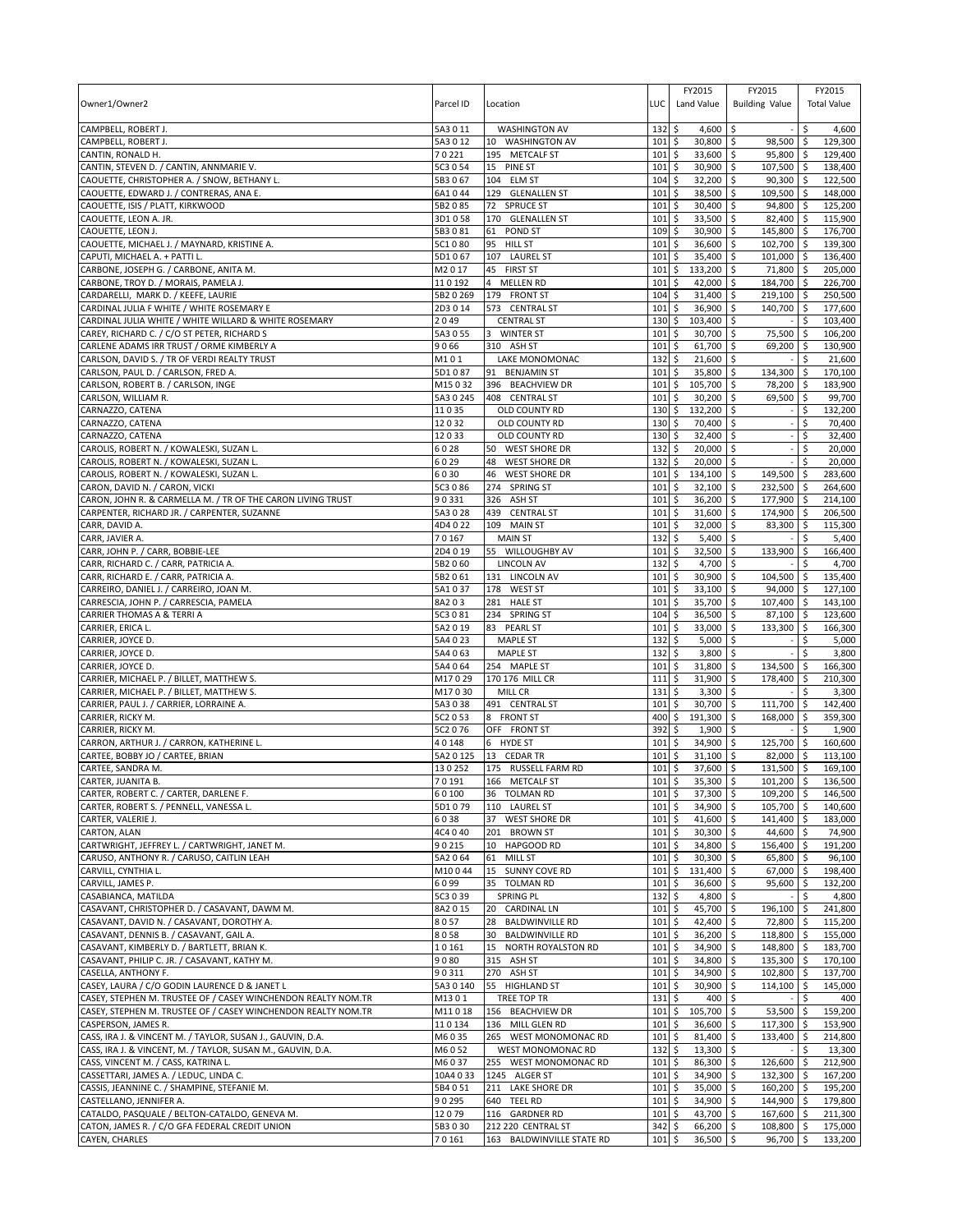|                                                              |                        |                                     |             | FY2015                              | FY2015                   |            | FY2015             |
|--------------------------------------------------------------|------------------------|-------------------------------------|-------------|-------------------------------------|--------------------------|------------|--------------------|
| Owner1/Owner2                                                | Parcel ID              | Location                            | LUC         | Land Value                          | <b>Building Value</b>    |            | <b>Total Value</b> |
|                                                              |                        |                                     |             |                                     |                          |            |                    |
| CEFOLE, MARSHALL T. / CEFOLE, MARK V.                        | 5C3 0 115              | 205 SPRING ST                       | 105         | \$<br>32,200                        | \$<br>222,000            | \$         | 254.200            |
| CELESTIN, MARIE D.                                           | 5A2 0 167              | 12 MILL ST                          | 111         | \$<br>$30,200$ \$                   | 144,700 \$               |            | 174,900            |
| CENTURY WAY DEV. CORP., INC.                                 | 130135                 | ELI DR                              | 132         | \$<br>$11,200$ \$                   |                          | \$         | 11,200             |
| <b>CERNY, SHARON</b>                                         | 5C3 0 222              | <b>HIGH ST</b>                      | 130         | \$<br>34,500                        | ا \$                     | \$         | 34,500             |
| CERNY, SHARON<br>CERNY, SHARON                               | 5C3 0 223<br>5C3 0 225 | <b>HIGH ST</b><br><b>HIGH ST</b>    | 130<br>130  | \$<br>$31,300$ \$<br>\$<br>31,100   | \$                       | \$<br>\$   | 31,300<br>31,100   |
| CERNY, SHARON                                                | 5C3 0 224              | <b>HIGH ST</b>                      | 130         | \$<br>31,300                        | $\ddot{\circ}$           | Ś          | 31,300             |
| <b>CHACE PENNY L</b>                                         | 2058                   | 645 CENTRAL ST                      | 101         | 35,400<br>\$                        | 142,300<br>-\$           | ∣\$        | 177,700            |
| CHAGNON, DAVID W. / CHAGNON, JENNIFER E.                     | 8A1040                 | 222 HALE ST                         | 101         | \$<br>37,400                        | \$<br>116,500            | S.         | 153,900            |
| CHAGNON, DAVID W. JR. / HUFF, BETHANY A.                     | 5A2044                 | 163 SPRUCE ST                       | 101         | \$<br>30,100                        | \$<br>36,100 \$          |            | 66,200             |
| CHAGNON, DAVID W. JR. / HUFF, BETHANY A.                     | 5A2 045                | <b>SPRUCE ST</b>                    | 132         | 4,500<br>\$                         | \$                       | \$         | 4,500              |
| CHAGNON, EDGAR P. / CHAGNON, VERNABELLE A.                   | 5C103                  | 399 FRONT ST                        | 101         | \$<br>32,300                        | 75,600<br>-\$            | ۱\$        | 107,900            |
| CHAGNON, JEFFREY A. & NATALIA / CHAGNON, DAVID & JENNIFER    | 4D4 0 40               | 214 MAIN ST                         | 101         | \$<br>33,200                        | \$<br>87,000             | <b>S</b>   | 120,200            |
| CHAGNON, LAWRENCE A. / CHAGNON, MARY E.                      | 5C4 0 24               | 6 ORIENT PL                         | 101         | \$<br>30,300                        | \$<br>71,000             | ∣\$        | 101,300            |
| CHAGNON, LAWRENCE J. JR. / CHAGNON, CORINNE M.               | 3A1016                 | 468<br><b>GLENALLEN ST</b>          | 101         | \$<br>35,400                        | \$<br>181,500            |            | 216,900            |
| CHALIFOUX, ROBERT A.                                         | M6049                  | 335<br>WEST MONOMONAC RD            | 101         | 44,600<br>\$                        | \$<br>108,900            | l \$       | 153,500            |
| CHALIFOUX, SCOTT                                             | M4013                  | 268<br>EAST MONOMONAC RD            | 101         | \$<br>129,400                       | \$<br>65,000             | l\$        | 194,400            |
| CHAMBERLAIN, EMILIE G. / CHAMBERLAIN, MADELINE C.            | 8A3018                 | <b>BENJAMIN ST</b>                  | 106         | 39,600<br>\$                        | 7,300<br>\$              | ا \$       | 46,900             |
| CHAMBERLAIN, EMILIE G. / CHAMBERLAIN, MADELINE C.            | 5D3033                 | 364 BENJAMIN ST                     | 101         | \$<br>51,700                        | \$<br>172,000            | <b>S</b>   | 223,700            |
| CHAMBERS, KIMBERLY M.                                        | 40173                  | 14<br><b>BROOKS RD</b>              | 101         | \$<br>49,800                        | \$<br>141,400            | -Ś         | 191,200            |
| CHAMPAGNE, OSANNE M.                                         | 5A2 0 175              | 19<br><b>MAYNARD ST</b>             | 101         | \$<br>30,500                        | 63,800 \$<br>-\$         |            | 94,300             |
| CHAMPAGNE, RONALD J. / CHAMPAGNE, CARLA M.                   | 3D1065                 | 165 GLENALLEN ST                    | 101         | \$<br>32,500                        | \$<br>100,100            | l \$       | 132.600            |
| CHAMPNEY, JOSEPH M. III                                      | 13098                  | 258<br><b>HOLLY DR</b>              | 101         | \$<br>34,800                        | 142,400<br>\$            | -\$        | 177,200            |
| CHAPMAN, MICHAEL J. / CHAPMAN, TAMMY A.                      | 5B3 0 163              | 58<br><b>EMERALD ST</b>             | 101         | 30,500<br>\$                        | 64,800<br>\$             | l \$       | 95,300             |
| CHARBONNEAU, BRIAN J. / CHARBONNEAU, TAMIE L.                | 5C1 0 52               | 24<br><b>HILL ST</b>                | 101         | \$<br>30,400                        | \$<br>61,800             | $\sqrt{5}$ | 92,200             |
| CHARBONNEAU, BRIAN J. / CHARBONNEAU, TAMIE L.                | 5C1053                 | 26<br><b>HILL ST</b>                | 106         | \$<br>4,700                         | \$<br>6,900              | I\$        | 11,600             |
| CHARBONNEAU, LEONARD / CHARBONNEAU, ANGELINA                 | 5D1024                 | 58<br><b>BENJAMIN ST</b>            | 101         | \$<br>31,600                        | 74,700<br>\$             | l \$       | 106,300            |
| CHARETTE, JEREMIAH / CHARETTE, NICOLE C.                     | 2D3 0 63               | 22<br><b>GOODRICH ST</b>            | 101         | \$<br>32,600                        | \$<br>67,400             | l\$        | 100,000            |
| CHARLAND, RONALD J. & JOAN C. / TR RONALD J. CHARLAND NOM TR | 10072                  | 376<br><b>BALDWINVILLE STATE RD</b> | 101         | \$<br>40,900                        | \$<br>193,700 \$         |            | 234,600            |
| CHARLAND, STEVEN G. / CHARLAND, DIANE L.                     | 7A4054                 | 39<br><b>BALDWINVILLE STATE RD</b>  | 101         | \$<br>35,100                        | -\$<br>86,600            | \$         | 121,700            |
| CHARLES, ROBERT E. / CHARLES, TINA EVA                       | 13081                  | 202 ELI DR                          | 101         | \$<br>42,300                        | \$<br>165,200            | l \$       | 207,500            |
| CHARLIE'S REDHOUSE FARM, LLC                                 | 406                    | 683 RIVER ST                        | 17          | \$<br>36,232                        | \$<br>92,800             | l \$       | 129,032            |
| CHARLIE'S REDHOUSE FARM, LLC                                 | 40158                  | <b>RIVER ST</b>                     | 717         | \$<br>1,153                         | \$                       | \$         | 1,153              |
| CHARLIE'S REDHOUSE FARM, LLC                                 | 4077                   | <b>RIVER ST</b>                     | 717         | \$<br>6,910                         | \$<br>27,400             |            | 34,310             |
| CHARLONNE, FRANCIS R.                                        | 1090                   | 12 NORTH ROYALSTON RD               | 106         | \$<br>34,200                        | 2,200<br>-\$             | l \$       | 36,400             |
| CHARLONNE, FRANCIS R. / CHARLONNE, LORETTA A.                | 1089                   | 14<br>NORTH ROYALSTON RD            | 101         | \$<br>31,500                        | \$<br>70,100             | l\$        | 101,600            |
| CHARLONNE, WILLIAM R.                                        | 1092                   | NORTH ROYALSTON RD<br>10            | 101         | \$<br>37,300                        | 159,800 \$<br>-\$        |            | 197,100            |
| CHARLTON, JOHN T. / BUTLER, LISA M.                          | 70198                  | 236 METCALF ST                      | 101         | 33,500<br>\$                        | \$<br>97,200             | <b>5</b>   | 130,700            |
| CHARTERS DENTAL ARTS / LABORATORY, INC.                      | 5C2 0 39               | 74<br><b>FRONT ST</b>               | 31          | 40,600<br>\$                        | 73,400<br>Ŝ.             | ۱\$        | 114,000            |
| CHARTERS, ROBERT T. / CHARTERS, JOY                          | M705                   | 26<br><b>SECOND ST</b>              | 101         | 134,700<br>\$                       | 115,900<br>\$            | l \$       | 250,600            |
| CHASE, ANDREW N. / PARKHURST, KIMBERLY H.                    | 7029                   | 30<br>SOUTH ROYALSTON RD            | 101         | 41,900<br>\$                        | \$<br>83,600             | ا \$       | 125,500            |
| CHASE, CLAIRE D. / CHASE, BEVERLY                            | 5B2076                 | 12<br><b>MECHANIC ST</b>            | 101         | \$<br>30,800                        | \$<br>93,500             | -\$        | 124,300            |
| CHAULK, RONALD C. / CHAULK, ELLEN M.                         | 5C3 0 68               | 9<br><b>EMERALD ST</b>              | 101         | 29,300<br>\$                        | 82,500<br>\$             | -\$        | 111,800            |
| CHAULK, RONALD C. / CHAULK, ELLEN M.                         | 5C3 0 69               | REAR EMERALD ST                     | 132         | \$<br>300                           | \$                       | \$         | 300                |
| CHEN, GUO HUI                                                | 5C1 0 15               | <b>FRONT ST</b>                     | 132         | \$<br>2,600                         | \$                       | Ś          | 2,600              |
| CHEN, GUO HUI                                                | 5C1 0 16               | 394 FRONT ST                        | 101         | \$<br>30,100                        | 77,800<br>Ŝ.             | \$         | 107,900            |
| CHERIES, GILBERT F. / MORRILL, CHARLEE                       | M7058                  | WEST MONOMONAC RD                   | 130         | \$<br>47,600                        | \$                       | \$         | 47,600             |
| CHERIES, GILBERT F. / MORRILL, CHARLEEN                      | M7045                  | 405 WEST MONOMONAC RD               | 101         | \$<br>41,100                        | 78,000<br>\$             | l \$       | 119,100            |
| CHERIES, GILBERT F. / MORRILL, CHARLEEN                      | M7060                  | WEST MONOMONAC RD                   | 106         | \$<br>22,700                        | \$<br>29,800             | \$         | 52,500             |
| CHERIES, GILBERT F. / MORRILL, CHARLEEN                      | M7062                  | <b>LAKEVIEW DR</b>                  | 132         | \$<br>2,700                         | \$                       |            | 2,700              |
| CHERRY OAK APARTMENTS LLC                                    | 90164                  | 299 ASH ST                          | 111         | \$<br>42,100                        | -\$<br>192,400           | \$         | 234,500            |
| CHIASSON, EDGARD J. / GAUDET-CHIASSON, SANDRA L              | 1048                   | 25 HARRISVILLE RD                   | $101$ \$    | 88,100 \$                           | 103,600 \$               |            | 191,700            |
| CHICOINE, GEORGE                                             | 13074                  | <b>OTTER RIVER RD</b>               | $132 \,$ \$ | $2,300$ \$                          |                          | \$         | 2,300              |
| CHICOINE, ROGER D.& BRIGITTE M / C/O RALPH CHICOINE          | 13066                  | 160 HAPPY HOLLOW RD                 | $101 \;$ \$ | 35,700 \$                           | 83,000                   | l\$        | 118,700            |
| CHILA, PETER E. / C/O CARRIER JOYCE, MARK & CHAD             | 5C3 0 106              | 94<br>ASH ST                        | $101 \,$ \$ | 30,900 \$                           | $62,900$ \$              |            | 93,800             |
| CHITPANYA DARAVANH                                           | 5A3 0 255              | 46 MAPLE ST                         | 1115        | 30,800 \$                           | 111,600 \$               |            | 142,400            |
| CHITPANYA, PATRICK / C/O WHEELER, RAYMOND A                  | 90159                  | 64 GARDNER RD                       | 101         | \$<br>35,800 \$                     | 144,300 \$               |            | 180,100            |
| CHLEBECEK, JOSEPH S. / CHLEBECEK, ANNE E.                    | 90132                  | 281 TEEL RD                         | 101         | l\$<br>55,000 \$                    | 149,300 \$               |            | 204,300            |
| <b>CHODIN SHIRLEY M</b>                                      | 5D3031                 | 330 BENJAMIN ST                     | 101         | \$<br>52,000 \$                     | 169,500 \$               |            | 221,500            |
| CHRETIEN, DANIEL R. / CHRETIEN, KEELEY A.                    | 8A2 0 26               | 5 BLUEBIRD RD                       | 101         | \$<br>$51,100$ \$                   | 197,000 \$               |            | 248,100            |
| CHRISTENSEN, NICHOLAS R. / CHRISTENSEN, AMY L.               | M3049                  | 105 FOURTH ST                       | 101         | \$<br>129,700 \$                    | 60,300                   | $\sqrt{5}$ | 190,000            |
| CHRISTENSEN, NICHOLAS R. / CHRISTENSEN, AMY L.               | M3051                  | <b>FOURTH ST</b>                    | 132         | $6,100$ \$<br>\$                    |                          | -\$        | 6,100              |
| CHRISTIAN, MARK R. / CHRISTIAN, AUDREY E.                    | 1041                   | NORTH ROYALSTON RD<br>49            | 101         | \$<br>32,400 \$                     | 92,200                   | <b>5</b>   | 124,600            |
| CHRISTIE, THOMAS W. / CHRISTIE, RONDA L.                     | 5C1082                 | 87<br><b>HILL ST</b>                | 101         | \$<br>35,900 \$                     | 120,200 \$               |            | 156,100            |
| CHURCH OF THE UNITY SOCIETY                                  | 5B3018                 | 126 CENTRAL ST                      | 960         | \$<br>87,100                        | \$<br>759,900            | \$         | 847,000            |
| CHURILO, ROBERT                                              | M10015                 | HILLSIDE DR                         | 131         | \$                                  | $400 \, \text{S}$        | \$         | 400                |
| CICCOLINI, JOHN B. / CICCOLINI, DEBRA L.                     | 5A4 075                | 327 MAPLE ST                        | 101         | \$<br>$32,300$ \$                   | 96,600                   | l\$        | 128,900            |
| CITY OF GARDNER / GARDNER WATER DEPARTMENT                   | 12059                  | <b>BEMIS RD</b>                     | 930         | \$<br>63,500 \$                     |                          | \$         | 63,500             |
| CITY OF GARDNER / GARDNER WATER DEPARTMENT                   | 1407                   | <b>GARDNER RD</b>                   | 980         | \$<br>112,300 \$                    |                          |            | 112,300            |
| CIULLA, MICHAEL P. / CIULLA, BARBARA J.                      | 70152                  | 28 SIBLEY RD                        | 101         | 35,500 \$<br>\$                     | 101,500                  | l \$       | 137,000            |
| CLAPP, JODY ALLEN / CLAPP, PAULA ANNE                        | 5A4 0 95               | 30<br>LAKE SHORE DR                 | 101         | \$<br>34,300 \$                     | 143,600 \$               |            | 177,900            |
| CLAPP, LILLIAN A.                                            | 8A3036                 | 85 EAGLE RD                         | 101         | \$<br>46,100 \$                     | 206,300 \$               |            | 252,400            |
| CLARET, GUY P. / CLARET, CALA                                | 5A1024                 | <b>WEST ST</b>                      | 130         | \$<br>42,500 \$                     |                          | \$         | 42,500             |
| CLARET, GUY P. / CLARET, CALA                                | 5A1 0 23               | 231 WEST ST                         | 101         | \$<br>$33,400$ \$                   | 115,200                  | <b>S</b>   | 148,600            |
| CLARK, GAIL M. / C/O GAIL ASBURY                             | 90120                  | 732 A SPRING ST                     | 101         | \$<br>35,300 \$                     | 65,800 \$                |            | 101,100            |
| CLARK, PETER / CLARK, ALLYSON J.<br>CLARK, STUART F. JR.     | 5A30113<br>5A3 0 103   | 22 WESTERN AV<br><b>GOODRICH ST</b> | 101<br>132  | \$<br>33,000 \$<br>\$<br>$4,700$ \$ | $115,500$ \$             | Ŝ.         | 148,500<br>4,700   |
| CLARK, STUART F. JR.                                         | 5A3 0 100              | 121 HIGHLAND ST                     | $101 \;$ \$ | 32,900 \$                           | 75,600 \$                |            | 108,500            |
| CLARK, VICTORIA A. / CLARK, JAMES B. & PHYLLIS A.            | 207                    | 69 ROBBINS RD                       | 101         | 5<br>43,200 \$                      | 55,700 \$                |            | 98,900             |
| CLARK, WILLIAM R.                                            | 90100                  | <b>SPRING ST</b>                    | $132 \;$ \$ | $5,700$ \$                          | $\overline{\phantom{a}}$ | \$         | 5,700              |
|                                                              |                        |                                     |             |                                     |                          |            |                    |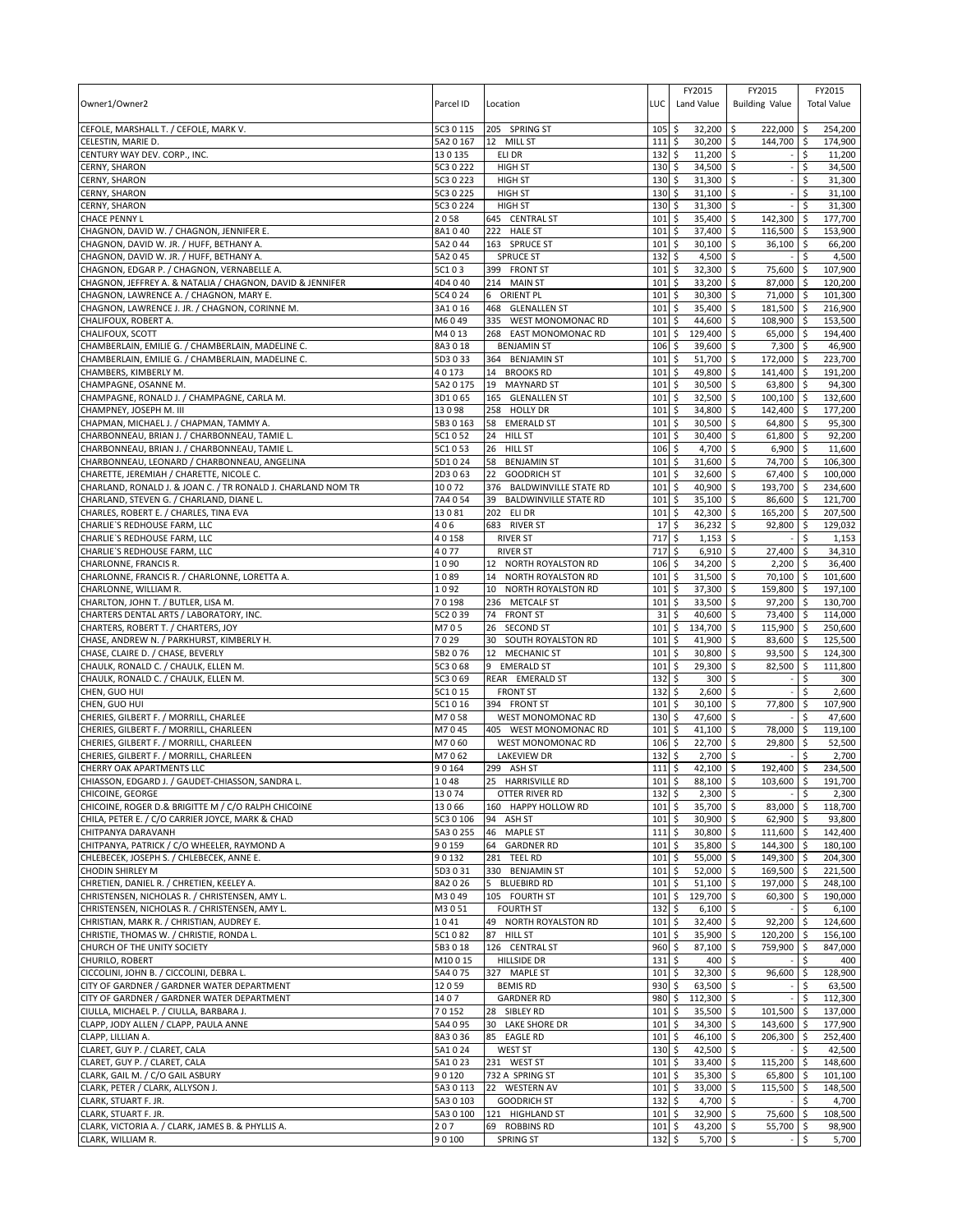| Owner1/Owner2                                                                                                                    | Parcel ID              | Location                               | LUC                               | FY2015<br>Land Value           | FY2015<br><b>Building Value</b>   |                 | FY2015<br><b>Total Value</b> |
|----------------------------------------------------------------------------------------------------------------------------------|------------------------|----------------------------------------|-----------------------------------|--------------------------------|-----------------------------------|-----------------|------------------------------|
| CLARK, WILLIAM R.                                                                                                                | 9047                   | 726 SPRING ST                          | 109                               | 38,400<br>\$                   | -\$<br>270,500                    | ∣\$             | 308,900                      |
| CLARKE, PEGGY A.                                                                                                                 | 90105                  | 820<br><b>TEEL RD</b>                  | 101                               | \$<br>32,000                   | 75,200 \$<br>\$                   |                 | 107,200                      |
| CLAY, BRIAN R.                                                                                                                   | 90205                  | 56 CONVERSE DR                         | 101                               | 34,800 \$<br>\$                | $145,100$ \$                      |                 | 179,900                      |
| CLAY, LILLIAN M.<br>CLAYTON, ALAN B.                                                                                             | 90148<br>9067          | 25<br><b>BEMIS RD</b><br>ASH ST        | 101<br>132                        | \$<br>34,900<br>5,000<br>\$    | \$<br>139,500<br>\$               | \$<br>\$        | 174,400<br>5,000             |
| CLAYTON, KEVIN J.                                                                                                                | 3D1057                 | 166 GLENALLEN ST                       | 101                               | \$<br>33,000                   | \$<br>87,000                      | -\$             | 120,000                      |
| CLAYTON, PAULA M.                                                                                                                | 5B2 0 234              | 22 WEST ST                             | 101                               | \$<br>30,900                   | \$<br>100,000                     | ا \$            | 130,900                      |
| <b>CLEMENT, KAREN</b>                                                                                                            | 5B2 0 59               | 132 134 LINCOLN AV                     | 104                               | \$<br>34,100                   | \$<br>118,800                     | -\$             | 152,900                      |
| CLEMENT, LOUISE E. / C/O MAE JOY                                                                                                 | 5B2027                 | <b>SCHOOL ST</b>                       | 132                               | \$<br>4,700                    | \$                                | \$              | 4,700                        |
| CLEMENT, WALTER F. / C/O FORTUNATO, JASON                                                                                        | 7A4017                 | 109 HALE ST                            | 101                               | \$<br>36,800                   | $\ddot{\circ}$<br>103,400         | $\sqrt{5}$      | 140,200                      |
| CLEMENT, WILLIAM H. & LOUISE E / C/O MAE JOY                                                                                     | 5B2028<br>5A3061       | 109<br><b>PARK ST</b>                  | 101                               | \$<br>30,700                   | \$<br>73,800                      | \$              | 104,500                      |
| CLEWLOW, ADRIAN M. / TRACY, MEGAN C.<br>CLINE, DAVID / CLINE, CHRISTINA                                                          | 5B2025                 | 12 14 BELMONT AV<br>151 SCHOOL ST      | 104<br>101                        | \$<br>30,500<br>\$<br>34,800   | 123,900<br>\$<br>\$<br>60,300     | ∣\$<br><b>S</b> | 154,400<br>95,100            |
| CLOUTIER, BRUCE W. / CLOUTIER, DEBRA L.                                                                                          | 5A3074                 | 35<br><b>GOODRICH ST</b>               | 101                               | \$<br>30,500                   | \$<br>93,300                      | $\sqrt{5}$      | 123,800                      |
| CLOUTIER, ELIE A. / CLOUTIER, HAZEL M.                                                                                           | 5A2 0 62               | 200 LINCOLN AV                         | 101                               | \$<br>30,300                   | 75,600 \$<br>\$                   |                 | 105,900                      |
| CLOUTIER, FREDERICK A. / CLOUTIER, NANCY D.                                                                                      | 9041                   | 734 SPRING ST                          | 101                               | \$<br>35,600                   | \$<br>81,600                      | l\$             | 117,200                      |
| CLOUTIER, KARLA J.                                                                                                               | 5A4 067                | 13<br>WOODLAWN ST                      | 104                               | \$<br>30,900                   | \$<br>97,000                      | l\$             | 127,900                      |
| CLOUTIER, LIONEL C. / CLOUTIER, CYNTHIA J.                                                                                       | 5A3 0 201              | 19<br><b>WEBSTER ST</b>                | 101                               | \$<br>27,900 \$                | 65,900 \$                         |                 | 93,800                       |
| CLUKAY, THOMAS M. / CLUKAY, JUANITA M.                                                                                           | 5B406                  | 131 LAKE SHORE DR                      | 101                               | \$<br>35,000                   | $\zeta$<br>131,300 \$             |                 | 166,300                      |
| COBISKI, ELISABETH / COBISKI, BRIAN                                                                                              | 10199                  | 23<br><b>BOSWORTH RD</b>               | 101                               | \$<br>47,500                   | \$<br>125,600                     | ۱\$             | 173,100                      |
| COCHRAN INVESTMENT TRUST / COCHRAN PAUL A<br>COCHRAN INVESTMENT TRUST / COCHRAN PAUL A                                           | 2020<br>20197          | 831 CENTRAL ST<br>813 CENTRAL ST       | 101<br>130                        | \$<br>57,100<br>\$<br>38,300   | l\$<br>211,800<br>\$              | ۱\$<br>\$       | 268,900<br>38,300            |
| COCHRAN INVESTMENT TRUST / COCHRAN PAUL A                                                                                        | 20198                  | 827 CENTRAL ST                         | 130                               | \$<br>38,400                   | \$                                | \$              | 38,400                       |
| COCHRAN, ALAN R. / COCHRAN, JOAN A.                                                                                              | 5D3046                 | <b>BENJAMIN ST</b>                     | 132                               | \$<br>12,800                   | ا \$                              | \$              | 12,800                       |
| COCHRAN, ALAN R. / COCHRAN, JOAN A.                                                                                              | 5D3 0 45               | OFF HIGH ST                            | 132                               | \$<br>4,500                    | \$                                | \$              | 4,500                        |
| COCHRAN, ALAN R. / COCHRAN, JOAN A.                                                                                              | 5D3 0 35               | 261 HIGH ST                            | 101                               | \$<br>46,200                   | \$<br>232,500                     | l\$             | 278,700                      |
| COCHRAN, ANDREA V. / C/O COCHRAN, BRUCE G. & BONNIE                                                                              | 5B307                  | 83 SPRUCE ST                           | 104                               | \$<br>31,000                   | \$<br>107,300                     | l \$            | 138,300                      |
| COCHRAN, ANN M.                                                                                                                  | 5B3 0 149              | 37 39 BEECH ST                         | 104                               | 30,600<br>\$                   | \$<br>98,800                      | ۱\$             | 129,400                      |
| COCHRAN, PHILIP / COCHRAN, PHYLLIS A.                                                                                            | 5B2 0 200<br>13090     | 287 FRONT ST<br>57 ELI DR              | 105<br>101                        | \$<br>32,300<br>\$<br>34,900   | 169,900 \$<br>\$<br>\$<br>107,500 | ۱\$             | 202,200                      |
| COCKER, JAMES R.<br>CODERRE, NORMAN W. / CODERRE, OLIVE ANNE                                                                     | 5A4038                 | 346 MAPLE ST                           | 101                               | \$<br>31,600                   | \$<br>89,500                      | ۱\$             | 142,400<br>121,100           |
| COE, RAYMOND F. SR.                                                                                                              | 5A4 0 58               | 282 MAPLE ST                           | 101                               | 32,100<br>\$                   | 50,100<br>\$                      | ا \$            | 82,200                       |
| COEN, SUZANNE M.                                                                                                                 | 5A405                  | 99<br>WOODLAWN ST                      | 101                               | \$<br>31,500                   | 98,100 \$<br>\$                   |                 | 129,600                      |
| COFFILL, JOHN E. / COFFILL, ROBIN M.                                                                                             | 90144                  | <b>BEMIS RD</b><br>9                   | 101                               | \$<br>34,900                   | \$<br>110,000                     | ۱\$             | 144,900                      |
| COFFIN, BRIAN K. / HUARD, SHANNON L.                                                                                             | 5B4038                 | 210 LAKE SHORE DR                      | 101                               | \$<br>34,800                   | \$<br>139,500                     | \$              | 174,300                      |
| COLANTINO, SALVATORE                                                                                                             | 90218                  | <b>GARDNER RD</b>                      | 390                               | \$<br>54,700                   | \$                                | \$              | 54,700                       |
| COLANTINO, SALVATORE<br>COLCORD, JUSTIN N. / COLCORD, JULIE A.                                                                   | 90135<br>90330         | OLD GARDNER RD<br>5<br>324 ASH ST      | 130<br>104                        | \$<br>34,800<br>\$<br>35,700   | 5<br>\$<br>186,500                | \$<br>\$        | 34,800<br>222,200            |
| COLICCHIE, JARED J.                                                                                                              | 90161                  | 70<br><b>GARDNER RD</b>                | 101                               | \$<br>36,300                   | 137,900<br>\$                     | -\$             | 174,200                      |
| COLLER, ANGELA R.                                                                                                                | 3C1010                 | 226 GLENALLEN ST                       | 101                               | 31,100<br>\$                   | 86,900<br>l \$                    | -\$             | 118,000                      |
| COLLER, ANGELA R.                                                                                                                | 3C109                  | <b>GLENALLEN ST</b>                    | 132                               | \$<br>3,400                    | \$                                | \$              | 3,400                        |
| COLLINS, JOSEPH G.                                                                                                               | 5A3 0 232              | 28<br><b>MAPLE ST</b>                  | 101                               | \$<br>30,900                   | \$<br>77,100                      | \$              | 108,000                      |
| COLLINS, PAULA M.                                                                                                                | 10211                  | 99 NORTH ROYALSTON RD                  | 101                               | \$<br>49,400                   | 179,100<br>\$                     | l\$             | 228,500                      |
| COLLINS, WILLIAM R.                                                                                                              | 70222                  | 185 METCALF ST                         | 101                               | \$<br>36,200                   | \$<br>95,000                      | $\sqrt{5}$      | 131,200                      |
| COLONIAL CO-OPERATIVE BANK<br>COLONIAL COOPERATIVE BANK / C/O MARINO, MARY S                                                     | 5B2 0 217<br>5B2 0 207 | 1 SCHOOL SQ<br>240 FRONT ST            | 341<br>101                        | \$<br>76,100<br>\$<br>27,200   | \$<br>466,900 \$<br>\$<br>52,700  | ۱\$             | 543,000<br>79,900            |
| COLSTON, ERICK L. / COLSTON, SARAH J.                                                                                            | 5A4 0 39               | 342 MAPLE ST                           | 101                               | \$<br>32,800                   | -\$<br>125,400                    | l \$            | 158,200                      |
| COLSTON, ERICK L. / COLSTON, SARAH J.                                                                                            | 5A4 0 40               | <b>MAPLE ST</b>                        | 132                               | \$<br>4,900                    | \$                                | \$              | 4,900                        |
| COLSTON, ERICK L. / COLSTON, SARAH J.                                                                                            | 5A4 076                | <b>MAPLE ST</b>                        | 132                               | \$<br>3,700                    | \$                                | \$              | 3,700                        |
| COMEAU, AGNES M. / C/O PROFIT, JASON A                                                                                           | 90316                  | 277 ASH ST                             | 101                               | \$<br>34,900                   | \$<br>116,800                     | \$              | 151,700                      |
| COMEAU, DONALD J. / COMEAU, MICHELE M.                                                                                           | 3D1027                 | 402 MAPLE ST                           | 101                               | l\$<br>33,200                  | \$ ا<br>117,800                   | l\$             | 151,000                      |
| COMER. CRAIG A. / COMER. CATHERINE A<br>COMIRE, ROBERT A. JR.                                                                    | 7A4 0 12               | 86 HALF ST<br>11 FAIRBANK ST           | $101 \overline{\smash{5}}$<br>101 | $41.100$ \$<br>42,400 \$       | $72.300$ \$                       |                 | 113.400                      |
| COMMON, STEVEN B. / COMMON, SHERRY D.                                                                                            | 5D3 0 25<br>10187      | 365 WEST ST                            | 101                               | \$<br>\$<br>43,800 \$          | 118,800 \$<br>185,100             | l \$            | 161,200<br>228.900           |
| COMMONWEALTH OF MASSACHUSETTS                                                                                                    | 1058                   | NORTH ROYALSTON RD                     | 911                               | \$<br>245,300                  | \$                                | \$              | 245,300                      |
| COMMONWEALTH OF MASSACHUSETTS                                                                                                    | 7043                   | <b>NEW BOSTON RD</b>                   | 911                               | \$<br>98,600 \$                |                                   | \$              | 98,600                       |
| COMMONWEALTH OF MASSACHUSETTS                                                                                                    | 7044                   | NEW BOSTON RD                          | 911                               | \$<br>18,800 \$                |                                   | \$              | 18,800                       |
| COMMONWEALTH OF MASSACHUSETTS                                                                                                    | 7072                   | JOE ALGER RD                           | 911                               | \$<br>20,700                   | ا \$                              |                 | 20,700                       |
| COMMONWEALTH OF MASSACHUSETTS                                                                                                    | 7B405                  | 127 BALDWINVILLE STATE RD              | 924                               | \$<br>$90,200$ \$              | 62,900                            | -\$             | 153,100                      |
| COMMONWEALTH OF MASSACHUSETTS                                                                                                    | 4089<br>10022          | <b>NEW BOSTON RD</b><br>OTTER RIVER RD | 911<br>910                        | \$<br>$200 \,$ \$<br>\$        |                                   | \$              | 200                          |
| COMMONWEALTH OF MASSACHUSETTS / C/O DCR PLANNING & ENGINEERING<br>COMMONWEALTH OF MASSACHUSETTS / C/O DCR PLANNING & ENGINEERING | 10047                  | <b>BALDWINVILLE STATE RD</b>           | 910                               | 173,400 \$<br>\$<br>700,700 \$ |                                   | \$<br>\$        | 173,400<br>700,700           |
| COMMONWEALTH OF MASSACHUSETTS / C/O DCR PLANNING & ENGINEERING                                                                   | 10049                  | <b>BALDWINVILLE STATE RD</b>           | 910                               | \$<br>$7,000$ \$               |                                   | \$              | 7,000                        |
| COMMONWEALTH OF MASSACHUSETTS / C/O DCR PLANNING & ENGINEERING                                                                   | 10051                  | <b>BALDWINVILLE STATE RD</b>           | 910                               | \$<br>101,500 \$               |                                   | \$              | 101,500                      |
| COMMONWEALTH OF MASSACHUSETTS / C/O DCR PLANNING & ENGINEERING                                                                   | 10055                  | <b>BALDWINVILLE STATE RD</b>           | 910                               | 30,700 \$<br>\$                |                                   | \$              | 30,700                       |
| COMMONWEALTH OF MASSACHUSETTS / C/O DCR PLANNING & ENGINEERING                                                                   | 10059                  | <b>BALDWINVILLE STATE RD</b>           | $910 \,$ \$                       | 159,300 \$                     |                                   | S.              | 159,300                      |
| COMMONWEALTH OF MASSACHUSETTS / C/O DCR PLANNING & ENGINEERING                                                                   | 10060                  | <b>BALDWINVILLE STATE RD</b>           | 910S                              | $31,100$ \$                    |                                   | \$              | 31,100                       |
| COMMONWEALTH OF MASSACHUSETTS / C/O DCR PLANNING & ENGINEERING                                                                   | 11052<br>12037         | MILL GLEN RD                           | $910 \;$ \$<br>$910 \;$ \$        | 224,600 \$<br>891,300 \$       |                                   | \$              | 224,600<br>891,300           |
| COMMONWEALTH OF MASSACHUSETTS / C/O DCR PLANNING & ENGINEERING<br>COMMONWEALTH OF MASSACHUSETTS / C/O DCR PLANNING & ENGINEERING | 1301                   | <b>MELLEN RD</b><br>REAR MILL GLEN RD  | 910                               | \$<br>$1,600$ \$               |                                   | \$<br>S.        | 1,600                        |
| COMMONWEALTH OF MASSACHUSETTS / C/O DCR PLANNING & ENGINEERING                                                                   | 70266                  | <b>BALDWINVILLE STATE RD</b>           | 910S                              | $32,300$ \$                    |                                   | \$              | 32,300                       |
| COMMONWEALTH OF MASSACHUSETTS / C/O DCR PLANNING & ENGINEERING                                                                   | 7062                   | <b>BURGESS RD</b>                      | $910 \;$ \$                       | 28,500 \$                      |                                   | \$              | 28,500                       |
| COMMONWEALTH OF MASSACHUSETTS / C/O DCR PLANNING & ENGINEERING                                                                   | 7093                   | DAY RD                                 | 910                               | \$<br>127,500                  | -\$                               | \$              | 127,500                      |
| COMMONWEALTH OF MASSACHUSETTS / C/O DCR PLANNING & ENGINEERING                                                                   | M901                   | <b>GLENALLEN ST</b>                    | $910 \;$ \$                       | 149,500 \$                     |                                   | -\$             | 149,500                      |
| COMMONWEALTH OF MASSACHUSETTS / C/O DCR PLANNING & ENGINEERING                                                                   | 1003                   | <b>NEW BOSTON RD</b>                   | 910                               | \$<br>$2,000$ \$               |                                   | \$              | 2,000                        |
| COMMONWEALTH OF MASSACHUSETTS / C/O DCR PLANNING & ENGINEERING<br>COMMONWEALTH OF MASSACHUSETTS / C/O DCR PLANNING & ENGINEERING | 7096<br>10050          | DAY RD<br><b>BALDWINVILLE STATE RD</b> | 910<br>910                        | \$<br>192,100<br>\$<br>200     | -\$<br>\$                         | \$<br>\$        | 192,100<br>200               |
| COMMONWEALTH OF MASSACHUSETTS / CAPITAL ASSET MGMT & MAINT                                                                       | 6067                   | NORTH ASHBURNHAM RD                    | 921                               | \$<br>113,600                  | l \$                              | \$              | 113,600                      |
| COMMONWEALTH OF MASSACHUSETTS / CAPITAL ASSET MGMT & MAINT                                                                       | 6082                   | NORTH ASHBURNHAM RD                    | 921                               | \$<br>$59,100$ \$              |                                   | Ŝ.              | 59,100                       |
| COMMONWEALTH OF MASSACHUSETTS / CAPITAL ASSET MGMT & MAINT                                                                       | 6B1024                 | 111 GLENALLEN ST                       | 921                               | \$<br>188,600 \$               | 563,000                           | ا \$            | 751,600                      |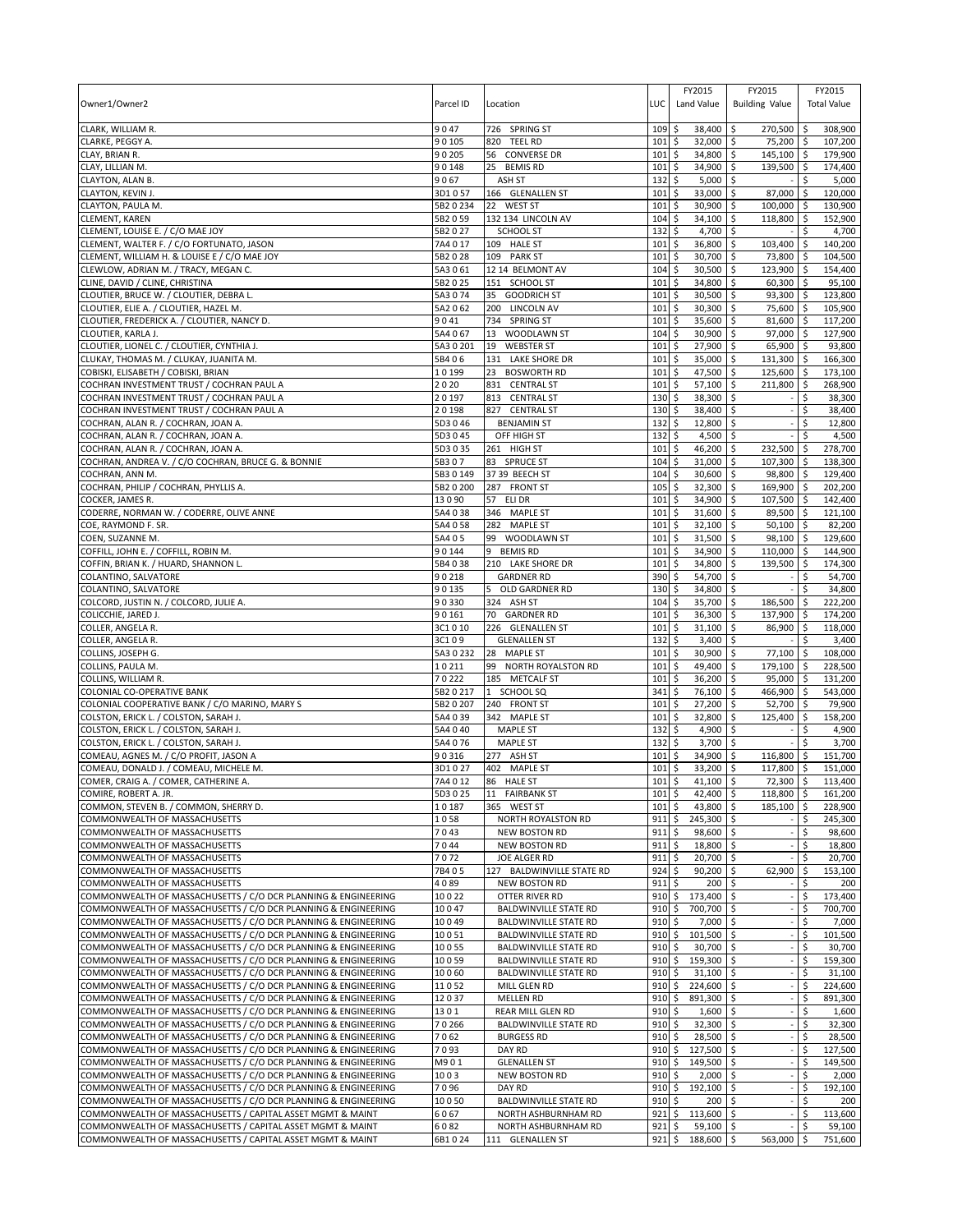| Owner1/Owner2                                                                                                                | Parcel ID              | Location                                      | LUC         | FY2015<br>Land Value                  | FY2015<br><b>Building Value</b> | FY2015<br><b>Total Value</b>   |     |
|------------------------------------------------------------------------------------------------------------------------------|------------------------|-----------------------------------------------|-------------|---------------------------------------|---------------------------------|--------------------------------|-----|
| COMMONWEALTH OF MASSACHUSETTS / CAPITAL ASSET MGMT & MAINT                                                                   | 6068                   | NORTH ASHBURNHAM RD                           | 921         | \$<br>74,700                          | \$                              | \$<br>74,700                   |     |
| COMMONWEALTH OF MASSACHUSETTS / DEPARTMENT OF FISH AND GAME                                                                  | 4099                   | SIBLEY RD                                     | 911         | \$<br>54,800                          | Ŝ.                              | \$.<br>54,800                  |     |
| COMMONWEALTH OF MASSACHUSETTS / DEPARTMENT OF FISH AND GAME                                                                  | 404                    | <b>RIVER ST</b>                               | 930         | \$<br>59,400                          | \$                              | \$<br>59,400                   |     |
| COMMONWEALTH OF MASSACHUSETTS / DEPARTMENT OF FISH AND GAME                                                                  | 702<br>6065            | <b>NEW BOSTON RD</b>                          | 921<br>921  | \$<br>19,900<br>\$                    | -\$<br>\$                       | \$<br>19,900<br>Ŝ.<br>48,500   |     |
| COMMONWEALTH OF MASSACHUSETTS / DEPARTMENT OF FISH AND GAME<br>COMMONWEALTH OF MASSACHUSETTS / DEPARTMENT OF FISH AND GAME   | 601                    | REAR NORTH ASHBURNHAM RD<br>REAR GLENALLEN ST | 921         | 48,500<br>\$<br>123,700               | Ŝ.                              | \$<br>123.700                  |     |
| COMMONWEALTH OF MASSACHUSETTS / DEPARTMENT OF FISH AND GAME                                                                  | 607                    | <b>TOLMAN RD</b>                              | 921         | \$<br>386,100                         | -\$                             | \$<br>386,100                  |     |
| COMMONWEALTH OF MASSACHUSETTS / DEPARTMENT OF FISH AND GAME                                                                  | 6098                   | <b>TOLMAN RD</b><br>25                        | 921         | \$<br>36,600                          | \$                              | \$<br>36,600                   |     |
| COMMONWEALTH OF MASSACHUSETTS / DEPARTMENT OF FISH AND GAME                                                                  | 60107                  | 35<br><b>WINDSOR RD</b>                       | 921         | 40,700<br>\$                          | Ŝ.                              | 40,700<br>\$.                  |     |
| COMMONWEALTH OF MASSACHUSETTS / DEPARTMENT OF FISH AND GAME                                                                  | 605                    | <b>TOLMAN RD</b>                              | 921         | \$<br>79,500                          | \$                              | 79,500<br>\$.                  |     |
| COMMONWEALTH OF MASSACHUSETTS / DEPARTMENT OF FISH AND GAME                                                                  | 303                    | OFF BEACHVIEW DR                              | 911         | \$<br>168,200                         | \$                              | \$<br>168,200                  |     |
| COMMONWEALTH OF MASSACHUSETTS / DIV FISHERIES + WILDLIFE                                                                     | 705                    | <b>NEW BOSTON RD</b>                          | 921         | \$<br>26,700                          | \$                              | 26,700<br>Ś                    |     |
| COMMONWEALTH OF MASSACHUSETTS / DIV OF FISH & WILDLIFE                                                                       | 4092                   | <b>NEW BOSTON RD</b>                          | 911         | \$<br>4,300                           | Ŝ.                              | \$<br>4,300                    |     |
| COMMONWEALTH OF MASSACHUSETTS / DIV OF FISHERIES + WILDLIFE                                                                  | 4085                   | <b>NEW BOSTON RD</b>                          | 911         | \$<br>371,900                         | \$                              | \$<br>371,900                  |     |
| COMMONWEALTH OF MASSACHUSETTS / DIV OF FISHERIES + WILDLIFE                                                                  | 4094                   | <b>NEW BOSTON RD</b>                          | 921         | \$<br>24,500                          | \$                              | \$<br>24,500                   |     |
| COMMONWEALTH OF MASSACHUSETTS / DIV OF FISHERIES + WILDLIFE<br>COMMONWEALTH OF MASSACHUSETTS / DIV OF FISHERIES + WILDLIFE   | 7061<br>708            | <b>NEW BOSTON RD</b><br><b>NEW BOSTON RD</b>  | 921<br>911  | \$<br>20,300<br>\$<br>166,100         | \$<br>Ś                         | \$<br>20,300<br>Ŝ.<br>166,100  |     |
| COMMONWEALTH OF MASSACHUSETTS / DIV OF FISHERIES + WILDLIFE                                                                  | 9024                   | NORTH ASHBURNHAM RD                           | 911         | \$<br>35,700                          | \$                              | \$<br>35,700                   |     |
| COMMONWEALTH OF MASSACHUSETTS / DIV OF FISHERIES + WILDLIFE                                                                  | 401                    | <b>RIVER ST</b>                               | 911         | 859,000<br>\$                         | \$                              | Ś<br>859,000                   |     |
| COMMONWEALTH OF MASSACHUSETTS / DIV OF FISHERIES AND WILDLIFE                                                                | 5C2 0 34               | <b>BENJAMIN ST</b>                            | 911         | Ś<br>1,800                            |                                 | 1,800                          |     |
| COMMONWEALTH OF MASSACHUSETTS / DIV OF FISHERIES AND WILDLIFE                                                                | 5C2 0 35               | <b>BENJAMIN ST</b>                            | 911         | \$<br>446,100                         | \$                              | \$<br>446,100                  |     |
| COMMONWEALTH OF MASSACHUSETTS / DIV OF FISHERIES AND WILDLIFE                                                                | 5D1023                 | <b>BENJAMIN ST</b>                            | 911         | \$<br>100                             | \$                              | Ś                              | 100 |
| COMMONWEALTH OF MASSACHUSETTS / DIV. FISHERIES + GAME                                                                        | 9023                   | <b>SPRING ST</b>                              | 911         | \$<br>300                             | \$                              | \$                             | 300 |
| COMMONWEALTH OF MASSACHUSETTS / DIV. OF FISHERIES + GAME                                                                     | 7047                   | <b>NEW BOSTON RD</b>                          | 911         | \$<br>34,100                          | \$                              | Ś<br>34,100                    |     |
| COMMONWEALTH OF MASSACHUSETTS / DIV. OF FISHERIES + WILDLIFE                                                                 | 4088                   | <b>NEW BOSTON RD</b>                          | 921         | \$<br>43,700                          | Ŝ.                              | \$<br>43,700                   |     |
| COMMONWEALTH OF MASSACHUSETTS / DIV. OF FISHERIES + WILDLIFE                                                                 | 4097                   | <b>NEW BOSTON RD</b>                          | 921         | \$<br>47,900                          | -S                              | 47,900<br>\$                   |     |
| COMMONWEALTH OF MASSACHUSETTS / DIV. OF FISHERIES + WILDLIFE                                                                 | 70122                  | <b>NEW BOSTON RD</b>                          | 921         | \$<br>6,100                           | Ŝ.                              | \$<br>6,100                    |     |
| COMMONWEALTH OF MASSACHUSETTS / DIV. OF FISHERIES + WILDLIFE                                                                 | 704                    | NEW BOSTON RD                                 | 921         | \$<br>17,600                          | \$                              | Ŝ.<br>17,600                   |     |
| COMMONWEALTH OF MASSACHUSETTS / DIV. OF FISHERIES + WILDLIFE<br>COMMONWEALTH OF MASSACHUSETTS / DIV. OF FISHERIES + WILDLIFE | 4081<br>4098           | <b>RIVER ST</b><br>SIBLEY RD                  | 911<br>921  | \$<br>91,400<br>\$<br>28,500          | -\$<br>\$                       | \$<br>91,400<br>\$<br>28,500   |     |
| COMMONWEALTH OF MASSACHUSETTS / DIV. OF FISHERIES + WILDLIFE                                                                 | 709                    | SIBLEY RD                                     | 921         | \$<br>21,900                          | \$                              | 21,900<br>\$                   |     |
| COMMONWEALTH OF MASSACHUSETTS / DIV. OF FISHERIES + WILDLIFE                                                                 | 7050                   | <b>BURGESS RD</b>                             | 911         | \$<br>106,900                         | \$                              | \$<br>106,900                  |     |
| COMMONWEALTH OF MASSACHUSETTS / DIVISION OF FISH AND GAME                                                                    | 6064                   | REAR NORTH ASHBURNHAM RD                      | 911         | \$<br>118,600                         | \$                              | \$<br>118,600                  |     |
| COMMONWEALTH OF MASSACHUSETTS / DIVISION OF FISHERIES + GAME                                                                 | 4083                   | NEW BOSTON RD                                 | 911         | \$<br>17,300                          | -\$                             | \$<br>17,300                   |     |
| COMMONWEALTH OF MASSACHUSETTS / DIVISION OF FISHERIES + GAME                                                                 | 4084                   | <b>NEW BOSTON RD</b>                          | 911         | \$<br>22,200                          | \$                              | \$<br>22,200                   |     |
| COMMONWEALTH OF MASSACHUSETTS / DIVISION OF FISHERIES + GAME                                                                 | 6086                   | NORTH ASHBURNHAM RD                           | 911         | \$<br>27,700                          | Ŝ.                              | 27,700<br>Ŝ.                   |     |
| COMMONWEALTH OF MASSACHUSETTS / DIVISION OF FISHERIES + GAME                                                                 | 9025                   | NORTH ASHBURNHAM RD                           | 911         | 52,900<br>\$                          | -\$                             | \$.<br>52,900                  |     |
| COMMONWEALTH OF MASSACHUSETTS / DIVISION OF FISHERIES + GAME                                                                 | 4080                   | <b>RIVER ST</b>                               | 911         | \$<br>168,000                         | \$                              | \$<br>168,000                  |     |
| COMMONWEALTH OF MASSACHUSETTS / DIVISION OF FISHERIES + GAME                                                                 | 9039                   | <b>SPRING ST</b>                              | 911         | 560,600<br>\$                         | \$                              | 560,600                        |     |
| COMMONWEALTH OF MASSACHUSETTS / DIVISION OF FISHERIES + GAME                                                                 | 10250                  | <b>BOSWORTH RD</b>                            | 911         | \$<br>71,000                          | Ŝ.                              | -\$<br>71,000                  |     |
| COMMUNITY RESOURCES / FOR JUSTICE<br>COMMUNITY RESOURCES / FOR JUSTICE                                                       | 805<br>90193           | 680 ALGER ST<br>291 TEEL RD                   | 957<br>957  | \$<br>46,300<br>46,700<br>\$          | \$<br>202,000<br>\$<br>152,200  | l\$<br>248,300<br>198,900      |     |
| CONLON, DANIEL W. / VALLIERE, JOSEPH A JR                                                                                    | 4C4 0 33               | $\overline{7}$<br><b>HANCOCK RD</b>           | 101         | \$<br>37,900                          | \$<br>75,300                    | I\$<br>l\$<br>113,200          |     |
| CONNEELY, JOSEPH & EVELYN / TR 51 LAKE SHORE DRIVE RLTY TR                                                                   | 5A4 0 93               | 51<br>LAKE SHORE DR                           | 101         | \$<br>36,900                          | \$<br>128,000                   | -\$<br>164,900                 |     |
| CONNELLY JOHN R / SHULTZ ASHLEY A                                                                                            | 80103                  | <b>ALGER ST</b><br>640                        | 101         | \$<br>34,800                          | \$<br>112,900 \$                | 147,700                        |     |
| CONNELLY, ROBERT A. / CONNELLY, DEBORAH                                                                                      | 5A2 0 124              | 188<br><b>MILL ST</b>                         | 101         | \$<br>31,000                          | \$<br>91,700                    | l \$<br>122,700                |     |
| CONNER, GREGORY S. / CONNER, CHRISTINE E.                                                                                    | 10113                  | 411<br><b>WEST ST</b>                         | 101         | \$<br>40,400                          | \$<br>107,300                   | -\$<br>147,700                 |     |
| CONNOLLY, MARK C.                                                                                                            | 110165                 | 98<br><b>TOWN FARM RD</b>                     | 101         | \$<br>36,600                          | \$<br>146,400                   | 183,000<br>l \$                |     |
| <b>CONNOR DONNA L</b>                                                                                                        | 13050                  | OTTER RIVER RD<br>51                          | 101         | \$<br>42,500                          | \$<br>32,600                    | -\$<br>75,100                  |     |
| CONNOR, BRIAN / CONNOR, ANN MARIE                                                                                            | 6B1037                 | 70<br>LAKE SHORE DR                           | 101         | \$<br>35,300                          | 126,900<br>\$                   | 162,200<br>-\$                 |     |
| CONNOR, DAVID P.                                                                                                             | 2063                   | 24<br><b>CANDY LANE</b>                       | 101<br>132  | \$<br>41,800<br>$\mathsf{\hat{S}}$    | \$<br>247,900<br>$\mathsf{S}$   | \$<br>289,700<br>Ś             |     |
| CONNOR, DAVID P.<br>CONNOR, DAVID P.                                                                                         | 20193<br>20196         | <b>CANDY LANE</b><br><b>CANDY LANE</b>        | $132 \div$  | 4,800<br>$5,500$ \$                   |                                 | 4,800<br>\$<br>5,500           |     |
| CONNOR, JAMES A. / CONNOR, VICKI L.                                                                                          | 5B2069                 | 85 LINCOLN AV                                 | $101 \;$ \$ | 30,900 \$                             | 128,400                         | ۱\$<br>159,300                 |     |
| CONNOR, JAMIE TRUSTEE OF THE / 716 NORTH CENTRAL STREET                                                                      | 20133                  | 716 CENTRAL ST                                | $101 \;$ \$ | 35,500 \$                             | 146,200                         | \$<br>181,700                  |     |
| CONNOR. JILLIAN K.                                                                                                           | 20195                  | 112 CANDY LANE                                | $130 \;$ \$ | 38,400 \$                             |                                 | \$<br>38,400                   |     |
| CONNOR, JOHN M. / CONNOR, MONIQUE T.                                                                                         | 5A3040                 | 71 WINTER ST                                  | 101         | \$<br>31,800 \$                       | 104,600                         | l\$<br>136,400                 |     |
| CONNOR, THOMAS J. / CONNOR, JAMIE                                                                                            | M12040                 | 15 HILLTOP TR                                 | 101         | \$<br>144,500 \$                      | 188,400                         | 332,900<br>  \$                |     |
| CONNOR, THOMAS J. JR. / CONNOR, AMY L.                                                                                       | 20121                  | 720 CENTRAL ST                                | 101         | 42,600 \$<br>l \$                     | 298,400 \$                      | 341,000                        |     |
| CONNOR, THOMAS J. JR. / CONNOR, AMY L.                                                                                       | 20124                  | <b>REAR CENTRAL ST</b>                        | $132 \,$ \$ | $24,200$ \$                           |                                 | \$<br>24,200                   |     |
| CONNOR, THOMAS J. JR. / CONNOR, AMY LYNN                                                                                     | M7040                  | 36 LAKEVIEW DR                                | $101 \,$ \$ | 133,000 \$                            | 53,100 \$                       | 186,100                        |     |
| CONNOR, TROY J.                                                                                                              | 5A4 0 94               | 20 LAKE SHORE DR                              | 101         | \$<br>$34,100$ \$                     | 128,300                         | 162,400<br><b>S</b>            |     |
| CONNOR, WILLIAM H. JR. / CONNOR, JEANNE M.                                                                                   | 5D2 0 16               | 141 BENJAMIN ST                               | $101 \;$ \$ | 35,000 \$                             | 155,500 \$                      | 190,500                        |     |
| CONNORS, ROBERT D.<br>CONRAD, CHRISTOPHER W. / CONRAD, AMY B.                                                                | 5A3 0 119<br>M1008     | 76 WOODLAWN ST<br>105 LAKEVIEW DR             | 101<br>101  | \$<br>32,700 \$<br>\$<br>$41,200$ \$  | 124,200 \$<br>131,800 \$        | 156,900<br>173,000             |     |
| CONRAD, THOMAS J.                                                                                                            | M7032                  | 36 BEACHVIEW DR                               | 101         | \$<br>130,300                         | \$<br>86,300                    | $\sqrt{5}$<br>216,600          |     |
| CONROY, PAUL M.                                                                                                              | 5A3 0 285              | 91<br><b>MAPLE ST</b>                         | 101         | 32,200<br>\$                          | 153,500 \$<br>ا \$              | 185,700                        |     |
| CONSTANT, CATHERINE A. / LABRACK, KYLE R.                                                                                    | 40199                  | 86 BAYBERRY CR                                | 101         | \$<br>$32,200$ \$                     | 147,900 \$                      | 180,100                        |     |
| CONTOIS, KATHRYN M.                                                                                                          | 2088                   | <b>ROBBINS RD</b><br>$\overline{2}$           | 101         | \$<br>33,300 \$                       | 218,400 \$                      | 251,700                        |     |
| CONTOIS, STEVEN D. / CONTOIS, DEBORA A.                                                                                      | 8077                   | 21<br><b>JOSLIN RD</b>                        | 101         | \$<br>36,700                          | \$<br>112,200                   | \$<br>148,900                  |     |
| COOK, ANN MARIE                                                                                                              | 10A409                 | 1250 ALGER ST                                 | 17          | \$<br>36,122                          | \$<br>56,100                    | l \$<br>92,222                 |     |
| COOK, ANN MARIE                                                                                                              | 10A4 0 10              | <b>ALGER ST</b>                               | 720         | \$<br>$20 \,$ \$                      |                                 | \$                             | 20  |
| COOLIDGE-STROM, BARBARA-ANN                                                                                                  | 5A3 0 54               | 11 WINTER ST                                  | 101         | 30,600 \$<br>\$                       | 83,800                          | -\$<br>114,400                 |     |
| COOPER, CHARITY R.G. / C/O GONZALEZ, JORGE                                                                                   | 5A3 0 252              | 346 CENTRAL ST                                | 111         | \$<br>30,900                          | \$<br>249,100                   | \$<br>280,000                  |     |
| COOPER, JENNY<br>COOPER, JENNY                                                                                               | 5B3 0 104<br>5B3 0 105 | <b>BEECH ST</b><br>32 WALNUT ST               | 132<br>101  | \$<br>$2,000$ \$<br>\$<br>$30,500$ \$ | 99,100                          | \$<br>2,000<br>129,600<br>ا \$ |     |
| COOPER, LORRAINE J.                                                                                                          | 4D4 0 55               | 39<br><b>WHITNEY ST</b>                       | $101 \;$ \$ | 33,800 \$                             | 110,300 \$                      | 144,100                        |     |
| COOPER, STUART JR.                                                                                                           | 12076                  | 110 GARDNER RD                                | 101         | \$<br>46,300 \$                       | 169,400 \$                      | 215,700                        |     |
| CORBOSIERO, GUY C.                                                                                                           | 5A2 0 22               | 63 PEARL ST                                   | $101 \;$ \$ | $31,200$ \$                           | $31,200$ \$                     | 62,400                         |     |
| CORBOSIERO, GUY C. / CORBOSIERO, PEGGY ANN                                                                                   | 5A206                  | 269 SCHOOL ST                                 | $101 \;$ \$ | 48,300 \$                             | 127,100 \$                      | 175,400                        |     |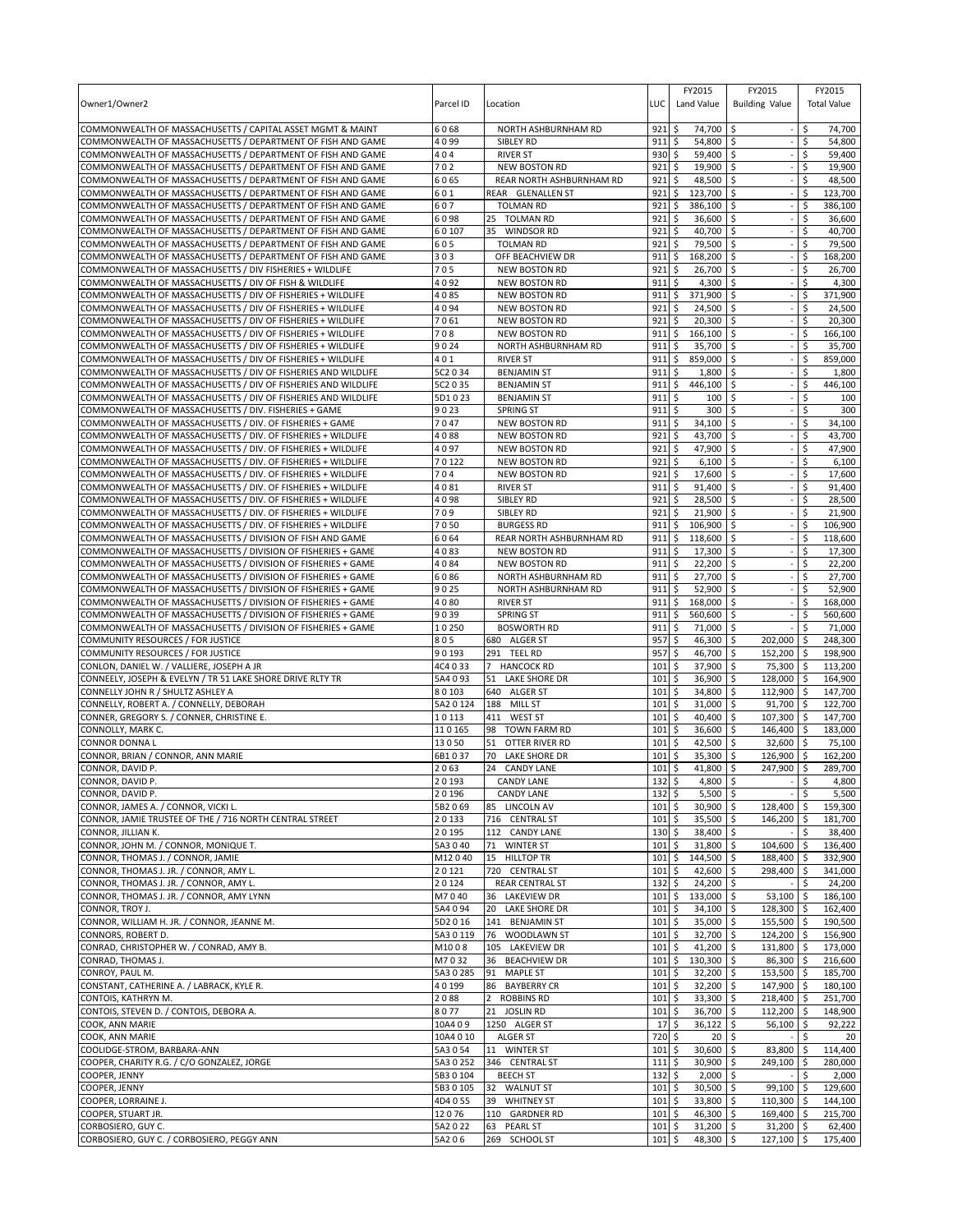|                                                                                           |                 |                                    |             | FY2015                                | FY2015                           | FY2015                                                  |
|-------------------------------------------------------------------------------------------|-----------------|------------------------------------|-------------|---------------------------------------|----------------------------------|---------------------------------------------------------|
| Owner1/Owner2                                                                             | Parcel ID       | Location                           | LUC         | Land Value                            | <b>Building Value</b>            | <b>Total Value</b>                                      |
|                                                                                           |                 |                                    |             |                                       |                                  |                                                         |
| CORDRAY, GEORGE D. / MCPHERSON, RENATE M.                                                 | 130222          | 505 MELLEN RD                      | 101         | \$<br>36,600                          | -\$<br>135,500                   | 172,100<br>\$ ا                                         |
| CORKUM, COLBY G. / C/O DIANE CORKUM                                                       | 8A103           | 168 ALGER ST                       | 101         | \$<br>35,000                          | \$<br>42,900                     | l\$<br>77,900                                           |
| CORKUM, LAURENCE E. JR. / CORKUM, DIANE M.                                                | 2D3 0 56        | MONADNOCK AV                       | 132         | \$<br>$4,600$ \$                      |                                  | \$.<br>4,600                                            |
| CORKUM, LAURENCE E. JR. / CORKUM, DIANE M.                                                | 2D3 0 55        | 22<br>MONADNOCK AV                 | 101         | \$<br>30,800                          | \$<br>81,900                     | \$<br>112,700                                           |
| CORKUM, LUCILLE                                                                           | 5D1059          | 109 ALGER ST                       | 101         | 30,900<br>\$                          | 25,700<br>Ŝ.                     | 56,600<br>-\$                                           |
| CORMIER JENNIFER & JAMES M                                                                | 90334           | 256 ASH ST                         | 101         | \$<br>35,900                          | \$<br>181,200                    | l\$<br>217,100                                          |
| <b>CORMIER ROSS G</b>                                                                     | 8070            | 710 ALGER ST                       | 101         | \$<br>36,100                          | 109,800 \$<br>\$                 | 145,900                                                 |
| CORMIER, DAVID A.                                                                         | 90332           | 305 ASH ST                         | 101         | \$<br>34,900                          | \$<br>183,300                    | l\$<br>218,200                                          |
| CORMIER, PAUL J. / CORMIER, CHRISTINE A.                                                  | 1017            | <b>HARRIS RD</b><br>15             | 101         | \$<br>35,300                          | 98,200<br>\$                     | <b>S</b><br>133,500                                     |
| CORMIER, PAUL J. / CORMIER, KARIN M.                                                      | 8A2030          | <b>CARDINAL LN</b><br>65           | 101         | \$<br>47,200 \$                       | 229,600 \$                       | 276,800                                                 |
| CORMIER, RONALD A. / CORMIER, JEANNE M.                                                   | 90314           | 276 ASH ST                         | 101         | \$<br>36,700                          | \$<br>126,900 \$                 | 163,600                                                 |
| CORMIER, RONALD J. & THERESA M / CORMIER, DAWN M.                                         | 10140           | 131 HARRISVILLE CR                 | 101         | \$<br>33,200                          | \$<br>101,200                    | 134,400<br>\$ ا                                         |
| CORMIER, RUSSELL J.                                                                       | 70214           | 36 KRANTZ RD                       | 101         | \$<br>33,200                          | \$<br>98,900                     | 132,100<br><b>S</b>                                     |
| CORMIER, SEAN C.                                                                          | 5A30242         | 89 JUNIPER ST                      | 104         | \$<br>30,100                          | \$<br>90.100                     | \$<br>120,200                                           |
| CORNACCHIOLI, FRANCIS J.                                                                  | 8802            | OFF GARDNER RD                     | 132<br>101  | \$<br>$3,500$ \$                      |                                  | 3,500<br>\$                                             |
| CORNELIUS, MICHAEL A. JR. / MCCANN, TRACY                                                 | 80185<br>12028  | 50 OLD COUNTY RD<br>122 GARDNER RD | 960         | \$<br>35,500<br>\$<br>75,900          | \$<br>139,600<br>\$<br>1,274,200 | <b>S</b><br>175,100<br>$\ddot{\mathsf{s}}$<br>1,350,100 |
| CORNERSTONE CHURCH OF THE / ASSEMBLIES OF GOD<br>COSENTINO, DEAN A. / COSENTINO, DIANE L. | 5C3 0 142       | 24 HIGH ST                         | 101         | \$<br>35,700 \$                       | 121,300 \$                       | 157,000                                                 |
| COSENTINO, FRANK A. III / COSENTINO, AARON T.                                             | 5B1020          | 347 FRONT ST                       | 101         | \$<br>33,800                          | \$<br>70,300 \$                  | 104,100                                                 |
| COSENTINO, FRANK A. III / COSENTINO, KAREN                                                | 5B1019          | 353 FRONT ST                       | 101         | \$<br>33,700                          | \$<br>81,000                     | l\$<br>114,700                                          |
| COSME, BIBIANA                                                                            | 5C4 0 12        | 303 SPRING ST                      | 101         | \$<br>31,600 \$                       | $108,100$ \$                     | 139,700                                                 |
| COSSI, STEPHEN B. / COSSI, DARYLL B.                                                      | M703            | 6 SECOND ST                        | 101         | \$<br>138,300                         | \$<br>85,200                     | $\sqrt{5}$<br>223,500                                   |
| COSTA, AUGUSTO M. / COSTA, BILLIE JO                                                      | 40145           | 605 RIVER ST                       | 101         | \$<br>37,300                          | \$<br>100,600                    | 137,900<br>-\$                                          |
| COSTA, DEBORAH                                                                            | 10165           | NORTH ROYALSTON RD<br>38           | 101         | \$<br>35,400                          | \$<br>89,900 \$                  | 125,300                                                 |
| COSTELLO, JON                                                                             | 5C3 0 152       | 47<br><b>HIGH ST</b>               | 101         | \$<br>34,600                          | \$<br>83.300                     | l\$<br>117,900                                          |
| COSWELL, STEPHEN P. & MARIANNE / TR OF THE STEPHEN & MARIANNE                             | 2D2021          | 265 LINCOLN AV                     | $316$ \$    | 43,600                                | 74,900 \$<br>-\$                 | 118,500                                                 |
| COTE, CHRISTOPHER J. / COTE, SHEENA A.                                                    | 8079            | 12 JOSLIN RD                       | 101         | \$<br>35,200                          | \$<br>71,000                     | 106,200<br><b>S</b>                                     |
| COTE, DAVID M. / COTE, MAUREEN N.                                                         | 5A3 0 307       | 172 ELM ST                         | 104         | \$<br>31,200                          | 98,000<br>\$                     | 129,200<br>۱\$                                          |
| COTE, JOSEPH A. & IRENE C. / TR OF THE COTE FAMILY TRUST                                  | 13071           | 44 HAPPY HOLLOW RD                 | 101         | \$<br>35,200                          | 54,400<br>S.                     | 89,600<br>l\$                                           |
| COTE, JOSEPH A. & IRENE C. / TR OF THE COTE FAMILY TRUST                                  | 13078           | HAPPY HOLLOW RD                    | 132         | \$<br>5,200                           | \$                               | \$<br>5,200                                             |
| COTE, WAYNE E. / COTE, PAUL D.                                                            | 5C3 0 63        | 44 EMERALD ST                      | 101         | \$<br>30,900                          | \$<br>69,100                     | 100,000<br>-\$                                          |
| COUCH, KENNETH J. / COUCH, SUZAN L.                                                       | 80162           | TOWN FARM RD<br>10                 | 101         | 56,400<br>\$                          | 168,300<br>\$                    | 224,700<br><b>S</b>                                     |
| COUGHLIN, MICHAEL J. / C/O MCDONALD, JUSTIN M                                             | 5A2041          | 147 SPRUCE ST                      | 101         | \$<br>30,100                          | 40,500 \$<br>\$                  | 70,600                                                  |
| COULTER, DIANE M.                                                                         | M208            | 55<br><b>ISLAND RD</b>             | 101         | \$<br>162,500                         | 77,600 \$<br>\$                  | 240,100                                                 |
| COURNOYER, ROGER W. / COURNOYER, BEVERLY J.                                               | 40204           | 14<br>PINEWOOD DR                  | 101         | \$<br>32,500                          | 173,500<br>\$                    | $\sqrt{5}$<br>206,000                                   |
| COURTEMANCHE, BRUCE A. / COURTEMANCHE, SHARON M.                                          | 5C1020          | 11<br><b>GREEN ST</b>              | 104         | \$<br>31,200                          | 102,500<br>\$                    | 133,700<br>l \$                                         |
| COURTEMANCHE, ROBERT H. / COURTEMANCHE, ALICE M.                                          | 8A1024          | 122 HALE ST                        | 101         | \$<br>33,800                          | 57,700 \$<br>-\$                 | 91,500                                                  |
| COURTEMANCHE, SCOTT A.                                                                    | 1053            | 20 BOSWORTH RD                     | 101         | \$<br>49,500                          | \$<br>178,500                    | <b>S</b><br>228,000                                     |
| COUTU, BOBBY LEE / DAVINI, COURTNEY R & MICHAEL J                                         | 6A1059          | 385 MAPLE ST                       | 101         | \$<br>35,600                          | \$<br>179,800                    | 215,400<br>-\$                                          |
| <b>COUTURE, CHRISTINE</b>                                                                 | 4D4 0 25        | 169<br><b>MAIN ST</b>              | 101         | 33,400<br>\$                          | 66,100<br>l \$                   | 99,500<br>l\$                                           |
| COUTURE, DAVID                                                                            | 2D3093          | 52 WOODLAWN AV                     | 101         | \$<br>31,300                          | \$<br>113,900 \$                 | 145,200                                                 |
| COUTURE, DAVID J. / COUTURE, DEBORAH D.                                                   | M12051          | 185 BEACHVIEW DR                   | 101         | \$<br>107,500                         | \$<br>73,300                     | 180,800<br>ا \$                                         |
| COUTURE, GERALD P. / BUSSIERE, MARILYN AND                                                | 6A1023          | 373 375 MAPLE ST                   | 104         | \$<br>39,300                          | \$<br>96,600                     | l \$<br>135,900                                         |
| COUTURE, RUTH A.                                                                          | 5C3 0 10        | 49 SPRING ST                       | 330         | \$<br>69,600                          | \$<br>44,500                     | l\$<br>114,100                                          |
| <b>COUTURE, RUTH ANN</b>                                                                  | M7013           | <b>FOURTH ST</b>                   | 132         | \$<br>8,500                           | \$                               | 8,500<br>Ŝ.                                             |
| <b>COUTURE, RUTH ANN</b>                                                                  | M7015           | 15 FOURTH ST                       | 101         | \$<br>136,800                         | \$<br>150,900                    | \$<br>287,700                                           |
| COVEY, HAROLD A. / COVEY, MARY ANN                                                        | 5D1056          | 53 ALGER ST                        | 101         | \$<br>31,000                          | 58,200<br>-\$                    | 89,200<br>۱\$                                           |
| COVEY, HAROLD A. / COVEY, MARY ANN                                                        | 5D1057          | <b>ALGER ST</b>                    | 132         | \$<br>4,600                           | -\$                              | 4,600<br>\$.                                            |
| CRAGER, THOMAS S. / CRAGER, PAULA                                                         | M12067          | 296 BEACHVIEW DR                   | 101         | 106,400<br>\$                         | \$<br>78,400                     | 184,800<br>\$ ا                                         |
| CRAMM, BRUCE L. / CRAMM, SHEILA L.                                                        | 5B1024          | 21 HYDE ST                         | 101         | \$<br>34,500                          | \$<br>69,600                     | 104,100                                                 |
| CRAVATTA, THOMSA J. / CRAVATTA, KELLY M.                                                  | 12066           | 142 GARDNER RD                     | 101         | l\$<br>34,800                         | 101,000 \$<br>-\$                | 135,800                                                 |
| <b>CRAWFORD, ROBERT</b>                                                                   | 5A30247         | 398 CENTRAL ST                     | 101S        | $30.900$ \$                           | $87.100$ \$                      | 118.000                                                 |
| CRAWLEY, JOHN L. / CRAWLEY, LISA A.                                                       | M3058           | 75 FOURTH ST                       | 101         | 129,900<br>\$                         | 110,400 \$<br>\$                 | 240,300                                                 |
| CREAMER, JOHN T. / FLECK-CREAMER, LOUISE F.                                               | 8085            | 46<br><b>BALDWINVILLE RD</b>       | 101         | \$<br>36,600                          | \$<br>81,100 \$                  | 117,700                                                 |
| CREAMER, RICHARD D. / CREAMER, SANDRA V.                                                  | 5A3 0 313       | 34 HIGHLAND ST                     | 101         | \$<br>31,200                          | 77,100<br>-\$                    | <b>S</b><br>108,300                                     |
| CREAR, SANDRA A.                                                                          | 5A2096          | 179 MILL ST                        | 101         | \$<br>$30,600$ \$                     | 84,800 \$                        | 115,400                                                 |
| CRESPO, WAYNE R. / CRESPO, JANE A.                                                        | 90221           | 95 CONVERSE DR                     | 101         | \$<br>34,800 \$                       | 128,000 \$                       | 162,800                                                 |
| CRISP GREGORY R                                                                           | 20134           | <b>FORRISTALL RD</b>               | 132         | \$<br>2,200                           | ۱\$                              | 2,200<br>\$                                             |
| CROSBY, HOWARD E. / CROSBY, CORINNE H.                                                    | 5C1038          | 111 BROWN ST                       | 101         | 33,300 \$<br>5                        | 58,700                           | 92,000<br>  \$                                          |
| CROSS, DIANE L., TRUSTEE / 28-30 FRONT STREET NOMINEE TR                                  | 5C2 0 51        | 30 FRONT ST<br>26 MURDOCK AV       | 340         | \$<br>$25,100$ \$                     | 48,800 \$                        | 73,900                                                  |
| CROTEAU, ROBERT D. / CROTEAU, DENISE A.                                                   | 5B2 0 122       |                                    | 101         | \$<br>31,700 \$                       | 108,400 \$                       | 140,100                                                 |
| CROTEAU, TYLER J.                                                                         | 5C3 0 163       | 46 HIGH ST                         | 101         | \$<br>34,900 \$                       | 173,100 \$                       | 208,000                                                 |
| CROWN ATLANTIC COMPANY, LLC<br>CUADRA FRANCISCO A / TATRO MARIA NANCY                     | 12019<br>3D1048 | <b>BEMIS RD</b><br>449 MAPLE ST    | 431<br>101  | \$<br>263,500 \$<br>\$<br>$30,500$ \$ | $167,100$ \$<br>76,300 \$        | 430,600<br>106,800                                      |
| CUCCHIARA, DEAN J. / CUCCHIARA, WENDY L.                                                  | 14019           | 510 MELLEN RD                      | 101         | \$<br>43,900 \$                       | 134,000 \$                       | 177,900                                                 |
| CULLEN, ARTHUR R. JR.                                                                     | 7B4029          | 314 MAIN ST                        | $101 \;$ \$ | 33,400 \$                             | 95,100 \$                        | 128,500                                                 |
| CURRIE, JEFFREY J. / CURRIE, CATHLEEN I.                                                  | 130103          | 178 HOLLY DR                       | 101         | \$<br>33,800 \$                       | $93,900$ \$                      | 127,700                                                 |
| CURRIE, MICHAEL J. / CURRIE, STACEY T.                                                    | 5C1081          | 91 HILL ST                         | 101         | $\ddot{\circ}$<br>36,500 \$           | 119,000 \$                       | 155,500                                                 |
| <b>CURTIS MARC D</b>                                                                      | 90101           | 319 ASH ST                         | $101 \,$ \$ | 33,200 \$                             | $16,400$ \$                      | 49,600                                                  |
| CUSKEY, PETER CHARLES / CUSKEY, JEANNE                                                    | 3A1012          | 448 GLENALLEN ST                   | 101         | \$<br>31,700 \$                       | 162,100 \$                       | 193,800                                                 |
| CUTLER, JAMES M. / ELLIS, NOELLE M.                                                       | 6097            | 15 TOLMAN RD                       | 101         | \$<br>36,600 \$                       | 129,400 \$                       | 166,000                                                 |
| CVS 8441 MA, L.L.C.                                                                       | 5A3 0 256       | 301 CENTRAL ST                     | $325$ \$    | 134,000 \$                            | 1,123,000 \$                     | 1,257,000                                               |
| CYGANIEWICZ, JOHN ALOYUIS                                                                 | 12083           | 19 MADISON AV                      | 101         | \$<br>43,700                          | \$<br>150,500                    | 194,200<br>\$                                           |
| CYGANIEWICZ, KENNETH A. / CYGANIEWICZ, SUZANNE M.                                         | 40131           | 436 BROWN ST                       | $101 \;$ \$ | 40,100 \$                             | 107,900                          | 148,000<br><b>S</b>                                     |
| CYGANIEWICZ, KENNETH J. / CYGANIEWICZ, VIRGINIA E.                                        | 40129           | 384 BROWN ST                       | $130 \;$ \$ | 39,100 \$                             |                                  | \$<br>39,100                                            |
| CYGANIEWICZ, KENNETH J. / CYGANIEWICZ, VIRGINIA E.                                        | 4050            | 25<br><b>BOYCE PL</b>              | 101         | \$<br>41,600 \$                       | 105,300                          | 146,900<br>ا \$                                         |
| CYGANIEWICZ, KENNETH J. / CYGANIEWICZ, VIRGINIA E.                                        | 40157           | 316 BROWN ST                       | 101         | \$<br>42,200 \$                       | $103,100$ \$                     | 145,300                                                 |
| CYGANIEWICZ, KENNETH J. / CYGANIEWICZ, VIRGINIA E.                                        | 40132           | <b>BROWN ST</b>                    | 106         | 34,900 \$<br>\$                       | 17,800                           | <b>S</b><br>52,700                                      |
| CYGANIEWICZ, KENNETH J. / CYGANIEWICZ, VIRGINIA E.                                        | 4055            | <b>BROWN ST</b>                    | 130 \$      | 54,700 \$                             |                                  | \$<br>54,700                                            |
| CYGANIEWICZ, KENNETH J. / CYGANIEWICZ, VIRGINIA E.                                        | 4051            | 332 BROWN ST                       | 132         | \$<br>4,600 \$                        |                                  | \$<br>4,600                                             |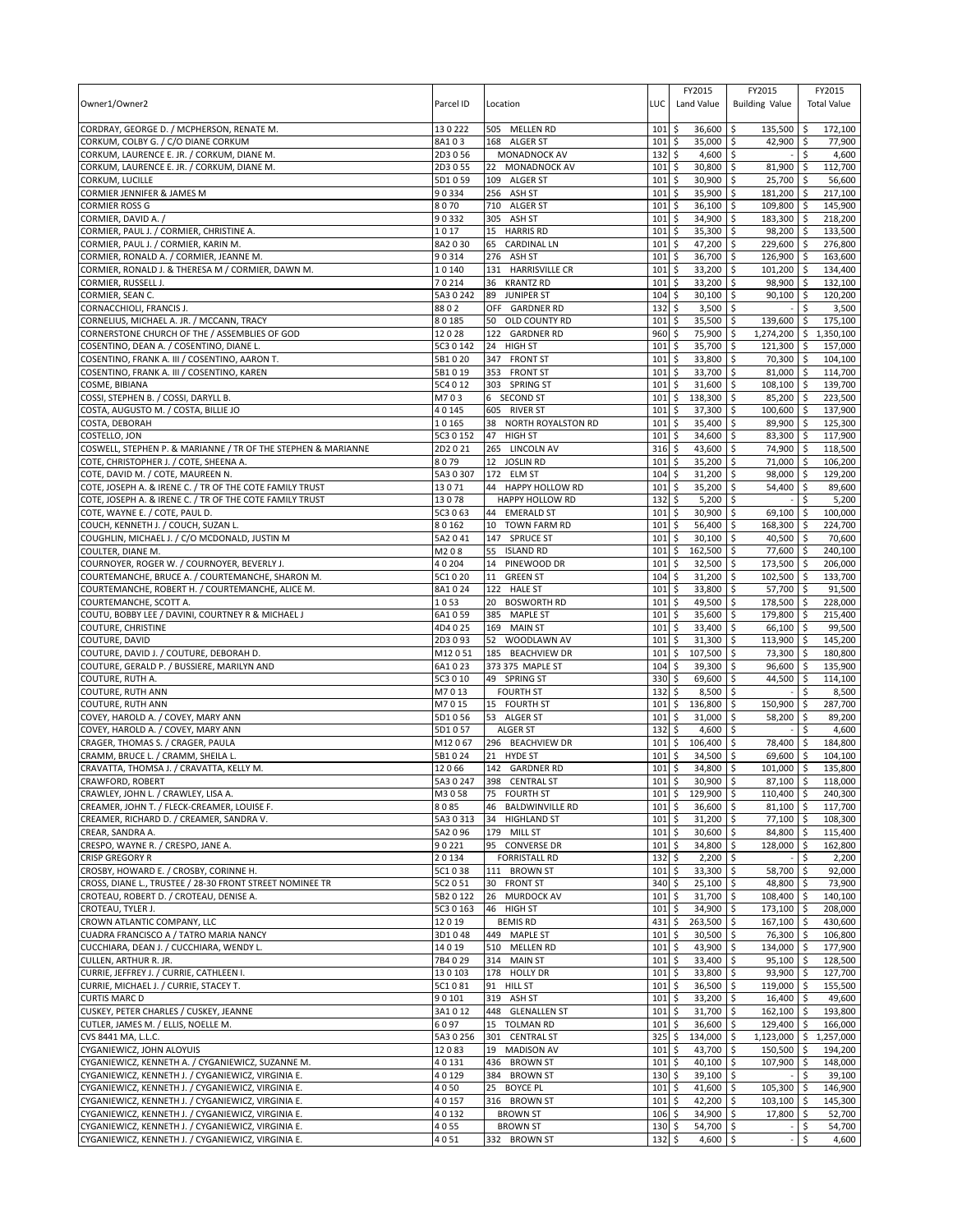| Owner1/Owner2                                                                                            | Parcel ID            | Location                                             | LUC                | FY2015<br>Land Value                | FY2015<br><b>Building Value</b> |            | FY2015<br><b>Total Value</b> |
|----------------------------------------------------------------------------------------------------------|----------------------|------------------------------------------------------|--------------------|-------------------------------------|---------------------------------|------------|------------------------------|
| CYGANIEWICZ, KENNETH J. / CYGANIEWICZ, VIRGINIA E.                                                       | 4045                 | 190 BROWN ST                                         | 101                | \$<br>37,100                        | \$<br>116,700                   | ۱\$        | 153,800                      |
| CZASNOWSKI, JANE S.<br>D & M INVESTMENTS LIMITED PARTNERSHIP / COTE, KENNETH A.                          | 10A4 0 30<br>5D1020  | 1321 ALGER ST<br>356 RIVER ST                        | 101<br>101         | \$<br>35,100<br>\$<br>30,800 \$     | 161,600 \$<br>l \$<br>73,900 \$ |            | 196,700<br>104,700           |
| D.A. MFG CO., LLC                                                                                        | 2D2022               | 261 LINCOLN AV                                       | 316                | \$<br>43,600                        | \$<br>72,200                    | \$         | 115,800                      |
| D'ANELLO, MATTEO                                                                                         | 8051                 | 24 OLD COUNTY RD                                     | 130                | 35,000<br>\$                        | \$                              | \$         | 35,000                       |
| D'ANELLO, PAUL A. / TR OF OLDE CENTER REALTY TRUST                                                       | 8047                 | OLD COUNTY RD                                        | 132                | \$<br>38,900                        | \$                              | \$         | 38,900                       |
| D'ANELLO, PAUL A. / TR OF OLDE CENTER REALTY TRUST                                                       | 80216                | 192 TILTON HEIGHTS                                   | 131                | \$<br>15,500                        | \$                              | \$         | 15,500                       |
| D'ANELLO, PAUL A. / TR OF OLDE CENTER REALTY TRUST                                                       | 80218                | 130 TILTON HEIGHTS                                   | 131                | \$<br>15,700                        | \$                              | \$         | 15,700                       |
| D'ANELLO, PAUL A. / TR OF OLDE CENTER REALTY TRUST                                                       | 80222                | <b>TILTON HEIGHTS</b>                                | 132                | \$<br>6,400                         | -\$                             | \$         | 6,400                        |
| D'ANELLO, PAUL A. / TR OF OLDE CENTER REALTY TRUST<br>D'ANELLO, PAUL A. / TR OF OLDE CENTER REALTY TRUST | 80210<br>80212       | 125 TILTON HEIGHTS<br>147 TILTON HEIGHTS             | 131<br>131         | \$<br>15,500 \$<br>\$<br>15,500     | \$                              | \$<br>\$   | 15,500<br>15,500             |
| D'ANELLO, PAUL A. / TR OF OLDE CENTER REALTY TRUST                                                       | 80213                | 153 TILTON HEIGHTS                                   | 131                | \$<br>16,300                        | \$                              | \$         | 16,300                       |
| D'ANELLO, PAUL A. / TR OF OLDE CENTER REALTY TRUST                                                       | 80215                | 165 TILTON HEIGHTS                                   | 131                | \$<br>15,700                        | \$                              | \$         | 15,700                       |
| D'ANELLO, PAUL A. / TR OF OLDE CENTER REALTY TRUST                                                       | 80199                | <b>TILTON HEIGHTS</b><br>63                          | 131                | \$<br>15,600                        | \$                              | \$         | 15,600                       |
| D'ANELLO, PAUL A. / TR OF OLDE CENTER REALTY TRUST                                                       | 80202                | <b>ABRAHAM LANE</b><br>63                            | 131                | \$<br>$16,300$ \$                   |                                 | \$         | 16,300                       |
| D'ANELLO, PAUL A. / TR OF OLDE CENTER REALTY TRUST                                                       | 80203                | 71<br><b>ABRAHAM LANE</b>                            | 131                | \$<br>16,000                        | \$                              | \$         | 16,000                       |
| D'ANELLO, PAUL A. / TR OF OLDE CENTER REALTY TRUST                                                       | 80204                | 72<br><b>ABRAHAM LANE</b>                            | 131                | \$<br>16,700                        | S.                              | \$         | 16,700                       |
| D'ANELLO, PAUL A. / TR OF OLDE CENTER REALTY TRUST                                                       | 80206                | <b>ABRAHAM LANE</b><br>48                            | 131                | \$<br>$16,100$ \$                   |                                 | \$         | 16,100                       |
| D'ANELLO, PAUL A. / TR OF OLDE CENTER REALTY TRUST<br>D'ANELLO, PAUL A. / TR OF OLDE CENTER REALTY TRUST | 80219<br>80209       | 106 TILTON HEIGHTS<br>107                            | 131<br>131         | \$<br>15,800<br>\$<br>15,800        | \$<br>\$                        | \$<br>\$   | 15,800<br>15,800             |
| D'ANELLO, PAUL A. / TR OF OLDE CENTER REALTY TRUST                                                       | 80207                | <b>TILTON HEIGHTS</b><br><b>ABRAHAM LANE</b><br>24   | 131                | 5<br>$16,100$ \$                    |                                 | \$         | 16,100                       |
| D'ANELLO, PAUL A. / TR OF OLDE CENTER REALTY TRUST                                                       | 80201                | 41<br><b>ABRAHAM LANE</b>                            | 131                | \$<br>16,300                        | \$                              | \$         | 16,300                       |
| D'ANELLO, PAUL A. / TR OF OLDE CENTER REALTY TRUST                                                       | 80200                | <b>ABRAHAM LANE</b><br>17                            | 131                | \$<br>16,200                        | \$                              | \$         | 16,200                       |
| D'ANELLO, PAUL A. / TR OF OLDE CENTER REALTY TRUST                                                       | 80223                | <b>TILTON HEIGHTS</b>                                | $132 \;$ \$        | 14,500                              | l\$                             | \$         | 14,500                       |
| D'ANELLO, PAUL A. / TR OF OLDE CENTER REALTY TRUST                                                       | 80221                | 50<br><b>TILTON HEIGHTS</b>                          | 131                | \$<br>15,600                        | S.                              | \$         | 15,600                       |
| D'ANELLO, PAUL A. / TR OF OLDE CENTER REALTY TRUST                                                       | 80211                | 137 TILTON HEIGHTS                                   | 131                | l\$<br>15,800                       | l\$                             | \$         | 15,800                       |
| D'ANELLO, PAUL A. / TR OF OLDE CENTER REALTY TRUST                                                       | 80214                | 161 TILTON HEIGHTS                                   | 131                | \$<br>15,500                        | \$                              | \$         | 15,500                       |
| D'ANELLO, PAUL A. / TR OF OLDE CENTER REALTY TRUST                                                       | 80205                | 62<br><b>ABRAHAM LANE</b>                            | 131                | \$<br>16,300                        | Ŝ.                              | \$         | 16,300                       |
| D'ANELLO, PAUL A. / TR OF OLDE CENTER REALTY TRUST<br>D'ANELLO, PAUL A. / TR OF OLDE CENTER REALTY TRUST | 80217<br>80208       | 154 TILTON HEIGHTS<br>91                             | 131<br>131         | \$<br>15,600<br>\$<br>16,300        | -\$                             | \$<br>\$   | 15,600<br>16,300             |
| D'ANELLO, PAUL A. / TR OF OLDE CENTER REALTY TRUST                                                       | 80220                | <b>TILTON HEIGHTS</b><br><b>TILTON HEIGHTS</b><br>86 | 131                | \$<br>15,600                        | \$<br>\$                        |            | 15,600                       |
| D'ANGELO, ROBERT E. JR.                                                                                  | 8A3037               | 95<br><b>EAGLE RD</b>                                | 101                | 46,200<br>\$                        | 262,300<br>\$                   | -\$        | 308,500                      |
| D'ANJOU, DIANE M.                                                                                        | 5C2 0 70             | 28<br>PROSPECT ST                                    | 101                | \$<br>31,600                        | \$<br>98,600                    | ا \$       | 130,200                      |
| D'INTINOSANTO, MICHAEL A. SR. / D'INTINOSANTO, TINA L.                                                   | 5B3 0 144            | 27<br><b>CHESTNUT ST</b>                             | 101                | \$<br>30,400                        | 90,900<br>I\$                   | ∣\$        | 121,300                      |
| D'INTINOSANTO, THOMAS C. / D'INTINOSANTO, TERESA L.                                                      | 5A3 0 190            | 1<br><b>MAYNARD ST</b>                               | 101                | \$<br>23,100                        | 42,300<br>\$                    | l \$       | 65,400                       |
| DABULIEWICZ, JOSEPH / WIERSTAK, ADELLA                                                                   | 11064                | MILL GLEN RD                                         | 106                | \$<br>55,100                        | -\$<br>900                      | \$         | 56,000                       |
| DABULIEWICZ, JOSEPH / WIERSTAK, ADELLA                                                                   | 11066                | 110 MILL GLEN RD                                     | 101                | \$<br>53,500                        | 59,900<br>\$                    | ۱\$        | 113,400                      |
| DABULIEWICZ, THOMAS W. / DABULIEWICZ, PAULA M., TR<br>DACK, FRANCIS A. / DACK, DIANE L.                  | 4D4029<br>1408       | 26 HALE ST<br><b>GARDNER RD</b>                      | 14<br>132          | \$<br>183,400<br>\$<br>7,100        | \$<br>320,800<br>\$             | \$<br>Ś    | 504,200<br>7,100             |
| DACK, FRANCIS A. / DACK, DIANE L.                                                                        | 1409                 | <b>GARDNER RD</b>                                    | 132                | l\$<br>4,900 \$                     |                                 | \$         | 4,900                        |
| DACK, FRANCIS A. / DACK, DIANE L.                                                                        | 14010                | 165 GARDNER RD                                       | 101                | \$<br>34,700                        | \$<br>84,100                    | \$         | 118,800                      |
| DACK, JASON F. / DACK, JAMIE L.                                                                          | 80179                | 15 CUMMINGS RD                                       | 101                | \$<br>35,600                        | \$<br>197,200                   | \$         | 232,800                      |
| DACK, SHAWN F. / DACK, SHAREN M.                                                                         | 90200                | 65 CONVERSE DR                                       | 101                | \$<br>34,800                        | \$<br>152,500                   | l \$       | 187,300                      |
| DACOSTA, ANTONIO / DACOSTA, DOROTHY                                                                      | 70127                | <b>ALGER ST</b>                                      | 130                | \$<br>51,200                        | l \$                            | \$         | 51,200                       |
| DAGAMA, JOSEPH F. / DAGAMA, MICHELE R.                                                                   | 70267                | 112 BALDWINVILLE STATE RD                            | 101                | \$<br>38,600 \$                     | 157,300                         | l \$       | 195,900                      |
| DAIGLE, BRIAN A. / C/O MELISSA FLINT                                                                     | 5C3 0 49<br>130126   | PINE ST<br>$\overline{7}$                            | 132                | \$<br>3,400<br>S.                   | \$                              | \$.        | 3,400<br>210,300             |
| DAIGLE, DAVID R. / TESTAGROSSA, JENNIFER<br>DAIGLE, JOHN P. / DAIGLE, CHRISTINE M.                       | 80159                | OTTER RIVER RD<br>48 BALDWINVILLE RD                 | 101<br>101         | 45,700<br>\$<br>47,300              | \$<br>164,600<br>-\$<br>143,100 | -\$<br>I\$ | 190,400                      |
| DAIGLE, LEAH J. / DAIGLE, PAUL MARIE                                                                     | 7030                 | 337 MAIN ST                                          | 101                | \$<br>47,600                        | \$<br>147,800 \$                |            | 195,400                      |
| DAIGLE, PATRICK R. / DAIGLE, PATRICIA A.                                                                 | 10064                | 44<br>STODDARD RD                                    | 101                | \$<br>36,600                        | \$<br>132,900                   | \$         | 169.500                      |
| DALE JOHN R JR                                                                                           | 11050                | 23 STODDARD RD                                       | 101                | l\$<br>39,000                       | 164,200 \$<br>l\$               |            | 203,200                      |
| DALY, WILLIAM J. JR. / DEPRIMEO-DALY, BETH A.                                                            | 10A4 0 14            | 1277 ALGER ST                                        | 104S               | 58.300 \$                           | 104.200 \$                      |            | 162.500                      |
| DAME, SHAUN L.                                                                                           | 5D3044               | 231 HIGH ST                                          | 101                | 47,000<br>\$                        | \$<br>200,200 \$                |            | 247,200                      |
| DANAN, LILLIAN E. & LOMA E.                                                                              | 10146                | 71<br><b>HARRISVILLE CR</b>                          | 101                | \$<br>38,100                        | \$<br>104,200                   | $\sqrt{5}$ | 142,300                      |
| DANE, PETER / DANE, JOSEPHINE<br>DANEU, JOHN L. / DANEU, JANE E.                                         | 10B4 0 28<br>90168   | 272 BALDWINVILLE STATE RD<br>18<br><b>LIBERTY DR</b> | 325<br>101         | \$<br>72,400 \$<br>\$<br>34,800 \$  | 14,100<br>132,500 \$            | l\$        | 86,500<br>167,300            |
| DANGER, JEAN A. / DANGER, PAULA                                                                          | 5D1028               | 92<br><b>BENJAMIN ST</b>                             | 101                | \$<br>31,700 \$                     | 117,900 \$                      |            | 149,600                      |
| DANIELS, JUSTIN E. / DANIELS, STEPHANIE L                                                                | 5B1033               | 39<br><b>IRWIN CT</b>                                | 101                | \$<br>33,400                        | 130,200<br>\$                   | <b>S</b>   | 163,600                      |
| DANSIN, JOHN A. / MCINTYRE, GINA L.                                                                      | 40151                | 609 BROWN ST                                         | 101                | \$<br>$34,900$ \$                   | 142,200 \$                      |            | 177,100                      |
| DANSKY, KIRK J. / DANSKY, SHEILA G.                                                                      | M12034               | 260 LAKEVIEW DR                                      | 101                | \$<br>142,200                       | 5<br>148,700 \$                 |            | 290,900                      |
| DAPKAS, ROBERT J. & CAROL M. / TR OF THE DAPKAS WINCHENDON TR                                            | M1101                | 56 EAST MONOMONAC RD                                 | 101                | \$<br>138,600                       | l \$<br>58,300 \$               |            | 196,900                      |
| DARCY, CINDY D.                                                                                          | 5C3 0 65             | 25<br><b>EMERALD ST</b>                              | 101                | \$<br>30,900                        | 95,100<br>\$                    | \$         | 126,000                      |
| DARCY, CINDY D.<br>DARCY, MICHELE                                                                        | 5C3 0 66<br>5C3 0 40 | <b>EMERALD ST</b><br>156 SPRING ST                   | 132<br>104         | \$<br>$4,600$ \$<br>\$<br>30,900 \$ | 80,700                          | \$<br>l\$  | 4,600<br>111,600             |
| DARLING, JOHN S. / DARLING, RACHEL A.                                                                    | 80164                | 32 BALDWINVILLE RD                                   | 101                | \$<br>47,500 \$                     | 144,800 \$                      |            | 192,300                      |
| DATTOLO, RANDY S. / DATTOLO, ERIC R.                                                                     | 5A2 0 B4             | <b>BANNER PL B4</b>                                  | 102                | l\$                                 | \$<br>65,000                    | $\sqrt{5}$ | 65,000                       |
| DATTOLO, THERESA L. & SANDRA A / SCHUTTLER, JOAN M.                                                      | 5B2 0 108            | 24 SPRUCE ST                                         | 105                | 5<br>30,700                         | l\$<br>$90,500$ \$              |            | 121,200                      |
| DAVAN, RONALD W. SR. / DAVAN, SUSAN A.                                                                   | 11083                | <b>BALDWINVILLE RD</b>                               | 132                | \$<br>4,600                         | \$                              | \$         | 4,600                        |
| DAVAN, RONALD W. SR. / DAVAN, SUSAN A.                                                                   | 11082                | 176 BALDWINVILLE RD                                  | $101 \;$ \$        | 35,900 \$                           | 142,100 \$                      |            | 178,000                      |
| DAVENPORT, RICHARD J. / DAVENPORT, MARIA A.                                                              | 80118                | <b>HALE ST</b>                                       | $130 \;$ \$        | 34,800 \$                           |                                 | Ŝ.         | 34,800                       |
| DAVENPORT, RICHARD J. / DAVENPORT, MARIA A.                                                              | 8A2 0 10             | 296 HALE ST                                          | 101                | 5<br>35,000 \$                      | 138,200                         | l\$        | 173,200                      |
| DAVENPORT, RICHARD J. / DAVENPORT, MARIA A.<br>DAVID L. SEVIGNY, INC.                                    | 8A208<br>4D4 067     | 298 HALE ST<br><b>HALE ST</b>                        | $101 \;$ \$<br>130 | $60,600$ \$<br>\$<br>37,100         | 187,500 \$<br>\$                | \$         | 248,100<br>37,100            |
| DAVID, PATRICIA A.                                                                                       | 80141                | 52 OLD COUNTY RD                                     | $101 \;$ \$        | $36,100$ \$                         | 183,400                         | <b>S</b>   | 219,500                      |
| DAVIDSON, KRISTINA P.                                                                                    | 90137                | 9 OLD GARDNER RD                                     | $101 \,$ \$        | 34,900 \$                           | 113,000 \$                      |            | 147,900                      |
| DAVIEAU, GARRETT / DAVIEAU, ASHLEY                                                                       | 2091                 | 485 SCHOOL ST                                        | 101                | \$<br>32,500 \$                     | 97,700 \$                       |            | 130,200                      |
| DAVIEAU, MICHAEL B.                                                                                      | 90162                | <b>GARDNER RD</b><br>72                              | 101                | \$<br>36,400                        | \$<br>104,500 \$                |            | 140,900                      |
| DAVIES, SUSAN R.                                                                                         | M408                 | 226 EAST MONOMONAC RD                                | 101                | \$<br>143,700                       | \$<br>125,800                   | ۱\$        | 269,500                      |
| DAVINI TRANS LLC                                                                                         | 5B3023               | 172 CENTRAL ST                                       | 341                | \$<br>$69,600$ \$                   | 151,700 \$                      |            | 221,300                      |
| DAVINI, MICHAEL J.                                                                                       | 1076                 | 754 BROWN ST                                         | 101                | \$<br>54,400 \$                     | 241,300 \$                      |            | 295,700                      |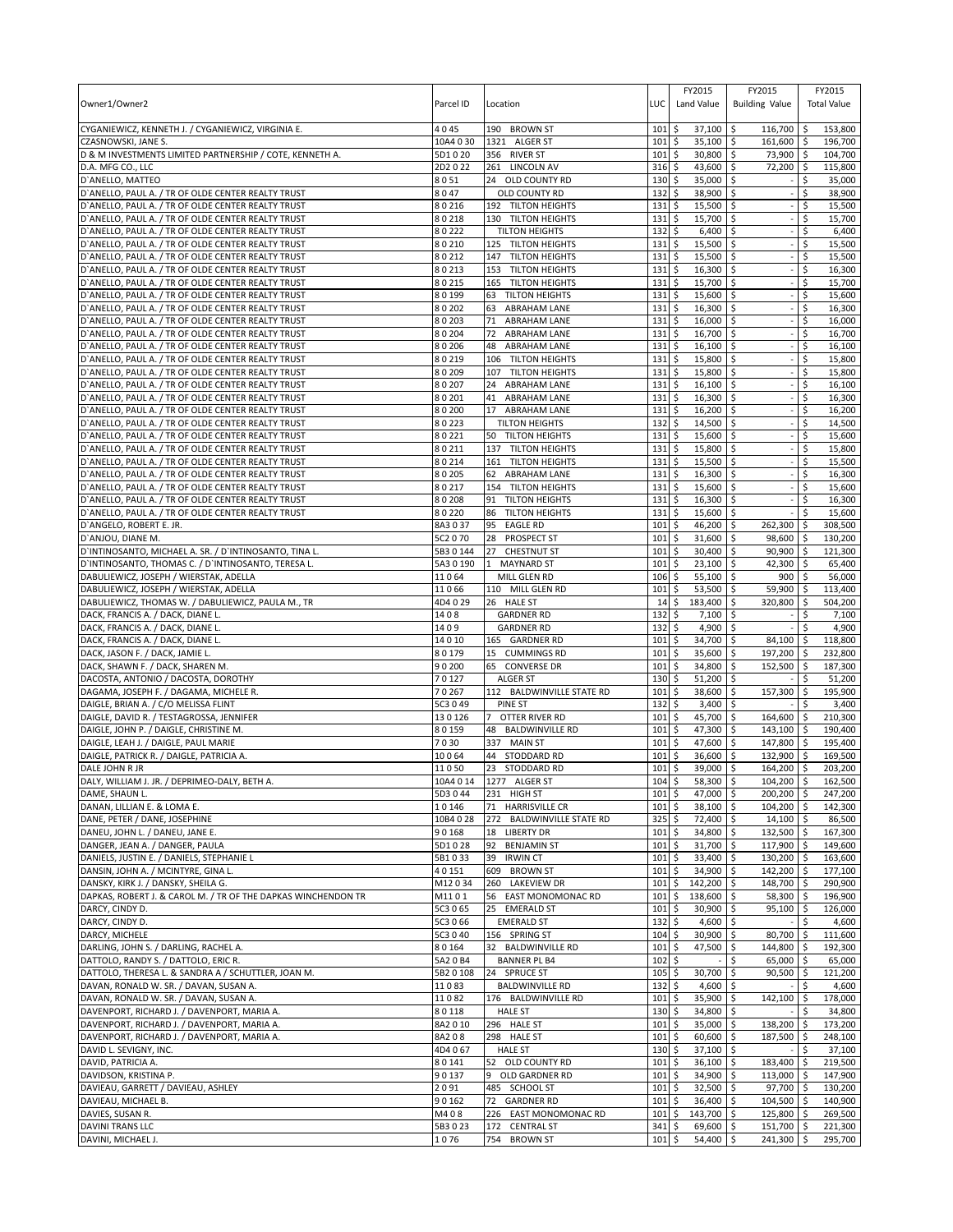| Owner1/Owner2                                                                                         | Parcel ID            | Location                                        | LUC                        | FY2015<br>Land Value                 | FY2015<br><b>Building Value</b> | FY2015<br><b>Total Value</b> |
|-------------------------------------------------------------------------------------------------------|----------------------|-------------------------------------------------|----------------------------|--------------------------------------|---------------------------------|------------------------------|
| DAVIS, CARL T. / DAVIS, SARA E.                                                                       | 70148                | 182 BALDWINVILLE STATE RD                       | 101                        | \$<br>34,800                         | l\$<br>99,400 \$                | 134,200                      |
| DAVIS, CARL T. / DAVIS, SARA E.                                                                       | 130266               | <b>HAPPY HOLLOW RD</b>                          | 130                        | \$<br>47,200 \$                      |                                 | 47,200<br>Ŝ.                 |
| DAVIS, COLLEEN F.<br>DAVIS, GARY W. / DAVIS, JOY F.                                                   | 5D1026<br>90223      | 80 BENJAMIN ST<br>115 CONVERSE DR               | 101<br>101                 | \$<br>$31,900$ \$<br>\$<br>34,800 \$ | 85,800 \$<br>168,200 \$         | 117,700<br>203,000           |
| DAVIS, SETH N. / DAVIS, JAMIE A.                                                                      | 5D207                | 313 BENJAMIN ST                                 | 101                        | \$<br>48,400                         | l\$<br>147,500 \$               | 195,900                      |
| DAVIS, TERRIL                                                                                         | 13062                | HAPPY HOLLOW RD                                 | 431                        | \$<br>119,100                        | l\$<br>129,900 \$               | 249,000                      |
| DAY JAMIE A & TRINA                                                                                   | 5A3 0 214            | 80 JUNIPER ST                                   | 101                        | \$<br>$30,200$ \$                    | 89,400 \$                       | 119,600                      |
| DAY, BRYAN W. / DAY, LINDA L.                                                                         | M2010                | 35 ISLAND RD                                    | 101                        | \$<br>133,200                        | \$<br>84,600 \$                 | 217,800                      |
| DAY, LAURENCE / DAY, KAREN                                                                            | 5A2 060              | 206 208 LINCOLN AV                              | 104                        | 30,300<br>\$                         | 83,900 \$<br>l\$                | 114,200                      |
| DAY, LAURENCE B. / DAY, KAREN E.                                                                      | 10176                | 613 SCHOOL ST                                   | 401                        | \$<br>48,600                         | l\$<br>99,300 \$                | 147,900                      |
| DAY, LAURENCE B. / DAY, KAREN E.                                                                      | 5A107                | 306 SCHOOL ST                                   | 13                         | \$<br>36,500                         | 76,300 \$<br>\$                 | 112,800                      |
| DEAN, B.D., + STARRET C.A. / MARCEAU P.K. + LEGER J.J.<br>DEARANI, ABRAHAM C. / DEARANI, ELIZABETH B. | 90106<br>M10050      | <b>GARDNER RD</b><br><b>BEACHVIEW DR</b>        | 390<br>132                 | \$<br>56,000<br>\$<br>19,500         | \$<br>l\$                       | 56,000<br>\$<br>\$<br>19,500 |
| DEARANI, ABRAHAM C. / DEARANI, ELIZABETH B.                                                           | M10041               | 46<br><b>BEACHVIEW DR</b>                       | 101                        | \$<br>130,600                        | S.<br>64,400 \$                 | 195,000                      |
| DECAROLIS, JENNIFER L.                                                                                | 5C3 0 221            | 52 HIGH ST                                      | 101                        | \$<br>37,800                         | 121,200 \$<br>l\$               | 159,000                      |
| DECATUR, RUSSELL F. / DECATUR, HARRIET A.                                                             | M5015                | 116 ISLAND RD                                   | 101                        | \$<br>80,500                         | \$<br>108,000 \$                | 188,500                      |
| DECOTEAU, ELLEN E.                                                                                    | 5C3 0 155            | 5<br><b>COTTAGE ST</b>                          | 101                        | 31,900<br>\$                         | \$<br>73,500 \$                 | 105,400                      |
| DECOTEAU, PAUL J. / DECOTEAU, COLEEN MARJORIE                                                         | 5C3 0 162            | HIGH ST<br>60                                   | 101                        | \$<br>32,500                         | 125,500 \$<br>\$                | 158,000                      |
| DEERY, JOHN M. / DEERY, LISA M.                                                                       | 70101                | <b>BALDWINVILLE STATE RD</b><br>88              | 101                        | \$<br>54,900                         | \$<br>175,400 \$                | 230,300                      |
| DEFEO, ROBERT M. / DEFEO, CAROL L.                                                                    | 5A4 073              | 321 MAPLE ST                                    | 101                        | \$<br>31,800                         | \$<br>77,400 \$                 | 109,200                      |
| DEFEO, ROBERT M. JR. / DEFEO, CAROL L.                                                                | 5A4 0 115            | LAKE SHORE DR                                   | 132                        | 2,500<br>\$                          | l\$                             | \$<br>2,500                  |
| DEGERONIMO, VINCENT J.<br>DEGERONIMO, VINCENT J.                                                      | M7026<br>M7025       | 5<br><b>BEACHVIEW DR</b><br><b>BEACHVIEW DR</b> | 101<br>132                 | \$<br>131,400<br>6,000               | \$<br>187,500<br>\$             | \$<br>318,900<br>\$<br>6,000 |
| DEGNAN MICHAEL J                                                                                      | 10A4 0 21            | 61 RICE RD                                      | 101                        | \$<br>\$<br>36,700                   | \$<br>131,400                   | \$<br>168,100                |
| DELANEY, JOHN / DELANEY, HEIDI L.                                                                     | M809                 | 126 EAST MONOMONAC RD                           | 101                        | 130,200<br>\$                        | 44,800<br>\$                    | 175,000<br>-\$               |
| DELANEY, MARY I.                                                                                      | 5A2 0 154            | 68 70 MILL ST                                   | 104                        | \$<br>30,900 \$                      | 86,300 \$                       | 117,200                      |
| DELAROSA, ANTHONY / DELAROSA, RHONDA L.                                                               | 5A3 0 261            | 65 MAPLE ST                                     | 101                        | \$<br>$30,500$ \$                    | 93,700 \$                       | 124,200                      |
| DELAROSA, CARLOS E.                                                                                   | 110113               | 41 TOWN FARM RD                                 | 101                        | \$<br>37,400                         | \$<br>190,800 \$                | 228,200                      |
| DELAY, DOUGLAS R. / DELAY, PATRICIA A.                                                                | 4D4021               | 103 MAIN ST                                     | 101                        | \$<br>32,000 \$                      | 127,600 \$                      | 159,600                      |
| DELBONO, LAWRENCE J.                                                                                  | 90194                | 5 CONVERSE DR                                   | 101                        | \$<br>34,800                         | \$<br>167,800 \$                | 202,600                      |
| DELEON, FELIX / PICHARDO, PAULINA                                                                     | 10A4 0 39            | 1135 ALGER ST                                   | 101                        | \$<br>34,900                         | \$<br>131,900 \$                | 166,800                      |
| DELINE, JOHN M. JR.<br>DELLACHIAIE, MICHAEL A. / MONTEVERDE, PATRICIA L.                              | 5D1027<br>5C3 0 104  | 88 BENJAMIN ST<br>48 CROSS ST                   | 101<br>101                 | \$<br>31,900<br>\$<br>30,800 \$      | l\$<br>63,300 \$<br>87,000 \$   | 95,200<br>117,800            |
| DELLASANTA, ANTONIO / DELLASANTA, AMEE R.                                                             | 110196               | 25 TOWN FARM RD                                 | 101                        | \$<br>36,000 \$                      | 200,500 \$                      | 236,500                      |
| DELLASANTA, DENNIS J. / DELLASANTA, SANDRA L.                                                         | 90155                | 431 TEEL RD                                     | 101                        | \$<br>47,500                         | l\$<br>236,000 \$               | 283,500                      |
| DELLASANTA, GLENN J.                                                                                  | 5A3 0 302            | <b>ELM ST</b>                                   | 132                        | 4,500<br>\$                          | \$                              | 4,500<br>\$                  |
| DELLASANTA, GLENN J.                                                                                  | 5A3 0 301            | 200 ELM ST                                      | 101                        | \$<br>30,400                         | 96,500 \$<br>\$                 | 126,900                      |
| DELLASANTA, JANE B.                                                                                   | 5A2 0 B5             | <b>BANNER PL B5</b>                             | 102                        | \$                                   | \$<br>65,800 \$                 | 65,800                       |
| DELLASANTA, RAYMOND A. / DELLASANTA, LINDA P.                                                         | M3013                | 165 SECOND ST                                   | 101                        | \$<br>139,500                        | 171,500<br>\$                   | 311,000<br>\$                |
| DELLECHIAIE, BRIAN G. / DELLECHIAIE, KRISTIN M.                                                       | 40118                | <b>REAR BROWN ST</b>                            | 132                        | 3,900<br>\$                          | \$                              | 3,900<br>\$                  |
| DELLECHIAIE, BRIAN G. / DELLECHIAIE, KRISTIN M.                                                       | 4038                 | 588 BROWN ST                                    | 101                        | \$<br>34,800                         | \$<br>131,700 \$                | 166,500                      |
| DELLMUTH, KENNETH R. / DELLMUTH, LYNN F.<br>DELLOVO, PETER T. / DELLOVO, TRACY LYNN                   | 80110<br>110110      | 29 DOYLE AV<br><b>BALDWINVILLE RD</b>           | 101<br>130                 | 42,900<br>\$<br>\$<br>32,300         | 129,000 \$<br>\$<br>l\$         | 171,900<br>\$                |
| DELLOVO, PETER T. / DELLOVO, TRACY LYNN                                                               | 11065                | <b>BALDWINVILLE RD</b>                          | 130                        | \$<br>32,400                         | \$                              | 32,300<br>\$<br>32,400       |
| DEMANCHE, JOHN J. / DEMANCHE, ROANN M.                                                                | 110190               | 371 RICE RD                                     | 101                        | \$<br>37,300                         | \$<br>175,600 \$                | 212,900                      |
| DEMING, ROBERT W.                                                                                     | 3D109                | 220 GLENALLEN ST                                | 101                        | \$<br>30,500                         | \$<br>48,700 \$                 | 79,200                       |
| DEMONT, ANDREW W.                                                                                     | 11049                | 37 MILL GLEN RD                                 | 101                        | \$<br>38,700                         | \$<br>175,500 \$                | 214,200                      |
| DEMPSEY WAYLON C & MARYKATE                                                                           | 2D3 060              | 505 CENTRAL ST                                  | 101                        | 31,800<br>\$                         | 84,200 \$<br>\$                 | 116,000                      |
| DENAULT, SUSAN E.                                                                                     | M10020               | 185 LAKEVIEW DR                                 | 101                        | \$<br>40,600                         | \$<br>49,400                    | S.<br>90,000                 |
| DENETTE, MATTHEW J. / DENETTE, LYNN                                                                   | 130201               | <b>REAR ELI DR</b>                              | 132                        | \$<br>8,900                          | \$                              | \$<br>8,900                  |
| DENETTE, MATTHEW J. / DENETTE, LYNN M.<br>DENIS, KENNETH R. / DENIS, JILL A.                          | 130114               | 234 ELI DR                                      | 101<br>101S                | \$<br>34,900<br>$32,200$ \$          | \$<br>176,700 \$                | 211,600                      |
| DENNIS, NATHAN / LAFRENIERE, MEGHAN                                                                   | 110118               | 5A2 0 159 176 LINCOLN AV<br>34 MILL GLEN RD     | $101 \,$ \$                | $34,200$ \$                          | $92,000$ \$<br>126,900 \$       | 124,200<br>161,100           |
| DENNO, ROGER A. / DENNO, RENEE A.                                                                     | 2D4 0 36             | 180 GOODRICH ST                                 | $101 \;$ \$                | 34,800 \$                            | 132,600 \$                      | 167.400                      |
| DENSMORE, ALBERT W. / C/O CALIBER HOME LOANS, INC                                                     | 10A4 0 11            | 71 RICE RD                                      | $101 \text{ }$ \$          | 37,000 \$                            | 78,400 \$                       | 115,400                      |
| DENSMORE, ALBERT W. / DENSMORE, CHARLENE E.                                                           | 7A4018               | 99 HALE ST                                      | $101 \,$ \$                | 35,000 \$                            | 95,500 \$                       | 130,500                      |
| DERBY DAVID N & DALE A / BERRY JOYCE A                                                                | 5B2 0 228            | <b>SCHOOL ST</b><br>54                          | $101 \,$ \$                | 32,600 \$                            | 75,600 \$                       | 108,200                      |
| DERBY, DAVID N. / DERBY, DALE A.                                                                      | 110112               | <b>TOWN FARM RD</b><br>39                       | 101                        | 5<br>36,900 \$                       | 110,900 \$                      | 147,800                      |
| DERRASCHOUK, DJAMEL / BENYAHIA, NADIA                                                                 | 10A4 0 31            | 1315 ALGER ST                                   | $101 \;$ \$                | 35,000 \$                            | 145,200 \$                      | 180,200                      |
| DESAULNIERS, MAURICE / DESAULNIERS, BARBARA A.<br>DESGROSEILLIERS, DANIEL / DESGROSEILLIERS, KELLY    | 5A2 0 135<br>2054    | 162 MILL ST<br>596 CENTRAL ST                   | $101 \,$ \$<br>$101 \;$ \$ | 27,900 \$<br>33,000 \$               | 73,400 \$<br>99,000 \$          | 101,300<br>132,000           |
| DESILETS, JOHN M. / DESILETS, MARISSA A.                                                              | 20153                | 836 CENTRAL ST                                  | 101                        | \$<br>35,600 \$                      | 115,400 \$                      | 151,000                      |
| DESIMONE, BLAISE A. / DESIMONE, MARY F.                                                               | M3012                | <b>SECOND ST</b>                                | $130 \;$ \$                | 19,200 \$                            |                                 | 19,200<br>\$                 |
| DESIMONE, BLAISE A. / DESIMONE, MARY F.                                                               | M3019                | 145 SECOND ST                                   | $101 \,$ \$                | 43,000 \$                            | 27,600 \$                       | 70,600                       |
| DESIMONE, BLAISE A. / DESIMONE, MARY F.                                                               | M3063                | <b>SECOND ST</b>                                | 132                        | \$<br>$8,100$ \$                     |                                 | 8,100<br>\$                  |
| DESIMONE, BLAISE A. / DESIMONE, MARY F.                                                               | M3065                | <b>FOURTH ST</b>                                | $130 \pm$                  | 49,600 \$                            |                                 | \$<br>49,600                 |
| DESIMONE, BLAISE A. / DESIMONE, MARY F.                                                               | M3064                | <b>FOURTH ST</b>                                | 130                        | $52,100$ \$<br>\$                    |                                 | 52,100<br>\$                 |
| DESMARAIS, BELLA E.                                                                                   | M12062               | 246 BEACHVIEW DR                                | 101                        | \$<br>$42,500$ \$                    | 75,300 \$                       | 117,800                      |
| DESMARAIS, CURT W.                                                                                    | 5D1053               | ALGER ST                                        | 390                        | \$<br>20,800 \$                      |                                 | \$<br>20,800                 |
| DESMARAIS, CURT W.<br>DESMARAIS, DONNA L.                                                             | 5D1054<br>70251      | 42 ALGER ST<br>366 MAIN ST                      | 101<br>101                 | \$<br>32,200 \$<br>\$<br>$36,600$ \$ | 37,000 \$<br>110,400 \$         | 69,200<br>147,000            |
| DESMARAIS, LEO P. / DESMARAIS, GABRIELLE C.                                                           | 6A103                | 396 MAPLE ST                                    | $101 \,$ \$                | 31,600 \$                            | 41,700 \$                       | 73,300                       |
| DESMARAIS, MARK E. / DESMARAIS, CATHERINE A.                                                          | M15068               | 405 BEACHVIEW DR                                | 101                        | \$<br>$41,500$ \$                    | $114,100$ \$                    | 155,600                      |
| DESMARAIS, MICHAEL P.                                                                                 | 5C1028               | 424 FRONT ST                                    | 101                        | \$<br>35,200 \$                      | 77,400 \$                       | 112,600                      |
| DESMARAIS, MICHELLE L. / ARMSTRONG, THOMAS J.                                                         | 10219                | <b>BOSWORTH RD</b><br>24                        | 101                        | 49,200 \$<br>\$                      | 177,600 \$                      | 226,800                      |
| DESMARAIS, NORMAN P. / DESMARAIS, GLORIA B.                                                           | 5A3 0 308            | 168 ELM ST                                      | 101                        | 5<br>$31,200$ \$                     | 69,900 \$                       | 101,100                      |
| DESMARIAS MARKE E & CATHERINE                                                                         | M15066               | <b>BEACHVIEW DR</b>                             | $131 \;$ \$                | $32,100$ \$                          | $\overline{a}$                  | -\$<br>32,100                |
| DESMOND, DAVID F. / C/O SCRIBNER MANAGEMENT                                                           | 13010                | 235 BALDWINVILLE RD                             | $101 \;$ \$                | 35,400 \$                            | $91,200$ \$                     | 126,600                      |
| DESMOND, STEVEN F. / DESMOND, MARY A.<br>DESMOND, STEVEN F. / DESMOND, MARY A.                        | 5B2 0 55<br>5A2 0 A3 | <b>GROVE ST</b><br><b>BANNER PL A3</b>          | $132 \,$ \$<br>$102 \,$ \$ | $4,600$ \$                           | \$<br>63,600 \$                 | Ŝ.<br>4,600<br>63,600        |
|                                                                                                       |                      |                                                 |                            |                                      |                                 |                              |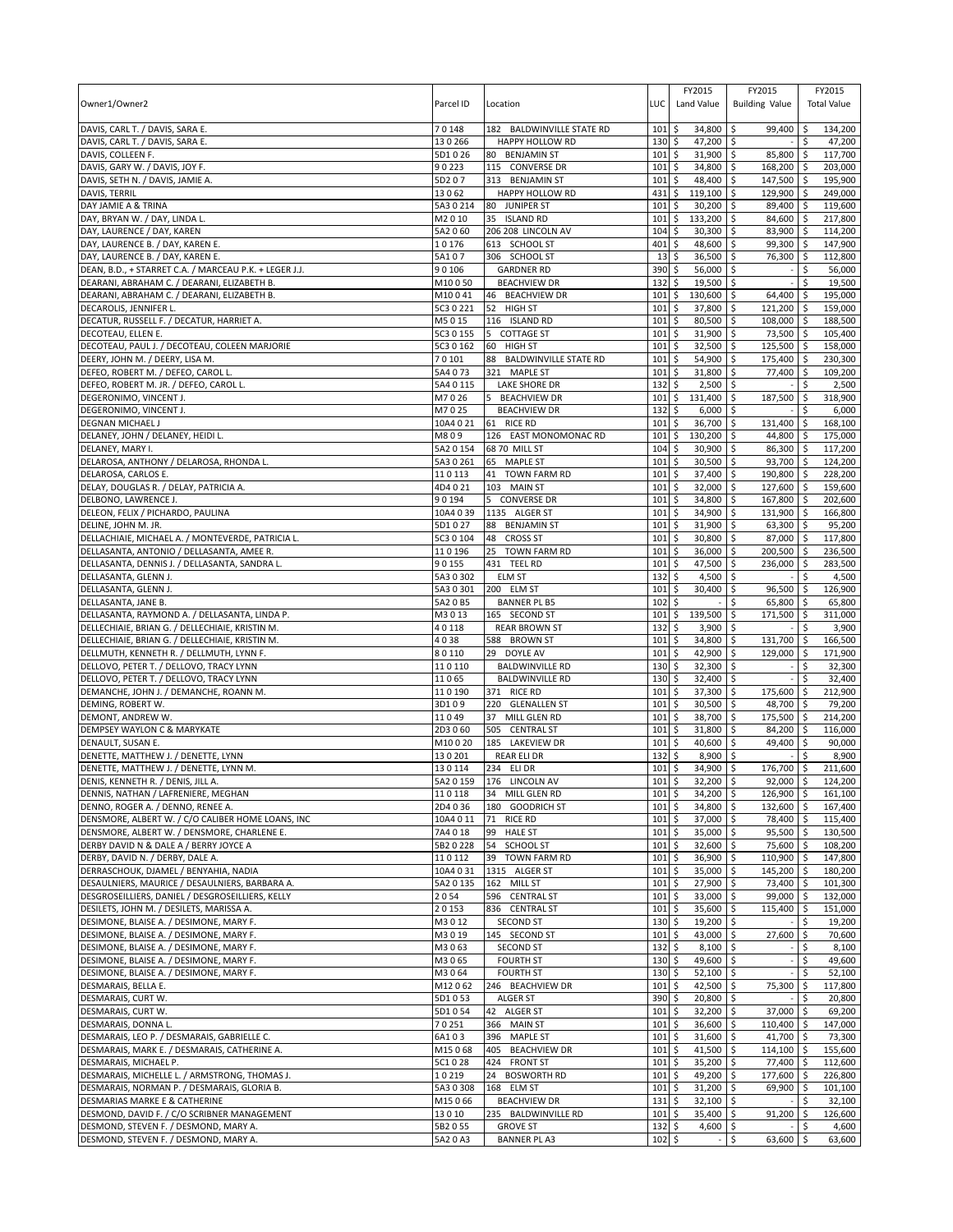| Owner1/Owner2                                                                                     | Parcel ID             | Location                                          | LUC         | FY2015<br>Land Value                 | FY2015<br><b>Building Value</b>  | FY2015<br><b>Total Value</b>            |
|---------------------------------------------------------------------------------------------------|-----------------------|---------------------------------------------------|-------------|--------------------------------------|----------------------------------|-----------------------------------------|
| DESMOND, STEVEN F. / DESMOND, MARY A.<br>DESMOND, WALTER F.                                       | 5B2056<br>2D2 0 35    | 124 126 LINCOLN AV<br>88 MONADNOCK AV             | 104<br>400  | $30,500$ \$<br>\$<br>\$<br>42,400    | 128,800<br>$23,100$ \$<br>l\$    | 159,300<br><b>S</b><br>65,500           |
| DESMOND, WALTER F.                                                                                | 2D3029                | 75 MONADNOCK AV                                   | 400         | 58,900 \$<br>\$                      | 23,900 \$                        | 82,800                                  |
| DESMOND, WALTER F.                                                                                | 20128                 | REAR MONADNOCK AV                                 | 132         | \$<br>10,600                         | \$                               | 10,600                                  |
| DESMOND, WALTER F.                                                                                | 2D3046                | 73 MONADNOCK AV                                   | 101         | 33,100<br>\$                         | 81,000<br>Ŝ.                     | 114,100<br>\$                           |
| DESPRES, ROGER R. / C/O OAKLEY EDDIE R                                                            | 5A3 0 321             | <b>NORTH ST</b>                                   | 132         | \$<br>4,600                          | \$                               | \$<br>4,600                             |
| DESPRES, ROGER R. / C/O OAKLEY, EDDIE R                                                           | 5A3 0 320             | 45 HIGHLAND ST                                    | 104         | \$<br>30,900                         | \$<br>168,700                    | 199,600<br>\$                           |
| DESTADIO, JOSEPH J. JR. / DESTADIO, KATHERINE M.                                                  | 5D3 0 38<br>2D3 0 116 | 188 HIGH ST<br><b>GOODRICH ST</b>                 | 101<br>132  | \$<br>40,200<br>\$                   | \$<br>63,100                     | -\$<br>103,300<br>\$<br>2,100           |
| DEUTSCHE BANK NATIONAL / TRUST COMPANY<br>DEVANNA, BARRY P.                                       | 5B2084                | 78 SPRUCE ST                                      | 101         | 2,100<br>\$<br>30,400 \$             | l\$<br>84,900                    | $\sqrt{5}$<br>115,300                   |
| DEVELIS, ANTHONY R. / DEVELIS, TRISHA A.                                                          | 5B2 0 125             | 105 OAK ST                                        | 101         | \$<br>31,100                         | l\$<br>131,200                   | l \$<br>162.300                         |
| DEVELIS, ANTHONY R. / DEVELIS, TRISHA A.                                                          | 5B2 0 242             | 22<br><b>COURT ST</b>                             | 101         | \$<br>31,800                         | \$<br>156,900                    | 188,700<br>∣\$                          |
| DEVITTO, GERALD L. JR. / DEVITTO, JODY L.                                                         | 130130                | 19<br>OTTER RIVER RD                              | 101         | 47,100<br>\$                         | 199,500<br>\$                    | 246,600<br>l \$                         |
| DEWEY, LISA R.                                                                                    | 40104                 | SIBLEY RD<br>45                                   | 101         | \$<br>36,600                         | \$<br>89,900                     | 126,500<br>I\$                          |
| DEWEY, SHAUN C. / DEWAY, ANNE M.                                                                  | 5A3018                | 448 CENTRAL ST                                    | 101         | \$<br>30,900 \$                      | 95,500 \$                        | 126,400                                 |
| DEXTER, WAYNE E. / DEXTER, BETH A.                                                                | 5D204                 | 300 BENJAMIN ST                                   | 101         | \$<br>44,700                         | \$<br>98,300                     | l\$<br>143,000                          |
| DEYCH, MATVEY / DEYCH, MARCIA<br>DIAMOND, NICHOLAS J.                                             | 6042<br>4C4 0 16      | 33<br><b>WEST SHORE DR</b><br>554 RIVER ST        | 101<br>101  | \$<br>42,800<br>\$<br>$32,200$ \$    | <b>S</b><br>165,400<br>85,400 \$ | l\$<br>208,200<br>117,600               |
| DIAS, BRIAN                                                                                       | 60102                 | 16 TOLMAN RD                                      | 101         | \$<br>$37,100$ \$                    | 137,500                          | ۱\$<br>174,600                          |
| DIAZ, JOSE /                                                                                      | 5D1037                | 5 BENJAMIN ST                                     | 111         | \$<br>33,400                         | \$<br>118,600                    | l \$<br>152,000                         |
| DIBBLE, NATHAN R. / DIBBLE, AMANDA L.                                                             | 5A3 0 30              | 453 CENTRAL ST                                    | 101         | \$<br>31,700 \$                      | 132,800 \$                       | 164,500                                 |
| DICASTRO, ROBERT J. / DICASTRO, ROSANNA                                                           | M6022                 | 5 FIRST ST                                        | 101         | \$<br>132,600                        | \$<br>52,400 \$                  | 185,000                                 |
| DICHAUZI, DAVID J.                                                                                | 130213                | 355 MELLEN RD                                     | 101         | \$<br>36,600                         | \$<br>134,500                    | 171,100<br>∣\$                          |
| DICKEN, PETER L. / DICKEN, MAGDALENA M.                                                           | M7044                 | 16 LAKEVIEW DR                                    | 101         | \$<br>133,800                        | 131,100<br>∣\$                   | 264,900<br>l \$                         |
| DICKENS, JEFFREY A.                                                                               | 70205                 | 65<br><b>KRANTZ RD</b>                            | 101         | \$<br>33,800                         | l\$<br>105,500                   | 139,300<br><b>S</b>                     |
| DICKHAUT, MICHAEL P.<br>DICKIE, JAMES F. / DICKIE, ANNE M.                                        | 10A4 0 27<br>9060     | 246 BALDWINVILLE STATE RD<br>21<br>OLD GARDNER RD | 101<br>101  | \$<br>35,000<br>\$<br>34,000         | \$<br>151,600<br>\$<br>73,800    | 186,600<br>ا \$<br>S.<br>107,800        |
| DICKSONS, JEFFREY A.                                                                              | 70206                 | <b>KRANTZ RD</b>                                  | 132         | \$<br>3,700                          | \$                               | Ŝ.<br>3,700                             |
| DIEHL, RALPH G. III                                                                               | 2D203                 | 275 281 LINCOLN AV                                | 400         | \$<br>45,800                         | \$<br>141,700                    | l \$<br>187,500                         |
| DIEHL, RALPH G. III / DIEHL, SANDRA L.                                                            | 5A3 0 310             | 128 MAPLE ST                                      | 101         | \$<br>49,800                         | 71,500<br>l\$                    | 121,300<br>-\$                          |
| DIEHL, RALPH G. III / DIEHL, SANDRA L. & RALPH G. IV                                              | 12039                 | REAR GARDNER RD                                   | 132         | \$<br>98,100                         | \$                               | 98,100                                  |
| DIENST, DANIEL E. / DIENST, MARTHA R.                                                             | M10019                | <b>LAKEVIEW DR</b>                                | 130         | 23,200<br>\$                         | ∣\$                              | \$<br>23,200                            |
| DIENST, DANIEL E. / DIENST, MARTHA R.                                                             | M10026                | 186 LAKEVIEW DR                                   | 101         | \$<br>130,200                        | 122,600<br>\$                    | 252,800<br>∣\$                          |
| DIETZ, AARON J. / DIETZ, DANIELLE M.<br>DIGMAN, MICHELLE M.                                       | 1065<br>8A2014        | 94 NORTH ROYALSTON RD<br><b>CARDINAL LN</b><br>10 | 101<br>101  | 47,300<br>\$<br>\$<br>45,800         | l\$<br>91,100<br>215,600<br>\$   | 138,400<br>I\$<br>261,400<br>۱\$        |
| DILL, CHAD R. / C/O CHIASSON, JONAS P                                                             | 130184                | 10<br><b>INDEPENDENCE DR</b>                      | 101         | \$<br>36,600                         | \$<br>126,300                    | \$<br>162,900                           |
| DILLON, NICHOLAS E.                                                                               | 5A2 074               | 32<br><b>PEARL ST</b>                             | 13          | \$<br>30,500                         | 92,400<br>l\$                    | 122,900<br>۱\$                          |
| DILLON, NICHOLAS E.                                                                               | 5A2075                | <b>PEARL ST</b>                                   | 132         | \$<br>1,400                          | l\$                              | \$<br>1,400                             |
| DIMUCCI, JUSTON A. / C/O GREELEY, KATE L                                                          | 13094                 | 121 ELI DR                                        | 101         | \$<br>34,900                         | 145,200<br>\$                    | 180,100<br>\$                           |
| DIMUCCI, TINA M. / DIMUCCI, JOHN M.                                                               | 20174                 | 703 CENTRAL ST                                    | 101         | 34,900<br>\$                         | 138,000<br>Ŝ.                    | 172,900<br>l \$                         |
| DINARDO, WILLIAM J. JR. / DINARDO, DONNA M.                                                       | 5A1039                | 203 WEST ST                                       | 101         | \$<br>31,800                         | \$<br>114,100 \$                 | 145,900                                 |
| DION, KEVIN M.                                                                                    | 3D1064                | 171 GLENALLEN ST                                  | 101         | \$<br>32,000                         | l\$<br>81,800                    | 113,800<br>۱\$                          |
| DIONNE, JEFF D.<br>DIONNE, KEITH J. & SUSAN L. / DIONNE, TIMOTHY O. & KYLE R.                     | 5A20C3<br>8B302       | <b>BANNER PL C3</b><br>385 HIGH ST                | 102<br>101  | \$<br>\$<br>45,100                   | \$<br>65,800<br>l\$<br>109,000   | l \$<br>65,800<br>$\sqrt{5}$<br>154,100 |
| DIONNE, TIMOTHY O. / LAGASSE, CHRISTINE M.                                                        | 3D105                 | 380 382 ELMWOOD RD                                | 104         | \$<br>32,800                         | l\$<br>136,000 \$                | 168,800                                 |
| DIPERRI, ROSEMARY / AMIDON, BRADFORD S.                                                           | 5A4 079               | 46 VAINE ST                                       | 101         | \$<br>49,600                         | l\$<br>139,300                   | \$<br>188.900                           |
| DIVIRGILIO, BRUCE A.                                                                              | 5A3093                | <b>HIGHLAND ST</b>                                | 132         | \$<br>4,000                          | \$ ا                             | Ŝ.<br>4,000                             |
| DIVIRGILIO, BRUCE A.                                                                              | 5A3094                | 102 HIGHLAND ST                                   | 101         | \$<br>31,000 \$                      | 133,500                          | 164,500<br>-\$                          |
| DIVIRGILIO, BRUCE A.                                                                              | 5A3095                | <b>HIGHLAND ST</b>                                | 132         | \$<br>$4,600$ \$                     |                                  | \$<br>4,600                             |
| DIVOLL KENNETH R II                                                                               | 70164                 | 180 REAR BALDWINVILLE STATE RD                    | 101         | \$<br>39,900                         | \$<br>110,300                    | 150,200<br>\$                           |
| DIVOLL, ARTHUR E. / DIVOLL, VALERIE A.<br>DIVOLL, GEORGE H. III                                   | 20125<br>2066         | 25 ROBBINS RD<br>11 ROBBINS RD                    | 101<br>130S | 5<br>37,100 \$<br>$42.000$ \ \$      | 107,400                          | 144,500<br>۱\$<br>l \$<br>42.000        |
| DIVOLL, GEORGE H. III                                                                             | 20191                 | 19 ROBBINS RD                                     | 130         | 38,800 \$<br>\$                      |                                  | \$<br>38,800                            |
| DIVOLL, GEORGE H. III                                                                             | 20192                 | 45<br><b>ROBBINS RD</b>                           | 130         | \$<br>42,600 \$                      |                                  | \$<br>42,600                            |
| DIVOLL, KENNETH R. / DIVOLL, PATRICIA N.                                                          | 5D1061                | 121 ALGER ST                                      | 101         | \$<br>35,300 \$                      | 41,800                           | l\$<br>77,100                           |
| DIXEY, RICHARD                                                                                    | 10A407                | 1113 ALGER ST                                     | 101         | \$<br>35,300 \$                      | 123,600 \$                       | 158,900                                 |
| DODIER, SUSAN M. / DODIER, DANIEL L.                                                              | 5A3 0 289             | 149 ELM ST                                        | 104         | \$<br>33,500 \$                      | 106,200                          | $\sqrt{5}$<br>139,700                   |
| DODIER, THOMAS A.                                                                                 | M7047                 | 5 FOURTH ST                                       | 101         | \$<br>133,900                        | 42,300<br>\$                     | \$<br>176,200                           |
| DOIRON WILLIAM B & GAIL M<br>DOIRON, MICHAEL F. / DOIRON, SHARON M.                               | 5A2 0 36<br>130119    | 255 LINCOLN AV<br><b>HOLLY DR</b>                 | 316<br>132  | \$<br>$42,000$ \$<br>\$<br>4,600     | 56,200 \$<br>l\$                 | 98,200<br>\$<br>4,600                   |
| DOKULIL, JASON R. / DOKULIL, TONYA D.                                                             | 11023                 | 100 CHRISTMAS TREE LN                             | 17          | \$<br>36,284                         | 5<br>248,000                     | 284,284<br>\$                           |
| DOKULIL, JASON R. / DOKULIL, TONYA D.                                                             | 11021                 | <b>BALDWINVILLE RD</b>                            | 717         | \$<br>$253$ \$                       |                                  | \$<br>253                               |
| DONAHUE, PAUL J. / DONAHUE, CHRISTINA L.                                                          | 10A4 041              | 1119 ALGER ST                                     | 101         | \$<br>34,900 \$                      | 132,700                          | 167,600<br>-\$                          |
| DONNINI, PHILIP M. / DONNINI, CHERYL A.                                                           | 90177                 | 306 ASH ST                                        | 101         | \$<br>34,800 \$                      | 127,900 \$                       | 162,700                                 |
| DONOFRIO, VICTOR A. / DONOFRIO, SHEILA M.                                                         | 80197                 | 41 BALDWINVILLE RD                                | 130         | \$<br>37,600 \$                      | $8,400$ \$                       | 46,000                                  |
| DONOFRIO, VICTOR A. / DONOFRIO, SHEILA M.                                                         | 80198                 | <b>BALDWINVILLE RD</b>                            | $130 \;$ \$ | 38,400 \$                            |                                  | \$<br>38,400                            |
| DONOFRIO, VICTOR A. / DONOFRIO, SHEILA M.                                                         | 8060                  | <b>BALDWINVILLE RD</b><br>43                      | 101         | $\ddot{\circ}$<br>36,600 \$          | 62,000                           | 98,600<br><b>S</b>                      |
| DONOFRIO, VICTOR A. / DONOFRIO, SHEILA M.                                                         | 80196                 | 39<br><b>BALDWINVILLE RD</b><br><b>CROSBY RD</b>  | 101         | \$<br>38,100 \$<br>\$                | 178,400 \$                       | 216,500                                 |
| DONOVAN, DOLORES T. /<br>DONOVAN, MICHAEL K. / DONOVAN, THAVY                                     | 20155<br>10160        | 6<br>NORTH ROYALSTON RD<br>9                      | 101<br>101  | 47,800 \$<br>5<br>34,900 \$          | 133,500 \$<br>$105,100$ \$       | 181,300<br>140,000                      |
| DOODY, DAVID A.                                                                                   | M3038                 | 66 SECOND ST                                      | 101         | \$<br>128,400 \$                     | 48,700 \$                        | 177,100                                 |
| DOODY, DAVID A.                                                                                   | M3031                 | <b>SECOND ST</b>                                  | $131 \;$ \$ | 38,200 \$                            |                                  | 38,200<br>\$                            |
| DOODY, DAVID A.                                                                                   | 8015                  | 361 HITCHCOCK RD                                  | 17          | \$<br>35,591 \$                      | 199,500                          | \$<br>235,091                           |
| DOODY, HENRY L.                                                                                   | 8068                  | <b>JOSLIN RD</b>                                  | 717         | \$<br>$3,990$ \$                     |                                  | 3,990<br>\$                             |
| DOODY, HENRY L.                                                                                   | 5C1012                | 380 FRONT ST                                      | 101         | \$<br>30,200 \$                      | 72,800                           | 103,000<br><b>S</b>                     |
| DOODY, HENRY L.                                                                                   | 8067                  | <b>JOSLIN RD</b>                                  | 718         | \$<br>$515$ \$                       | 11,100                           | 11,615<br>I\$                           |
| DOODY, HENRY L.                                                                                   | 8066<br>5B3095        | <b>JOSLIN RD</b><br><b>SUMMER DR</b>              | 17<br>400   | 36,522<br>\$                         | \$<br>102,700<br>46,900          | <b>5</b><br>139,222<br>102,800          |
| DOODY, HENRY L. & DAVID A. / TR DOODY FAMILY SUMMER DRIVE<br>DOODY, HENRY L. / DOODY, ROCHELLE A. | M3035                 | <b>SECOND ST</b>                                  | 132         | 55,900 \$<br>\$<br>\$<br>$15,500$ \$ |                                  | <b>S</b><br>\$<br>15,500                |
| DOODY, HENRY L. / DOODY, ROCHELLE A.                                                              | M3037                 | <b>SECOND ST</b>                                  | 131         | \$<br>41,200 \$                      |                                  | 41,200<br>\$                            |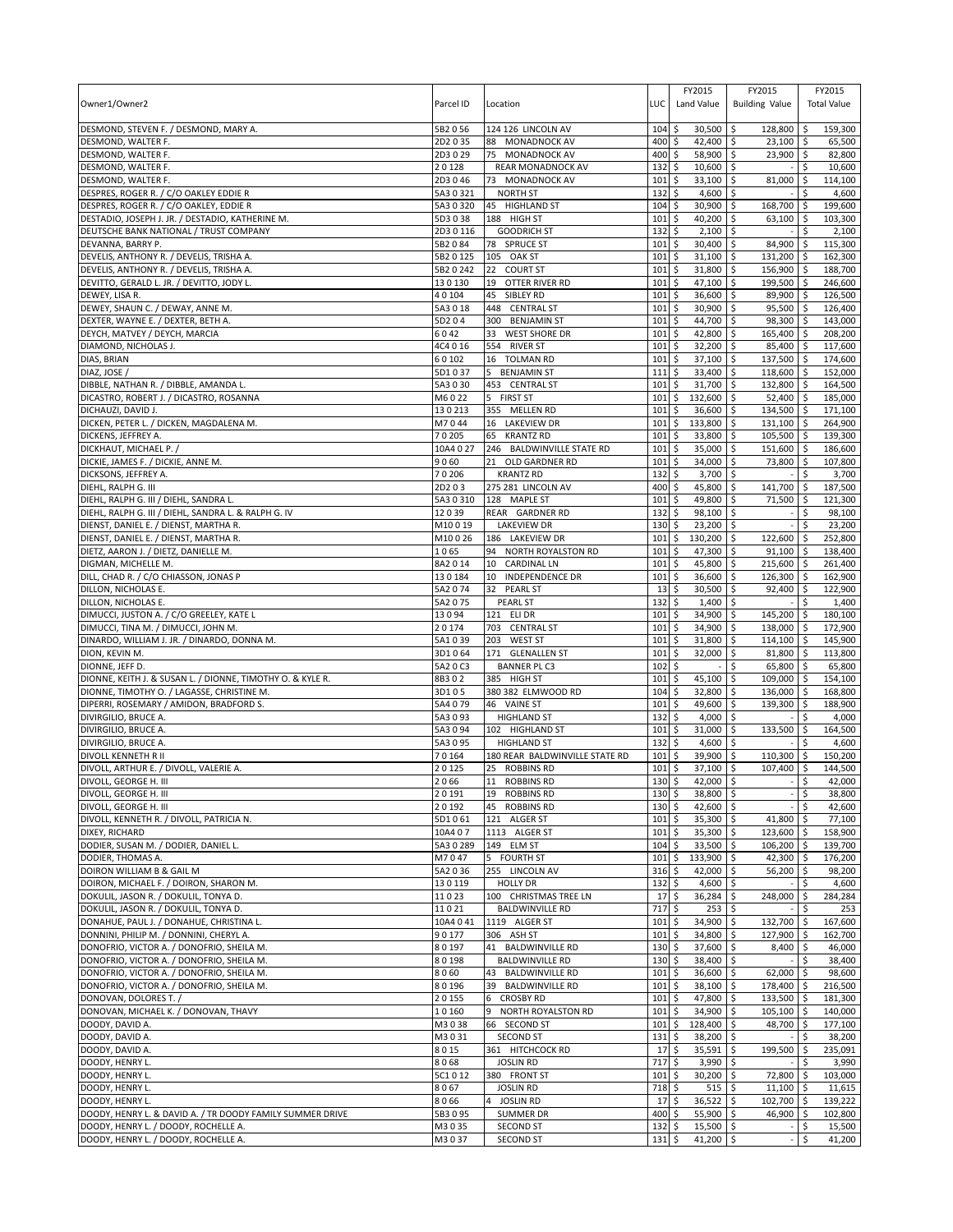| Owner1/Owner2                                                                          | Parcel ID              | Location                                            | LUC                | FY2015<br>Land Value                    | FY2015<br><b>Building Value</b>          |                        | FY2015<br><b>Total Value</b> |
|----------------------------------------------------------------------------------------|------------------------|-----------------------------------------------------|--------------------|-----------------------------------------|------------------------------------------|------------------------|------------------------------|
| DOODY, HENRY L. / DOODY, ROCHELLE A.                                                   | M3036                  | 76 SECOND ST                                        | 101                | \$<br>129,000 \$                        | 35,800                                   | <b>S</b>               | 164,800                      |
| DOODY, HENRY L. / DOODY, ROCHELLE A.                                                   | 5C1011                 | 374 FRONT ST                                        | 101                | \$<br>30,900                            | $91,300$ \$<br>l\$                       |                        | 122,200                      |
| DORA, CHRISTINA L.                                                                     | 5B1028                 | 31 HYDE ST                                          | 101                | \$<br>34,800 \$<br>\$                   | 99,200 \$                                |                        | 134,000                      |
| DORAIS, BRUCE W. / DORAIS, CHARLOTTE<br>DORAIS, BRUCE W. / DORAIS, CHARLOTTE L.        | 5C1039<br>5C3 0 92     | <b>BROWN ST</b><br>275 SPRING ST                    | 132<br>101         | 14,100<br>34,700<br>\$                  | \$<br>120,800<br>l\$                     | -\$                    | 14,100<br>155,500            |
| DORAIS, JAMES B. / DORAIS, MICHELLE D.                                                 | 130209                 | 385 MELLEN RD                                       | 101                | \$<br>36,600                            | \$<br>98,500                             | l\$                    | 135,100                      |
| DORVAL, FERNANDO / DORVAL, GAIL                                                        | 7A4033                 | 251 MAIN ST                                         | 101                | \$<br>36,300                            | \$<br>183,200                            | ا \$                   | 219,500                      |
| DORVAL, FERNANDO P. / DORVAL, GAIL M.                                                  | 7A402                  | <b>MAIN ST</b>                                      | 132                | \$<br>4,400                             | l \$                                     | \$                     | 4,400                        |
| DORVAL, LILA L. / DORVAL, SHEILA A.                                                    | 5D208                  | 314 BENJAMIN ST                                     | 101                | \$<br>43,700                            | l\$<br>116,600                           | \$                     | 160,300                      |
| DOUCET, RENE A. / CONNOLLY, KATHLEEN M.                                                | M704<br>13051          | 16 SECOND ST<br>53 OTTER RIVER RD                   | 101<br>101         | \$<br>136,300<br>\$<br>42,000 \$        | 48,000 \$<br>\$<br>164,300               |                        | 184,300<br>206,300           |
| DOUCET, ROGER J. / DOUCET, IRENE J.<br>DOUCETTE, WILLIAM J. JR. / DOUCETTE, CAREY A.   | 4C4 0 18               | 566 RIVER ST                                        | 101                | \$<br>34,800                            | \$<br>80,400                             | <b>S</b><br>$\sqrt{5}$ | 115,200                      |
| DOUGLAS, KAREN M.                                                                      | 1060                   | 120 NORTH ROYALSTON RD                              | 101                | 57,000<br>\$                            | 147,200 \$<br>l\$                        |                        | 204,200                      |
| DOUGLAS, TIMOTHY / DOUGLAS, SUSAN M.                                                   | 4C4 0 51               | 20 HALE ST                                          | 101                | \$<br>35,500                            | \$<br>144,600                            | I\$                    | 180,100                      |
| DOWNER, JAMIE A. / FRANZ, SARA M.                                                      | 5B2020                 | 184 SCHOOL ST                                       | 101                | \$<br>$31,100$ \$                       | 99,900 \$                                |                        | 131,000                      |
| DOWNER, JAMIE A. / FRANZ, SARA M.                                                      | 5B2019                 | <b>REAR SCHOOL ST</b>                               | 132                | \$<br>4,900                             | l\$                                      | Ŝ.                     | 4,900                        |
| DOWNING, ERNEST L. / DOWNING, CRISTIE L.                                               | 20126<br>1304          | 708 CENTRAL ST<br>185 BALDWINVILLE RD               | 101                | \$<br>45,800<br>\$<br>37,700 \$         | l\$<br>128,700<br>185,100 \$             | l \$                   | 174,500<br>222,800           |
| DOYLE, KEVIN A.<br>DOYLE, PATRICK E. / SCHUSTER, ANNA M.                               | 5B3 0 112              | 87 91 CENTRAL ST                                    | 16<br>13           | 52,300 \$<br>\$                         | 110,900 \$                               |                        | 163,200                      |
| DOYLE, TIMOTHY J. / DOYLE, KRISTIE M.                                                  | 13085                  | 229 MILL GLEN RD                                    | 101                | \$<br>34,800                            | \$<br>104,000                            | l \$                   | 138,800                      |
| DRAEGER, PRISCILLA J. & DEAN C / TR OF DRAEGER IRREVOCABLE TR                          | 8093                   | 25<br>DOYLE AV                                      | 101                | \$<br>45,000 \$                         | 177,000 \$                               |                        | 222,000                      |
| DRAKE, ROBERT E. / DRAKE, DIANA L.                                                     | 40182                  | 24<br><b>BROOKS RD</b>                              | 101                | \$<br>47,500                            | l\$<br>144,800 \$                        |                        | 192,300                      |
| DRALEAU, CYNTHIA L. / DRALEAU, CANDICE M.                                              | 4C4 0 36               | 110 BROWN ST                                        | 101                | \$<br>32,100                            | \$<br>68,500                             | \$                     | 100,600                      |
| DRALEAU, GERALD L.<br><b>DRAPER LEWIS</b>                                              | 2D3 0 102<br>5B2 0 293 | 24<br>WOODLAWN AV<br>102 FRONT ST                   | 104<br>326         | \$<br>30,600<br>\$<br>64,600            | 88,600 \$<br>ا \$<br><b>S</b><br>100,900 | $\sqrt{5}$             | 119,200<br>165,500           |
| DRAUGSVOLD, OTTAR G. / DRAUGSVOLD, JOANNA S.                                           | 5C3 0 125              | 62 ASH ST                                           | 101                | \$<br>32,800                            | l\$<br>133,600                           | ۱\$                    | 166,400                      |
| DREYER, DOUGLAS H. / DREYER, DONNA M.                                                  | M7054                  | <b>BEACHVIEW DR</b>                                 | 132                | \$<br>1,400                             | ا \$                                     | \$                     | 1,400                        |
| DREYER, DOUGLAS H. / DREYER, DONNA M.                                                  | M7022                  | <b>BEACHVIEW DR</b><br>$\overline{4}$               | 101                | \$<br>136,800                           | l\$<br>31,600                            | ۱\$                    | 168,400                      |
| DRISCOLL, JAMES F. / DRISCOLL, MICHELE O.                                              | M12068                 | 306 BEACHVIEW DR                                    | 101                | \$<br>106,300                           | $60,100$ \$<br>\$                        |                        | 166,400                      |
| DRISCOLL, MARLA N.                                                                     | 110120                 | 38 MILL GLEN RD                                     | 101                | \$<br>$34,100$ \$                       | 111,600 \$                               |                        | 145,700                      |
| DRISCOLL, THOMAS G. / DRISCOLL, CYNTHIA R.<br>DRIVER, CHRISTOPHER S. / DRIVER, CINDY L | 2057                   | 621 CENTRAL ST                                      | 101                | \$<br>34,000                            | \$<br>114,500                            | \$                     | 148,500                      |
| DROUIN, ALAN J.                                                                        | 2084<br>2D2023         | 451 SCHOOL ST<br><b>FRANKLIN ST</b>                 | 101<br>441         | 37,000<br>\$<br>\$<br>19,700 \$         | \$<br>93,400                             | ∣\$<br>\$              | 130,400<br>19,700            |
| DROUIN, CRAIG D. / DROUIN, BERNADETTE L.                                               | 1093                   | 8 NORTH ROYALSTON RD                                | 101                | \$<br>36,400 \$                         | 104,900                                  | \$                     | 141,300                      |
| DROUIN, DEAN / DROUIN, DIONNE                                                          | 40201                  | 106 BAYBERRY CR                                     | 101                | \$<br>32,500                            | 166,700<br>∣\$                           | l \$                   | 199,200                      |
| DROUIN, THOMAS M. / DROUIN, LAURIE A.                                                  | 5B4 0 45               | 151 LAKE SHORE DR                                   | 101                | \$<br>35,800                            | <b>S</b><br>135,000                      | l \$                   | 170,800                      |
| <b>DRUDI DINO</b>                                                                      | 5B2 0 307              | 32<br><b>CENTRAL ST</b>                             | 101                | \$<br>53,000 \$                         | 117,400 \$                               |                        | 170,400                      |
| <b>DRUDI DINO</b>                                                                      | 5B20308                | 22 CENTRAL ST                                       | 325                | \$<br>47,000 \$                         | 87,600                                   | <b>S</b>               | 134,600                      |
| DRUDI, TRAVIS E.<br>DRURY, STEVEN P. / DRURY, ANDREA M.                                | M2014<br>6041          | 75<br><b>FIRST ST</b><br>36<br><b>WEST SHORE DR</b> | 101<br>101         | \$<br>131,200<br>134,800<br>\$          | 55,500<br>\$<br>240,100 \$<br>۱\$        | ۱\$                    | 186,700<br>374,900           |
| DRUZYNSKI, DAVID J. / C/O BENTO MANUEL LINCOLN                                         | 130143                 | <b>HILLSIDE TR</b><br>22                            | 101                | \$<br>34,900                            | l\$<br>204,000 \$                        |                        | 238,900                      |
| DUARTE, DOUGLAS J.                                                                     | 10062                  | 356 BALDWINVILLE STATE RD                           | 101                | \$<br>34,900                            | l\$<br>135,700 \$                        |                        | 170,600                      |
| DUBE, ARMAND P.                                                                        | 3D1063                 | 173 GLENALLEN ST                                    | 101                | \$<br>30,900                            | l\$<br>66,200                            | l \$                   | 97,100                       |
| DUBE, THOMAS E. / DUBE, HEATHER E.                                                     | 3D107                  | 389 ELMWOOD RD                                      | 101                | \$<br>30,900 \$                         | 77,800                                   | ۱\$                    | 108,700                      |
| DUBOIS, MICHELE / DUBOIS, CARL<br>DUBOIS, RAYMOND P. / DUBOIS, LOUISE K.               | 5A3 0 326<br>M706      | <b>HIGHLAND ST</b><br>37<br>36 SECOND ST            | 101<br>101         | \$<br>$34,100$ \$<br>$133,200$ \$<br>\$ | 141,900 \$<br>104,400                    | $\ddot{\varsigma}$     | 176,000<br>237,600           |
| DUBOIS, RAYMOND P. / DUBOIS, LOUISE K.                                                 | M707                   | <b>SECOND ST</b>                                    | 132                | \$<br>$6,300$ \$                        |                                          | Ŝ.                     | 6,300                        |
| DUCHARME, ANTHONY / DUCHARME, DODIE                                                    | M8017                  | 66 EAST MONOMONAC RD                                | 101                | \$<br>107,600 \$                        | 9,300                                    | <b>S</b>               | 116,900                      |
| DUFAULT, CHERYL A.                                                                     | 5A1041                 | 212 PEARL ST                                        | 101                | \$<br>36,200 \$                         | 103,700                                  | <b>S</b>               | 139,900                      |
| DUFAULT, GEORGE L.                                                                     | 5B3061                 | 13 15 LINDEN ST                                     | 105                | \$<br>30,900                            | \$<br>114,900                            | -\$                    | 145,800                      |
| DUFAULT, MARCIA A. / ANTONIONI, LAUREEN E.<br>DUFAULT, PAUL R.                         | 5B2 0 153<br>5A1011    | 104 WEST ST<br>SCHOOL ST                            | 101<br>1325        | 5<br>30,900 \$<br>$2.300$ S             | 78,200                                   | l \$<br>l \$           | 109,100                      |
| DUFAULT, PAUL R.                                                                       | 5A109                  | OFF SCHOOL ST                                       | 132                | 4,000 \$<br>\$                          |                                          | \$                     | 2.300<br>4,000               |
| DUFAULT, PAUL R. / DUFAULT, ELEANOR J.                                                 | 5A1010                 | 296 SCHOOL ST                                       | 101                | \$<br>32,600 \$                         | 109,300                                  | \$                     | 141,900                      |
| DUFAULT, PAUL R. / DUFAULT, ELEANOR J.                                                 | 5A1012                 | SCHOOL ST                                           | 390                | \$<br>$11,400$ \$                       |                                          | \$                     | 11,400                       |
| DUFAULT, PAUL R. / DUFAULT, ELEANOR J.                                                 | 5A1013                 | <b>SCHOOL ST</b>                                    | 132                | \$<br>$3,200$ \$                        |                                          | \$                     | 3,200                        |
| DUFAULT, PAUL R. / DUFAULT, ELEANOR J.                                                 | 5A1014                 | 292 SCHOOL ST                                       | 101                | \$<br>30,900 \$                         | 92,300                                   | \$                     | 123,200                      |
| DUFAULT, PAUL R. / DUFAULT, ELEANOR J.<br>DUFAULT, PAUL R. / DUFAULT, ELEANOR J.       | 5A1016<br>5A108        | <b>SCHOOL ST</b><br><b>SCHOOL ST</b>                | 390<br>390         | \$<br>32,300 \$<br>\$<br>$19,300$ \$    |                                          | \$<br>\$               | 32,300<br>19,300             |
| DUFFY, LARRY E. / DUFFY, BRIAN K.                                                      | 6B102                  | 90 GLENALLEN ST                                     | 111                | \$<br>31,800 \$                         | 152,000                                  | $\sqrt{5}$             | 183,800                      |
| DUFFY, LARRY E. / DUFFY, NANCY M.                                                      | 6B1023                 | 75 GLENALLEN ST                                     | 101                | \$<br>$32,300$ \$                       | 171,600 \$                               |                        | 203,900                      |
| DUFFY, LARRY E. JR.                                                                    | 80155                  | 20 OLD COUNTY RD                                    | 101                | \$<br>36,900 \$                         | 112,600 \$                               |                        | 149,500                      |
| DUFOUR, CHAD L. / WARREN-DUFOUR, AMY L.                                                | 10A4 0 26              | 244 BALDWINVILLE STATE RD                           | 101                | \$<br>35,000 \$                         | 136,000 \$                               |                        | 171,000                      |
| DUFRESNE, JOHN D. / DUFRESNE, JANE HUNT                                                | 20169                  | 274 FORRISTALL RD                                   | 101                | \$<br>37,000 \$                         | 205,700 \$                               |                        | 242,700                      |
| DUGAN. ELVIN A. SR.<br>DUGAN, ELVIN A. SR. / DUGAN, ELVIN A JR.                        | 5B1021<br>7A4073       | 15 HYDE ST<br>233 MAIN ST                           | 101<br>104         | \$<br>34,800 \$<br>\$<br>42,500 \$      | 83,900 \$<br>93,700 \$                   |                        | 118,700<br>136,200           |
| DUGAN, JAMIE E.                                                                        | 5B2 0 304              | 62 CENTRAL ST                                       | $325$ \$           | $50,200$ \$                             | $95,500$ \$                              |                        | 145,700                      |
| DUGUAY, CHRISTOPHER J. / DUGUAY, ELIZABETH M.                                          | 5D1075                 | 143 LAUREL ST                                       | 101                | \$<br>35,200 \$                         | $95,100$ \$                              |                        | 130,300                      |
| DUNCHUS, JOSEPH V. /.                                                                  | 5B2 0 116              | 76 LINCOLN AV                                       | 101                | \$<br>30,900 \$                         | 123,600 \$                               |                        | 154,500                      |
| DUNHAM, KEITH A. / DUNHAM, JENNIFER D.                                                 | 10A4 0 28              | 248 BALDWINVILLE STATE RD                           | 101                | 5<br>37,800 \$                          | 130,700 \$                               |                        | 168,500                      |
| DUNN, ROBERT                                                                           | 5B3 0 148              | 33 35 BEECH ST                                      | 104                | \$<br>$30,500$ \$                       | $110,200$ \$                             |                        | 140,700                      |
| DUNTON, DALE V.<br>DUPLEASE, DONALD E. / DUPLEASE, ANITA F.                            | 10147<br>5C3 0 159     | 61 HARRISVILLE CR<br>HIGH ST                        | $101 \;$ \$<br>132 | 33,600 \$<br>\$<br>$4,700$ \$           | 115,300 \$                               | \$                     | 148,900<br>4,700             |
| DUPLEASE, DONALD E. / DUPLEASE, ANITA F.                                               | 5C3 0 158              | 93 HIGH ST                                          | $101 \;$ \$        | $31,300$ \$                             | 92,900                                   | l\$                    | 124,200                      |
| DUPLEASE, DONALD E. JR. / DUPLEASE, PAMELA A.                                          | 2023                   | 364 FORRISTALL RD                                   | 101                | $\ddot{\circ}$<br>$38,900$ \$           | 184,100 \$                               |                        | 223,000                      |
| DUPREY, STEVEN R.                                                                      | 90154                  | 725 SPRING ST                                       | 101                | \$<br>34,800 \$                         | 158,700 \$                               |                        | 193,500                      |
| DUPUIS, ANDREW J. / WOODARD, AMY R.                                                    | 8A2027                 | 10 BLUEBIRD RD                                      | 101                | \$<br>51,300                            | \$<br>231,300                            | \$                     | 282,600                      |
| DUPUIS, ANTHONY A.                                                                     | 20103                  | 434 SCHOOL ST                                       | 103                | 33,000 \$<br>\$                         | 12,800 \$                                |                        | 45,800                       |
| DUPUIS, THERESA / DUPUIS, ANTHONY A.                                                   | 5A3 0 215              | 78 JUNIPER ST<br>17                                 | 101                | \$<br>$30,900$ \$                       | $73,100$ \$                              |                        | 104,000                      |
| DURGIN, RUSSELL L. / DURGIN, STEPHANIE R.                                              | 1055                   | NORTH ROYALSTON RD                                  | $101 \,$ \$        | 34,900 \$                               | 131,800 \$                               |                        | 166,700                      |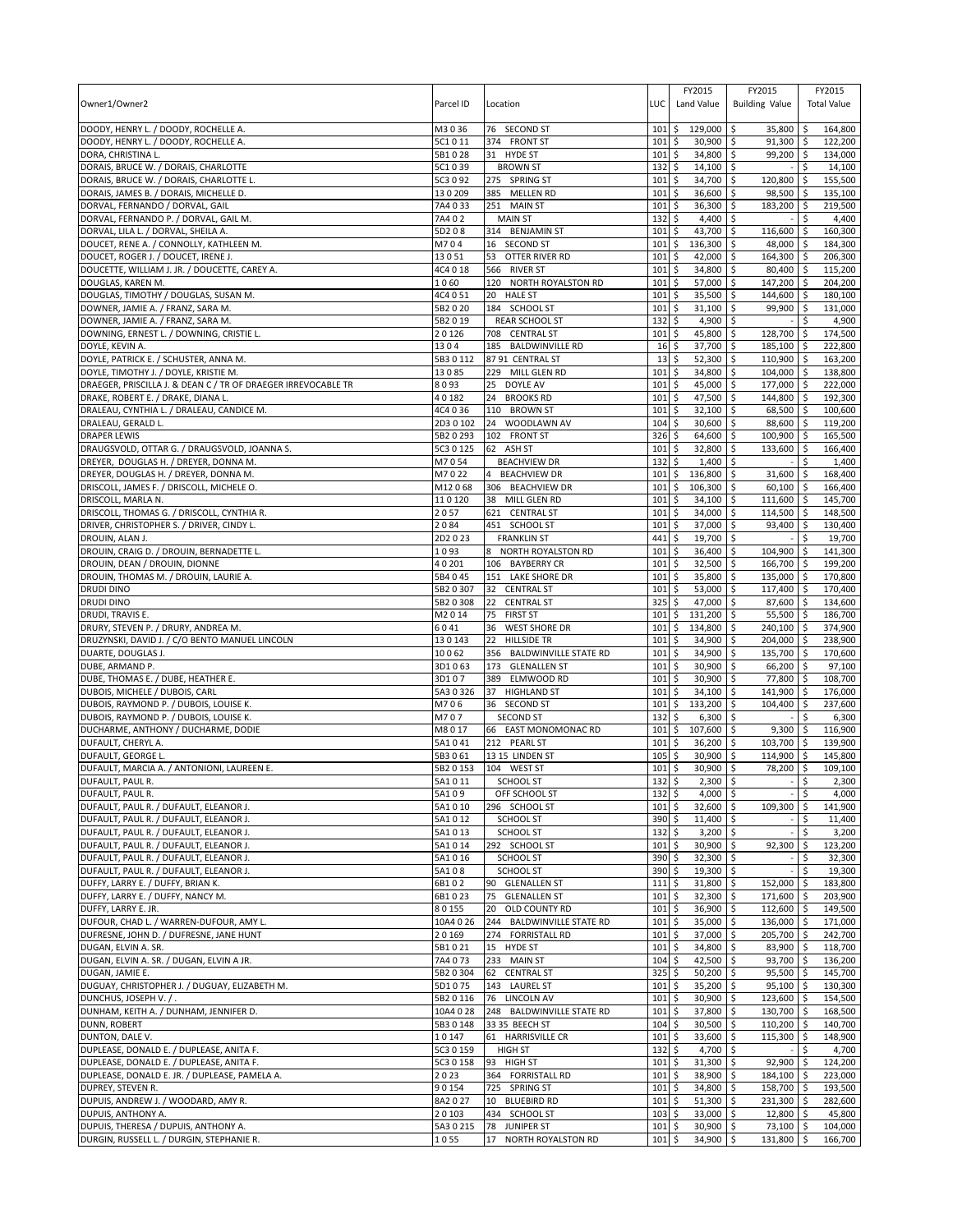| Owner1/Owner2                                                                            | Parcel ID       | Location                               | LUC              | FY2015<br>Land Value        | FY2015<br><b>Building Value</b> | FY2015<br><b>Total Value</b>     |
|------------------------------------------------------------------------------------------|-----------------|----------------------------------------|------------------|-----------------------------|---------------------------------|----------------------------------|
| DURLING, DAVID / DURLING, TINA                                                           | 804             | 602 ALGER ST                           | 101              | \$<br>34,600                | 102,300<br>\$                   | 136,900<br>\$ ا                  |
| DURLING, DAVID A. / DURLING, TINA L.                                                     | 80157           | 606 ALGER ST                           | 101              | 37,700 \$<br>\$             | 155,100 \$                      | 192.800                          |
| DURLING, JOHN R. / DURLING, DONEEN M.                                                    | 5C3 0 43        | 174 SPRING ST                          | 101              | \$<br>30,700 \$             | 38,800 \$                       | 69,500                           |
| DURRETT, LISA M. / DURRETT, KRAIG D.                                                     | 10153           | 112 HARRISVILLE CR                     | 101              | \$<br>33,400 \$             | $113,300$ \$                    | 146,700                          |
| <b>DUVAL ALFRED T</b>                                                                    | 2D3016          | 576 CENTRAL ST                         | 101              | \$<br>30,500                | \$<br>33,400                    | l \$<br>63,900                   |
| <b>DUVAL ALFRED T</b>                                                                    | 2D3 0 15        | <b>CENTRAL ST</b>                      | 130              | \$<br>24,400                | ۱\$                             | \$<br>24,400                     |
| DUVAL, CHRIS                                                                             | 9077            | 491 TEEL RD                            | 101              | \$<br>35,800 \$             | 26,300                          | l \$<br>62,100                   |
| DUVAL, DAVID K.                                                                          | 20108           | <b>SCHOOL ST</b>                       | 132              | \$<br>3,100                 | \$                              | \$<br>3,100                      |
| DUVAL, DAVID K.                                                                          | 20106           | 418 SCHOOL ST                          | 104              | \$<br>33,000                | l\$<br>101,700                  | 134,700<br>۱\$                   |
| DUVAL, MARTIN E.                                                                         | 3D102           | 335 ELMWOOD RD                         | 101              | \$<br>39,200                | l\$<br>105,800                  | 145,000<br>l\$                   |
| DUVAL, PHYLLIS B. / LAVENSKI, GEORGE                                                     | 70116           | 1015 ALGER ST                          | 101              | \$<br>48,800                | \$<br>100,300                   | 149,100<br>ا \$                  |
| DUVAL, RAYMOND L. / C/O LEONARD J. BARDWELL                                              | 5C3 0 79        | <b>DUVAL CT A</b>                      | 106              | 27,500<br>\$                | \$<br>9,500                     | ۱\$<br>37,000                    |
| DUVAL, RAYMOND L. / C/O LEONARD J. BARDWELL                                              | 5B3 0 166       | <b>DUVAL CT B</b>                      | 132              | \$<br>1,000                 | \$ ا                            | 1,000<br>-\$                     |
| DUVAL, RENEE                                                                             | 3D1068          | 365 ELMWOOD RD                         | 101              | \$<br>35,700                | l\$<br>164,600                  | 200,300<br>-\$                   |
| DUVAL, RENEE M.                                                                          | 5C2 0 19        | <b>FRONT PL</b><br>15                  | 101              | \$<br>31,100                | \$<br>93,400 \$                 | 124,500                          |
| DUVAL, ROBERT L.                                                                         | 70141           | 212 BALDWINVILLE STATE RD              | 101              | \$<br>33,900                | $\zeta$<br>101,500              | l \$<br>135,400                  |
| DUVARNEY, GERALD P., SR. / DUVARNEY, ANNETTE M.                                          | 5A2028          | 17<br><b>PEARL ST</b>                  | 101              | \$<br>30,900                | \$<br>59,400                    | l\$<br>90,300                    |
| DWINELL, MARIANN L. / THOMPSON, JONATHAN J. & S.M.                                       | 5C3 0 61        | 34<br><b>EMERALD ST</b>                | 101              | \$<br>30,300                | \$<br>115,800 \$                | 146,100                          |
| DWYER, JOSEPH C.                                                                         | 5B2 0 212       | 226 FRONT ST                           | 101              | \$<br>14,700                | l\$<br>40,300                   | ۱\$<br>55,000                    |
| DZIEDZINSKI, LINDA M.                                                                    | 5B2 0 126       | 113<br>OAK ST                          | 104              | \$<br>30,900                | \$<br>122,300                   | <b>S</b><br>153,200              |
| DZWILEWSKI, RICHARD D. / DZWILEWSKI, CAROLYN                                             | 70245           | 145 METCALF ST                         | 101              | 33,200<br>\$                | 106,600<br>\$                   | 139,800<br><b>S</b>              |
| EARLEY, CHARLES T.                                                                       | 90113           | 700 SPRING ST                          | 101              | \$<br>34,900                | \$<br>84,000                    | <b>S</b><br>118,900              |
| EARSY, PAUL G.                                                                           | 9072            | <b>REAR TEEL RD</b>                    | 132              | \$<br>31,000                | \$                              | \$<br>31,000                     |
| EARSY, PAUL G.                                                                           | 9073            | <b>REAR TEEL RD</b>                    | 132              | \$<br>10,500                | \$                              | \$<br>10,500                     |
| EDDINGS, CURTIS L. / DAUPHINAIS, MELISSA A.                                              | 7A4039          | 265 MAIN ST                            | 101              | \$<br>32,000                | l\$<br>60,200                   | 92,200<br>-\$                    |
| EDDY, ANNE                                                                               | 5C3 0 90        | <b>SPRING ST</b><br>287                | 101              | \$<br>30,300                | $60,000$ \$<br>∣\$              | 90,300                           |
| EDDY, CHARLES F.                                                                         | 70162           | 601 ALGER ST                           | 101              | \$<br>41,700 \$             | 111,800 \$                      | 153,500                          |
| EDDY, CHERYL / EDDY, DWAYNE                                                              | 5A3 0 226       | 15 JUNIPER ST                          | 101              | \$<br>30,800                | \$<br>74,700                    | \$<br>105,500                    |
| EDDY, DONALD R. / EDDY, GLORIA J.                                                        | 5A4 0 41        | 334 MAPLE ST                           | 101              | \$<br>33,000                | l\$<br>101,500 \$               | 134,500                          |
| EDDY, TRACY L. / EDDY, JEFFREY                                                           | 5C1042          | 62 BROWN ST                            | 101              | \$<br>31,700                | l\$<br>38,000                   | l \$<br>69,700                   |
| EDEN, MARK A. / EDEN, DIANE L                                                            | 10128           | 26 NORTH ROYALSTON RD                  | 101              | \$<br>33,200                | <b>S</b><br>95,300              | ۱\$<br>128,500                   |
| <b>EDGEWATER CONSTRUCTION INC</b>                                                        | 20187           | ELMWOOD RD                             | 130              | 31,100<br>\$                | l\$                             | Ŝ.<br>31,100                     |
| EDWARDS, SCOTT P.                                                                        | 6040            | 35 WEST SHORE DR                       | 101              | \$<br>42,200                | l\$<br>142,100                  | l\$<br>184,300                   |
| EGLINGTON, GLENN R.                                                                      | 80156           | <b>HALL RD</b>                         | 713<br>17        | \$<br>491                   | l\$                             | 491                              |
| EGLINGTON, GLENN R.                                                                      | 8035            | 160 HALL RD                            |                  | 46,415<br>\$                | \$<br>177,100                   | 223,515<br>\$                    |
| EHNSTROM, MAUREEN J.                                                                     | 5A3 0 167       | 15 JACKSON AV                          | 101              | \$<br>30,700                | \$<br>92,400                    | 123,100<br>۱\$                   |
| ELBRADER, PAMELA C. / ELBRADER, TERRY E.                                                 | 5B2 0 241       | <b>COURT ST</b><br>12                  | 101              | \$<br>30,900                | l\$<br>$92,300$ \$              | 123,200                          |
| ELDREDGE, DAVID K. / C/O EAGAN, MICHAEL P & JANEL L<br>ELDRIDGE, JOHN / DUVAL, JOANNE R. | 8A2025<br>10052 | 90<br><b>EAGLE RD</b>                  | 101<br>101       | \$<br>52,100                | \$<br>194,100                   | ۱\$<br>246,200                   |
| ELLINGTON, RICHARD C.                                                                    | 70183           | 13<br>MILL GLEN RD<br>45<br>PHYLLIS RD | 101              | \$<br>36,000                | \$<br>97,700<br>119,600         | 133,700<br>-\$<br>152,800<br>۱\$ |
| ELLIOTT, DAVID R. / ELLIOTT, KELLY J.                                                    | 6A1034          | <b>GLENALLEN ST</b>                    | 132              | 33,200<br>\$<br>\$<br>4,600 | ∣\$<br>\$                       | \$<br>4,600                      |
| ELLIOTT, DAVID R. / ELLIOTT, KELLY J.                                                    | 6A1035          | 148 GLENALLEN ST                       | 101              | \$<br>32,500                | \$<br>100,900                   | 133,400<br>l \$                  |
| ELLIS KRISTINA A                                                                         | 80191           | 27 JOSLIN RD                           | 101              | \$<br>51,000                | \$<br>151,400                   | l \$<br>202,400                  |
| ELLIS, KERI A.                                                                           | 5D1074          | 155 LAUREL ST                          | 101              | \$<br>36,400                | \$<br>133,500                   | 169,900<br>l\$                   |
| ELOLA, ALBERT W. / ELOLA, RITA M.                                                        | 5A3 0 17        | 452 CENTRAL ST                         | 101              | \$<br>30,900                | \$<br>103,800 \$                | 134,700                          |
| EMERSON, TIMOTHY M. / EMERSON, VALERIE M.                                                | 110198          | 19 TOWN FARM RD                        | 101              | \$<br>37,200                | l\$<br>184,700                  | 221,900<br><b>S</b>              |
| EMMA, ROBERT J. / C/O GREEN, JACOB & ERIN                                                | 10107           | 324 WEST ST                            | 101              | \$<br>35,500                | \$<br>122,500                   | ۱\$<br>158,000                   |
| ENRIGHT, CHRISTOPHER M.                                                                  | 5A4 0 17        | WOODLAWN ST<br>75                      | 101              | 31,300<br>\$                | 137,600<br>l\$                  | 168,900<br>l \$                  |
| ENRIGHT, JOHN R.                                                                         | 12070           | <b>GARDNER RD</b>                      | 130              | \$<br>36,700                | \$                              | \$<br>36,700                     |
| ENRIGHT, JOHN R.                                                                         | 12071           | <b>GARDNER RD</b>                      | 130              | \$<br>36,600                | l\$                             | 36,600<br>\$                     |
| ENRIGHT, JOHN R.                                                                         | 12073           | <b>GARDNER RD</b>                      | 132              | \$<br>4,800                 | \$                              | \$<br>4,800                      |
| ENWRIGHT, TIMOTHY J. / ENWRIGHT, KAREN M.                                                |                 | 5B2 0 265 27 ACADEMY ST                | 101S             | $30,900$ \$                 | $105,900$ \$                    | 136,800                          |
| ERICKSON, NATHAN / KYCHLER, JAMIE R.                                                     | 8A1044          | 162 HALE ST                            | $101 \;$ \$      | $35,000$ \$                 | 127,300 \$                      | 162,300                          |
| ERLENMEYER, RAND                                                                         | M12026          | <b>LAKEVIEW DR</b>                     | $131 \;$ \$      | 41,200 \$                   |                                 | \$<br>41,200                     |
| ERLENMEYER, RAND                                                                         | M12025          | 321 LAKEVIEW DR                        | $101 \;$ \$      | $41,200$ \$                 | 46,700                          | l\$<br>87,900                    |
| ERLENMEYER, RAND                                                                         | M9030           | 196 WEST MONOMONAC RD                  | $106\frac{1}{2}$ | 19,500 \$                   | $3,600$ \$                      | 23,100                           |
| ERLENMEYER, RAND A.                                                                      | M9038           | 155 HILLSIDE DR                        | 101              | \$<br>34,300 \$             | 84,200 \$                       | 118,500                          |
| ERRANTE, PAUL J. / ERRANTE, KATHLEEN M.                                                  | 8A2018          | 50 CARDINAL LN                         | 101              | \$<br>45,800 \$             | 204,000                         | 249,800<br>l \$                  |
| <b>ESTES CORP.</b>                                                                       | 5B3034          | 35 RAILROAD ST                         | $316$ \$         | 41,800 \$                   | 29,400 \$                       | 71,200                           |
| EUGENE M. CONNOR / POST 193, INC.                                                        | 5A204           | SCHOOL ST                              | 954              | \$<br>98,400 \$             | $3,400$ \$                      | 101,800                          |
| EUGENE M. CONNOR POST 193 INC.                                                           | 5A1015          | 295 SCHOOL ST                          | $954$ \$         | 150,100 \$                  | 359,900 \$                      | 510,000                          |
| EVANS, WYGONDA / EVANS, MARK                                                             | 5D1025          | 66 BENJAMIN ST                         | 101              | \$<br>31,900 \$             | 61,400                          | 93,300<br><b>S</b>               |
| EYLES, RAYMOND E. JR. / EYLES, JULIE ANN                                                 | 20129           | 619 CENTRAL ST                         | $101 \;$ \$      | $33,900$ \$                 | 142,600 \$                      | 176,500                          |
| F + Z CORPORATION                                                                        | 9063            | <b>GARDNER RD</b>                      | $390$ \$         | 116,800 \$                  |                                 | -\$<br>116,800                   |
| F.A.P. PROPERTIES, XXI, L.L.C.                                                           | 5B2 0 303       | 68 CENTRAL ST                          | 331              | 63,800 \$<br>\$             | 93,100                          | 156,900<br>۱\$                   |
| FAHERTY, JOHN P. / FAHERTY, MARY ELLEN L                                                 | 130104          | <b>HOLLY DR</b>                        | 132              | \$<br>$1,000$ \$            |                                 | 1,000                            |
| FAHRINI, JENA E.                                                                         | 5A2 0 177       | 45 MECHANIC ST                         | 104              | 30,800 \$<br>\$             | 66,300                          | 97,100<br><b>S</b>               |
| FAIOLA, LINO                                                                             | 5B2 0 143       | 87 SCHOOL ST                           | 111              | \$<br>$32,200$ \$           | 120,400 \$                      | 152,600                          |
| <b>FANELLI, TAMMY</b>                                                                    | M7024           | 6 BEACHVIEW DR                         | 101              | 131,400 \$<br>\$            | $21,200$ \$                     | 152,600                          |
| FANNIE MAE / C/O NC BANKS REALTY TRUST                                                   | 8A1046          | 218 LAUREL ST                          | 101              | \$<br>34,900 \$             | 140,400 \$                      | 175,300                          |
| FANNIE MAE / C/O RICH MARGIE                                                             | 5C2 0 71        | 22 PROSPECT ST                         | 104              | \$<br>$31,600$ \$           | 97,600                          | <b>S</b><br>129,200              |
| FAR HILLS ASSOCIATION, INC.                                                              | 6031            | <b>WEST SHORE DR</b>                   | $130 \;$ \$      | $148,100$ \$                |                                 | \$<br>148,100                    |
| FAR HILLS ASSOCIATION, INC.                                                              | 6032            | <b>WEST SHORE DR</b>                   | 132              | \$<br>$32,400$   \$         |                                 | \$<br>32,400                     |
| FARIA, JOSEFA                                                                            | 70209           | 15 KRANTZ RD                           | 101              | \$<br>34,300 \$             | 94,600                          | l\$<br>128,900                   |
| FARNAM, JOHN E.                                                                          | M3027           | 106 SECOND ST                          | $101 \;$ \$      | 135,000 \$                  | $36,500$ \$                     | 171,500                          |
| FARRAJ, ROBERT I.                                                                        | 5C1050          | 57 BROWN ST                            | $104 \,$ \$      | $30,600$ \$                 | 64,700 \$                       | 95,300                           |
| FARRAR, JOY / KAPP, DANNY                                                                | 5A3 0 124       | 17 NORTH VINE ST                       | $101 \,$ \$      | $33,400$ \$                 | $102,300$ \$                    | 135,700                          |
| FARRIS, ANTHONY / FARRIS, SANDRA                                                         | 5D2018          | 153 BENJAMIN ST                        | $101 \,$ \$      | 34,800 \$                   | $101,300$ \$                    | 136,100                          |
| FASULO, KEVIN A.                                                                         | 70195           | 206 METCALF ST                         | $101 \,$ \$      | 33,600 \$                   | 98,300 \$                       | 131,900                          |
| FAULKNER DANIEL M III & GLENN                                                            | 6014            | NORTH ASHBURNHAM RD                    |                  | $131 \div 116,400 \div$     |                                 | -\$<br>116,400                   |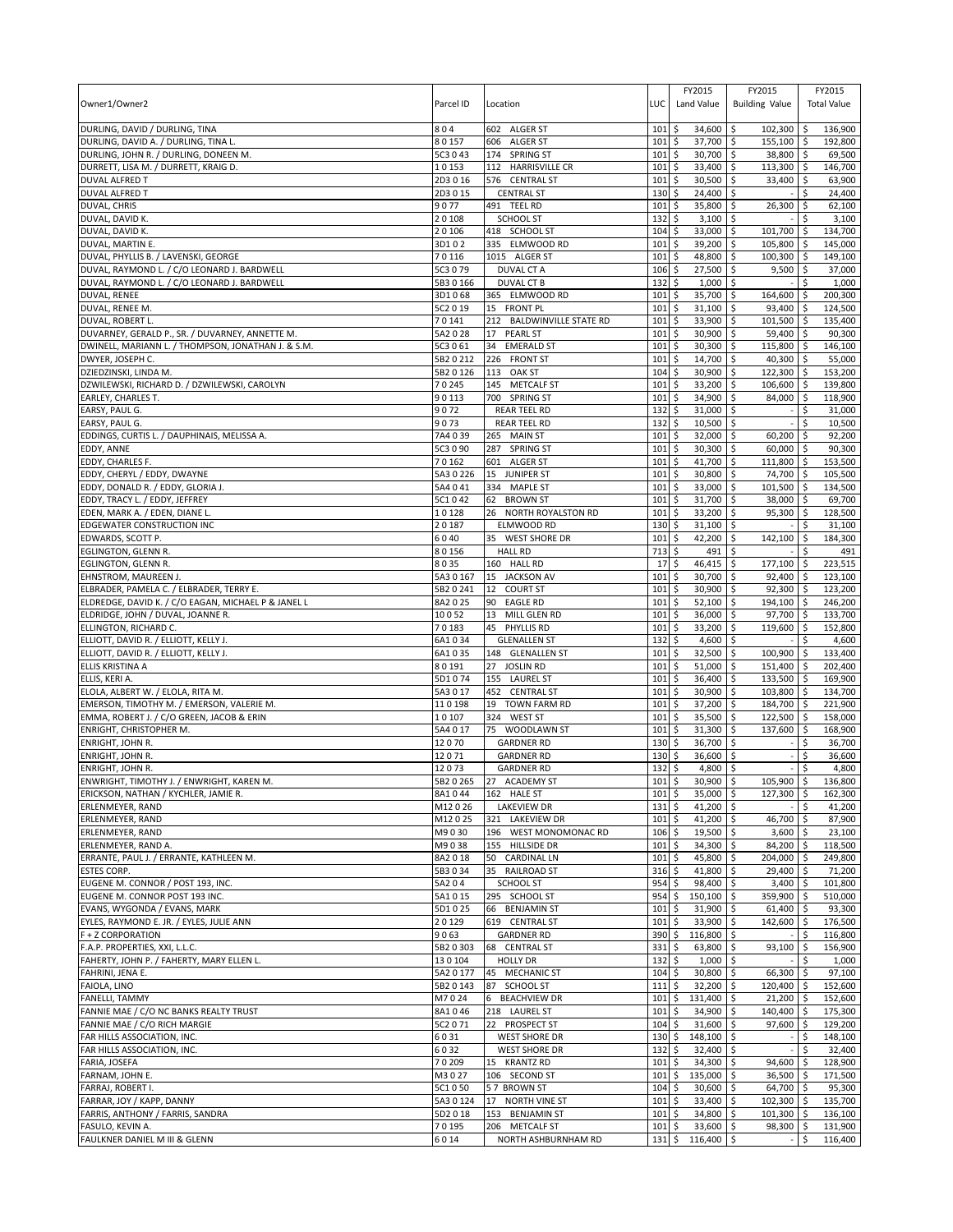| Owner1/Owner2                                                                                                               | Parcel ID              | Location                                                  | LUC        | FY2015<br>Land Value                 | FY2015<br><b>Building Value</b>     |          | FY2015<br><b>Total Value</b> |
|-----------------------------------------------------------------------------------------------------------------------------|------------------------|-----------------------------------------------------------|------------|--------------------------------------|-------------------------------------|----------|------------------------------|
| FAUST, JAMES A. + MARY LOU D. / TRUSTEES FAUST REALTY TRUST                                                                 | 6053                   | 24 WEST SHORE DR                                          | 132        | 300<br>\$                            | \$                                  | \$       | 300                          |
| FAUST, JAMES A. + MARY LOU D. / TRUSTEES OF FAUST REALTY TRUST                                                              | 6050                   | 23<br><b>WEST SHORE DR</b>                                | 132        | \$<br>2,100                          | -\$                                 | Ś        | 2,100                        |
| FAUST, JAMES A. + MARY LOU D. / TRUSTEES OF FAUST REALTY TRUST                                                              | 6051                   | 26<br><b>WEST SHORE DR</b>                                | 101        | \$<br>134,100                        | \$<br>161,100                       | \$       | 295,200                      |
| <b>FAVART PHILLIP JR</b>                                                                                                    | 4D4042                 | 162 MAIN ST                                               | 101        | 36,600<br>\$                         | \$<br>39,700 \$                     |          | 76,300                       |
| FAVART, EDWARD E.<br>FAVART, EDWARD E.                                                                                      | 5C3 0 167<br>5C3 0 134 | 29 31 ASH ST<br>47 WATER ST                               | 104<br>335 | \$<br>32,900<br>\$<br>76,100         | \$<br>47,100 \$<br>\$<br>108,100 \$ |          | 80,000<br>184,200            |
| FAVART, EDWARD R.                                                                                                           | 5A3041                 | 61<br><b>WINTER ST</b>                                    | 101        | \$<br>31,000                         | \$<br>74,200 \$                     |          | 105,200                      |
| FEARING, MICHAEL / FEARING, SARAH                                                                                           | 40170                  | 741 RIVER ST                                              | 101        | 36,600<br>\$                         | 197,100 \$<br>\$                    |          | 233,700                      |
| FEDERAL HOME LOAN / MORTGAGE CORPORATION                                                                                    | 4D4 0 2                | 21<br><b>HALE ST</b>                                      | 101        | \$<br>34,800                         | \$<br>63,000 \$                     |          | 97,800                       |
| FEDERAL HOME LOAN / MORTGAGE CORPORATION                                                                                    | 5B4046                 | 161 LAKE SHORE DR                                         | 101        | \$<br>35,600                         | \$<br>131,800 \$                    |          | 167,400                      |
| FEDERAL HOME LOAN MORTGAGE COM / C/O LAROCHE, JAMES R & NORMA J<br>FEDERAL HOME LOAN MORTGAGE COR / C/O CONTARINO, JOSEPH S | 20151<br>5B3 0 116     | 844<br><b>CENTRAL ST</b><br>103 PLEASANT ST               | 101<br>101 | \$<br>35,600<br>30,900<br>\$         | \$<br>123,300 \$<br>89,400 \$<br>\$ |          | 158,900<br>120,300           |
| FEDERAL HOME LOAN MORTGAGE COR / C/O VALENTIN, CARLOS K SR                                                                  | 10A4044                | 238<br><b>BALDWINVILLE STATE RD</b>                       | 101        | \$<br>35,800                         | \$<br>131,800 \$                    |          | 167,600                      |
| FEDERAL NATIONAL / MORTGAGE ASSOCIATION                                                                                     | 5B2 0 288              | 135 FRONT ST                                              | 101        | 31,000<br>\$                         | \$<br>262,100 \$                    |          | 293,100                      |
| FEDERAL NATIONAL / MORTGAGE ASSOCIATION                                                                                     | 5B2 0 287              | <b>LINCOLN AV</b>                                         | 132        | \$<br>4,600                          | \$                                  |          | 4,600                        |
| FEDERAL NATIONAL / MORTGAGE ASSOCIATION                                                                                     | 90312                  | 272 ASH ST                                                | 101        | 34,900<br>\$                         | \$<br>139,000                       | <b>S</b> | 173,900                      |
| FEDERAL NATIONAL MORTGAGE ASSO<br>FEDERAL NATIONAL MORTGAGE ASSO / C/O ALGER, RONALD F JR                                   | 5C3 0 53<br>4D4041     | 23<br><b>PINE ST</b><br>192 MAIN ST                       | 101<br>101 | \$<br>30,900<br>34,800<br>\$         | \$<br>94,500<br>$60,200$ \$<br>\$   | \$       | 125,400<br>95,000            |
| FEDERAL NATIONAL MORTGAGE ASSO / C/O FAROS, DEMETRI                                                                         | 5C3 0 160              | 108 HIGH ST                                               | 101        | \$<br>32,800                         | \$<br>163,100 \$                    |          | 195,900                      |
| FEENEY, BRIAN / FEENEY, KELLIE                                                                                              | 90365                  | 325<br>ASH ST                                             | 101        | 36,600<br>\$                         | \$<br>176,400                       | -\$      | 213,000                      |
| FELDMAN, BERNARD                                                                                                            | 5A3081                 | <b>BELMONT AV</b>                                         | 132        | 5,000<br>\$                          | \$                                  | \$       | 5,000                        |
| FELDMAN, BERNARD / C/O GFS                                                                                                  | 5A3 0 151              | 59 EAST ST                                                | 101        | \$<br>30,500                         | \$<br>97,300 \$                     |          | 127,800                      |
| <b>FELLOWS, ALISON</b><br>FELLOWS, CHRISTOPHER D. / FELLOWS, ALISON J.                                                      | 40175<br>40171         | 20<br><b>BROOKS RD</b><br>731 RIVER ST                    | 101<br>17  | 50,900<br>Ś<br>38,160<br>\$          | \$<br>124,200<br>213,800 \$<br>\$   | l\$      | 175,100<br>251,960           |
| FELLOWS, DAVID B., TRUSTEE / DAVID B. FELLOWS FAMILY TRUST                                                                  | 40183                  | 721 RIVER ST                                              | 101        | 38,300<br>\$                         | \$<br>151,500 \$                    |          | 189,800                      |
| FEMINO. JOHN A.                                                                                                             | 130194                 | 6 OTTER RIVER RD                                          | 101        | 47,500<br>\$                         | \$<br>128,500 \$                    |          | 176,000                      |
| FERNANDES, MARIA I.                                                                                                         | 70275                  | <b>BALDWINVILLE STATE RD</b>                              | 130        | \$<br>43,700                         | \$                                  | \$       | 43,700                       |
| FERRARONE, WILLIAM G. / SCHARFENBERG-FERRARONE, KAREN                                                                       | M10025                 | 196 LAKEVIEW DR                                           | 101        | \$<br>129,800                        | \$<br>109,600 \$                    |          | 239,400                      |
| FERREIRA, CHARLES F. / FERREIRA, JEANETTE M.<br>FERREIRA, JAMES R. / FERREIRA, PARTICIA J.                                  | 40231<br>6B1013        | 55 BAYBERRY CR                                            | 101<br>101 | \$<br>32,900                         | 171,100 \$<br>\$                    |          | 204,000                      |
| FETZNER, ROBERT A.                                                                                                          | 80167                  | 48<br><b>GLENALLEN ST</b><br>38<br><b>BALDWINVILLE RD</b> | 101        | \$<br>30,400<br>\$<br>45,600         | \$<br>85,100 \$<br>\$<br>174,100 \$ |          | 115,500<br>219,700           |
| FIELD, FREDERICK C. / FIELD, NANCY A.                                                                                       | 90186                  | 288<br>ASH ST                                             | 101        | \$<br>35,000                         | \$<br>186,000 \$                    |          | 221,000                      |
| FIELD, FREDERICK C. / FIELD, NANCY A.                                                                                       | 90373                  | 105 TOY TOWN LN                                           | 101        | \$<br>46,400                         | \$<br>265,000 \$                    |          | 311,400                      |
| FIELD, JILL E.                                                                                                              | 5C3 0 156              | 85<br><b>HIGH ST</b>                                      | 101        | \$<br>31,200                         | \$<br>87,600 \$                     |          | 118,800                      |
| FIELD, MICHAEL J.                                                                                                           | 10B4 0 32              | 30<br>MILL GLEN RD                                        | 101        | 34,600<br>\$                         | 99,200 \$<br>\$                     |          | 133,800                      |
| FIELD, WARREN<br>FIELD, WARREN                                                                                              | 20182<br>20177         | 411 SCHOOL ST<br>401 SCHOOL ST                            | 390<br>314 | \$<br>34,800<br>\$<br>127,300        | \$<br>125,200 \$<br>\$              | \$       | 34,800<br>252,500            |
| FIELD, WARREN S.                                                                                                            | 1307                   | 225<br><b>BALDWINVILLE RD</b>                             | 17         | \$<br>40,500                         | \$                                  | \$       | 40,500                       |
| FIELD, WARREN S                                                                                                             | 130267                 | 203<br><b>BALDWINVILLE RD</b>                             | 130        | 36,600<br>\$                         | \$                                  | \$       | 36,600                       |
| FIELD, WARREN S                                                                                                             | 130268                 | <b>BALDWINVILLE RD</b><br>199                             | 130        | 37,000<br>\$                         | \$                                  | \$       | 37,000                       |
| FIELD, WARREN S.                                                                                                            | 5C3 0 75               | 25 27 DUVAL CT A<br>216 WEST ST                           | 104<br>104 | 30,600<br>\$<br>\$                   | \$<br>155,900<br>\$<br>78,300 \$    | \$       | 186,500<br>111,000           |
| FIELD, WARREN S. / ROBICHAUD, JAMES<br>FINCH, HENRY J. / FINCH, HELEN J.                                                    | 5A1033<br>206          | <b>ROBBINS RD</b>                                         | 16         | 32,700<br>6,158<br>\$                | \$                                  | \$       | 6,158                        |
| FINCH, HENRY J. / FINCH, HELEN J.                                                                                           | 205                    | 50 ROBBINS RD                                             | 101        | \$<br>36,900                         | \$<br>75,100 \$                     |          | 112,000                      |
| FINDLEY ANTHONY G & ELIZABETH                                                                                               | 8A3040                 | 10 LOON RD                                                | 101        | 47,500<br>\$                         | 216,400 \$<br>\$                    |          | 263,900                      |
| FINDLEY, ANTHONY G.                                                                                                         | 5A1029                 | 260 WEST ST                                               | 101        | 34,900<br>\$                         | \$<br>156,800 \$                    |          | 191,700                      |
| FINDLEY, ERIC D. / FINDLEY, CECILIA E.<br>FINN, GARY P.                                                                     | 10144<br>5A3 0 223     | 91 HARRISVILLE CR<br>33<br>JUNIPER ST                     | 101<br>101 | 33,200<br>\$<br>27,900<br>\$         | \$<br>104,900 \$<br>95,900 \$<br>\$ |          | 138,100<br>123,800           |
| FINNEGAN, ALLEN                                                                                                             | 1033                   | 369 WEST ST                                               | 101        | 38,800<br>\$                         | 113,200 \$<br>\$                    |          | 152,000                      |
| FISCHER, PAUL F. / FISCHER, SUSAN I                                                                                         | 130106                 | 215 HOLLY DR                                              | 101        | 36,200<br>Ś                          | \$<br>114,000                       | \$ ا     | 150,200                      |
| FISHER, AUSTIN J. / FISHER, ANN M.                                                                                          | 10065                  | 35 MILL GLEN RD                                           | 101        | 36,600<br>\$                         | 173,900 \$<br>\$                    |          | 210,500                      |
| FISHER, MARK D.                                                                                                             | 7A4 0 20               | 22 28 JAMESON WY                                          | 1115       | $35,200$ \$                          | 208,900 \$                          |          | 244.100                      |
| FITCH, JOANNE V.<br>FITZGERALD, HULDA                                                                                       | 4D4 0 17<br>5C3 0 119  | 17 WHITNEY ST<br>72<br>ASH ST                             | 101<br>101 | \$<br>30,800<br>\$<br>$32,200$ \$    | \$<br>88,400 \$<br>92,400 \$        |          | 119,200<br>124,600           |
| FITZGERALD, JOHN E. + DIANE M. / FITZGERALD FAMILY FUNDING TR                                                               | M12046                 | 265 BEACHVIEW DR                                          | 101        | \$<br>$130,100$ \$                   | 73,200 \$                           |          | 203,300                      |
| FITZGERALD, WILLIAM F. / FITZGERALD, PATRICIA A.                                                                            | 5B2062                 | 123 LINCOLN AV                                            | 105        | \$<br>$31,000$ \$                    | 143,200 \$                          |          | 174,200                      |
| FITZMAURICE RYAN & JESSICA L                                                                                                | 5A4 0 114              | 231 LAKE SHORE DR                                         | 101        | \$<br>35,100                         | 5<br>$133,300$ \$                   |          | 168,400                      |
| FITZMAURICE, CURT J. / FITZMAURICE, DENISE A.                                                                               | 2D4 0 12               | 10 OAKLAND ST<br>130 MORSE AV                             | 101<br>101 | 31,400 \$<br>\$<br>\$<br>$30,300$ \$ | 71,500 \$<br>$91,800$ \$            |          | 102,900                      |
| FITZMAURICE, EDWARD W & EVI<br>FITZPATRICK, PATRICIA E. / FITZPATRICK, KELLY A.                                             | 5A2 0 152<br>5C2 0 24  | 18 FRONT PL                                               | 101        | 30,900 \$<br>\$                      | 103,700 \$                          |          | 122,100<br>134,600           |
| FLAGG, ARNOLD W. / FLAGG, DEBORAH E.                                                                                        | 9091                   | <b>TEEL RD</b>                                            | 130        | \$<br>73,700 \$                      |                                     | \$       | 73,700                       |
| FLAGG, ARNOLD W. / FLAGG, DEBORAH E.                                                                                        | 9090                   | 750 TEEL RD                                               | 101        | 38,600 \$<br>\$                      | 84,900 \$                           |          | 123,500                      |
| FLAGG, GWENDOLYN E. / C/O RICH, CURTIS & MARGIE                                                                             | 5D105                  | <b>MAIN ST</b><br>25                                      | 101        | \$<br>33,700 \$                      | $13,400$ \$                         |          | 47,100                       |
| FLAGG, KEVIN R.                                                                                                             | 80102                  | 626 ALGER ST                                              | 101<br>101 | \$<br>34,800 \$                      | 102,400 \$                          |          | 137,200                      |
| FLAGG, SCOTT A. / FLAGG, TRACY A.<br>FLAHERTY, PATRICIA G.                                                                  | 5A3 0 181<br>5C3 0 42  | 62 WEBSTER ST<br>168 SPRING ST                            | 101        | \$<br>30,500<br>\$<br>30,900         | \$<br>82,300 \$<br>\$<br>82,100 \$  |          | 112,800<br>113,000           |
| FLANAGAN, BRIAN T. / FLANAGAN, JANET G.                                                                                     | 5C2 0 16               | 316 FRONT ST                                              | 101        | \$<br>30,700                         | \$<br>113,900 \$                    |          | 144,600                      |
| FLANAGAN, GLORIA                                                                                                            | 5A2 0 C6               | <b>BANNER PL C6</b>                                       | 102        | \$<br>$\sim$                         | \$<br>71,400 \$                     |          | 71,400                       |
| FLANAGAN, KENNETH / FLANAGAN, KAREN                                                                                         | 40235                  | 19 BROOKS RD                                              | 101        | \$<br>47,600                         | \$<br>181,600 \$                    |          | 229,200                      |
| FLEMING DAVID B & PATRICIA L<br>FLEMING, GARY W.                                                                            | M301<br>M302           | 210 SECOND ST<br>206 SECOND ST                            | 101<br>101 | 132,600<br>\$<br>\$<br>128,300       | 37,600 \$<br>\$<br>\$<br>39,800 \$  |          | 170,200<br>168,100           |
| FLEMING, GARY W. & SUZAN M                                                                                                  | M303                   | <b>SECOND ST</b>                                          | 106        | \$<br>97,600                         | 5<br>$1,100$ \$                     |          | 98,700                       |
| FLEMING, MARK S. / ROCHELEAU, KATRINA LYN                                                                                   | 5C2 0 66               | 60 PROSPECT ST                                            | 101        | 30,900<br>\$                         | \$<br>85,100 \$                     |          | 116,000                      |
| FLEMING, MARTHA L.                                                                                                          | 5D406                  | 228 ASH ST                                                | 101        | \$<br>33,200                         | \$<br>127,700 \$                    |          | 160,900                      |
| FLERRA, PAUL L. / FLERRA, KIM T.                                                                                            | 1036                   | 25 NORTH ROYALSTON RD                                     | 101        | \$<br>36,000 \$                      | 114,200 \$                          |          | 150,200                      |
| FLETCHER ERNEST P JR 2003 TRUS / FLETCHER ERNEST JR<br>FLETCHER WAYNE M & CHERYL A                                          | 8033<br>5A4 0 89       | <b>HALL RD</b><br>63 VAINE ST                             | 601<br>101 | $281 \quad $$<br>\$<br>\$<br>45,800  | 5<br>166,200 \$                     | $-5$     | 281<br>212,000               |
| FLETCHER, CARLA J. / TR CARLA J. FLETCHER 2003                                                                              | 5B2 0 105              | 15 17 OAK ST                                              | 105        | \$<br>$32,900$ \$                    | 226,200 \$                          |          | 259,100                      |
| FLETCHER, ERNEST P. JR. / TR ERNEST P. FLETCHER JR.                                                                         | 5B2 0 281              | 14 OAK ST                                                 | 101        | \$<br>$30,600$ \$                    | 113,800 \$                          |          | 144,400                      |
| FLETCHER, JAMES L. / FLETCHER, JOHN L. TRUSTEES                                                                             | 13061                  | HAPPY HOLLOW RD                                           | 130        | \$<br>126,100 \$                     | $\sim$                              | \$       | 126,100                      |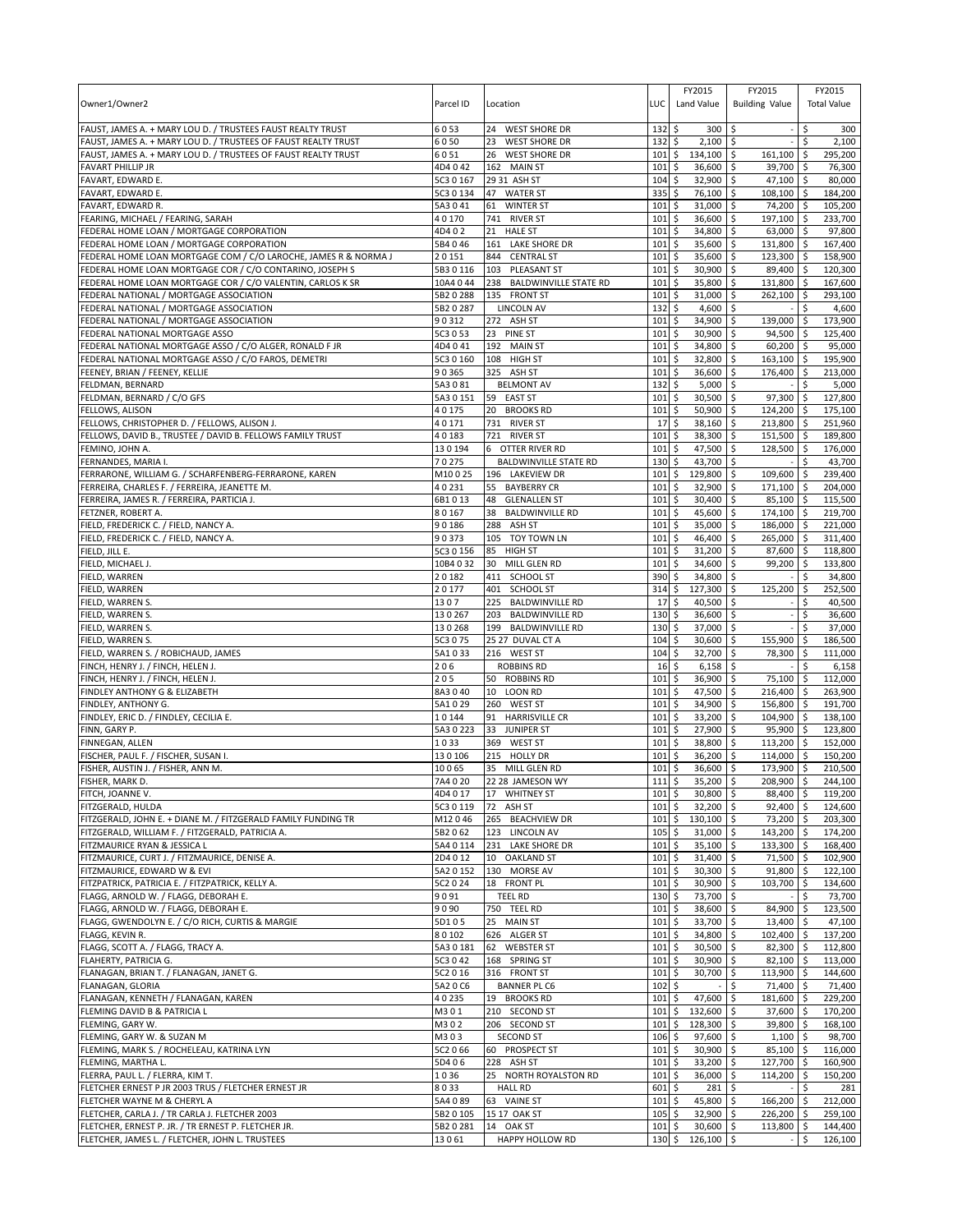|                                                                                           |                    |                                           |                   | FY2015                              | FY2015                                | FY2015                  |
|-------------------------------------------------------------------------------------------|--------------------|-------------------------------------------|-------------------|-------------------------------------|---------------------------------------|-------------------------|
| Owner1/Owner2                                                                             | Parcel ID          | Location                                  | LUC               | Land Value                          | <b>Building Value</b>                 | <b>Total Value</b>      |
|                                                                                           | 13068              | <b>HAPPY HOLLOW RD</b>                    | 130               | \$<br>39,000                        | $\sim$                                | \$                      |
| FLETCHER, JAMES L. / FLETCHER, JOHN L. TRUSTEES<br>FLETCHER, JOHN L. / FLETCHER, JAMES L. | 130234             | RUSSELL FARM RD                           | $130 \;$ \$       | 189,300 \$                          | l\$                                   | 39,000<br>\$<br>189,300 |
| FLETCHER, JOHN L. / FLETCHER, JAMES L.                                                    | 13075              | MILL GLEN RD                              | 130               | \$<br>181,800 \$                    | $\overline{\phantom{a}}$              | \$<br>181,800           |
| FLETCHER, JOHN L. / FLETCHER, JAMES L.                                                    | 13043              | RUSSELL FARM RD                           | 130               | \$<br>$35,500$ \$                   |                                       | \$<br>35,500            |
| FLETCHER, JOHN L. / FLETCHER, JAMES L. TRUSTEES                                           | 13063              | REAR HAPPY HOLLOW RD                      | 132               | \$<br>$11,200$ \$                   | $\sim$                                | Ŝ.<br>11,200            |
| FLETCHER, JOHN L. + JAMES L. / TR OF THE FLETCHER NO. 1                                   | 11053              | REAR MILL GLEN RD                         | 410               | \$<br>197,800 \$                    |                                       | \$<br>197,800           |
| FLETCHER, JON K. / KULIG, JOYCE                                                           | 4C4 0 41           | 195 BROWN ST                              | 101               | \$<br>33,000                        | $\overline{\phantom{a}}$<br>98,700 \$ | 131,700                 |
| FLETCHER, WAYNE M. / FLETCHER, CHERYL A.                                                  | 5A3 0 344          | 12 WOODLAWN ST                            | 101               | \$<br>30,700                        | \$ ا<br>106,000 \$                    | 136,700                 |
| FLEURANT, JOSEPH F. / FLEURANT, BONNIE A.                                                 | 80122              | 560 ALGER ST                              | 101               | \$<br>38,100                        | $\ddot{\circ}$<br>105,800 \$          | 143,900                 |
| FLEURANT, JOSEPH III / FLEURANT, KIMBERLY                                                 | 5C1045             | 41 BROWN ST                               | 101               | \$<br>$32,500$ \$                   | 103,200 \$                            | 135,700                 |
| FLEURANT, ROBERT A. / FLEURANT, KAYLA J.                                                  | 1086               | 783 BROWN ST                              | 101               | 31,100<br>\$                        | \$<br>116,800 \$                      | 147,900                 |
| FLINT, MELISSA E.                                                                         | 5C3 0 48           | 28<br><b>PINE ST</b>                      | 104               | \$<br>30,300                        | \$<br>90,700 \$                       | 121,000                 |
| FLINT, ROCKY L. / FLINT, THERESA M.                                                       | 5A2 0 117          | 197 SCHOOL ST                             | 101               | \$<br>30,900                        | l\$<br>96,000 \$                      | 126,900                 |
| FLINT, THERON A. JR. / FLINT, KATHERINE A.<br>FLIS, JAMES P. / FLIS, ANNA                 | 5B3 0 16<br>110115 | 142 PLEASANT ST<br>MILL GLEN RD           | 104<br>132        | \$<br>30,900<br>\$<br>3,800         | \$<br>134,000 \$<br>\$                | 164,900<br>\$<br>3,800  |
| FLIS, JAMES P. / FLIS, ANNA                                                               | 110131             | REAR MILL GLEN RD                         | 132               | \$<br>3,400                         | \$                                    | \$<br>3,400             |
| FLIS, JAMES P. / FLIS, ANNA                                                               | 110114             | 141 MILL GLEN RD                          | 101               | \$<br>34,800                        | \$<br>107,600 \$                      | 142,400                 |
| FLIS, WESLEY R.                                                                           | 6B104              | 82 GLENALLEN ST                           | 101               | \$<br>31,100                        | 51,800 \$<br>\$                       | 82,900                  |
| FLORENCE, KENNETH R. / FLORENCE, HAROLD J.                                                | 2D2 0 30           | 127 FRANKLIN ST                           | 101               | \$<br>30,600                        | \$<br>27,600 \$                       | 58,200                  |
| FLORIA THOMAS R                                                                           | 5A30133            | 95 HIGHLAND ST                            | 101               | \$<br>30,900                        | \$<br>84,200 \$                       | 115,100                 |
| FLORIA, ROBERT F. JR. / FLORIA, DIANNE R.                                                 | 5A3 0 132          | <b>HIGHLAND ST</b>                        | 132               | \$<br>4,800 \$                      |                                       | 4,800<br>\$             |
| FLUET, BRENNAN M. / FLUET, STEFANIE A.                                                    | 2D3 0 137          | 59 ELMWOOD RD                             | 101               | \$<br>31,300                        | \$<br>128,300 \$                      | 159,600                 |
| FLYNN, MICHAEL P. / FLYNN, TAMARA A.                                                      | 5A4 0 81           | 337 MAPLE ST                              | 101               | \$<br>33,200                        | \$<br>137,400 \$                      | 170,600                 |
| FOGARTY, LYNDA M.                                                                         | 20142              | 484 FORRISTALL RD                         | 101               | 35,700<br>\$                        | <b>S</b><br>$131,300$ \$              | 167,000                 |
| FOLEY, BRIAN / FOLEY, EILEEN                                                              | 10197              | 29 BOSWORTH RD                            | 101               | \$<br>49,300                        | \$<br>152,300 \$                      | 201,600                 |
| FORCIER, LEO J. / FORCIER, GERTRUDE J.                                                    | 5A2 0 171          | 138 SPRUCE ST                             | 101               | \$<br>30,100                        | \$<br>35,800 \$                       | 65,900                  |
| FORD ROBERT C JR / FORD ROBERT C & SHARLINE                                               | 5C1013             | 386 FRONT ST                              | 101               | \$<br>30,200                        | \$<br>92,400 \$                       | 122,600                 |
| FORD ROBERT C JR / FORD ROBERT C & SHARLINE                                               | 5C1014             | <b>FRONT ST</b>                           | 132               | \$<br>2,600                         | $\overline{\mathsf{s}}$               | Ŝ.<br>2,600             |
| FORD, MELODY G.                                                                           | M3033<br>M3029     | 86 SECOND ST                              | 101<br>131        | $\sqrt{5}$<br>133,200 \$<br>\$      | 38,600 \$                             | 171,800<br>\$           |
| FORD, MELODY G.<br>FORD, SHANNON L.                                                       | 4D4 060            | <b>SECOND ST</b><br>11 SIBLEY RD          | 101               | 133,900<br>\$<br>36,600             | \$ ا<br>93,500 \$<br>\$               | 133,900<br>130,100      |
| <b>FORGUES LARRY J SR</b>                                                                 | 70156              | 20 SIBLEY RD                              | 101               | $\ddot{\mathsf{S}}$<br>35,500 \$    | $106,400$ \$                          | 141,900                 |
| FORGUES, BRIAN K. / FORGUES, KARIN L.                                                     | 70155              | 22 SIBLEY RD                              | 101               | \$<br>35,200                        | l\$<br>117,800 \$                     | 153,000                 |
| FORREST, KATHLEEN F.                                                                      | 80132              | 29<br><b>JOSLIN RD</b>                    | 101               | 59,700<br>\$                        | \$<br>$\overline{106,300}$ \$         | 166,000                 |
| FORSMAN, DENISE R.                                                                        | 5A201              | 193 PEARL ST                              | 101               | \$<br>30,900                        | \$<br>86,500 \$                       | 117,400                 |
| FORSYTHE, RYAN G. / FORSYTHE, JOANNE H.                                                   | 5B4048             | LAKE SHORE DR<br>181                      | 101               | \$<br>34,900                        | l\$<br>$161,300$ \$                   | 196,200                 |
| FORTIER, ALEXANDER J. & CAROL                                                             | 90345              | 460 TEEL RD                               | 101               | \$<br>43,600 \$                     | 171,700 \$                            | 215,300                 |
| FORTUGNO, LORRAINE J.                                                                     | 6A1050             | 118<br><b>GLENALLEN ST</b>                | 101               | \$<br>32,000                        | \$<br>105,500 \$                      | 137,500                 |
| FORTUNATO, JOHN A. / FORTUNATO, MARY                                                      | 6A1016             | 364 MAPLE ST                              | 101               | 31,600<br>\$                        | \$<br>73,400 \$                       | 105,000                 |
| FOSTER, DOUGLAS A. / FOSTER, SANDRA J.                                                    | M12064             | <b>BEACHVIEW DR</b>                       | 130               | \$<br>$34,100$ \$                   | ÷,                                    | \$<br>34,100            |
| FOSTER, DOUGLAS A. / FOSTER, SANDRA J.                                                    | M12066             | 286 BEACHVIEW DR                          | 101               | \$<br>106,000                       | \$<br>126,800 \$                      | 232,800                 |
| FOURNIER, DAVID L. / FOURNIER, WENDY L.                                                   | 10158              | 135 NORTH ROYALSTON RD                    | 101               | $\zeta$<br>53,600                   | \$<br>198,300 \$                      | 251,900                 |
| FOURNIER, MARK P.                                                                         | 5A3 0 206          | 31 WEBSTER ST                             | 101               | 30,100<br>\$                        | \$<br>60,600 \$                       | 90,700                  |
| FOURNIER, SHANNON D. / FOURNIER, TABITHA S.                                               | 5C3 0 146          | 16 PROSPECT ST                            | 101               | \$<br>31,300                        | \$<br>54,300 \$                       | 85,600                  |
| FOWLER, FRANK W.                                                                          | 130200             | <b>MELLEN RD</b><br>17 SOUTH ROYALSTON RD | 130               | \$<br>42,900                        | \$                                    | 42,900<br>\$            |
| FOX, LESLIE R. / FOX, GLADYS R.<br>FOX, STEVEN K. / FOX, CHARLENE M.                      | 7017<br>9022       | 690 SPRING ST                             | 17<br>101         | 37,341<br>\$<br>38,200<br>\$        | \$<br>120,800 \$<br>\$<br>206,400 \$  | 158,141<br>244,600      |
| FRANCOEUR, MICHAEL R.                                                                     | 5A4 0 90           | 25 REAR LAKE SHORE DR                     | 101               | \$<br>35,600                        | l\$<br>114,700 \$                     | 150,300                 |
| FRANKE, KARL L. & MARTHA E.                                                               | 1031               | <b>REAR WEST ST</b>                       | 132               | \$<br>35,300                        | \$<br>$-1$                            | \$<br>35,300            |
| FRASER, EDWARD J. / GASKELL, ROSEMARY E.                                                  | 80109              | 641 HITCHCOCK RD                          | 101               | \$<br>33,600                        | \$<br>136,300 \$                      | 169,900                 |
| FRAZER, DAVID / FRAZER, FAWN C.                                                           | 70104              | <b>BALDWINVILLE STATE RD</b>              | 132               | 9,900<br>\$                         | l\$                                   | 9,900<br>\$             |
| FRAZER, DAVID / FRAZER, FAWN C.                                                           | 70265              | 138 BALDWINVILLE STATE RD                 | $101 \text{ }$ \$ | 43,600 \$                           | 136,500 \$                            | 180,100                 |
| FRED, MICHAEL J. / FRED, LANA P.                                                          | 2D3010             | 555 CENTRAL ST                            | $101 \,$ \$       | 35,000 \$                           | 125,300 \$                            | 160,300                 |
| FREDA DANIEL J & MARIE B                                                                  | 2D30117            | 96 GOODRICH ST                            | 101               | l \$<br>$32,200$ \$                 | 77,500 \$                             | 109,700                 |
| FREDERICK, T.M. & FRAWLEY, P.A BROW, EDWARD P. / C/O LEON & CAROL BROW                    | 5A2011             | 139 PEARL ST                              | 101               | $\sqrt{5}$<br>$31,700$ \$           | $67,300$ \$                           | 99,000                  |
| FREDETTE, BRIAN R. / FREDETTE, JUDY A.                                                    | 2053               | 589 CENTRAL ST                            | $101 \,$ \$       | 35,600 \$                           | 161,000 \$                            | 196,600                 |
| FREDETTE, ROBERT B. / FREDETTE, GLORIA V.                                                 | 5B2 0 141          | 93 SCHOOL ST                              | 104               | \$<br>30,900 \$                     | 104,200 \$                            | 135,100                 |
| FREITAS, MELISSA A. / GARCIA, LEONEL P.                                                   | 10B403             | 141 REAR RICE RD                          | 101               | \$<br>35,500 \$                     | 125,000 \$                            | 160,500                 |
| FRENCH RIVER LAND COMPANY, INC                                                            | 5C2 0 32           | <b>RIVER ST</b>                           | 403               | l \$<br>$51,400$ \$                 | $5,900$ \$                            | 57,300                  |
| FRENCH RIVER LAND COMPANY, INC                                                            | 5C2 0 37           | <b>FRONT ST</b>                           | 392               | \$<br>$10,300$ \$                   |                                       | $-5$<br>10,300          |
| FRENCH, KIM<br>FRENETTE, BERNARD T. / C/O PHELPS                                          | 5B2078<br>110121   | 24 MECHANIC ST<br>40 MILL GLEN RD         | 101<br>101        | \$<br>30,900 \$<br>5<br>$34,300$ \$ | 105,400 \$<br>100,400 \$              | 136,300<br>134,700      |
| FREY, AMBER                                                                               | 5D2 0 15           | 333 BENJAMIN ST                           | 101               | $\mathsf{S}$<br>45,700 \$           | 168,200 \$                            | 213,900                 |
| FREY, KATHY A.                                                                            | 103                | 55 BOSWORTH RD                            | 17                | $\frac{1}{2}$<br>$35,616$ \$        | 81,300 \$                             | 116,916                 |
| FRICK, MICHAEL                                                                            | 5B3087             | 14 18 POPLAR ST                           | 105               | \$<br>30,600 \$                     | 69,100 \$                             | 99,700                  |
| FRONT STREET REALTY PARTNERS                                                              | 5B2 0 291          | 110 FRONT ST                              | 340               | \$<br>49,300 \$                     | $51,800$ \$                           | 101,100                 |
| FRONTE, JOHN / C/O BOURASSA, ROBERT                                                       | 5C2 0 11           | 147 RIVER ST                              | 101               | \$<br>34,900 \$                     | 115,600 \$                            | 150,500                 |
| FRY, ALFRED J. II / FRY, JULIE A.                                                         | M2011              | 25 ISLAND RD                              | 101               | \$<br>130,600 \$                    | 81,700 \$                             | 212,300                 |
| FRYE TRACY A                                                                              | 5B2 0 312          | 333 FRONT ST                              | 101               | \$<br>34,200                        | \$<br>115,700 \$                      | 149,900                 |
| FULLER, KEVIN E. / FULLER, LAURA M.                                                       | 4D4039             | 195 MAIN ST                               | 101               | \$<br>32,400 \$                     | 93,800 \$                             | 126,200                 |
| FURMANIUK, LOIS A.                                                                        | 11073              | 173 BALDWINVILLE RD                       | 101               | \$<br>43,400 \$                     | 87,000 \$                             | 130,400                 |
| FURTADO, SUSAN J. / FURTADO, WILLIAM A.                                                   | 5A3 0 141          | 61 HIGHLAND ST                            | 101               | \$<br>30,900 \$                     | $111,000$ \$                          | 141,900                 |
| GABLE, OSMOND K. / GABLE, ROSE A.                                                         | 13099              | 242 HOLLY DR                              | 101               | \$<br>34,900 \$                     | 103,900 \$                            | 138,800                 |
| GABRIELI, PAULA LEE                                                                       | 13087              | 221 MILL GLEN RD                          | 101               | \$<br>34,900 \$                     | 88,200 \$                             | 123,100                 |
| GADOURY, OMER P. / GADOURY, CHRISTINE A.                                                  | 130159             | 20 HILLSIDE TR                            | $101 \;$ \$       | 34,800 \$                           | 187,000 \$                            | 221,800                 |
| GAGE, ALLEN B. III / C/O LEDUC, PAMELA P.                                                 | 40147              | 4 HYDE ST                                 | 101               | \$<br>35,600 \$                     | 130,800 \$                            | 166,400                 |
| <b>GAGNE AARON G</b>                                                                      | 5C1077             | 72 HILL ST                                | 101               | \$<br>31,700 \$                     | 160,100 \$                            | 191,800                 |
| GAGNE, ARTHUR G.                                                                          | 40223              | 135 BAYBERRY CR                           | $101 \,$ \$       | 31,700 \$                           | 116,600 \$                            | 148,300                 |
| GAGNE, GERALD J. / GAGNE, CHERI D.                                                        | 5B1014             | 28 HYDE ST                                | $101 \,$ \$       | 31,700 \$                           | 96,800 \$                             | 128,500                 |
| GAGNE, KATHLEEN A.                                                                        | 7A4049             | 280 MAIN ST                               | $101 \,$ \$       | 35,800 \$                           | 114,900 \$                            | 150,700                 |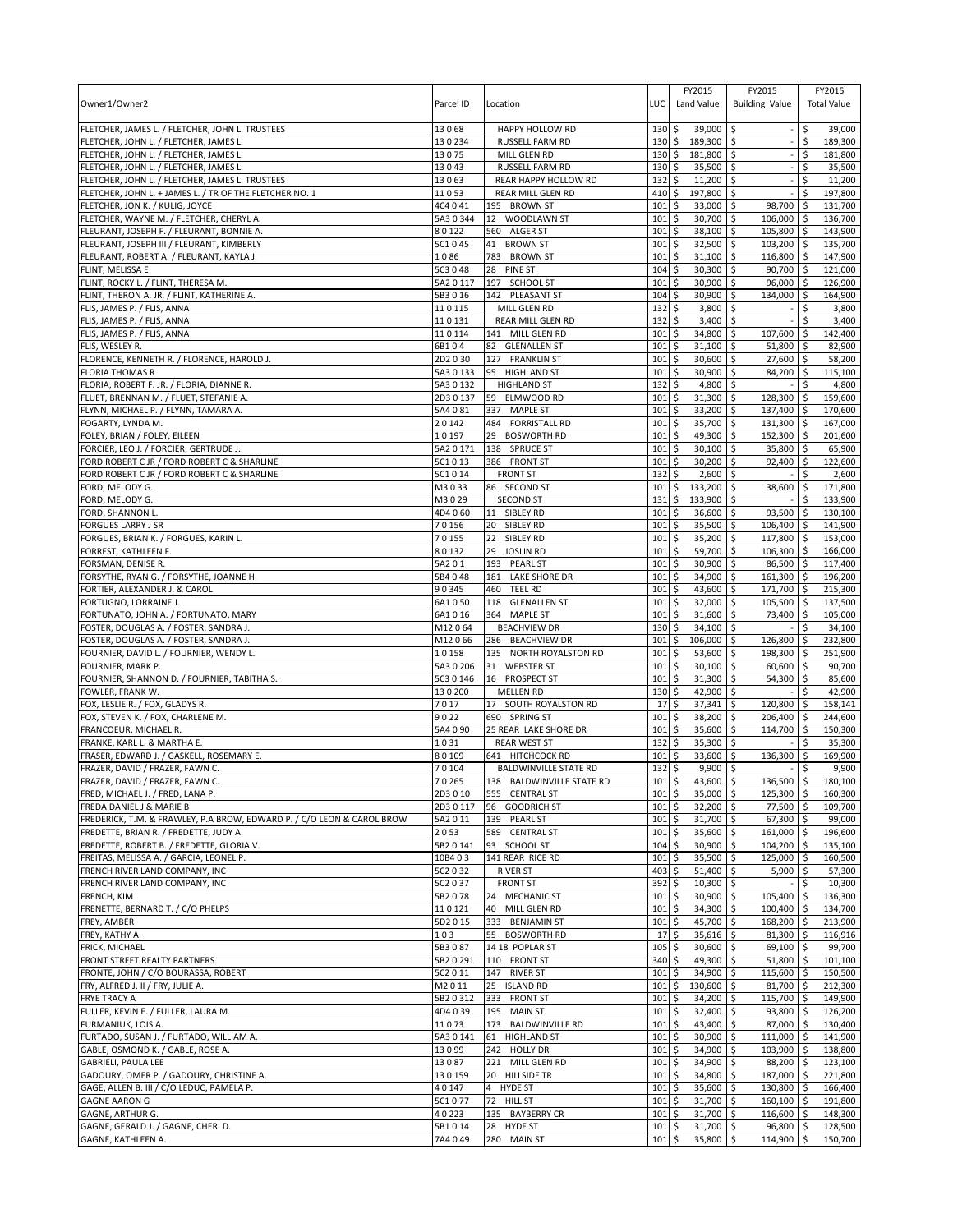|                                                                              |                    |                                         |             |          | FY2015                  | FY2015                            |                    | FY2015             |
|------------------------------------------------------------------------------|--------------------|-----------------------------------------|-------------|----------|-------------------------|-----------------------------------|--------------------|--------------------|
| Owner1/Owner2                                                                | Parcel ID          | Location                                | LUC         |          | Land Value              | <b>Building Value</b>             |                    | <b>Total Value</b> |
| <b>GAGNON MARK</b>                                                           | 5B3080             |                                         |             |          |                         |                                   |                    | 123,400            |
| GAGNON, ANDRE L. / GAGNON, NANCY J.                                          | M402               | 45 POND ST<br>175 FOURTH ST             | 101<br>104  | \$<br>\$ | 30,700 \$<br>134,900 \$ | 92,700<br>71,300 \$               | \$                 | 206,200            |
| GAGNON, CHRISTOPHER                                                          | 2095               | SCHOOL ST                               | 130         | \$       | 47,700 \$               |                                   | \$                 | 47,700             |
| <b>GAGNON, RICHARD</b>                                                       | M10011             | <b>HILLSIDE DR</b>                      | 130         | \$       | 42,600 \$               |                                   | Ŝ.                 | 42,600             |
| GAGNON, RICHARD W                                                            | M10031             | 136 LAKEVIEW DR                         | 101         | \$       | 135,500 \$              | 96,400 \$                         |                    | 231,900            |
| GAGNON, ROBERT J. / GAGNON, RHONDA A.                                        | 8040               | 210 TEEL RD                             | 101         | \$       | 42,100                  | \$<br>110,900 \$                  |                    | 153,000            |
| GAHAGEN, KIMBERLY S. / GAHAGEN, SCOTT M.                                     | 8A3026             | 70 EAGLE RD                             | 101         | \$       | 46,400                  | \$<br>193,800                     | -\$                | 240,200            |
| GALAT, DAVID S. & KAREN JANE / RENAUD, G.J. & GALAT, R.J.                    | 8055               | REAR TOWN FARM RD                       | 601         | \$       | 2,922                   | <b>S</b>                          | \$                 | 2,922              |
| GALAT, DAVID S. / GALAT, MARY J.                                             | 11037              | 54<br><b>MELLEN RD</b>                  | 167         | \$       | 39,183                  | \$<br>136,600                     | \$                 | 175,783            |
| GALAT, EDMUND J. / GALAT, JANE C.                                            | 110163             | <b>TOWN FARM RD</b><br>44               | 101         | \$       | 39,600                  | 139,100 \$<br>\$                  |                    | 178,700            |
| <b>GALAT, KAREN JANE</b>                                                     | 110185             | 34 TOWN FARM RD                         | 18          | \$       | 38,935                  | \$<br>144,100 \$                  |                    | 183,035            |
| GALAT, REBECCA J.                                                            | 110101             | <b>MELLEN RD</b>                        | 601         | \$       | 1,456                   | \$                                | \$                 | 1,456              |
| GALAT, RICHARD E. / GALAT, ELIZABETH<br>GALAT, RICHARD E. / GALAT, ELIZABETH | 110102<br>110169   | <b>MELLEN RD</b><br><b>MELLEN RD</b>    | 601<br>61   | \$<br>\$ | 702<br>2,544            | \$<br>\$<br>44,200                | \$<br>\$           | 702<br>46,744      |
| GALE, DAVID                                                                  | 5A2 0 146          | MURDOCK AV                              | 132         | \$       | 4,900                   | \$                                |                    | 4,900              |
| GALIANO, KERRI                                                               | 1026               | 701 SCHOOL ST                           | 101         | \$       | 37,700                  | \$<br>162,300                     | \$                 | 200,000            |
| GALLANT, BRUCE / CLEVELAND, KRISTINA A.                                      | 90371              | 303 ASH ST                              | 101         | \$       | 39,200                  | \$<br>192,300                     | -\$                | 231,500            |
| GALLANT, CHRISTOPHER G. / GALLANT, GERRY                                     | 5B303              | <b>SPRUCE ST</b><br>104                 | 101         | \$       | 31,400                  | 73,700 \$<br>\$                   |                    | 105,100            |
| GALLANT, JOSEPH E.                                                           | 7094               | <b>BALDWINVILLE STATE RD</b><br>207     | 101         | \$       | 33,500                  | \$<br>28,300 \$                   |                    | 61,800             |
| GALLANT, RANDY J. / C/O PAQUET, KEITH A & CHRIS A                            | 2D102              | 379 SCHOOL ST                           | 316         | \$       | 70,900                  | \$<br>98,600 \$                   |                    | 169,500            |
| GALLANT, RANDY J. / GALLANT, SUSAN M.                                        | 5D3 0 27           | 170 HIGH ST                             | 101         | \$       | 42,300 \$               | 100,400 \$                        |                    | 142,700            |
| GALLANT, STEPHEN J. / GALLANT, RHONDA M.                                     | 10215              | 6 BOSWORTH RD                           | 101         | \$       | 47,500                  | \$<br>167,600 \$                  |                    | 215,100            |
| GALLANT, STEVEN J.                                                           | 110173             | 265 MELLEN RD                           | 101         | \$       | 42,400                  | \$<br>185,700                     | $\sqrt{5}$         | 228,100            |
| GALVIN, SARAH A. / TRUSTEE OF S.S. REALTY TRUST                              | 90355              | 25 TOY TOWN LN                          | 101         | \$       | 46,700                  | $254,800$ \$<br>l\$               |                    | 301,500            |
| GAMBARDELLA, MICHAEL V. / GAMBARDELLA, THERESA                               | 8017               | <b>HALE ST</b>                          | 130         | \$       | 72,100                  | \$                                | \$                 | 72,100             |
| GAMBARDELLA, MICHAEL V. / GAMBARDELLA, THERESA A.                            | 10103              | <b>WEST ST</b>                          | 132         | \$       | 13,200                  | l\$                               | \$                 | 13,200             |
| GAMBILL, SCOTT D. / GAMBILL, TRACY L                                         | 110167             | 161 BALDWINVILLE RD                     | 101         | \$       | 36,800                  | \$<br>169,600                     | S.                 | 206,400            |
| GAMEZ, MYNOR B.                                                              | 5B2 0 133          | 38 40 COURT ST                          | 104         | \$       | 30,200                  | $\sqrt{5}$<br>78,400 \$           |                    | 108,600            |
| GARBER, ROY W.<br>GARCIA, DALIS / VARGAS, EDDIE                              | 4D4030             | 33 HALE ST<br>ELI DR                    | 101<br>132  | \$<br>\$ | 45,600 \$<br>2,600      | $60,500$ \$                       | \$                 | 106,100            |
| GARCIA, JOSE S. / GARCIA, TAMMY M.                                           | 130131<br>90181    | 298 ASH ST                              | 101         | \$       | 34,900                  | \$<br>\$<br>137,800 \$            |                    | 2,600<br>172,700   |
| GARDNER FRANCO-AMERICAN / FEDERAL CREDIT UNION                               | 5B3043             | 185 CENTRAL ST                          | 341         | \$       | 47,000 \$               | 205,500 \$                        |                    | 252,500            |
| GARDNER ROAD, LLC                                                            | 12075              | <b>GARDNER RD</b>                       | 390         | \$       | 36,800                  | \$                                | \$                 | 36,800             |
| <b>GARDNER ROAD, LLC</b>                                                     | 1209               | 93 GARDNER RD                           | 325         | \$       | 161,400                 | \$<br>681,000                     | <b>S</b>           | 842,400            |
| GARDNER, MICHAEL / VESCERA, MAURA                                            | 13086              | 225 MILL GLEN RD                        | 101         | \$       | 34,900                  | \$<br>141,800 \$                  |                    | 176,700            |
| GARFIELD, CECELIA T. / MARTIOSKI, HELENE                                     | 5B2091             | 37 SPRUCE ST                            | 101         | \$       | 30,500                  | \$<br>106,500 \$                  |                    | 137,000            |
| GARFIELD, DAVID / GARFIELD, CAROL                                            | 3D1037             | MAPLE PLACE A                           | 104         | \$       | $36,200$ \$             | 87,400 \$                         |                    | 123,600            |
| GARNO, RICHARD E.                                                            | 8A1019             | <b>HALE ST</b>                          | 131         | \$       | 31,500                  | \$                                | \$                 | 31,500             |
| GARNO, RICHARD E. / GARNO, DOLORES A.                                        | 5B2 0 209          | <b>FRONT ST</b>                         | 132         | \$       | 3,500                   | \$                                | \$                 | 3,500              |
| GARNO, RICHARD E. / GARNO, DOLORES A.                                        | 5B2 0 211          | 228 230 FRONT ST                        | 104         | \$       | 27,200                  | \$<br>30,100                      | \$                 | 57,300             |
| GARNO, RICHARD E. / GARNO, DOLORES A.                                        | 8A1028             | <b>HALE ST</b>                          | 132         | \$       | 500                     | \$                                | \$                 | 500                |
| GARNO, RICHARD E. / GARNO, DOLORES A.                                        | 8A1031             | 145 HALE ST                             | 101         | \$       | 39,100                  | \$<br>73,500                      | \$                 | 112,600            |
| GARNO, RICHARD E. / GARNO, DOLORES A.                                        | 5D1088             | <b>LAUREL ST</b>                        | 130         | \$       | 15,800                  | \$                                | \$                 | 15,800             |
| GARNO, RICHARD JR. / GARNO, SUE                                              | 7A4014             | 98 HALE ST                              | 101         | \$       | 38,400                  | \$<br>37,900                      | \$                 | 76,300             |
| GARY, DENISE A.                                                              | 13079              | 251 MILL GLEN RD                        | 101         | \$       | 35,500                  | 101,200 \$<br>\$                  |                    | 136,700            |
| GASPAR, MICHAEL D. / GASPAR, DESIRAE E.                                      | 5A4 0 113          | 241 LAKE SHORE DR                       | 101         | \$       | 34,900                  | \$<br>131,700 \$                  |                    | 166,600            |
| GASPARD, ELAINE FRANTZ                                                       | 5B3 0 152          | 53 BEECH ST                             | 101         | \$       | 31,100                  | \$<br>98,300 \$                   |                    | 129,400            |
| GATES, DORIS J.                                                              | 5A208              | <b>PEARL ST</b><br>155                  | 105         | \$       | 31,400                  | 89,800 \$<br>\$                   |                    | 121,200            |
| GAUDET, BENJAMIN J. / GAUDET, CHERYL A.<br>GAUDET, RONALD J.                 | 70242<br>5A2 0 86  | 175 METCALF ST<br><b>PEARL ST</b><br>90 | 101<br>101  | \$<br>\$ | 33,900<br>35,200        | \$<br>112,600 \$<br>\$<br>100,900 | \$                 | 146,500<br>136,100 |
| GAULIN, RUSSELL L. / GAULIN, PIDA Y.                                         | 130220             | 395 MELLEN RD                           | 101         | \$       | 38,800                  | 236,900<br>\$                     | -\$                | 275,700            |
| GAULIN, RUSSELL L. / GAULIN, PIDA Y.                                         | 130231             | <b>MELLEN RD</b>                        | 132S        |          | 29,500 \$               |                                   | $-15$              | 29,500             |
| GAUNT, JAMES M. / GAUNT, WENDY L.                                            | 10143              | 101 HARRISVILLE CR                      | $101 \,$ \$ |          | 33,200 \$               | 132,100 \$                        |                    | 165,300            |
| <b>GAUTHIER DAWN</b>                                                         | 10185              | 669 SCHOOL ST                           | $101 \;$ \$ |          | 34,900 \$               | 134,800 \$                        |                    | 169,700            |
| GAUTHIER RANDALL S JR / PARE ERICA MA                                        | 10A4 0 24          | 41 RICE RD                              | $101 \,$ \$ |          | $39,300$ \$             | 134,300 \$                        |                    | 173,600            |
| GAUTHIER, ALBERT J. / GAUTHIER, CHERRIE                                      | 5B2 0 235          | 69 SCHOOL ST                            | 101         | \$       | $30,300$ \$             | 63,400 \$                         |                    | 93,700             |
| GAUTHIER, BRANDI / SWEENEY, DANIEL R. JR.                                    | 5A2 0 12           | 131 PEARL ST                            | 101         | \$       | $31,200$ \$             | 77,500 \$                         |                    | 108,700            |
| GAUTHIER, BRIAN C. / GAUTHIER, RACHEL E.                                     | 80163              | 14 TOWN FARM RD                         | 101         | \$       | 36,800 \$               | 179,900 \$                        |                    | 216,700            |
| GAUTHIER, DAVID P.                                                           | 5A3091             | 96<br><b>HIGHLAND ST</b>                | 101         | \$       | $31,900$ \$             | $95,500$ \$                       |                    | 127,400            |
| GAUTHIER, DEBRA A.                                                           | 5A3 0 149          | 69 EAST ST                              | 101         | \$       | 30,500 \$               | 93,300 \$                         |                    | 123,800            |
| <b>GAUTHIER, KELLY</b>                                                       | 70211              | 15 CHASE LN                             | 101         | \$       | 33,200 \$               | 82,600 \$                         |                    | 115,800            |
| GAUTHIER, KEVIN A.                                                           | 5B3071             | ELM ST                                  | 132         | \$       | $3,100$ \$              |                                   | $\ddot{\varsigma}$ | 3,100              |
| GAUTHIER, KEVIN A. / GAUTHIER, LISA M.                                       | 5B3070             | 139 ELM ST                              | 13          | \$       | 33,000 \$               | 131,600 \$                        |                    | 164,600            |
| GAUTHIER, KEVIN TRUSTEE OF / 237 MAIN STREET REALTY TRUST                    | 7A407              | 237 MAIN ST                             | 326         | \$       | 37,700 \$               | 48,600 \$                         |                    | 86,300             |
| GAUTHIER, LEO P. JR. / GAUTHIER, VICKY J.                                    | 5A4097             | 50 LAKE SHORE DR                        | 101         | \$       | 35,200 \$               | 132,100 \$                        |                    | 167,300            |
| GAUTHIER, LORRAINE P.                                                        | M8011              | 106 EAST MONOMONAC RD                   | 101         | \$       | 133,500 \$              | 176,500 \$                        |                    | 310,000            |
| GAUTHIER, MARK A. / GAUTHIER, LAURIE A.<br>GAUTHIER, MARK A. JR.             | 3D1045<br>5A4 0 85 | 439 MAPLE ST<br>311 MAPLE ST            | 101<br>101  | \$<br>\$ | 31,900 \$<br>34,900     | $91,300$ \$<br>\$<br>125,000 \$   |                    | 123,200<br>159,900 |
| GAUTHIER, RANDALL S. / GAUTHIER, DONNA M.                                    | 5B2 0 16           | 174 SCHOOL ST                           | 101         | \$       | 32,900                  | \$<br>81,800 \$                   |                    | 114,700            |
| GAUTHIER, SCOTT J. / GAUTHIER, MELANIE C.                                    | 3D1046             | 441 MAPLE ST                            | 104         | \$       | 30,300 \$               | 117,400 \$                        |                    | 147,700            |
| GAUVIN, STEVEN / GAUVIN, EDITH                                               | 2D4018             | 46 WILLOUGHBY AV                        | 101         | \$       | 32,300                  | \$<br>124,200 \$                  |                    | 156,500            |
| GAYDOS, LAURA L. /                                                           | 5A2 0 C10          | <b>BANNER PL C10</b>                    | 102         | \$       |                         | \$<br>73,700 \$                   |                    | 73,700             |
| GAYDOS, MICHELLE LEE                                                         | 4D4063             | 3 SIBLEY RD                             | 101         | \$       | 36,600                  | \$<br>124,500 \$                  |                    | 161,100            |
| GAYDOS, WILLIAM E. / GAYDOS, LORETTA J.                                      | 4011               | 39 BROOKS RD                            | 101         | \$       | 49,100 \$               | 160,300 \$                        |                    | 209,400            |
| <b>GC REALTY TRUST</b>                                                       | 80131              | <b>HALE ST</b>                          | 131         | \$       | $5,300$ \$              |                                   | \$                 | 5,300              |
| <b>GC REALTY TRUST</b>                                                       | 80149              | <b>HALE ST</b>                          | 131         | \$       | $5,300$ \$              |                                   | \$                 | 5,300              |
| <b>GC REALTY TRUST</b>                                                       | 80150              | <b>HALE ST</b>                          | 131         | \$       | $5,400$ \$              |                                   | \$                 | 5,400              |
| <b>GC REALTY TRUST</b>                                                       | 80151              | <b>HALE ST</b>                          | $131 \;$ \$ |          | $8,500$ \$              |                                   | \$                 | 8,500              |
| <b>GC REALTY TRUST</b>                                                       | 80152              | <b>HALE ST</b>                          | $131 \;$ \$ |          | $5,300$ \$              |                                   | \$                 | 5,300              |
| <b>GC REALTY TRUST</b>                                                       | 80153              | <b>HALE ST</b>                          | $131 \,$ \$ |          | $5,300$ \$              |                                   | \$                 | 5,300              |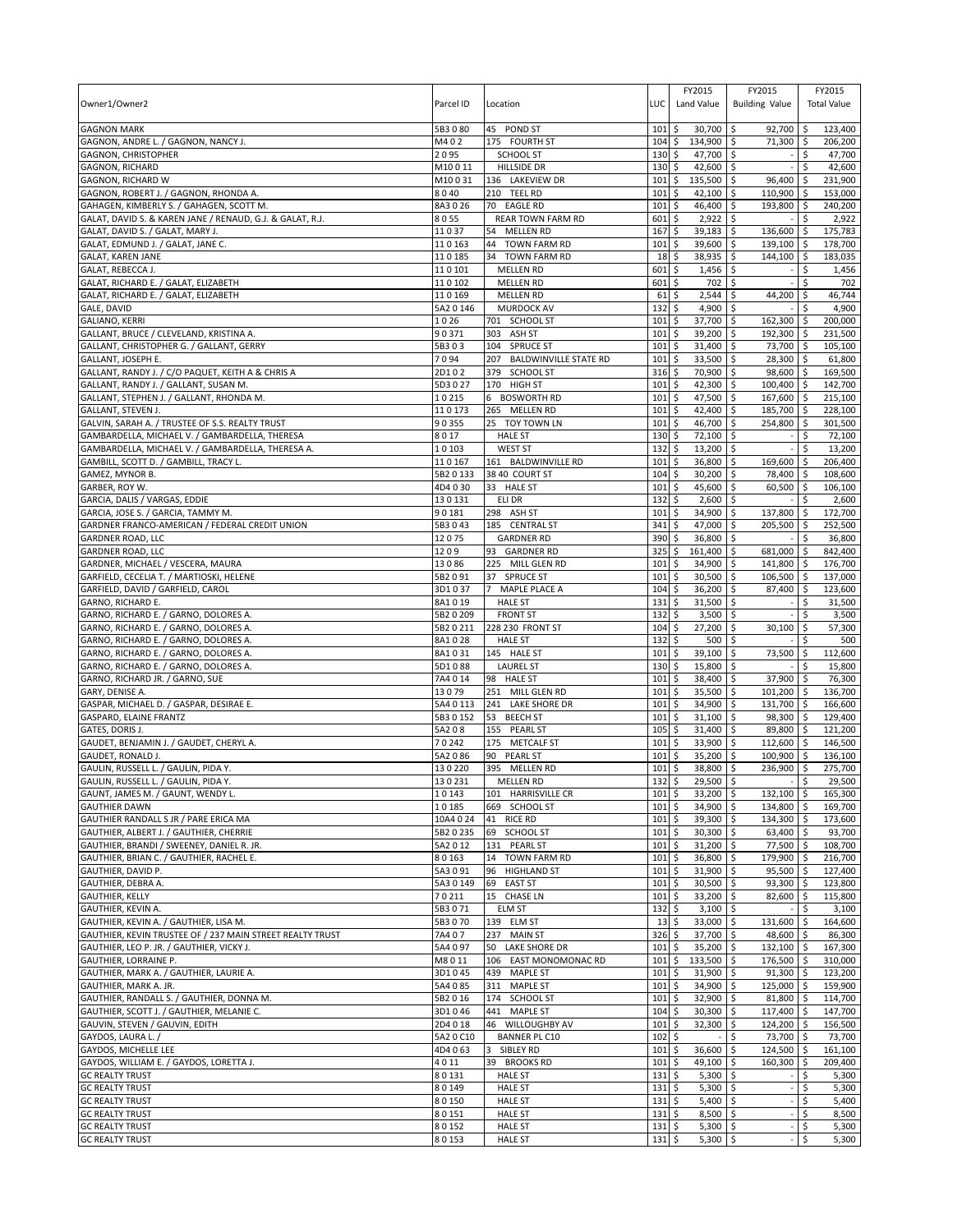| Owner1/Owner2                                                   | Parcel ID           | Location                                 | LUC        | FY2015<br>Land Value                 | FY2015<br><b>Building Value</b> |          | FY2015<br><b>Total Value</b> |
|-----------------------------------------------------------------|---------------------|------------------------------------------|------------|--------------------------------------|---------------------------------|----------|------------------------------|
| <b>GC REALTY TRUST</b>                                          | 80154               | <b>HALE ST</b>                           | 132        | \$<br>5,800                          | \$                              | \$       | 5,800                        |
| <b>GC REALTY TRUST</b>                                          | 130146              | WEST VIEW DR                             | 131        | \$<br>7,400                          | \$                              | \$       | 7,400                        |
| <b>GC REALTY TRUST</b><br><b>GC REALTY TRUST</b>                | 130149<br>130151    | WEST VIEW DR<br><b>OTTER RIVER RD</b>    | 131<br>130 | 8,800<br>\$<br>\$<br>45,700          | \$<br>\$                        | \$<br>Ś  | 8,800<br>45,700              |
| <b>GC REALTY TRUST</b>                                          | 130157              | WEST VIEW DR                             | 131        | 7,000<br>\$                          | \$                              | \$       | 7,000                        |
| <b>GC REALTY TRUST</b>                                          | 130163              | OTTER RIVER RD                           | 130        | \$<br>45,800                         | \$                              | \$       | 45,800                       |
| <b>GC REALTY TRUST</b>                                          | 130166              | OTTER RIVER RD                           | 130        | 45,800<br>\$                         | \$                              | \$       | 45,800                       |
| GELSOMINI, RICCI J. / GELSOMINI, PATRICIA A.                    | 130210              | 365 MELLEN RD                            | 101        | 36,600<br>\$                         | \$<br>123,500                   | S.       | 160,100                      |
| GEMBORYS, JOHN B.                                               | 5A401               | 129 WOODLAWN ST                          | 101        | 32,200<br>\$                         | \$<br>80,500                    | -\$      | 112,700                      |
| GEMME, MATTHEW A. / GEMME, STEPHANIE L.                         | 110117              | 32<br>MILL GLEN RD                       | 101        | \$<br>34,200                         | \$<br>102,800 \$                |          | 137,000                      |
| GENDRON, DENISE A.<br>GENDRON, JEANNIE A. / C/O JEANNIE A. HILL | 5B20317<br>13028    | 73 GROVE ST<br>RUSSELL FARM RD           | 101<br>601 | 30,200<br>\$<br>\$<br>831            | \$<br>96,500 \$<br>\$           | Ś        | 126,700<br>831               |
| GENDRON, ROBERT M. / GENDRON, MONIQUE N.                        | 130241              | 187 MILL GLEN RD                         | 101        | \$<br>36,700                         | \$<br>200,600                   | ۱\$      | 237,300                      |
| GENDRON, STEPHEN F. / GENDRON, PATRICIA D.                      | 5A3 0 211           | 73<br><b>WEBSTER ST</b>                  | 101        | \$<br>31,200                         | \$<br>87,000                    | -\$      | 118,200                      |
| GEORGE, ANTHONY C. / GEORGE, CATHERINE M.                       | 8A1020              | 134 HALE ST                              | 101        | \$<br>34,000                         | \$<br>161,900 \$                |          | 195,900                      |
| GEORGE, IDA MAY                                                 | 5C2 0 18            | 11 FRONT PL                              | 105        | \$<br>30,900                         | \$<br>$91,500$ \$               |          | 122,400                      |
| <b>GERACE, MARTINA</b>                                          | 7B4027              | 310 MAIN ST                              | 101        | \$<br>33,800                         | \$<br>107,500 \$                |          | 141,300                      |
| GERBRANDS MANAGEMENT, LLC                                       | 6B1020              | 65 GLENALLEN ST                          | 101        | \$<br>30,900                         | \$<br>76,100 \$                 |          | 107,000                      |
| <b>GERICO LLC</b>                                               | 5B3036<br>5A3 0 195 | <b>RAILROAD ST</b><br><b>RAILROAD ST</b> | 390<br>130 | \$<br>8,000<br>\$                    | \$                              | \$<br>\$ | 8,000                        |
| <b>GERICO LLC</b><br><b>GERICO LLC</b>                          | 5B304               | 61 RAILROAD ST                           | 316        | 15,900<br>\$<br>43,300               | \$<br>\$<br>189,900 \$          |          | 15,900<br>233,200            |
| <b>GERICO LLC</b>                                               | 5B3037              | 230 CENTRAL ST                           | 337        | \$<br>65,400                         | \$<br>$6,100$ \$                |          | 71,500                       |
| <b>GERICO LLC</b>                                               | 5B3 0 35            | 13 21 RAILROAD ST                        | 325        | \$<br>36,700                         | \$<br>163,400                   | \$       | 200,100                      |
| GERMAINE, MICHAEL J. / GERMAINE, JERI ELLEN                     | 5A4 0 109           | WOODLAWN ST                              | 132        | \$<br>4,500                          | \$                              | \$       | 4,500                        |
| GERMAINE, MICHAEL J. / GERMAINE, JERI ELLEN                     | 5A4 0 66            | <b>WOODLAWN ST</b>                       | 132        | $\zeta$<br>3,500                     | \$                              | \$       | 3,500                        |
| GERMAINE, MICHAEL J. / GERMAINE, JERI ELLEN                     | 5A4 065             | 25 WOODLAWN ST                           | 101        | \$<br>31,300                         | 97,700 \$<br>\$                 |          | 129,000                      |
| <b>GERMANO, VICKY</b>                                           | 13 0 203            | 144 TOWN FARM RD                         | 101        | \$<br>52,300                         | \$<br>125,200 \$                |          | 177,500                      |
| GERRARD, SPENCER W. / GERRARD, ERIN L.                          | 5B2047              | MORSE AV                                 | 132        | 3,100<br>\$                          | \$                              | \$       | 3,100                        |
| GERRARD, SPENCER W. / GERRARD, ERIN L.                          | 5B2048              | 41 MORSE AV                              | 101        | \$<br>30,700                         | \$<br>102,900                   | \$       | 133,600                      |
| GERRARD, SPENCER W. / GERRARD, ERIN L.<br><b>GERRY, PETER A</b> | 5B2049<br>90228     | MORSE AV<br><b>CONVERSE DR</b>           | 132<br>131 | \$<br>4,500<br>\$<br>5,700           | \$<br>\$                        | \$<br>Ś  | 4,500<br>5,700               |
| GERRY, PETER A.                                                 | 90286               | <b>CONVERSE DR</b>                       | 131        | 5,200<br>\$                          | \$                              | \$       | 5,200                        |
| GERRY, PETER A.                                                 | 90287               | <b>CONVERSE DR</b>                       | 131        | \$<br>5,200                          | \$                              | \$       | 5,200                        |
| GERRY, PETER A.                                                 | 90288               | <b>CONVERSE DR</b>                       | 130        | 34,900<br>\$                         | \$                              | \$       | 34,900                       |
| GERRY, PETER A.                                                 | 90289               | <b>CONVERSE DR</b>                       | 130        | \$<br>34,800                         | \$                              | \$       | 34,800                       |
| GERRY, PETER A.                                                 | 90280               | <b>CONVERSE DR</b>                       | 131        | \$<br>5,200                          | \$                              | \$       | 5,200                        |
| GERRY, PETER A.                                                 | 90281               | <b>CONVERSE DR</b>                       | 131        | \$<br>5,200                          | \$                              | \$       | 5,200                        |
| GERRY, PETER A.                                                 | 90282               | <b>CONVERSE DR</b>                       | 131        | \$<br>5,300                          | \$                              | Ś        | 5,300                        |
| GERRY, PETER A.                                                 | 90283               | <b>CONVERSE DR</b>                       | 131        | \$<br>5,300                          | \$                              | Ś        | 5,300                        |
| GERRY, PETER A.                                                 | 90284               | <b>CONVERSE DR</b>                       | 131        | 5,200<br>\$                          | Ŝ.                              | \$       | 5,200                        |
| GERRY, PETER A.<br>GERRY, PETER A.                              | 90285<br>90274      | <b>CONVERSE DR</b><br>386 CONVERSE DR    | 131<br>131 | \$<br>5,200<br>\$<br>5,200           | \$<br>\$                        | \$<br>Ś  | 5,200<br>5,200               |
| GERRY, PETER A.                                                 | 90275               | <b>CONVERSE DR</b>                       | 131        | \$<br>5,500                          | \$                              | \$       | 5,500                        |
| GERRY, PETER A.                                                 | 90276               | <b>CONVERSE DR</b>                       | 131        | \$<br>5,200                          | \$                              | \$       | 5,200                        |
| GERRY, PETER A.                                                 | 90277               | <b>CONVERSE DR</b>                       | 131        | \$<br>5,200                          | \$                              | \$       | 5,200                        |
| GERRY, PETER A.                                                 | 90278               | <b>CONVERSE DR</b>                       | 131        | \$<br>5,200                          | \$                              | \$       | 5,200                        |
| GERRY, PETER A.                                                 | 90279               | <b>CONVERSE DR</b>                       | 131        | \$<br>5,200                          | \$                              | \$       | 5,200                        |
| GERRY, PETER A.                                                 | 90262               | <b>HAPGOOD RD</b>                        | 130        | \$<br>28,000                         | Ŝ.                              | \$       | 28,000                       |
| <b>GERRY, PETER A.</b>                                          | 90263               | HAPGOOD RD                               | 130        | \$<br>25,300                         | \$                              | \$       | 25,300                       |
| GERRY, PETER A.<br>GERRY, PETER A.                              | 90270<br>90271      | 80<br><b>HAPGOOD RD</b><br>70 HAPGOOD RD | 130<br>130 | Ś<br>27,900<br>27,900                | \$                              | Ś        | 27,900<br>27,900             |
| <b>GERRY, PETER A.</b>                                          | 90272               | <b>HAPGOOD RD</b>                        | 130        | \$<br>\$<br>24.500                   | \$<br>\$                        | \$<br>\$ | 24.500                       |
| GERRY, PETER A.                                                 | 90273               | <b>CONVERSE DR</b>                       | 131        | \$<br>5,200                          | \$                              | \$       | 5,200                        |
| GERRY, PETER A.                                                 | 90253               | <b>CONVERSE DR</b>                       | 130        | \$<br>24,400                         | l\$                             | \$       | 24,400                       |
| GERRY, PETER A.                                                 | 90255               | <b>PRENTICE CR</b>                       | 130        | 24,400<br>\$                         | \$                              | \$       | 24,400                       |
| GERRY, PETER A.                                                 | 90257               | PRENTICE CR                              | 130        | \$<br>34,800                         | l\$                             | \$       | 34,800                       |
| GERRY, PETER A.                                                 | 90258               | PRENTICE CR                              | 130        | 34,800<br>\$                         | \$                              | \$       | 34,800                       |
| GERRY, PETER A.                                                 | 90259               | HAPGOOD RD                               | 130        | \$<br>27,900                         | \$                              | \$       | 27,900                       |
| GERRY, PETER A.<br>GERRY, PETER A.                              | 90260               | HAPGOOD RD                               | 130        | \$<br>27,900                         | \$                              | \$       | 27,900                       |
| GERRY, PETER A.                                                 | 90247<br>90248      | <b>CONVERSE DR</b><br><b>CONVERSE DR</b> | 131<br>131 | \$<br>6,800<br>\$<br>10,400          | \$<br>\$                        | \$<br>\$ | 6,800<br>10,400              |
| GERRY, PETER A.                                                 | 90249               | <b>CONVERSE DR</b>                       | 131        | \$<br>8,000                          | \$                              | \$       | 8,000                        |
| GERRY, PETER A.                                                 | 90250               | <b>CONVERSE DR</b>                       | 131        | \$<br>6,000                          | \$                              | \$       | 6,000                        |
| GERRY, PETER A.                                                 | 90251               | <b>CONVERSE DR</b>                       | 131        | \$<br>$5,300$ \$                     |                                 | \$       | 5,300                        |
| GERRY, PETER A.                                                 | 90252               | <b>CONVERSE DR</b>                       | 131        | \$<br>$5,200$ \$                     | ÷,                              | \$       | 5,200                        |
| GERRY, PETER A.                                                 | 90241               | <b>CONVERSE DR</b>                       | 131        | \$<br>5,200                          | l\$                             | \$       | 5,200                        |
| GERRY, PETER A.                                                 | 90242               | <b>CONVERSE DR</b>                       | 131        | \$<br>$5,200$ \$                     |                                 | \$       | 5,200                        |
| GERRY, PETER A.                                                 | 90243               | <b>CONVERSE DR</b>                       | 131        | \$<br>5,300                          | \$                              | \$       | 5,300                        |
| GERRY, PETER A.                                                 | 90244               | <b>CONVERSE DR</b>                       | 131        | \$<br>5,400                          | $\sqrt{5}$                      | \$       | 5,400                        |
| GERRY, PETER A.<br>GERRY, PETER A.                              | 90245<br>90246      | <b>CONVERSE DR</b><br><b>CONVERSE DR</b> | 131<br>131 | \$<br>$5,200$ \$<br>\$<br>$6,100$ \$ |                                 | \$<br>\$ | 5,200<br>6,100               |
| GERRY, PETER A.                                                 | 90235               | <b>CONVERSE DR</b>                       | 131        | \$<br>$5,200$ \$                     |                                 | \$       | 5,200                        |
| GERRY, PETER A.                                                 | 90236               | <b>CONVERSE DR</b>                       | 131        | \$<br>5,600                          | \$                              | \$       | 5,600                        |
| GERRY, PETER A.                                                 | 90237               | <b>CONVERSE DR</b>                       | 131        | 5,600<br>\$                          | ۱\$                             | \$       | 5,600                        |
| GERRY, PETER A.                                                 | 90238               | <b>CONVERSE DR</b>                       | 131        | \$<br>$5,500$ \$                     |                                 | \$       | 5,500                        |
| GERRY, PETER A.                                                 | 90239               | <b>CONVERSE DR</b>                       | 131        | 5,200<br>\$                          | \$                              | \$       | 5,200                        |
| GERRY, PETER A.                                                 | 90240               | <b>CONVERSE DR</b>                       | 131        | \$<br>5,200                          | \$                              | \$       | 5,200                        |
| GERRY, PETER A.                                                 | 90229               | <b>CONVERSE DR</b>                       | 131        | \$<br>5,200                          | \$                              | \$       | 5,200                        |
| GERRY, PETER A.                                                 | 90230               | <b>CONVERSE DR</b>                       | 131        | \$<br>5,200                          | \$                              | \$       | 5,200                        |
| GERRY, PETER A.                                                 | 90231               | <b>CONVERSE DR</b>                       | 131        | \$<br>5,200                          | \$                              | \$       | 5,200                        |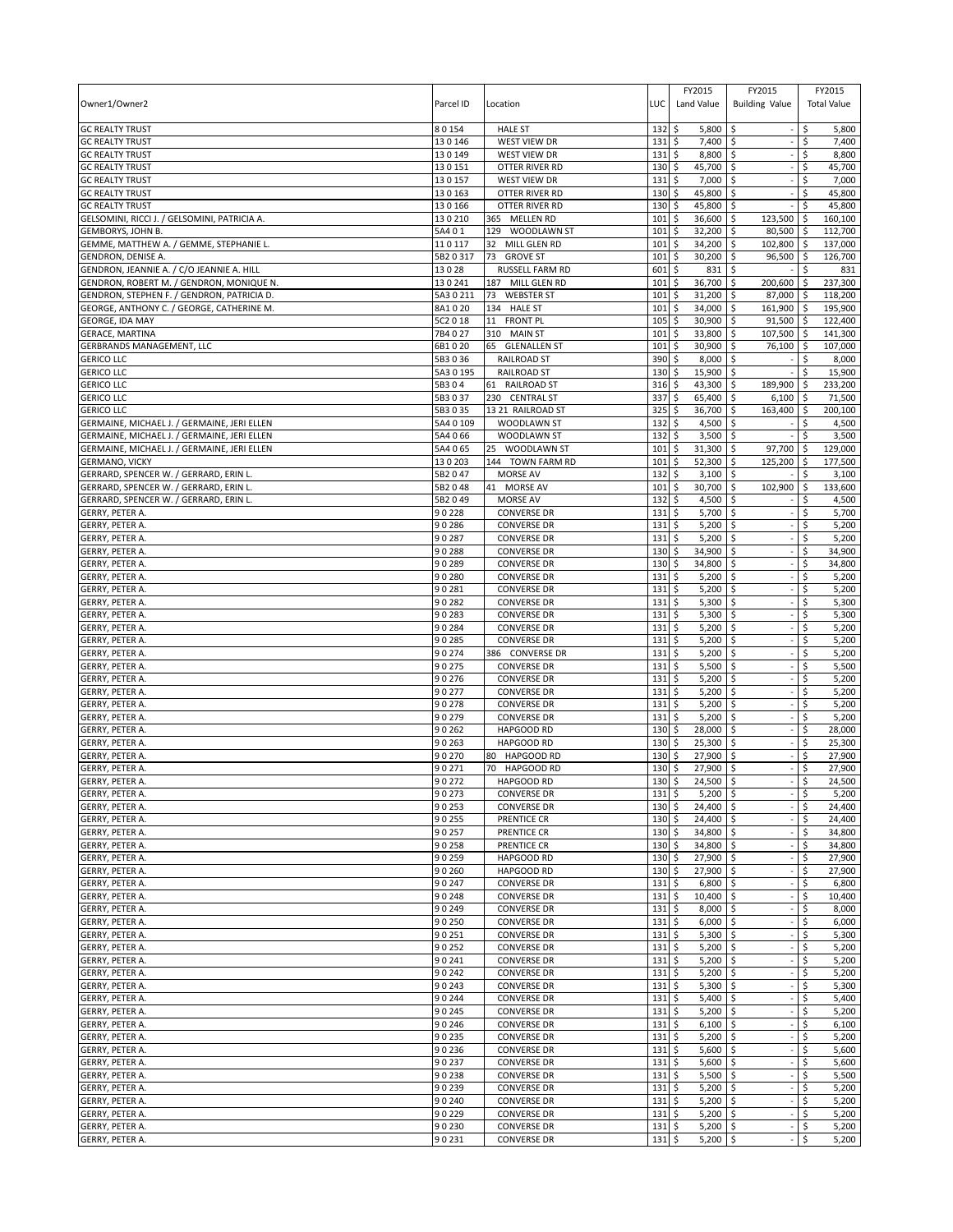| Owner1/Owner2                                                                                  | Parcel ID           | Location                                         | LUC                        | FY2015<br>Land Value               | FY2015<br><b>Building Value</b> |                          | FY2015<br><b>Total Value</b> |
|------------------------------------------------------------------------------------------------|---------------------|--------------------------------------------------|----------------------------|------------------------------------|---------------------------------|--------------------------|------------------------------|
| GERRY, PETER A.<br>GERRY, PETER A.                                                             | 90232<br>90233      | <b>CONVERSE DR</b><br><b>CONVERSE DR</b>         | 131<br>131                 | \$<br>5,200<br>\$<br>$5,200$ \$    | \$                              | \$.<br>\$                | 5,200<br>5,200               |
| GERRY, PETER A.                                                                                | 90234               | <b>CONVERSE DR</b>                               | 131                        | \$<br>$5,200$ \$                   |                                 | \$                       | 5,200                        |
| <b>GERRY, PETER A</b>                                                                          | 90261               | HAPGOOD RD                                       | 130                        | \$<br>27,900                       | \$                              |                          | 27,900                       |
| GESLAK, CRYSTAL A.                                                                             | 5A3 0 26            | 12 WINTER ST                                     | 101                        | 30,700<br>\$                       | \$<br>60,700                    | \$                       | 91,400                       |
| GIANNETOS, JOHN L.                                                                             | 5B3055              | 255 257 CENTRAL ST                               | 31                         | \$<br>70,900                       | \$<br>269,800                   | -\$                      | 340,700                      |
| GIARDINI, SUSAN M.,                                                                            | 5B2 0 114           | 45 OAK ST                                        | 101                        | 31,900<br>\$                       | \$<br>135,700                   | ا \$                     | 167,600                      |
| GILBERT, JAMES M. / GILBERT, TINA M.                                                           | 5A3 0 240<br>130188 | 77 79 JUNIPER ST<br>50                           | 104<br>101                 | \$<br>30,900<br>\$<br>36,600       | \$<br>92,900<br>157,400         | l \$                     | 123,800<br>194,000           |
| GILBERT, JAY J. / GILBERT, DAWN<br>GILBERT, RAMONA M. / GILBERT, KEITH                         | 5A2 0 105           | <b>INDEPENDENCE DR</b><br>199 MILL ST            | 104                        | \$<br>31,600                       | \$<br>43,000 \$<br>\$           | \$                       | 74,600                       |
| GILBRIDE JAMES R & SUSAN M                                                                     | 5C3 0 150           | 31 HIGH ST                                       | 101                        | \$<br>33,500                       | \$<br>136,600                   | \$                       | 170.100                      |
| GILCHREST, MARK A.                                                                             | 3012                | 255 EAST MONOMONAC RD                            | 101                        | \$<br>47,900                       | 102,300<br>\$                   | -\$                      | 150,200                      |
| GILLISSEN, CHRISTOPHER N. / GILLISSEN, SHAR-LYNN M.                                            | 10170               | 37<br>NORTH ROYALSTON RD                         | 104                        | \$<br>36,000                       | 185,100<br>\$                   | <b>S</b>                 | 221,100                      |
| GILLOTTI, GARY W.                                                                              | 5A3027              | 433 CENTRAL ST                                   | 101                        | \$<br>30,600                       | \$<br>75,800                    | \$ ا                     | 106,400                      |
| GIONET, KEVIN F.                                                                               | 9083                | 337 ASH ST                                       | 101                        | \$<br>36,200                       | 140,300 \$<br>l\$               |                          | 176,500                      |
| GIORDANO, MICHAEL P. / GIORDANO, DEBORAH H.                                                    | 6A1057              | 151<br><b>GLENALLEN ST</b>                       | 101                        | \$<br>34,800                       | \$<br>150,200                   | l \$                     | 185,000                      |
| GIRARD JASON K / C/O CALIBER HOME LOANS, INC.                                                  | 5D1068              | 130<br><b>LAUREL ST</b>                          | 101                        | \$<br>34,800                       | \$<br>78,300                    | l \$                     | 113,100                      |
| GIRARD, DAVID M. / GIRARD, SANDRA A.<br>GIRARD, DENNIS                                         | 110180<br>4042      | 51<br>TOWN FARM RD<br>433<br><b>BROWN ST</b>     | 101<br>101                 | \$<br>43,200 \$<br>\$<br>37,000    | 114,500 \$<br>\$<br>129,600 \$  |                          | 157,700<br>166,600           |
| GIRARD, DENNIS A. + KATHLEEN / TR. OF GIRARD FAMILY CEMETERY                                   | 40117               | 459<br><b>BROWN ST</b>                           | 953                        | \$<br>36,100                       | \$                              | Ŝ.                       | 36,100                       |
| GIRARD, DENNIS, TRUSTEE OF / LINCOLN AVENUE EXTENSION TRUST                                    | 20157               | 311<br>LINCOLN AV                                | 331                        | \$<br>95,700                       | ۱\$<br>18,400                   | <b>S</b>                 | 114,100                      |
| GIRARD, DIANE M.                                                                               | 5D3018              | 118 HIGH ST                                      | 101                        | \$<br>32,200                       | \$<br>119,700                   | \$                       | 151,900                      |
| GIRARD, GEORGE J., JR. / GIRARD, PAULINE M.                                                    | 5A2 0 156           | MORSE AV                                         | 132                        | \$<br>4,600                        | \$                              |                          | 4,600                        |
| GIRARD, GEORGE J., JR. / GIRARD, PAULINE M.                                                    | 5A2 0 157           | 115 MORSE AV                                     | 101                        | l\$<br>30,300                      | 85,900<br>\$                    | \$ ا                     | 116,200                      |
| GIRARD, MICHAEL D. / LABARGE, ANNETTE M.                                                       | 90136               | <b>OLD GARDNER RD</b><br>$\overline{7}$          | 101                        | \$<br>34,800                       | \$<br>133,100                   | -\$                      | 167,900                      |
| GIRARD, PAULA M. / GIRARD, GARY B.                                                             | 5D2 0 13            | <b>CARDINAL LN</b><br>5                          | 101                        | \$<br>46,500                       | 192,700 \$<br>\$                |                          | 239,200                      |
| GIROUARD, A. JUNE TRUSTEE GIROUARD PERSONAL RES TR / C/O JANA GIROUARD                         | 2046                | ELMWOOD RD<br>52                                 | 101                        | \$<br>47,400                       | \$<br>96,100                    | <b>S</b>                 | 143,500                      |
| GIROUARD, EUGENE A. / GIROUARD, ELIZABETH M.                                                   | 130139              | 380 WELCH RD                                     | 101                        | 36,600<br>\$                       | 120,800<br>Ŝ.                   | -\$                      | 157,400                      |
| GIROUARD, JOSEPH A. / GIROUARD, DONNA M.<br>GIROUARD, JUNE / C/O JANA GIROUARD                 | 7028<br>20168       | 28 SOUTH ROYALSTON RD<br><b>FORRISTALL RD</b>    | 101<br>130                 | \$<br>45,400<br>\$<br>38,100       | 120,400<br>-\$<br>\$            | l \$<br>\$               | 165,800<br>38,100            |
| GIROUARD, K.J. + R.E. / GIROUARD, F.H.                                                         | 2D402               | ELMWOOD RD                                       | 713                        | \$<br>19,499                       | \$                              |                          | 19,499                       |
| GIROUARD, K.J. + R.E. / GIROUARD, F.H.                                                         | 2041                | 62 76 ELMWOOD RD                                 | 137                        | 43,141<br>\$                       | 363,000<br>\$                   | \$                       | 406,141                      |
| GIROUARD, K.J. + R.E. / GIROUARD, F.H.                                                         | 2048                | REAR ELMWOOD RD                                  | 718                        | \$<br>3,203                        | \$                              | \$                       | 3,203                        |
| GIROUARD, K.J. + R.E. / GIROUARD, F.H.                                                         | 2027                | <b>FORRISTALL RD</b>                             | 713                        | \$<br>910                          | \$                              | \$                       | 910                          |
| GIROUARD, K.J. + R.E. / GIROUARD, F.H.                                                         | 3B101               | OFF ELMWOOD RD                                   | 720                        | \$<br>205                          | Ŝ.                              | \$                       | 205                          |
| GIROUARD, KENNETH J. & JUNE B. / TR GIROUARD IRREVOCABLE TRUST                                 | 2062                | <b>CENTRAL ST</b>                                | 106                        | \$<br>36,700                       | -\$<br>5,500                    | \$.                      | 42,200                       |
| GIROUARD, KENNETH J. & JUNE B. / TR GIROUARD IRREVOCABLE TRUST                                 | 2047                | REAR FORRISTALL RD                               | 41                         | \$<br>137,200                      | 137,400 \$<br>-\$               |                          | 274,600                      |
| GIROUARD, KENNETH J. & JUNE B. / TR GIROUARD IRREVOCABLE TRUST                                 | 2052                | 40 ELMWOOD RD                                    | 17                         | \$<br>36,669                       | \$<br>101,400                   | \$                       | 138,069                      |
| GIROUARD, OSCAR<br>GIROUARD, OSCAR                                                             | 4024<br>40238       | 667<br><b>RIVER ST</b><br>675<br><b>RIVER ST</b> | 132<br>$130 \pm$           | \$<br>12,400<br>39,800 \$          | Ŝ.                              | Ś<br>\$                  | 12,400<br>39,800             |
| GIROUARD, OSCAR                                                                                | 40239               | 663 RIVER ST                                     | 132                        | \$<br>12,600                       | \$                              | \$                       | 12,600                       |
| GIROUARD, OSCAR                                                                                | 40237               | 3<br><b>BROOKS RD</b>                            | 130                        | \$<br>49,300                       | \$                              |                          | 49,300                       |
| GIROUARD, PETER A. / GIROUARD, SHEILA M.                                                       | 70133               | 32 SOUTH ROYALSTON RD                            | 101                        | \$<br>43,000                       | \$<br>115,000                   | ۱\$                      | 158,000                      |
| GIUNTA, ANDREA / C/O ANDREA PAELIAN                                                            | 40195               | 36<br><b>BAYBERRY CR</b>                         | 101                        | \$<br>32,500                       | $\mathsf{\hat{S}}$<br>128,800   | l\$                      | 161,300                      |
| GLANCY, JOHN M.                                                                                | 6048                | <b>WEST SHORE DR</b><br>27                       | 130                        | \$<br>42,700                       | l\$                             | Ŝ.                       | 42,700                       |
| GLEASON NICOLE H / C/O HUTT, TODD J                                                            | 70184               | 35<br>PHYLLIS RD                                 | 101                        | \$<br>35,100                       | \$<br>101,400                   | \$                       | 136,500                      |
| GLEASON, BRENT D. / GLEASON, LINDA M.                                                          | 5C3 0 157           | 89<br><b>HIGH ST</b>                             | 101                        | \$<br>31,200                       | 85,300<br>\$                    | -\$                      | 116,500                      |
| GLEASON, DOUGLAS J.<br>GLEASON, KATHRYN M. / C/O PHU, TIEN G                                   | 80166<br>5B2 0 54   | 36<br><b>BALDWINVILLE RD</b><br><b>GROVE ST</b>  | 101<br>132                 | \$<br>41,900<br>\$<br>4,900        | l\$<br>172,500<br>\$            | l \$<br>\$               | 214,400<br>4,900             |
| GLEASON, KATHRYN M. / C/O PHU, TIEN G                                                          | 5B2053              | 94<br>LINCOLN AV                                 | 104                        | \$<br>32,300                       | \$<br>125,300                   | \$                       | 157,600                      |
| <b>GLEASON, NEAL</b>                                                                           | 5D309               | 165 HIGH ST                                      | 101                        | l\$<br>43,100 \$                   | 110,100 \$                      |                          | 153,200                      |
| <b>GLEASON, SCOTT A.</b>                                                                       | 5A2 0 134           | 158 MILL ST                                      | $101$ \$                   | $32.500$ \$                        | 77.600 \$                       |                          | 110.100                      |
| GLENNY, KEITH P. / GLENNY, KAREN L.                                                            | 5B2 0 285           | 33 LINCOLN AV                                    | $13 \,$ \$                 | 31,400 \$                          | 149,700 \$                      |                          | 181,100                      |
| <b>GLOVER, RONALD R.</b>                                                                       | M3046               | <b>FOURTH ST</b>                                 | 132 \$                     | $8,000$ \$                         |                                 | \$                       | 8,000                        |
| GLOVER, RONALD R.                                                                              | M3048               | <b>FOURTH ST</b>                                 | 132                        | \$<br>$8,000$ \$                   |                                 | Ŝ.                       | 8,000                        |
| GLOVER, RONALD R.                                                                              | M3047               | 115 FOURTH ST                                    | 101                        | \$<br>128,600 \$                   | 82,800 \$                       |                          | 211,400                      |
| GLOW, NORMA<br>GOAN, JOHN R. / GOAN, GAYNOR A.                                                 | 11036<br>5B2 0 190  | OLD COUNTY RD<br>48 MASON ST                     | 130<br>101                 | \$<br>38,000 \$<br>\$<br>31,700 \$ | 136,600                         | \$<br>$\ddot{\varsigma}$ | 38,000<br>168,300            |
| GODERRE, MICHAEL A. / GODERRE, ELLEN                                                           | M5012               | <b>ISLAND RD</b>                                 | 106                        | 19,700 \$<br>\$                    | $1,000$ \$                      |                          | 20,700                       |
| GODERRE, MICHAEL A. / GODERRE, ELLEN T.                                                        | M5010               | <b>ISLAND RD</b>                                 | 132                        | \$<br>$19,200$ \$                  |                                 | \$                       | 19,200                       |
| GODERRE, MICHAEL A. / GODERRE, ELLEN T.                                                        | M5011               | 205 ISLAND RD                                    | 101                        | \$<br>135,900 \$                   | 151,700                         | \$                       | 287,600                      |
| GODFREY, DAVID A. / GODFREY, FRANCINE L.                                                       | 11080               | 180 BALDWINVILLE RD                              | 101                        | \$<br>35,100 \$                    | 101,600                         | -\$                      | 136,700                      |
| GODFREY, MICHAEL F. & LORIANN /                                                                | 2D3049              | MONADNOCK AV                                     | 132                        | 5<br>$4,600$ \$                    |                                 | \$                       | 4,600                        |
| GODFREY, MICHAEL F. & LORIANN /                                                                | 2D3048              | 64 MONADNOCK AV                                  | 101                        | \$<br>30,900 \$                    | $92,300$ \$                     |                          | 123,200                      |
| GOEWEY, DAVID H.                                                                               | 70158               | 151 BALDWINVILLE STATE RD                        | 332                        | $\ddot{\circ}$<br>44,700 \$        | $53,100$ \$                     |                          | 97,800                       |
| GOEWEY, RICHARD / AUTRY, YVONNE<br>GOEWEY, THOMAS W. / GOEWEY, NANCY M.                        | 90128<br>5A4 0 35   | 230 TEEL RD<br>25 VAINE ST                       | $101 \;$ \$<br>$101 \,$ \$ | 58,900 \$<br>46,400 \$             | 117,400 \$<br>89,800 \$         |                          | 176,300<br>136,200           |
| GOGUEN, COLETTE M. / GOGUEN, JOHN J.                                                           | 40187               | 31 SIBLEY RD                                     | 101                        | $\ddot{\circ}$<br>36,600 \$        | 138,500 \$                      |                          | 175,100                      |
| GOGUEN, MICHAEL J. / GOGUEN, ELIZABETH M.                                                      | 9089                | 68 GARDNER RD                                    | $101 \;$ \$                | 36,200 \$                          | 123,800 \$                      |                          | 160,000                      |
| GOGUEN, MICHELLE L.                                                                            | 70130               | 184 BALDWINVILLE STATE RD                        | 101                        | 5<br>40,700 \$                     | 105,700 \$                      |                          | 146,400                      |
| GOGUEN, PAUL J.                                                                                | 6B1015              | 42 GLENALLEN ST                                  | 101                        | 5<br>$31,100$ \$                   | $69,000$ \$                     |                          | 100,100                      |
| <b>GOINS ALISON R</b>                                                                          | 40197               | 66 BAYBERRY CR                                   | $101 \;$ \$                | 32,500 \$                          | 141,800 \$                      |                          | 174,300                      |
| GOMEZ, TYRONE / GOMEZ, VERONICA                                                                | 5B2 0 191           | 55 MASON ST                                      | 101                        | \$<br>30,900                       | l\$<br>64,400                   | $\sqrt{5}$               | 95,300                       |
| GONYNOR, PAULA J.                                                                              | 5C3 0 120           | 195 SPRING ST                                    | $101 \;$ \$                | $31,100$ \$                        | 61,800 \$                       |                          | 92,900                       |
| GONYNOR, ROBERT D. III / NELSON, MICHELLE M.<br>GONZALEZ, LUIS ALBERTO / GONZALEZ, DARLENE ANN | 4D403<br>4C4 0 52   | 22 HALE ST<br>562 RIVER ST                       | $101 \,$ \$<br>101         | 35,400 \$<br>5<br>32,600 \$        | $91,800$ \$<br>135,800 \$       |                          | 127,200<br>168,400           |
| GONZALEZ, RAYMOND A. / GONZALEZ, LISE M.                                                       | 5C3 0 15            | 20 BEECH ST                                      | $101 \;$ \$                | 30,200 \$                          | 45,200 \$                       |                          | 75,400                       |
| GOOD, ALOHA MARIE / BALSEWICE, WILLIAM ALAN                                                    | 3D1062              | 175 GLENALLEN ST                                 | 101                        | \$<br>$31,900$ \$                  | 70,900 \$                       |                          | 102,800                      |
| GOODLETT, SEAN C. / GOODLETT, REBECCA A.                                                       | 2D3035              | 16 POLAND AV                                     | 101                        | 5<br>30,800 \$                     | 108,500 \$                      |                          | 139,300                      |
| GOODRICH, LESTON J. JR. / GOODRICH, ROSEMARIE L.                                               | 5A2 0 85            | 141 MILL ST                                      | 101                        | l\$<br>33,800 \$                   | $100,000$ \$                    |                          | 133,800                      |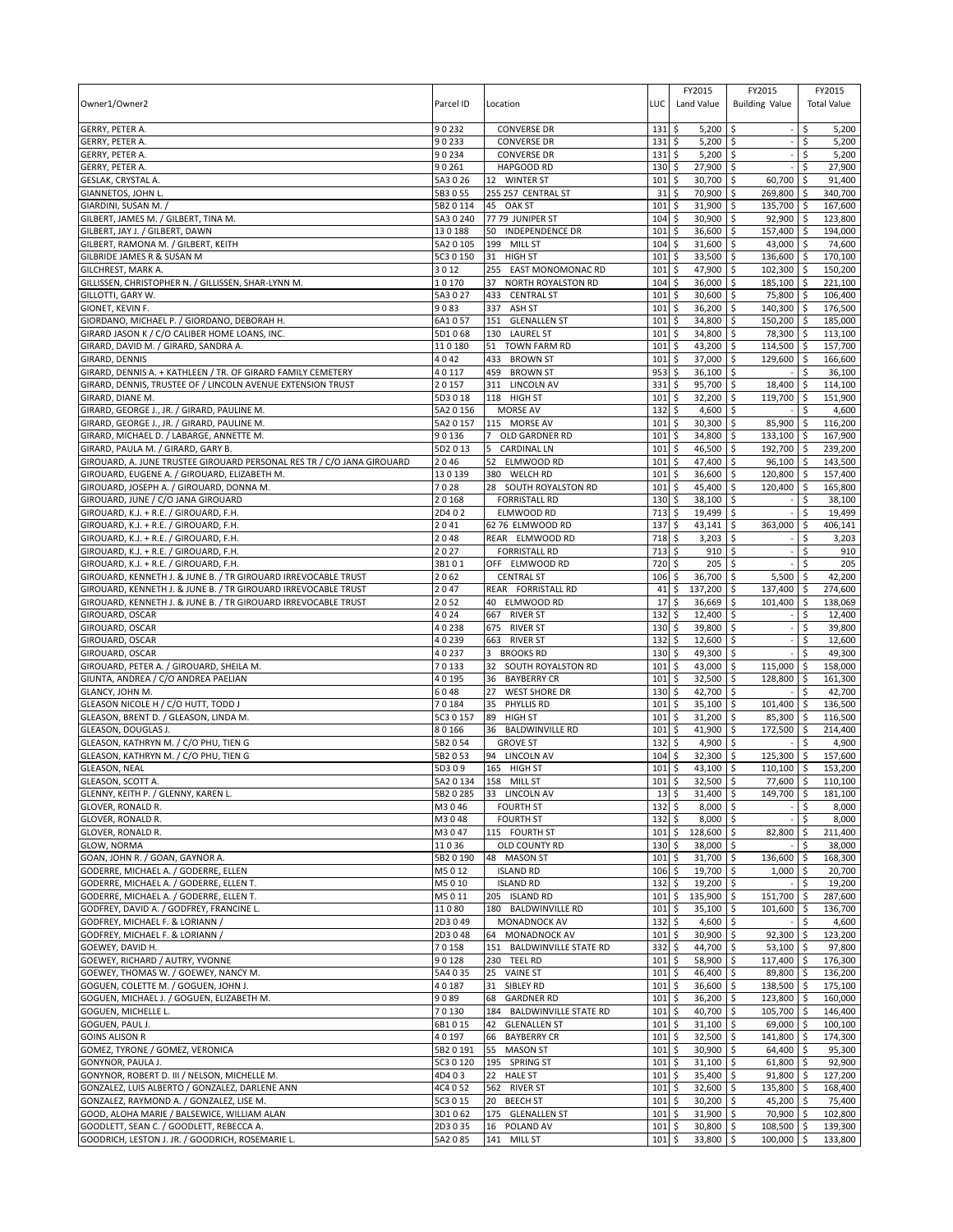|                                                                                             |                    |                                                        |             | FY2015                               | FY2015                           | FY2015                                |
|---------------------------------------------------------------------------------------------|--------------------|--------------------------------------------------------|-------------|--------------------------------------|----------------------------------|---------------------------------------|
| Owner1/Owner2                                                                               | Parcel ID          | Location                                               | LUC         | Land Value                           | <b>Building Value</b>            | <b>Total Value</b>                    |
| GOODRICH, RICHARD R. / GOODRICH, CORINNE M.                                                 | 90336              | 260 ASH ST                                             | 101         | \$<br>$36,000$ \$                    | 160,100                          | 196,100<br><b>S</b>                   |
| GOODSPEED MACHINE COMPANY                                                                   | 5B3 0 100          | 11 SUMMER DR                                           | 400         | \$<br>70,500                         | 257,600 \$<br>l\$                | 328,100                               |
| GOODWIN GARY P & COLLEEN M                                                                  | 90375              | 155 TOY TOWN LN                                        | 101         | 46,200 \$<br>\$                      | 213,300 \$                       | 259,500                               |
| GOODWIN, COREY J.                                                                           | 5A3 0 363          | 15 CEDAR ST                                            | 101         | \$<br>31,400                         | \$<br>109,100                    | \$<br>140,500                         |
| GOODWIN, LEO C. / GOODWIN, JEAN A.                                                          | 1097               | 308 WEST ST                                            | 101         | 31,500<br>\$                         | 84,800<br>Ŝ.                     | 116,300<br>l\$                        |
| GOODWIN, LEONA M.                                                                           | 4C4 0 11           | 575 RIVER ST                                           | 101         | \$<br>42,000                         | \$<br>67,400                     | l\$<br>109,400                        |
| GOODWIN, MICHAEL C.<br>GOODWIN, PHILIP J. / GOODWIN, IRIS S.                                | 7A4 0 37<br>70217  | 257 MAIN ST<br>66 KRANTZ RD                            | 101<br>101  | \$<br>30,900<br>\$<br>33,200         | 101,800<br>\$<br>\$<br>92,100    | 132,700<br>ا \$<br>125,300<br>l\$     |
| GOODWIN, RANDY J. / GOODWIN, BARBARA E.                                                     | 5A2097             | 126 128 PEARL ST                                       | 104         | \$<br>30,700                         | l\$<br>102,800                   | l \$<br>133,500                       |
| GOODWIN, SAMANTHA J.                                                                        | 90380              | 106 TOY TOWN LN                                        | 101         | \$<br>46,100                         | 147,000 \$<br>l\$                | 193,100                               |
| GOODWIN, STEVE R.                                                                           | 5A3 0 244          | 10 JACKSON AV                                          | 101         | \$<br>$20,900$ \$                    | 85,900                           | l \$<br>106.800                       |
| GOOLEY, BRIAN R. / GOOLEY, SUSAN E.                                                         | 90114              | 698 SPRING ST                                          | 101         | \$<br>34,900                         | 116,600<br>\$                    | 151,500<br>∣\$                        |
| GORDON, RICHARD / GORDON, NANCY                                                             | 10137              | 320<br><b>WEST ST</b>                                  | 101         | 37,500<br>\$                         | 150.400<br>\$                    | 187,900<br>l \$                       |
| GORDON, RICHARD A. / TR. OF R + G TRUST                                                     | 5A3 0 231          | 306 CENTRAL ST                                         | 31          | \$<br>67,500                         | \$<br>147,700                    | ۱\$<br>215,200                        |
| GORDON, RICHARD G. / GORDON, BONITA J.                                                      | 2D3087             | 27 ELMWOOD RD                                          | 101         | \$<br>34,700 \$                      | 97,800 \$                        | 132,500                               |
| GORECKI, WILLIAM H. / GORECKI, JONI L.                                                      | 5B3073             | 123 ELM ST                                             | 101         | \$<br>31,900                         | l\$<br>59,400                    | l \$<br>91,300                        |
| GORECKI, WILLIAM H. / GORECKI, JONI L.                                                      | 5B3075             | OFF POND ST                                            | 130         | \$<br>35,500 \$                      |                                  | $\mathsf{\hat{S}}$<br>35,500          |
| GORMAN, EDMOND F. / GORMAN, ANGELA M.<br>GORMAN, RACHEL M. / GORMAN, TARA M.                | 90222<br>5C2 0 64  | 105 CONVERSE DR<br>68 PROSPECT ST                      | 101<br>101  | \$<br>34,900 \$<br>\$<br>31,000      | 172,100<br>l\$<br>82,900         | 207,000<br>l\$<br>۱\$<br>113,900      |
| GORMLEY, CAROL ANN                                                                          | 5B3021             | 151 PLEASANT ST                                        | 104         | \$<br>30,600                         | \$<br>82,700                     | l \$<br>113,300                       |
| GORMLEY, LUCILLE C.                                                                         | 5A2093             | <b>PEARL ST</b>                                        | 132         | \$<br>4,600                          | l \$                             | \$<br>4,600                           |
| GORMLEY, MICHAEL S. / GORMLEY, LORI L.                                                      | 10116              | 35 NORTH ROYALSTON RD                                  | 101         | \$<br>35,300                         | \$<br>162,400                    | 197,700<br>∣\$                        |
| GORTS, JOHN C.                                                                              | 3017               | 165 EAST MONOMONAC RD                                  | 101         | \$<br>48,600                         | \$<br>131,900                    | 180,500<br>∣\$                        |
| GOTTWALD, BRIAN E. / GOTTWALD, SHERRY R.                                                    | 5A4 0 15           | 13 EASTERN AV                                          | 101         | 33,000<br>\$                         | 86,800<br>∣\$                    | 119,800<br>l\$                        |
| GOULD, ELEANOR G. / GOULD, BURTON E. JR.                                                    | 5B106              | 126 WEST ST                                            | 101         | \$<br>33,900                         | l\$<br>80,900                    | l\$<br>114,800                        |
| GOULD, MICHAEL J.                                                                           | 2089               | 475 SCHOOL ST                                          | 101         | \$<br>25,200                         | 58,200<br>∣\$                    | ۱\$<br>83,400                         |
| GOULD, SCOTT                                                                                | 90306              | 75<br><b>GARDNER RD</b>                                | 390         | 68,500<br>\$                         | \$                               | \$<br>68,500                          |
| GOULETTE, DONALD J. SR. / C/O KAREN PARKS                                                   | 10A4013            | 232 BALDWINVILLE STATE RD                              | 130         | 41,600<br>\$                         | l\$                              | Ŝ.<br>41,600                          |
| GOULETTE, DONALD J. SR. / C/O PARKS, KAREN<br>GOULSTON, CHRISTOPHER C. / GOULSTON, PAULA M. | 10A4 042<br>110182 | 234 BALDWINVILLE STATE RD<br>55<br><b>TOWN FARM RD</b> | 13<br>101   | 58,800<br>\$<br>35,800<br>\$         | \$<br>275,200<br>l\$<br>168,500  | 334,000<br><b>S</b><br>204,300<br>∣\$ |
| GRADY ROBERT L / TRUSTEE ERG REVOCABLE TRUST                                                | 5B30123            | 25<br><b>WALNUT ST</b>                                 | 104         | \$<br>30,600                         | \$<br>102,000                    | 132,600<br>l \$                       |
| GRADY, CARLTON & LEIGH / C/O WELLS FARGO R E TAX SERV                                       | M7030              | 25<br><b>BEACHVIEW DR</b>                              | 101         | 133,600<br>\$                        | 46,900<br>Ŝ.                     | 180,500<br><b>S</b>                   |
| GRADY, CARLTON M., TRUSTEE / GRADY FAMILY IRREVOCABLE TRUST                                 | M7028              | 16<br><b>BEACHVIEW DR</b>                              | 101         | \$<br>137,700                        | \$<br>$105,200$ \$               | 242,900                               |
| <b>GRAESLE THOMAS &amp; GINA Y</b>                                                          | 5A2 0 170          | 142 SPRUCE ST                                          | 104         | \$<br>30,100                         | \$<br>55,700                     | l \$<br>85,800                        |
| GRAESSLE, GINA Y. / GRAESSLE, THOMAS J                                                      | 5A3 0 205          | 27 29 WEBSTER ST                                       | 105         | \$<br>30,200                         | 84,800<br>\$                     | $\sqrt{5}$<br>115,000                 |
| GRAESSLE, THOMAS J. / GRAESSLE, GINA Y.                                                     | 5C3 0 13           | 8 10 BEECH ST                                          | 104         | \$<br>30,300                         | 37,300<br>l\$                    | l\$<br>67,600                         |
| GRAESSLE, THOMAS J. / GRAESSLE, GINA Y.                                                     | 5A2 0 179          | <b>MECHANIC ST</b><br>29                               | 105         | \$<br>31,000                         | 95,500 \$<br>l \$                | 126,500                               |
| GRAESSLE, THOMAS J. / GRAESSLE, GINA Y.                                                     | 5C2 0 15           | 324 FRONT ST                                           | 111         | \$<br>30,900                         | \$<br>141,400                    | l \$<br>172,300                       |
| GRAESSLE, THOMAS J. / GRAESSLE, GINA Y.                                                     | 2D4028             | 149<br>WOODLAWN ST                                     | 105         | \$<br>31,900<br>130,200              | \$<br>157,300<br>74,900<br>l \$  | 189,200<br>-\$                        |
| GRAHAM, EVELYN ANNE HAWES / GRAHAM, PAUL<br>GRAHAM, EVELYN ANNE HAWES / GRAHAM, PAUL        | M8010<br>M8026     | 116 EAST MONOMONAC RD<br>EAST MONOMONAC RD             | 101<br>132  | \$<br>\$<br>600                      | l\$                              | 205,100<br>۱\$<br>\$<br>600           |
| GRANITE HOLDINGS TRUST / C/O PAUL RANDY L                                                   | 80101              | 620 ALGER ST                                           | 101         | \$<br>34,900                         | l\$<br>150,500                   | 185,400<br>∣\$                        |
| GRANT, STEVE / GRANT, BONNIE                                                                | 5B1027             | 29 HYDE ST                                             | 101         | \$<br>34,900                         | \$<br>83,900                     | 118,800<br>l\$                        |
| GRANT, THOMAS C. / GRANT, CECILE T.                                                         | 40111              | 205 BROWN ST                                           | 101         | \$<br>33,200                         | l \$<br>129,800                  | l \$<br>163,000                       |
| GRASMUCK, WILLIAM F. / GRASMUCK, LILLIAN L.                                                 | 5A2 0 59           | 202 LINCOLN AV                                         | 104         | \$<br>30,300                         | l\$<br>82,300 \$                 | 112,600                               |
| GRAVES, ANDREW M. / GRAVES, RENEE M.                                                        | 130226             | 232 MILL GLEN RD                                       | 101         | \$<br>38,700                         | \$<br>100,600                    | 139,300<br><b>S</b>                   |
| GRAVES, BRADFORD R. / LENT, DIANE M.                                                        | 13082              | 241 MILL GLEN RD                                       | 101         | \$<br>34,800                         | 107,100<br>∣\$                   | 141,900<br>l \$                       |
| GRAVES, RICHARD R. / GRAVES, FRANCESCA A.                                                   | 5A30279            | 84<br><b>LINDEN ST</b>                                 | 101         | \$<br>31,000                         | 87,100 \$<br>l \$                | 118,100                               |
| <b>GRAVES, ROY</b><br>GRAVES, SCOTT TRUSTEE OF / THE CARRIAGE HOUSE REALTY TR               | 5C1071<br>6081     | 93<br><b>BROWN ST</b><br>660 SPRING ST                 | 101<br>326  | \$<br>32,100<br>\$<br>96,700         | \$<br>97,400 \$<br>\$<br>268.900 | 129,500<br>365.600                    |
| GRAY, DEAN R. / GRAY, LINDA M.                                                              | 4D408              | 38<br><b>WHITNEY ST</b>                                | 101         | \$<br>32,400 \$                      | 111,700 \$                       | 144,100                               |
| GRAY, FDWARD P. / GRAY, ANA M.                                                              | 6B1 0 34           | 98 GLENALLEN ST                                        | 101S        | 34.400 \$                            | 132.900 \$                       | 167.300                               |
| GRAY, JOSHUA A. / PARRIS-GRAY, LEAH E.                                                      | 5B3014             | 162 PLEASANT ST                                        | 105         | 30,900<br>\$                         | \$<br>102,700 \$                 | 133,600                               |
| GREENAN, SHELLY MAUREEN ALGER / GREENAN, PETER THOMAS ALGER                                 | 70157              | 147 BALDWINVILLE STATE RD                              | 13          | \$<br>36,400                         | <b>S</b><br>162,100              | $\sqrt{5}$<br>198,500                 |
| GREENBERG, BLU                                                                              | 304                | REAR NORTH ASHBURNHAM RD                               | 601         | \$<br>5,868                          | <b>S</b>                         | \$<br>5,868                           |
| GREENBERG, JANICE E. / GREENBERG, PETER R.                                                  | M2012              | 15 ISLAND RD                                           | 101         | \$<br>131,000 \$                     | 123,900 \$                       | 254,900                               |
| GREENE, DAVID E. / GREENE, KATHLEEN T.                                                      | M10037             | <b>LAKEVIEW DR</b><br>86                               | 101         | 137,400 \$<br>\$                     | 98,400                           | ۱\$<br>235,800                        |
| GREENE, MICHAEL W.                                                                          | 5B2 0 119          | 99<br>OAK ST<br>597 RIVER ST                           | 111         | \$<br>30,400                         | 136,600<br>\$                    | \$<br>167,000                         |
| GREENE, SCOTT W. / GREENE, LARA D.<br>GREENE, SUSAN C.                                      | 4C408<br>5C3 0 91  | 281 SPRING ST                                          | 101<br>101  | \$<br>$35,100$ \$<br>\$<br>32,400 \$ | 77,700 \$<br>84,100 \$           | 112,800<br>116,500                    |
| GREENLAW, GAIL C. / GREENLAW, KENNETH E. + KEITH W                                          | 5C2 0 67           | 50 PROSPECT ST                                         | 105         | \$<br>$32,900$ \$                    | 127,300 \$                       | 160,200                               |
| GREENLEAF, EDWARD / GREENLEAF, AMY                                                          | 5C1033             | 57 HILL ST                                             | 101         | \$<br>34,500 \$                      | 77,500                           | $\sqrt{5}$<br>112,000                 |
| GREENWOOD, R.B.JR. + SCOTT A. / WITT, M.W. + WITT, J.S.                                     | 1203               | REAR OLD COUNTY RD                                     | 132         | \$<br>$55,900$ \$                    |                                  | \$<br>55,900                          |
| GREENWOOD, RICHARD J. / ERICKSON, KAREN I.                                                  | M140101            | 566 LAKEVIEW DR                                        | 104         | \$<br>31,500 \$                      | 71,500 \$                        | 103,000                               |
| <b>GREIGE REALTY, LLC</b>                                                                   | 5C3 0 26           | 110 SPRING ST                                          | 334         | \$<br>84,800 \$                      | 171,500 \$                       | 256,300                               |
| <b>GREIGE REALTY, LLC</b>                                                                   | 5C3 0 25           | 111 SPRING ST                                          | 388         | \$<br>$55,100$ \$                    | 23,800                           | ۱\$<br>78,900                         |
| GRENNELL, SCOTT A. / GRENNELL, LINDA J.                                                     | 7A4047             | 288 MAIN ST                                            | 103         | $\ddot{\circ}$<br>$31,100$ \$        | 34,800 \$                        | 65,900                                |
| <b>GRIFFITH, SCOTT</b>                                                                      | 5B2 0 139          | 99 SCHOOL ST                                           | 101         | \$<br>$31,500$ \$                    | $103,500$ \$                     | 135,000                               |
| GRIGGS, CHARLES F., JR. / GRIGGS, DAVID J.<br>GRIMES, MICHAEL J. / GRIMES, ESTHER M.        | M12030<br>5C3 0 52 | 306 LAKEVIEW DR<br>27<br><b>PINE ST</b>                | 101<br>101  | \$<br>133,500 \$<br>\$<br>30,700 \$  | 54,400 \$<br>129,400 \$          | 187,900<br>160,100                    |
| GRINCEWICZ, CRAIG S.                                                                        | 10205              | 110 NORTH ROYALSTON RD                                 | 101         | \$<br>55,700 \$                      | 130,800 \$                       | 186,500                               |
| GRINCEWICZ, FRANK C. JR. / GRINCEWICZ, JEAN L.                                              | 5A1047             | 277 WEST ST                                            | $101 \,$ \$ | 35,500 \$                            | 206,100 \$                       | 241,600                               |
| GRISE, MICHAEL / GRISE, DEBORAH                                                             | 6025               | 56 WEST SHORE DR                                       | 101         | \$<br>133,900 \$                     | 95,700                           | $\sqrt{5}$<br>229,600                 |
| <b>GRJL LLC</b>                                                                             | 5A3 0 353          | <b>CENTRAL ST</b>                                      | 392         | \$<br>13,800 \$                      |                                  | -\$<br>13,800                         |
| GRONOWICZ, BERNARD J.                                                                       | 7B4016             | 64 BALDWINVILLE STATE RD                               | 101         | \$<br>34,900 \$                      | $87,200$ \$                      | 122,100                               |
| GRUBB, AMANDA                                                                               | 6B1016             | 38 GLENALLEN ST                                        | 101         | \$<br>31,000 \$                      | 119,100 \$                       | 150,100                               |
| GUENTHER, ROBERT A. / CORBOSIERO, JANET R.                                                  | 5B2 0 263          | <b>ACADEMY ST</b><br>45                                | 101         | \$<br>31,500                         | \$<br>145,000                    | $\ddot{\varsigma}$<br>176,500         |
| GUENTHER, ROBERT A. / CORBOSIERO, JANET R.                                                  | 5B2 0 264          | <b>ACADEMY ST</b>                                      | 132         | 4,500 \$<br>\$                       |                                  | \$<br>4,500                           |
| GUERETTE, DOUGLAS /<br>GUERIN, KATHLEEN P. / C/O KATHLEEN P. MAHONEY, TRUST                 | 110175<br>M15063   | 245 MELLEN RD<br>455 BEACHVIEW DR                      | 101<br>101  | \$<br>42,600 \$<br>30,800 \$<br>\$   | 153,100<br>$7,500$ \$            | l\$<br>195,700<br>38,300              |
|                                                                                             |                    |                                                        |             |                                      |                                  |                                       |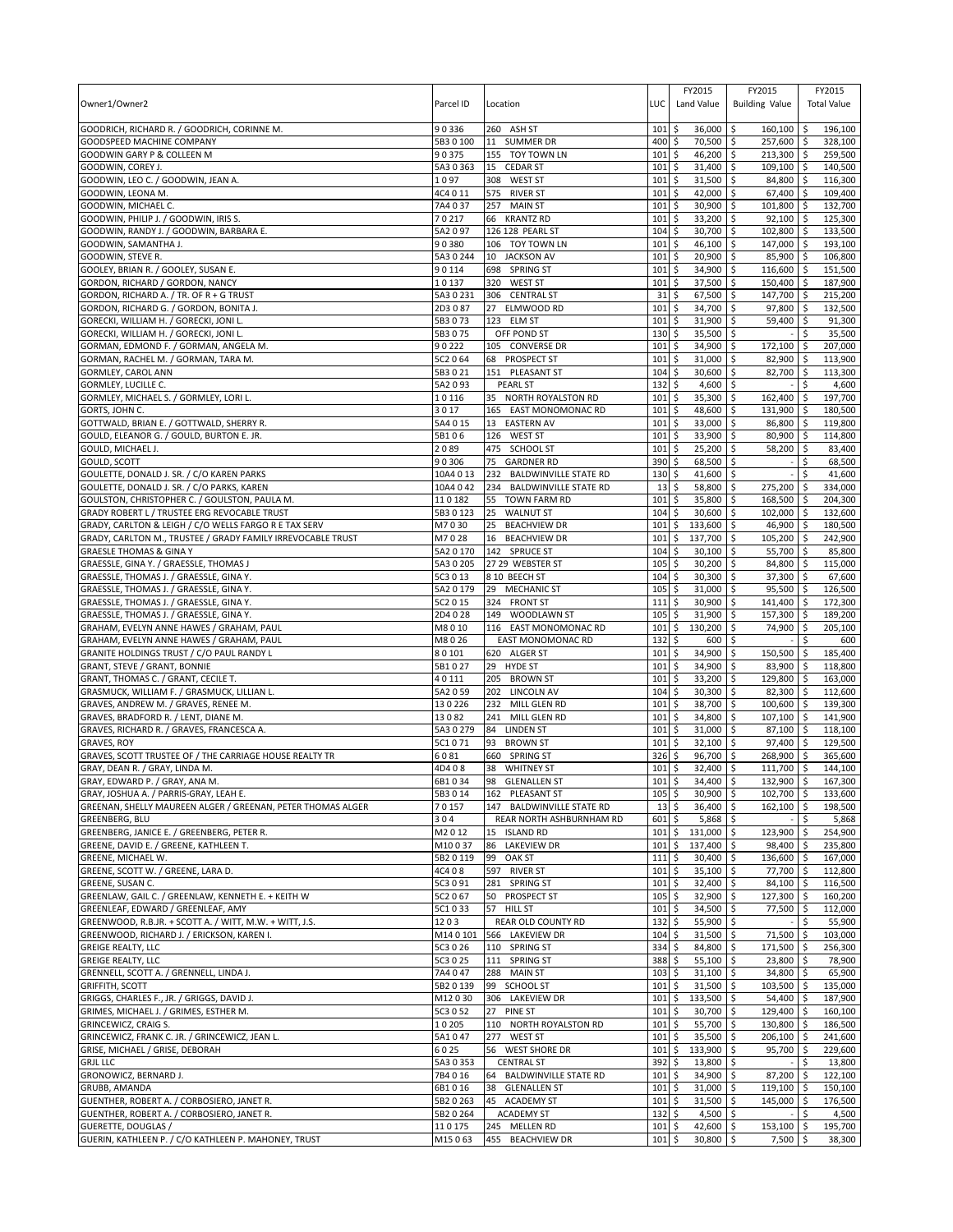| Owner1/Owner2                                                                                | Parcel ID          | Location                                   | LUC         | FY2015<br>Land Value                  | FY2015<br><b>Building Value</b> |             | FY2015<br><b>Total Value</b> |
|----------------------------------------------------------------------------------------------|--------------------|--------------------------------------------|-------------|---------------------------------------|---------------------------------|-------------|------------------------------|
| <b>GUERIN, PAUL</b>                                                                          | M15064             | 445 BEACHVIEW DR<br><b>BANNER PL A2</b>    | 101         | \$<br>30,800                          | \$<br>10,400                    | ۱\$         | 41,200                       |
| GUERRA, CHRISTOPHER R. / SARKOVICS, MIRANDA J.<br>GUERRERA, ERNEST L. / GUERRERA, CHERYLANNE | 5A2 0 A2<br>2021   | <b>CENTRAL ST</b>                          | 102<br>130  | \$<br>\$<br>59,700                    | 69,500 \$<br>\$<br>\$           | \$          | 69,500<br>59,700             |
| <b>GUERTIN, ALFRED</b>                                                                       | 6B1036             | 60 LAKE SHORE DR                           | 101         | \$<br>35,500                          | \$<br>131,400                   | -\$         | 166,900                      |
| GUERTIN, AMY E. / EDSON, JARED E.                                                            | 5A4 0 28           | 16 VAINE ST                                | 101         | 42,100<br>\$                          | 81,400<br>\$                    | ۱\$         | 123,500                      |
| <b>GUERTIN, NANCY M.</b>                                                                     | 8A1037             | 271 HALE ST                                | 101         | \$<br>44,700                          | \$<br>118,800                   | ۱\$         | 163,500                      |
| GUGLIELMELLO, ELAINE M.                                                                      | 4D4061             | 9 SIBLEY RD                                | 101         | 36,600<br>\$                          | \$<br>123,500                   | ا \$        | 160,100                      |
| GUICHARD, EDWARD E. / GUICHARD, HEIDI M                                                      | 6A1 0 30           | <b>MAPLE ST</b>                            | 132         | \$<br>3,600                           | \$                              | \$          | 3,600                        |
| GUICHARD, EDWARD E. / GUICHARD, HEIDI M.                                                     | 6A1029             | 399 MAPLE ST                               | 101         | \$<br>31,600                          | \$<br>72,300                    | \$          | 103,900                      |
| GUILMETTE, KENNETH N. / C/O MASSACHUSETTS HOUSING FINA                                       | 5B3 0 135          | 23 CHESTNUT ST                             | 104         | \$<br>30,400                          | 105,200 \$<br>-\$               |             | 135,600                      |
| GUINTO, JOHN J. / GUINTO, THERESA A.<br><b>GUNNING, STEPHEN</b>                              | 5C1051<br>130192   | <b>BROWN ST</b><br>3<br>10 OTTER RIVER RD  | 101<br>101  | 30,200<br>\$<br>\$<br>47,500          | \$<br>58,900<br>172,700<br>\$   | ∣\$<br>l \$ | 89,100<br>220,200            |
| GURLEY, JAMES                                                                                | 5B3 0 168          | 14 DUVAL CT B                              | 101         | 30,100<br>\$                          | \$<br>36.400                    | \$          | 66,500                       |
| GUSTAVSON, LEIF E. / GUSTAVSON, AMY L.                                                       | 110127             | <b>BALDWINVILLE RD</b>                     | 601         | \$<br>669                             | \$                              | \$          | 669                          |
| GUY, ALFRED J.                                                                               | 2D2017             | <b>BROWN CT</b>                            | 132         | \$<br>2,100                           | $\ddot{\circ}$                  | \$          | 2,100                        |
| GUY, ALFRED J.                                                                               | 2D2020             | <b>BROWN CT</b>                            | 132         | \$<br>3,700                           | -\$                             | \$          | 3,700                        |
| GUY, LAURI A.                                                                                | 5A3 0 154          | 53 EAST ST                                 | 101         | \$<br>30,400                          | Ŝ.<br>92,800                    | -\$         | 123,200                      |
| <b>GUY, LAURI ANN</b>                                                                        | 5A3 0 155          | 45 EAST ST                                 | 101         | \$<br>30,700                          | 83,000 \$<br>-\$                |             | 113,700                      |
| GUY, ROGER L. / GUY, BARBARA M.                                                              | 5A2 0 A8           | <b>BANNER PL A8</b>                        | 102         | \$                                    | \$<br>67,600                    | l \$        | 67,600                       |
| GWINN, MATTHEW C. / GWINN, DEANE G.                                                          | 409                | 51 BROOKS RD                               | 101         | \$<br>54,200                          | \$<br>206,000                   | ۱\$         | 260,200                      |
| HAAS, DONALD M. / HAAS, NANCY C.                                                             | 9070               | 340 TEEL RD                                | 101         | 60,400<br>\$                          | 293,600 \$<br>\$                |             | 354,000                      |
| HACHEY, PAUL E. / HACHEY, TAMMY L.<br>HACKETT, HAROLD P. JR.                                 | 70177<br>2071      | 35 CHASE LN<br><b>LINCOLN AV</b>           | 101<br>132  | \$<br>34,900<br>\$<br>1,600           | \$<br>133,000<br>\$             | \$          | 167,900<br>1,600             |
| HACKETT, HAROLD P. JR. / C/O KJORNES, DONALD M                                               | 5A3 0 269          | 367 CENTRAL ST                             | 101         | \$<br>31,100                          | 81,700<br>-\$                   | ∣\$         | 112,800                      |
| HACKETT, IVAN R. / HACKETT, TAMMIE E.                                                        | 70253              | 20 PHYLLIS RD                              | 101         | \$<br>36,700                          | \$<br>118,300                   | l\$         | 155,000                      |
| HADDAD, CHERYL A.                                                                            | M6048              | 325 WEST MONOMONAC RD                      | 101         | \$<br>44,400                          | 157,300 \$<br>-\$               |             | 201,700                      |
| HAENISCH, SCOTT A. / LEMAY, EMILY                                                            | 2087               | $\mathbf{1}$<br><b>ROBBINS RD</b>          | 101         | \$<br>31,800                          | \$<br>128,500                   | <b>S</b>    | 160,300                      |
| HAGEDORN, LINDA FAYE TR OF / LINDA FAYE HAGEDORN REVOCABLE                                   | 12069              | 39<br><b>BEMIS RD</b>                      | 101         | 36,600<br>\$                          | \$<br>137,800                   | ۱\$         | 174,400                      |
| HAGEMEYER, BARBARA J. / HAGEMEYER, MELISSA TR OF ZNH REALTY TRUST                            | 5A3 0 101          | 107 HIGHLAND ST                            | 101         | \$<br>33,200                          | S.<br>126,400                   | l\$         | 159,600                      |
| HAGEMEYER, BARBARA J. / HAGEMEYER, MELISSA, TRUSTEE OF                                       | 5A3 0 102          | <b>HIGHLAND ST</b>                         | 132         | \$<br>1,600                           | \$                              | \$          | 1,600                        |
| HAGEMEYER, MELISSA / TR OF ZBH REALTY TRUST                                                  | 5A3 0 96           | <b>HIGHLAND ST</b>                         | 132         | \$<br>4,500                           | \$                              |             | 4,500                        |
| HAGEMEYER, MELISSA / TR OF ZBH REALTY TRUST                                                  | 5A3097             | 108 HIGHLAND ST                            | 13          | 30,900<br>\$                          | \$<br>137,000                   | \$          | 167,900                      |
| HAGEMEYER, MELISSA / TR OF ZNH REALTY TRUST<br>HAGEMEYER, MELISSA / TR OF ZNH REALTY TRUST   | 11026<br>2D3037    | 29 TOWN FARM RD<br>528 CENTRAL ST          | 101<br>101  | \$<br>72,800<br>32,000<br>\$          | \$<br>809,200<br>\$<br>141,600  | l \$        | 882,000<br>173,600           |
| HAGEMEYER, MELISSA / TR OF ZNH REALTY TRUST                                                  | M9042              | WEST MONOMONAC RD                          | 131         | \$<br>79,900                          | Ŝ.                              | -\$<br>\$   | 79,900                       |
| HAGEMEYER, MELISSA / TR OF ZNH REALTY TRUST                                                  | M9021              | 156 WEST MONOMONAC RD                      | 101         | \$<br>92,300                          | Ŝ.<br>155,500                   | \$          | 247,800                      |
| HAGEMEYER, MELISSA / TRUSTEE OF ZBH REALTY TRUST                                             | 3D1050             | 455 463 MAPLE ST                           | 326         | \$<br>50,000                          | 338,200<br>\$                   | -\$         | 388,200                      |
| HAGGETT, CARLA E.                                                                            | 4C4 0 23           | OFF HALE ST                                | 132         | \$<br>3,400                           | \$                              | \$          | 3,400                        |
| HAGGETT, CARLA E.                                                                            | 4C4 0 24           | $\overline{7}$<br><b>HALE ST</b>           | 101         | \$<br>35,100                          | 147,200<br>\$                   | \$          | 182,300                      |
| HAGIE, MARIE E.                                                                              | M9031              | <b>WEST MONOMONAC RD</b>                   | 130         | 40,800<br>\$                          | S.                              | \$.         | 40,800                       |
| HAGIE, MARIE E.                                                                              | M9032              | 215 WEST MONOMONAC RD                      | 101         | \$<br>40,600                          | \$<br>103,700                   | l \$        | 144,300                      |
| HAIGH, ROBERT G. / HAIGH, CECILIA L.                                                         | 8053               | 10 CUMMINGS RD                             | 101         | \$<br>36,900                          | \$<br>103,400                   | ا \$        | 140,300                      |
| HAIGH, ROBERT G. / HAIGH, CECILIA L.                                                         | 80224              | <b>CUMMINGS RD</b>                         | 130         | \$<br>37,200                          | -\$                             | Ŝ.          | 37,200                       |
| HAIGHT, EARL K. / C/O ADAM HAIGHT                                                            | M8014<br>90198     | 96 EAST MONOMONAC RD<br>45 CONVERSE DR     | 101<br>101  | \$<br>133,400<br>\$<br>34,800         | \$<br>56,400<br>181,100 \$      | l\$         | 189,800<br>215,900           |
| <b>HALEY STANLEY E II</b><br>HALEY, BENJAMIN B. JR. / HALEY, CORETTA E.                      | 90103              | 321 ASH ST                                 | 101         | \$<br>33,200                          | \$<br>\$<br>88,800              | <b>S</b>    | 122.000                      |
| HALEY, NATHANIEL L. / HALEY, SHERRY A.                                                       | 80133              | 140 TEEL RD                                | 101         | \$<br>42,100                          | 145,100<br>-\$                  | l \$        | 187,200                      |
| HALEY, WESLEY JACOB                                                                          | 80177              | 17<br><b>JOSLIN RD</b>                     | 101         | 36,700<br>\$                          | 155,400<br>S.                   | I\$         | 192,100                      |
| HALKIADAKIS, VASILIOS / HALKIADAKIS, ANASTASIA                                               | 5B3031             | 18 RAILROAD ST                             | 325         | \$<br>38,300                          | \$<br>76,300                    | ا \$        | 114,600                      |
| HALL, KEITH S. / HALL, LISA M.                                                               | 1094               | NORTH ROYALSTON RD                         | 101         | \$<br>37,500                          | 98,000<br>\$                    |             | 135,500                      |
| HALLEY, DOUGLAS KNAPP / HALLEY, MICHELE E.                                                   | 5B2 0 144          | 81 SCHOOL ST                               | 101         | \$<br>30,300                          | 122,900<br>-\$                  | l \$        | 153,200                      |
| HALLEY, DOUGLAS KNAPP / HALLEY, MICHELE E.                                                   |                    | 5B2 0 145 REAR SCHOOL ST                   | 1325        | $1.500$ \$                            |                                 | l \$        | 1.500                        |
| HALLIDAY, TIMOTHY S.                                                                         | 1047               | <b>BOSWORTH RD</b>                         | $130 \;$ \$ | 16,800 \$                             |                                 | \$          | 16,800                       |
| HALLORAN, JAMES A. / HALLORAN, LEE T.<br>HALLORAN, JAMES A. / HALLORAN, LEE T.               | M9044              | <b>WEST MONOMONAC RD</b>                   | $132 \;$ \$ | $6,200$ \$<br>$6,200$ \$              |                                 | \$<br>Ŝ.    | 6,200                        |
| HALLORAN, JAMES A. / HALLORAN, LEE T.                                                        | M9025<br>M9047     | WEST MONOMONAC RD<br>166 WEST MONOMONAC RD | 132<br>101  | \$<br>\$<br>81,000 \$                 | 182,600 \$                      |             | 6,200<br>263,600             |
| HALLQUIST, ALAN C. / DESMARAIS, LAURIE A.                                                    | 5A3 0 145          | 56 HIGHLAND ST                             | 101         | \$<br>30,800 \$                       | 115,800                         | <b>S</b>    | 146,600                      |
| HALLQUIST, ALAN C. / HALLQUIST, LAURIE A.                                                    | 5A30314            | 38 HIGHLAND ST                             | 101         | \$<br>31,100                          | 64,700<br>-\$                   | l \$        | 95,800                       |
| HALLQUIST, EVAN A. / HALLQUIST, CECILIA A.                                                   | 80128              | 58 OLD COUNTY RD                           | 101         | \$<br>42,900 \$                       | 179,700 \$                      |             | 222,600                      |
| HALLQUIST, LAURIE A. / HALLQUIST, ALAN C.                                                    | 102                | <b>BOSWORTH RD</b>                         | 601         | \$<br>2,896                           | \$                              | \$          | 2,896                        |
| HALLQUIST, LAURIE A. / HALLQUIST, ALAN C.                                                    | 1054               | <b>BOSWORTH RD</b>                         | 601         | \$<br>$1,875$ \$                      |                                 | \$          | 1,875                        |
| HALLQUIST, LAURIE A. / HALLQUIST, ALAN C.                                                    | 1056               | NORTH ROYALSTON RD                         | 601         | \$<br>$6,448$ \$                      |                                 | \$          | 6,448                        |
| HALPERN, TIMOTHY S. / MANZOLA, MARY F.                                                       | 5B2 0 23           | 165 SCHOOL ST                              | 101         | \$<br>$30,500$ \$                     | 78,100                          | l \$        | 108.600                      |
| HAMBLETT, CHARLES R. / HAMBLETT, ELISE                                                       | 2D3065             | 517 CENTRAL ST                             | 101         | \$<br>31,600 \$                       | 81,100 \$                       |             | 112,700                      |
| HAMEL, PAUL M. / HAMEL, PAMELA J.<br>HAMEL, PHYLLIS M. / HAMEL, HENRY J.                     | 10073<br>5B2 0 221 | 35 STODDARD RD<br>263 267 FRONT ST         | 101<br>104  | \$<br>$39,900$ \$<br>l\$<br>30,900 \$ | 156,800 \$<br>104,100 \$        |             | 196,700<br>135,000           |
| HAMEL, ROBERT R.                                                                             | 7B4 0 14           | 60 BALDWINVILLE STATE RD                   | 101         | \$<br>30,800 \$                       | 141,600 \$                      |             | 172,400                      |
| HAMEL, ROBERT R. / HAMEL, BARBARA A.                                                         | 7A4 064            | <b>BALDWINVILLE STATE RD</b>               | 132         | \$<br>10,800 \$                       |                                 | \$          | 10,800                       |
| HAMEL, ROBERT R. / HAMEL, BARBARA A.                                                         | 7B4023             | <b>BALDWINVILLE STATE RD</b>               | $130 \;$ \$ | 32,300 \$                             |                                 | \$          | 32,300                       |
| HAMEL, TIMOTHY E. / HAMEL, HELENA F.                                                         | 10B4 0 31          | 28 MILL GLEN RD                            | $101 \;$ \$ | 34,400 \$                             | 99,100                          | l \$        | 133,500                      |
| HAMILTON, GORDON R. / HAMILTON, ROSE M.                                                      | 5A2 0 149          | <b>MORSE AV</b>                            | $132 \,$ \$ | $4,600$ \$                            |                                 | -\$         | 4,600                        |
| HAMILTON, GORDON R. / HAMILTON, ROSE M.                                                      | 5A2 0 150          | 118 MORSE AV                               | $104 \,$ \$ | 31,600 \$                             | 96,700 \$                       |             | 128,300                      |
| HANCE, MICHAEL C.                                                                            | 70213              | 26 KRANTZ RD                               | 101         | \$<br>33,200                          | \$<br>100,600                   | <b>S</b>    | 133,800                      |
| HANCOCK, CHRISTOPHER / HANCOCK, TERESA                                                       | 8A3045             | 145 EAGLE RD                               | $101 \,$ \$ | 45,900 \$                             | 199,800 \$                      |             | 245,700                      |
| HANEY, DUDLEY P. SR. / SKELLEY-HANEY, WANDA J.                                               | 5B2079             | <b>MECHANIC ST</b><br>21                   | 101         | $\ddot{\circ}$<br>$30,900$ \$         | 73,700 \$                       |             | 104,600                      |
| HANKS, EDWARD P. JR. / HANKS, SHARI A.<br>HANKS, KERRY M. / HANKS, SUSAN                     | 13021<br>12063     | OTTER RIVER RD<br>34<br>103 GARDNER RD     | 101<br>101  | \$<br>48,200 \$<br>\$<br>35,600 \$    | $117,100$ \$<br>87,500 \$       |             | 165,300<br>123,100           |
| HANKS, ROBERT E.                                                                             | 4012               | 33<br><b>BROOKS RD</b>                     | 101         | 54,700 \$<br>\$                       | 140,500 \$                      |             | 195,200                      |
| HANNULA, LYNN M.                                                                             | 40188              | 29 SIBLEY RD                               | 101         | \$<br>$36,700$ \$                     | 137,900 \$                      |             | 174,600                      |
| HANSSEN, LINDA S.                                                                            | 5B2 0 267          | 25 ACADEMY ST                              | $101 \,$ \$ | 30,900 \$                             | 115,800 \$                      |             | 146,700                      |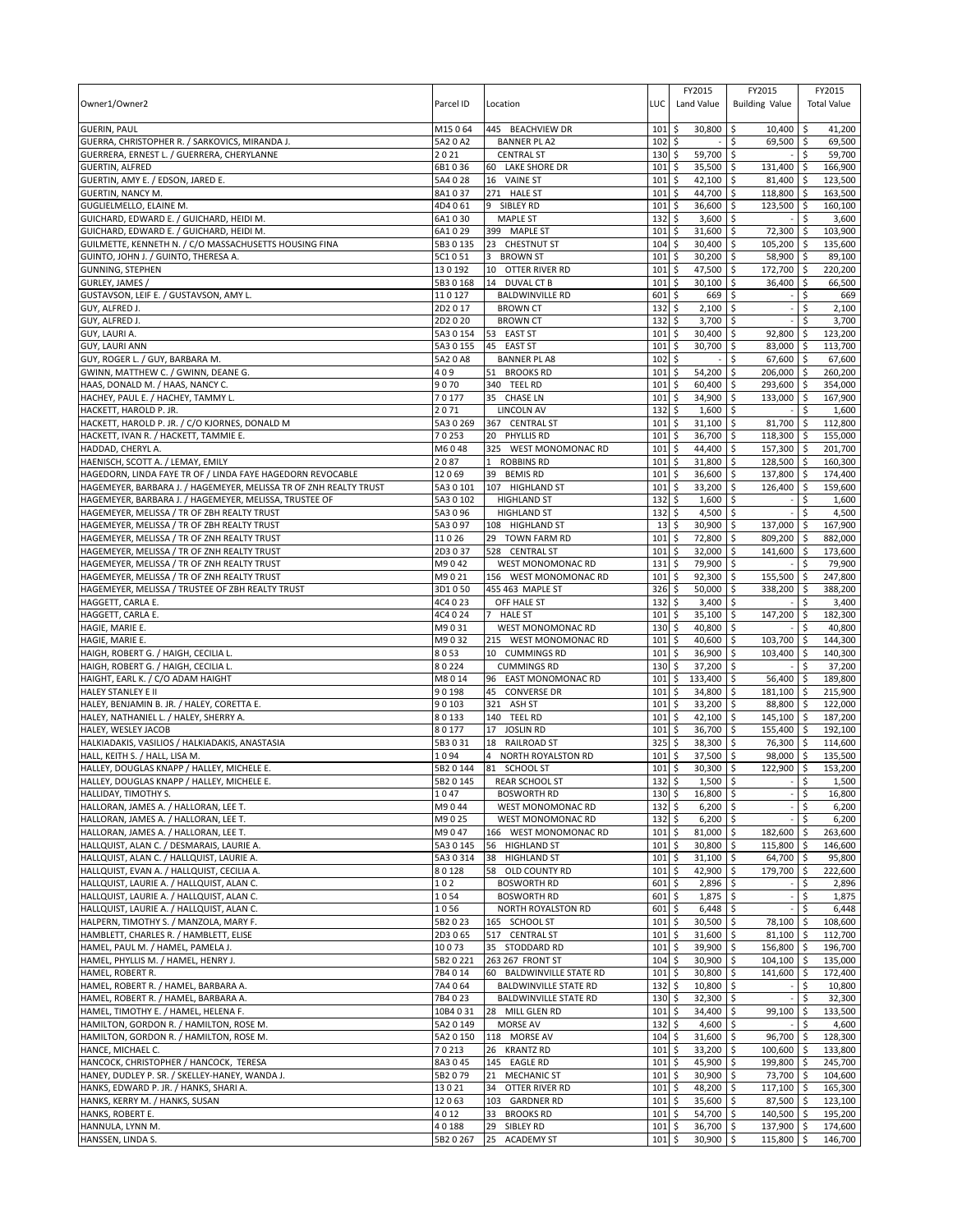| Owner1/Owner2                                                                                               | Parcel ID           | Location                                         | LUC         | FY2015<br>Land Value                | FY2015<br><b>Building Value</b>     |              | FY2015<br><b>Total Value</b> |
|-------------------------------------------------------------------------------------------------------------|---------------------|--------------------------------------------------|-------------|-------------------------------------|-------------------------------------|--------------|------------------------------|
| HARASIMOWICZ, JOHN J. / HARASIMOWICZ, JUDITH A.                                                             | 2D3058              | 506 CENTRAL ST                                   | 101         | \$<br>30,900                        | -\$<br>100,600                      | \$ ا         | 131,500                      |
| HARDEN, JOHN R.                                                                                             | 5B3 0 167           | 6 DUVAL CT B                                     | 101         | \$<br>30,900                        | 27,500 \$<br>\$                     |              | 58,400                       |
| HARDING, KAREN L.                                                                                           | 80193               | <b>TEEL RD</b>                                   | 803         | 15,682<br>\$                        | -\$                                 | \$           | 15,682                       |
| HARDING, KATHLEEN R.<br>HARDY, ARTHUR / HARDY, VIRGINIA                                                     | 80111<br>M17035     | OLD COUNTY RD<br>120 122 MILL CR                 | 101<br>104  | \$<br>35,200<br>32,800<br>\$        | \$<br>200,200<br>119,600<br>-\$     | -\$<br>\$    | 235,400<br>152,400           |
| HARDY, ARTHUR / HARDY, VIRGINIA                                                                             | M17034              | MILL CR                                          | 132         | \$<br>4,200                         | \$                                  | \$           | 4,200                        |
| HARDY, FRED / HARDY, DONNA C.                                                                               | 7A4 0 16            | 108 HALE ST                                      | 13          | \$<br>40,200                        | 105,900<br>\$                       | l \$         | 146,100                      |
| HARDY, JONATHAN W.                                                                                          | 40156               | 43 BROOKS RD                                     | 104         | \$<br>47,500                        | Ŝ.<br>103,600                       | l\$          | 151,100                      |
| HARMER, CHARLES E. / HARMER, EMILY R.                                                                       | 5A3 0 110           | 134 WOODLAWN ST                                  | 101         | \$<br>32,300                        | 104,400<br>\$                       | l \$         | 136,700                      |
| HARMON, JODY W. SR. / HARMON, REBECCA G.                                                                    | 1072                | 46 NORTH ROYALSTON RD                            | 101         | \$<br>34,600                        | -\$<br>86,600 \$                    |              | 121,200                      |
| HARMON, PAUL R. / HARMON, JACQUELINE M.<br>HARRINGTON, CHRISTOPHER F. / HARRINGTON, NETTIE A.               | 80147<br>20176      | 24 JOSLIN RD<br>707 CENTRAL ST                   | 101<br>101  | 35,500<br>\$<br>\$<br>34,900        | \$<br>$130,100$ \$<br>133,500<br>\$ | \$ ا         | 165,600<br>168,400           |
| HARRINGTON, CYNTHIA A.                                                                                      | 5B1016              | <b>HYDE ST</b><br>$7^{\circ}$                    | 101         | 34,900<br>\$                        | 110,600<br>\$                       | <b>S</b>     | 145,500                      |
| HARRINGTON, JESSICA / BLODGETT, OLIVE G.                                                                    | 5B1017              | 9<br><b>HYDE ST</b>                              | 101         | \$<br>36,400                        | \$<br>100,000                       | l\$          | 136,400                      |
| HARRINGTON, JOHN W.                                                                                         | 8B3013              | 60 OLD CENTER                                    | 101         | \$<br>43,500                        | 184,600<br>-\$                      | <b>S</b>     | 228,100                      |
| HARRINGTON, MARY L.                                                                                         | 8039                | <b>TEEL RD</b>                                   | 130         | \$<br>55,000                        | \$                                  | Ŝ.           | 55,000                       |
| HARRINGTON, MARY L                                                                                          | 80171               | 100 TEEL RD                                      | 101         | \$<br>50,800                        | $\mathsf{\hat{S}}$<br>234,000       | S.           | 284,800                      |
| HARRINGTON, NANCY N.<br>HARRINGTON, RALPH D.                                                                | 13022<br>80190      | 42 OTTER RIVER RD<br>22 CUMMINGS RD              | 101<br>101  | \$<br>47,400 \$<br>\$<br>54,700 \$  | 174,500 \$<br>214,100 \$            |              | 221,900<br>268,800           |
| HARRINGTON, RALPH D. / HARRINGTON, MICHAEL G. & MARY                                                        | 8050                | <b>CUMMINGS RD</b>                               | 130         | \$<br>42,600                        | \$                                  | Ŝ.           | 42,600                       |
| HARRINGTON, RALPH D. / HARRINGTON, MICHAEL G. & MARY                                                        | 8B3026              | 40 OLD CENTER                                    | 101         | \$<br>45,700 \$                     | 112,000                             | <b>S</b>     | 157,700                      |
| HARRINGTON, ROBERT N. JR.                                                                                   | 80170               | 200 HALL RD                                      | 101         | \$<br>49,900                        | \$<br>176,800                       | \$ ا         | 226,700                      |
| HARRIS, ARTHUR M. / HARRIS, GERTRUDE C.                                                                     | 6016                | NORTH ASHBURNHAM RD                              | 130         | \$<br>47,600                        | \$                                  |              | 47,600                       |
| HARRIS, DAWN M.                                                                                             | 5B2 0 261           | 88<br>OAK ST                                     | 101         | \$<br>30,700                        | 87,500<br>-\$                       | \$ ا         | 118,200                      |
| HARRIS, LAWRENCE T. / HARRIS, MARGARET E.<br>HARRIS, LAWRENCE T. / HARRIS, MARGARET E.                      | 2D3092<br>2D404     | 66 WILLOUGHBY AV<br>WOODLAWN AV                  | 101<br>131  | \$<br>35,800<br>\$<br>28,700        | \$<br>71,300<br>ا \$                | -\$<br>\$    | 107,100<br>28,700            |
| HART, DONALD P. / HART, SUSAN J.                                                                            | 130181              | <b>INDEPENDENCE DR</b><br>21                     | 101         | \$<br>38,500                        | \$<br>121,800                       | \$           | 160,300                      |
| HART, RUSSELL A.                                                                                            | 90199               | 55<br><b>CONVERSE DR</b>                         | 101         | 34,800<br>\$                        | \$<br>167,600                       | -\$          | 202,400                      |
| HARTFORD, DANIEL                                                                                            | 5B3 0 165           | 47 EMERALD ST                                    | 101         | \$<br>30,300                        | Ŝ.<br>79,500 \$                     |              | 109,800                      |
| HARTHAN, RANDALL                                                                                            | M15033              | 406 BEACHVIEW DR                                 | 106         | \$<br>40,500                        | 1,400<br>\$                         | \$           | 41,900                       |
| HARTWELL, DAVID A. JR.                                                                                      | 4C4 0 34            | <b>BROWN ST</b>                                  | 132         | \$<br>3,400                         | \$                                  |              | 3,400                        |
| HARTWELL, DAVID A. JR.                                                                                      | 4C4 0 35            | 94 BROWN ST                                      | 101         | 31,100<br>\$                        | 43,900<br>\$                        | -\$          | 75,000                       |
| HARTWELL, RANDY E. / HARTWELL, PAULETTE A.<br>HARVEY, PAUL H. JR. / HARVEY, SHARON M.                       | 90125<br>5D1066     | 296 TEEL RD<br>98 100 ALGER ST                   | 101<br>104  | \$<br>60,300<br>\$<br>34,400        | \$<br>150,700 \$<br>\$<br>108,000   | l \$         | 211,000<br>142,400           |
| HATCH WILLIAM C & CHERYL                                                                                    | 5A3 0 273           | 15 NORTH ST                                      | 101         | \$<br>31,100                        | 63,200<br>Ŝ.                        | -\$          | 94,300                       |
| HATCH, ANN-MARIE                                                                                            | 10152               | 11 HARRISVILLE CR                                | 101         | \$<br>35,000                        | \$<br>116,800                       | \$           | 151,800                      |
| <b>HATZIDAKIS, KRISTIE</b>                                                                                  | 4D405               | <b>BRUCE RD</b>                                  | 132         | \$<br>4,900                         | \$                                  | Ś            | 4,900                        |
| HATZIDAKIS, KRISTIE LEE                                                                                     | 4D406               | 510 RIVER ST                                     | 101         | \$<br>31,500                        | \$<br>69,700                        | \$           | 101,200                      |
| HAUGHTON, REGINALD C. JR. / HAUGHTON, LAURA J.                                                              | 80173               | 1072 ALGER ST                                    | 130         | \$<br>5,300                         | \$                                  |              | 5,300                        |
| HAWKE, DEAN W. / HAWKE, TAMMY G.<br>HAWKINS, PAUL H. / HAWKINS, LYNN A.                                     | 13077<br>90143      | 253 MILL GLEN RD<br>5 BEMIS RD                   | 101<br>101  | 34,600<br>\$<br>\$<br>34,800        | 204,500<br>l \$<br>\$<br>104,900    | l \$<br>ا \$ | 239,100<br>139,700           |
| HAYES, LINUS E. / HAYES, EDNA R.A.                                                                          | M15023              | 316 BEACHVIEW DR                                 | 101         | \$<br>106,400                       | \$<br>66,800                        | -\$          | 173,200                      |
| HAYWARD, GLENN E.                                                                                           | M12048              | 215 BEACHVIEW DR                                 | 101         | \$<br>129,500                       | \$<br>67,900                        | l \$         | 197,400                      |
| HAYWARD, GLENN E. / HAYWARD, MARYBETH W.                                                                    | M12059              | <b>BEACHVIEW DR</b>                              | 130         | \$<br>40,700                        | $\mathsf{\S}$                       | \$           | 40,700                       |
| HAYWARD, GLENN E. / HAYWARD, MARYBETH W.                                                                    | M12060              | <b>BEACHVIEW DR</b>                              | $130 \;$ \$ | 40,700 \$                           |                                     | \$           | 40,700                       |
| HEACOX, JAMES W. / DUVARNEY-HEACOX, DONNA M.                                                                | 5A403               | 119 WOODLAWN ST<br>132 SCHOOL ST                 | 101         | \$<br>32,600<br>\$                  | \$<br>87,800                        | -\$          | 120.400                      |
| HEALY, MONIQUE WANITA / TR MONIQUE WANITA HEALY INV TR<br>HEALY, SANDRA L. / SIMONEAU, M.A. + WICKMAN, K.J. | 5B208<br>5C3 0 97   | 28 CROSS ST                                      | 101<br>101  | 35,200<br>\$<br>30,300              | 108,900<br>-\$<br>107,100 \$<br>-\$ | l \$         | 144,100<br>137,400           |
| HEATH, BRENDA L. / WILDER, JAMES A.                                                                         | 70274               | 637 ALGER ST                                     | 101         | \$<br>36,700                        | \$<br>160,700 \$                    |              | 197,400                      |
| HEBERT, SCOTT A. / TR OF THE FLETCHER-LAMOUREUX                                                             | 5B2098              | 70<br>PLEASANT ST                                | 355         | \$<br>40,200                        | \$<br>202.500                       |              | 242,700                      |
| HEBERT, THOMAS J. / HEBERT, LYNN S.                                                                         | 20131               | 744 CENTRAL ST                                   | 101         | \$<br>33,300                        | 98,300 \$<br>ا \$                   |              | 131,600                      |
| HEBERT. TIMOTHY A. / HEBERT. JANICE E.                                                                      | 90315               | 287 ASH ST                                       | $101$ \$    | $34.900$ \$                         | $111.000$ \$                        |              | 145.900                      |
| HEIM, EPBERT D.<br>HEINZ, MARK A. / HEINZ, VICKI F.                                                         | 5C3 0 117<br>8A3023 | 76 ASH ST<br>40<br><b>EAGLE RD</b>               | 101<br>101  | \$<br>33,200                        | \$<br>88,500 \$<br>\$<br>192.100    | $\sqrt{5}$   | 121,700<br>238,000           |
| HELIE, KEVEN R. / HELIE, MEREDITH A.                                                                        | 5A3 0 5             | <b>WASHINGTON AV</b><br>11                       | 101         | \$<br>45,900<br>\$<br>30,900        | \$<br>86,600                        | l\$          | 117,500                      |
| HEMLIN, PETER J. JR.                                                                                        | 5C3 0 123           | 179 181 SPRING ST                                | 104         | \$<br>$31,200$ \$                   | 98,800 \$                           |              | 130,000                      |
| HENCKLER, MICHAEL K. / HENCKLER, KRISTEN M.                                                                 | 40196               | 46 BAYBERRY CR                                   | 101         | \$<br>32,700 \$                     | 134,600 \$                          |              | 167,300                      |
| HENDLEY, JARROD / HENDLEY, MEGGIN A.                                                                        | 130254              | 228 BALDWINVILLE RD                              | 101         | \$<br>37,400                        | 131,300<br>\$                       | <b>S</b>     | 168,700                      |
| HENNESSEY, JOHN N. / ROJAS, CARLOS & KAREN                                                                  | M404                | 155 FOURTH ST                                    | 101         | \$<br>129,100                       | -\$<br>41,000 \$                    |              | 170,100                      |
| HENRIE, DAVID J. / HENRIE, CARRIE L.<br>HENRIKSON, LAURA / OVERMAN, MIRIAM                                  | 5B2 0 149<br>5A1042 | 35 MASON ST<br>202 PEARL ST                      | 104<br>101  | \$<br>30,900<br>\$<br>34,800        | \$<br>87,000 \$<br>\$<br>78,100     | l \$         | 117,900<br>112,900           |
| HENRIKSON, LAURA / OVERMAN, MIRIAM                                                                          | 5A2 0 188           | <b>REAR SCHOOL ST</b>                            | 132         | \$<br>3,200                         | ا \$                                | \$           | 3,200                        |
| HENRIKSON, LAURA / OVERMAN, MIRIAM                                                                          | 5A2 0 189           | <b>REAR SCHOOL ST</b>                            | 132         | \$<br>$3,200$ \$                    |                                     | \$           | 3,200                        |
| HENRIKSON, SUSAN E. / BROUILLET, DAVID M.                                                                   | 1306                | 211 BALDWINVILLE RD                              | 101         | \$<br>45,600 \$                     | 53,700 \$                           |              | 99,300                       |
| HENRY HEYWOOD HOSPITAL                                                                                      | 8A3017              | <b>HOSPITAL DR</b>                               | 433         | \$<br>47,400 \$                     | 33,900 \$                           |              | 81,300                       |
| HENRY, CLIFFORD R. / HENRY, MARIE G.                                                                        | 5D1045              | 75 MAIN ST                                       | 101         | \$<br>31,600 \$                     | 63,900 \$                           |              | 95,500                       |
| HERR, DAVID I. JR. / PARMENTER, HEIDI M.<br>HERR, DAVID I. SR. / CORMIER, LORRIE A.                         | 5A4 0 32<br>11025   | 66 VAINE ST<br>9 11 TOWN FARM RD                 | 101<br>17   | \$<br>47,400 \$<br>\$<br>43,379     | 146,600 \$<br>\$<br>181,300 \$      |              | 194,000<br>224,679           |
| <b>HERR, DOREEN</b>                                                                                         | 13070               | <b>HAPPY HOLLOW RD</b><br>42                     | 101         | \$<br>34,800 \$                     | 87,100 \$                           |              | 121,900                      |
| HERR, SHAWN R. / BEZAS, KATERINA                                                                            | 13069               | <b>HAPPY HOLLOW RD</b><br>40                     | 101         | \$<br>35,700                        | l \$<br>98,300 \$                   |              | 134,000                      |
| HICKEY, BRIAN M.                                                                                            | 5A3 0 147           | 79 EAST ST                                       | 101         | 5<br>30,900 \$                      | 88,800 \$                           |              | 119,700                      |
| HICKEY, JOHN C.                                                                                             | M17015              | SHADY GLEN TR<br>36                              | $101 \,$ \$ | 31,200 \$                           | 67,300 \$                           |              | 98,500                       |
| HICKEY, WILLIAM C. / HICKEY, KRISTEN A.                                                                     | 90343               | 220 TEEL RD                                      | 101         | \$<br>45,700                        | \$<br>197,200                       | <b>S</b>     | 242,900                      |
| HICKMAN, NANCY L.<br>HICKS, CATHY L.                                                                        | 1073<br>13054       | 42<br>NORTH ROYALSTON RD<br>OTTER RIVER RD<br>56 | 101<br>101  | l\$<br>35,000 \$<br>\$<br>34,000 \$ | 100,500 \$<br>59,800 \$             |              | 135,500<br>93,800            |
| HICKS, NORMAN W. / HICKS, RUTH E.                                                                           | M10024              | 206 LAKEVIEW DR                                  | 101         | \$<br>129,800                       | 77,700<br>-\$                       | l\$          | 207,500                      |
| HIETALA, BRUCE R. JR.                                                                                       | 5A2 0 217           | <b>LINCOLN AV</b>                                | 130         | \$<br>11,300                        | \$ ا                                |              | 11,300                       |
| HIETALA, BRUCE R. JR. / HIETALA, BARBARA BRADLEY                                                            | 5A2 0 32            | 232 LINCOLN AV                                   | 101         | \$<br>30,400                        | -\$<br>79,300                       | l \$         | 109,700                      |
| HIGBEE, CHRISTOPHER G. / HIGBEE, MARY J.                                                                    | 1049                | 15 BOSWORTH RD                                   | 101         | \$<br>51,700                        | \$<br>81,300                        | l\$          | 133,000                      |
| HIGGINS, CHARLES / HIGGINS, EVELYN                                                                          | 7097                | BALDWINVILLE STATE RD                            | $130 \;$ \$ | 38,000 \$                           |                                     | \$           | 38,000                       |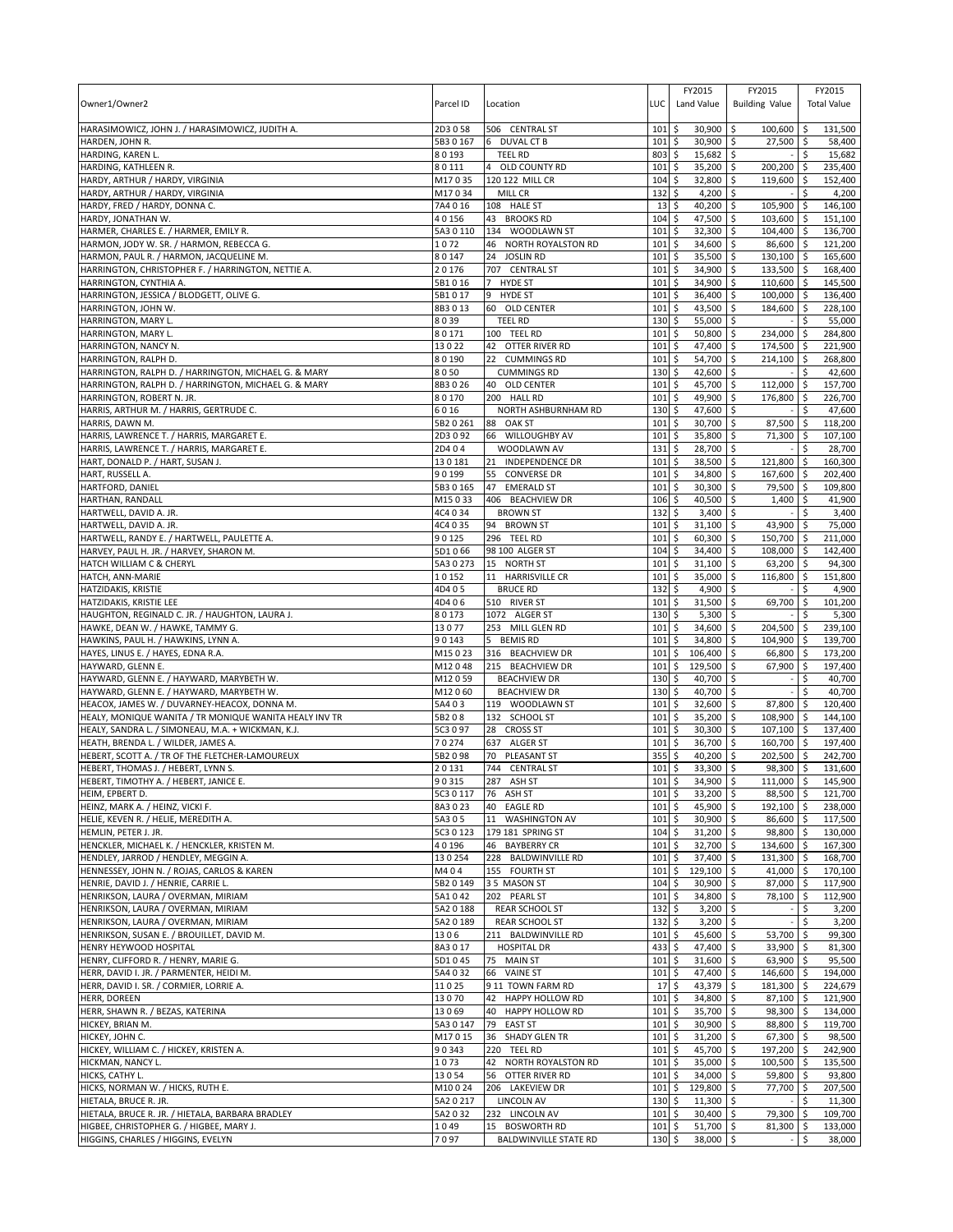| Owner1/Owner2                                                                         | Parcel ID              | Location                                            | LUC                        | FY2015<br>Land Value                   | FY2015<br><b>Building Value</b> |            | FY2015<br><b>Total Value</b> |
|---------------------------------------------------------------------------------------|------------------------|-----------------------------------------------------|----------------------------|----------------------------------------|---------------------------------|------------|------------------------------|
| HIGGINS, CHARLES E. / HIGGINS, EVELYN L.                                              | 7098                   | 135 BALDWINVILLE STATE RD                           | 101                        | 36,600 \$<br>\$                        | 130,000                         | ا \$       | 166,600                      |
| HIGGINS, DAVID K. / HIGGINS, CAROL M.<br>HIGGINS, DAVID K. JR. / HIGGINS, DANIELLE D. | 5A2099<br>7A4063       | 183 MILL ST<br>50 BALDWINVILLE STATE RD             | 101<br>101                 | \$<br>30,700<br>34,900 \$<br>\$        | \$<br>82,600 \$<br>81,700 \$    |            | 113,300<br>116,600           |
| HIGGINS, DIANE / OSGOOD, BERNARD D.                                                   | 5C3 0 205B             | 205 B SPRING CR                                     | 102                        | \$                                     | \$<br>25,500                    | <b>S</b>   | 25,500                       |
| HIGGINS, JAMES A.                                                                     | 5C2 0 63               | 72 PROSPECT ST                                      | 101                        | 32,200<br>\$                           | \$<br>84,900                    | l\$        | 117,100                      |
| HIGGINS, KYLE N. / HIGGINS, WENDY R.                                                  | 130110                 | 279 HOLLY DR                                        | 101                        | \$<br>34,800                           | \$<br>179,400                   | l\$        | 214,200                      |
| HIGGINS, KYLE N. / HIGGINS, WENDY R.                                                  | 8A3038                 | 105 EAGLE RD                                        | 101                        | \$<br>46,600                           | \$<br>253,600                   | \$ ا       | 300,200                      |
| HIGGINS, THEODORE L. / HIGGINS, SANDRA A.                                             | 4D4032                 | 15 SIBLEY RD                                        | 101                        | \$<br>35,500                           | 23,500<br>\$                    | l \$       | 59,000                       |
| HIGGINS, THOMAS F. / HIGGINS, JANE<br>HILDRETH, CHARLES W. / HILDRETH, CHARLES C.     | 3A1011<br>7085         | 449 GLENALLEN ST<br><b>REAR MAIN ST</b>             | 101<br>132                 | 148,300<br>\$<br>\$<br>3,200           | 42,900<br>l\$<br>\$             | \$<br>Ś    | 191,200<br>3,200             |
| HILL, HELENE G. / TRUSTEE OF HILL REALTY TRUST                                        | 5A3 0 115              | WOODLAWN ST                                         | 132                        | \$<br>7,400                            | l\$                             | \$         | 7,400                        |
| HILL, HELENE G. / TRUSTEE OF HILL REALTY TRUST                                        | 5A3 0 114              | 20 WESTERN AV                                       | 101                        | \$<br>31,400                           | 96,700<br>\$                    | \$         | 128,100                      |
| HILL, JAMES G.                                                                        | 3A1020                 | <b>GLENALLEN ST</b>                                 | 132                        | 19,600<br>\$                           | l\$                             | \$         | 19,600                       |
| HILL, JAMES G.                                                                        | 3A108                  | 444 GLENALLEN ST                                    | 132                        | \$<br>6,800                            | \$                              | \$         | 6,800                        |
| HILL, JAMES G.                                                                        | 5A3 0 105              | <b>GOODRICH ST</b>                                  | 130                        | \$<br>17,700 \$                        |                                 | \$         | 17,700                       |
| HILL, JAMES G.                                                                        | 3A101                  | <b>CROSBY RD</b>                                    | 601                        | \$<br>2,868                            | \$                              | \$         | 2,868                        |
| HILL, JEFFREY M. / HILL, MELISSA V.                                                   | 110122                 | 42 MILL GLEN RD                                     | 101                        | \$<br>$36,100$ \$                      | 139,500                         | -\$        | 175,600                      |
| HILL, JOHN J. JR.<br>HILL, JOHN J. JR.                                                | 5A3 0 107<br>5A3 0 142 | <b>WESTERN AV</b><br>21<br>67<br><b>HIGHLAND ST</b> | 101<br>101                 | \$<br>$32,200$ \$<br>15,500 \$<br>\$   | 79,800 \$<br>38,000             | ۱\$        | 112,000<br>53,500            |
| HILL, PATRICIA A. / C/O MAHER, LOUIS A                                                | 5A3 0 200              | 15<br><b>WEBSTER ST</b>                             | 101                        | \$<br>30,500                           | \$<br>65,100                    | l \$       | 95,600                       |
| HILL, STANLEY K. / HILL, DENISE D.                                                    | 90138                  | 59<br><b>GARDNER RD</b>                             | 325                        | \$<br>48,300                           | l \$<br>66,800 \$               |            | 115,100                      |
| HILLMAN, REED V. / C/O DUFFY STEVEN                                                   | 130174                 | 91<br>INDEPENDENCE DR                               | 101                        | \$<br>36,600                           | \$<br>138,800                   | \$         | 175,400                      |
| HILLS, MICHAEL                                                                        | 2D2019                 | <b>BROWN CT</b><br>1                                | 101                        | \$<br>13,200                           | \$<br>49,300                    | \$ ا       | 62,500                       |
| HILLS, MICHAEL W. / KNIPE, RYAN A.                                                    | 4039                   | 574 BROWN ST                                        | 101                        | \$<br>34,400                           | 73,300<br>ا \$                  | l \$       | 107,700                      |
| HILTON, ROBERT J.                                                                     | 20101                  | 446 SCHOOL ST                                       | 101                        | \$<br>40,000                           | <b>S</b><br>117,800             | l\$        | 157,800                      |
| HINES, DANIEL J. / PAGE, TAMARA B.                                                    | 5D1078                 | 120 LAUREL ST                                       | 101                        | \$<br>35,100                           | \$<br>120,800                   | ا \$       | 155,900                      |
| HINES, PATRICK A. / HINES, JENNIFER N.<br>HOAG, WILLIAM P.                            | 70102<br>6084          | 455 ALGER ST<br>NORTH ASHBURNHAM RD                 | 101<br>131                 | \$<br>40,000<br>35,500<br>\$           | \$<br>93,300<br>\$              | \$<br>\$   | 133,300<br>35,500            |
| HOAG, WILLIAM P.                                                                      | 70129                  | <b>ALGER ST</b>                                     | 130                        | \$<br>46,700                           | l\$                             | \$         | 46,700                       |
| HOAG, WILLIAM P.                                                                      | 7A4065                 | <b>ALGER ST</b>                                     | 132                        | \$<br>3,500                            | l\$                             | \$         | 3,500                        |
| HOAG, WILLIAM P. / HOAG, KATHERINE S.                                                 | 7A4 066                | <b>ALGER ST</b>                                     | 130                        | \$<br>55,000                           | \$                              |            | 55,000                       |
| HOAG, WILLIAM P. / HOAG, KATHERINE S.                                                 | 7A4072                 | <b>ALGER ST</b>                                     | 130                        | 36,400<br>\$                           | Ŝ.                              | \$         | 36,400                       |
| HOBBY, JAMES D. / C/O ATTY HENRY SANS                                                 | M10045                 | 25 SUNNY COVE RD                                    | 101                        | \$<br>135,000                          | 59,200<br>\$                    | \$         | 194,200                      |
| HOBBY, JAMES D. / C/O ATTY. HENRY SANS                                                | M10065                 | OFF SUNNY COVE RD                                   | 132                        | \$<br>600                              | l\$                             |            | 600                          |
| HOEGEN, PATRICK / HOEGEN, CHRISTINE                                                   | 40200                  | 96 BAYBERRY CR                                      | 101                        | \$<br>32,400                           | \$<br>130,900                   | \$         | 163,300                      |
| HOEY, LEONARD F. SR.<br>HOFFMAN, RICHARD C. / SALEWSKI, ELEANORE                      | 70243<br>M17017        | 165 METCALF ST                                      | 101                        | \$<br>34,700<br>\$<br>30,900 \$        | \$<br>106,300                   | \$         | 141,000<br>30,900            |
| HOGAN, SCOTT M.                                                                       | 2D4 0 37               | 16 SHADY GLEN TR<br>16 WILLOUGHBY AV                | 131<br>101                 | \$<br>30,800                           | l\$<br>124,400                  | \$.<br>\$  | 155,200                      |
| HOISINGTON, KELLY E. / HANNIGAN, KATY-ANN                                             | M12038                 | 226 LAKEVIEW DR                                     | 101                        | \$<br>131,400                          | 82,300<br>\$                    | -\$        | 213,700                      |
| HOKKANEN, ALAN V.                                                                     | 11094                  | 81 TOWN FARM RD                                     | 101                        | 123,300<br>\$                          | 71,100 \$<br>l \$               |            | 194,400                      |
| HOKKANEN, ALAN V.                                                                     | 11098                  | <b>TOWN FARM RD</b>                                 | 130                        | \$<br>97,400                           | \$<br>16,000                    | \$         | 113,400                      |
| HOLLENBECK, GREGG W.                                                                  | 80172                  | 1056 ALGER ST                                       | 101                        | \$<br>35,200                           | l\$<br>137,500                  | \$         | 172,700                      |
| HOLLY, JAMES F. & JULIE ANNE / LARY, WILLIAM & LISA A.                                | 5A3048                 | <b>WINTER ST</b>                                    | 132                        | \$<br>4,500                            | l\$                             | Ŝ.         | 4,500                        |
| HOLLY, JAMES F. / HOLLY, JULIE A.                                                     | 5A3049                 | 29 WINTER ST                                        | 101                        | \$<br>30,700                           | l\$<br>127,400                  | \$         | 158,100                      |
| HOLMES, NORMA JEAN<br>HOLMES, NORMA JEAN                                              | 2D1023<br>2D1024       | <b>SCHOOL ST</b><br>314 SCHOOL ST                   | 132<br>101                 | \$<br>300<br>31,100<br>\$              | <b>S</b><br>l\$<br>109,200      | Ś<br>\$    | 300<br>140.300               |
| HOLMQUIST, KEVIN H. / HOLMQUIST, LINDA M.                                             | 13058                  | OTTER RIVER RD                                      | 130                        | \$<br>32,100                           | l\$                             | Ŝ.         | 32,100                       |
| HOLMQUIST, KEVIN J. / HOLMQUIST, LINDA M.                                             | 13056                  | 62 OTTER RIVER RD                                   | 101                        | \$<br>32,100                           | l\$<br>138,200                  | <b>S</b>   | 170,300                      |
| HOLT, JAMES E. / HOLT, DEIRDRE                                                        | 5C2 068                | 44 46 PROSPECT ST                                   | 104                        | \$<br>34,800                           | \$<br>117,700                   | ا \$       | 152,500                      |
| HOMETOWN BANK / C/O FERNANDES, JOSE                                                   | 20102                  | 440 SCHOOL ST                                       | 104                        | \$<br>40,400                           | \$<br>96,300                    | -\$        | 136,700                      |
| HOMON, ALBERT G. / HOMON, PATRICIA L.                                                 | 6A1017                 | <b>MAPLE ST</b>                                     | 132                        | \$<br>$4,600$ \$                       |                                 | \$         | 4,600                        |
| HOMON, ALBERT G. / HOMON, PATRICIA L                                                  | 6A1018                 | MAPLE ST                                            | 132S                       | $4.700$ S                              |                                 | Ŝ.         | 4.700                        |
| HOMON, ALBERT G. / HOMON, PATRICIA L.                                                 | 6A1019                 | 360 MAPLE ST                                        | 101                        | 31,600 \$<br>\$                        | 109,200 \$                      |            | 140,800                      |
| HOMON, JOSEPH A. / FORGUES, YVONNE E.<br>HOMON, JOSEPH A. / FORGUES, YVONNE E.        | 5A1019<br>5A1018       | PEARL ST<br>201 PEARL ST                            | 132<br>101                 | \$<br>4,500 \$<br>\$<br>31,600 \$      | 85,500                          | \$<br>l\$  | 4,500<br>117,100             |
| HOMON, LORRAINE                                                                       | 5B2 0 193              | 65 MASON ST                                         | 101                        | \$<br>30,600 \$                        | 52,000 \$                       |            | 82,600                       |
| HOPKINS, WARREN B. / HOPKINS, PAULA                                                   | 2098                   | 464 SCHOOL ST                                       | 101                        | \$<br>$31,500$ \$                      | 76,700 \$                       |            | 108,200                      |
| HOPKINS, WARREN B. / HOPKINS, PAULA                                                   | 110210                 | MILL GLEN RD<br>87                                  | 130                        | \$<br>48,300 \$                        |                                 | \$         | 48,300                       |
| HOPKINS, WARREN B. / HOPKINS, PAULA                                                   | 110211                 | 93 MILL GLEN RD                                     | 130                        | \$<br>$37,100$ \$                      |                                 | \$         | 37,100                       |
| HORAN, LYDIA M. / HORAN, JAMIE J. + JAMES E. SR.                                      | 5A3031                 | 459 CENTRAL ST                                      | 101                        | \$<br>30,800 \$                        | 87,700                          | ۱\$        | 118,500                      |
| HORNAK, WILLIAM A. / HORNAK, SHERYL A.                                                | 13042                  | 165 RUSSELL FARM RD                                 | 101                        | \$<br>41,600 \$                        | 135,300 \$                      |            | 176,900                      |
| HORTON, DAVID A. / HORTON, LESLY<br>HOSLEY, SUSAN                                     | 5B2 0 233<br>4D4035    | 16 WEST ST<br>75 HALE ST                            | 101<br>104                 | \$<br>$34,100$ \$<br>\$<br>$31,300$ \$ | 114,000 \$<br>$82,300$ \$       |            | 148,100<br>113,600           |
| HOSNANDER, EDWARD R. / HOSNANDER, JOYCE C.                                            | 8A1041                 | 236 HALE ST                                         | 101                        | \$<br>39,200 \$                        | 165,700 \$                      |            | 204,900                      |
| HOSNANDER, STEVEN G. / HOSNANDER, SHEILA E.                                           | 5C3 0 129              | 151 SPRING ST                                       | 101                        | \$<br>$32,200$ \$                      | $100,900$ \$                    |            | 133,100                      |
| HOSPITAL COTTAGES FOR CHILDREN / C/O DEPOT POND VILLAGE, INC                          | 13013                  | OTTER RIVER RD                                      | 941                        | $\sqrt{5}$<br>101,000 \$               | 10,600                          | ۱\$        | 111,600                      |
| HOULE, LEWIS H. / HOULE, BARBARA A.                                                   | 5B4049                 | 191 LAKE SHORE DR                                   | 13                         | \$<br>$35,000$ \$                      | 164,600 \$                      |            | 199,600                      |
| HOULE, REAL D.                                                                        | 5C3 0 143              | 17 WATER ST                                         | 101                        | \$<br>30,600 \$                        | 70,900 \$                       |            | 101,500                      |
| HOURIHAN, GAYLE A.                                                                    | 5C1019                 | 19 MUNROE ST                                        | 101                        | \$<br>$30,100$ \$                      | 70,500 \$                       |            | 100,600                      |
| HOUSEHOLD FINANCE / CORPORATION II                                                    | 5C2 072                | <b>FRONT ST</b>                                     | $132 \,$ \$                | $2,100$ \$                             |                                 | l\$        | 2,100                        |
| <b>HOWE APRILEE K</b><br>HOWE, CHARLES H. / HOWE, MARILYNN I.                         | 5A4 0 16<br>2D3050     | 85<br>WOODLAWN ST<br>MONADNOCK AV<br>50             | $103 \,$ \$<br>$101 \;$ \$ | $31,200$ \$<br>$32,100$ \$             | 47,500 \$<br>96,400 \$          |            | 78,700<br>128,500            |
| HOWLETT, ANTHONY I. / HOWLETT, JESSICA L.                                             | 5D1065                 | 144 ALGER ST                                        | 101                        | \$<br>34,900 \$                        | 142,700 \$                      |            | 177,600                      |
| HOWLETT, MELISSA A.                                                                   | 4C4 0 1                | 630 RIVER ST                                        | $101 \;$ \$                | 34,600 \$                              | 67,000 \$                       |            | 101,600                      |
| HRISTOPOULOS, JOANNIS / SMITH, SHARRON                                                | M15078                 | <b>LAKEVIEW DR</b>                                  | $130 \;$ \$                | $31,300$ \$                            |                                 | -\$        | 31,300                       |
| HRYNIEWICH, JOHN & PAUL / TR GERALDINE HRYNIEWICH                                     | 5A2 0 136              | 160 MILL ST                                         | 101                        | \$<br>24,400 \$                        | 76,100 \$                       |            | 100,500                      |
| HUE, JEANNE E., TRUSTEE OF / 46 JUNIPER STREET REALTY TR.                             | 5A3 0 220              | 46 JUNIPER ST                                       | 104                        | \$<br>30,600 \$                        | 112,200                         | $\sqrt{5}$ | 142,800                      |
| HUFF, JAMES A. / FARRAR-HUFF, SALLY                                                   | 5A4 072                | 230 LAKE SHORE DR                                   | 101                        | 35,000 \$<br>\$                        | 146,000 \$                      |            | 181,000                      |
| HUFF, KENNETH N. / HUFF, JANICE M.                                                    | 5B3011                 | 53 GROVE ST                                         | 101                        | \$<br>$30,900$ \$                      | 154,800 \$                      |            | 185,700                      |
| HUFF, KEVIN R. / HUFF, LAURA B.                                                       | 5A3 0 136              | 34 NORTH VINE ST                                    | $101 \,$ \$                | 34,600 \$                              | $116,300$ \$                    |            | 150,900                      |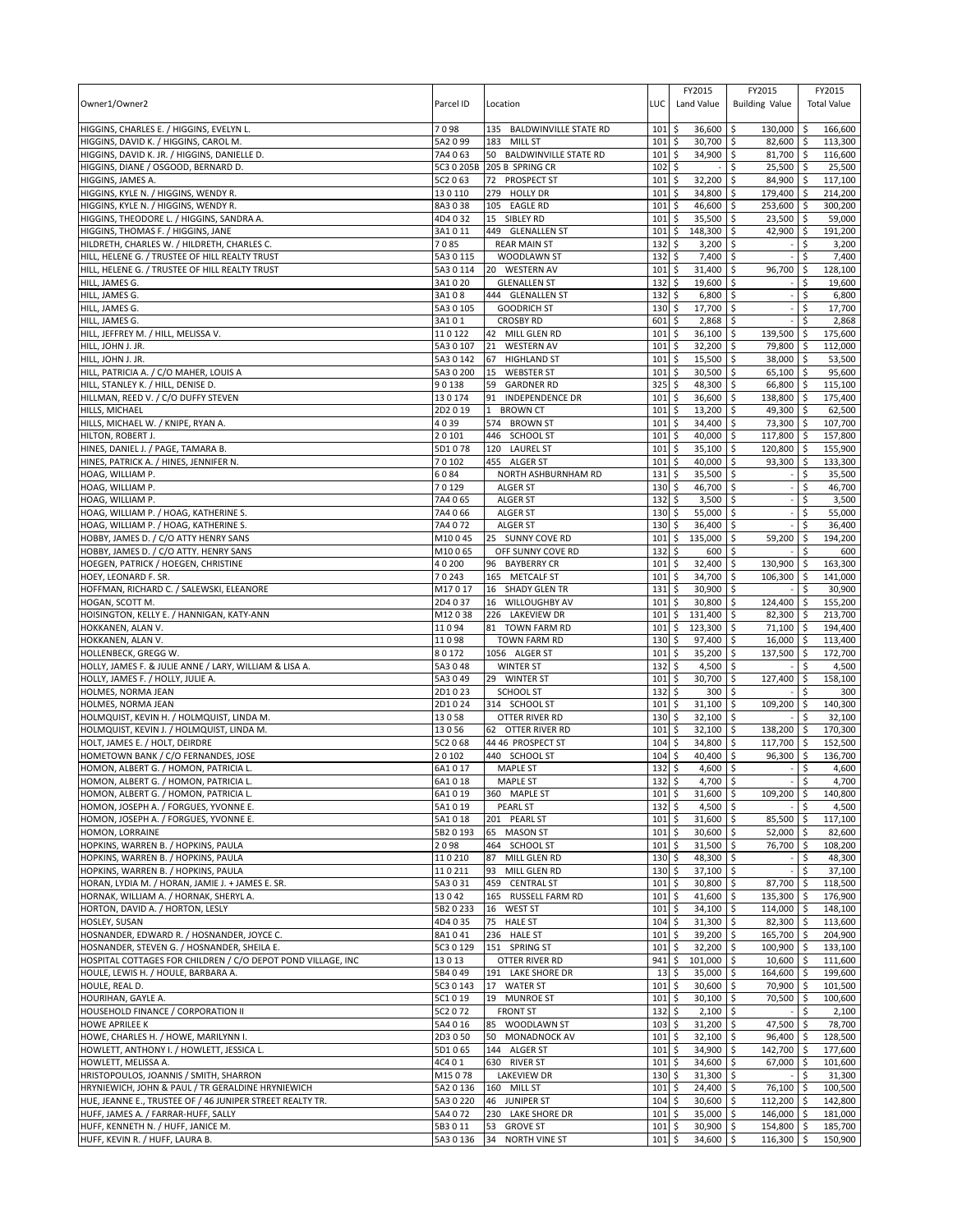| ا \$<br>HULL, JAMES R. / HULL, KELLY A.<br>40177<br><b>BROOKS RD</b><br>\$<br>51,400<br>\$<br>144,500 \$<br>195,900<br>22<br>101<br>HUNNEWELL, PAUL E. / HUNNEWELL, SHANNON L.<br>90130<br>241 TEEL RD<br>101<br>46,400<br>\$<br>126,900 \$<br>\$<br>173,300<br>HUNT, CURTIS J. / HUNT, LISA L.<br>20137<br>\$<br>41,200<br>\$<br>756 CENTRAL ST<br>101<br>116,500<br>-\$<br>157,700<br>HUNT, CURTIS JAMES & RICHARD C / C/O ROGER G. & LINDA L. HUNT<br>5A3 0 312<br>28 HIGHLAND ST<br>101<br>31,500<br>\$<br>86,700<br>\$<br>118,200<br>\$<br><b>GROVE ST</b><br>\$<br>4,600<br>\$<br>\$<br>HUNT, DONALD F.<br>5B2 0 45<br>132<br>4,600<br>HUNT, ELIZABETH R.<br>5A3 0 228<br>290 CENTRAL ST<br>13<br>\$<br>66,800<br>\$<br>125,700<br>192,500<br>\$ ا<br>HUNT, GLENN A. / HUNT, SUSAN M<br>5A303<br>17 WASHINGTON AV<br>101<br>\$<br>31,700<br>\$<br>156,400<br>l \$<br>188,100<br>\$<br>198,500<br>232,000<br><b>HUNT, KAREN</b><br>5B207<br>87<br><b>WEST ST</b><br>101<br>33,500<br>\$<br>\$<br>HUNT, LORRAINE M.<br>5A4044<br>326 MAPLE ST<br>101<br>\$<br>34,800<br>\$<br>156,400 \$<br>191,200<br>5A304<br>101<br>\$<br>30,900<br>87,500<br>HUNT, NICHOLAS D.<br>15<br><b>WASHINGTON AV</b><br>\$<br>\$<br>118,400<br>HUNT, SHEILA M.<br>5A4 0 43<br>330 MAPLE ST<br>101<br>\$<br>33,000<br>\$<br>187,900<br>220.900<br>\$ ا<br>HUNT, STEPHEN F.<br>7A408<br>326<br>\$<br>49,500<br>\$<br>51,100<br>100,600<br>231<br><b>MAIN ST</b><br><b>S</b><br>5A4045<br>328 MAPLE ST<br>101<br>\$<br>36,700<br>\$<br>192,100<br>228,800<br>HUNT, STEVEN F. / HUNT, SUSAN D.<br>l\$<br>HUNT, WILLIAM J. / HUNT, KATHLEEN M.<br>\$<br>31,700<br>89,400<br>121.100<br>2D4030<br>177 GOODRICH ST<br>101<br>-\$<br>ا \$<br>HUNTER, SCOTT A. / HUNTER, ELLY<br>8A2022<br>85<br><b>CARDINAL LN</b><br>101<br>\$<br>47,400<br>\$<br>223,400<br>l \$<br>270,800<br>\$<br>$\mathsf{\hat{S}}$<br>\$<br><b>MAPLE ST</b><br>132<br>6,100<br>6,100<br>HURTON, JASON P. / HURTON, KAREN P. ARMSTRONG<br>6A1027<br>47,800<br>HURTON, JASON P. / HURTON, KAREN P. ARMSTRONG<br>6A1026<br>391 MAPLE ST<br>101<br>\$<br>$30,400$ \$<br>78,200<br>l\$<br>101<br>\$<br>$\zeta$<br>130113<br>217 ELI DR<br>34,800<br>115,800<br>۱\$<br>150,600<br>HUSTON, LUCILLE<br>HUTCHINSON, MICHAEL D.<br>20140<br>454 FORRISTALL RD<br>101<br>\$<br>35,500<br>\$<br>107,400<br>142,900<br>۱\$<br>HYTONEN, MARCUS C. / SILLIKER, ERICA L.<br><b>SPRING ST</b><br>\$<br>30,200<br>$\ddot{\circ}$<br>$104,100$ \$<br>134,300<br>5C3 0 5<br>36<br>121<br>IANNACONE, DEAN / TROMBLY, KRISTI<br>10192<br>341 WEST ST<br>101<br>\$<br>46,900<br>\$<br>157,500<br>  \$<br>204,400<br>INGMAN, MICHAEL J. / INGMAN, JANE M.<br>70171<br><b>CHASE LN</b><br>101<br>\$<br>33,500<br>\$<br>108,600<br>142,100<br>46<br>-\$<br>INTERRANTE, JOSEPH C. / INTERRANTE, ROBIN A.<br>M10034<br>116 LAKEVIEW DR<br>101<br>\$<br>133,200<br>\$<br>128,400<br>l \$<br>261,600<br>\$<br>$\mathsf{\hat{S}}$<br>167 MILL GLEN RD<br>130<br>38,400<br>\$<br>IOZZO, JOSEPH N.<br>130171<br>38,400<br>IRIZARRY, VINCENT JR. / IRIZARRY, JUDY W.<br>5A4 0 27<br>10 VAINE ST<br>101<br>\$<br>41,200<br>\$<br>57,000<br>98,200<br>\$ ا<br>132<br>IRIZARRY, VINCENT JR. / IRIZARRY, JUDY W.<br>5A4 0 26<br><b>REAR VAINE ST</b><br>\$<br>5,300<br>\$<br>\$<br>5,300<br>IRONS, ALAN A. / IRONS, DIANE M.<br>40153<br>643 BROWN ST<br>\$<br>34,900<br>\$<br>116,600<br>151,500<br>101<br>-\$<br>IRONS, TODD / IRONS, STACY<br>5D2 0 19<br>\$<br>34,800<br>\$<br>120,700<br>155,500<br>159<br><b>BENJAMIN ST</b><br>101<br>l\$<br>ISHIKAWA 2013 REVOCABLE TRUST<br>6035<br>130<br>\$<br>139,700<br>\$<br>\$<br>44 WEST SHORE DR<br>139,700<br>IZZO, PAULA<br>2099<br>\$<br>28,400<br>\$<br>28,400<br><b>SCHOOL ST</b><br>130<br>1208<br><b>GARDNER RD</b><br>390<br>45,800<br>45,800<br>J + B HOLDING, LLC<br>\$<br>Ŝ.<br>\$<br>J E M ENTERPRISES, LLC<br>\$<br>64,800<br>92,600<br>5C3 0 1<br><b>CENTRAL ST</b><br>340<br>\$<br>\$ ا<br>157,400<br>3<br>45,900<br>198,800<br>244,700<br>JABER, HASSAN A. / JABER, LESA M.<br>8A3021<br>20<br><b>EAGLE RD</b><br>101<br>\$<br>\$<br>  \$<br>JACKSON EDWARD C / PEARSON CAROLYN A<br>10217<br>NORTH ROYALSTON RD<br>101<br>\$<br>47,500<br>\$<br>125,600<br><b>5</b><br>173,100<br>84<br>4049<br>\$<br>37,300<br>JACKSON MICHELLE H<br>25<br><b>WAITE RD</b><br>101<br>\$<br>54,500<br>\$<br>91,800<br>JACKSON, DAVID C. / JACKSON, MELISSA A.<br>5B2 0 196<br>101<br>\$<br>31,300<br>116,100<br>147,400<br>26<br><b>WILLOW ST</b><br>\$<br>l \$<br>JACKSON, THOMAS E. / JACKSON, PATRICIA D.<br>\$<br>5A3082<br><b>BELMONT AV</b><br>132<br>9,600<br>\$<br>\$<br>9,600<br>JACKSON, THOMAS E. / JACKSON, PATRICIA D.<br>5A3083<br>13 BELMONT AV<br>101<br>\$<br>30,400<br>69,300<br>99,700<br>\$<br>\$<br>JACKSON, WILLIAM R. / JACKSON, ROSE MARIE<br>35,100<br>103,100<br>90141<br>761 TEEL RD<br>101<br>\$<br>S.<br><b>S</b><br>138,200<br>\$<br>JACOB, MARILIA<br>5A3 0 362<br>19 WASHINGTON AV<br>104<br>30,900<br>\$<br>165,900<br>۱\$<br>196,800<br>\$<br>JACOBY, MURIELLE<br>2D3024<br>101<br>34,900<br>\$<br>91,900<br>  \$<br>126,800<br>21<br>POLAND AV<br>JACOBY, MURIELLE<br>2D3025<br>POLAND AV<br>132<br>\$<br>800<br>\$<br>Ŝ.<br>800<br>\$<br>\$<br>2097<br>101<br>41,600<br>226,100<br>l\$<br>JAGODOWSKI MATTHEW M & RACHEL<br>470 SCHOOL ST<br>267,700<br>5D107<br>423 RIVER ST<br>101<br>\$<br>30,600<br>\$<br>94,600 \$<br>125,200<br>JALBERT, JASON J.<br>JALBERT, JASON R.<br>370 MAPLE ST<br>101<br>\$<br>31,800<br>\$<br>80,000<br>$\sqrt{5}$<br>111.800<br>6A1014<br>JAMES B. BIGWOOD LIVING TRUST<br>2D2031<br>101<br>\$<br>31,100<br>39,600<br>123 FRANKLIN ST<br>\$<br>۱\$<br>70,700<br>JAMESON, J.A. TR OF JKJ R.TR. / C/O CWCA INC.<br>283 LINCOLN AV<br>400<br>\$<br>125,200<br>-\$<br>25,900<br>151,100<br>2D2 0 1<br>l \$<br>JAMESON, PATRICIA<br>2094<br><b>SCHOOL ST</b><br>390<br>\$<br>40,300<br>\$<br>40,300<br>\$<br>JAMESON, RICHARD A. / JAMESON, PATRICIA A.<br>89 91 ELM ST<br>111<br>\$<br>30,900<br>\$<br>115,100<br>146,000<br>5B3076<br>\$<br>JAMESON, RICHARD A. / JAMESON, PATRICIA A.<br>M501<br>385 GLENALLEN ST<br>$101 \,$ \$<br>148,600<br>\$<br>239,400 \$<br>388,000<br>1115<br>5A2 0 56<br>184 LINCOLN AV<br>30,600 \$<br>$92,600$ \$<br>123.200<br>JANHUNEN, KARL / JANHUNEN, DENISE<br>80116<br>38,300 \$<br>98,300 \$<br>576 ALGER ST<br>$101 \,$ \$<br>136,600<br>JANKOWSKI, SHIRLEY / C/O SHIRLEY PELTO PATCH<br>10112<br>\$<br>38,500 \$<br>$82,300$ \$<br>399 WEST ST<br>101<br>120,800<br>JAVORSKY, JAMES K. / JAVORSKY, KATHY L<br>9078<br>480 TEEL RD<br>101<br>l\$<br>34,400 \$<br>108,400<br>142,800<br>l \$<br>90203<br>76 CONVERSE DR<br>\$<br>34,800 \$<br>147,000 \$<br>JEAN, DENNIS MICHAEL JR. / JEAN, SARAH<br>101<br>181,800<br>JEAN, MARIE EDNA<br>M1705<br><b>LAKEVIEW DR</b><br>131<br>\$<br>$35,100$ \$<br>\$<br>35,100<br>$\overline{\phantom{a}}$<br>JEAN, SCOTT R. / JEAN, ANN M.<br>27 MASON ST<br>\$<br>31,700 \$<br>92,700<br>$\sqrt{5}$<br>124,400<br>5B2 0 181<br>101<br>JENKINS, ARN G.<br>90147<br>21 BEMIS RD<br>101<br>\$<br>$34,900$ \$<br>114,300 \$<br>149,200<br>JENKINS, ROBERT F. JR. / JENKINS, EDNA V.A.<br>90291<br>52 KING PHILIP WY<br>101<br>\$<br>$35,200$ \$<br>161,900 \$<br>197,100<br>JENKS, DENNIS O.<br>\$<br>$5,800$ \$<br>5B30158<br><b>REAR SUMMER DR</b><br>392<br>\$<br>5,800<br>JENKS, DENNIS O.<br>5B3 0 160<br>4 SUMMER DR<br>314<br>\$<br>44,600 \$<br>91,700<br><b>5</b><br>136,300<br>JENNINGS, PENNY L.<br>10B4 0 30<br>5<br>104,500<br>138,900<br>26 MILL GLEN RD<br>101<br>$34,400$ \$<br><b>S</b><br>JENSEN, CAROL P. / C/O CAROL L. PERLEY<br>M3025<br>105 SECOND ST<br>101<br>\$<br>$41,300$ \$<br>115,400<br>74,100 \$<br>JESS, WILLIAM E.<br>101<br>\$<br>6B1031<br>104 GLENALLEN ST<br>32,000 \$<br>82,600 \$<br>114,600<br>JEWETT, ALAN D. / JEWETT, TAMMY S.<br>M7033<br><b>LAKEVIEW DR</b><br>$130 \;$ \$<br>137,900 \$<br>\$<br>137,900<br>132<br>\$<br>700 \$<br>\$<br>700<br>JEWETT, EARL G.<br>5D1042<br><b>HALL ST</b><br>JINN, CHARLIE S.B. / JINN, ALICE C.<br>8A2 0 23<br>75 CARDINAL LN<br>101<br>$\ddot{\circ}$<br>48,100 \$<br>213,700 \$<br>261,800<br>JOANN EAST DANCE EDUCATION / CENTER, INC.<br>376 \$<br>5A30227<br>286 CENTRAL ST<br>$67,100$ \$<br>102,000 \$<br>169,100<br>JOHNSON ADAM<br>8076<br><b>REAR JOSLIN RD</b><br>$132 \,$ \$<br>27,000 \$<br>l\$<br>27,000<br>JOHNSON, BRYAN K. / FRENCH, LYNNE D.<br>$104 \,$ \$<br>30,900 \$<br>97,700 \$<br>5A30329<br>13 HIGHLAND ST<br>128,600<br>JOHNSON, CRAIG S. / BARRETT, BECKY L.<br>10134<br>401 WEST ST<br>$101 \;$ \$<br>37,000 \$<br>$110,100$ \$<br>147,100<br>JOHNSON, DAVID A. / JOHNSON, PRISCILLA R.<br>5A30156<br>46 NORTH ST<br>101<br>\$<br>30,900 \$<br>98,300<br>l\$<br>129,200<br>JOHNSON, JOHN J. / JOHNSON, SHIRLEY M.<br>6070<br>450 REAR SPRING ST<br>$13\frac{1}{2}$<br>$61,200$ \$<br>199,700 \$<br>260,900<br>278 WEST ST<br>$101 \,$ \$<br>34,900 \$<br>JOHNSON, KATHLEEN L.<br>5A101<br>76,000 \$<br>110,900<br>JOHNSON, LAURIE M<br>5A2 0 153<br>124 MORSE AV<br>101<br>5<br>$30,300$ \$<br>80,000 \$<br>110,300<br>JOHNSON, LUCIEN J. / JOHNSON, CATHY A.<br>90171<br>19 LIBERTY DR<br>$101 \;$ \$<br>34,900 \$<br>$113,100$ \$<br>148,000<br>JOHNSON, RICHARD O. / JOHNSON, CLAIRE J.<br>2055<br>599 CENTRAL ST<br>101<br>\$<br>34,800<br>103,800<br>138,600<br>l \$<br>۱\$<br>\$<br>$32,400$ \$<br>162,100 \$<br>JOHNSON, WALTER C. / JOHNSON, KRISTINE M.<br>40224<br>125 BAYBERRY CR<br>101<br>194,500<br>JONAS DAMON REALTY CO. / C/O HARRIET D. RIES<br>2093<br>SCHOOL ST<br>$601 \;$ \$<br>$371 \pm 5$<br>\$<br>371 | Owner1/Owner2                             | Parcel ID | Location    | LUC | FY2015<br>Land Value | FY2015<br><b>Building Value</b> | FY2015<br><b>Total Value</b> |
|-------------------------------------------------------------------------------------------------------------------------------------------------------------------------------------------------------------------------------------------------------------------------------------------------------------------------------------------------------------------------------------------------------------------------------------------------------------------------------------------------------------------------------------------------------------------------------------------------------------------------------------------------------------------------------------------------------------------------------------------------------------------------------------------------------------------------------------------------------------------------------------------------------------------------------------------------------------------------------------------------------------------------------------------------------------------------------------------------------------------------------------------------------------------------------------------------------------------------------------------------------------------------------------------------------------------------------------------------------------------------------------------------------------------------------------------------------------------------------------------------------------------------------------------------------------------------------------------------------------------------------------------------------------------------------------------------------------------------------------------------------------------------------------------------------------------------------------------------------------------------------------------------------------------------------------------------------------------------------------------------------------------------------------------------------------------------------------------------------------------------------------------------------------------------------------------------------------------------------------------------------------------------------------------------------------------------------------------------------------------------------------------------------------------------------------------------------------------------------------------------------------------------------------------------------------------------------------------------------------------------------------------------------------------------------------------------------------------------------------------------------------------------------------------------------------------------------------------------------------------------------------------------------------------------------------------------------------------------------------------------------------------------------------------------------------------------------------------------------------------------------------------------------------------------------------------------------------------------------------------------------------------------------------------------------------------------------------------------------------------------------------------------------------------------------------------------------------------------------------------------------------------------------------------------------------------------------------------------------------------------------------------------------------------------------------------------------------------------------------------------------------------------------------------------------------------------------------------------------------------------------------------------------------------------------------------------------------------------------------------------------------------------------------------------------------------------------------------------------------------------------------------------------------------------------------------------------------------------------------------------------------------------------------------------------------------------------------------------------------------------------------------------------------------------------------------------------------------------------------------------------------------------------------------------------------------------------------------------------------------------------------------------------------------------------------------------------------------------------------------------------------------------------------------------------------------------------------------------------------------------------------------------------------------------------------------------------------------------------------------------------------------------------------------------------------------------------------------------------------------------------------------------------------------------------------------------------------------------------------------------------------------------------------------------------------------------------------------------------------------------------------------------------------------------------------------------------------------------------------------------------------------------------------------------------------------------------------------------------------------------------------------------------------------------------------------------------------------------------------------------------------------------------------------------------------------------------------------------------------------------------------------------------------------------------------------------------------------------------------------------------------------------------------------------------------------------------------------------------------------------------------------------------------------------------------------------------------------------------------------------------------------------------------------------------------------------------------------------------------------------------------------------------------------------------------------------------------------------------------------------------------------------------------------------------------------------------------------------------------------------------------------------------------------------------------------------------------------------------------------------------------------------------------------------------------------------------------------------------------------------------------------------------------------------------------------------------------------------------------------------------------------------------------------------------------------------------------------------------------------------------------------------------------------------------------------------------------------------------------------------------------------------------------------------------------------------------------------------------------------------------------------------------------------------------------------------------------------------------------------------------------------------------------------------------------------------------------------------------------------------------------------------------------------------------------------------------------------------------------------------------------------------------------------------------------------------------------------------------------------------------------------------------------------------------------------------------------------------------------------------------------------------------------------------------------------------------------------------------------------------------------------------------------------------------------------------------------------------------------------------------------------------------------------------------------------------------------------------------------------------------------------------------------------------------------------------------------------------------------------------------------------------------------------------------------------------------------------------------------------------------------------------------------------------------------------------------------------------------------------------------------------------------------------------------------------------------------------------------------------------------------------------------------------------------------------------------------------------------------------------------------------------------------------------------------------------------------------------------------------------------------------------------------------------------------------------------------------------------------------------------------------------------------------------------------------------------------------------------------------------------------------------------------------------------------------------------------------------------------------------------------------------------------------------------------------------------------------------------------------------------------------------|-------------------------------------------|-----------|-------------|-----|----------------------|---------------------------------|------------------------------|
|                                                                                                                                                                                                                                                                                                                                                                                                                                                                                                                                                                                                                                                                                                                                                                                                                                                                                                                                                                                                                                                                                                                                                                                                                                                                                                                                                                                                                                                                                                                                                                                                                                                                                                                                                                                                                                                                                                                                                                                                                                                                                                                                                                                                                                                                                                                                                                                                                                                                                                                                                                                                                                                                                                                                                                                                                                                                                                                                                                                                                                                                                                                                                                                                                                                                                                                                                                                                                                                                                                                                                                                                                                                                                                                                                                                                                                                                                                                                                                                                                                                                                                                                                                                                                                                                                                                                                                                                                                                                                                                                                                                                                                                                                                                                                                                                                                                                                                                                                                                                                                                                                                                                                                                                                                                                                                                                                                                                                                                                                                                                                                                                                                                                                                                                                                                                                                                                                                                                                                                                                                                                                                                                                                                                                                                                                                                                                                                                                                                                                                                                                                                                                                                                                                                                                                                                                                                                                                                                                                                                                                                                                                                                                                                                                                                                                                                                                                                                                                                                                                                                                                                                                                                                                                                                                                                                                                                                                                                                                                                                                                                                                                                                                                                                                                                                                                                                                                                                                                                                                                                                                                                                                                                                                                                                                                                                                                                                                                                                                                                                                                                                                                                                                                                                                                                                                                                                                                                                                                                                                                                                                                                                                                                 | HUGHES, RUSSELL T. / HUGHES, BARBARA A.   | 808       | 35 DOYLE AV | 101 | 36,300<br>\$         | -\$<br>121,500                  | 157,800                      |
|                                                                                                                                                                                                                                                                                                                                                                                                                                                                                                                                                                                                                                                                                                                                                                                                                                                                                                                                                                                                                                                                                                                                                                                                                                                                                                                                                                                                                                                                                                                                                                                                                                                                                                                                                                                                                                                                                                                                                                                                                                                                                                                                                                                                                                                                                                                                                                                                                                                                                                                                                                                                                                                                                                                                                                                                                                                                                                                                                                                                                                                                                                                                                                                                                                                                                                                                                                                                                                                                                                                                                                                                                                                                                                                                                                                                                                                                                                                                                                                                                                                                                                                                                                                                                                                                                                                                                                                                                                                                                                                                                                                                                                                                                                                                                                                                                                                                                                                                                                                                                                                                                                                                                                                                                                                                                                                                                                                                                                                                                                                                                                                                                                                                                                                                                                                                                                                                                                                                                                                                                                                                                                                                                                                                                                                                                                                                                                                                                                                                                                                                                                                                                                                                                                                                                                                                                                                                                                                                                                                                                                                                                                                                                                                                                                                                                                                                                                                                                                                                                                                                                                                                                                                                                                                                                                                                                                                                                                                                                                                                                                                                                                                                                                                                                                                                                                                                                                                                                                                                                                                                                                                                                                                                                                                                                                                                                                                                                                                                                                                                                                                                                                                                                                                                                                                                                                                                                                                                                                                                                                                                                                                                                                                 |                                           |           |             |     |                      |                                 |                              |
|                                                                                                                                                                                                                                                                                                                                                                                                                                                                                                                                                                                                                                                                                                                                                                                                                                                                                                                                                                                                                                                                                                                                                                                                                                                                                                                                                                                                                                                                                                                                                                                                                                                                                                                                                                                                                                                                                                                                                                                                                                                                                                                                                                                                                                                                                                                                                                                                                                                                                                                                                                                                                                                                                                                                                                                                                                                                                                                                                                                                                                                                                                                                                                                                                                                                                                                                                                                                                                                                                                                                                                                                                                                                                                                                                                                                                                                                                                                                                                                                                                                                                                                                                                                                                                                                                                                                                                                                                                                                                                                                                                                                                                                                                                                                                                                                                                                                                                                                                                                                                                                                                                                                                                                                                                                                                                                                                                                                                                                                                                                                                                                                                                                                                                                                                                                                                                                                                                                                                                                                                                                                                                                                                                                                                                                                                                                                                                                                                                                                                                                                                                                                                                                                                                                                                                                                                                                                                                                                                                                                                                                                                                                                                                                                                                                                                                                                                                                                                                                                                                                                                                                                                                                                                                                                                                                                                                                                                                                                                                                                                                                                                                                                                                                                                                                                                                                                                                                                                                                                                                                                                                                                                                                                                                                                                                                                                                                                                                                                                                                                                                                                                                                                                                                                                                                                                                                                                                                                                                                                                                                                                                                                                                                 |                                           |           |             |     |                      |                                 |                              |
|                                                                                                                                                                                                                                                                                                                                                                                                                                                                                                                                                                                                                                                                                                                                                                                                                                                                                                                                                                                                                                                                                                                                                                                                                                                                                                                                                                                                                                                                                                                                                                                                                                                                                                                                                                                                                                                                                                                                                                                                                                                                                                                                                                                                                                                                                                                                                                                                                                                                                                                                                                                                                                                                                                                                                                                                                                                                                                                                                                                                                                                                                                                                                                                                                                                                                                                                                                                                                                                                                                                                                                                                                                                                                                                                                                                                                                                                                                                                                                                                                                                                                                                                                                                                                                                                                                                                                                                                                                                                                                                                                                                                                                                                                                                                                                                                                                                                                                                                                                                                                                                                                                                                                                                                                                                                                                                                                                                                                                                                                                                                                                                                                                                                                                                                                                                                                                                                                                                                                                                                                                                                                                                                                                                                                                                                                                                                                                                                                                                                                                                                                                                                                                                                                                                                                                                                                                                                                                                                                                                                                                                                                                                                                                                                                                                                                                                                                                                                                                                                                                                                                                                                                                                                                                                                                                                                                                                                                                                                                                                                                                                                                                                                                                                                                                                                                                                                                                                                                                                                                                                                                                                                                                                                                                                                                                                                                                                                                                                                                                                                                                                                                                                                                                                                                                                                                                                                                                                                                                                                                                                                                                                                                                                 |                                           |           |             |     |                      |                                 |                              |
|                                                                                                                                                                                                                                                                                                                                                                                                                                                                                                                                                                                                                                                                                                                                                                                                                                                                                                                                                                                                                                                                                                                                                                                                                                                                                                                                                                                                                                                                                                                                                                                                                                                                                                                                                                                                                                                                                                                                                                                                                                                                                                                                                                                                                                                                                                                                                                                                                                                                                                                                                                                                                                                                                                                                                                                                                                                                                                                                                                                                                                                                                                                                                                                                                                                                                                                                                                                                                                                                                                                                                                                                                                                                                                                                                                                                                                                                                                                                                                                                                                                                                                                                                                                                                                                                                                                                                                                                                                                                                                                                                                                                                                                                                                                                                                                                                                                                                                                                                                                                                                                                                                                                                                                                                                                                                                                                                                                                                                                                                                                                                                                                                                                                                                                                                                                                                                                                                                                                                                                                                                                                                                                                                                                                                                                                                                                                                                                                                                                                                                                                                                                                                                                                                                                                                                                                                                                                                                                                                                                                                                                                                                                                                                                                                                                                                                                                                                                                                                                                                                                                                                                                                                                                                                                                                                                                                                                                                                                                                                                                                                                                                                                                                                                                                                                                                                                                                                                                                                                                                                                                                                                                                                                                                                                                                                                                                                                                                                                                                                                                                                                                                                                                                                                                                                                                                                                                                                                                                                                                                                                                                                                                                                                 |                                           |           |             |     |                      |                                 |                              |
|                                                                                                                                                                                                                                                                                                                                                                                                                                                                                                                                                                                                                                                                                                                                                                                                                                                                                                                                                                                                                                                                                                                                                                                                                                                                                                                                                                                                                                                                                                                                                                                                                                                                                                                                                                                                                                                                                                                                                                                                                                                                                                                                                                                                                                                                                                                                                                                                                                                                                                                                                                                                                                                                                                                                                                                                                                                                                                                                                                                                                                                                                                                                                                                                                                                                                                                                                                                                                                                                                                                                                                                                                                                                                                                                                                                                                                                                                                                                                                                                                                                                                                                                                                                                                                                                                                                                                                                                                                                                                                                                                                                                                                                                                                                                                                                                                                                                                                                                                                                                                                                                                                                                                                                                                                                                                                                                                                                                                                                                                                                                                                                                                                                                                                                                                                                                                                                                                                                                                                                                                                                                                                                                                                                                                                                                                                                                                                                                                                                                                                                                                                                                                                                                                                                                                                                                                                                                                                                                                                                                                                                                                                                                                                                                                                                                                                                                                                                                                                                                                                                                                                                                                                                                                                                                                                                                                                                                                                                                                                                                                                                                                                                                                                                                                                                                                                                                                                                                                                                                                                                                                                                                                                                                                                                                                                                                                                                                                                                                                                                                                                                                                                                                                                                                                                                                                                                                                                                                                                                                                                                                                                                                                                                 |                                           |           |             |     |                      |                                 |                              |
|                                                                                                                                                                                                                                                                                                                                                                                                                                                                                                                                                                                                                                                                                                                                                                                                                                                                                                                                                                                                                                                                                                                                                                                                                                                                                                                                                                                                                                                                                                                                                                                                                                                                                                                                                                                                                                                                                                                                                                                                                                                                                                                                                                                                                                                                                                                                                                                                                                                                                                                                                                                                                                                                                                                                                                                                                                                                                                                                                                                                                                                                                                                                                                                                                                                                                                                                                                                                                                                                                                                                                                                                                                                                                                                                                                                                                                                                                                                                                                                                                                                                                                                                                                                                                                                                                                                                                                                                                                                                                                                                                                                                                                                                                                                                                                                                                                                                                                                                                                                                                                                                                                                                                                                                                                                                                                                                                                                                                                                                                                                                                                                                                                                                                                                                                                                                                                                                                                                                                                                                                                                                                                                                                                                                                                                                                                                                                                                                                                                                                                                                                                                                                                                                                                                                                                                                                                                                                                                                                                                                                                                                                                                                                                                                                                                                                                                                                                                                                                                                                                                                                                                                                                                                                                                                                                                                                                                                                                                                                                                                                                                                                                                                                                                                                                                                                                                                                                                                                                                                                                                                                                                                                                                                                                                                                                                                                                                                                                                                                                                                                                                                                                                                                                                                                                                                                                                                                                                                                                                                                                                                                                                                                                                 |                                           |           |             |     |                      |                                 |                              |
|                                                                                                                                                                                                                                                                                                                                                                                                                                                                                                                                                                                                                                                                                                                                                                                                                                                                                                                                                                                                                                                                                                                                                                                                                                                                                                                                                                                                                                                                                                                                                                                                                                                                                                                                                                                                                                                                                                                                                                                                                                                                                                                                                                                                                                                                                                                                                                                                                                                                                                                                                                                                                                                                                                                                                                                                                                                                                                                                                                                                                                                                                                                                                                                                                                                                                                                                                                                                                                                                                                                                                                                                                                                                                                                                                                                                                                                                                                                                                                                                                                                                                                                                                                                                                                                                                                                                                                                                                                                                                                                                                                                                                                                                                                                                                                                                                                                                                                                                                                                                                                                                                                                                                                                                                                                                                                                                                                                                                                                                                                                                                                                                                                                                                                                                                                                                                                                                                                                                                                                                                                                                                                                                                                                                                                                                                                                                                                                                                                                                                                                                                                                                                                                                                                                                                                                                                                                                                                                                                                                                                                                                                                                                                                                                                                                                                                                                                                                                                                                                                                                                                                                                                                                                                                                                                                                                                                                                                                                                                                                                                                                                                                                                                                                                                                                                                                                                                                                                                                                                                                                                                                                                                                                                                                                                                                                                                                                                                                                                                                                                                                                                                                                                                                                                                                                                                                                                                                                                                                                                                                                                                                                                                                                 |                                           |           |             |     |                      |                                 |                              |
|                                                                                                                                                                                                                                                                                                                                                                                                                                                                                                                                                                                                                                                                                                                                                                                                                                                                                                                                                                                                                                                                                                                                                                                                                                                                                                                                                                                                                                                                                                                                                                                                                                                                                                                                                                                                                                                                                                                                                                                                                                                                                                                                                                                                                                                                                                                                                                                                                                                                                                                                                                                                                                                                                                                                                                                                                                                                                                                                                                                                                                                                                                                                                                                                                                                                                                                                                                                                                                                                                                                                                                                                                                                                                                                                                                                                                                                                                                                                                                                                                                                                                                                                                                                                                                                                                                                                                                                                                                                                                                                                                                                                                                                                                                                                                                                                                                                                                                                                                                                                                                                                                                                                                                                                                                                                                                                                                                                                                                                                                                                                                                                                                                                                                                                                                                                                                                                                                                                                                                                                                                                                                                                                                                                                                                                                                                                                                                                                                                                                                                                                                                                                                                                                                                                                                                                                                                                                                                                                                                                                                                                                                                                                                                                                                                                                                                                                                                                                                                                                                                                                                                                                                                                                                                                                                                                                                                                                                                                                                                                                                                                                                                                                                                                                                                                                                                                                                                                                                                                                                                                                                                                                                                                                                                                                                                                                                                                                                                                                                                                                                                                                                                                                                                                                                                                                                                                                                                                                                                                                                                                                                                                                                                                 |                                           |           |             |     |                      |                                 |                              |
|                                                                                                                                                                                                                                                                                                                                                                                                                                                                                                                                                                                                                                                                                                                                                                                                                                                                                                                                                                                                                                                                                                                                                                                                                                                                                                                                                                                                                                                                                                                                                                                                                                                                                                                                                                                                                                                                                                                                                                                                                                                                                                                                                                                                                                                                                                                                                                                                                                                                                                                                                                                                                                                                                                                                                                                                                                                                                                                                                                                                                                                                                                                                                                                                                                                                                                                                                                                                                                                                                                                                                                                                                                                                                                                                                                                                                                                                                                                                                                                                                                                                                                                                                                                                                                                                                                                                                                                                                                                                                                                                                                                                                                                                                                                                                                                                                                                                                                                                                                                                                                                                                                                                                                                                                                                                                                                                                                                                                                                                                                                                                                                                                                                                                                                                                                                                                                                                                                                                                                                                                                                                                                                                                                                                                                                                                                                                                                                                                                                                                                                                                                                                                                                                                                                                                                                                                                                                                                                                                                                                                                                                                                                                                                                                                                                                                                                                                                                                                                                                                                                                                                                                                                                                                                                                                                                                                                                                                                                                                                                                                                                                                                                                                                                                                                                                                                                                                                                                                                                                                                                                                                                                                                                                                                                                                                                                                                                                                                                                                                                                                                                                                                                                                                                                                                                                                                                                                                                                                                                                                                                                                                                                                                                 |                                           |           |             |     |                      |                                 |                              |
|                                                                                                                                                                                                                                                                                                                                                                                                                                                                                                                                                                                                                                                                                                                                                                                                                                                                                                                                                                                                                                                                                                                                                                                                                                                                                                                                                                                                                                                                                                                                                                                                                                                                                                                                                                                                                                                                                                                                                                                                                                                                                                                                                                                                                                                                                                                                                                                                                                                                                                                                                                                                                                                                                                                                                                                                                                                                                                                                                                                                                                                                                                                                                                                                                                                                                                                                                                                                                                                                                                                                                                                                                                                                                                                                                                                                                                                                                                                                                                                                                                                                                                                                                                                                                                                                                                                                                                                                                                                                                                                                                                                                                                                                                                                                                                                                                                                                                                                                                                                                                                                                                                                                                                                                                                                                                                                                                                                                                                                                                                                                                                                                                                                                                                                                                                                                                                                                                                                                                                                                                                                                                                                                                                                                                                                                                                                                                                                                                                                                                                                                                                                                                                                                                                                                                                                                                                                                                                                                                                                                                                                                                                                                                                                                                                                                                                                                                                                                                                                                                                                                                                                                                                                                                                                                                                                                                                                                                                                                                                                                                                                                                                                                                                                                                                                                                                                                                                                                                                                                                                                                                                                                                                                                                                                                                                                                                                                                                                                                                                                                                                                                                                                                                                                                                                                                                                                                                                                                                                                                                                                                                                                                                                                 |                                           |           |             |     |                      |                                 |                              |
|                                                                                                                                                                                                                                                                                                                                                                                                                                                                                                                                                                                                                                                                                                                                                                                                                                                                                                                                                                                                                                                                                                                                                                                                                                                                                                                                                                                                                                                                                                                                                                                                                                                                                                                                                                                                                                                                                                                                                                                                                                                                                                                                                                                                                                                                                                                                                                                                                                                                                                                                                                                                                                                                                                                                                                                                                                                                                                                                                                                                                                                                                                                                                                                                                                                                                                                                                                                                                                                                                                                                                                                                                                                                                                                                                                                                                                                                                                                                                                                                                                                                                                                                                                                                                                                                                                                                                                                                                                                                                                                                                                                                                                                                                                                                                                                                                                                                                                                                                                                                                                                                                                                                                                                                                                                                                                                                                                                                                                                                                                                                                                                                                                                                                                                                                                                                                                                                                                                                                                                                                                                                                                                                                                                                                                                                                                                                                                                                                                                                                                                                                                                                                                                                                                                                                                                                                                                                                                                                                                                                                                                                                                                                                                                                                                                                                                                                                                                                                                                                                                                                                                                                                                                                                                                                                                                                                                                                                                                                                                                                                                                                                                                                                                                                                                                                                                                                                                                                                                                                                                                                                                                                                                                                                                                                                                                                                                                                                                                                                                                                                                                                                                                                                                                                                                                                                                                                                                                                                                                                                                                                                                                                                                                 |                                           |           |             |     |                      |                                 |                              |
|                                                                                                                                                                                                                                                                                                                                                                                                                                                                                                                                                                                                                                                                                                                                                                                                                                                                                                                                                                                                                                                                                                                                                                                                                                                                                                                                                                                                                                                                                                                                                                                                                                                                                                                                                                                                                                                                                                                                                                                                                                                                                                                                                                                                                                                                                                                                                                                                                                                                                                                                                                                                                                                                                                                                                                                                                                                                                                                                                                                                                                                                                                                                                                                                                                                                                                                                                                                                                                                                                                                                                                                                                                                                                                                                                                                                                                                                                                                                                                                                                                                                                                                                                                                                                                                                                                                                                                                                                                                                                                                                                                                                                                                                                                                                                                                                                                                                                                                                                                                                                                                                                                                                                                                                                                                                                                                                                                                                                                                                                                                                                                                                                                                                                                                                                                                                                                                                                                                                                                                                                                                                                                                                                                                                                                                                                                                                                                                                                                                                                                                                                                                                                                                                                                                                                                                                                                                                                                                                                                                                                                                                                                                                                                                                                                                                                                                                                                                                                                                                                                                                                                                                                                                                                                                                                                                                                                                                                                                                                                                                                                                                                                                                                                                                                                                                                                                                                                                                                                                                                                                                                                                                                                                                                                                                                                                                                                                                                                                                                                                                                                                                                                                                                                                                                                                                                                                                                                                                                                                                                                                                                                                                                                                 |                                           |           |             |     |                      |                                 |                              |
|                                                                                                                                                                                                                                                                                                                                                                                                                                                                                                                                                                                                                                                                                                                                                                                                                                                                                                                                                                                                                                                                                                                                                                                                                                                                                                                                                                                                                                                                                                                                                                                                                                                                                                                                                                                                                                                                                                                                                                                                                                                                                                                                                                                                                                                                                                                                                                                                                                                                                                                                                                                                                                                                                                                                                                                                                                                                                                                                                                                                                                                                                                                                                                                                                                                                                                                                                                                                                                                                                                                                                                                                                                                                                                                                                                                                                                                                                                                                                                                                                                                                                                                                                                                                                                                                                                                                                                                                                                                                                                                                                                                                                                                                                                                                                                                                                                                                                                                                                                                                                                                                                                                                                                                                                                                                                                                                                                                                                                                                                                                                                                                                                                                                                                                                                                                                                                                                                                                                                                                                                                                                                                                                                                                                                                                                                                                                                                                                                                                                                                                                                                                                                                                                                                                                                                                                                                                                                                                                                                                                                                                                                                                                                                                                                                                                                                                                                                                                                                                                                                                                                                                                                                                                                                                                                                                                                                                                                                                                                                                                                                                                                                                                                                                                                                                                                                                                                                                                                                                                                                                                                                                                                                                                                                                                                                                                                                                                                                                                                                                                                                                                                                                                                                                                                                                                                                                                                                                                                                                                                                                                                                                                                                                 |                                           |           |             |     |                      |                                 |                              |
|                                                                                                                                                                                                                                                                                                                                                                                                                                                                                                                                                                                                                                                                                                                                                                                                                                                                                                                                                                                                                                                                                                                                                                                                                                                                                                                                                                                                                                                                                                                                                                                                                                                                                                                                                                                                                                                                                                                                                                                                                                                                                                                                                                                                                                                                                                                                                                                                                                                                                                                                                                                                                                                                                                                                                                                                                                                                                                                                                                                                                                                                                                                                                                                                                                                                                                                                                                                                                                                                                                                                                                                                                                                                                                                                                                                                                                                                                                                                                                                                                                                                                                                                                                                                                                                                                                                                                                                                                                                                                                                                                                                                                                                                                                                                                                                                                                                                                                                                                                                                                                                                                                                                                                                                                                                                                                                                                                                                                                                                                                                                                                                                                                                                                                                                                                                                                                                                                                                                                                                                                                                                                                                                                                                                                                                                                                                                                                                                                                                                                                                                                                                                                                                                                                                                                                                                                                                                                                                                                                                                                                                                                                                                                                                                                                                                                                                                                                                                                                                                                                                                                                                                                                                                                                                                                                                                                                                                                                                                                                                                                                                                                                                                                                                                                                                                                                                                                                                                                                                                                                                                                                                                                                                                                                                                                                                                                                                                                                                                                                                                                                                                                                                                                                                                                                                                                                                                                                                                                                                                                                                                                                                                                                                 |                                           |           |             |     |                      |                                 |                              |
|                                                                                                                                                                                                                                                                                                                                                                                                                                                                                                                                                                                                                                                                                                                                                                                                                                                                                                                                                                                                                                                                                                                                                                                                                                                                                                                                                                                                                                                                                                                                                                                                                                                                                                                                                                                                                                                                                                                                                                                                                                                                                                                                                                                                                                                                                                                                                                                                                                                                                                                                                                                                                                                                                                                                                                                                                                                                                                                                                                                                                                                                                                                                                                                                                                                                                                                                                                                                                                                                                                                                                                                                                                                                                                                                                                                                                                                                                                                                                                                                                                                                                                                                                                                                                                                                                                                                                                                                                                                                                                                                                                                                                                                                                                                                                                                                                                                                                                                                                                                                                                                                                                                                                                                                                                                                                                                                                                                                                                                                                                                                                                                                                                                                                                                                                                                                                                                                                                                                                                                                                                                                                                                                                                                                                                                                                                                                                                                                                                                                                                                                                                                                                                                                                                                                                                                                                                                                                                                                                                                                                                                                                                                                                                                                                                                                                                                                                                                                                                                                                                                                                                                                                                                                                                                                                                                                                                                                                                                                                                                                                                                                                                                                                                                                                                                                                                                                                                                                                                                                                                                                                                                                                                                                                                                                                                                                                                                                                                                                                                                                                                                                                                                                                                                                                                                                                                                                                                                                                                                                                                                                                                                                                                                 |                                           |           |             |     |                      |                                 |                              |
|                                                                                                                                                                                                                                                                                                                                                                                                                                                                                                                                                                                                                                                                                                                                                                                                                                                                                                                                                                                                                                                                                                                                                                                                                                                                                                                                                                                                                                                                                                                                                                                                                                                                                                                                                                                                                                                                                                                                                                                                                                                                                                                                                                                                                                                                                                                                                                                                                                                                                                                                                                                                                                                                                                                                                                                                                                                                                                                                                                                                                                                                                                                                                                                                                                                                                                                                                                                                                                                                                                                                                                                                                                                                                                                                                                                                                                                                                                                                                                                                                                                                                                                                                                                                                                                                                                                                                                                                                                                                                                                                                                                                                                                                                                                                                                                                                                                                                                                                                                                                                                                                                                                                                                                                                                                                                                                                                                                                                                                                                                                                                                                                                                                                                                                                                                                                                                                                                                                                                                                                                                                                                                                                                                                                                                                                                                                                                                                                                                                                                                                                                                                                                                                                                                                                                                                                                                                                                                                                                                                                                                                                                                                                                                                                                                                                                                                                                                                                                                                                                                                                                                                                                                                                                                                                                                                                                                                                                                                                                                                                                                                                                                                                                                                                                                                                                                                                                                                                                                                                                                                                                                                                                                                                                                                                                                                                                                                                                                                                                                                                                                                                                                                                                                                                                                                                                                                                                                                                                                                                                                                                                                                                                                                 |                                           |           |             |     |                      |                                 |                              |
|                                                                                                                                                                                                                                                                                                                                                                                                                                                                                                                                                                                                                                                                                                                                                                                                                                                                                                                                                                                                                                                                                                                                                                                                                                                                                                                                                                                                                                                                                                                                                                                                                                                                                                                                                                                                                                                                                                                                                                                                                                                                                                                                                                                                                                                                                                                                                                                                                                                                                                                                                                                                                                                                                                                                                                                                                                                                                                                                                                                                                                                                                                                                                                                                                                                                                                                                                                                                                                                                                                                                                                                                                                                                                                                                                                                                                                                                                                                                                                                                                                                                                                                                                                                                                                                                                                                                                                                                                                                                                                                                                                                                                                                                                                                                                                                                                                                                                                                                                                                                                                                                                                                                                                                                                                                                                                                                                                                                                                                                                                                                                                                                                                                                                                                                                                                                                                                                                                                                                                                                                                                                                                                                                                                                                                                                                                                                                                                                                                                                                                                                                                                                                                                                                                                                                                                                                                                                                                                                                                                                                                                                                                                                                                                                                                                                                                                                                                                                                                                                                                                                                                                                                                                                                                                                                                                                                                                                                                                                                                                                                                                                                                                                                                                                                                                                                                                                                                                                                                                                                                                                                                                                                                                                                                                                                                                                                                                                                                                                                                                                                                                                                                                                                                                                                                                                                                                                                                                                                                                                                                                                                                                                                                                 |                                           |           |             |     |                      |                                 |                              |
|                                                                                                                                                                                                                                                                                                                                                                                                                                                                                                                                                                                                                                                                                                                                                                                                                                                                                                                                                                                                                                                                                                                                                                                                                                                                                                                                                                                                                                                                                                                                                                                                                                                                                                                                                                                                                                                                                                                                                                                                                                                                                                                                                                                                                                                                                                                                                                                                                                                                                                                                                                                                                                                                                                                                                                                                                                                                                                                                                                                                                                                                                                                                                                                                                                                                                                                                                                                                                                                                                                                                                                                                                                                                                                                                                                                                                                                                                                                                                                                                                                                                                                                                                                                                                                                                                                                                                                                                                                                                                                                                                                                                                                                                                                                                                                                                                                                                                                                                                                                                                                                                                                                                                                                                                                                                                                                                                                                                                                                                                                                                                                                                                                                                                                                                                                                                                                                                                                                                                                                                                                                                                                                                                                                                                                                                                                                                                                                                                                                                                                                                                                                                                                                                                                                                                                                                                                                                                                                                                                                                                                                                                                                                                                                                                                                                                                                                                                                                                                                                                                                                                                                                                                                                                                                                                                                                                                                                                                                                                                                                                                                                                                                                                                                                                                                                                                                                                                                                                                                                                                                                                                                                                                                                                                                                                                                                                                                                                                                                                                                                                                                                                                                                                                                                                                                                                                                                                                                                                                                                                                                                                                                                                                                 |                                           |           |             |     |                      |                                 |                              |
|                                                                                                                                                                                                                                                                                                                                                                                                                                                                                                                                                                                                                                                                                                                                                                                                                                                                                                                                                                                                                                                                                                                                                                                                                                                                                                                                                                                                                                                                                                                                                                                                                                                                                                                                                                                                                                                                                                                                                                                                                                                                                                                                                                                                                                                                                                                                                                                                                                                                                                                                                                                                                                                                                                                                                                                                                                                                                                                                                                                                                                                                                                                                                                                                                                                                                                                                                                                                                                                                                                                                                                                                                                                                                                                                                                                                                                                                                                                                                                                                                                                                                                                                                                                                                                                                                                                                                                                                                                                                                                                                                                                                                                                                                                                                                                                                                                                                                                                                                                                                                                                                                                                                                                                                                                                                                                                                                                                                                                                                                                                                                                                                                                                                                                                                                                                                                                                                                                                                                                                                                                                                                                                                                                                                                                                                                                                                                                                                                                                                                                                                                                                                                                                                                                                                                                                                                                                                                                                                                                                                                                                                                                                                                                                                                                                                                                                                                                                                                                                                                                                                                                                                                                                                                                                                                                                                                                                                                                                                                                                                                                                                                                                                                                                                                                                                                                                                                                                                                                                                                                                                                                                                                                                                                                                                                                                                                                                                                                                                                                                                                                                                                                                                                                                                                                                                                                                                                                                                                                                                                                                                                                                                                                                 |                                           |           |             |     |                      |                                 |                              |
|                                                                                                                                                                                                                                                                                                                                                                                                                                                                                                                                                                                                                                                                                                                                                                                                                                                                                                                                                                                                                                                                                                                                                                                                                                                                                                                                                                                                                                                                                                                                                                                                                                                                                                                                                                                                                                                                                                                                                                                                                                                                                                                                                                                                                                                                                                                                                                                                                                                                                                                                                                                                                                                                                                                                                                                                                                                                                                                                                                                                                                                                                                                                                                                                                                                                                                                                                                                                                                                                                                                                                                                                                                                                                                                                                                                                                                                                                                                                                                                                                                                                                                                                                                                                                                                                                                                                                                                                                                                                                                                                                                                                                                                                                                                                                                                                                                                                                                                                                                                                                                                                                                                                                                                                                                                                                                                                                                                                                                                                                                                                                                                                                                                                                                                                                                                                                                                                                                                                                                                                                                                                                                                                                                                                                                                                                                                                                                                                                                                                                                                                                                                                                                                                                                                                                                                                                                                                                                                                                                                                                                                                                                                                                                                                                                                                                                                                                                                                                                                                                                                                                                                                                                                                                                                                                                                                                                                                                                                                                                                                                                                                                                                                                                                                                                                                                                                                                                                                                                                                                                                                                                                                                                                                                                                                                                                                                                                                                                                                                                                                                                                                                                                                                                                                                                                                                                                                                                                                                                                                                                                                                                                                                                                 |                                           |           |             |     |                      |                                 |                              |
|                                                                                                                                                                                                                                                                                                                                                                                                                                                                                                                                                                                                                                                                                                                                                                                                                                                                                                                                                                                                                                                                                                                                                                                                                                                                                                                                                                                                                                                                                                                                                                                                                                                                                                                                                                                                                                                                                                                                                                                                                                                                                                                                                                                                                                                                                                                                                                                                                                                                                                                                                                                                                                                                                                                                                                                                                                                                                                                                                                                                                                                                                                                                                                                                                                                                                                                                                                                                                                                                                                                                                                                                                                                                                                                                                                                                                                                                                                                                                                                                                                                                                                                                                                                                                                                                                                                                                                                                                                                                                                                                                                                                                                                                                                                                                                                                                                                                                                                                                                                                                                                                                                                                                                                                                                                                                                                                                                                                                                                                                                                                                                                                                                                                                                                                                                                                                                                                                                                                                                                                                                                                                                                                                                                                                                                                                                                                                                                                                                                                                                                                                                                                                                                                                                                                                                                                                                                                                                                                                                                                                                                                                                                                                                                                                                                                                                                                                                                                                                                                                                                                                                                                                                                                                                                                                                                                                                                                                                                                                                                                                                                                                                                                                                                                                                                                                                                                                                                                                                                                                                                                                                                                                                                                                                                                                                                                                                                                                                                                                                                                                                                                                                                                                                                                                                                                                                                                                                                                                                                                                                                                                                                                                                                 |                                           |           |             |     |                      |                                 |                              |
|                                                                                                                                                                                                                                                                                                                                                                                                                                                                                                                                                                                                                                                                                                                                                                                                                                                                                                                                                                                                                                                                                                                                                                                                                                                                                                                                                                                                                                                                                                                                                                                                                                                                                                                                                                                                                                                                                                                                                                                                                                                                                                                                                                                                                                                                                                                                                                                                                                                                                                                                                                                                                                                                                                                                                                                                                                                                                                                                                                                                                                                                                                                                                                                                                                                                                                                                                                                                                                                                                                                                                                                                                                                                                                                                                                                                                                                                                                                                                                                                                                                                                                                                                                                                                                                                                                                                                                                                                                                                                                                                                                                                                                                                                                                                                                                                                                                                                                                                                                                                                                                                                                                                                                                                                                                                                                                                                                                                                                                                                                                                                                                                                                                                                                                                                                                                                                                                                                                                                                                                                                                                                                                                                                                                                                                                                                                                                                                                                                                                                                                                                                                                                                                                                                                                                                                                                                                                                                                                                                                                                                                                                                                                                                                                                                                                                                                                                                                                                                                                                                                                                                                                                                                                                                                                                                                                                                                                                                                                                                                                                                                                                                                                                                                                                                                                                                                                                                                                                                                                                                                                                                                                                                                                                                                                                                                                                                                                                                                                                                                                                                                                                                                                                                                                                                                                                                                                                                                                                                                                                                                                                                                                                                                 |                                           |           |             |     |                      |                                 |                              |
|                                                                                                                                                                                                                                                                                                                                                                                                                                                                                                                                                                                                                                                                                                                                                                                                                                                                                                                                                                                                                                                                                                                                                                                                                                                                                                                                                                                                                                                                                                                                                                                                                                                                                                                                                                                                                                                                                                                                                                                                                                                                                                                                                                                                                                                                                                                                                                                                                                                                                                                                                                                                                                                                                                                                                                                                                                                                                                                                                                                                                                                                                                                                                                                                                                                                                                                                                                                                                                                                                                                                                                                                                                                                                                                                                                                                                                                                                                                                                                                                                                                                                                                                                                                                                                                                                                                                                                                                                                                                                                                                                                                                                                                                                                                                                                                                                                                                                                                                                                                                                                                                                                                                                                                                                                                                                                                                                                                                                                                                                                                                                                                                                                                                                                                                                                                                                                                                                                                                                                                                                                                                                                                                                                                                                                                                                                                                                                                                                                                                                                                                                                                                                                                                                                                                                                                                                                                                                                                                                                                                                                                                                                                                                                                                                                                                                                                                                                                                                                                                                                                                                                                                                                                                                                                                                                                                                                                                                                                                                                                                                                                                                                                                                                                                                                                                                                                                                                                                                                                                                                                                                                                                                                                                                                                                                                                                                                                                                                                                                                                                                                                                                                                                                                                                                                                                                                                                                                                                                                                                                                                                                                                                                                                 |                                           |           |             |     |                      |                                 |                              |
|                                                                                                                                                                                                                                                                                                                                                                                                                                                                                                                                                                                                                                                                                                                                                                                                                                                                                                                                                                                                                                                                                                                                                                                                                                                                                                                                                                                                                                                                                                                                                                                                                                                                                                                                                                                                                                                                                                                                                                                                                                                                                                                                                                                                                                                                                                                                                                                                                                                                                                                                                                                                                                                                                                                                                                                                                                                                                                                                                                                                                                                                                                                                                                                                                                                                                                                                                                                                                                                                                                                                                                                                                                                                                                                                                                                                                                                                                                                                                                                                                                                                                                                                                                                                                                                                                                                                                                                                                                                                                                                                                                                                                                                                                                                                                                                                                                                                                                                                                                                                                                                                                                                                                                                                                                                                                                                                                                                                                                                                                                                                                                                                                                                                                                                                                                                                                                                                                                                                                                                                                                                                                                                                                                                                                                                                                                                                                                                                                                                                                                                                                                                                                                                                                                                                                                                                                                                                                                                                                                                                                                                                                                                                                                                                                                                                                                                                                                                                                                                                                                                                                                                                                                                                                                                                                                                                                                                                                                                                                                                                                                                                                                                                                                                                                                                                                                                                                                                                                                                                                                                                                                                                                                                                                                                                                                                                                                                                                                                                                                                                                                                                                                                                                                                                                                                                                                                                                                                                                                                                                                                                                                                                                                                 |                                           |           |             |     |                      |                                 |                              |
|                                                                                                                                                                                                                                                                                                                                                                                                                                                                                                                                                                                                                                                                                                                                                                                                                                                                                                                                                                                                                                                                                                                                                                                                                                                                                                                                                                                                                                                                                                                                                                                                                                                                                                                                                                                                                                                                                                                                                                                                                                                                                                                                                                                                                                                                                                                                                                                                                                                                                                                                                                                                                                                                                                                                                                                                                                                                                                                                                                                                                                                                                                                                                                                                                                                                                                                                                                                                                                                                                                                                                                                                                                                                                                                                                                                                                                                                                                                                                                                                                                                                                                                                                                                                                                                                                                                                                                                                                                                                                                                                                                                                                                                                                                                                                                                                                                                                                                                                                                                                                                                                                                                                                                                                                                                                                                                                                                                                                                                                                                                                                                                                                                                                                                                                                                                                                                                                                                                                                                                                                                                                                                                                                                                                                                                                                                                                                                                                                                                                                                                                                                                                                                                                                                                                                                                                                                                                                                                                                                                                                                                                                                                                                                                                                                                                                                                                                                                                                                                                                                                                                                                                                                                                                                                                                                                                                                                                                                                                                                                                                                                                                                                                                                                                                                                                                                                                                                                                                                                                                                                                                                                                                                                                                                                                                                                                                                                                                                                                                                                                                                                                                                                                                                                                                                                                                                                                                                                                                                                                                                                                                                                                                                                 |                                           |           |             |     |                      |                                 |                              |
|                                                                                                                                                                                                                                                                                                                                                                                                                                                                                                                                                                                                                                                                                                                                                                                                                                                                                                                                                                                                                                                                                                                                                                                                                                                                                                                                                                                                                                                                                                                                                                                                                                                                                                                                                                                                                                                                                                                                                                                                                                                                                                                                                                                                                                                                                                                                                                                                                                                                                                                                                                                                                                                                                                                                                                                                                                                                                                                                                                                                                                                                                                                                                                                                                                                                                                                                                                                                                                                                                                                                                                                                                                                                                                                                                                                                                                                                                                                                                                                                                                                                                                                                                                                                                                                                                                                                                                                                                                                                                                                                                                                                                                                                                                                                                                                                                                                                                                                                                                                                                                                                                                                                                                                                                                                                                                                                                                                                                                                                                                                                                                                                                                                                                                                                                                                                                                                                                                                                                                                                                                                                                                                                                                                                                                                                                                                                                                                                                                                                                                                                                                                                                                                                                                                                                                                                                                                                                                                                                                                                                                                                                                                                                                                                                                                                                                                                                                                                                                                                                                                                                                                                                                                                                                                                                                                                                                                                                                                                                                                                                                                                                                                                                                                                                                                                                                                                                                                                                                                                                                                                                                                                                                                                                                                                                                                                                                                                                                                                                                                                                                                                                                                                                                                                                                                                                                                                                                                                                                                                                                                                                                                                                                                 |                                           |           |             |     |                      |                                 |                              |
|                                                                                                                                                                                                                                                                                                                                                                                                                                                                                                                                                                                                                                                                                                                                                                                                                                                                                                                                                                                                                                                                                                                                                                                                                                                                                                                                                                                                                                                                                                                                                                                                                                                                                                                                                                                                                                                                                                                                                                                                                                                                                                                                                                                                                                                                                                                                                                                                                                                                                                                                                                                                                                                                                                                                                                                                                                                                                                                                                                                                                                                                                                                                                                                                                                                                                                                                                                                                                                                                                                                                                                                                                                                                                                                                                                                                                                                                                                                                                                                                                                                                                                                                                                                                                                                                                                                                                                                                                                                                                                                                                                                                                                                                                                                                                                                                                                                                                                                                                                                                                                                                                                                                                                                                                                                                                                                                                                                                                                                                                                                                                                                                                                                                                                                                                                                                                                                                                                                                                                                                                                                                                                                                                                                                                                                                                                                                                                                                                                                                                                                                                                                                                                                                                                                                                                                                                                                                                                                                                                                                                                                                                                                                                                                                                                                                                                                                                                                                                                                                                                                                                                                                                                                                                                                                                                                                                                                                                                                                                                                                                                                                                                                                                                                                                                                                                                                                                                                                                                                                                                                                                                                                                                                                                                                                                                                                                                                                                                                                                                                                                                                                                                                                                                                                                                                                                                                                                                                                                                                                                                                                                                                                                                                 |                                           |           |             |     |                      |                                 |                              |
|                                                                                                                                                                                                                                                                                                                                                                                                                                                                                                                                                                                                                                                                                                                                                                                                                                                                                                                                                                                                                                                                                                                                                                                                                                                                                                                                                                                                                                                                                                                                                                                                                                                                                                                                                                                                                                                                                                                                                                                                                                                                                                                                                                                                                                                                                                                                                                                                                                                                                                                                                                                                                                                                                                                                                                                                                                                                                                                                                                                                                                                                                                                                                                                                                                                                                                                                                                                                                                                                                                                                                                                                                                                                                                                                                                                                                                                                                                                                                                                                                                                                                                                                                                                                                                                                                                                                                                                                                                                                                                                                                                                                                                                                                                                                                                                                                                                                                                                                                                                                                                                                                                                                                                                                                                                                                                                                                                                                                                                                                                                                                                                                                                                                                                                                                                                                                                                                                                                                                                                                                                                                                                                                                                                                                                                                                                                                                                                                                                                                                                                                                                                                                                                                                                                                                                                                                                                                                                                                                                                                                                                                                                                                                                                                                                                                                                                                                                                                                                                                                                                                                                                                                                                                                                                                                                                                                                                                                                                                                                                                                                                                                                                                                                                                                                                                                                                                                                                                                                                                                                                                                                                                                                                                                                                                                                                                                                                                                                                                                                                                                                                                                                                                                                                                                                                                                                                                                                                                                                                                                                                                                                                                                                                 |                                           |           |             |     |                      |                                 |                              |
|                                                                                                                                                                                                                                                                                                                                                                                                                                                                                                                                                                                                                                                                                                                                                                                                                                                                                                                                                                                                                                                                                                                                                                                                                                                                                                                                                                                                                                                                                                                                                                                                                                                                                                                                                                                                                                                                                                                                                                                                                                                                                                                                                                                                                                                                                                                                                                                                                                                                                                                                                                                                                                                                                                                                                                                                                                                                                                                                                                                                                                                                                                                                                                                                                                                                                                                                                                                                                                                                                                                                                                                                                                                                                                                                                                                                                                                                                                                                                                                                                                                                                                                                                                                                                                                                                                                                                                                                                                                                                                                                                                                                                                                                                                                                                                                                                                                                                                                                                                                                                                                                                                                                                                                                                                                                                                                                                                                                                                                                                                                                                                                                                                                                                                                                                                                                                                                                                                                                                                                                                                                                                                                                                                                                                                                                                                                                                                                                                                                                                                                                                                                                                                                                                                                                                                                                                                                                                                                                                                                                                                                                                                                                                                                                                                                                                                                                                                                                                                                                                                                                                                                                                                                                                                                                                                                                                                                                                                                                                                                                                                                                                                                                                                                                                                                                                                                                                                                                                                                                                                                                                                                                                                                                                                                                                                                                                                                                                                                                                                                                                                                                                                                                                                                                                                                                                                                                                                                                                                                                                                                                                                                                                                                 |                                           |           |             |     |                      |                                 |                              |
|                                                                                                                                                                                                                                                                                                                                                                                                                                                                                                                                                                                                                                                                                                                                                                                                                                                                                                                                                                                                                                                                                                                                                                                                                                                                                                                                                                                                                                                                                                                                                                                                                                                                                                                                                                                                                                                                                                                                                                                                                                                                                                                                                                                                                                                                                                                                                                                                                                                                                                                                                                                                                                                                                                                                                                                                                                                                                                                                                                                                                                                                                                                                                                                                                                                                                                                                                                                                                                                                                                                                                                                                                                                                                                                                                                                                                                                                                                                                                                                                                                                                                                                                                                                                                                                                                                                                                                                                                                                                                                                                                                                                                                                                                                                                                                                                                                                                                                                                                                                                                                                                                                                                                                                                                                                                                                                                                                                                                                                                                                                                                                                                                                                                                                                                                                                                                                                                                                                                                                                                                                                                                                                                                                                                                                                                                                                                                                                                                                                                                                                                                                                                                                                                                                                                                                                                                                                                                                                                                                                                                                                                                                                                                                                                                                                                                                                                                                                                                                                                                                                                                                                                                                                                                                                                                                                                                                                                                                                                                                                                                                                                                                                                                                                                                                                                                                                                                                                                                                                                                                                                                                                                                                                                                                                                                                                                                                                                                                                                                                                                                                                                                                                                                                                                                                                                                                                                                                                                                                                                                                                                                                                                                                                 |                                           |           |             |     |                      |                                 |                              |
|                                                                                                                                                                                                                                                                                                                                                                                                                                                                                                                                                                                                                                                                                                                                                                                                                                                                                                                                                                                                                                                                                                                                                                                                                                                                                                                                                                                                                                                                                                                                                                                                                                                                                                                                                                                                                                                                                                                                                                                                                                                                                                                                                                                                                                                                                                                                                                                                                                                                                                                                                                                                                                                                                                                                                                                                                                                                                                                                                                                                                                                                                                                                                                                                                                                                                                                                                                                                                                                                                                                                                                                                                                                                                                                                                                                                                                                                                                                                                                                                                                                                                                                                                                                                                                                                                                                                                                                                                                                                                                                                                                                                                                                                                                                                                                                                                                                                                                                                                                                                                                                                                                                                                                                                                                                                                                                                                                                                                                                                                                                                                                                                                                                                                                                                                                                                                                                                                                                                                                                                                                                                                                                                                                                                                                                                                                                                                                                                                                                                                                                                                                                                                                                                                                                                                                                                                                                                                                                                                                                                                                                                                                                                                                                                                                                                                                                                                                                                                                                                                                                                                                                                                                                                                                                                                                                                                                                                                                                                                                                                                                                                                                                                                                                                                                                                                                                                                                                                                                                                                                                                                                                                                                                                                                                                                                                                                                                                                                                                                                                                                                                                                                                                                                                                                                                                                                                                                                                                                                                                                                                                                                                                                                                 |                                           |           |             |     |                      |                                 |                              |
|                                                                                                                                                                                                                                                                                                                                                                                                                                                                                                                                                                                                                                                                                                                                                                                                                                                                                                                                                                                                                                                                                                                                                                                                                                                                                                                                                                                                                                                                                                                                                                                                                                                                                                                                                                                                                                                                                                                                                                                                                                                                                                                                                                                                                                                                                                                                                                                                                                                                                                                                                                                                                                                                                                                                                                                                                                                                                                                                                                                                                                                                                                                                                                                                                                                                                                                                                                                                                                                                                                                                                                                                                                                                                                                                                                                                                                                                                                                                                                                                                                                                                                                                                                                                                                                                                                                                                                                                                                                                                                                                                                                                                                                                                                                                                                                                                                                                                                                                                                                                                                                                                                                                                                                                                                                                                                                                                                                                                                                                                                                                                                                                                                                                                                                                                                                                                                                                                                                                                                                                                                                                                                                                                                                                                                                                                                                                                                                                                                                                                                                                                                                                                                                                                                                                                                                                                                                                                                                                                                                                                                                                                                                                                                                                                                                                                                                                                                                                                                                                                                                                                                                                                                                                                                                                                                                                                                                                                                                                                                                                                                                                                                                                                                                                                                                                                                                                                                                                                                                                                                                                                                                                                                                                                                                                                                                                                                                                                                                                                                                                                                                                                                                                                                                                                                                                                                                                                                                                                                                                                                                                                                                                                                                 |                                           |           |             |     |                      |                                 |                              |
|                                                                                                                                                                                                                                                                                                                                                                                                                                                                                                                                                                                                                                                                                                                                                                                                                                                                                                                                                                                                                                                                                                                                                                                                                                                                                                                                                                                                                                                                                                                                                                                                                                                                                                                                                                                                                                                                                                                                                                                                                                                                                                                                                                                                                                                                                                                                                                                                                                                                                                                                                                                                                                                                                                                                                                                                                                                                                                                                                                                                                                                                                                                                                                                                                                                                                                                                                                                                                                                                                                                                                                                                                                                                                                                                                                                                                                                                                                                                                                                                                                                                                                                                                                                                                                                                                                                                                                                                                                                                                                                                                                                                                                                                                                                                                                                                                                                                                                                                                                                                                                                                                                                                                                                                                                                                                                                                                                                                                                                                                                                                                                                                                                                                                                                                                                                                                                                                                                                                                                                                                                                                                                                                                                                                                                                                                                                                                                                                                                                                                                                                                                                                                                                                                                                                                                                                                                                                                                                                                                                                                                                                                                                                                                                                                                                                                                                                                                                                                                                                                                                                                                                                                                                                                                                                                                                                                                                                                                                                                                                                                                                                                                                                                                                                                                                                                                                                                                                                                                                                                                                                                                                                                                                                                                                                                                                                                                                                                                                                                                                                                                                                                                                                                                                                                                                                                                                                                                                                                                                                                                                                                                                                                                                 |                                           |           |             |     |                      |                                 |                              |
|                                                                                                                                                                                                                                                                                                                                                                                                                                                                                                                                                                                                                                                                                                                                                                                                                                                                                                                                                                                                                                                                                                                                                                                                                                                                                                                                                                                                                                                                                                                                                                                                                                                                                                                                                                                                                                                                                                                                                                                                                                                                                                                                                                                                                                                                                                                                                                                                                                                                                                                                                                                                                                                                                                                                                                                                                                                                                                                                                                                                                                                                                                                                                                                                                                                                                                                                                                                                                                                                                                                                                                                                                                                                                                                                                                                                                                                                                                                                                                                                                                                                                                                                                                                                                                                                                                                                                                                                                                                                                                                                                                                                                                                                                                                                                                                                                                                                                                                                                                                                                                                                                                                                                                                                                                                                                                                                                                                                                                                                                                                                                                                                                                                                                                                                                                                                                                                                                                                                                                                                                                                                                                                                                                                                                                                                                                                                                                                                                                                                                                                                                                                                                                                                                                                                                                                                                                                                                                                                                                                                                                                                                                                                                                                                                                                                                                                                                                                                                                                                                                                                                                                                                                                                                                                                                                                                                                                                                                                                                                                                                                                                                                                                                                                                                                                                                                                                                                                                                                                                                                                                                                                                                                                                                                                                                                                                                                                                                                                                                                                                                                                                                                                                                                                                                                                                                                                                                                                                                                                                                                                                                                                                                                                 |                                           |           |             |     |                      |                                 |                              |
|                                                                                                                                                                                                                                                                                                                                                                                                                                                                                                                                                                                                                                                                                                                                                                                                                                                                                                                                                                                                                                                                                                                                                                                                                                                                                                                                                                                                                                                                                                                                                                                                                                                                                                                                                                                                                                                                                                                                                                                                                                                                                                                                                                                                                                                                                                                                                                                                                                                                                                                                                                                                                                                                                                                                                                                                                                                                                                                                                                                                                                                                                                                                                                                                                                                                                                                                                                                                                                                                                                                                                                                                                                                                                                                                                                                                                                                                                                                                                                                                                                                                                                                                                                                                                                                                                                                                                                                                                                                                                                                                                                                                                                                                                                                                                                                                                                                                                                                                                                                                                                                                                                                                                                                                                                                                                                                                                                                                                                                                                                                                                                                                                                                                                                                                                                                                                                                                                                                                                                                                                                                                                                                                                                                                                                                                                                                                                                                                                                                                                                                                                                                                                                                                                                                                                                                                                                                                                                                                                                                                                                                                                                                                                                                                                                                                                                                                                                                                                                                                                                                                                                                                                                                                                                                                                                                                                                                                                                                                                                                                                                                                                                                                                                                                                                                                                                                                                                                                                                                                                                                                                                                                                                                                                                                                                                                                                                                                                                                                                                                                                                                                                                                                                                                                                                                                                                                                                                                                                                                                                                                                                                                                                                                 |                                           |           |             |     |                      |                                 |                              |
|                                                                                                                                                                                                                                                                                                                                                                                                                                                                                                                                                                                                                                                                                                                                                                                                                                                                                                                                                                                                                                                                                                                                                                                                                                                                                                                                                                                                                                                                                                                                                                                                                                                                                                                                                                                                                                                                                                                                                                                                                                                                                                                                                                                                                                                                                                                                                                                                                                                                                                                                                                                                                                                                                                                                                                                                                                                                                                                                                                                                                                                                                                                                                                                                                                                                                                                                                                                                                                                                                                                                                                                                                                                                                                                                                                                                                                                                                                                                                                                                                                                                                                                                                                                                                                                                                                                                                                                                                                                                                                                                                                                                                                                                                                                                                                                                                                                                                                                                                                                                                                                                                                                                                                                                                                                                                                                                                                                                                                                                                                                                                                                                                                                                                                                                                                                                                                                                                                                                                                                                                                                                                                                                                                                                                                                                                                                                                                                                                                                                                                                                                                                                                                                                                                                                                                                                                                                                                                                                                                                                                                                                                                                                                                                                                                                                                                                                                                                                                                                                                                                                                                                                                                                                                                                                                                                                                                                                                                                                                                                                                                                                                                                                                                                                                                                                                                                                                                                                                                                                                                                                                                                                                                                                                                                                                                                                                                                                                                                                                                                                                                                                                                                                                                                                                                                                                                                                                                                                                                                                                                                                                                                                                                                 |                                           |           |             |     |                      |                                 |                              |
|                                                                                                                                                                                                                                                                                                                                                                                                                                                                                                                                                                                                                                                                                                                                                                                                                                                                                                                                                                                                                                                                                                                                                                                                                                                                                                                                                                                                                                                                                                                                                                                                                                                                                                                                                                                                                                                                                                                                                                                                                                                                                                                                                                                                                                                                                                                                                                                                                                                                                                                                                                                                                                                                                                                                                                                                                                                                                                                                                                                                                                                                                                                                                                                                                                                                                                                                                                                                                                                                                                                                                                                                                                                                                                                                                                                                                                                                                                                                                                                                                                                                                                                                                                                                                                                                                                                                                                                                                                                                                                                                                                                                                                                                                                                                                                                                                                                                                                                                                                                                                                                                                                                                                                                                                                                                                                                                                                                                                                                                                                                                                                                                                                                                                                                                                                                                                                                                                                                                                                                                                                                                                                                                                                                                                                                                                                                                                                                                                                                                                                                                                                                                                                                                                                                                                                                                                                                                                                                                                                                                                                                                                                                                                                                                                                                                                                                                                                                                                                                                                                                                                                                                                                                                                                                                                                                                                                                                                                                                                                                                                                                                                                                                                                                                                                                                                                                                                                                                                                                                                                                                                                                                                                                                                                                                                                                                                                                                                                                                                                                                                                                                                                                                                                                                                                                                                                                                                                                                                                                                                                                                                                                                                                                 |                                           |           |             |     |                      |                                 |                              |
|                                                                                                                                                                                                                                                                                                                                                                                                                                                                                                                                                                                                                                                                                                                                                                                                                                                                                                                                                                                                                                                                                                                                                                                                                                                                                                                                                                                                                                                                                                                                                                                                                                                                                                                                                                                                                                                                                                                                                                                                                                                                                                                                                                                                                                                                                                                                                                                                                                                                                                                                                                                                                                                                                                                                                                                                                                                                                                                                                                                                                                                                                                                                                                                                                                                                                                                                                                                                                                                                                                                                                                                                                                                                                                                                                                                                                                                                                                                                                                                                                                                                                                                                                                                                                                                                                                                                                                                                                                                                                                                                                                                                                                                                                                                                                                                                                                                                                                                                                                                                                                                                                                                                                                                                                                                                                                                                                                                                                                                                                                                                                                                                                                                                                                                                                                                                                                                                                                                                                                                                                                                                                                                                                                                                                                                                                                                                                                                                                                                                                                                                                                                                                                                                                                                                                                                                                                                                                                                                                                                                                                                                                                                                                                                                                                                                                                                                                                                                                                                                                                                                                                                                                                                                                                                                                                                                                                                                                                                                                                                                                                                                                                                                                                                                                                                                                                                                                                                                                                                                                                                                                                                                                                                                                                                                                                                                                                                                                                                                                                                                                                                                                                                                                                                                                                                                                                                                                                                                                                                                                                                                                                                                                                                 |                                           |           |             |     |                      |                                 |                              |
|                                                                                                                                                                                                                                                                                                                                                                                                                                                                                                                                                                                                                                                                                                                                                                                                                                                                                                                                                                                                                                                                                                                                                                                                                                                                                                                                                                                                                                                                                                                                                                                                                                                                                                                                                                                                                                                                                                                                                                                                                                                                                                                                                                                                                                                                                                                                                                                                                                                                                                                                                                                                                                                                                                                                                                                                                                                                                                                                                                                                                                                                                                                                                                                                                                                                                                                                                                                                                                                                                                                                                                                                                                                                                                                                                                                                                                                                                                                                                                                                                                                                                                                                                                                                                                                                                                                                                                                                                                                                                                                                                                                                                                                                                                                                                                                                                                                                                                                                                                                                                                                                                                                                                                                                                                                                                                                                                                                                                                                                                                                                                                                                                                                                                                                                                                                                                                                                                                                                                                                                                                                                                                                                                                                                                                                                                                                                                                                                                                                                                                                                                                                                                                                                                                                                                                                                                                                                                                                                                                                                                                                                                                                                                                                                                                                                                                                                                                                                                                                                                                                                                                                                                                                                                                                                                                                                                                                                                                                                                                                                                                                                                                                                                                                                                                                                                                                                                                                                                                                                                                                                                                                                                                                                                                                                                                                                                                                                                                                                                                                                                                                                                                                                                                                                                                                                                                                                                                                                                                                                                                                                                                                                                                                 |                                           |           |             |     |                      |                                 |                              |
|                                                                                                                                                                                                                                                                                                                                                                                                                                                                                                                                                                                                                                                                                                                                                                                                                                                                                                                                                                                                                                                                                                                                                                                                                                                                                                                                                                                                                                                                                                                                                                                                                                                                                                                                                                                                                                                                                                                                                                                                                                                                                                                                                                                                                                                                                                                                                                                                                                                                                                                                                                                                                                                                                                                                                                                                                                                                                                                                                                                                                                                                                                                                                                                                                                                                                                                                                                                                                                                                                                                                                                                                                                                                                                                                                                                                                                                                                                                                                                                                                                                                                                                                                                                                                                                                                                                                                                                                                                                                                                                                                                                                                                                                                                                                                                                                                                                                                                                                                                                                                                                                                                                                                                                                                                                                                                                                                                                                                                                                                                                                                                                                                                                                                                                                                                                                                                                                                                                                                                                                                                                                                                                                                                                                                                                                                                                                                                                                                                                                                                                                                                                                                                                                                                                                                                                                                                                                                                                                                                                                                                                                                                                                                                                                                                                                                                                                                                                                                                                                                                                                                                                                                                                                                                                                                                                                                                                                                                                                                                                                                                                                                                                                                                                                                                                                                                                                                                                                                                                                                                                                                                                                                                                                                                                                                                                                                                                                                                                                                                                                                                                                                                                                                                                                                                                                                                                                                                                                                                                                                                                                                                                                                                                 |                                           |           |             |     |                      |                                 |                              |
|                                                                                                                                                                                                                                                                                                                                                                                                                                                                                                                                                                                                                                                                                                                                                                                                                                                                                                                                                                                                                                                                                                                                                                                                                                                                                                                                                                                                                                                                                                                                                                                                                                                                                                                                                                                                                                                                                                                                                                                                                                                                                                                                                                                                                                                                                                                                                                                                                                                                                                                                                                                                                                                                                                                                                                                                                                                                                                                                                                                                                                                                                                                                                                                                                                                                                                                                                                                                                                                                                                                                                                                                                                                                                                                                                                                                                                                                                                                                                                                                                                                                                                                                                                                                                                                                                                                                                                                                                                                                                                                                                                                                                                                                                                                                                                                                                                                                                                                                                                                                                                                                                                                                                                                                                                                                                                                                                                                                                                                                                                                                                                                                                                                                                                                                                                                                                                                                                                                                                                                                                                                                                                                                                                                                                                                                                                                                                                                                                                                                                                                                                                                                                                                                                                                                                                                                                                                                                                                                                                                                                                                                                                                                                                                                                                                                                                                                                                                                                                                                                                                                                                                                                                                                                                                                                                                                                                                                                                                                                                                                                                                                                                                                                                                                                                                                                                                                                                                                                                                                                                                                                                                                                                                                                                                                                                                                                                                                                                                                                                                                                                                                                                                                                                                                                                                                                                                                                                                                                                                                                                                                                                                                                                                 |                                           |           |             |     |                      |                                 |                              |
|                                                                                                                                                                                                                                                                                                                                                                                                                                                                                                                                                                                                                                                                                                                                                                                                                                                                                                                                                                                                                                                                                                                                                                                                                                                                                                                                                                                                                                                                                                                                                                                                                                                                                                                                                                                                                                                                                                                                                                                                                                                                                                                                                                                                                                                                                                                                                                                                                                                                                                                                                                                                                                                                                                                                                                                                                                                                                                                                                                                                                                                                                                                                                                                                                                                                                                                                                                                                                                                                                                                                                                                                                                                                                                                                                                                                                                                                                                                                                                                                                                                                                                                                                                                                                                                                                                                                                                                                                                                                                                                                                                                                                                                                                                                                                                                                                                                                                                                                                                                                                                                                                                                                                                                                                                                                                                                                                                                                                                                                                                                                                                                                                                                                                                                                                                                                                                                                                                                                                                                                                                                                                                                                                                                                                                                                                                                                                                                                                                                                                                                                                                                                                                                                                                                                                                                                                                                                                                                                                                                                                                                                                                                                                                                                                                                                                                                                                                                                                                                                                                                                                                                                                                                                                                                                                                                                                                                                                                                                                                                                                                                                                                                                                                                                                                                                                                                                                                                                                                                                                                                                                                                                                                                                                                                                                                                                                                                                                                                                                                                                                                                                                                                                                                                                                                                                                                                                                                                                                                                                                                                                                                                                                                                 | JAMESON, RICHARD A. / JAMESON, PATRICIA A |           |             |     |                      |                                 |                              |
|                                                                                                                                                                                                                                                                                                                                                                                                                                                                                                                                                                                                                                                                                                                                                                                                                                                                                                                                                                                                                                                                                                                                                                                                                                                                                                                                                                                                                                                                                                                                                                                                                                                                                                                                                                                                                                                                                                                                                                                                                                                                                                                                                                                                                                                                                                                                                                                                                                                                                                                                                                                                                                                                                                                                                                                                                                                                                                                                                                                                                                                                                                                                                                                                                                                                                                                                                                                                                                                                                                                                                                                                                                                                                                                                                                                                                                                                                                                                                                                                                                                                                                                                                                                                                                                                                                                                                                                                                                                                                                                                                                                                                                                                                                                                                                                                                                                                                                                                                                                                                                                                                                                                                                                                                                                                                                                                                                                                                                                                                                                                                                                                                                                                                                                                                                                                                                                                                                                                                                                                                                                                                                                                                                                                                                                                                                                                                                                                                                                                                                                                                                                                                                                                                                                                                                                                                                                                                                                                                                                                                                                                                                                                                                                                                                                                                                                                                                                                                                                                                                                                                                                                                                                                                                                                                                                                                                                                                                                                                                                                                                                                                                                                                                                                                                                                                                                                                                                                                                                                                                                                                                                                                                                                                                                                                                                                                                                                                                                                                                                                                                                                                                                                                                                                                                                                                                                                                                                                                                                                                                                                                                                                                                                 |                                           |           |             |     |                      |                                 |                              |
|                                                                                                                                                                                                                                                                                                                                                                                                                                                                                                                                                                                                                                                                                                                                                                                                                                                                                                                                                                                                                                                                                                                                                                                                                                                                                                                                                                                                                                                                                                                                                                                                                                                                                                                                                                                                                                                                                                                                                                                                                                                                                                                                                                                                                                                                                                                                                                                                                                                                                                                                                                                                                                                                                                                                                                                                                                                                                                                                                                                                                                                                                                                                                                                                                                                                                                                                                                                                                                                                                                                                                                                                                                                                                                                                                                                                                                                                                                                                                                                                                                                                                                                                                                                                                                                                                                                                                                                                                                                                                                                                                                                                                                                                                                                                                                                                                                                                                                                                                                                                                                                                                                                                                                                                                                                                                                                                                                                                                                                                                                                                                                                                                                                                                                                                                                                                                                                                                                                                                                                                                                                                                                                                                                                                                                                                                                                                                                                                                                                                                                                                                                                                                                                                                                                                                                                                                                                                                                                                                                                                                                                                                                                                                                                                                                                                                                                                                                                                                                                                                                                                                                                                                                                                                                                                                                                                                                                                                                                                                                                                                                                                                                                                                                                                                                                                                                                                                                                                                                                                                                                                                                                                                                                                                                                                                                                                                                                                                                                                                                                                                                                                                                                                                                                                                                                                                                                                                                                                                                                                                                                                                                                                                                                 |                                           |           |             |     |                      |                                 |                              |
|                                                                                                                                                                                                                                                                                                                                                                                                                                                                                                                                                                                                                                                                                                                                                                                                                                                                                                                                                                                                                                                                                                                                                                                                                                                                                                                                                                                                                                                                                                                                                                                                                                                                                                                                                                                                                                                                                                                                                                                                                                                                                                                                                                                                                                                                                                                                                                                                                                                                                                                                                                                                                                                                                                                                                                                                                                                                                                                                                                                                                                                                                                                                                                                                                                                                                                                                                                                                                                                                                                                                                                                                                                                                                                                                                                                                                                                                                                                                                                                                                                                                                                                                                                                                                                                                                                                                                                                                                                                                                                                                                                                                                                                                                                                                                                                                                                                                                                                                                                                                                                                                                                                                                                                                                                                                                                                                                                                                                                                                                                                                                                                                                                                                                                                                                                                                                                                                                                                                                                                                                                                                                                                                                                                                                                                                                                                                                                                                                                                                                                                                                                                                                                                                                                                                                                                                                                                                                                                                                                                                                                                                                                                                                                                                                                                                                                                                                                                                                                                                                                                                                                                                                                                                                                                                                                                                                                                                                                                                                                                                                                                                                                                                                                                                                                                                                                                                                                                                                                                                                                                                                                                                                                                                                                                                                                                                                                                                                                                                                                                                                                                                                                                                                                                                                                                                                                                                                                                                                                                                                                                                                                                                                                                 |                                           |           |             |     |                      |                                 |                              |
|                                                                                                                                                                                                                                                                                                                                                                                                                                                                                                                                                                                                                                                                                                                                                                                                                                                                                                                                                                                                                                                                                                                                                                                                                                                                                                                                                                                                                                                                                                                                                                                                                                                                                                                                                                                                                                                                                                                                                                                                                                                                                                                                                                                                                                                                                                                                                                                                                                                                                                                                                                                                                                                                                                                                                                                                                                                                                                                                                                                                                                                                                                                                                                                                                                                                                                                                                                                                                                                                                                                                                                                                                                                                                                                                                                                                                                                                                                                                                                                                                                                                                                                                                                                                                                                                                                                                                                                                                                                                                                                                                                                                                                                                                                                                                                                                                                                                                                                                                                                                                                                                                                                                                                                                                                                                                                                                                                                                                                                                                                                                                                                                                                                                                                                                                                                                                                                                                                                                                                                                                                                                                                                                                                                                                                                                                                                                                                                                                                                                                                                                                                                                                                                                                                                                                                                                                                                                                                                                                                                                                                                                                                                                                                                                                                                                                                                                                                                                                                                                                                                                                                                                                                                                                                                                                                                                                                                                                                                                                                                                                                                                                                                                                                                                                                                                                                                                                                                                                                                                                                                                                                                                                                                                                                                                                                                                                                                                                                                                                                                                                                                                                                                                                                                                                                                                                                                                                                                                                                                                                                                                                                                                                                                 |                                           |           |             |     |                      |                                 |                              |
|                                                                                                                                                                                                                                                                                                                                                                                                                                                                                                                                                                                                                                                                                                                                                                                                                                                                                                                                                                                                                                                                                                                                                                                                                                                                                                                                                                                                                                                                                                                                                                                                                                                                                                                                                                                                                                                                                                                                                                                                                                                                                                                                                                                                                                                                                                                                                                                                                                                                                                                                                                                                                                                                                                                                                                                                                                                                                                                                                                                                                                                                                                                                                                                                                                                                                                                                                                                                                                                                                                                                                                                                                                                                                                                                                                                                                                                                                                                                                                                                                                                                                                                                                                                                                                                                                                                                                                                                                                                                                                                                                                                                                                                                                                                                                                                                                                                                                                                                                                                                                                                                                                                                                                                                                                                                                                                                                                                                                                                                                                                                                                                                                                                                                                                                                                                                                                                                                                                                                                                                                                                                                                                                                                                                                                                                                                                                                                                                                                                                                                                                                                                                                                                                                                                                                                                                                                                                                                                                                                                                                                                                                                                                                                                                                                                                                                                                                                                                                                                                                                                                                                                                                                                                                                                                                                                                                                                                                                                                                                                                                                                                                                                                                                                                                                                                                                                                                                                                                                                                                                                                                                                                                                                                                                                                                                                                                                                                                                                                                                                                                                                                                                                                                                                                                                                                                                                                                                                                                                                                                                                                                                                                                                                 |                                           |           |             |     |                      |                                 |                              |
|                                                                                                                                                                                                                                                                                                                                                                                                                                                                                                                                                                                                                                                                                                                                                                                                                                                                                                                                                                                                                                                                                                                                                                                                                                                                                                                                                                                                                                                                                                                                                                                                                                                                                                                                                                                                                                                                                                                                                                                                                                                                                                                                                                                                                                                                                                                                                                                                                                                                                                                                                                                                                                                                                                                                                                                                                                                                                                                                                                                                                                                                                                                                                                                                                                                                                                                                                                                                                                                                                                                                                                                                                                                                                                                                                                                                                                                                                                                                                                                                                                                                                                                                                                                                                                                                                                                                                                                                                                                                                                                                                                                                                                                                                                                                                                                                                                                                                                                                                                                                                                                                                                                                                                                                                                                                                                                                                                                                                                                                                                                                                                                                                                                                                                                                                                                                                                                                                                                                                                                                                                                                                                                                                                                                                                                                                                                                                                                                                                                                                                                                                                                                                                                                                                                                                                                                                                                                                                                                                                                                                                                                                                                                                                                                                                                                                                                                                                                                                                                                                                                                                                                                                                                                                                                                                                                                                                                                                                                                                                                                                                                                                                                                                                                                                                                                                                                                                                                                                                                                                                                                                                                                                                                                                                                                                                                                                                                                                                                                                                                                                                                                                                                                                                                                                                                                                                                                                                                                                                                                                                                                                                                                                                                 |                                           |           |             |     |                      |                                 |                              |
|                                                                                                                                                                                                                                                                                                                                                                                                                                                                                                                                                                                                                                                                                                                                                                                                                                                                                                                                                                                                                                                                                                                                                                                                                                                                                                                                                                                                                                                                                                                                                                                                                                                                                                                                                                                                                                                                                                                                                                                                                                                                                                                                                                                                                                                                                                                                                                                                                                                                                                                                                                                                                                                                                                                                                                                                                                                                                                                                                                                                                                                                                                                                                                                                                                                                                                                                                                                                                                                                                                                                                                                                                                                                                                                                                                                                                                                                                                                                                                                                                                                                                                                                                                                                                                                                                                                                                                                                                                                                                                                                                                                                                                                                                                                                                                                                                                                                                                                                                                                                                                                                                                                                                                                                                                                                                                                                                                                                                                                                                                                                                                                                                                                                                                                                                                                                                                                                                                                                                                                                                                                                                                                                                                                                                                                                                                                                                                                                                                                                                                                                                                                                                                                                                                                                                                                                                                                                                                                                                                                                                                                                                                                                                                                                                                                                                                                                                                                                                                                                                                                                                                                                                                                                                                                                                                                                                                                                                                                                                                                                                                                                                                                                                                                                                                                                                                                                                                                                                                                                                                                                                                                                                                                                                                                                                                                                                                                                                                                                                                                                                                                                                                                                                                                                                                                                                                                                                                                                                                                                                                                                                                                                                                                 |                                           |           |             |     |                      |                                 |                              |
|                                                                                                                                                                                                                                                                                                                                                                                                                                                                                                                                                                                                                                                                                                                                                                                                                                                                                                                                                                                                                                                                                                                                                                                                                                                                                                                                                                                                                                                                                                                                                                                                                                                                                                                                                                                                                                                                                                                                                                                                                                                                                                                                                                                                                                                                                                                                                                                                                                                                                                                                                                                                                                                                                                                                                                                                                                                                                                                                                                                                                                                                                                                                                                                                                                                                                                                                                                                                                                                                                                                                                                                                                                                                                                                                                                                                                                                                                                                                                                                                                                                                                                                                                                                                                                                                                                                                                                                                                                                                                                                                                                                                                                                                                                                                                                                                                                                                                                                                                                                                                                                                                                                                                                                                                                                                                                                                                                                                                                                                                                                                                                                                                                                                                                                                                                                                                                                                                                                                                                                                                                                                                                                                                                                                                                                                                                                                                                                                                                                                                                                                                                                                                                                                                                                                                                                                                                                                                                                                                                                                                                                                                                                                                                                                                                                                                                                                                                                                                                                                                                                                                                                                                                                                                                                                                                                                                                                                                                                                                                                                                                                                                                                                                                                                                                                                                                                                                                                                                                                                                                                                                                                                                                                                                                                                                                                                                                                                                                                                                                                                                                                                                                                                                                                                                                                                                                                                                                                                                                                                                                                                                                                                                                                 |                                           |           |             |     |                      |                                 |                              |
|                                                                                                                                                                                                                                                                                                                                                                                                                                                                                                                                                                                                                                                                                                                                                                                                                                                                                                                                                                                                                                                                                                                                                                                                                                                                                                                                                                                                                                                                                                                                                                                                                                                                                                                                                                                                                                                                                                                                                                                                                                                                                                                                                                                                                                                                                                                                                                                                                                                                                                                                                                                                                                                                                                                                                                                                                                                                                                                                                                                                                                                                                                                                                                                                                                                                                                                                                                                                                                                                                                                                                                                                                                                                                                                                                                                                                                                                                                                                                                                                                                                                                                                                                                                                                                                                                                                                                                                                                                                                                                                                                                                                                                                                                                                                                                                                                                                                                                                                                                                                                                                                                                                                                                                                                                                                                                                                                                                                                                                                                                                                                                                                                                                                                                                                                                                                                                                                                                                                                                                                                                                                                                                                                                                                                                                                                                                                                                                                                                                                                                                                                                                                                                                                                                                                                                                                                                                                                                                                                                                                                                                                                                                                                                                                                                                                                                                                                                                                                                                                                                                                                                                                                                                                                                                                                                                                                                                                                                                                                                                                                                                                                                                                                                                                                                                                                                                                                                                                                                                                                                                                                                                                                                                                                                                                                                                                                                                                                                                                                                                                                                                                                                                                                                                                                                                                                                                                                                                                                                                                                                                                                                                                                                                 |                                           |           |             |     |                      |                                 |                              |
|                                                                                                                                                                                                                                                                                                                                                                                                                                                                                                                                                                                                                                                                                                                                                                                                                                                                                                                                                                                                                                                                                                                                                                                                                                                                                                                                                                                                                                                                                                                                                                                                                                                                                                                                                                                                                                                                                                                                                                                                                                                                                                                                                                                                                                                                                                                                                                                                                                                                                                                                                                                                                                                                                                                                                                                                                                                                                                                                                                                                                                                                                                                                                                                                                                                                                                                                                                                                                                                                                                                                                                                                                                                                                                                                                                                                                                                                                                                                                                                                                                                                                                                                                                                                                                                                                                                                                                                                                                                                                                                                                                                                                                                                                                                                                                                                                                                                                                                                                                                                                                                                                                                                                                                                                                                                                                                                                                                                                                                                                                                                                                                                                                                                                                                                                                                                                                                                                                                                                                                                                                                                                                                                                                                                                                                                                                                                                                                                                                                                                                                                                                                                                                                                                                                                                                                                                                                                                                                                                                                                                                                                                                                                                                                                                                                                                                                                                                                                                                                                                                                                                                                                                                                                                                                                                                                                                                                                                                                                                                                                                                                                                                                                                                                                                                                                                                                                                                                                                                                                                                                                                                                                                                                                                                                                                                                                                                                                                                                                                                                                                                                                                                                                                                                                                                                                                                                                                                                                                                                                                                                                                                                                                                                 |                                           |           |             |     |                      |                                 |                              |
|                                                                                                                                                                                                                                                                                                                                                                                                                                                                                                                                                                                                                                                                                                                                                                                                                                                                                                                                                                                                                                                                                                                                                                                                                                                                                                                                                                                                                                                                                                                                                                                                                                                                                                                                                                                                                                                                                                                                                                                                                                                                                                                                                                                                                                                                                                                                                                                                                                                                                                                                                                                                                                                                                                                                                                                                                                                                                                                                                                                                                                                                                                                                                                                                                                                                                                                                                                                                                                                                                                                                                                                                                                                                                                                                                                                                                                                                                                                                                                                                                                                                                                                                                                                                                                                                                                                                                                                                                                                                                                                                                                                                                                                                                                                                                                                                                                                                                                                                                                                                                                                                                                                                                                                                                                                                                                                                                                                                                                                                                                                                                                                                                                                                                                                                                                                                                                                                                                                                                                                                                                                                                                                                                                                                                                                                                                                                                                                                                                                                                                                                                                                                                                                                                                                                                                                                                                                                                                                                                                                                                                                                                                                                                                                                                                                                                                                                                                                                                                                                                                                                                                                                                                                                                                                                                                                                                                                                                                                                                                                                                                                                                                                                                                                                                                                                                                                                                                                                                                                                                                                                                                                                                                                                                                                                                                                                                                                                                                                                                                                                                                                                                                                                                                                                                                                                                                                                                                                                                                                                                                                                                                                                                                                 |                                           |           |             |     |                      |                                 |                              |
|                                                                                                                                                                                                                                                                                                                                                                                                                                                                                                                                                                                                                                                                                                                                                                                                                                                                                                                                                                                                                                                                                                                                                                                                                                                                                                                                                                                                                                                                                                                                                                                                                                                                                                                                                                                                                                                                                                                                                                                                                                                                                                                                                                                                                                                                                                                                                                                                                                                                                                                                                                                                                                                                                                                                                                                                                                                                                                                                                                                                                                                                                                                                                                                                                                                                                                                                                                                                                                                                                                                                                                                                                                                                                                                                                                                                                                                                                                                                                                                                                                                                                                                                                                                                                                                                                                                                                                                                                                                                                                                                                                                                                                                                                                                                                                                                                                                                                                                                                                                                                                                                                                                                                                                                                                                                                                                                                                                                                                                                                                                                                                                                                                                                                                                                                                                                                                                                                                                                                                                                                                                                                                                                                                                                                                                                                                                                                                                                                                                                                                                                                                                                                                                                                                                                                                                                                                                                                                                                                                                                                                                                                                                                                                                                                                                                                                                                                                                                                                                                                                                                                                                                                                                                                                                                                                                                                                                                                                                                                                                                                                                                                                                                                                                                                                                                                                                                                                                                                                                                                                                                                                                                                                                                                                                                                                                                                                                                                                                                                                                                                                                                                                                                                                                                                                                                                                                                                                                                                                                                                                                                                                                                                                                 |                                           |           |             |     |                      |                                 |                              |
|                                                                                                                                                                                                                                                                                                                                                                                                                                                                                                                                                                                                                                                                                                                                                                                                                                                                                                                                                                                                                                                                                                                                                                                                                                                                                                                                                                                                                                                                                                                                                                                                                                                                                                                                                                                                                                                                                                                                                                                                                                                                                                                                                                                                                                                                                                                                                                                                                                                                                                                                                                                                                                                                                                                                                                                                                                                                                                                                                                                                                                                                                                                                                                                                                                                                                                                                                                                                                                                                                                                                                                                                                                                                                                                                                                                                                                                                                                                                                                                                                                                                                                                                                                                                                                                                                                                                                                                                                                                                                                                                                                                                                                                                                                                                                                                                                                                                                                                                                                                                                                                                                                                                                                                                                                                                                                                                                                                                                                                                                                                                                                                                                                                                                                                                                                                                                                                                                                                                                                                                                                                                                                                                                                                                                                                                                                                                                                                                                                                                                                                                                                                                                                                                                                                                                                                                                                                                                                                                                                                                                                                                                                                                                                                                                                                                                                                                                                                                                                                                                                                                                                                                                                                                                                                                                                                                                                                                                                                                                                                                                                                                                                                                                                                                                                                                                                                                                                                                                                                                                                                                                                                                                                                                                                                                                                                                                                                                                                                                                                                                                                                                                                                                                                                                                                                                                                                                                                                                                                                                                                                                                                                                                                                 |                                           |           |             |     |                      |                                 |                              |
|                                                                                                                                                                                                                                                                                                                                                                                                                                                                                                                                                                                                                                                                                                                                                                                                                                                                                                                                                                                                                                                                                                                                                                                                                                                                                                                                                                                                                                                                                                                                                                                                                                                                                                                                                                                                                                                                                                                                                                                                                                                                                                                                                                                                                                                                                                                                                                                                                                                                                                                                                                                                                                                                                                                                                                                                                                                                                                                                                                                                                                                                                                                                                                                                                                                                                                                                                                                                                                                                                                                                                                                                                                                                                                                                                                                                                                                                                                                                                                                                                                                                                                                                                                                                                                                                                                                                                                                                                                                                                                                                                                                                                                                                                                                                                                                                                                                                                                                                                                                                                                                                                                                                                                                                                                                                                                                                                                                                                                                                                                                                                                                                                                                                                                                                                                                                                                                                                                                                                                                                                                                                                                                                                                                                                                                                                                                                                                                                                                                                                                                                                                                                                                                                                                                                                                                                                                                                                                                                                                                                                                                                                                                                                                                                                                                                                                                                                                                                                                                                                                                                                                                                                                                                                                                                                                                                                                                                                                                                                                                                                                                                                                                                                                                                                                                                                                                                                                                                                                                                                                                                                                                                                                                                                                                                                                                                                                                                                                                                                                                                                                                                                                                                                                                                                                                                                                                                                                                                                                                                                                                                                                                                                                                 |                                           |           |             |     |                      |                                 |                              |
|                                                                                                                                                                                                                                                                                                                                                                                                                                                                                                                                                                                                                                                                                                                                                                                                                                                                                                                                                                                                                                                                                                                                                                                                                                                                                                                                                                                                                                                                                                                                                                                                                                                                                                                                                                                                                                                                                                                                                                                                                                                                                                                                                                                                                                                                                                                                                                                                                                                                                                                                                                                                                                                                                                                                                                                                                                                                                                                                                                                                                                                                                                                                                                                                                                                                                                                                                                                                                                                                                                                                                                                                                                                                                                                                                                                                                                                                                                                                                                                                                                                                                                                                                                                                                                                                                                                                                                                                                                                                                                                                                                                                                                                                                                                                                                                                                                                                                                                                                                                                                                                                                                                                                                                                                                                                                                                                                                                                                                                                                                                                                                                                                                                                                                                                                                                                                                                                                                                                                                                                                                                                                                                                                                                                                                                                                                                                                                                                                                                                                                                                                                                                                                                                                                                                                                                                                                                                                                                                                                                                                                                                                                                                                                                                                                                                                                                                                                                                                                                                                                                                                                                                                                                                                                                                                                                                                                                                                                                                                                                                                                                                                                                                                                                                                                                                                                                                                                                                                                                                                                                                                                                                                                                                                                                                                                                                                                                                                                                                                                                                                                                                                                                                                                                                                                                                                                                                                                                                                                                                                                                                                                                                                                                 |                                           |           |             |     |                      |                                 |                              |
|                                                                                                                                                                                                                                                                                                                                                                                                                                                                                                                                                                                                                                                                                                                                                                                                                                                                                                                                                                                                                                                                                                                                                                                                                                                                                                                                                                                                                                                                                                                                                                                                                                                                                                                                                                                                                                                                                                                                                                                                                                                                                                                                                                                                                                                                                                                                                                                                                                                                                                                                                                                                                                                                                                                                                                                                                                                                                                                                                                                                                                                                                                                                                                                                                                                                                                                                                                                                                                                                                                                                                                                                                                                                                                                                                                                                                                                                                                                                                                                                                                                                                                                                                                                                                                                                                                                                                                                                                                                                                                                                                                                                                                                                                                                                                                                                                                                                                                                                                                                                                                                                                                                                                                                                                                                                                                                                                                                                                                                                                                                                                                                                                                                                                                                                                                                                                                                                                                                                                                                                                                                                                                                                                                                                                                                                                                                                                                                                                                                                                                                                                                                                                                                                                                                                                                                                                                                                                                                                                                                                                                                                                                                                                                                                                                                                                                                                                                                                                                                                                                                                                                                                                                                                                                                                                                                                                                                                                                                                                                                                                                                                                                                                                                                                                                                                                                                                                                                                                                                                                                                                                                                                                                                                                                                                                                                                                                                                                                                                                                                                                                                                                                                                                                                                                                                                                                                                                                                                                                                                                                                                                                                                                                                 |                                           |           |             |     |                      |                                 |                              |
|                                                                                                                                                                                                                                                                                                                                                                                                                                                                                                                                                                                                                                                                                                                                                                                                                                                                                                                                                                                                                                                                                                                                                                                                                                                                                                                                                                                                                                                                                                                                                                                                                                                                                                                                                                                                                                                                                                                                                                                                                                                                                                                                                                                                                                                                                                                                                                                                                                                                                                                                                                                                                                                                                                                                                                                                                                                                                                                                                                                                                                                                                                                                                                                                                                                                                                                                                                                                                                                                                                                                                                                                                                                                                                                                                                                                                                                                                                                                                                                                                                                                                                                                                                                                                                                                                                                                                                                                                                                                                                                                                                                                                                                                                                                                                                                                                                                                                                                                                                                                                                                                                                                                                                                                                                                                                                                                                                                                                                                                                                                                                                                                                                                                                                                                                                                                                                                                                                                                                                                                                                                                                                                                                                                                                                                                                                                                                                                                                                                                                                                                                                                                                                                                                                                                                                                                                                                                                                                                                                                                                                                                                                                                                                                                                                                                                                                                                                                                                                                                                                                                                                                                                                                                                                                                                                                                                                                                                                                                                                                                                                                                                                                                                                                                                                                                                                                                                                                                                                                                                                                                                                                                                                                                                                                                                                                                                                                                                                                                                                                                                                                                                                                                                                                                                                                                                                                                                                                                                                                                                                                                                                                                                                                 |                                           |           |             |     |                      |                                 |                              |
|                                                                                                                                                                                                                                                                                                                                                                                                                                                                                                                                                                                                                                                                                                                                                                                                                                                                                                                                                                                                                                                                                                                                                                                                                                                                                                                                                                                                                                                                                                                                                                                                                                                                                                                                                                                                                                                                                                                                                                                                                                                                                                                                                                                                                                                                                                                                                                                                                                                                                                                                                                                                                                                                                                                                                                                                                                                                                                                                                                                                                                                                                                                                                                                                                                                                                                                                                                                                                                                                                                                                                                                                                                                                                                                                                                                                                                                                                                                                                                                                                                                                                                                                                                                                                                                                                                                                                                                                                                                                                                                                                                                                                                                                                                                                                                                                                                                                                                                                                                                                                                                                                                                                                                                                                                                                                                                                                                                                                                                                                                                                                                                                                                                                                                                                                                                                                                                                                                                                                                                                                                                                                                                                                                                                                                                                                                                                                                                                                                                                                                                                                                                                                                                                                                                                                                                                                                                                                                                                                                                                                                                                                                                                                                                                                                                                                                                                                                                                                                                                                                                                                                                                                                                                                                                                                                                                                                                                                                                                                                                                                                                                                                                                                                                                                                                                                                                                                                                                                                                                                                                                                                                                                                                                                                                                                                                                                                                                                                                                                                                                                                                                                                                                                                                                                                                                                                                                                                                                                                                                                                                                                                                                                                                 |                                           |           |             |     |                      |                                 |                              |
|                                                                                                                                                                                                                                                                                                                                                                                                                                                                                                                                                                                                                                                                                                                                                                                                                                                                                                                                                                                                                                                                                                                                                                                                                                                                                                                                                                                                                                                                                                                                                                                                                                                                                                                                                                                                                                                                                                                                                                                                                                                                                                                                                                                                                                                                                                                                                                                                                                                                                                                                                                                                                                                                                                                                                                                                                                                                                                                                                                                                                                                                                                                                                                                                                                                                                                                                                                                                                                                                                                                                                                                                                                                                                                                                                                                                                                                                                                                                                                                                                                                                                                                                                                                                                                                                                                                                                                                                                                                                                                                                                                                                                                                                                                                                                                                                                                                                                                                                                                                                                                                                                                                                                                                                                                                                                                                                                                                                                                                                                                                                                                                                                                                                                                                                                                                                                                                                                                                                                                                                                                                                                                                                                                                                                                                                                                                                                                                                                                                                                                                                                                                                                                                                                                                                                                                                                                                                                                                                                                                                                                                                                                                                                                                                                                                                                                                                                                                                                                                                                                                                                                                                                                                                                                                                                                                                                                                                                                                                                                                                                                                                                                                                                                                                                                                                                                                                                                                                                                                                                                                                                                                                                                                                                                                                                                                                                                                                                                                                                                                                                                                                                                                                                                                                                                                                                                                                                                                                                                                                                                                                                                                                                                                 |                                           |           |             |     |                      |                                 |                              |
|                                                                                                                                                                                                                                                                                                                                                                                                                                                                                                                                                                                                                                                                                                                                                                                                                                                                                                                                                                                                                                                                                                                                                                                                                                                                                                                                                                                                                                                                                                                                                                                                                                                                                                                                                                                                                                                                                                                                                                                                                                                                                                                                                                                                                                                                                                                                                                                                                                                                                                                                                                                                                                                                                                                                                                                                                                                                                                                                                                                                                                                                                                                                                                                                                                                                                                                                                                                                                                                                                                                                                                                                                                                                                                                                                                                                                                                                                                                                                                                                                                                                                                                                                                                                                                                                                                                                                                                                                                                                                                                                                                                                                                                                                                                                                                                                                                                                                                                                                                                                                                                                                                                                                                                                                                                                                                                                                                                                                                                                                                                                                                                                                                                                                                                                                                                                                                                                                                                                                                                                                                                                                                                                                                                                                                                                                                                                                                                                                                                                                                                                                                                                                                                                                                                                                                                                                                                                                                                                                                                                                                                                                                                                                                                                                                                                                                                                                                                                                                                                                                                                                                                                                                                                                                                                                                                                                                                                                                                                                                                                                                                                                                                                                                                                                                                                                                                                                                                                                                                                                                                                                                                                                                                                                                                                                                                                                                                                                                                                                                                                                                                                                                                                                                                                                                                                                                                                                                                                                                                                                                                                                                                                                                                 |                                           |           |             |     |                      |                                 |                              |
|                                                                                                                                                                                                                                                                                                                                                                                                                                                                                                                                                                                                                                                                                                                                                                                                                                                                                                                                                                                                                                                                                                                                                                                                                                                                                                                                                                                                                                                                                                                                                                                                                                                                                                                                                                                                                                                                                                                                                                                                                                                                                                                                                                                                                                                                                                                                                                                                                                                                                                                                                                                                                                                                                                                                                                                                                                                                                                                                                                                                                                                                                                                                                                                                                                                                                                                                                                                                                                                                                                                                                                                                                                                                                                                                                                                                                                                                                                                                                                                                                                                                                                                                                                                                                                                                                                                                                                                                                                                                                                                                                                                                                                                                                                                                                                                                                                                                                                                                                                                                                                                                                                                                                                                                                                                                                                                                                                                                                                                                                                                                                                                                                                                                                                                                                                                                                                                                                                                                                                                                                                                                                                                                                                                                                                                                                                                                                                                                                                                                                                                                                                                                                                                                                                                                                                                                                                                                                                                                                                                                                                                                                                                                                                                                                                                                                                                                                                                                                                                                                                                                                                                                                                                                                                                                                                                                                                                                                                                                                                                                                                                                                                                                                                                                                                                                                                                                                                                                                                                                                                                                                                                                                                                                                                                                                                                                                                                                                                                                                                                                                                                                                                                                                                                                                                                                                                                                                                                                                                                                                                                                                                                                                                                 |                                           |           |             |     |                      |                                 |                              |
|                                                                                                                                                                                                                                                                                                                                                                                                                                                                                                                                                                                                                                                                                                                                                                                                                                                                                                                                                                                                                                                                                                                                                                                                                                                                                                                                                                                                                                                                                                                                                                                                                                                                                                                                                                                                                                                                                                                                                                                                                                                                                                                                                                                                                                                                                                                                                                                                                                                                                                                                                                                                                                                                                                                                                                                                                                                                                                                                                                                                                                                                                                                                                                                                                                                                                                                                                                                                                                                                                                                                                                                                                                                                                                                                                                                                                                                                                                                                                                                                                                                                                                                                                                                                                                                                                                                                                                                                                                                                                                                                                                                                                                                                                                                                                                                                                                                                                                                                                                                                                                                                                                                                                                                                                                                                                                                                                                                                                                                                                                                                                                                                                                                                                                                                                                                                                                                                                                                                                                                                                                                                                                                                                                                                                                                                                                                                                                                                                                                                                                                                                                                                                                                                                                                                                                                                                                                                                                                                                                                                                                                                                                                                                                                                                                                                                                                                                                                                                                                                                                                                                                                                                                                                                                                                                                                                                                                                                                                                                                                                                                                                                                                                                                                                                                                                                                                                                                                                                                                                                                                                                                                                                                                                                                                                                                                                                                                                                                                                                                                                                                                                                                                                                                                                                                                                                                                                                                                                                                                                                                                                                                                                                                                 |                                           |           |             |     |                      |                                 |                              |
|                                                                                                                                                                                                                                                                                                                                                                                                                                                                                                                                                                                                                                                                                                                                                                                                                                                                                                                                                                                                                                                                                                                                                                                                                                                                                                                                                                                                                                                                                                                                                                                                                                                                                                                                                                                                                                                                                                                                                                                                                                                                                                                                                                                                                                                                                                                                                                                                                                                                                                                                                                                                                                                                                                                                                                                                                                                                                                                                                                                                                                                                                                                                                                                                                                                                                                                                                                                                                                                                                                                                                                                                                                                                                                                                                                                                                                                                                                                                                                                                                                                                                                                                                                                                                                                                                                                                                                                                                                                                                                                                                                                                                                                                                                                                                                                                                                                                                                                                                                                                                                                                                                                                                                                                                                                                                                                                                                                                                                                                                                                                                                                                                                                                                                                                                                                                                                                                                                                                                                                                                                                                                                                                                                                                                                                                                                                                                                                                                                                                                                                                                                                                                                                                                                                                                                                                                                                                                                                                                                                                                                                                                                                                                                                                                                                                                                                                                                                                                                                                                                                                                                                                                                                                                                                                                                                                                                                                                                                                                                                                                                                                                                                                                                                                                                                                                                                                                                                                                                                                                                                                                                                                                                                                                                                                                                                                                                                                                                                                                                                                                                                                                                                                                                                                                                                                                                                                                                                                                                                                                                                                                                                                                                                 |                                           |           |             |     |                      |                                 |                              |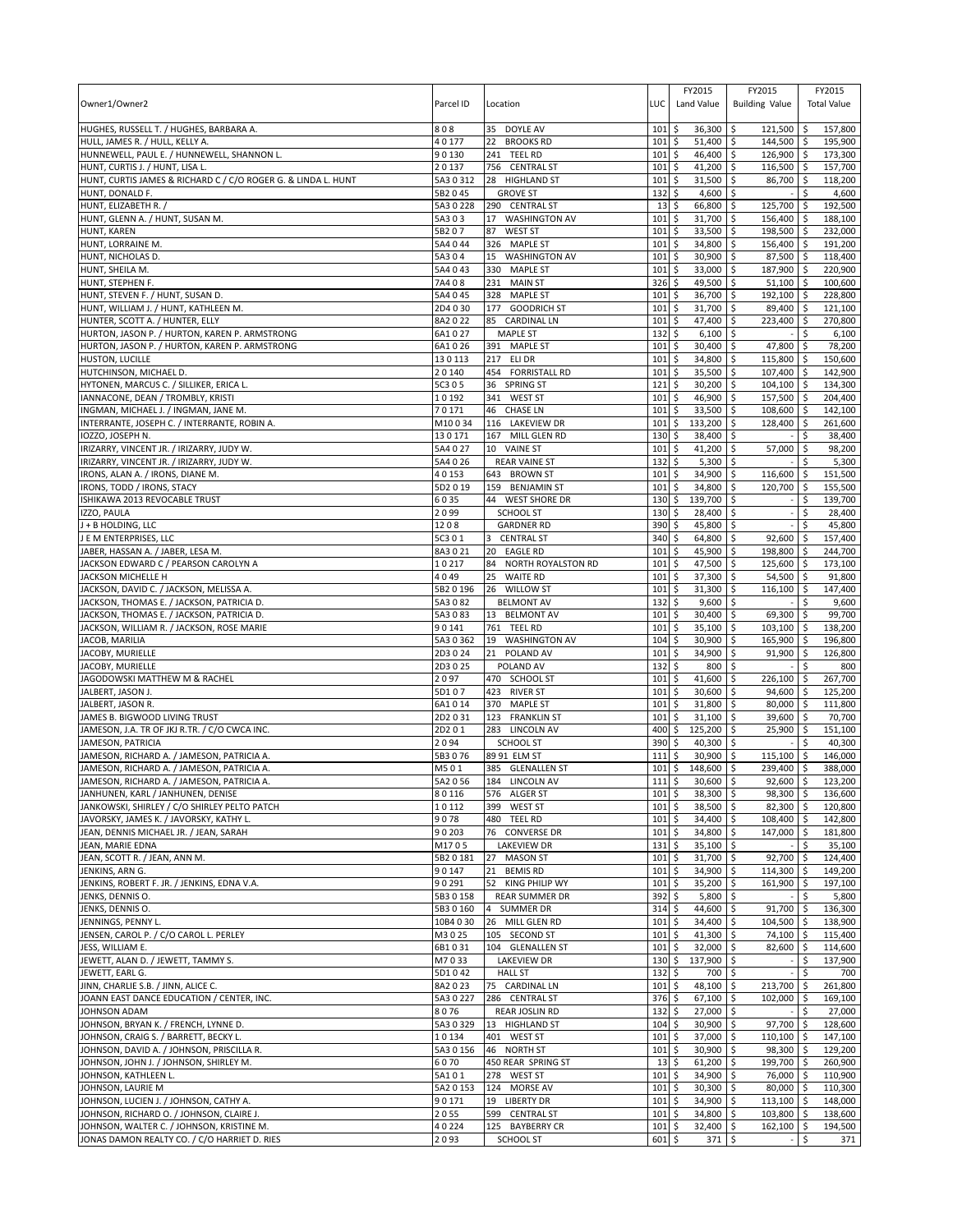| Owner1/Owner2                                                                                            | Parcel ID            | Location                                 | LUC                        | FY2015<br>Land Value               | FY2015<br><b>Building Value</b> | FY2015<br><b>Total Value</b>      |                |
|----------------------------------------------------------------------------------------------------------|----------------------|------------------------------------------|----------------------------|------------------------------------|---------------------------------|-----------------------------------|----------------|
| JONAS DAMON REALTY CO., INC. / C/O HARRIET D. RIES<br>JONAS DAMON REALTY CO., INC. / C/O HARRIET D. RIES | 1025                 | <b>SCHOOL ST</b>                         | 601                        | \$<br>350                          | Ŝ.                              | \$                                | 350            |
| JONAS DAMON REALTY CO., INC. / C/O HARRIET D. RIES                                                       | 109<br>201           | <b>WEST ST</b><br><b>SCHOOL ST</b>       | 713<br>601                 | \$<br>1,235<br>\$<br>7,680 \$      | ۱\$                             | Ś<br>\$                           | 1,235<br>7,680 |
| JONES, DENNIS E. SR. / JONES, DENNIS E. JR.                                                              | 5B2 0 137            | <b>PARK ST</b>                           | 132                        | \$<br>4,600                        | l\$                             | \$<br>4,600                       |                |
| JONES, DENNIS E. SR. / JONES, DENNIS E. JR.                                                              | 5B20138              | 98 PARK ST                               | 101                        | \$<br>$32,300$ \$                  | 140,000                         | l\$<br>172,300                    |                |
| JONES, DENNIS P. / JONES, LINDA A.                                                                       | 5C3 0 58             | 22<br><b>EMERALD ST</b>                  | 101                        | \$<br>30,900                       | l\$<br>93,400                   | l \$<br>124,300                   |                |
| JONES, NATASHA N.                                                                                        | 5A406                | WOODLAWN ST<br>93                        | 101                        | \$<br>$31,200$ \$                  | 77,300                          | \$<br>108,500                     |                |
| JONES, RAYMOND / JONES, BEVERLY K.                                                                       | M7059                | 375 WEST MONOMONAC RD                    | 101                        | \$<br>44,600                       | 188,500 \$<br>ا \$              | 233,100                           |                |
| JONES, STANLEY A. & MARY LOU / TR OF THE JONES REAL ESTATE TR                                            | 5B2046               | 45<br><b>MORSE AV</b>                    | 101                        | \$<br>32,400                       | l\$<br>69,700                   | l\$<br>102,100                    |                |
| JONES, STUART H. JR. / JONES, HEATHER L.                                                                 | 130242               | 191 MILL GLEN RD                         | 101<br>101                 | \$<br>36,500 \$                    | 141,500 \$<br>134.400           | 178,000                           |                |
| JORDAN, KEVIN J.<br>JORIO, JEAN J.                                                                       | 4C406<br>1037        | 608 RIVER ST<br>41<br>NORTH ROYALSTON RD | 101                        | \$<br>36,600<br>\$<br>36,700       | \$<br>  \$<br>88,700            | -\$<br>171,000<br>125,400<br>ا \$ |                |
| JOSLIN, CHARLES C.                                                                                       | 5A2018               | <b>PEARL ST</b><br>97                    | 101                        | \$<br>33,500                       | l\$<br>53,200                   | l\$<br>86,700                     |                |
| JOTOMARI PROPERTIES, INC.                                                                                | 6A1033               | 144 GLENALLEN ST                         | 130                        | 33,100<br>\$                       | \$                              | \$<br>33,100                      |                |
| JOTOMARI PROPERTIES, INC.                                                                                | 6A1060               | <b>GLENALLEN ST</b>                      | 103                        | \$<br>522,600                      | \$<br>613,400                   | \$<br>1,136,000                   |                |
| JOTOMARI PROPERTIES, INC.                                                                                | 3D1041               | MAPLE PL                                 | 132                        | 300<br>\$                          | \$                              | Ś                                 | 300            |
| JOTOMARI PROPERTIES, INC.                                                                                | 3D1069               | <b>MAPLE PL</b>                          | 132                        | \$<br>600                          | \$                              | \$                                | 600            |
| JOYAL, ROBERT                                                                                            | M1205                | <b>LAKEVIEW DR</b>                       | 131                        | \$<br>41,000                       | \$                              | 41,000<br>Ś                       |                |
| JOYAL, ROBERT / JOYAL, JEAN B.                                                                           | M12036               | 246 LAKEVIEW DR                          | 101                        | \$<br>136,000                      | \$<br>168,700                   | \$<br>304,700                     |                |
| JPMORGAN CHASE BANK                                                                                      | 5C2 0 52             | 4 FRONT ST                               | 13                         | 15,500<br>\$                       | \$<br>53,700                    | l\$<br>69,200                     |                |
| JPMORGAN CHASE BANK NA<br>JUDD, KAYLA M.                                                                 | 5A402<br>5B109       | 125 WOODLAWN ST<br>31 IRWIN CT           | 101<br>101                 | \$<br>32,000<br>\$<br>33,200       | 96,700 \$<br>l\$                | 128,700<br>167,900                |                |
| JUNIPER STREET PROPERTIES, LLC                                                                           | 5A3 0 197            | 2 JUNIPER ST                             | 322                        | \$<br>45,000                       | \$<br>134,700<br>\$<br>189,000  | l \$<br>-\$<br>234,000            |                |
| <b>KAB REALTY CORP</b>                                                                                   | 5B3025               | 190 CENTRAL ST                           | 390                        | 65,700<br>\$                       | l\$                             | 65,700<br>\$                      |                |
| <b>KAB REALTY CORP</b>                                                                                   | 5B3026               | 196 202 CENTRAL ST                       | 31                         | \$<br>65,700                       | \$<br>81,400                    | ۱\$<br>147,100                    |                |
| KACHINSKY, PAUL K. / KACHINSKY, KATHLEEN V.                                                              | 7A4 060              | 20 BALDWINVILLE STATE RD                 | 101                        | \$<br>33,400                       | 81,700<br>\$                    | 115,100<br>l \$                   |                |
| KAISER, MARK G. / KAISER, PAULA A.                                                                       | 7A404                | 245 MAIN ST                              | 101                        | \$<br>33,900                       | 53,000<br>\$                    | 86,900<br>۱\$                     |                |
| KAJA HOLDINGS, LLC                                                                                       | 2D3089               | 33 ELMWOOD RD                            | 101                        | \$<br>33,200                       | l \$<br>90,100                  | l\$<br>123,300                    |                |
| KALINOWSKI, MICHAEL J.                                                                                   | 4C4 0 45             | <b>BROWN ST</b>                          | 130                        | \$<br>36,500 \$                    |                                 | 36,500<br>Ŝ.                      |                |
| KALINOWSKI, MICHAEL J.                                                                                   | 4C4 0 44             | 163 BROWN ST                             | 101                        | \$<br>43,600                       | \$<br>95,300                    | \$<br>138,900                     |                |
| KALIV WINCHENDON, LLC                                                                                    | 5B3024               | 184 188 CENTRAL ST                       | 31                         | \$<br>65,700                       | \$<br>122,900                   | l \$<br>188,600                   |                |
| KALIV WINCHENDON, LLC<br>KALLIO, DOUGLAS G. / KALLIO, ANN M.                                             | 5A2 0 C7<br>5A4 0 42 | <b>BANNER PL C7</b><br>332 MAPLE ST      | 102<br>101                 | \$<br>33,000<br>\$                 | \$<br>71,400<br>\$<br>91,000    | 71,400<br>l \$<br>  \$<br>124,000 |                |
| KALLIO, MARTIN B. JR. / KALLIO, JOANNE M.                                                                | 6A1032               | 154 GLENALLEN ST                         | 101                        | 35,700<br>\$                       | \$<br>98,100                    | ۱\$<br>133,800                    |                |
| KAMEL, JASON J. & NICOLE J. / KAMEL, RONALD F. & DENISE J.                                               | M3067                | <b>FOURTH ST</b>                         | 132                        | \$<br>4,800                        | ∣\$                             | 4,800<br>-\$                      |                |
| KAMEL, JASON J. / KAMEL, NICOLE J.                                                                       | M3043                | 145 FOURTH ST                            | 101                        | \$<br>133,200                      | l\$<br>139,100                  | 272,300<br>-\$                    |                |
| KAMINSKY, FRANK D. / KAMINSKY, LAURIE A.                                                                 | 90254                | PRENTICE CR<br>$7^{\circ}$               | 101                        | \$<br>34,800                       | \$<br>141,300 \$                | 176,100                           |                |
| KANE, THOMAS J. / KANE, DEBRA A.                                                                         | 5D3042               | 220 HIGH ST                              | 101                        | 49,600<br>\$                       | \$<br>177,600                   | <b>5</b><br>227,200               |                |
| KANG, JUNGSIK                                                                                            | 7A4 075              | 44 JAMESON WY                            | 101                        | \$<br>41,800                       | \$<br>188,600                   | 230,400<br>l\$                    |                |
| KANTOR, JUSTIN D. / LEBLANC, CHRISTY M.                                                                  | 10A4 040             | 1125 ALGER ST                            | 101                        | \$<br>34,900                       | \$<br>144,300                   | 179,200<br>l\$                    |                |
| KANTOR, WAYNE D. / KANTOR, GABRIELLE M.                                                                  | 130118               | 170 ELI DR                               | 101                        | \$<br>35,400                       | \$<br>106,400                   | <b>5</b><br>141,800               |                |
| KAPTAIN, PETER D.                                                                                        | 5C3 0 38             | <b>SPRING PL</b>                         | 106                        | \$<br>31,200                       | \$<br>2,400                     | -\$<br>33,600                     |                |
| KARVONEN, RICHARD M. / KARVONEN, EHA                                                                     | 5D3 0 39             | 240 HIGH ST<br><b>COTTAGE ST</b>         | 101                        | 49,500<br>\$                       | 327,400<br>Ŝ.                   | 376,900<br>-\$<br>\$              |                |
| KASTNER, DONALD L. / BOUCHER, DARREN<br>KASTNER, DONALD L. / BOUCHER, DARREN                             | 5D305<br>5D303       | 39 41 COTTAGE ST                         | 132<br>104                 | \$<br>5,000<br>\$<br>31,700        | \$<br>\$<br>77,100              | 5,000<br>108,800<br>\$            |                |
| KATZ STEVEN B & PASTON MARGARE / T                                                                       | 5A2 079              | 156 MURDOCK AV                           | 101                        | \$<br>32,700                       | 92,400<br>\$                    | l\$<br>125,100                    |                |
| KAVALCHUCK, NICHOLAS P. JR. / KAVALCHUCK, ROSE M.                                                        | 3D1029               | 406 MAPLE ST                             | 31                         | \$<br>33,400                       | \$<br>112,700                   | 146,100<br>l \$                   |                |
| KAVALCHUCK, ROSE M.                                                                                      | 3D1030               | <b>MAPLE ST</b>                          | 106                        | \$<br>34,400                       | \$<br>10,900                    | 45,300<br>l \$                    |                |
| KAVALCHUCK, ROSE M.                                                                                      | 3D1031               | 412 MAPLE ST                             | 130                        | \$<br>35,500                       | l\$                             | \$<br>35,500                      |                |
| KAVUMA, DERICK P.                                                                                        | 90207                | 36 CONVERSE DR                           | 101                        | \$<br>34,800                       | \$<br>146,900                   | 181,700<br>\$.                    |                |
| KAYE, MICHAEL J.                                                                                         | 70270                | <b>BALDWINVILLE STATE RD</b>             | 132                        | \$<br>4,600                        | l\$                             | \$                                | 4,600          |
| KAYE, MICHAEL J.                                                                                         | 70126                | 124 REAR BALDWINVILLE STATE RD           | $101 \text{ }$ \$          | 49,500 \$<br>$36,500$ \$           | 145,000                         | l \$<br>194,500                   |                |
| KECK, CECIL L. / KECK, JANICE M.<br>KECK, CECIL L. / KECK, JANICE M.                                     | 4C4 0 14<br>4C4 0 15 | 563 RIVER ST<br>557 RIVER ST             | $101 \,$ \$<br>$101 \;$ \$ | $33,100$ \$                        | 102,800 \$<br>19,200 \$         | 139,300<br>52,300                 |                |
| KEENEY, CHAD D. / KEENEY, TRACY                                                                          | 80182                | 5 CUMMINGS RD                            | $101 \,$ \$                | $35,500$ \$                        | 155,200 \$                      | 190,700                           |                |
| KEENEY, DAVID                                                                                            | 7A4048               | 286 MAIN ST                              | $103 \,$ \$                | $31,300$ \$                        | 36,400 \$                       | 67,700                            |                |
| KELLER, CHRISTINE L. / KELLER, TERRY R.                                                                  | 5A3 0 216            | 70 JUNIPER ST                            | 101                        | \$<br>30,900 \$                    | 88,900 \$                       | 119,800                           |                |
| KELLER, JOHN P. / KELLER, JOAN M.                                                                        | M17042               | <b>LAKEVIEW DR</b>                       | $130 \;$ \$                | 31,000 \$                          |                                 | 31,000<br>-\$                     |                |
| KELLEY, DAWN I.                                                                                          | 10191                | 349 WEST ST                              | 101                        | \$<br>35,200 \$                    | 104,900 \$                      | 140,100                           |                |
| <b>KELLEY, JOLENE</b>                                                                                    | 70202                | 95<br><b>KRANTZ RD</b>                   | 101                        | \$<br>34,900 \$                    | 116,500 \$                      | 151,400                           |                |
| KELLEY, MICHAEL A. / KELLEY, GRETCHEN L.                                                                 | 130229               | 525 MELLEN RD                            | 101                        | \$<br>38,600 \$                    | 175,400                         | 214,000<br>  \$                   |                |
| KELLOGG, CRAIG M. / KELLOGG, JEANNE L.                                                                   | 5B405                | 111 LAKE SHORE DR                        | 101                        | 5<br>35,200 \$                     | 119,000 \$                      | 154,200                           |                |
| KELLY, ELAINE A.<br>KELLY, PAUL / KELLY, MARY                                                            | 301<br>5B2 0 106     | 205 EAST MONOMONAC RD<br>6 SPRUCE ST     | 101<br>$105 \pm 5$         | \$<br>74,900 \$<br>30,600 \$       | 118,000 \$<br>118,200 \$        | 192,900<br>148,800                |                |
| KELLY, RICHARD F. / KELLY, DENISE M.                                                                     | 5B2038               | 149 GROVE ST                             | 101                        | \$<br>30,800 \$                    | 128,200                         | \$ ا<br>159,000                   |                |
| KELSEY, DANIEL M.                                                                                        | 5B4039               | 200 LAKE SHORE DR                        | 101                        | \$<br>34,800                       | <b>S</b><br>166,300             | <b>S</b><br>201,100               |                |
| KEMP, STEVEN J. / KEMP, CARL C. + MICHAEL W.                                                             | 90308                | <b>TEEL RD</b>                           | 130                        | \$<br>47,400 \$                    |                                 | 47,400<br>\$                      |                |
| KENDALL, CYNTHIA J.                                                                                      | 80192                | 23 JOSLIN RD                             | 101                        | \$<br>53,700 \$                    | 278,900                         | \$<br>332,600                     |                |
| KENDALL, CYNTHIA J. / TR OF THE KENDALL REALTY TRUST                                                     | 5B308                | 196-212 PLEASANT ST                      | 322                        | \$<br>43,500                       | \$<br>170,500                   | <b>S</b><br>214,000               |                |
| KENDALL, SCOTT W. / KENDALL, LYNN C.                                                                     | 5C1069               | 92 HILL ST                               | 101                        | 33,000 \$<br>\$                    | 79,900                          | 112,900<br>I\$                    |                |
| <b>KENEY ANDREW B</b>                                                                                    | 2D301                | 582 CENTRAL ST                           | 101                        | \$<br>33,000 \$                    | 78,600 \$                       | 111,600                           |                |
| KENEY, BRENDA G. / SAWYER, L.M. & CLOUTIER, D.L.                                                         | 6A1013               | <b>MAPLE ST</b>                          | 132                        | \$<br>4,600 \$                     |                                 | \$                                | 4,600          |
| KENEY, BRENDA G. / SAWYER, L.M. & CLOUTIER, D.L.<br>KENEY, MARK B. / KENEY, BRENDA G.                    | 6A1012<br>10117      | 380 MAPLE ST<br>33 NORTH ROYALSTON RD    | 101<br>101                 | \$<br>31,600 \$<br>\$<br>35,300 \$ | 108,400<br>129,000              | ۱\$<br>140,000<br>164,300<br>l \$ |                |
| KENNEY, LAURIE D. / KENNEY, MICHAEL R.                                                                   | 90323                | 271 TEEL RD                              | 101                        | \$<br>46,400 \$                    | 109,900 \$                      | 156,300                           |                |
| KENNEY, RALPH & MADELINE E. / C/O AMY PROUTY                                                             | 2D1010               | 328 SCHOOL ST                            | 101                        | \$<br>$31,100$ \$                  | $52,300$ \$                     | 83,400                            |                |
| KENNEY, RALPH & MADELINE E. / C/O AMY PROUTY                                                             | 2D1012               | SCHOOL ST                                | 132                        | \$<br>$500$ \$                     |                                 | \$                                | 500            |
| KENNEY, RALPH & MADELINE E. / C/O AMY PROUTY                                                             | 2D1013               | SCHOOL ST                                | $131 \;$ \$                | $1,000$ \$                         |                                 | \$                                | 1,000          |
| KENTY, GEORGE A. / RYU, JENNIFER HYOJE                                                                   | 11044                | 554 JOSLIN RD                            | 101                        | \$<br>83,800 \$                    | 86,900                          | ۱\$<br>170,700                    |                |
| KENTY, GEORGE A. / RYU, JENNIFER HYOJE                                                                   | 11067                | <b>JOSLIN RD</b>                         | 132 \$                     | $6,800$ \$                         |                                 | \$                                | 6,800          |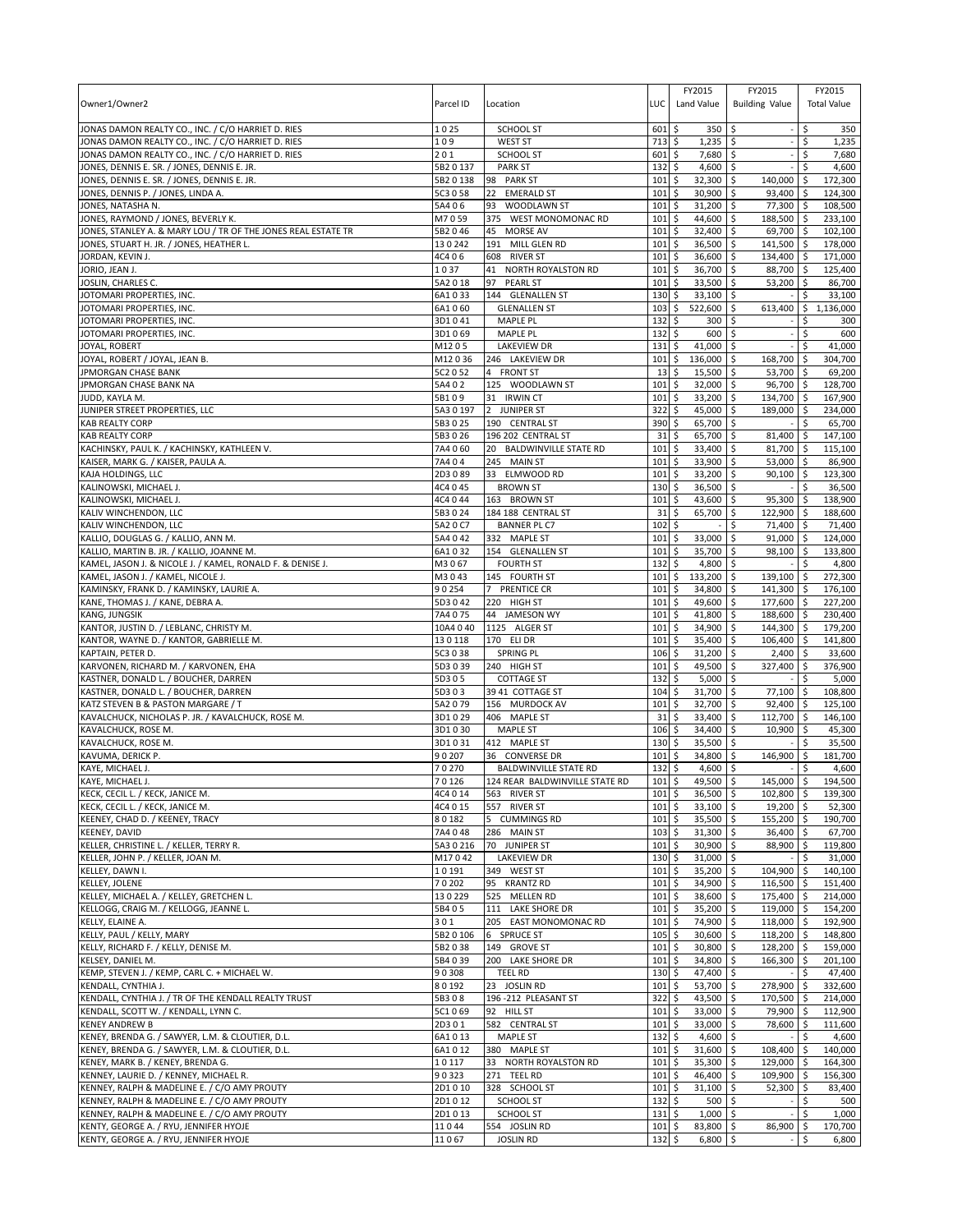| Owner1/Owner2                                                                                | Parcel ID            | Location                                  | LUC                | FY2015<br>Land Value                       | FY2015<br><b>Building Value</b> |                           | FY2015<br><b>Total Value</b> |
|----------------------------------------------------------------------------------------------|----------------------|-------------------------------------------|--------------------|--------------------------------------------|---------------------------------|---------------------------|------------------------------|
| KESTREL ENTERPRISES / LIMITED PARTNERSHIP<br>KESTREL ENTERPRISES / LIMITED PARTNERSHIP       | 9097<br>9098         | <b>SPRING ST</b><br><b>TEEL RD</b>        | 440<br>130         | \$<br>74,600<br>\$<br>108,000              | -\$<br>\$                       | \$.<br>\$                 | 74,600<br>108,000            |
| KETOLA HOSEA                                                                                 | 20186                | ELMWOOD RD                                | 130                | 31,300<br>\$                               | \$                              | \$                        | 31,300                       |
| KETOLA, ANNA L.                                                                              | 13037                | 248 MILL GLEN RD                          | 101                | \$<br>37,700                               | \$<br>143,600                   | \$                        | 181,300                      |
| KEYWAY PROPERTIES, INC.                                                                      | 9093                 | <b>TEEL RD</b>                            | 130                | 108,800<br>\$                              | \$                              | \$                        | 108,800                      |
| KHAN, SAJJAD / KHAN, NASREEN                                                                 | 5A2 0 107            | 241 SCHOOL ST                             | 326                | \$<br>43,600                               | \$<br>67,000                    | S.                        | 110,600                      |
| KIENE, BERNARD E. / KIENE, JEANNE S.<br>KILFOYLE, DANA C.                                    | 5C1085<br>8B3016     | 231 RIVER ST<br>554 HALE ST               | 101<br>101         | \$<br>37,100<br>\$<br>35,000               | 180,700<br>\$<br>\$<br>76,300   | ا \$<br>l \$              | 217,800<br>111,300           |
| KILFOYLE, KYLE / KILFOYLE, JULIE M.                                                          | 90109                | 710 SPRING ST                             | 101                | \$<br>35,300                               | 104,900<br>\$                   | \$                        | 140,200                      |
| KILLMON, THOMAS S.                                                                           | 7A4034               | 255 REAR MAIN ST                          | 101                | \$<br>39,400                               | 84,200 \$<br>\$                 |                           | 123,600                      |
| KIMBALL, SUE A.                                                                              | 110128               | 39 MILL GLEN RD                           | 101                | \$<br>36,600                               | 90,300<br>\$                    | -\$                       | 126,900                      |
| KING, FRANK N. JR.<br>KING, JOANNE                                                           | 5C3 0 128<br>M140106 | 163 SPRING ST<br><b>LAKEVIEW DR</b>       | 101<br>131         | \$<br>31,600<br>\$<br>31,000               | 133,600<br>\$<br>\$             | \$<br>\$                  | 165,200<br>31,000            |
| KING, JOANNE                                                                                 | M140107              | <b>LAKEVIEW DR</b>                        | 131                | \$<br>31,000                               | \$                              | \$                        | 31,000                       |
| KING, JOANNE                                                                                 | M140109              | <b>LAKEVIEW DR</b>                        | 131                | \$<br>31,000                               | \$                              | \$                        | 31,000                       |
| KING, JOANNE                                                                                 | M140108              | 525 LAKEVIEW DR                           | 101                | \$<br>31,000                               | \$<br>22,100                    | \$                        | 53,100                       |
| KING, JOSEPH F. / KING, SUZANNE N.                                                           | 5B3 0 15             | 148 PLEASANT ST                           | 104                | \$<br>30,900                               | \$<br>102,700                   | S.                        | 133,600                      |
| KING, RONALD F. / KING, PHYLLIS T.                                                           | 2D3018               | <b>CENTRAL ST</b>                         | 130                | \$<br>35,700 \$                            |                                 | \$.                       | 35,700                       |
| KING, RONALD F. / KING, PHYLLIS T.<br>KINNER, HARRY / KINNER, ELAINE D.                      | 2D3017<br>80124      | 572 CENTRAL ST<br>41 JOSLIN RD            | 101<br>101         | \$<br>35,100<br>\$<br>35,500               | \$<br>133,000<br>\$<br>148,200  | \$<br>-\$                 | 168,100<br>183,700           |
| KINNER, WILLIAM E.                                                                           | 5B2095               | 87<br>PLEASANT ST                         | 104                | \$<br>30,300                               | $\ddot{\circ}$<br>97,600        | l\$                       | 127,900                      |
| KINNER, WILLIAM E.                                                                           | 5B30118              | PLEASANT ST                               | 132                | \$<br>3,400                                | \$                              | \$                        | 3,400                        |
| KIRSCH, MARK A. / KIRSCH, KAREN A.                                                           | 70260                | 683 ALGER ST                              | 101                | \$<br>34,800                               | \$<br>159,400                   | \$                        | 194,200                      |
| KIRWAN, WAYNE T. / KIRWAN, JENNIFER H.                                                       | 130206               | 249 MILL GLEN RD                          | 101                | \$<br>36,700                               | \$<br>144,400                   | ۱\$                       | 181,100                      |
| KLAUD, STUART /<br>KLAUZINSKI, JOYCE                                                         | 6055<br>4C4 0 57     | <b>WEST SHORE DR</b><br>16 HALE ST        | 132<br>101         | \$<br>3,300<br>\$<br>32,600                | \$<br>\$<br>122,900             | \$<br>ا \$                | 3,300<br>155,500             |
| KLEE, HAROLD E. JR. / KLEE, KATRINA N.                                                       | 13059                | OTTER RIVER RD                            | 106                | 4,900<br>\$                                | \$<br>1,600                     | -\$                       | 6,500                        |
| KLISKEY, JOSHUA D                                                                            | 90339                | 266 ASH ST                                | 101                | \$<br>40,900                               | \$<br>156,600                   | -\$                       | 197,500                      |
| KLISKEY, LILA L.                                                                             | 5B2 0 201            | 277 FRONT ST                              | 104                | \$<br>33,900                               | \$<br>179,800                   | l \$                      | 213,700                      |
| KLOCKARS, LISA M.                                                                            | 80195                | <b>TEEL RD</b>                            | 130                | \$<br>35,500                               | \$                              | \$                        | 35,500                       |
| KLOCKARS, WILLIAM E. / KLOCKARS, JUNE E.                                                     | 8044                 | 23<br><b>CUMMINGS RD</b>                  | 16                 | \$<br>35,362                               | \$<br>165,400                   | \$                        | 200,762                      |
| KLOCKARS, WILLIAM E. / KLOCKARS, JUNE E.<br>KNIGHT, CAROL J.                                 | 8048<br>4C4 0 31     | <b>TEEL RD</b><br><b>HANCOCK RD</b><br>21 | 601<br>104         | 1,872<br>\$<br>\$<br>41,200                | \$<br>\$<br>109,400             | \$<br>-\$                 | 1,872<br>150,600             |
| KNIGHT, LAWRENCE E. SR. / KNIGHT, CAROLINE D.                                                | 5A3 0 25             | 14<br><b>EAST ST</b>                      | 101                | 30,600<br>\$                               | 70,700<br>\$                    | -\$                       | 101,300                      |
| KNIGHT, ROBERT A. / KNIGHT, STACEY L.                                                        | 130141               | 15<br><b>HILLSIDE TR</b>                  | 101                | \$<br>34,800                               | 165,300<br>\$                   | ۱\$                       | 200,100                      |
| KNIGHT, STAFFORD L. / KNIGHT, ADRIA J.                                                       | 5A3 0 104            | 99<br><b>GOODRICH ST</b>                  | 101                | \$<br>36,400                               | 159,400<br>\$                   | \$                        | 195,800                      |
| KNOWLTON, JOHN E.                                                                            | 10184                | 416 WEST ST                               | 101                | \$<br>38,000                               | 158,900 \$<br>\$                |                           | 196,900                      |
| KNOWLTON, PETER E. / C/O CALIBER HOME LOANS, INC<br>KOEHLER, LAWRENCE E. / KOEHLER, DIANE C. | 5D1050<br>40114      | 76 MAIN ST<br>688<br><b>BROWN ST</b>      | 101<br>101         | \$<br>33,500<br>\$<br>35,000               | \$<br>75,600<br>\$<br>124,100   | \$<br>S.                  | 109,100<br>159,100           |
| KOKOSKA, LORRAINE B                                                                          | 5B2 0 168            | <b>HYDE PARK ST</b>                       | 132                | 1,500<br>\$                                | S.                              | \$                        | 1,500                        |
| KOKOSKA, LORRAINE B.                                                                         | 5B2 0 169            | 24 HYDE PARK ST                           | 101                | \$<br>30,800                               | \$<br>98,300                    | \$                        | 129,100                      |
| KORNIK, MICHAEL                                                                              | 40149                | 579 BROWN ST                              | 101                | \$<br>34,900                               | \$<br>103,000                   | \$                        | 137,900                      |
| KOSTICK, GLENN                                                                               | 5B3091               | POPLAR ST                                 | 132                | \$<br>3,400                                | \$                              | \$                        | 3,400                        |
| KOSTICK, GLENN<br>KOSTICK, GLENN                                                             | 5B3092<br>5B3 0 176  | <b>REAR POPLAR ST</b><br><b>POPLAR ST</b> | 132<br>132         | \$<br>800<br>\$<br>600                     | \$<br>\$                        | \$<br>\$                  | 800<br>600                   |
| KOSTICK, GLENN                                                                               | 5B3088               | <b>POPLAR ST</b>                          | 130                | 16,800<br>\$                               | \$                              | \$                        | 16,800                       |
| KOSTICK, GLENN                                                                               | 5B3089               | 17 POPLAR ST                              | 101                | \$<br>30,300                               | 93,500<br>Ŝ.                    | \$                        | 123,800                      |
| KOSTICK, GLENN / KOSTICK, MARCIA                                                             | 2015                 | <b>REAR LINCOLN AV</b>                    | 601                | \$<br>3,851                                | \$                              | \$                        | 3,851                        |
| KOSTICK, GLENN C.<br>KOSTICK, GLENN C. / KOSTICK, MARCIA                                     | 2012                 | <b>REAR ROBBINS RD</b>                    | 601                | \$<br>4,339                                | \$                              | \$                        | 4,339                        |
| KOSTICK, GLENN C. / KOSTICK, MARCIA                                                          | 2065<br>2074         | <b>LINCOLN AV</b><br>LINCOLN AV           | 601<br>601         | \$<br>2,215<br>\$<br>61                    | \$<br>-\$                       | Ś<br>\$                   | 2,215<br>61                  |
| KOTOCH, WAGIH / KOTOCH, COLETTE                                                              | 10216                | 11 NORTH ROYALSTON RD                     | 101S               | $34.800$ \$                                | 126,900 \$                      |                           | 161.700                      |
| KOTOSKI MATTHEW A & BRENDA L                                                                 | M12057               | <b>BEACHVIEW DR</b>                       | $106\frac{1}{2}$   | 40,600 \$                                  | 14,200 \$                       |                           | 54,800                       |
| KOTOSKI MATTHEW A & BRENDA L                                                                 | M12050               | 195 BEACHVIEW DR                          | 101                | \$<br>134,100 \$                           | 108,600                         | l \$                      | 242,700                      |
| KOURACLES, PETER / TRUSTEE OF THE PE TRUST<br>KOWALESKI, SUZAN L.                            | 8097<br>5A205        | <b>JOSLIN RD</b><br>275 SCHOOL ST         | 130<br>101         | 75,700<br>\$<br>\$<br>$51,100$ \$          | $\ddot{\circ}$<br>148,700       | \$<br>$\sqrt{5}$          | 75,700<br>199,800            |
| KOWALSKI, JOHN H.                                                                            | 6062                 | REAR NORTH ASHBURNHAM RD                  | 132                | \$<br>$24,100$ \$                          |                                 | \$                        | 24,100                       |
| KOWLZAN, CHRISTOPHER J. / KOWLZAN, KAREN A.                                                  | 5B3 0 156            | 59 BEECH ST                               | 101                | \$<br>30,900                               | 94,500<br>-\$                   | -\$                       | 125,400                      |
| KRAFVE, MICHAELA M.                                                                          | 1083                 | 749 BROWN ST                              | 101                | \$<br>$32,300$ \$                          | 70,800                          | <b>S</b>                  | 103,100                      |
| KRAFVE, MICHAELA M.                                                                          | 110107               | <b>JOSLIN RD</b>                          | 718                | \$<br>1,395                                | \$                              | \$                        | 1,395                        |
| KRAFVE, MICHAELA M.<br>KRAFVE, MICHAELA M.                                                   | 1081<br>1082         | 739 BROWN ST<br><b>BROWN ST</b>           | 132<br>132         | \$<br>4,600 \$<br>\$<br>$3,100$ \$         |                                 | \$<br>\$                  | 4,600<br>3,100               |
| KRAMER, BRUCE D.                                                                             | 130243               | 495 MELLEN RD                             | 130                | \$<br>43,700 \$                            |                                 | \$                        | 43,700                       |
| KRAMER, BRUCE D.                                                                             | 130245               | <b>MELLEN RD</b>                          | 130                | \$<br>42,200 \$                            |                                 | \$                        | 42,200                       |
| KRAMER, BRUCE D.                                                                             | 130244               | <b>MELLEN RD</b>                          | $130 \;$ \$        | $14,100$ \$                                |                                 | \$                        | 14,100                       |
| KRAPF, JAMES A. / KRAPF, LINDA L.                                                            | 130180               | 31 INDEPENDENCE DR                        | 101                | \$<br>36,700 \$                            | 152,400                         | ۱\$                       | 189,100                      |
| KREIDLER, DAVID T. / KREIDLER, ANGELA L<br><b>KROOK ANDREW P</b>                             | 4D4058<br>5B3079     | 4 BRUCE RD<br>39 POND ST                  | 104<br>111         | $\ddot{s}$<br>35,900 \$<br>\$<br>30,700 \$ | 57,000 \$<br>125,600 \$         |                           | 92,900<br>156,300            |
| KUCHTA, ALICE V.                                                                             | 2D3047               | 76 MONADNOCK AV                           | $101 \,$ \$        | 33,400 \$                                  | 59,400 \$                       |                           | 92,800                       |
| KUCHTA, DAMIAN G. / KUCHTA, MONA L.                                                          | 2083                 | 445 SCHOOL ST                             | 101                | \$<br>36,400                               | l \$<br>72,700 \$               |                           | 109,100                      |
| KUCHTA, MICHAEL N. / KUCHTA, MARGUERITE C.                                                   | 5C1040               | 67 BROWN ST                               | 101                | 5<br>32,600 \$                             | 94,700 \$                       |                           | 127,300                      |
| KUCHTA, PETER J. /                                                                           | 20127                | 740 CENTRAL ST                            | $101 \;$ \$        | 57,300 \$                                  | $125,100$ \$                    |                           | 182,400                      |
| KUIPERS, PETER / KUIPERS, TAMAR<br>KULISA, CHESTER T.                                        | 5D3034<br>12051      | 271 HIGH ST<br><b>GARDNER RD</b>          | 101<br>$130 \;$ \$ | \$<br>44,000<br>37,100 \$                  | \$<br>127,100                   | $\ddot{\varsigma}$<br>-\$ | 171,100<br>37,100            |
| KUOKKANEN, KYOSTI A. / KUOKKANEN, TARJA A.                                                   | 6B1028               | 112 GLENALLEN ST                          | 101                | $\ddot{s}$<br>$32,000$ \$                  | 148,900                         | <b>S</b>                  | 180,900                      |
| KURYLO, ANTHONY J. JR.                                                                       | 20161                | 35 NORTHERN HEIGHTS DR                    | 101                | \$<br>72,800                               | ا \$<br>167,800 \$              |                           | 240,600                      |
| KURYLO, DANA H. / KURYLO, SUZANNE D.                                                         | 8A1017               | 252 HALE ST                               | 101                | \$<br>41,000                               | \$<br>148,200                   | ۱\$                       | 189,200                      |
| KVINGEDAL, ANDREW                                                                            | 4C4 0 53             | 572 RIVER ST                              | 101                | 30,700<br>\$                               | 124,700<br>\$                   | ۱\$                       | 155,400                      |
| KWIK BUY REALTY, LLC<br>KWIK BUY REALTY, LLC                                                 | 5A3 0 179<br>5B306   | 62 JACKSON AV<br>89-91-93 SPRUCE ST       | 104<br>105         | \$<br>30,500<br>\$<br>31,600 \$            | \$<br>143,600 \$<br>95,200 \$   |                           | 174,100<br>126,800           |
|                                                                                              |                      |                                           |                    |                                            |                                 |                           |                              |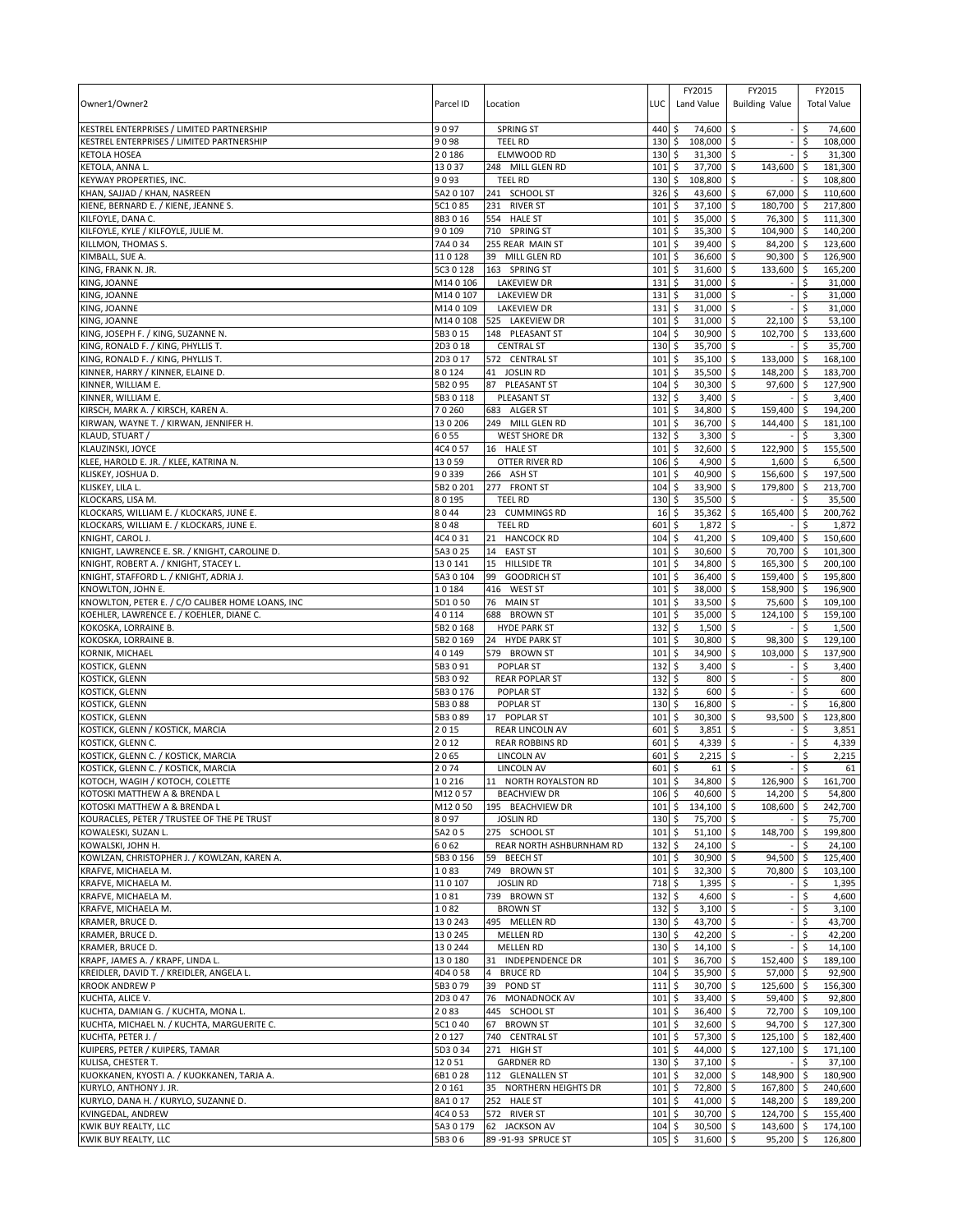| Owner1/Owner2                                                                                                                    | Parcel ID              | Location                                     | LUC <sup>1</sup>     | FY2015<br>Land Value                 | FY2015<br><b>Building Value</b>    |                   | FY2015<br><b>Total Value</b> |
|----------------------------------------------------------------------------------------------------------------------------------|------------------------|----------------------------------------------|----------------------|--------------------------------------|------------------------------------|-------------------|------------------------------|
| KYRIAKIDIS, KONSTANTINOS / KYRIAKIDIS, COLLEEN                                                                                   | 90346                  | 86 TOY TOWN LN                               | 101                  | 46,000 \$<br>\$                      | 132,900                            | -\$               | 178,900                      |
| L & R MANAGEMENT, INC.<br>& R MANAGEMENT, INC. / C/O KWIK BUY REALTY LLC                                                         | 5A2 0 101<br>5A2 0 100 | MILL ST<br>191 MILL ST                       | 132<br>111           | \$<br>1,900<br>\$<br>30,800 \$       | l \$<br>180,700                    | Ŝ.<br>l \$        | 1,900<br>211,500             |
| & R MANAGEMENT, INC. / C/O KWIK BUY REALTY LLC                                                                                   | 5C4 0 23               | 409 SPRING ST                                | 111                  | \$<br>31,600                         | \$<br>122,700                      | ∣\$               | 154.300                      |
| L + R MANAGEMENT, INC. / C/O KWIK BUY REALTY LLC                                                                                 | 5B2 0 107              | 12 18 SPRUCE ST                              | 112                  | 85,000<br>\$                         | 205,500<br>Ŝ.                      | ۱\$               | 290,500                      |
| P. GAS EQUIPMENT, INC.                                                                                                           | 10109                  | 600 SCHOOL ST                                | 310                  | \$<br>112,600                        | \$<br>220,600                      | l\$               | 333,200                      |
| 'ETOILE, JOSEPH A. / L'ETOILE, MARY C.                                                                                           | 5A3 0 130              | <b>HIGHLAND ST</b>                           | 130                  | \$<br>21,500                         | \$                                 | \$                | 21,500                       |
| 'ETOILE, JOSEPH A. / L'ETOILE, MARY C.<br>L'ETOILE, MICHAEL E. / L'ETOILE, SUSAN M.                                              | 5A30131<br>2D3053      | 101 HIGHLAND ST<br><b>MONADNOCK AV</b>       | 101<br>132           | 30,900<br>\$<br>\$<br>4,600          | \$<br>101,000<br>l\$               | \$<br>\$          | 131,900<br>4,600             |
| 'ETOILE, MICHAEL E. / L'ETOILE, SUSAN M.                                                                                         | 2D3 0 54               | 34 MONADNOCK AV                              | 101                  | \$<br>30,800 \$                      | 104,800                            | <b>S</b>          | 135,600                      |
| L'ETOILE, SHEILA A.                                                                                                              | 5A3 0 319              | 42 HIGHLAND ST                               | 101                  | \$<br>30,900                         | l\$<br>84,900                      | l \$              | 115.800                      |
| LABARGE, GEORGE A. / LABARGE, ANGELA M.                                                                                          | 80136                  | 170 TEEL RD                                  | 101                  | \$<br>35,800                         | \$<br>165,500                      | ∣\$               | 201,300                      |
| LABARGE, KEVIN M. / LABARGE, ERNEST P.                                                                                           | 9054                   | 11 OLD GARDNER RD                            | 101                  | 37,100<br>\$                         | 116.100<br>l\$                     | ∣\$               | 153,200                      |
| LABARGE, SUSAN<br>LABARGE, SUSAN                                                                                                 | 5A2 0 104<br>5A2 0 103 | PEARL ST<br>140 PEARL ST                     | 132<br>104           | \$<br>3,100<br>\$<br>30,700 \$       | l\$<br>81,400                      | \$<br><b>S</b>    | 3,100<br>112,100             |
| LABARGE, TODD M. / C/O DUCHESNE, ROBERT                                                                                          | 8A3025                 | 60 EAGLE RD                                  | 101                  | \$<br>46,600                         | l\$<br>208,000                     | l \$              | 254,600                      |
| LABIER, TROY / LABIER, KIM                                                                                                       | 4016                   | 25 BROOKS RD                                 | 130                  | \$<br>154,000 \$                     |                                    | \$                | 154,000                      |
| LABIER, TROY / LABIER, KIM                                                                                                       | 4014                   | <b>BROOKS RD</b>                             | 130                  | \$<br>21,900 \$                      |                                    | Ŝ.                | 21,900                       |
| LABONTE, LUKE / LABONTE, MELISSA                                                                                                 | 70175                  | 75 CHASE LN                                  | 101                  | \$<br>39,100 \$                      | 150,400                            | \$                | 189,500                      |
| LABONTE, SUSAN L., TRUSTEE OF / THE SUSAN L. LABONTE LIVING TR<br>LABONTE, SUSAN L., TRUSTEE OF / THE SUSAN L. LABONTE LIVING TR | 5A2 0 A6<br>5B3033     | <b>BANNER PL A6</b><br>28 RAILROAD ST        | 102<br>326           | \$<br>\$<br>23,800                   | \$<br>71,500<br>l\$<br>$91,200$ \$ | ۱\$               | 71,500<br>115,000            |
| LABRACK, DAVID A. / LABRACK, LAURA C.                                                                                            | 8A306                  | 289 HIGH ST                                  | 101                  | \$<br>48,000                         | \$<br>181,100                      | ۱\$               | 229,100                      |
| LABRAGE, TRYSHA D.                                                                                                               | 6A1025                 | 389 MAPLE ST                                 | 101                  | \$<br>35,500                         | \$<br>78,800                       | ∣\$               | 114,300                      |
| LABRIE, AUDREY H. / TR OF THE SHADY BROOK TRUST                                                                                  | 1057                   | <b>NORTH ROYALSTON RD</b>                    | $130 \;$ \$          | 118,700                              | ۱\$                                | S.                | 118,700                      |
| LABRIE, AUDREY H. / TR OF THE SHADY BROOK TRUST                                                                                  | 10243                  | NORTH ROYALSTON RD                           | 130                  | \$<br>48,000 \$                      |                                    | \$                | 48,000                       |
| LABRIE, AUDREY H. / TR OF THE SHADY BROOK TRUST<br>LABRIE, RICHARD N. / LABRIE, AUDREY H.                                        | 10251<br>10208         | NORTH ROYALSTON RD<br>125 NORTH ROYALSTON RD | 132<br>101           | \$<br>46,100 \$<br>\$<br>55,400      | l\$<br>105,000                     | \$<br>\$          | 46,100<br>160,400            |
| LABRIE, RICHARD N. / LABRIE, AUDREY H.                                                                                           | 1059                   | 54 BROOKS RD                                 | 101                  | 30,200<br>\$                         | l\$<br>214,700                     | ۱\$               | 244,900                      |
| LACHANCE, LUKE G. / LACHANCE, LINDA M.                                                                                           | M807                   | 136 EAST MONOMONAC RD                        | 101                  | \$<br>131,200                        | \$<br>56,000 \$                    |                   | 187,200                      |
| LACLAIR, SANDRA A.                                                                                                               | 5A1026                 | 265 WEST ST                                  | 101                  | 30,800 \$<br>\$                      | 71,400 \$                          |                   | 102,200                      |
| LACOSS KENNETH M & CAROL L                                                                                                       | 5A3 0 168              | 19 JACKSON AV                                | 104                  | \$<br>30,600                         | \$<br>71,400                       | ۱\$               | 102,000                      |
| LADEAU, FLORENCE                                                                                                                 | 5D3043<br>8083         | 230 HIGH ST                                  | 101                  | 49,600<br>\$<br>\$<br>$16,100$ \$    | \$<br>181,500                      | \$ ا<br>\$        | 231,100<br>16,100            |
| LADEAU, GEORGE J.<br>LADEAU, GEORGE J. / LADEAU, CHERYL M.                                                                       | M508                   | REAR HITCHCOCK RD<br>195 ISLAND RD           | 132<br>101           | \$<br>161,500 \$                     | 105,500                            | ∣\$               | 267,000                      |
| LADEAU, JEFFREY J.                                                                                                               | 5D405                  | 226 ASH ST                                   | 101                  | \$<br>33,200                         | \$<br>108,600                      | ۱\$               | 141,800                      |
| LADEAU, ROBERT V. & CLAIRE T. / C/O FANNIE MAE                                                                                   | 5D1058                 | 85 ALGER ST                                  | 101                  | \$<br>35,200                         | l\$<br>54,400                      | l\$               | 89,600                       |
| LADEAU, RYAN J.                                                                                                                  | 3018                   | EAST MONOMONAC RD<br>75                      | 101                  | \$<br>38,500                         | 110,500 \$<br>\$                   |                   | 149,000                      |
| LAFALAM, HENRY S. / ANDERSON, DARLENE E.                                                                                         | 2D1019                 | 309 SCHOOL ST                                | 101                  | \$<br>38,300                         | \$<br>92,900                       | l \$              | 131,200<br>4,600             |
| LAFALAM, KERRY M. / LAFALAM, KANDY A.<br>LAFALAM, KERRY M. / LAFALAM, KANDY A.                                                   | 2D3052<br>2D3051       | <b>MONADNOCK AV</b><br>42 MONADNOCK AV       | 132<br>101           | \$<br>4,600<br>30,800<br>\$          | \$<br>۱\$<br>89,700                | <b>S</b>          | 120,500                      |
| LAFERRIERE, SONJA J. / LAFERRIERE, MAURICE R.                                                                                    | 2D30122                | 577 CENTRAL ST                               | 101                  | \$<br>33,400                         | l\$<br>98,500                      | \$                | 131,900                      |
| LAFLAMME, ROBERT E. / LAFLAMME, MARY E.                                                                                          | 40154                  | 677 BROWN ST                                 | 101                  | \$<br>34,900                         | l\$<br>121,300                     | \$                | 156,200                      |
| LAFLAMME, ROGER E.                                                                                                               | 2D3 0 105              | WOODLAWN AV                                  | 132                  | \$<br>2,300                          | l\$                                | S.                | 2,300                        |
| LAFLAMME, ROGER E.                                                                                                               | 2D3 0 106              | WOODLAWN AV<br>150 GOODRICH ST               | 132                  | \$<br>$2,300$ \$                     |                                    | \$                | 2,300                        |
| LAFLAMME, ROGER E.<br>LAFLEUR, JAMIE R.                                                                                          | 2D30108<br>40130       | 412 BROWN ST                                 | 101<br>101           | \$<br>31,000 \$<br>\$<br>39,100      | 66,200<br>  \$<br>109,800          | l\$<br><b>S</b>   | 97,200<br>148.900            |
| LAFLEUR, RANDY S. / LAFLEUR, JENNIFER                                                                                            | 80105                  | 668 ALGER ST                                 | 101                  | \$<br>34,800                         | \$ ا<br>103,700 \$                 |                   | 138,500                      |
| LAFOND, BRIAN K. / LAFOND, KELLY A.                                                                                              | 70125                  | 349 MAIN ST                                  | 13                   | \$<br>40,200                         | l\$<br>143,100 \$                  |                   | 183,300                      |
| LAFOND, DONALD J. JR. / LAFOND, ROSE MARIE, TRUSTEES                                                                             | 70124                  | 347 MAIN ST                                  | 101                  | \$<br>38,400                         | \$ ا<br>137,300 \$                 |                   | 175,700                      |
| LAFOND, DONALD J.SR & ELAINE A / TR OF THE LAFOND REALTY TRUST<br>LAFOND, JUSTIN M. / LAFOND, HEATHER J.                         | 7035<br>4C4 0 17       | 350 MAIN ST<br>558 RIVER ST                  | 101<br>101           | \$<br>37,500<br>5<br>32,600 \$       | \$<br>140.500<br>$133,100$ \$      | \$ ا              | 178,000<br>165,700           |
| LAFOND, KENNETH L.                                                                                                               | 110166                 | 96 TOWN FARM RD                              | $101$ $\overline{S}$ | 36,600 \$                            | 145,900 \$                         |                   | 182.500                      |
| LAFOND, ROBERT A.                                                                                                                | 13089                  | OFF HAPPY HOLLOW RD                          | 132                  | $2,100$ \$<br>\$                     |                                    | \$                | 2,100                        |
| LAFORD, CHARLES                                                                                                                  | 5A30148                | 72 NORTH ST                                  | $101 \;$ \$          | 31,700 \$                            | 81,700                             | l \$              | 113,400                      |
| LAFORD, EDWARD A. / LAFORD, SUSAN E.                                                                                             | M4014                  | 276 EAST MONOMONAC RD                        | 101                  | \$<br>150,100 \$                     | 150,900<br>51,600 \$               | l\$               | 301,000                      |
| LAFORTUNE, DAVID A. / LAFORTUNE, SCOTT D.<br>LAFORTUNE, DIANE / RICHARD, ROBERT J.                                               | 2D209<br>130256        | 9 10 BROWN AV<br>184 RUSSELL FARM RD         | 104<br>101           | \$<br>$33,300$ \$<br>\$<br>40,400 \$ | 221,300                            | $\sqrt{5}$        | 84,900<br>261,700            |
| LAFORTUNE, DIANE J.                                                                                                              | 130257                 | RUSSELL FARM RD                              | 601                  | \$<br>$876$ \$                       |                                    | \$                | 876                          |
| LAFORTUNE, EDMUND J. / LAFORTUNE, AMBER R.                                                                                       | 4032                   | 405 BROWN ST                                 | 13                   | \$<br>34,200 \$                      | 146,700                            | \$                | 180,900                      |
| LAFORTUNE, EDMUND J. II / LAFORTUNE, AMBER R.                                                                                    | 4043                   | 393 BROWN ST                                 | 130                  | \$<br>$32,500$ \$                    |                                    | \$                | 32,500                       |
| LAFORTUNE, JEAN                                                                                                                  | 8A205                  | 290 HALE ST                                  | 101<br>101           | \$<br>38,600 \$                      | 100,500                            | \$                | 139,100                      |
| LAFORTUNE, LINDA M.<br>LAFORTUNE, MICHAEL / LAFORTUNE, SHEILA                                                                    | 6B1027<br>8A207        | 110 GLENALLEN ST<br>292 HALE ST              | 101                  | \$<br>32,000 \$<br>\$<br>43,800 \$   | 105,600<br>151,700                 | ۱\$<br>I\$        | 137,600<br>195,500           |
| LAFORTUNE, ROBERT R. & BRITTA / TR OF THE LAFORTUNE FAMILY                                                                       | 8A3022                 | 30 EAGLE RD                                  | 101                  | \$<br>46,300 \$                      | 216,200 \$                         |                   | 262,500                      |
| LAFORTUNE, ROCHELLE                                                                                                              | 5B3083                 | POPLAR ST                                    | $130 \;$ \$          | $15,500$ \$                          |                                    | $\sqrt{5}$        | 15,500                       |
| LAFORTUNE, ROCHELLE A.                                                                                                           | 5B3082                 | POND ST<br>67                                | $101 \;$ \$          | 30,800 \$                            | 107,700                            | $\sqrt{5}$        | 138,500                      |
| LAFORTUNE, TERRY A.<br>LAFOUNTAINE, KEVIN F. / LAFOUNTAINE, CINDY J.                                                             | 90160<br>40152         | 66 GARDNER RD<br>627 BROWN ST                | $101 \,$ \$<br>101   | 36,000 \$<br>\$<br>34,900 \$         | $118,100$ \$<br>158,600 \$         |                   | 154,100<br>193,500           |
| LAFRANCE, ROBERT D. JR. / LAFRANCE, SUSAN                                                                                        | 90299                  | 631 TEEL RD                                  | 101                  | \$<br>35,700 \$                      | 104,900 \$                         |                   | 140,600                      |
| LAFRENIERE, ANTHONY J. / LAFRENIERE, DORIS A.                                                                                    | 7037                   | 361 MAIN ST                                  | $101 \,$ \$          | 37,200 \$                            | 124,700 \$                         |                   | 161,900                      |
| LAFRENIERE, AUDREY L. / JAILLET, KYLE                                                                                            | 2068                   | 6 ROBBINS RD                                 | $101 \,$ \$          | $25,200$ \$                          | $32,900$ \$                        |                   | 58,100                       |
| LAFRENIERE, DONALD J. / LAFRENIERE, MARCIA L.                                                                                    | 5A3 0 219              | 58 JUNIPER ST                                | $101 \;$ \$          | $32,100$ \$                          | 75,800 \$                          |                   | 107,900                      |
| LAFRENIERE, RICHARD A. / LAFRENIERE, RUTH A.<br>LAFRENIERE, RICHARD A. / LAFRENIERE, RUTH A.                                     | 2D3099<br>2D3 0 125    | 38 WOODLAWN AV<br>OFF WOODLAWN AV            | 101<br>132           | \$<br>31,100 \$<br>5<br>$8,000$ \$   | 95,000                             | $\sqrt{5}$<br>-\$ | 126,100<br>8,000             |
| LAFRENIERE, THOMAS E. / LAFRENIERE, CYNTHIA A.                                                                                   | 5C3 0 62               | 36 EMERALD ST                                | $101 \,$ \$          | 30,200 \$                            | 73,400                             | $\sqrt{5}$        | 103,600                      |
| LAFRENIERE, VICKIE L. / PARE, JONATHAN                                                                                           | 5C3 0 136              | <b>WATER ST</b>                              | 132                  | \$<br>4,500 \$                       |                                    | \$                | 4,500                        |
| LAFRENIERE, VICKIE L. / PARE, JONATHAN                                                                                           | 5C3 0 140              | 7 11 BRANCH ST                               | 104                  | \$<br>35,000 \$                      | 108,000                            |                   | 143,000                      |
| LAFRENNIE CHAD T                                                                                                                 | 5A3 0 56               | 32<br><b>EAST ST</b>                         | 101                  | 30,700 \$<br>\$                      | $92,200$ \$                        |                   | 122,900                      |
| LAFRENNIE, ALLEN J. III / LAFRENNIE, BARBARA E.<br>LAFRENNIE, DAVID / LAFRENNIE, JENNIFER                                        | 7A4051<br>10130        | 51<br>BALDWINVILLE STATE RD<br>405 WEST ST   | 101<br>$101 \;$ \$   | \$<br>$37,200$ \$<br>40,600 \$       | 140,000 \$<br>115,500 \$           |                   | 177,200<br>156,100           |
|                                                                                                                                  |                        |                                              |                      |                                      |                                    |                   |                              |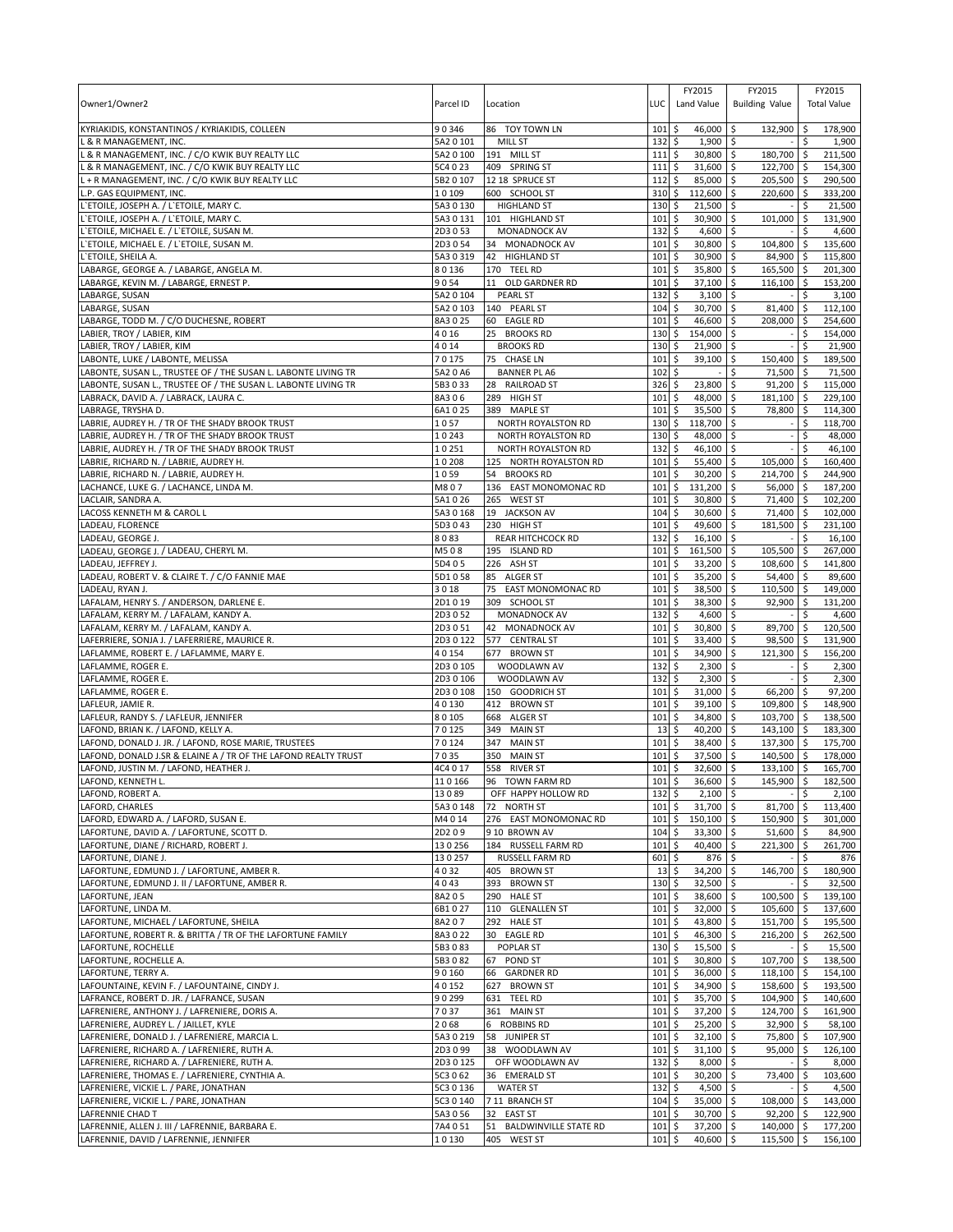| Owner1/Owner2                                                                                 | Parcel ID          | Location                                 | LUC                        | FY2015<br>Land Value                   | FY2015<br><b>Building Value</b>      | FY2015<br><b>Total Value</b> |
|-----------------------------------------------------------------------------------------------|--------------------|------------------------------------------|----------------------------|----------------------------------------|--------------------------------------|------------------------------|
| LAFRENNIE, JOSEPH M. / LAFRENNIE, TEKLA S.                                                    | 2D30130            | 32 POLAND AV                             | 101                        | 35,200<br>\$                           | \$<br>128,900 \$                     | 164,100                      |
| LAFRENNIE, PAUL A. JR. / LAFRENNIE, FLORENCE M.                                               | 70137              | 36<br>SIBLEY RD                          | 101                        | \$<br>35,600                           | $116,100$ \$<br>\$                   | 151,700                      |
| LAFRENNIE, STEPHEN P.                                                                         | 5A30341            | WOODLAWN ST<br>22                        | 101                        | \$<br>31,000                           | \$<br>114,900 \$                     | 145,900                      |
| LAGASSE, LAWRENCE E. JR.                                                                      | 5B2 0 315          | 35 MASON ST                              | 101                        | \$<br>31,700                           | \$<br>99,500 \$                      | 131,200                      |
| LAGOY, KENNETH / LAGOY, DEBRA                                                                 | 80142              | 650 HITCHCOCK RD                         | 101                        | \$<br>34,900                           | \$<br>110,700 \$                     | 145,600                      |
| LAGRASSA WALTER D & MARLA E                                                                   | 90157              | 682 SPRING ST                            | 101                        | \$<br>92,600                           | \$<br>237,200 \$                     | 329,800                      |
| LAGRASSA, ANTHONY P. / CARUSO, KYLEE A.                                                       | 90361              | 85 TOY TOWN LN                           | 101                        | \$<br>45,700                           | \$<br>172,700 \$                     | 218,400                      |
| LAHTINEN-PHELPS, SUSAN J.                                                                     | 5A20A1             | <b>BANNER PL A1</b>                      | 102                        | \$                                     | \$<br>73,300 \$                      | 73,300                       |
| LAJOIE, DONNA J.<br>LAJOIE, NATHAN                                                            | 907<br>5A1031      | 669 SPRING ST<br>230 WEST ST             | 101<br>101                 | 42,900<br>\$<br>\$<br>35,900           | 156,800 \$<br>\$<br>\$<br>100,300 \$ | 199,700<br>136,200           |
| LAJOIE, SCOTT T.                                                                              | 14016              | 486 MELLEN RD                            | 101                        | 47,300<br>\$                           | \$<br>134,500 \$                     | 181,800                      |
| LAKE BALCH SHORES, INC. / C/O BOWRON, SCOTT A. & ANNE H.                                      | M1002              | <b>HILLSIDE DR</b>                       | 130                        | \$<br>40,600                           | \$                                   | 40,600<br>\$                 |
| LALIBERTE, JAMES P.                                                                           | 13067              | HAPPY HOLLOW RD                          | 101                        | \$<br>32,900                           | \$<br>88,500 \$                      | 121,400                      |
| LALIBERTE, JAMIE / FATEMI, SARA                                                               | 9019               | 718 SPRING ST                            | 101                        | \$<br>31,900                           | \$<br>145,800 \$                     | 177,700                      |
| LAMARINE, PAUL D.                                                                             | 2D302              | 580 A CENTRAL ST                         | 101                        | 52,900<br>\$                           | 96,300 \$<br>\$                      | 149,200                      |
| LAMBERT, LEO SR.                                                                              | 5A2 0 173          | 13 MAYNARD ST                            | 101                        | \$<br>30,600                           | \$<br>53,400 \$                      | 84,000                       |
| LAMMI RICHARD PAUL & ANN M                                                                    | 5C3 0 138          | 29<br><b>BRANCH ST</b>                   | 101                        | 31,300<br>\$                           | 31,600 \$<br>\$                      | 62,900                       |
| LAMOTHE, ELAINE M.                                                                            | 5A3 0 293          | 73<br><b>LINDEN ST</b>                   | 101                        | \$<br>30,900                           | 122,800 \$<br>\$                     | 153,700                      |
| LAMOUREUX, GARY A. / C/O DIVITO, STEPHANIE L                                                  | M609               | 6 ISLAND RD                              | 101                        | 78,900<br>\$                           | \$<br>66,100 \$                      | 145,000                      |
| LAMOUREUX, PAUL / C/O FEDERAL NATIONAL MORTGAGE<br>LAMPI, DAVID W. / LOZEAU, SHANNON A.       | 8078<br>40137      | 19 JOSLIN RD<br>780 RIVER ST             | 101<br>101                 | \$<br>34,800<br>37,300<br>\$           | \$<br>137,800 \$<br>\$<br>211,200 \$ | 172,600<br>248,500           |
| LANDANNO, MARK / LANDANNO, CYNTHIA                                                            | 8016               | 111 HITCHCOCK RD                         | 101                        | \$<br>68,500                           | \$<br>96,400 \$                      | 164,900                      |
| LANDANNO, MARK / LANDANNO, CYNTHIA                                                            | 8022               | <b>REAR HALE ST</b>                      | 132                        | 15,100<br>\$                           | \$                                   | \$<br>15,100                 |
| LANDANNO, MARK / LANDANNO, CYNTHIA                                                            | 8063               | <b>HITCHCOCK RD</b>                      | 130                        | \$<br>47,400                           | \$                                   | \$<br>47,400                 |
| LANDANNO, MARK A.                                                                             | M6026              | WEST MONOMONAC RD                        | 132                        | 17,800<br>\$                           | \$                                   | 17,800<br>\$                 |
| LANDANNO, MARK A. / LANDANNO, CYNTHIA                                                         | M7057              | 365 WEST MONOMONAC RD                    | 101                        | \$<br>45,600                           | 212,200 \$<br>\$                     | 257,800                      |
| LANDANNO, RUTH A. / LANDANNO, MARK A. & CYNTHIA                                               | 6A1055             | 130 GLENALLEN ST                         | 101                        | \$<br>34,800                           | \$<br>147,700 \$                     | 182,500                      |
| LANDRESS, MATTHEW                                                                             | 5B209              | WEST ST                                  | 132                        | \$<br>4,500                            | \$                                   | Ŝ.<br>4,500                  |
| LANDRESS, MATTHEW                                                                             | 5B2 0 10           | 115 PARK ST                              | 101                        | \$<br>30,500                           | 5<br>105,600 \$                      | 136,100                      |
| LANDRY, BRUCE L.                                                                              | 2017               | 6 NORTHERN HEIGHTS DR                    | 101                        | \$<br>35,500                           | \$<br>142,400 \$                     | 177,900                      |
| LANDRY, DOREEN A. / C/O DOREEN A. BIGWOOD<br>LANDRY, MICHAEL E. / LANDRY MICHAEL E & NICOLE M | 5B2 0 240<br>10220 | 45 SCHOOL ST<br>111 NORTH ROYALSTON RD   | 101<br>101                 | \$<br>30,300<br>\$<br>50,500           | \$<br>96,800 \$<br>\$<br>142,700 \$  | 127,100<br>193,200           |
| LANG, DONALD E.                                                                               | 5A2 0 114          | <b>SCHOOL ST</b>                         | 392                        | \$<br>7,100                            | \$                                   | \$<br>7,100                  |
| LANG, DONALD E.                                                                               | 5A2 0 112          | 202 SCHOOL ST                            | 331                        | \$<br>50,400                           | 102,200 \$<br>l\$                    | 152,600                      |
| LANG, PAUL J. / LANG, ANNE E.                                                                 | 5A2 0 137          | 156 MILL ST                              | 101                        | \$<br>30,100                           | \$<br>88,600 \$                      | 118,700                      |
| LANG, STEVEN E.                                                                               | 5A3 0 158          | 32 NORTH ST                              | 101                        | 30,900<br>\$                           | \$<br>63,900 \$                      | 94,800                       |
| LANG, STEVEN E.                                                                               | 5A3 0 159          | 32<br><b>NORTH ST</b>                    | 106                        | 15,100<br>\$                           | 15,700 \$<br>\$                      | 30,800                       |
| LANGDON, THERESA P. / TR OF THE LANGDON REALTY TRUST                                          | 130127             | 9 OTTER RIVER RD                         | 13                         | \$<br>47,400                           | \$<br>201,100 \$                     | 248,500                      |
| LANGFORD, KEVIN M.                                                                            | 5B2 0 115          | 66 LINCOLN AV                            | 101                        | 31,200<br>\$                           | \$<br>94,200 \$                      | 125,400                      |
| LANZILOTTI, LESLIE                                                                            | 6045               | 32 WEST SHORE DR                         | 130                        | 20,400<br>\$                           | \$                                   | 20,400<br>\$                 |
| LANZILOTTI, LESLIE L                                                                          | 6047               | 30 WEST SHORE DR                         | 101                        | \$<br>134,800                          | \$<br>181,500 \$                     | 316,300                      |
| LAPERRIERE, RICKY P.<br>LAPERRIERE, RICKY P. / LAPERRIERE, TINA M.                            | 3D1018<br>90123    | 456 458 MAPLE ST<br>380 TEEL RD          | 104<br>101                 | 34,900<br>\$<br>\$<br>50,200           | 122,000 \$<br>\$<br>\$<br>306,700 \$ | 156,900<br>356,900           |
| LAPERRIERE, ROBERT S. / LAPERRIERE, SUSAN R. TR OF THE                                        | 130136             | 200 MILL GLEN RD                         | 101                        | 36,600<br>\$                           | \$<br>119,000 \$                     | 155,600                      |
| LAPERRIERE, SCOTT ANTHONY / LAPERRIERE, LISA MARIE                                            | M9052              | <b>HILLSIDE DR</b>                       | 131                        | 3,600<br>\$                            | \$                                   | 3,600<br>\$                  |
| LAPERRIERE, URVIN P. / LAPERRIERE, KATHLEEN T.                                                | 2D4032             | 185 GOODRICH ST                          | 101                        | 42,000<br>\$                           | \$<br>95,500 \$                      | 137.500                      |
| LAPIERRE, PETER J.                                                                            | 3D1039             | 6 MAPLE PLACE A                          | 101                        | 32,600<br>\$                           | \$<br>$92,500$ \$                    | 125,100                      |
| LAPLACA, JOSEPH C. JR. / MYERS-LAPLACA, LYNN A.                                               | 110188             | 311 RICE RD                              | 101                        | 41,100<br>\$                           | 195,900 \$<br>\$                     | 237,000                      |
| LAPLANTE, CHRISTOPHER M. / TR LAPLANTE IRREVOCABLE TRUST                                      | 5A4 074            | 325 MAPLE ST                             | 101                        | 32,300<br>\$                           | \$<br>112,200 \$                     | 144,500                      |
| LAPLANTE, HEATHER L.                                                                          | 20179              | 16 CROSBY RD                             | 101                        | \$<br>47,600                           | \$<br>122,000 \$                     | 169,600                      |
| LAPLANTE, JOHN / LAPLANTE, DIANA                                                              | 1095               | $\overline{2}$<br>NORTH ROYALSTON RD     | 101<br>130S                | \$<br>31,400                           | \$<br>72,300 \$                      | 103,700                      |
| LAPLANTE, JOHN / LAPLANTE, DIANA                                                              | 1096               | 294 WEST ST<br><b>WEST ST</b>            |                            | 36,400                                 | $\mathsf{\hat{S}}$                   | l s<br>36,400<br>$-5$        |
| LAPLANTE, JOHN / LAPLANTE, DIANA<br>LAPOINTE, ANTHONY S.                                      | 1098<br>5A30239    | 11 LOCUST ST                             | $132 \,$ \$<br>$101 \,$ \$ | 4,500 \$<br>$30,100$ \$                | 83,200 \$                            | 4,500<br>113,300             |
| LAPOINTE, BRUCE W. / LAPOINTE, LINDA E.                                                       | 5C3 0 37           | 27 SPRING PL                             | 101                        | \$<br>30,900 \$                        | 89,900 \$                            | 120,800                      |
| LAPOINTE, CHRISTOPHER J. / LAPOINTE, KIMBERLY A.                                              | 80194              | 193 TEEL RD                              | 101                        | 5<br>37,800 \$                         | 306,900 \$                           | 344,700                      |
| LAPOINTE, JANET C. / C/O JANET C. LAPOINTE-CAMPBELL                                           | 70131              | 180 BALDWINVILLE STATE RD                | 101                        | \$<br>34,800 \$                        | 117,400 \$                           | 152,200                      |
| LAPOINTE, LIONEL M. / LAPOINTE, ALICE T.                                                      | 5A30268            | 359 CENTRAL ST                           | 101                        | \$<br>$31,100$ \$                      | 111,600 \$                           | 142,700                      |
| LAPOINTE, LUCILLE C. / LAPOINTE, JOHN A.                                                      | 5A2094             | 124 PEARL ST                             | 101                        | 30,800 \$<br>\$                        | 70,100 \$                            | 100,900                      |
| LAPOINTE, RICHARD / LAPOINTE, ELIZABETH M.                                                    | 5B2064             | 94 GROVE ST                              | 101                        | \$<br>$30,600$ \$                      | 141,900 \$                           | 172,500                      |
| LAPORTE, VALERIE J.                                                                           | 5B2 0 280          | 18 OAK ST                                | 101                        | \$<br>$30,300$ \$                      | 94,800 \$                            | 125,100                      |
| LAPRADE, BEVERLY A.                                                                           | M8020<br>5A4 0 25  | 115 EAST MONOMONAC RD<br><b>MAPLE ST</b> | 101<br>106                 | \$<br>40,500 \$<br>\$<br>57,500 \$     | 32,000 \$<br>24,400 \$               | 72,500<br>81,900             |
| LAPRISE, ALLEN T.<br>LAPRISE, ASHLEY S.                                                       | 40229              | 75 BAYBERRY CR                           | 101                        | \$<br>$32,600$ \$                      | 132,900 \$                           | 165,500                      |
| LAPRISE, JEAN B., JR.                                                                         | 5A4 0 53           | MAPLE ST                                 | 132                        | $3,500$ \$<br>\$                       |                                      | \$<br>3,500                  |
| LAPRISE, JEAN B., JR.                                                                         | 5A4 0 54           | 296 MAPLE ST                             | 109                        | \$<br>$32,100$ \$                      | 73,800 \$                            | 105,900                      |
| LAPRISE, JEAN J. / LAPRISE, SUSAN C.                                                          | 5A3 0 121          | 48 WOODLAWN ST                           | 101                        | 32,600<br>\$                           | 118,300 \$<br>\$                     | 150,900                      |
| LAPRISE, JEAN J. LAPRISE SR.                                                                  | 5A3 0 120          | 50 WOODLAWN ST                           | 101                        | \$<br>$35,100$ \$                      | 49,600 \$                            | 84,700                       |
| LARABA, GARY A. / LARABA, EVA A.                                                              | 5A2 0 178          | 29 MAYNARD ST                            | 101                        | \$<br>30,900                           | 59,700 \$<br>\$                      | 90,600                       |
| LARABA, MATTHEW A. / LARABA, JUSTINA S.                                                       | 5A3 0 337          | 40 CEDAR ST                              | 101                        | \$<br>$35,100$ \$                      | 88,700 \$                            | 123,800                      |
| LARABA, STEPHEN R. / LARABA, GAIL A.                                                          | 12053              | <b>GARDNER RD</b>                        | 130                        | \$<br>$39,600$ \$                      |                                      | $-15$<br>39,600              |
| LARABA, STEPHEN R. / LARABA, GAIL A.                                                          | 12052              | 150 GARDNER RD                           | 101                        | \$<br>35,200 \$                        | 118,400 \$                           | 153,600                      |
| LAROCHE, ALVIN A. III<br>LAROCHE, JAMES R. / C/O RICHARD TIMOTHY S                            | 90300<br>3C106     | 641 TEEL RD<br>231 GLENALLEN ST          | 101<br>101                 | $36,100$ \$<br>\$<br>\$<br>$31,400$ \$ | 168,000 \$<br>46,600 \$              | 204,100<br>78,000            |
| LAROCHELLE, GLENN J.                                                                          | 5B3074             | 97 99 ELM ST                             | 104                        | 32,400 \$<br>\$                        | 108,700 \$                           | 141,100                      |
| LAROCHELLE, JOSEPH D. JR. / LAROCHELLE, ELAINE M.                                             | 6A1010             | 388 MAPLE ST                             | 101                        | \$<br>46,800 \$                        | 92,400 \$                            | 139,200                      |
| LAROCHELLE, ROSS J.                                                                           | 5A3 0 300          | 47 NORTH ST                              | 101                        | \$<br>$28,900$ \$                      | 84,400 \$                            | 113,300                      |
| LAROCHELLE, ROSS J. / LAROCHELLE, VIVIEN                                                      | 8A3027             | <b>EAGLE RD</b><br>80                    | 101                        | \$<br>46,400 \$                        | 184,000 \$                           | 230,400                      |
| LAROCHELLE, VALORIE E.                                                                        | 5D2 0 21           | 165 BENJAMIN ST                          | $130 \;$ \$                | $66,200$ \$                            |                                      | $-5$<br>66,200               |
| LAROCQUE, JASON L.                                                                            | 5A3043             | 51 WINTER ST                             | $101 \,$ \$                | $34,900$ \$                            | $122,300$ \$                         | 157,200                      |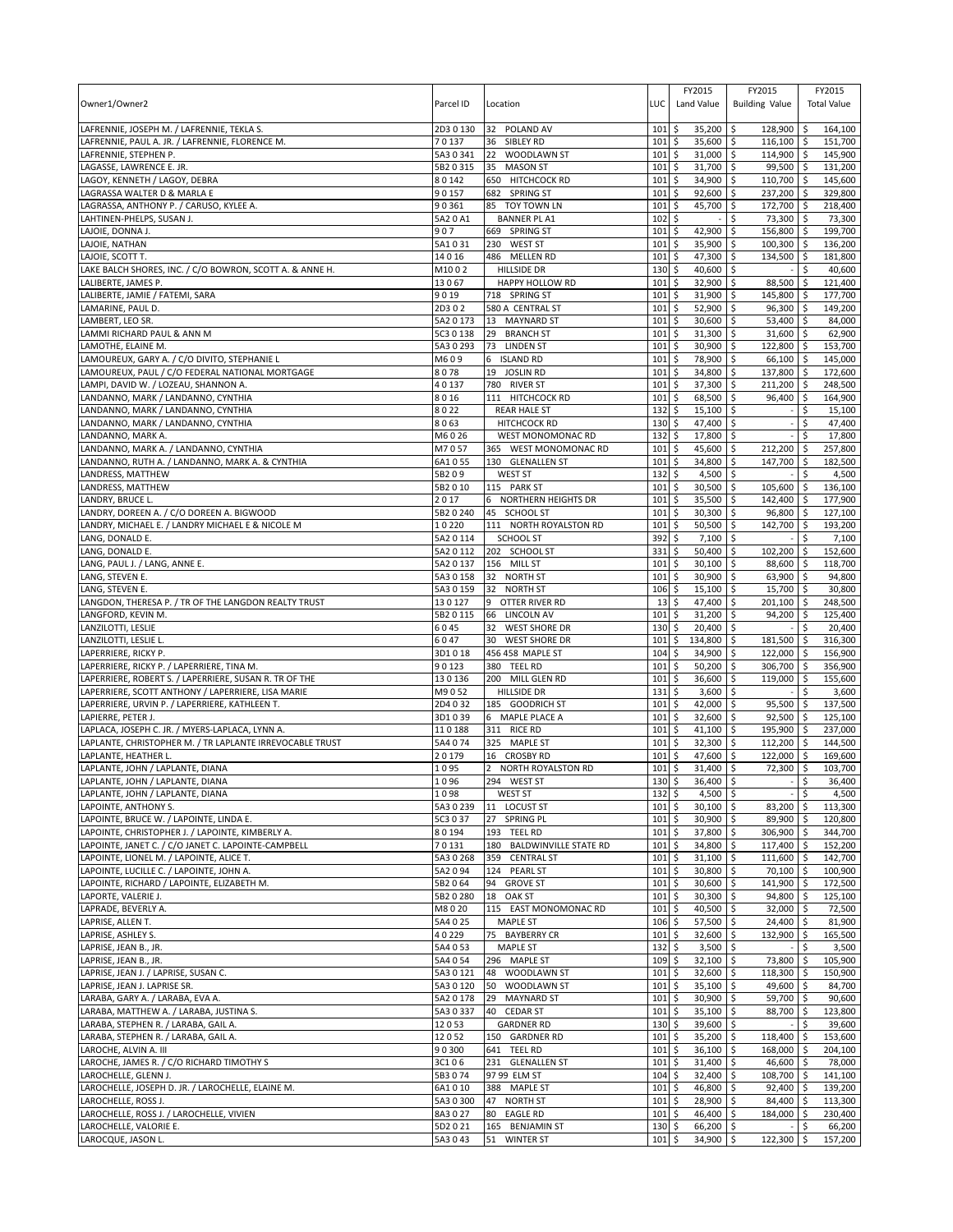| Owner1/Owner2                                                                                | Parcel ID            | Location                                         | LUC                        | FY2015<br>Land Value               | FY2015<br><b>Building Value</b>   | FY2015<br><b>Total Value</b>   |
|----------------------------------------------------------------------------------------------|----------------------|--------------------------------------------------|----------------------------|------------------------------------|-----------------------------------|--------------------------------|
|                                                                                              |                      |                                                  |                            |                                    |                                   |                                |
| LAROSA, THOMAS N.                                                                            | 1202                 | <b>REAR OLD COUNTY RD</b><br>445 CENTRAL ST      | 132<br>101                 | 35,600 \$<br>\$<br>31,700 \$       |                                   | \$.<br>35,600                  |
| LAROSA, THOMAS N.<br>LAROSA, THOMAS N. / LAROSA, TERRY M.                                    | 5A3 0 29<br>5A3064   | 36 BELMONT AV                                    | 101                        | \$<br>\$<br>$31,200$ \$            | 145,600 \$<br>138,800 \$          | 177,300<br>170,000             |
| LARSON, CRAIG A.                                                                             | 6B1038               | 80<br>LAKE SHORE DR                              | 101                        | \$<br>35,000                       | l\$<br>178,900 \$                 | 213,900                        |
| LARY, WILLIAM C. III / LARY, LISA A.                                                         | 5A3046               | 39<br><b>WINTER ST</b>                           | 101                        | \$<br>30,700 \$                    | 105,000 \$                        | 135,700                        |
| LASALLE BANK NATIONAL ASSOC / C/O FERNANDES CARLOS                                           | 90151                | 13 OLD GARDNER RD                                | 101                        | \$<br>34,900                       | \$<br>105,700 \$                  | 140,600                        |
| LASCOLA-HALEY, DOREEN                                                                        | 80104<br>5C1068      | 646 ALGER ST<br><b>RIVER ST</b>                  | 101<br>132                 | \$<br>34,800<br>\$<br>$5,500$ \$   | \$<br>96,800 \$<br>$1,200$ \$     | 131,600<br>6,700               |
| LASHUA, DAVID / LASHUA, LEE ANN<br>LASHUA, MICHAEL A. / WHITAKER, JULIE A.                   | 90158                | 751 TEEL RD                                      | 101                        | \$<br>36,700                       | \$<br>202,700 \$                  | 239,400                        |
| LASSEN ROBERT / BELKO KATHERINE D                                                            | 5C3 0 137            | <b>BRANCH ST</b><br>35                           | 101                        | \$<br>30,900                       | \$<br>$15,300$ \$                 | 46,200                         |
| LATOUR, ROBERT N. JR. / LATOUR, PHYLLIS J.                                                   | 6024                 | 58<br><b>WEST SHORE DR</b>                       | 132                        | \$<br>12,800                       | \$                                | \$<br>12,800                   |
| LATTRELL, HARRY E. / LATTRELL, MARGARET E.                                                   | 5A1020               | 207 PEARL ST                                     | 101                        | \$<br>43,700                       | \$<br>62,400                      | $\ddot{\varsigma}$<br>106,100  |
| LATULIPPE, CHERYL V.                                                                         | 8A1013               | <b>LAUREL ST</b>                                 | 130                        | \$<br>22,700                       | l\$                               | \$<br>22,700                   |
| LATULIPPE, CHERYL V.                                                                         | 8A1012               | 215 LAUREL ST                                    | 101                        | \$<br>34,800                       | \$<br>81,500                      | \$<br>116,300                  |
| LAURENT, PAUL E. / LAURENT, ELIZABETH D.<br>LAUWERS, STEVEN J. / LAUWERS, CATHERINE A.       | 5A30328<br>M401      | 17 HIGHLAND ST<br>185 FOURTH ST                  | 101<br>101                 | \$<br>31,100<br>\$<br>133,200      | 93,300<br>\$<br>\$<br>137,300 \$  | 124,400<br>\$<br>270,500       |
| LAVIGNE, RICHARD L.                                                                          | 5B3 0 129            | 67 CENTRAL ST                                    | 325                        | \$<br>66,500                       | \$<br>200,700 \$                  | 267,200                        |
| LAVIGNE, RICHARD L. /                                                                        | 5B3 0 130            | <b>CHESTNUT ST</b>                               | 392                        | \$<br>4,300                        | \$                                | 4,300<br>\$                    |
| LAWRENCE JODY R & LISA M                                                                     | 130177               | 61 INDEPENDENCE DR                               | 101                        | \$<br>36,700                       | \$<br>116,900                     | S.<br>153,600                  |
| LAWRENCE, M. ELMINA                                                                          | 8019                 | <b>HALE ST</b>                                   | 130                        | \$<br>49,300                       | \$                                | \$<br>49,300                   |
| LAWRENCE, M. ELMINA                                                                          | 8020                 | 424 HALE ST                                      | 101                        | \$<br>37,200 \$                    | 76,800 \$                         | 114,000                        |
| LAWRENCE, MARK C.                                                                            | 5C1030               | 99<br><b>HILL ST</b><br>17                       | 101                        | \$<br>35,800                       | \$<br>130,500 \$<br>86,700 \$     | 166,300                        |
| LAWRENCE, WILLIAM P., JR. / LAWRENCE, PEGGY L.<br>LEAHEY, JAMES P. / LEAHEY, HEATHER M.      | 5B2 0 178<br>70170   | <b>WILLOW ST</b><br>36<br><b>CHASE LN</b>        | 101<br>101                 | \$<br>32,200<br>33,400<br>\$       | \$<br>124,300 \$<br>\$            | 118,900<br>157,700             |
| LEAHY, JAMIE C.                                                                              | 6B103                | 86<br><b>GLENALLEN ST</b>                        | 101                        | \$<br>30,700                       | \$<br>46,100 \$                   | 76,800                         |
| LEARY, ANTHONY P.                                                                            | 5B2 0 262            | 44<br><b>ACADEMY ST</b>                          | 101                        | \$<br>30,900                       | \$<br>119,700 \$                  | 150,600                        |
| LEAVENS, JANE D.                                                                             | 20115                | <b>CENTRAL ST</b><br>706                         | 101                        | \$<br>32,900                       | \$<br>104,200 \$                  | 137,100                        |
| LEBLANC JOSHUA                                                                               | 70271                | 413 ALGER ST                                     | 101                        | \$<br>41,300                       | $\sqrt{5}$<br>161,100 \$          | 202,400                        |
| LEBLANC NICHOLAS D                                                                           | 5C3 0 64             | 12<br>DUVAL CT A                                 | 101                        | \$<br>32,900 \$                    | 98,900 \$                         | 131,800                        |
| LEBLANC, BRIAN J. / LEBLANC, RAEANN M.                                                       | 20114                | 702<br><b>CENTRAL ST</b>                         | 101                        | \$<br>33,000                       | \$<br>116,200 \$                  | 149,200                        |
| LEBLANC, BRIAN W. / LEBLANC, ELIZABETH T. & PAMELA<br>LEBLANC, BRUCE M. / LEBLANC, PAMELA S. | 5C1086<br>80168      | 219 RIVER ST<br><b>BALDWINVILLE RD</b><br>40     | 101<br>101                 | \$<br>34,900<br>\$<br>41,700 \$    | \$<br>180,500 \$<br>111,300 \$    | 215,400<br>153,000             |
| LEBLANC, CAM JOHN / C/O NANCY LEBLANC                                                        | 5A3 0 339            | 40<br>WOODLAWN ST                                | 101                        | \$<br>31,200                       | \$<br>102,900 \$                  | 134,100                        |
| LEBLANC, CATHERINE J. / CANTIN, MARK J.                                                      | 2024                 | 424 FORRISTALL RD                                | 101                        | \$<br>35,500                       | \$<br>116,800 \$                  | 152,300                        |
| LEBLANC, CHAD                                                                                | M15017               | 386<br><b>BEACHVIEW DR</b>                       | 101                        | \$<br>107,100                      | l\$<br>$61,600$ \$                | 168,700                        |
| LEBLANC, CHAD E. / RUSSELL, CHERYL A.                                                        | 130102               | 194 HOLLY DR                                     | 101                        | \$<br>34,900                       | S.<br>156,400 \$                  | 191,300                        |
| LEBLANC, DAVID J. / LEBLANC, CHRISTINE R.                                                    | 5C3 0 102            | <b>CROSS ST</b><br>40                            | 101                        | \$<br>30,800 \$                    | 112,100 \$                        | 142,900                        |
| LEBLANC, DONNA / JAMESON, JOHN A.                                                            | 5A3 0 70             | 62<br><b>BELMONT AV</b><br>9                     | 101                        | \$<br>31,000                       | \$<br>77,700 \$                   | 108,700                        |
| LEBLANC, DONNA A.<br>LEBLANC, ETTA MAY / LEBLANC, PAMELA J.                                  | 80180<br>M309        | <b>CUMMINGS RD</b><br><b>SECOND ST</b>           | 101<br>132                 | \$<br>35,600<br>19,400<br>\$       | \$<br>195,800<br>5                | l\$<br>231,400<br>\$<br>19,400 |
| LEBLANC, ETTA MAY / LEBLANC, PAMELA J.                                                       | M307                 | 186 SECOND ST                                    | 101                        | \$<br>129,000                      | \$<br>62,900                      | \$<br>191,900                  |
| LEBLANC, GERALD J. / LEBLANC, JANICE A.                                                      | 90201                | 75<br><b>CONVERSE DR</b>                         | 101                        | \$<br>34,800                       | \$<br>164,100                     | \$<br>198,900                  |
| LEBLANC, KENNETH J.                                                                          | 90265                | 81<br>HAPGOOD RD                                 | 101                        | 34,800<br>\$                       | \$<br>176,500 \$                  | 211,300                        |
| LEBLANC, LAURA                                                                               | 5B2 0 11             | 112 SCHOOL ST                                    | 101                        | \$<br>30,900                       | \$<br>99,900 \$                   | 130,800                        |
| LEBLANC, LORNA L. / STONE, JONATHAN S.                                                       | 130235               | 409 WELCH RD                                     | 101                        | \$<br>37,500                       | 135,300 \$<br>\$                  | 172,800                        |
| LEBLANC, LYNNE A. / LEBLANC, LAWRENCE L.<br>LEBLANC, MARC P. / LEBLANC, TINA M.              | 40143<br>1034        | 515 517 BROWN ST<br>29 NORTH ROYALSTON RD        | 104<br>101                 | \$<br>35,200<br>\$<br>41,600       | \$<br>124,800 \$<br>\$<br>123,100 | 160,000<br>\$<br>164,700       |
| LEBLANC, MARK F. / DIMOND, DIANE                                                             | 3D1020               | <b>MAPLE ST</b>                                  | 132                        | \$<br>3,500                        | l\$                               | 3,500<br>\$                    |
| LEBLANC, MAURICE / KING, CINDY L.                                                            | 2D4 0 29             | 171 GOODRICH ST                                  | 101                        | \$<br>30,800                       | \$<br>92,700                      | 123.500<br>\$                  |
| LEBLANC, ROGER O.                                                                            | 40135                | 760 RIVER ST                                     | 101                        | \$<br>37,100                       | \$<br>121,300                     | \$<br>158,400                  |
| LEBLANC, ROGER O. / LEBLANC, JOYCE M.                                                        | 4079                 | <b>RIVER ST</b>                                  | 130                        | \$<br>71,800 \$                    |                                   | 71,800<br>\$                   |
| LEBLANC. RONALD / LEBLANC. MELODY                                                            | 5B1032               | 10 KEMP ST                                       | 101 <sub>5</sub>           | 32,700 \$                          | 87,700 \$                         | 120,400                        |
| LEBLANC, TIMOTHY J. / DALTON, KELLY A.<br>LEBRETON, MATTHEW R. / LEBRETON, LUCIA V.          | 90351<br>40203       | 26 TOY TOWN LN<br>126 BAYBERRY CR                | $101 \,$ \$<br>$101 \,$ \$ | 46,100 \$<br>32,700 \$             | 176,800 \$<br>144,900 \$          | 222,900<br>177,600             |
| LECLAIR, EDWARD / LECLAIR, GAYLE F.                                                          | 6A1061               | 16 WINDSOR RD                                    | 101S                       | $36,200$ \$                        | 104,500 \$                        | 140,700                        |
| LECLAIR, RAYMOND P. / LECLAIR, ELJEANNE M.                                                   | 1079                 | 701 BROWN ST                                     | 101                        | \$<br>32,000 \$                    | 73,900 \$                         | 105,900                        |
| LECLERC, RAYMOND W. / TRUSTEE OF TEEL REALTY TRUST                                           | 9062                 | <b>TEEL RD</b>                                   | 390                        | \$<br>187,400 \$                   |                                   | \$<br>187,400                  |
| LECLERC, RYAN R.                                                                             | M2013                | 85 FIRST ST                                      | 101                        | \$<br>135,400 \$                   | 66,500 \$                         | 201,900                        |
| LECOURT, RENEE J. / MATTHEWS, MICHAEL C.                                                     | 90366                | <b>CROSS RD</b><br>5                             | 101                        | \$<br>34,900 \$                    | 160,200 \$                        | 195,100                        |
| LEDGARD, HARRY / LEVY, PERRI                                                                 | 5B2 0 184            | 34 WEST ST                                       | 104                        | \$<br>30,900 \$                    | 72,700 \$                         | 103,600                        |
| LEDUC, ROGER M. / LEDUC, ETHEL P.<br>LEE, HSIU-JEN + LUNG-LAN                                | 10A4 043             | 240 BALDWINVILLE STATE RD                        | 101                        | \$<br>35,000 \$                    | 134,700 \$<br>25,600 \$           | 169,700                        |
| LEE, JANET M. / LEE, SHAWN C.                                                                | 5C3 0 305B<br>110105 | 305 B SPRING CR<br>80 BALDWINVILLE RD            | 102<br>17                  | \$<br>\$<br>36,082                 | \$<br><b>S</b><br>135,400 \$      | 25,600<br>171,482              |
| LEE, JOSEPH E.                                                                               | 6B1018               | 30 32 GLENALLEN ST                               | 1115                       | 31,600 \$                          | 93,000 \$                         | 124,600                        |
| LEE, MICHAEL W. / LEE, PENNY C.                                                              | 70216                | 56 KRANTZ RD                                     | 104                        | \$<br>33,200                       | 130,600 \$<br>\$                  | 163,800                        |
| LEE, WAYLON + MCPETERS, GERARD / LANKFORD, S.A., TRUSTEES OF                                 | 5B3042               | 197 CENTRAL ST                                   | 960                        | \$<br>65,900 \$                    | 240,900 \$                        | 306,800                        |
| LEE, WAYLON + MCPETERS, GERARD / LANKFORD, S.A., TURSTEES OF                                 | 5B3041               | <b>CENTRAL ST</b>                                | 960                        | \$<br>67,500 \$                    |                                   | \$<br>67,500                   |
| LEES, RICHARD A. / LEES, SHARON M.                                                           | M803                 | 166 EAST MONOMONAC RD                            | 101                        | \$<br>131,800 \$                   | 160,600 \$                        | 292,400                        |
| LEESHA, KIMBERLY M.                                                                          | 5C4 0 22             | 395 SPRING ST                                    | 104                        | \$<br>32,700 \$                    | $95,500$ \$                       | 128,200                        |
| LEGAULT, LEO A. / WILLIAMS, LAURIE A.<br>LEGENDRE, PAUL A. JR.                               | 70113<br>10A408      | 202 BALDWINVILLE STATE RD<br>1176 ALGER ST       | 101<br>104                 | 35,800 \$<br>\$<br>\$<br>36,500 \$ | 87,800 \$<br>121,700 \$           | 123,600<br>158,200             |
| LEGER, DEBRA A. / RUBIO, VALLIRIA A. & SALVADOR                                              | 130239               | 465 MELLEN RD                                    | 130                        | \$<br>$36,300$ \$                  |                                   | \$<br>36,300                   |
| LEGER, JENNIFER M.                                                                           | 130227               | 240 MILL GLEN RD                                 | 101                        | \$<br>36,600 \$                    | 157,800 \$                        | 194,400                        |
| LEGER, MURIEL B. / LEGER, EMERY J.                                                           | 5B3085               | 69 71 ELM ST                                     | 104                        | \$<br>$30,800$ \$                  | 79,100 \$                         | 109,900                        |
| LEGER, RICHARD J. / SIBLEY, MERRI-JO                                                         | 5B2 0 313            | 337 FRONT ST                                     | 104                        | \$<br>32,000 \$                    | 122,600 \$                        | 154,600                        |
| LEGER, RICHARD J. / SIBLEY, MERRI-JO                                                         | 6A1056               | 153 GLENALLEN ST                                 | 101                        | \$<br>34,800 \$                    | 154,200 \$                        | 189,000                        |
| LEGER, VINCENT D., TRUSTEE OF / THE VINCENT D. LEGER TRUST                                   | 110200               | 15<br>TOWN FARM RD                               | 101<br>$130 \;$ \$         | \$<br>38,200 \$                    | 189,500 \$                        | 227,700<br>l\$                 |
| LEGGETT STEPHEN / .<br>LEGGETT, FRED / LEGGETT, DORIS A.                                     | M10049<br>M10052     | <b>BEACHVIEW DR</b><br><b>BEACHVIEW DR</b><br>75 | 101                        | $131,400$ \$<br>\$<br>130,300 \$   | 50,800 \$                         | 131,400<br>181,100             |
| LEGREE, ROGER N. JR. / LEGREE, CLAIRE A.                                                     | 2D3 0 112            | 68 GOODRICH ST                                   | 101                        | \$<br>32,200 \$                    | 81,800 \$                         | 114,000                        |
|                                                                                              |                      |                                                  |                            |                                    |                                   |                                |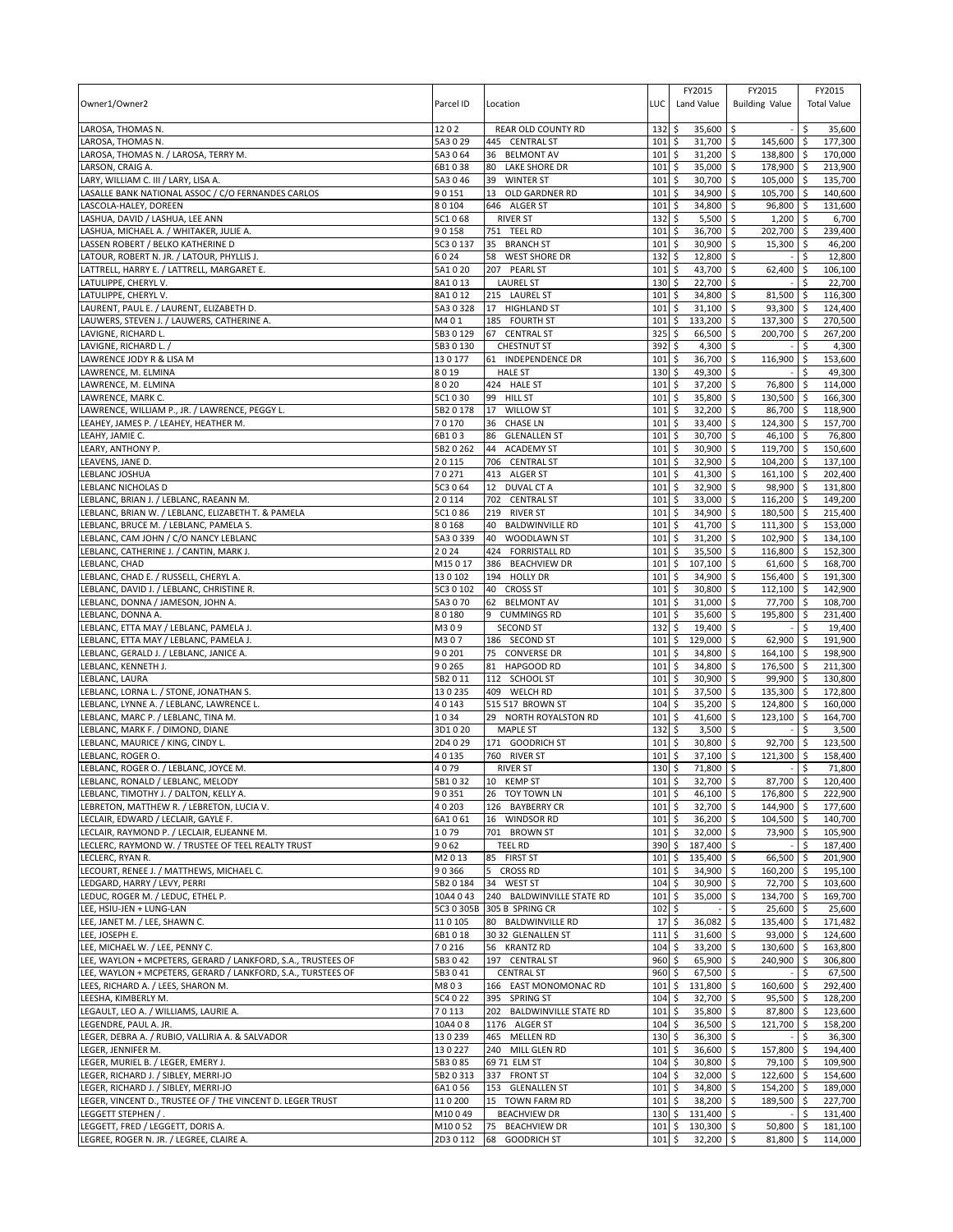| Owner1/Owner2                                                                        | Parcel ID            | Location                                   | LUC         | FY2015<br>Land Value                  | FY2015<br><b>Building Value</b>        | FY2015<br><b>Total Value</b> |
|--------------------------------------------------------------------------------------|----------------------|--------------------------------------------|-------------|---------------------------------------|----------------------------------------|------------------------------|
| LEGREE, ROGER N. JR. / LEGREE, CLAIRE A.                                             | 5A2 0 180            | 22 MAYNARD ST                              | 104         | 31,000<br>\$                          | \$<br>$69,300$ \$                      | 100,300                      |
| LEGROS, RICHARD R.                                                                   | 9085                 | 611 TEEL RD                                | 101         | 35,500<br>\$                          | 102,900 \$<br>\$                       | 138,400                      |
| LEGROS, ROLAND A. / LEGROS, DIANNE K.                                                | 2D3039               | 17 MONADNOCK AV                            | 101         | \$<br>31,500                          | \$<br>126,000 \$                       | 157,500                      |
| EITL, MICHAEL E. / LEITL, MARY ELLEN<br>LEMA, FRANK M. / LEMA, R. AUDREY             | 90303<br>5A2 0 151   | 671 TEEL RD<br>88 MILL ST                  | 101<br>101  | \$<br>35,800<br>\$<br>30,400          | \$<br>115,800 \$<br>\$<br>63,300 \$    | 151,600<br>93,700            |
| LEMIEUR DIANA L                                                                      | 1102                 | 170 RICE RD                                | 101         | \$<br>34,000                          | \$<br>106,900 \$                       | 140,900                      |
| EMIEUX, DANIEL P. + MARSHA R. / LEMIEUX, LORI L.                                     | 60103                | 6 TOLMAN RD                                | 101         | \$<br>39,500                          | \$<br>106,700 \$                       | 146,200                      |
| EMIRE, RICHARD V. / LEMIRE, LORRAINE M.                                              | 8026                 | 17<br><b>BALDWINVILLE RD</b>               | 101         | \$<br>30,900                          | \$<br>88,200 \$                        | 119,100                      |
| LEMIRE, RICHARD V. / LEMIRE, LORRAINE M.                                             | 8B3023               | 11 BALDWINVILLE RD                         | 101         | 35,500<br>\$                          | \$<br>113,400 \$                       | 148,900                      |
| LEMIRE, THOMAS C. / LEMIRE, JILL M.                                                  | 903                  | 283 ASH ST                                 | 101         | \$<br>47,600                          | \$<br>146,800 \$                       | 194,400                      |
| LEMMER, ROBERT A.                                                                    | 80144<br>8089        | OLD COUNTY RD                              | 130         | 37,900<br>\$<br>118,800               | \$                                     | \$<br>37,900                 |
| EMMER, ROBERT A.<br>LEMMER, ROBERT A.                                                | 8054                 | 39<br>OLD COUNTY RD<br>27<br>OLD COUNTY RD | 101<br>101  | \$<br>\$<br>43,300                    | \$<br>39,700 \$<br>\$<br>39,400 \$     | 158,500<br>82,700            |
| LENNERTON, HAROLD E. / LENNERTON, PAULA J.                                           | 4D4010               | 31<br><b>WHITNEY ST</b>                    | 101         | \$<br>32,200                          | \$<br>112,700 \$                       | 144,900                      |
| LEONARD, GEORGE EDSON IV / LEONARD, REBEKAH LYNN                                     | 2D3020               | 556 CENTRAL ST                             | 101         | \$<br>34,700                          | \$<br>71,800 \$                        | 106,500                      |
| EONFORTE, DOMENIC                                                                    | 2D3096               | 46<br>WOODLAWN AV                          | 101         | \$<br>32,900                          | \$<br>129,100 \$                       | 162,000                      |
| <b>EONG, SHIN MON</b>                                                                | 10188                | 361 WEST ST                                | 101         | 36,900<br>\$                          | \$<br>185,400 \$                       | 222,300                      |
| ERAY, ARTHUR                                                                         | M2016                | 55 FIRST ST                                | 101         | \$<br>139,400                         | \$<br>212,100 \$                       | 351,500                      |
| ERAY, ARTHUR                                                                         | 2D206                | 34 BROWN AV                                | 104         | \$<br>33,300                          | \$<br>86,100 \$                        | 119,400                      |
| ERAY, ARTHUR                                                                         | 5A20138              | 154<br><b>MILL ST</b><br>212 SPRING ST     | 101<br>101  | \$<br>31,700<br>30,400                | \$<br>38,500 \$<br>78,100 \$           | 70,200<br>108,500            |
| LERAY, ARTHUR R.<br>LERAY, GEORGE C. III / LERAY, PATRICIA A.                        | 5C3 0 70<br>130160   | 23 OTTER RIVER RD                          | 101         | \$<br>\$<br>45,900                    | \$<br>\$<br>177,800 \$                 | 223,700                      |
| LEROY, CYNTHIA M. / LEROY, TIMOTHY H.                                                | 10A4 0 25            | 242 BALDWINVILLE STATE RD                  | 101         | \$<br>35,000                          | \$<br>168,200 \$                       | 203,200                      |
| LESLIE CHARLES E SR & DONETA L                                                       | 5C4 0 25             | 421 SPRING ST                              | 101         | \$<br>33,300                          | \$<br>83,000 \$                        | 116,300                      |
| LESLIE, PAUL JR.                                                                     | 110164               | 100 TOWN FARM RD                           | 101         | 36,600<br>\$                          | \$<br>142,900 \$                       | 179,500                      |
| LESLIE, SCOTT / LESLIE, CATHERINE                                                    | 40181                | 21 BROOKS RD                               | 101         | \$<br>47,500                          | \$<br>157,000 \$                       | 204,500                      |
| LESSARD, JOHN L., TR OF THE / JOHN L. LESSARD REVOCABLE TR                           | M15060               | <b>BEACHVIEW DR</b>                        | 132         | \$<br>4,600                           | $\mathsf{\hat{S}}$<br>$\sim$           | l\$<br>4,600                 |
| LESSARD, JOHN L., TR OF THE / JOHN L. LESSARD REVOCABLE TR                           | M15065               | 435 BEACHVIEW DR                           | 101         | \$<br>30,900                          | \$<br>14,500 \$                        | 45,400                       |
| LETENDRE, DAVID J. JR.                                                               | 3015                 | 195<br><b>EAST MONOMONAC RD</b>            | 101         | \$<br>40,700                          | \$<br>100,200 \$                       | 140,900                      |
| <b>EUNG, PANG HUNG</b><br>LEUNG, PANG HUNG                                           | 5C3 0 44<br>5C3 0 45 | 180 SPRING ST<br>PINE ST                   | 104<br>132  | \$<br>30,500<br>\$<br>3,400           | \$<br>86,100 \$<br>\$                  | 116,600<br>3,400<br>\$       |
| LEVANTI, KIEL                                                                        | 7A4025               | 81 HALE ST                                 | 101         | \$<br>35,500                          | \$<br>89,100 \$                        | 124,600                      |
| LEVENE, DAVID / LEVENE, GRISEL                                                       | M4021                | 306 EAST MONOMONAC RD                      | 109         | \$<br>138,800                         | \$<br>$62,800$ \$                      | 201,600                      |
| LEVESQUE, GLORIA A.                                                                  | M11014               | 136 BEACHVIEW DR                           | 101         | \$<br>108,000                         | 151,700 \$<br>\$                       | 259,700                      |
| LEWANDOWSKI, JONATHAN R. / TR OF THE 156 LAKEVIEW DRIVE                              | M10029               | 156 LAKEVIEW DR                            | 109         | 129,900<br>\$                         | \$<br>178,400 \$                       | 308,300                      |
| LEWANDOWSKI, MARY E. / TR OF THE 166 LAKEVIEW DRIVE                                  | M10028               | 166 LAKEVIEW DR                            | 101         | \$<br>129,900                         | \$<br>155,900 \$                       | 285,800                      |
| LEWIS, JESSICA                                                                       | 10A4 0 34            | 1235 ALGER ST                              | 101         | \$<br>34,900                          | \$<br>138,500 \$                       | 173,400                      |
| EWIS, MARION I. & SHEA, JANET / TR OF THE LEWIS FAMILY TRUST                         | 8025                 | 23 BALDWINVILLE RD                         | 101         | \$<br>38,100                          | \$<br>157,000 \$                       | 195,100                      |
| EWIS, MICHELE<br>LIANG, TOM                                                          | 2D30124<br>20183     | 580<br><b>CENTRAL ST</b><br>389 SCHOOL ST  | 101<br>101  | \$<br>42,400<br>34,900<br>\$          | \$<br>171,300<br>132,100 \$<br>\$      | 213,700<br>-\$<br>167,000    |
| LIAO, THOMAS A. / LIAO, DONNA J.                                                     | 9076                 | 421 TEEL RD                                | 101         | \$<br>82,400                          | \$<br>234,000 \$                       | 316,400                      |
| IBBY, DAVID S. / LIBBY, CAROLINE A.                                                  | M7011                | 26 FOURTH ST                               | 101         | \$<br>41,200                          | \$<br>58,900 \$                        | 100,100                      |
| IBBY, DAVID S. / LIBBY, CAROLINE A.                                                  | M7016                | <b>FOURTH ST</b>                           | 132         | \$<br>19,500                          | \$                                     | \$<br>19,500                 |
| IBBY, DONN W. / LIBBY, CHERYL A.                                                     | M7035                | 66 LAKEVIEW DR                             | 101         | \$<br>138,600                         | \$<br>121,700                          | l\$<br>260,300               |
| IBBY, KEVIN / BEAUDOIN, DENNIS                                                       | 9050                 | 16 NORTH ASHBURNHAM RD                     | 130         | \$<br>38,200                          | \$                                     | \$<br>38,200                 |
| LICCIARDO, CHRIS                                                                     | 3D1038               | 5 MAPLE PLACE B                            | 101         | \$<br>30,900                          | \$<br>48,500                           | 79,400<br>\$                 |
| LIEBMAN, ERIC M                                                                      | 12061                | REAR GARDNER RD                            | 132         | \$<br>36,500                          | \$                                     | \$<br>36,500                 |
| LILLIE, NANCY A.<br>LILLIE, NANCY A.                                                 | 5B2067<br>5B2068     | <b>LINCOLN AV</b><br>91 LINCOLN AV         | 132<br>101  | 4,800<br>\$<br>\$<br>30,800           | \$<br>\$<br>80,700 \$                  | 4,800<br>\$<br>111,500       |
| LIMA, JOSE                                                                           | 7A4069               | 8 SIBLEY RD                                | 101         | \$<br>34,600                          | 86,700 \$<br>\$                        | 121,300                      |
| LIN JING                                                                             | 5B2071               | 42 SPRUCE ST                               | 101         | \$<br>32,000                          | \$<br>177,900 \$                       | 209.900                      |
| LIN, GUI                                                                             |                      | 5B3 0 179 5 EAST GROVE ST                  | 3255        | 31,400                                | $\overline{\mathsf{s}}$<br>$76,100$ \$ | 107,500                      |
| LIN, GUI / CHEN, GUO HUI                                                             | 5A2 0 63             | 194 196 LINCOLN AV                         | $104 \;$ \$ | $30,900$ \$                           | $97,300$ \$                            | 128,200                      |
| LIN, GUI / CHEN, GUO HUI                                                             | 2D3036               | 12 POLAND AV                               | $101 \,$ \$ | 30,700 \$                             | $108,200$ \$                           | 138,900                      |
| LIND, TIMOTHY R. II                                                                  | 5A3 0 160            | 33 EAST ST                                 | 101         | 5<br>30,700 \$                        | 71,200 \$                              | 101,900                      |
| LINDBERG, TODD E. / LINDBERG, AIME L.<br>LINDBLOM, PETER A. / LINDBLOM, ELIZABETH J. | 90178<br>10108       | 304 ASH ST<br>377 WEST ST                  | 101<br>101  | 5<br>$34,900$ \$<br>\$<br>$59,400$ \$ | 143,800 \$<br>163,200 \$               | 178,700<br>222,600           |
| LINDEMER, KEVIN J. / LINDEMER, CHRISTINE R.                                          | 6026                 | 54 WEST SHORE DR                           | 101         | \$<br>134,300 \$                      | 189,800 \$                             | 324,100                      |
| LINDLEY STEPHEN K / RAJANIEMI, LINDA A.                                              | 5B2 0 127            | 51 COURT ST                                | 101         | $30,500$ \$<br>\$                     | $92,300$ \$                            | 122,800                      |
| LINDSAY REALTY, LLC                                                                  | 5B2 0 238            | 59 SCHOOL ST                               | 101         | \$<br>$30,900$ \$                     | $113,400$ \$                           | 144,300                      |
| LINDSAY REALTY, LLC                                                                  | 5C3 0 153            | 61 WELLER ST                               | 130         | \$<br>$37,100$ \$                     |                                        | 37,100<br>$-15$              |
| LINEEN, JAMES C. / LINEEN, ANITA J.                                                  | 10053                | 43 STODDARD RD                             | 101         | 47,700 \$<br>\$                       | 88,500 \$                              | 136,200                      |
| LINEEN, JAMES C. / LINEEN, ANITA J.                                                  | 10066                | MILL GLEN RD                               | 130         | \$<br>36,700 \$                       |                                        | 36,700<br>\$                 |
| LINEEN, JAMES C. / LINEEN, ANITA J.<br>LISON, JOSEPH / LISON, GISELLE                | 10067                | MILL GLEN RD<br>5C3 0 205A 205 A SPRING CR | 130<br>102  | \$<br>36,600 \$                       | \$<br>25,700 \$                        | S.<br>36,600<br>25,700       |
| LITTLE ANTHONY'S SEAFOOD / EMPORIUM, INC.                                            | 9011                 | 678 SPRING ST                              | 31          | \$<br>\$<br>89,700                    | ∣\$<br>165,300 \$                      | 255,000                      |
| LITTLEWOOD-CHUMSAE, KAREN                                                            | 20160                | 36 NORTHERN HEIGHTS DR                     | 101         | 43,100<br>\$                          | 235,400 \$<br>\$                       | 278,500                      |
| LIVELY, LAURA                                                                        | 5C4 0 10             | 290 SPRING ST                              | 101         | \$<br>$31,200$ \$                     | 72,400 \$                              | 103,600                      |
| LIVELY, WILLIAM J. / DE ANDRADE, VIRGILIA T.                                         | 110123               | 83 BALDWINVILLE RD                         | 101         | \$<br>35,400 \$                       | 133,000 \$                             | 168,400                      |
| LIVESAY, RICHARD D. / LIVESAY, SCARLETT M.                                           | M909                 | 85 WEST MONOMONAC RD                       | 101         | \$<br>81,300                          | l\$<br>105,000 \$                      | 186,300                      |
| LIZOTTE, RICHARD P. JR.                                                              | 5C3 0 59             | 14 EMERALD ST                              | 101         | \$<br>$30,800$ \$                     | 150,000 \$                             | 180,800                      |
| LIZOTTE, ROBERT P. / LIZOTTE, STEFINI J.                                             | 8A2024               | 100 EAGLE RD                               | 101         | \$<br>$50,500$ \$                     | 222,000 \$                             | 272,500                      |
| LLEWELYN, BRUCE M.<br>LONG, KEITH L. / LONG, KAREN M.                                | 6B1030<br>M6050      | 116 GLENALLEN ST<br>WEST MONOMONAC RD      | 101<br>131  | 31,700 \$<br>\$<br>\$<br>45,000 \$    | 100,800 \$                             | 132,500<br>45,000<br>\$      |
| LONG, KEITH L. / LONG, KAREN M.                                                      | M6051                | 355 WEST MONOMONAC RD                      | 101         | 44,600 \$<br>\$                       | 137,000 \$                             | 181,600                      |
| LOPEZ, WILLIAM E. / LOPEZ, YVETTE F.                                                 | 70194                | 196 METCALF ST                             | 101         | \$<br>33,700 \$                       | 104,400 \$                             | 138,100                      |
| LORD, RICHARD F. / LORD, KATHRYN M.                                                  | 5C3 0 169            | 37 39 ASH ST                               | 104         | \$<br>34,800 \$                       | 79,300 \$                              | 114,100                      |
| LORDEN LUMBER CO., INC.                                                              | 7B403                | <b>MAIN ST</b>                             | 132         | \$<br>$3,700$ \$                      |                                        | $-15$<br>3,700               |
| LORE, DENISE M. / ELLIS, GLENN                                                       | 11076                | 188 BALDWINVILLE RD                        | $101 \,$ \$ | $42,000$ \$                           | 133,400 \$                             | 175,400                      |
| LORTIE, ROLAND E. / LORTIE, DONNA M.                                                 | 5C1075               | 2 KEMP ST                                  | $101 \,$ \$ | $35,100$ \$                           | $113,300$ \$                           | 148,400                      |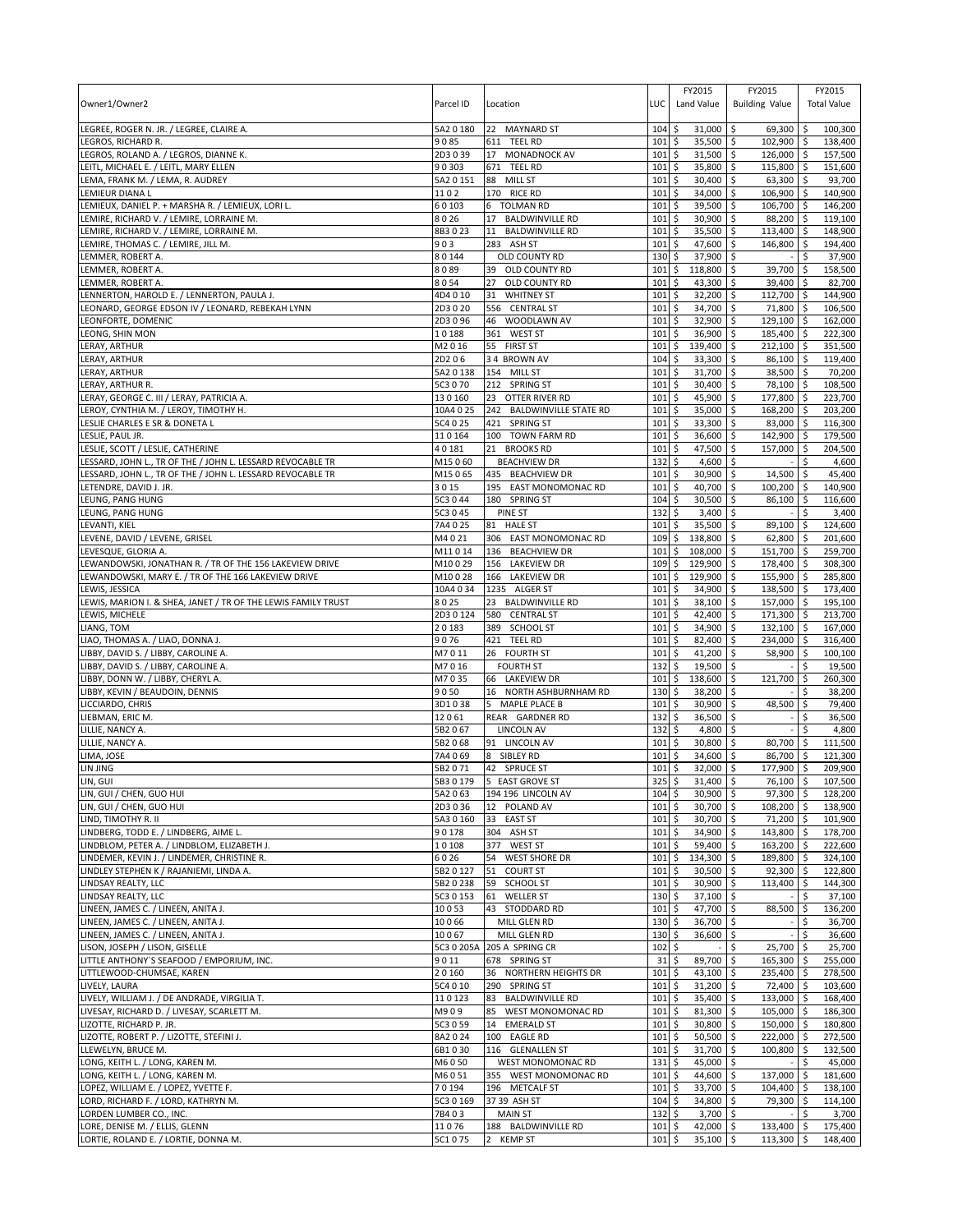| Owner1/Owner2                                                                             | Parcel ID              | Location                                   | LUC                  | FY2015<br>Land Value                 | FY2015<br><b>Building Value</b>                |                          | FY2015<br><b>Total Value</b> |
|-------------------------------------------------------------------------------------------|------------------------|--------------------------------------------|----------------------|--------------------------------------|------------------------------------------------|--------------------------|------------------------------|
|                                                                                           | 90321                  |                                            |                      |                                      | 109,800 \$                                     |                          |                              |
| LOSURDO, JOSEPH G. JR. / LOSURDO, MICHELLE L.<br>LOVETT, TIMOTHY / LOVETT, NANCY          | 5A3 0 345              | 273 ASH ST<br>230 MAPLE ST                 | 101<br>101           | $50,100$ \$<br>\$<br>\$<br>30,600 \$ | 88,300 \$                                      |                          | 159,900<br>118,900           |
| LUCARELLI, KEITH J. / LUCARELLI, NANCY J.                                                 | 40110                  | 25 SIBLEY RD                               | 101                  | \$<br>37,700                         | 156,000 \$<br>\$                               |                          | 193,700                      |
| LUCIER, CASEY E.                                                                          | 110133                 | <b>BALDWINVILLE RD</b><br>97               | 101                  | \$<br>36,600                         | \$<br>139,600 \$                               |                          | 176,200                      |
| LUCIER, CHAD E.                                                                           | 4C4 0 43               | <b>BROWN ST</b><br>179                     | 101                  | 36,600<br>\$                         | $90,300$ \$<br>\$                              |                          | 126,900                      |
| LUCIER, CHRISTOPHER E. / LUCIER, LAUREN L.                                                | 4C4 0 42               | 191<br><b>BROWN ST</b>                     | 101                  | \$<br>36,800                         | \$<br>110,400                                  | \$                       | 147,200                      |
| LUCIER, CHRISTOPHER E. JR.<br>LUCIER, CHRISTOPHER E. JR.                                  | 5B3 0 146<br>5C3 0 17  | <b>BEECH ST</b><br><b>BEECH ST</b>         | 132<br>132           | \$<br>1,400<br>\$<br>4,300           | \$<br>l\$                                      | \$<br>\$                 | 1,400<br>4,300               |
| LUCIER, CHRISTOPHER E. JR.                                                                | 5C3 0 18               | 13 BEECH ST                                | 101                  | \$<br>30,200                         | l\$<br>9,600                                   | \$                       | 39,800                       |
| LUCIER, CHRISTOPHER E. JR.                                                                | 5B3 0 147              | 29<br><b>BEECH ST</b>                      | 101                  | \$<br>30,300 \$                      | 84,600 \$                                      |                          | 114,900                      |
| LUCIER, DAVID A. / LUCIER, KIMBERLY A.                                                    | 5C1072                 | 77<br><b>BROWN ST</b>                      | 101                  | \$<br>32,500                         | \$<br>101,600 \$                               |                          | 134,100                      |
| LUCIER, DAVID M. / LUCIER, BETSY L                                                        | 12067                  | 140 GARDNER RD                             | 101                  | \$<br>34,800                         | \$<br>122,600 \$                               |                          | 157,400                      |
| LUCIER, RICHARD E. / LUCIER, DALE K.                                                      | 5A4 0 68               | 236 MAPLE ST                               | 101                  | 32,200<br>\$                         | \$<br>88,800 \$                                |                          | 121,000                      |
| LUCIER, ROBERT A.                                                                         | 10A4 0 15<br>90217     | 131 REAR RICE RD<br>38 GARDNER RD          | 101<br>316           | \$<br>36,300<br>60,500               | \$<br>72,400 \$<br>232,100 \$                  |                          | 108,700<br>292,600           |
| LUCIUS, ROLAND A. JR.<br>LUCIUS, ROLAND A. JR. / LUCIUS, CARMELLE E.                      | 7099                   | 131 BALDWINVILLE STATE RD                  | 101                  | \$<br>\$<br>37,800                   | l\$<br>\$<br>124,300 \$                        |                          | 162,100                      |
| LUHTJARV, ENDEL J. / LUHTJARV, DAWN K.                                                    | 1042                   | 53 NORTH ROYALSTON RD                      | 101                  | \$<br>33,600                         | l\$<br>58,700 \$                               |                          | 92,300                       |
| LUHTJARV, ROLAND R. / LUHTJARV, KIMBERLY D.                                               | 5A3023                 | <b>CENTRAL ST</b>                          | 130                  | \$<br>$15,500$ \$                    |                                                | \$                       | 15,500                       |
| LUHTJARV, ROLAND R. / LUHTJARV, KIMBERLY D.                                               | 5A3 0 22               | 12 ADAMS AV                                | 101                  | 31,900<br>\$                         | \$<br>129,400 \$                               |                          | 161,300                      |
| LUNDIN, ROBERT D. III / LUNDIN, LISA                                                      | 4C4 0 50               | 596 RIVER ST                               | 101                  | \$<br>36,700                         | \$<br>104,400                                  | l \$                     | 141,100                      |
| LUPACZYK, LUKE                                                                            | 70203<br>5A3 0 277     | 85 KRANTZ RD<br>94 96 LINDEN ST            | 101<br>105           | \$<br>34,900<br>\$<br>31,100         | $91,400$ \$<br>l \$<br>\$<br>113,200 \$        |                          | 126,300<br>144,300           |
| LUPIEN, DANA J. / LUPIEN, RENEE J.<br>LUPIEN, KATIE A. / CLEGG, JASON D.                  | 5A3 0 59               | 50 EAST ST                                 | 101                  | \$<br>29,700                         | \$<br>81,700 \$                                |                          | 111,400                      |
| LUPIEN, R. CLIFFORD / LUPIEN, THERESA J.                                                  | 5C108                  | 360 362 FRONT ST                           | 105                  | \$<br>35,100                         | 178,700 \$<br>\$                               |                          | 213,800                      |
| LUPPINO, ROBERT A. / LUPPINO, TAMMY L.                                                    | 5D1082                 | 118 ALGER ST                               | 101                  | \$<br>35,100                         | \$<br>116,900 \$                               |                          | 152,000                      |
| LUSCO, GARY W. / LUSCO, DEBRA A.                                                          | 5D106                  | 424 RIVER ST                               | 101                  | \$<br>31,500                         | \$<br>110,500 \$                               |                          | 142,000                      |
| LUSCO, ROGER / LUSCO, BONNIE                                                              | 40161                  | 716 RIVER ST                               | 101                  | 40,200<br>\$                         | \$<br>238,100 \$                               |                          | 278,300                      |
| LUSSIER KRISTEE L                                                                         | 6044                   | <b>WEST SHORE DR</b><br>31                 | 101                  | 43,400<br>\$                         | \$<br>163,700 \$                               |                          | 207,100                      |
| LUTFY, BETTY B.<br>LUTZ 2013 FUNDING TRUST / LUTZ ROBERT & GRETCHEN TRUSTEE               | 4D4043<br>6037         | 146 MAIN ST<br>40 WEST SHORE DR            | 13<br>101            | \$<br>44,400<br>137,700<br>\$        | \$<br>124,100 \$<br>\$<br>132,600 \$           |                          | 168,500<br>270,300           |
| LYNCH, MELISSA A.                                                                         | 70259                  | SOUTH ROYALSTON RD                         | 101                  | \$<br>36,600                         | \$<br>$122,100$ \$                             |                          | 158,700                      |
| LYNCH, THOMAS / LYNCH, LINDA                                                              | 130100                 | 226 HOLLY DR                               | 101                  | 35,100<br>\$                         | \$<br>96,400 \$                                |                          | 131,500                      |
| LYNCH, THOMAS J. JR. / C/O QUICKEN LOANS INC                                              | 5A3 0 298              | 101 103 LINDEN ST                          | 104                  | \$<br>31,800                         | 103,100 \$<br>\$                               |                          | 134,900                      |
| LYONS, JAMES C. / LYONS, LAURA M.                                                         | 10203                  | 106 NORTH ROYALSTON RD                     | 101                  | \$<br>55,900                         | \$<br>130,600 \$                               |                          | 186,500                      |
| M.H. PARKS CO.                                                                            | 5C1044                 | 30 BROWN ST                                | 400                  | \$<br>70,400                         | \$<br>298,300 \$                               |                          | 368,700                      |
| M.H. PARKS COMPANY<br>MABARDY, CHARLES                                                    | 5C1043<br>4C4 0 21     | <b>BROWN ST</b><br>1 HALE ST               | 403<br>101           | \$<br>3,600<br>\$<br>37,000 \$       | \$<br>43,700 \$                                | \$                       | 3,600<br>80,700              |
| MACARELLI, JILL R.                                                                        | 90364                  | 301 ASH ST                                 | 101                  | \$<br>34,900                         | \$<br>198,200 \$                               |                          | 233,100                      |
| MACARTHUR, ANDREW G. / MACARTHUR, VALERIE J.                                              | 70269                  | 96<br><b>BALDWINVILLE STATE RD</b>         | 101                  | Ś<br>35,500                          | \$<br>110,500                                  | ا \$                     | 146,000                      |
| MACDONALD, ANGUS S. SR. / MACDONALD, JENNIFER                                             | 5B2043                 | 98 MORSE AV                                | 101                  | 30,900 \$<br>\$                      | 83,100 \$                                      |                          | 114,000                      |
| MACDONALD, ANGUS S. SR. / MACDONALD, JENNIFER                                             | 5A2 0 147              | MORSE AV                                   | 132                  | \$<br>4,500                          | \$                                             | \$                       | 4,500                        |
| MACDOUGALL, ROBERT C. / JOHNSTON, SUSAN L.                                                | 130109                 | 263 HOLLY DR                               | 101                  | \$<br>34,800                         | \$<br>168,200 \$                               |                          | 203,000                      |
| MACHONIS, JOHN F. / MACHONIS, ALTHEA D.<br>MACIAG, MARTIN                                 | 110149<br>2D3090       | 271 RICE RD<br>45 ELMWOOD RD               | 101<br>101           | \$<br>36,600<br>\$<br>37,200         | \$<br>121,300 \$<br>$\sqrt{5}$<br>127,300   \$ |                          | 157,900<br>164,500           |
| MACKAY, BRENDON S. / MACKAY, KATHRYN E.                                                   | 4C4 0 54               | 8 HALE ST                                  | 101                  | \$<br>31,100                         | 117,200 \$<br>l\$                              |                          | 148,300                      |
| MACKENZIE, MICHAEL D. / ANGELINI, AMANDA L.                                               | 5C102                  | 409 FRONT ST                               | 101                  | \$<br>45,600                         | \$<br>173,600 \$                               |                          | 219,200                      |
| MACKIE, CARL                                                                              | 5B1034                 | 35<br><b>IRWIN CT</b>                      | 101                  | \$<br>33,400                         | \$<br>117,300 \$                               |                          | 150,700                      |
| MACKIE, ROBERT JR.                                                                        | 5B2 0 170              | <b>HYDE PARK ST</b><br>30                  | 101                  | \$<br>30,800                         | 102,700 \$<br>l\$                              |                          | 133,500                      |
| MACLURE, ROY A. / MACLURE, SIMONA M.<br>MACMAHON, ROBERT M.                               | 8A3041<br>10142        | 6 LOON RD                                  | 101                  | \$<br>46,200<br>\$                   | \$<br>192,100 \$                               |                          | 238,300                      |
| MACNEIL, KENNETH S. / MACNEIL, SHARON                                                     | 13036                  | 111 HARRISVILLE CR<br><b>MELLEN RD</b>     | 101<br>130           | 33,200<br>\$<br>42,700 \$            | \$<br>116,200                                  | $\ddot{\varsigma}$<br>\$ | 149,400<br>42,700            |
| <b>MACOMBER ROBERT F &amp; NANCY K</b>                                                    | 110151                 | 56 JOSLIN RD                               | $101$ $\overline{S}$ | $41.400$ \$                          | 301.100 \$                                     |                          | 342.500                      |
| MACOMBER, JOHN A.                                                                         | 90256                  | 27 PRENTICE CR                             | 101                  | \$<br>35,300                         | $125,100$ \$<br>\$                             |                          | 160,400                      |
| MACOMBER, NANCY                                                                           | 5B3 0 39               | 215 CENTRAL ST                             | 31                   | \$<br>64,300                         | \$<br>$91,600$ \$                              |                          | 155,900                      |
| MAGAW, CLYDE W.                                                                           | 5A2 0 B1               | <b>BANNER PL B1</b>                        | 102                  | \$                                   | \$<br>73,700 \$                                |                          | 73,700                       |
| MAGEE, CHRISTINE<br>MAGHAKIAN, MICHAEL L. SR.                                             | 5B2074<br>5C1021       | 4 MECHANIC ST<br>4 MUNROE ST               | 101<br>101           | \$<br>30,900 \$<br>\$<br>$31,300$ \$ | 120,500 \$<br>85,500 \$                        |                          | 151,400<br>116,800           |
| MAGUY, JEFFREY A. / MAGUY, CHRYSTAL M.                                                    | 10120                  | 457 WEST ST                                | 101                  | \$<br>36,400 \$                      | 188,700 \$                                     |                          | 225,100                      |
| MAHAN, LORY A. / WALSH, KELLY D., TRUSTEES OF                                             | 7A4 0 78               | 222 MAIN ST                                | 330                  | 36,700 \$<br>\$                      | $13,100$ \$                                    |                          | 49,800                       |
| MAHAN, SCOTT A. / MAHAN, DORENE M.                                                        | 5B3068                 | 116 ELM ST                                 | 104                  | \$<br>30,900 \$                      | 86,000 \$                                      |                          | 116,900                      |
| MAILLET, PAUL / MAILLET, JILL L.                                                          | 8A3039                 | 5 LOON RD                                  | 101                  | \$<br>46,900 \$                      | 195,600 \$                                     |                          | 242,500                      |
| MAILLET, RENE J. / MAILLET, CINDY A.                                                      | 8A3048                 | 175 EAGLE RD                               | 101                  | \$<br>45,800 \$                      | 181,800 \$                                     |                          | 227,600                      |
| MAILLET, ULYSSE J. / MAILLET, KATHLEEN A.<br>MAINE DANIEL R & KAYLA M / C/O MAINE NANCY E | 8030<br>5B2 0 319      | 15 OLD COUNTY RD<br>133 SCHOOL ST          | 18<br>101            | \$<br>$50,750$ \$<br>\$<br>32,600 \$ | 143,300 \$<br>103,600 \$                       |                          | 194,050<br>136,200           |
| MAJOR-LAMB FLORENCE / MAJOR ERNEST                                                        | 9043                   | 732 SPRING ST                              | 101                  | \$<br>35,300 \$                      | 134,800 \$                                     |                          | 170,100                      |
| MAJOR-LAMB, FLORENCE E.                                                                   | 130221                 | 405 MELLEN RD                              | 101                  | \$<br>38,800 \$                      | 134,900 \$                                     |                          | 173,700                      |
| MAKELA, RICHARD P.                                                                        | 5D1031                 | 105 BENJAMIN ST                            | 101                  | $\ddot{s}$<br>30,900 \$              | 84,300 \$                                      |                          | 115,200                      |
| MAKI, PATRICIA R. / TEAS, COURTNEY S.                                                     | 5C3 0 121              | 68 ASH ST                                  | 101                  | \$<br>33,500 \$                      | 99,000 \$                                      |                          | 132,500                      |
| MALIK, MUHAMMAD B. / MALIK, FARIDA B.                                                     | 8A2031                 | 71 CARDINAL LN                             | 101                  | \$<br>72,300 \$                      | 360,000 \$                                     |                          | 432,300                      |
| MALISKA JOHN & WAYNE / C/O ELDREDGE, RENEE Y<br>MALISKA, JOHN / FELDMAN, BERNARD          | 5A3 0 325<br>5C3 0 148 | 16 CEDAR ST<br>19 HIGH ST                  | 101<br>104           | \$<br>$30,500$ \$<br>\$<br>30,800 \$ | 61,700 \$<br>141,000 \$                        |                          | 92,200<br>171,800            |
| MALISKA, JOHN E. & PENNY P.                                                               | 5A104                  | WEST ST                                    | $130 \;$ \$          | 56,900 \$                            |                                                | \$                       | 56,900                       |
| MALISKA, JOHN E. & PENNY P.                                                               | 5A1025                 | 251 WEST ST                                | 101                  | \$<br>44,500 \$                      | 131,000 \$                                     |                          | 175,500                      |
| MALISKA, JOHN E. / MALISKA, PENNY P.                                                      | 5D3040                 | 282 HIGH ST                                | 101                  | \$<br>44,300 \$                      | 310,900 \$                                     |                          | 355,200                      |
| MALLARD, DANELLE M.                                                                       | 110119                 | 36 MILL GLEN RD                            | 101                  | $\frac{1}{2}$<br>$34,400$ \$         | $91,300$ \$                                    |                          | 125,700                      |
| MALLEY, DANA L. / MALLEY, CYNTHIA C.                                                      | 10150                  | <b>HARRISVILLE CR</b><br>31                | 101                  | \$<br>36,500 \$                      | 127,600 \$                                     |                          | 164,100                      |
| MALLOZZI ALISSA A<br>MALNATI, RUTH ANNE / BESSETTE, LYNN & PATEL, H.D.                    | 130178<br>9010         | INDEPENDENCE DR<br>51<br>672 674 SPRING ST | 101<br>325           | \$<br>36,700<br>\$<br>93,700 \$      | \$<br>113,500 \$<br>241,800 \$                 |                          | 150,200<br>335,500           |
| MALONE, GERALDINE A.                                                                      | 1062                   | 112 NORTH ROYALSTON RD                     | 101                  | \$<br>55,600 \$                      | 133,200 \$                                     |                          | 188,800                      |
| MALONEY, TIMOTHY / MALONEY, CHRISTINE                                                     | 5A3032                 | 38 WINTER ST                               | 101                  | \$<br>30,400 \$                      | 84,200 \$                                      |                          | 114,600                      |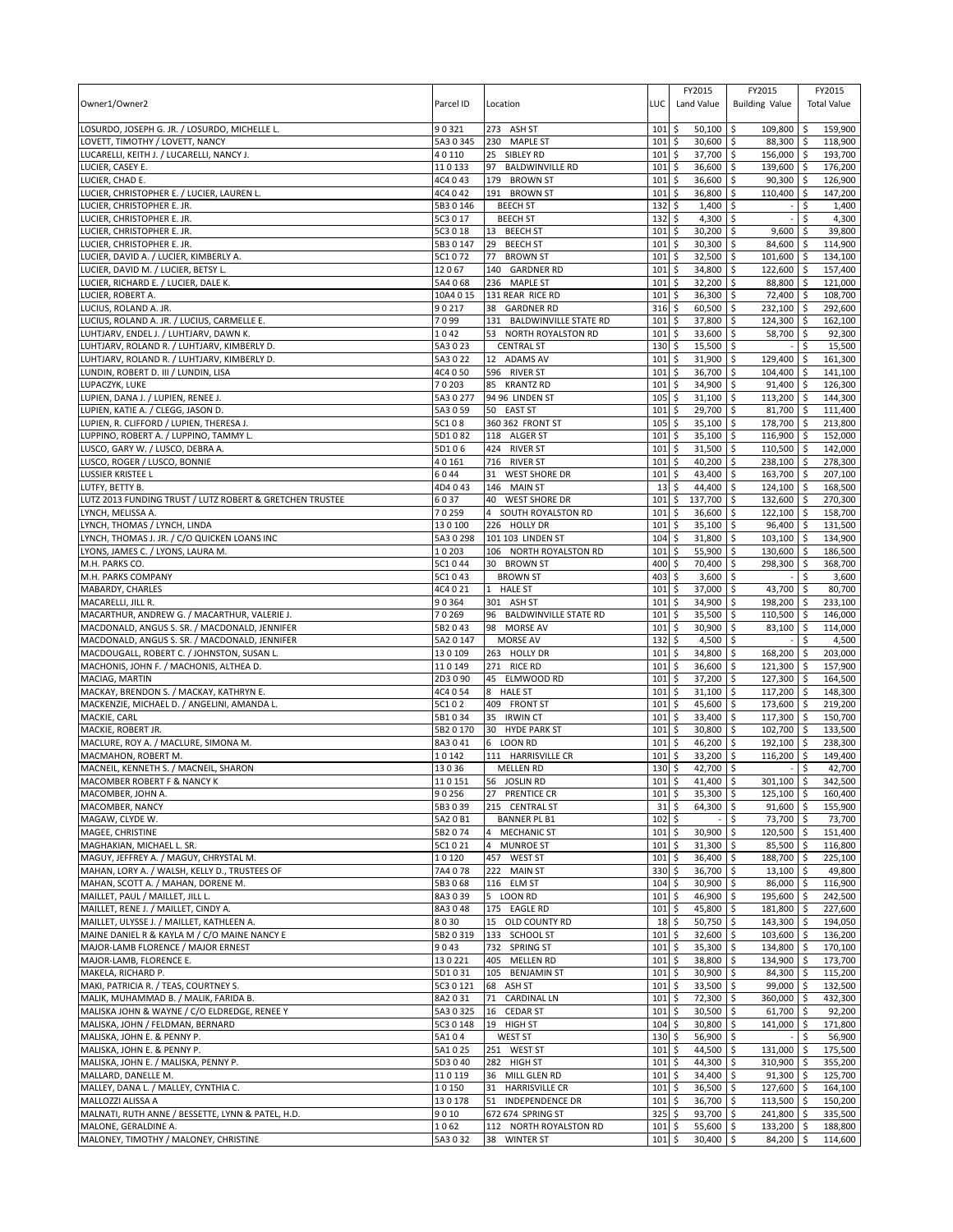| Owner1/Owner2                                                                                                          | Parcel ID           | Location                                 | LUC                | FY2015<br>Land Value                | FY2015<br><b>Building Value</b>      |          | FY2015<br><b>Total Value</b> |
|------------------------------------------------------------------------------------------------------------------------|---------------------|------------------------------------------|--------------------|-------------------------------------|--------------------------------------|----------|------------------------------|
| MALONEY, WILLIAM T. / MALONEY, JEANNE L.                                                                               | 110191              | 391 RICE RD                              | 101                | \$<br>36,700                        | l\$<br>168,500 \$                    |          | 205,200                      |
| MALOUGHNEY, JOHN / MALOUGHNEY, DONNA                                                                                   | 4D409               | 35 WHITNEY ST                            | 101                | \$<br>33,800                        | 5<br>98,400 \$                       |          | 132,200                      |
| MALOUIN, BERNARD                                                                                                       | M1601               | 456 LAKEVIEW DR                          | 101                | 34,800<br>\$                        | 120,800 \$<br>\$                     |          | 155,600                      |
| MANCA, BRIAN K. / C/O MANCA, DONNA LYNN                                                                                | 80138               | 190 TEEL RD                              | 101                | \$<br>36,100                        | \$<br>172,200 \$                     |          | 208,300                      |
| MANCA, PETER A. & AMANDA M. / MANCA, JOHN A.<br>MANCA, ROSE E. / GUITARE, MICKEY J.                                    | 130255<br>6A105     | 164 RUSSELL FARM RD<br>392 B MAPLE ST    | 101<br>101         | 38,400<br>\$<br>\$<br>34,800        | \$<br>268,100 \$<br>\$<br>141,900 \$ |          | 306,500<br>176,700           |
| MANIRAKIZA, DESIRE / NIROREHO, IRENE                                                                                   | 110194              | 31 TOWN FARM RD                          | 101                | \$<br>35,500                        | \$<br>178,200 \$                     |          | 213,700                      |
| MANNING GUY E & ALICIA G                                                                                               | 14011               | <b>GARDNER RD</b>                        | 132                | \$<br>4,700                         | l\$                                  | \$       | 4,700                        |
| MANSFIELD, MICHAEL G. / MANSFIELD, MARY ELLEN                                                                          | 7A4 0 31            | <b>BALDWINVILLE STATE RD</b>             | 130                | 17,500<br>\$                        | \$                                   | \$       | 17,500                       |
| MANSFIELD, MICHAEL G. / MANSFIELD, MARY ELLEN                                                                          | 7A4 0 30            | <b>MAIN ST</b>                           | 132                | \$<br>4,800 \$                      |                                      | \$       | 4,800                        |
| MANSFIELD, MICHAEL G. / MANSFIELD, MARY ELLEN<br>MANSFIELD, THOMAS J. JR. / TR BALDWINVILLE ROAD REALTY TR             | 7A4 0 29<br>11078   | 242 MAIN ST<br><b>BALDWINVILLE RD</b>    | 101<br>130         | 32,100<br>\$<br>\$<br>41,600        | \$<br>55,400<br>\$                   | \$<br>\$ | 87,500<br>41.600             |
| MANSON, MICKEY D.                                                                                                      | 5A30237             | 67 JUNIPER ST                            | 101                | 30,900<br>\$                        | \$<br>55,400 \$                      |          | 86,300                       |
| MANUEL, RANDY A. / MANUEL, BETSY S.                                                                                    | M907                | 66 WEST MONOMONAC RD                     | 101                | \$<br>82,200                        | \$<br>140,300 \$                     |          | 222,500                      |
| MANUEL, TODD G. / MANUEL, KRYSTLE N.                                                                                   | 12025               | 106 GARDNER RD                           | 101                | \$<br>36,700                        | 5<br>120,800 \$                      |          | 157.500                      |
| MARCH, MICHAEL / HOULE, DONNA                                                                                          | 70110               | 158 BALDWINVILLE STATE RD                | 101                | \$<br>49,900                        | \$<br>147,000 \$                     |          | 196,900                      |
| MARCHAND, JAMES P. / MARCHAND, TARA M.<br>MARCIAL LILIBETHA, ANTONIO M / JAVIEN MARCELO B                              | M709<br>3D1044      | 46 FOURTH ST<br>437 MAPLE ST             | 101<br>104         | \$<br>105,600<br>\$<br>$30,200$ \$  | \$<br>$39,100$ \$<br>103,300 \$      |          | 144,700<br>133,500           |
| MARCIAL, LILIBETH A / MARCIAL, ANTONIO M                                                                               | 3D1043              | <b>MAPLE PL</b>                          | 132                | \$<br>4,300                         | \$                                   | Ŝ.       | 4,300                        |
| MARDEN, JOHN F. / MARDEN, KIM M.                                                                                       | 70261               | 673 ALGER ST                             | 101                | \$<br>35,000                        | \$<br>144,500 \$                     |          | 179,500                      |
| MARINE, MELISSA A.                                                                                                     | 70172               | 56 CHASE LN                              | 101                | \$<br>33,500 \$                     | 120,100 \$                           |          | 153,600                      |
| MARINELLI, BRUCE D. / PIOLI, KATHRYN E.                                                                                | 2D3078              | <b>GOODRICH ST</b>                       | 132                | \$<br>4,600                         | \$                                   | \$       | 4,600                        |
| MARINELLI, BRUCE D. / PIOLO, KATHRYN E.<br>MARINELLI, JEFFREY SCOTT                                                    | 2D3079<br>5C3 0 168 | 11 HARVARD ST<br>33 35 ASH ST            | 101<br>104         | \$<br>30,200<br>\$<br>33,800        | 74,700 \$<br>\$<br>94,500 \$<br>l\$  |          | 104,900<br>128,300           |
| MARINELLI, RICHARD S. / MARINELLI, BRIDGET L.                                                                          | 5A3 0 50            | 14 WINTER PL                             | 101                | \$<br>31,800                        | \$<br>96,000 \$                      |          | 127,800                      |
| MARKHAM, CATHERINE M.                                                                                                  | M6021               | 15 FIRST ST                              | 101                | \$<br>133,100                       | 91,800 \$<br>l\$                     |          | 224,900                      |
| MARMANIDIS, GEORGE J. / MARMANIDIS, MELISSA A.                                                                         | 90184               | 292 ASH ST                               | 101                | 34,800<br>\$                        | \$<br>160,500 \$                     |          | 195,300                      |
| MAROIS, PAUL R.                                                                                                        | 90139               | 670 TEEL RD                              | 101                | 36,600<br>\$                        | \$<br>323,000 \$                     |          | 359,600                      |
| MARSHALL, FRANCES /                                                                                                    | 130223              | 375 MELLEN RD                            | 101                | 36,600<br>\$                        | 122,700 \$<br>\$                     |          | 159,300                      |
| MARSHALL, ROBERT / MARSHALL, LAURA L.                                                                                  | 8A3035<br>M505      | 65 EAGLE RD<br>165 ISLAND RD             | 101<br>101         | 45,800<br>\$<br>\$<br>157,800       | \$<br>271,500 \$<br>\$<br>45,300 \$  |          | 317,300<br>203,100           |
| MARSHALL, VIRGINIA MAY<br>MARTELL, DOROTHY L.                                                                          | 10189               | 357<br><b>WEST ST</b>                    | 101                | 34,900<br>\$                        | 120,700 \$<br>\$                     |          | 155,600                      |
| MARTELL, TIMOTHY P. / MARTELL, ERIN C.                                                                                 | M902                | 303 GLENALLEN ST                         | 101                | \$<br>89,800                        | \$<br>299,600 \$                     |          | 389,400                      |
| MARTIN, BRIAN P. / MARTIN, CHRISTINE                                                                                   | 5B206               | 103 WEST ST                              | 13                 | 32,800<br>\$                        | \$<br>202,600 \$                     |          | 235,400                      |
| MARTIN, CHARLES D.                                                                                                     | M1104               | EAST MONOMONAC RD                        | 131                | \$<br>101,100                       | l\$                                  | \$       | 101,100                      |
| MARTIN, CHRISTOPHER F & MARY E / CHRISTOPHER F. MARTIN                                                                 | M10046              | <b>SUNNY COVE RD</b>                     | 132                | 14,500<br>\$                        | \$                                   | \$       | 14,500                       |
| MARTIN, CHRISTOPHER F & MARY E / TR CHRISTOPHER F. MARTIN<br>MARTIN, CHRISTOPHER F & MARY E / TR CHRISTOPHER F. MARTIN | M10047<br>M10048    | 26 SUNNY COVE RD<br><b>SUNNY COVE RD</b> | 101<br>130         | \$<br>133,700 \$<br>\$<br>131,400   | 99,500 \$<br>\$<br>$\sim$            | \$       | 233,200<br>131,400           |
| MARTIN, CHRISTOPHER F & MARY E / TR CHRISTOPHER F. MARTIN                                                              | M10057              | <b>SUNNY COVE RD</b>                     | 132                | \$<br>19,300                        | \$                                   | Ś        | 19,300                       |
| MARTIN, LOUIS P. / MARTIN, ELAINE E.                                                                                   | 5B2 0 135           | 131 OAK ST                               | 104                | 31,100<br>\$                        | l \$<br>87,800 \$                    |          | 118,900                      |
| MARTIN, MARIE A. / C/O MARIE GOUSLIN                                                                                   | 3D104               | 360 ELMWOOD RD                           | 101                | \$<br>36,200                        | \$<br>133,500 \$                     |          | 169,700                      |
| MARTIN, MORELL L. / MARTIN, IRENE M.                                                                                   | 6A1024              | OFF MAPLE ST                             | 132                | \$<br>9,100                         | \$                                   | Ŝ.       | 9,100                        |
| MARTIN, MORRELL L. / MARTIN, IRENE M.                                                                                  | 6A1020<br>12062     | 357 359 MAPLE ST                         | 104<br>101         | \$<br>34,500<br>\$<br>39,000        | \$<br>$113,100$ \$<br>\$             |          | 147,600<br>120,000           |
| MARTIN, NANCY<br>MARTIN, RALPH R.                                                                                      | 5B3 0 151           | 101 GARDNER RD<br>47 BEECH ST            | 101                | \$<br>30,900                        | $81,000$ \$<br>96,700 \$<br>l\$      |          | 127,600                      |
| MARTIN, SHAWN D.                                                                                                       | 5B104               | 160 WEST ST                              | 101                | \$<br>35,900                        | \$<br>86,400 \$                      |          | 122,300                      |
| MARTIN, SUSAN M.                                                                                                       | 5A1043              | <b>REAR WEST ST</b>                      | 132                | 4,400<br>\$                         | \$                                   | \$       | 4,400                        |
| MARTIN, SUSAN M.                                                                                                       | 5A1044              | 165 WEST ST                              | 101                | 35,000<br>\$                        | 132,200 \$<br>S.                     |          | 167,200                      |
| MARTINEAU, JAMES A.<br>MARTINEZ, JOAQUINA                                                                              | 7B4028<br>70246     | 312 MAIN ST<br>135 METCALF ST            | 101<br>101         | 33,600<br>\$<br>\$<br>34,000        | \$<br>127,700 \$<br>\$<br>115,700 \$ |          | 161,300<br>149,700           |
| MARTINEZ, YVETTE / C/O YVETTE HERRAMNNSDORFER                                                                          | 6B1014              | 44 GLENALLEN ST                          | 101                | \$<br>30,700                        | \$<br>96,900 \$                      |          | 127,600                      |
| MARTINS, FERNANDO / MARTINS, BARRIE E.                                                                                 | 5B3017              | 145 PLFASANT ST                          | 101S               | $31.900$ \$                         | $110.800$ \$                         |          | 142.700                      |
| MARTIN-SCOTT, SUSAN                                                                                                    | 5A1038              | 191 WEST ST                              | 132                | 4,600 \$<br>\$                      |                                      | \$       | 4,600                        |
| MARTIN-SCOTT, SUSAN M.                                                                                                 | 5B2 0 223           | 10 16 BEAMAN CT                          | 111                | \$<br>30,800 \$                     | 122,600 \$                           |          | 153,400                      |
| MARTINSON, ROBERT M. JR.                                                                                               | 40125               | 500 BROWN ST                             | 101                | 34,900<br>\$                        | \$<br>119,000 \$                     |          | 153,900                      |
| MARTORELLA, MARY S.<br>MARTORELLA, MICHAEL D.                                                                          | 5C2 0 57<br>60106   | 39 PROSPECT ST<br>25 WINDSOR RD          | 101<br>101         | \$<br>$26,500$ \$<br>36,700<br>\$   | 87,600 \$<br>\$<br>134,400 \$        |          | 114,100<br>171,100           |
| MARTUS, NATHAN P.                                                                                                      | 5A2043              | <b>SPRUCE ST</b>                         | 132                | \$<br>4,500 \$                      |                                      | \$       | 4,500                        |
| MARTUS, NATHAN P.                                                                                                      | 5A2042              | 151 SPRUCE ST                            | 101                | $30,100$ \$<br>\$                   | 44,100 \$                            |          | 74,200                       |
| MASCI, JOHN D. / MASCI, PAMELA J.                                                                                      | 2D3045              | 69 MONADNOCK AV                          | 101                | \$<br>34,300 \$                     | 65,700 \$                            |          | 100,000                      |
| MASON, DONALD E. / MASON, PAMELA J.                                                                                    | 5B4 0 42            | 170 LAKE SHORE DR                        | 101                | \$<br>34,900 \$                     | 154,700 \$                           |          | 189,600                      |
| MASON, LANCE L. / MASON, SONYA A.<br>MASON, PATRICIA A.                                                                | 90333<br>5B20278    | 254 ASH ST<br>41 LINCOLN AV              | 101<br>101         | \$<br>37,400 \$<br>\$<br>30,700     | 129,400 \$<br>\$<br>119,200 \$       |          | 166,800<br>149,900           |
| MASSACHUSETTS ELECTRIC CO. / C/O PROPERTY TAX DEPARTMENT                                                               | 130190              | <b>BALDWINVILLE RD</b>                   | 130                | \$<br>$21,900$ \$                   |                                      | \$       | 21,900                       |
| MASSACHUSETTS ELECTRIC CO. / C/O PROPERTY TAX DEPARTMENT                                                               | 1308                | REAR BALDWINVILLE RD                     | 132                | \$<br>$4,400$ \$                    | $\overline{\phantom{a}}$             | \$       | 4,400                        |
| MASSACHUSETTS ELECTRIC CO. / C/O PROPERTY TAX DEPARTMENT                                                               | 5B3097              | OFF SUMMER DR                            | 392                | \$<br>$4,400$ \$                    |                                      | \$       | 4,400                        |
| MASSACHUSETTS ELECTRIC CO. / C/O PROPERTY TAX DEPARTMENT                                                               | 5B3098              | <b>SUMMER DR</b>                         | 392                | \$<br>700 \$                        | $\sim$                               | \$       | 700                          |
| MASSACHUSETTS ELECTRIC CO. / C/O PROPERTY TAX DEPARTMENT<br>MASSACHUSETTS ELECTRIC CO. / C/O PROPERTY TAX DEPARTMENT   | 5C1066<br>5C2 0 31  | <b>RIVER ST</b><br><b>RIVER ST</b>       | $130 \;$ \$<br>423 | $26,600$ \$<br>\$<br>$1,800$ \$     |                                      | \$<br>\$ | 26,600<br>1,800              |
| MASSEY, MEAGAN V.                                                                                                      | 4D4036              | 213 MAIN ST                              | 101                | \$<br>32,900 \$                     | 70,300 \$                            |          | 103,200                      |
| MASTERSON, PAULINE J.                                                                                                  | 10162               | 314 WEST ST                              | 101                | 36,600 \$<br>\$                     | 139,100 \$                           |          | 175,700                      |
| MATANA HOMES, LLC                                                                                                      | 90374               | 129 TOY TOWN LN                          | 130                | \$<br>45,900 \$                     |                                      | \$       | 45,900                       |
| MATEIK, WILLIAM                                                                                                        | 5B3 0 121           | 13 WALNUT ST                             | 31                 | \$<br>31,000                        | \$<br>103,200 \$                     |          | 134,200                      |
| MATEWSKY, ROBERT D. SR. / MATEWSKY, KATHLEEN G.                                                                        | 40163               | 728 RIVER ST                             | 101<br>390         | 72,600 \$<br>\$                     | 160,400 \$                           |          | 233,000                      |
| MATHIEU REALTY INC.<br>MATHIEU REALTY, INC.                                                                            | 90188<br>90121      | 9 GARDNER RD<br>664 SPRING ST            | 330                | \$<br>70,800 \$<br>\$<br>169,300 \$ | $2,200$ \$<br>923,600 \$             |          | 73,000<br>1,092,900          |
| MATHIEU, LORIE /                                                                                                       | M108                | 105 ISLAND RD                            | 101                | \$<br>171,100                       | \$<br>406,000 \$                     |          | 577,100                      |
| MATHIEU, MEGAN L                                                                                                       | 5D3 0 23            | 15 FAIRBANK ST                           | 101                | \$<br>43,600                        | \$<br>156,700 \$                     |          | 200,300                      |
| MATHIEU, TIGHE J.                                                                                                      | 5B3050              | <b>CENTRAL ST</b>                        | 337                | 74,100 \$<br>\$                     |                                      | \$       | 74,100                       |
| MAXFIELD, JARED A. SR. / MAXFIELD, KIRSTEN R.                                                                          | 8A1050              | 179 LAUREL ST                            | 101                | \$<br>34,900                        | 136,200 \$<br>\$                     |          | 171,100                      |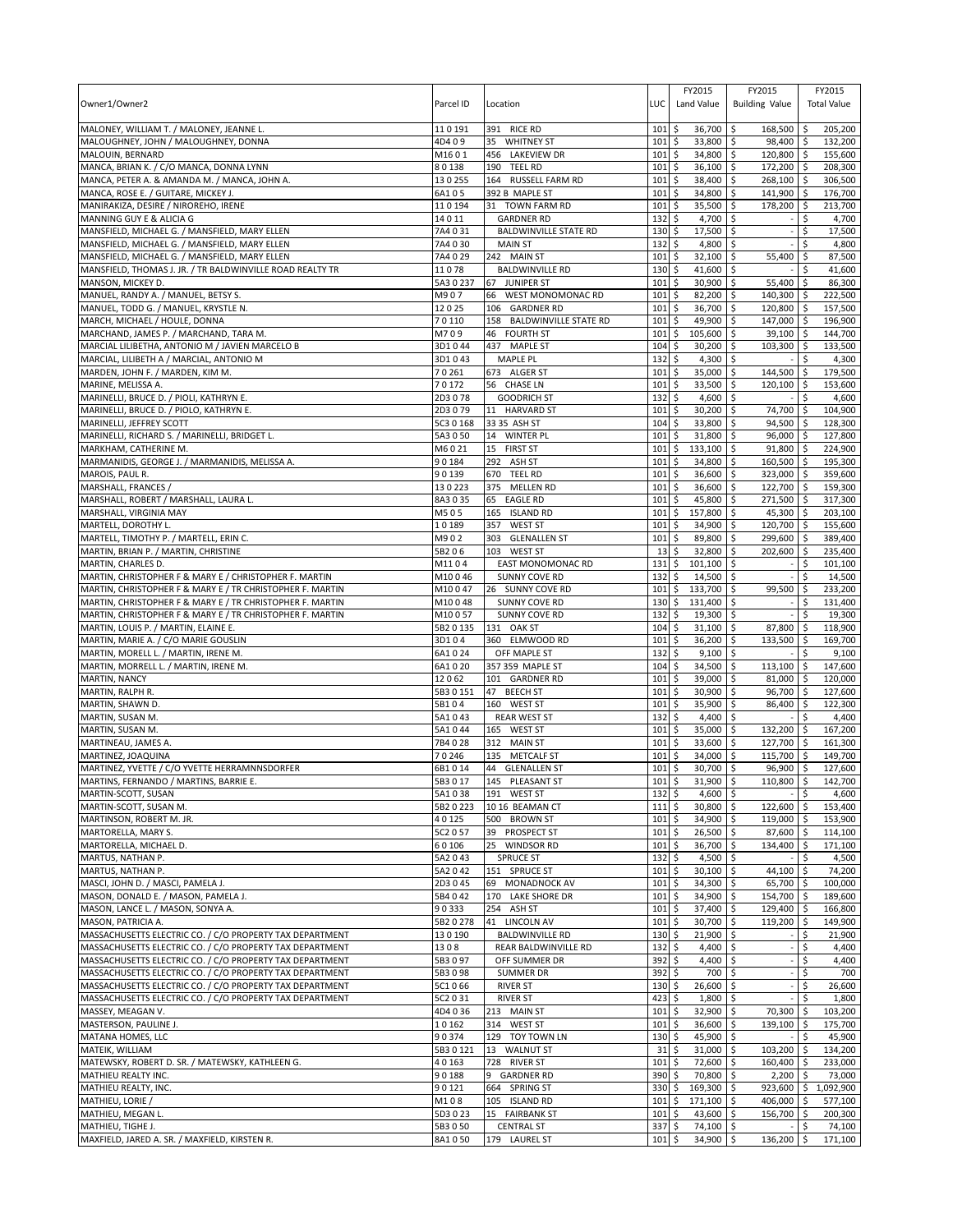| Owner1/Owner2                                                                                | Parcel ID          | Location                                           | LUC         | FY2015<br>Land Value               | FY2015<br><b>Building Value</b>            |          | FY2015<br><b>Total Value</b> |
|----------------------------------------------------------------------------------------------|--------------------|----------------------------------------------------|-------------|------------------------------------|--------------------------------------------|----------|------------------------------|
| MAXWELL, DOUGLAS E.T. SR. / MAXWELL, BERTHA L.                                               | 5A2047             | <b>SPRUCE ST</b>                                   | 442         | \$<br>$5,000$ \$                   |                                            | \$       | 5,000                        |
| MAY, ALFRED C. JR.<br>MAY, DONALD R. / MAY, ENOLA D.                                         | 4021<br>5B2 0 152  | <b>BROOKS RD</b><br>$\overline{7}$<br>98 WEST ST   | 101<br>101  | \$<br>41,600<br>35,100<br>\$       | $\ddot{s}$<br>84,500 \$<br>78,300 \$<br>\$ |          | 126,100<br>113,400           |
| MAY, DOUGLAS N. / MAY, CYNTHIA A.                                                            | 5C3 0 171          | 45 47 ASH ST                                       | 104         | \$<br>36,700                       | \$<br>105,300 \$                           |          | 142,000                      |
| MAY, HERBERT V. JR. / C/O MARION C. MAY                                                      | 90124              | 724 SPRING ST                                      | 101         | 35,400<br>\$                       | \$<br>77,700 \$                            |          | 113,100                      |
| MAY, HERBERT V. JR. / MAY, VIRGINIA M.J.                                                     | 9048               | 25 NORTH ASHBURNHAM RD                             | 101         | \$<br>35,600                       | \$<br>162,900 \$                           |          | 198,500                      |
| MAY, JARAD                                                                                   | 7B4021             | 84<br><b>BALDWINVILLE STATE RD</b>                 | 101         | 33,400<br>\$                       | \$<br>119,800 \$                           |          | 153,200                      |
| MAY, LESLIE A.                                                                               | 1024               | 715 SCHOOL ST                                      | 101         | 42,000<br>\$                       | \$<br>71,500 \$                            |          | 113,500                      |
| MAY, LINDA A. / RICHARDSON, LURAY                                                            | 10115              | <b>SCHOOL ST</b>                                   | 130         | 46,600<br>\$                       | \$                                         | \$       | 46,600                       |
| MAY, LINDA A. / RICHARDSON, LURAY<br>MAY, LINDA A. / RICHARDSON, LURAY                       | 10119<br>10235     | <b>SCHOOL ST</b><br><b>SCHOOL ST</b>               | 130<br>130  | \$<br>34,800<br>34,800<br>\$       | \$<br>\$                                   | \$<br>\$ | 34,800<br>34,800             |
| MAY, LINDA A., TRUSTEE OF / 710 SCHOOL STREET REALTY TRUST                                   | 1023               | 710 SCHOOL ST                                      | 101         | 38,200<br>\$                       | \$<br>108,400 \$                           |          | 146,600                      |
| MAY, NICHOLAS R.                                                                             | 2D207              | 56 BROWN AV                                        | 104         | 33,200<br>\$                       | \$<br>88,500 \$                            |          | 121,700                      |
| MAY, PHILIP A. / MAY, JO-ANN L.                                                              | 80178              | <b>CUMMINGS RD</b><br>17                           | 101         | \$<br>35,600                       | \$<br>173,400 \$                           |          | 209,000                      |
| MAY, RONALD D.                                                                               | 5B2 0 318          | 78 WEST ST                                         | 101         | \$<br>32,500                       | \$<br>124,500 \$                           |          | 157,000                      |
| MAY, STEVEN A. SR. / MAY, LORETTA A.                                                         | 13033              | 110 WELCH RD                                       | 101         | \$<br>86,200                       | \$<br>77,300 \$                            |          | 163,500                      |
| MAY, THEODORE C. / MAY, BETTY J.                                                             | M9019              | 145 WEST MONOMONAC RD                              | 101         | \$<br>38,900                       | \$<br>99,100 \$                            |          | 138,000                      |
| MAY, THEODORE C. / MAY, BETTY J.<br>MAYBURY, JAMES F. / MAYBURY, GLORIA                      | M9046<br>M7039     | WEST MONOMONAC RD<br>46 LAKEVIEW DR                | 132<br>101  | \$<br>$6,400$ \$<br>\$<br>148,800  | \$<br>82,200 \$                            | \$       | 6,400<br>231,000             |
| MAYNARD, RICHARD A. / MAYNARD, JOYCE M.                                                      | 40176              | 18<br><b>BROOKS RD</b>                             | 101         | \$<br>49,700                       | \$<br>137,300 \$                           |          | 187,000                      |
| MAYRAND, KATHERN A.                                                                          | 20159              | 26<br>NORTHERN HEIGHTS DR                          | 101         | \$<br>37,300                       | l\$<br>140,400 \$                          |          | 177,700                      |
| MAZEROLLE, ALCIDE J. / MAZEROLLE, PATRICIA A.                                                | 4D4065             | <b>HALE ST</b><br>49                               | 101         | \$<br>36,600                       | \$<br>130,800 \$                           |          | 167,400                      |
| MCALLISTER, RICHARD A. / MCALLISTER, MICHELLE T.                                             | 5A2080             | 150 MURDOCK AV                                     | 101         | \$<br>31,600                       | \$<br>98,900 \$                            |          | 130,500                      |
| MCBRIDE, THOMAS F. / MCBRIDE, DIANE L.                                                       | 130182             | 11 INDEPENDENCE DR                                 | 101         | \$<br>37,300                       | l\$<br>138,600 \$                          |          | 175,900                      |
| MCCANN, DIANE L.                                                                             | 5B4 0 50           | 201 LAKE SHORE DR                                  | 101         | \$<br>35,000                       | \$<br>160,000 \$                           |          | 195,000                      |
| MCCARTHY, JENNIFER C.                                                                        | 11091              | 149 MILL GLEN RD                                   | 101         | \$<br>53,900                       | l\$<br>169,400 \$                          |          | 223,300                      |
| MCCARTHY, JOHN R.                                                                            | 10174              | 728<br><b>BROWN ST</b>                             | 101         | \$<br>38,700                       | \$<br>120,800 \$                           |          | 159,500                      |
| MCCARTHY, PATRICK J.                                                                         | M6043<br>10159     | 236<br>WEST MONOMONAC RD<br>115 NORTH ROYALSTON RD | 101<br>101  | 79,900<br>\$<br>53,400<br>\$       | \$<br>87,000 \$<br>170,700 \$<br>\$        |          | 166,900<br>224,100           |
| MCCARTHY, SCOTT / MCCARTHY, GABRIELE M.<br>MCCAW, MARK F. / MCCAW, CAROL A.                  | 13047              | 46 OTTER RIVER RD                                  | 101         | 35,700<br>\$                       | \$<br>81,900 \$                            |          | 117,600                      |
| MCCLAIN, GEORGANN / ALEXANDROVICH, JUNE                                                      | 13011              | 233<br><b>BALDWINVILLE RD</b>                      | 101         | \$<br>35,300                       | \$<br>171,400 \$                           |          | 206,700                      |
| MCCLELLAN, BURKE D. / MCCLELLAN, JENNIFER L                                                  | 40172              | 751 RIVER ST                                       | 101         | 36,600<br>\$                       | \$<br>109,900 \$                           |          | 146,500                      |
| MCCONNELL, DYLAN J.                                                                          | 5A2067             | 18 PEARL ST                                        | 101         | \$<br>30,900                       | \$<br>88,500 \$                            |          | 119,400                      |
| MCCONNELL, DYLAN J. / HARWOOD, DEBORAH J.                                                    | 5A2061             | <b>PEARL ST</b>                                    | 132         | 4,600<br>\$                        | \$                                         | \$       | 4,600                        |
| MCCONNELL, PETER J. / BALLARD, JASON L                                                       | 5A3 0 173          | 57 JACKSON AV                                      | 104         | \$<br>31,600                       | \$<br>79,100 \$                            |          | 110,700                      |
| MCCONNELL, ROLAND J. III                                                                     | 7A4 0 15           | <b>HALE ST</b>                                     | 131         | 47,400<br>\$                       | \$                                         | \$       | 47,400                       |
| MCCROHON, JAMES M.                                                                           | 8B3014             | 70 OLD CENTER                                      | 101         | 42,700 \$<br>\$                    | 134,100 \$                                 |          | 176,800                      |
| MCCUNE, THOMAS / MOISAN, ALLISON<br>MCDONALD, JAMES L. JR. / MCDONALD, JANICE P.             | 8A3046<br>M11010   | 155 EAGLE RD<br>116 BEACHVIEW DR                   | 101<br>101  | \$<br>46,200<br>\$<br>107,100      | \$<br>195,100 \$<br>\$<br>169,800 \$       |          | 241,300<br>276,900           |
| MCDONALD, MICHAEL G. / MCDONALD, MARY                                                        | 5A2 0 B6           | <b>BANNER PL B6</b>                                | 102         | \$                                 | 64,000 \$<br>\$                            |          | 64,000                       |
| MCDONOUGH, JOHN T. / MCDONOUGH, MARYANNE                                                     | 13019              | 24 OTTER RIVER RD                                  | 101         | \$<br>48,500                       | \$<br>217,400 \$                           |          | 265,900                      |
| MCGANN BRANDON J / HIGGINS KAYLA E                                                           | 5C3 0 46           | 16 PINE ST                                         | 101         | \$<br>30,900                       | \$<br>100,200 \$                           |          | 131,100                      |
| MCGARRY, JONATHAN P. / MCGARRY, KELLY M.                                                     | 5A3 0 251          | 356 CENTRAL ST                                     | 101         | \$<br>30,900                       | \$<br>85,900 \$                            |          | 116,800                      |
| MCGOVERN, HUGH E.JR.+ GEORGE R. / MCGOVERN, SUSAN M.                                         | 7A4067             | SIBLEY RD                                          | 130         | \$<br>37,800                       | \$                                         | \$       | 37,800                       |
| MCGRATH, CHERYL A. / LANDANNO, CYNTHIA                                                       | M701               | 406 WEST MONOMONAC RD                              | 101         | \$<br>129,700                      | 68,400 \$<br>l\$                           |          | 198,100                      |
| MCGRATH, ROGER W.                                                                            | 130133             | 138 ELI DR                                         | 101         | \$<br>36,600                       | \$<br>162,100 \$                           |          | 198,700                      |
| MCGREGOR, MICHAEL A. / MCGREGOR, ELIZABETH A.<br>MCGUIRK, BERNARD P. III / MCGUIRK, KAREN M. | 70185<br>130199    | 25 PHYLLIS RD<br>545 MELLEN RD                     | 101<br>101  | 34,800<br>\$<br>52,900<br>\$       | \$<br>103,900 \$<br>\$<br>130,700 \$       |          | 138,700<br>183,600           |
| MCINTIRE, EDWARD A. / MCINTIRE, MARY M.                                                      | 5B3 0 103          | 30 SUMMER ST                                       | 101         | 30,900<br>\$                       | \$<br>106,300 \$                           |          | 137,200                      |
| MCINTYRE, JOHN K. / MCINTYRE, EILEEN M.                                                      | M12029             | 316 LAKEVIEW DR                                    | 101         | \$<br>130,500                      | \$<br>$53,500$ \$                          |          | 184.000                      |
| MCKAY, DAVID B. / MCKAY, PATRICIA A.                                                         | 5C3 0 87           | 280 SPRING ST                                      | 101         | \$<br>32,100                       | 72,900 \$<br>\$                            |          | 105,000                      |
| MCKEE, JOHN M. / MCKEE, ANN E.                                                               | 8A3029             | 110 EAGLE RD                                       | 101S        | $45.900$ \$                        | 178,800 \$                                 |          | 224.700                      |
| MCKELLICK, MICHAEL S. / MCKELLICK, LYNNE M.                                                  | 5A1046             | 276 WEST ST                                        | 101         | 34,900<br>\$                       | \$<br>$100,300$ \$                         |          | 135,200                      |
| MCKENZIE, MARY L.                                                                            | 5C2 0 58           | 45<br>PROSPECT ST                                  | 104         | \$<br>27,000                       | \$<br>123,600 \$                           |          | 150,600                      |
| MCKEON, DANIEL K. / MCKEON, SANDRA LEE                                                       | 80187              | 36 OLD COUNTY RD                                   | 101         | \$<br>35,700                       | \$<br>192,700 \$                           |          | 228,400                      |
| <b>MCKINNON FRANCIS R III</b><br>MCLAREN, RODERIC J. / MCLAREN, PAMELA J.                    | 5A3 0 165<br>13017 | 413 CENTRAL ST<br>14 OTTER RIVER RD                | 101<br>101  | \$<br>30,800 \$<br>\$<br>49,300    | 85,100 \$<br>\$<br>152,700 \$              |          | 115,900<br>202,000           |
| MCLAUGHLIN DENIS J. III / MALAUGHLIN, MARY E.                                                | 110208             | 79 MILL GLEN RD                                    | 130         | \$<br>49,700 \$                    |                                            | \$       | 49,700                       |
| MCLAUGHLIN, BRUCE J. / MCLAUGHLIN, JEAN M.                                                   | 2081               | 441 SCHOOL ST                                      | 101         | 35,700 \$<br>\$                    | $95,400$ \$                                |          | 131,100                      |
| MCMANUS SEAN / C/O FAVART, EDWARD                                                            | 1077               | NORTH ROYALSTON RD<br>18                           | 101         | \$<br>$34,300$ \$                  | 74,400 \$                                  |          | 108,700                      |
| MCMASTER, KEVIN R. / MCMASTER, PAULA J.                                                      | 7B4017             | <b>BALDWINVILLE STATE RD</b><br>68                 | 101         | \$<br>$31,500$ \$                  | 102,200 \$                                 |          | 133,700                      |
| MCMILLEON, MARY E.                                                                           | 10164              | NORTH ROYALSTON RD<br>40                           | 101         | \$<br>$35,100$ \$                  | 98,900 \$                                  |          | 134,000                      |
| MCNAMARA LAUREN A                                                                            | M10053             | 85 BEACHVIEW DR                                    | 101         | \$<br>130,800 \$                   | 44,300 \$                                  |          | 175,100                      |
| MCNAMARA, KAREN ANN                                                                          | 70128              | 801 ALGER ST                                       | 101         | \$<br>$35,100$ \$                  | 126,800 \$                                 |          | 161,900                      |
| MCNAMARA, ROBERT GEORGE<br>MCNEIL, SEAN P.                                                   | 5D1069<br>40169    | 150 LAUREL ST<br>761 RIVER ST                      | 101<br>101  | 31,900 \$<br>\$<br>\$<br>36,600    | $103,100$ \$<br>5<br>119,300 \$            |          | 135,000<br>155,900           |
| MCNIFF, VIRGINIA                                                                             | M17039             | <b>LAKEVIEW DR</b>                                 | 131         | \$<br>$4.800$ \$                   |                                            | $-15$    | 4,800                        |
| MCPHEE, HENRY J. / MCPHEE, CAROLINE E.                                                       | 4D4034             | 45 HALE ST                                         | 101         | 5<br>36,600 \$                     | 109,400 \$                                 |          | 146,000                      |
| MCPHEE, WILLIAM J. SR. / BIGGS, JESSICA A.                                                   | 110172             | 305 MELLEN RD                                      | 101         | \$<br>$35,200$ \$                  | 136,600 \$                                 |          | 171,800                      |
| MCPHERSON, SCOTT B. / LANDRY, WILLIAM L.                                                     | 5A2 0 108          | 244 SCHOOL ST                                      | 104         | \$<br>$32,200$ \$                  | 99,800 \$                                  |          | 132,000                      |
| MCQUESTION, INEABELLE / MCQUESTON, JOHN                                                      | M3011              | 166 SECOND ST                                      | 101         | \$<br>129,200 \$                   | 47,500 \$                                  |          | 176,700                      |
| MCQUESTON, EARL W. / MCQUESTON, MADELEINE E.                                                 | 8A102              | 179 ALGER ST                                       | 101         | \$<br>$19,900$ \$                  | 47,500 \$                                  |          | 67,400                       |
| MCQUESTON, EARL W. / MCQUESTON, MADELEINE E.                                                 | 8A101              | <b>ALGER ST</b>                                    | 131         | \$<br>36,800 \$                    |                                            | \$       | 36,800                       |
| MCQUESTON, JOHN / MCQUESTON, INEABELLE                                                       | M3020              | 146 SECOND ST                                      | 132<br>101  | \$<br>19,400 \$                    |                                            | \$       | 19,400                       |
| MCQUESTON, JOHN E. / MCQUESTON, INEABELLE<br>MCQUISTON, CATHLEEN A. / MCQUISTON, JAMES W.    | M3023<br>90225     | 136 SECOND ST<br>135 CONVERSE DR                   | 101         | \$<br>$129,100$ \$<br>35,300<br>\$ | $24,700$ \$<br>\$<br>136,000 \$            |          | 153,800<br>171,300           |
| MCRAE, MICHAEL J. / MCRAE, KATHLEEN M.                                                       | 4D4026             | 175 MAIN ST                                        | 13          | 44,500<br>\$                       | \$<br>119,600 \$                           |          | 164,100                      |
| <b>MD REALTY TRUST</b>                                                                       | 130145             | WEST VIEW DR                                       | 131         | \$<br>$7,000$ \$                   |                                            | \$       | 7,000                        |
| <b>MD REALTY TRUST</b>                                                                       | 130148             | WEST VIEW DR                                       | $131 \;$ \$ | $8,000$ \$                         |                                            | \$       | 8,000                        |
| <b>MD REALTY TRUST</b>                                                                       | 130150             | WEST VIEW DR                                       | 131         | \$<br>$6,900$ \$                   |                                            | \$       | 6,900                        |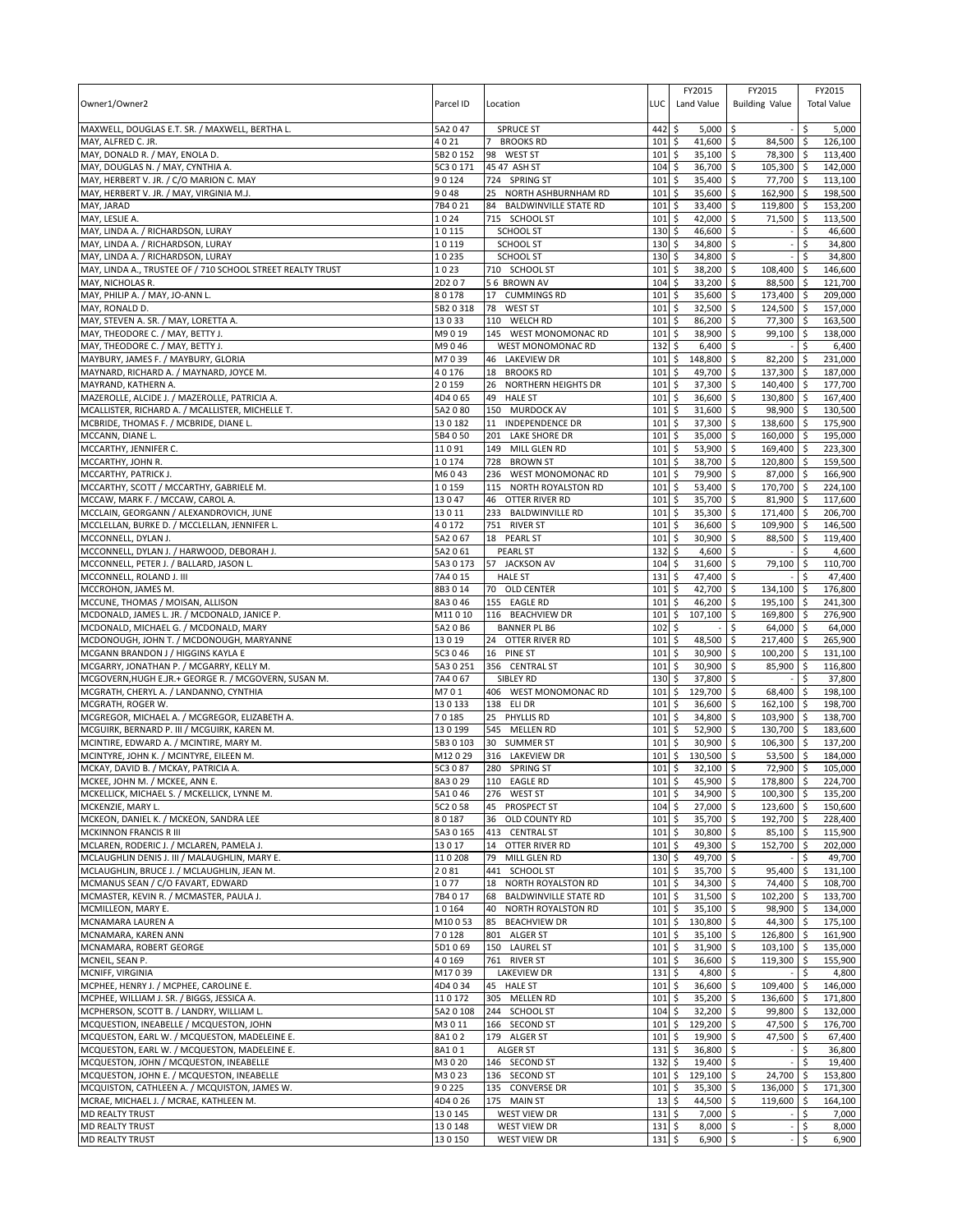| Owner1/Owner2                                                                            | Parcel ID            | Location                                       | LUC                        | FY2015<br>Land Value           | FY2015<br><b>Building Value</b>   |                 | FY2015<br><b>Total Value</b> |
|------------------------------------------------------------------------------------------|----------------------|------------------------------------------------|----------------------------|--------------------------------|-----------------------------------|-----------------|------------------------------|
| <b>MD REALTY TRUST</b>                                                                   | 130158               | <b>WEST VIEW DR</b>                            | 131                        | \$<br>6,900                    | \$                                | \$              | 6,900                        |
| <b>MD REALTY TRUST</b>                                                                   | 130162               | OTTER RIVER RD                                 | 130S                       | 45,800 \$                      |                                   | \$              | 45,800                       |
| MEANY, DAVID B.<br>MEDINA, MIGUEL A. / MEDINA, MILAGROS                                  | 130217<br>90318      | MILL GLEN RD<br>269 ASH ST                     | 132<br>101                 | \$<br>5,000<br>\$<br>34,900 \$ | $\ddot{\circ}$<br>119,700         | \$<br>\$ ا      | 5,000<br>154,600             |
| MELANSON, EUGENE J. / CYR, BRENDA                                                        | 10069                | 386 BALDWINVILLE STATE RD                      | 101                        | \$<br>32,300                   | -\$<br>109,400                    | \$              | 141,700                      |
| MELANSON, GERALD J. / MELANSON, YVONNE M.                                                | 9082                 | ASH ST                                         | 132                        | \$<br>9,800                    | $\mathsf{\overline{S}}$           | \$              | 9,800                        |
| MELANSON, JOSEPH / MELANSON, KATHLEEN J.                                                 | 20112                | 390 SCHOOL ST                                  | 101                        | \$<br>32,300                   | $\ddot{\circ}$<br>118,900         | $\sqrt{5}$      | 151,200                      |
| MELICK, BRIAN F. / MELICK, CYNTHIA C.                                                    | 70193                | 186 METCALF ST                                 | 101                        | \$<br>33,900                   | \$<br>99,300                      | \$              | 133,200                      |
| MENARD, MICHAEL J. JR. / HELENIUS, BONNIE J.                                             | 90180                | 300<br>ASH ST                                  | 101                        | 35,000<br>\$                   | 138,200<br>-\$                    | l \$            | 173,200                      |
| MEREDITH ENTERPRISES, LLC                                                                | 5D1012               | MAIN ST<br>11                                  | 111                        | \$<br>31,000                   | \$<br>159,200 \$                  |                 | 190,200                      |
| MEREDITH ENTERPRISES, LLC                                                                | 5D1011               | 418 RIVER ST                                   | 111                        | \$<br>31,500                   | \$<br>141,900                     | ا \$            | 173,400                      |
| MERENDA, NANCY L.                                                                        | 5B2 0 109            | 138 SUMMER ST<br>50 HALL RD                    | 104<br>101                 | \$<br>30,500                   | \$<br>97,600<br>154,800           | \$ ا<br>l \$    | 128,100                      |
| MERIDITH, BRENDA C.<br>MESSERVEY, AMBROSE H. / MESSERVEY, WANDA M.                       | 5C4 0 31<br>5B2 0 50 | MORSE AV                                       | 132                        | \$<br>43,200<br>\$<br>4,500    | \$<br>\$                          | \$              | 198,000<br>4,500             |
| MESSERVEY, WANDA M.                                                                      | 5B2 0 51             | 33 MORSE AV                                    | 104                        | \$<br>30,900                   | \$<br>62,800                      | ا \$            | 93,700                       |
| MESSIER, WALTER J. / MESSIER, PATTI A.                                                   | 90172                | 23<br><b>LIBERTY DR</b>                        | 101                        | \$<br>34,900                   | \$<br>128,600                     | \$              | 163,500                      |
| MESSINA, SANDRA L.                                                                       | 5D1030               | 111 BENJAMIN ST                                | 101                        | 47,100<br>\$                   | 74,900<br>\$                      | -\$             | 122,000                      |
| METHE, ALBERTA                                                                           | 5A2 0 76             | 87 MILL ST                                     | 103                        | \$<br>32,600                   | 20,200 \$<br>Ŝ.                   |                 | 52,800                       |
| METHE, BRENDA L. / C/O BRENDA L. RUSSELL                                                 | 10B4 05              | 1338 ALGER ST                                  | 101                        | \$<br>33,700                   | \$<br>101,300                     | \$              | 135,000                      |
| METHE, EDWARD / C/O HASTINGS, KENNETH M JR                                               | 2D2015               | 5<br><b>BROWN CT</b>                           | 101                        | \$<br>27,900                   | \$<br>45,200                      | \$              | 73,100                       |
| METHE, EDWARD J.                                                                         | 2064                 | <b>LINCOLN AV</b>                              | 601                        | 3,068<br>\$                    | \$                                | \$              | 3,068                        |
| METHE, EDWARD J. SR. / METHE, JENNIFER E.                                                | 10169                | 560 SCHOOL ST                                  | 332                        | \$<br>52,200                   | \$<br>134,100                     | \$              | 186,300                      |
| METZGER, MELVIN A. & HELEN / C/O MARY HETTINGER<br>MEUNIER, DENIS R. / MEUNIER, CATHY J. | 5A3 0 186<br>8075    | 145 SPRUCE ST<br>1040 ALGER ST                 | 101                        | \$<br>24,400                   | \$<br>44,700                      | -\$             | 69,100                       |
| MEYER, JOHN L. JR. / MEYER, IRENE M.                                                     | 5C3 0 84             | 272 SPRING ST                                  | 101<br>101                 | \$<br>34,900<br>\$<br>31,200   | 129,100<br>\$<br>74,800<br>\$     | -\$<br>\$       | 164,000<br>106,000           |
| MEYER, MARILYN, TRUSTEE OF / THE MEYER LINCOLN AVENUE                                    | 5B2 0 111            | 69 LINCOLN AV                                  | 101                        | \$<br>30,900                   | $116,100$ \$<br>-\$               |                 | 147,000                      |
| MEYER, MARILYN, TRUSTEE OF / THE MEYER LINCOLN AVENUE                                    | 5B2 0 112            | <b>LINCOLN AV</b>                              | 106                        | \$<br>4,600                    | -\$<br>1,600                      | l\$             | 6,200                        |
| MICHALAK, DAVID                                                                          | M205                 | 26 ISLAND RD                                   | 101                        | \$<br>41,000                   | \$<br>61,400                      | l \$            | 102,400                      |
| MICHALEWICZ, GARY W. / MICHALEWICZ, PAULINE M.                                           | 11077                | 186 BALDWINVILLE RD                            | 101                        | \$<br>41,800                   | $\mathsf{\S}$<br>98,300 \$        |                 | 140,100                      |
| MICHAUD ANDRE S & DONNA L                                                                | 5B2080               | 13 MECHANIC ST                                 | 104                        | \$<br>31,000                   | \$<br>98,700                      | l \$            | 129,700                      |
| MICHAUD, ANDRE SCOTT / MICHAUD, DONNA L.                                                 | 80100                | DOYLE AV<br>32                                 | 101                        | \$<br>35,000                   | \$<br>102,400                     | l\$             | 137,400                      |
| MICHAUD, ANGELA B.                                                                       | 5B3 0 106            | 26<br><b>WALNUT ST</b>                         | 101                        | \$<br>30,900                   | \$<br>116,600                     | l\$             | 147,500                      |
| MICHAUD, DAVID / MICHAUD, CYNTHIA J.                                                     | 5B2 0 120            | 14<br><b>MURDOCK AV</b>                        | 101                        | \$<br>30,200                   | \$<br>153,000                     | l\$             | 183,200                      |
| MICHAUD, JOSEPH M.                                                                       | 4C4 0 25             | 15 HALE ST                                     | 101                        | \$<br>35,700                   | 69,900 \$<br>-\$                  |                 | 105,600                      |
| MICHAUD, KENNETH E. / MICHAUD, DEBORAH S.<br>MICHAUD, PATRICIA A. / MICHAUD, DARRYL J.   | 5A3085<br>10063      | 68 70 EAST ST<br>366 368 BALDWINVILLE STATE RD | 104<br>104                 | \$<br>30,700<br>\$<br>33,700   | \$<br>97,500<br>131,000<br>Ŝ.     | <b>S</b><br>۱\$ | 128,200<br>164,700           |
| MICHAUD, PAUL A. JR.                                                                     | 5C2 0 5              | 15 SUNSET CT                                   | 101                        | \$<br>32,600                   | \$<br>94,600                      | ۱\$             | 127,200                      |
| MICHELSON, KENNETH F. / MICHELSON, MICHELE C.                                            | 5C2 0 22             | OFF FRONT PL                                   | 132                        | \$<br>2,800                    | \$                                | \$              | 2,800                        |
| MICHELSON, KENNETH F. / MICHELSON, MICHELE C.                                            | 5C2 0 23             | 26 FRONT PL                                    | 101                        | \$<br>30,900                   | \$<br>99,700                      | \$              | 130,600                      |
| MICHELSON, NATASHA M                                                                     | 5C3 0 145            | 5<br><b>HIGH ST</b>                            | 101                        | 30,900<br>\$                   | 94,900<br>Ŝ.                      | ۱\$             | 125,800                      |
| MIDDLEN, KATHERINE A.                                                                    | 5A3 0 194            | <b>SPRUCE ST</b>                               | 130                        | \$<br>30,900                   | \$                                | \$              | 30,900                       |
| <b>MIDFIRST BANK</b>                                                                     | 2D4 0 10             | 41 WOODLAWN AV                                 | 101                        | 31,100<br>\$                   | 81,200<br>\$                      | l \$            | 112,300                      |
| MIKELS, BARRY G. / MIKELS, SUSAN                                                         | 3D1067               | 159 GLENALLEN ST                               | 101                        | \$<br>33,900                   | \$<br>103,500                     | ۱\$             | 137,400                      |
| MIKELS, DAVID W. / MIKELS, ALYCIA R.                                                     | 90349                | 56 TOY TOWN LN                                 | 101                        | 45,700<br>\$                   | \$<br>221,200                     | -\$             | 266,900                      |
| MILAN, CATHY / ZIBKOWSKI, DAVID<br>MILL GLEN CAMPERS ASSOCIATION                         | 2D208<br>11087       | 78 BROWN AV<br><b>BALDWINVILLE RD</b>          | 104<br>130                 | \$<br>33,200<br>\$<br>44,200   | 77,300<br>Ŝ.                      | ۱\$<br>\$       | 110,500                      |
| MILL GLEN CAMPERS ASSOCIATION / C/O PATRICIA DAIGLE                                      | 11068                | <b>BALDWINVILLE RD</b>                         | 61                         | \$<br>1,513                    | \$<br>\$                          |                 | 44,200<br>1,513              |
| MILL GLEN CAMPERS ASSOCIATION / C/O PATRICIA DAIGLE                                      | 11043                | MILL GLEN POND                                 | 186                        | 86,242<br>\$                   | \$<br>974,700                     | \$              | 1,060,942                    |
| MILLBURY FEDERAL CREDIT UNION                                                            | 10A4 0 35            | 1211 ALGER ST                                  | 101                        | 34,900<br>\$                   | \$<br>150.200                     | -\$             | 185,100                      |
| MILLER RUTH S                                                                            | 6058                 | <b>WEST SHORE DR</b>                           | 132                        | \$<br>6,000                    | \$                                |                 | 6,000                        |
| <b>MILLER RUTH S</b>                                                                     | 6056                 | 17 WEST SHORE DR                               | 101                        | \$<br>44,200                   | \$<br>144,500                     | -\$             | 188,700                      |
| MILLER, DAVID A                                                                          | 5A2 0 A5             | <b>BANNER PL A5</b>                            | 102S                       |                                | $\mathsf{\hat{S}}$<br>$71,400$ \$ |                 | 71,400                       |
| MILLER, FRED CALVIN / MILLER, VALORIE M.                                                 | M403                 | 165 FOURTH ST                                  |                            | $101 \div 128,800 \div$        | 71,800 \$                         |                 | 200,600                      |
| MILLER, FRED CALVIN / MILLER, VALORIE M.                                                 | M3068                | <b>FOURTH ST</b>                               | $132 \div$                 | $5,900$ \$                     |                                   | \$              | 5,900                        |
| MILLER, FRED CALVIN / MILLER, VALORIE M.                                                 | M3069                | <b>FOURTH ST</b>                               | $132 \,$ \$                | $5,900$ \$                     |                                   | <sup>\$</sup>   | 5,900                        |
| MILLER, KEVIN J. / MILLER, TRICIA M.<br>MILLER, WILLIAM R.                               | 405<br>70262         | 691 RIVER ST<br>651 ALGER ST                   | $101 \;$ \$<br>$101 \,$ \$ | $54,200$ \$<br>34,800 \$       | 163,200 \$<br>134,100 \$          |                 | 217,400<br>168,900           |
| MILLMAN, JEFFREY T. / MILLMAN, DEBORAH C.                                                | M201                 | 95 ISLAND RD                                   | 101                        | \$<br>160,400 \$               | 123,700 \$                        |                 | 284,100                      |
| MILL-WIN, INC. / C/O MICHAEL LECLERC                                                     | M17026               | 155 MILL CR                                    | $400 \pm$                  | 249,000 \$                     | 340,800 \$                        |                 | 589,800                      |
| MILL-WIN, INC. / C/O MICHAEL LECLERC                                                     | M17028               | MILL CR                                        | $132 \,$ \$                | 4,900 \$                       |                                   | \$              | 4,900                        |
| MILL-WIN, INC. / C/O MICHAEL LECLERC                                                     | M17031               | MILL CR                                        | $132 \div$                 | $4,700$ \$                     |                                   | \$              | 4,700                        |
| MILL-WIN, INC. / C/O MICHAEL LECLERC                                                     | M17036               | MILL CR                                        | $132 \frac{1}{2}$          | $5,100$ \$                     |                                   | \$              | 5,100                        |
| MINAKHOM, SOUTSADA / KOMPRATHOUM, JOHN K.                                                | 70190                | 46 PHYLLIS RD                                  | $101 \;$ \$                | 34,500 \$                      | 135,000                           | l \$            | 169,500                      |
| MINCKLER, JANET M. / C/O PAINE, ROBERT M                                                 | 4D407                | 2 BRUCE RD                                     | $101 \,$ \$                | $35,100$ \$                    | 109,000 \$                        |                 | 144,100                      |
| MINNIE, DAVID                                                                            | 10A4032              | 1301 ALGER ST                                  | 101                        | \$<br>34,900 \$                | 150,800 \$                        |                 | 185,700                      |
| MIRE, SAUL / MIRE, BETTY JANE<br>MISKOWSKI, MICHAEL J. / MISKOWSKI, GAIL M.              | 1108<br>8074         | 351 RICE RD<br>1010 ALGER ST                   | $101 \,$ \$<br>18          | 43,600<br>43,314 \$            | l\$<br>190,200<br>109,900         | $\sqrt{5}$      | 233,800                      |
| MITCHELL, BRIAN D. / MITCHELL, DIANE E.                                                  | M6028                | WEST MONOMONAC RD                              | $132 \,$ \$                | \$<br>$6,100$ \$               |                                   | \$ ا<br>\$      | 153,214<br>6,100             |
| MITCHELL, BRIAN D. / MITCHELL, DIANNE                                                    | M6011                | 326 WEST MONOMONAC RD                          | 132                        | \$<br>$13,300$ \$              |                                   | \$              | 13,300                       |
| MITCHELL, BRIAN D. / MITCHELL, DIANNE E.                                                 | M6029                | 295 WEST MONOMONAC RD                          | 101                        | 5<br>81,900 \$                 | 134,000                           | -\$             | 215,900                      |
| MITCHELL, DONALD / MITCHELL, THERESA                                                     | 20162                | 25 NORTHERN HEIGHTS DR                         | $101 \,$ \$                | $36,600$ \$                    | 109,000 \$                        |                 | 145,600                      |
| MITCHELL, RICHARD F. / MITCHELL, MARJORIE                                                | 6A108                | 390 MAPLE ST                                   | $101 \,$ \$                | $32,100$ \$                    | 77,400 \$                         |                 | 109,500                      |
| MITCHELL, ROGER L. / MITCHELL, ELAINE R.                                                 | 5C2 0 3              | 334 FRONT ST                                   | 101                        | \$<br>$30,400$ \$              | 130,500 \$                        |                 | 160,900                      |
| MIZHIR, CATHERINE / TR OF THREE M REALTY TRUST                                           | 5B3 0 102            | 5 SUMMER DR                                    | 370 \$                     | 67,900 \$                      | 274,700                           | $\sqrt{5}$      | 342,600                      |
| MIZHIR, CATHERINE D. / TR OF THREE M REALTY TRUST                                        | 40105                | SIBLEY RD                                      | $130 \pm$                  | $50,100$ \$                    |                                   | \$              | 50,100                       |
| MIZHIR, CATHERINE J.<br>MIZHIR, GEORGE J. JR.                                            | 3D103<br>130167      | 300 ELMWOOD RD<br><b>WEST VIEW DR</b>          | $101 \,$ \$<br>$131 \;$ \$ | 47,900 \$<br>$9,200$ \$        | 205,800                           | $\sqrt{5}$      | 253,700                      |
| MIZHIR, JOHN A. / MIZHIR, JUDITH A.                                                      | 5B2 0 275            | <b>LINCOLN AV</b>                              | $132 \,$ \$                | $3,100$ \$                     |                                   | \$<br>Ŝ.        | 9,200<br>3,100               |
| MIZHIR, JOHN A. / MIZHIR, JUDITH A.                                                      | 5B2 0 277            | 36 LINCOLN AV                                  | $101 \,$ \$                | $35,000$   \$                  | 312,300 \$                        |                 | 347,300                      |
| MIZHIR, JOHN A. / MIZHIR, JUDITH A.                                                      | 5B3 0 115            | 111 CENTRAL ST                                 | $340 \;$ \$                | 78,000 \$                      | 205,300 \$                        |                 | 283,300                      |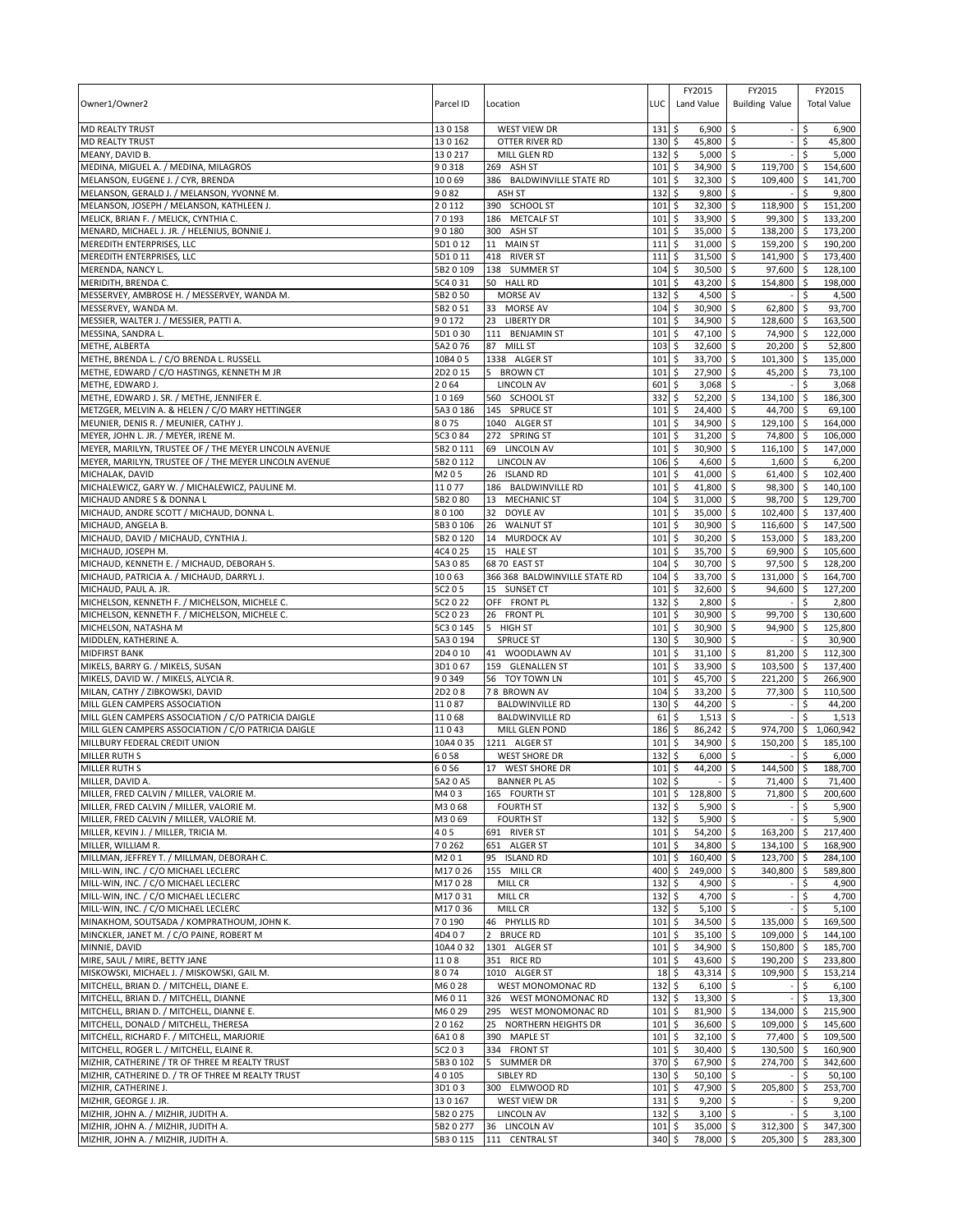| Owner1/Owner2                                                                                          | Parcel ID              | Location                                    | LUC                        | FY2015<br>Land Value                 | FY2015<br><b>Building Value</b>   |                    | FY2015<br><b>Total Value</b> |
|--------------------------------------------------------------------------------------------------------|------------------------|---------------------------------------------|----------------------------|--------------------------------------|-----------------------------------|--------------------|------------------------------|
| MIZHIR, JOSEPH E. / C/O WINCHENDON REDEV AUTHORITY                                                     | 5C4 0 34               | <b>GLENALLEN ST</b>                         | 392                        | \$<br>$6,400$ \$                     |                                   | \$                 | 6,400                        |
| MIZHIR, JOSEPH E. / C/O WINCHENDON REDEVEL. AUTHOR                                                     | 5C4 0 33               | <b>SPRING ST</b>                            | 390                        | \$<br>18,000                         | \$                                | \$                 | 18,000                       |
| MIZHIR, JOSEPH E. / C/O WINCHENDON REDEVEL. AUTHOR<br>MIZHIR, JOSEPH E. / MIZHIR, AMY T.               | 5C4 0 5<br>130161      | <b>SPRING ST</b><br>25 OTTER RIVER RD       | 390<br>101                 | \$<br>39,600 \$<br>\$<br>46,000      | \$<br>202,000                     | \$<br>\$           | 39,600<br>248,000            |
| MIZHIR, JOSEPH E. / TR OF CHIEFTAIN REALTY TRUST                                                       | 7024                   | SOUTH ROYALSTON RD                          | 130                        | 41,300<br>\$                         | <b>S</b>                          | \$                 | 41,300                       |
| MIZHIR, JOSEPH E. / TRUSTEE OF THREE M REALTY TR                                                       | 9046                   | <b>REAR SPRING ST</b>                       | 452                        | \$<br>77,000 \$                      |                                   | \$                 | 77,000                       |
| MK ACQUISITION CORPORATION / C/O LIFETIME BRANDS INC.                                                  | 5C1057                 | <b>RIVER ST</b>                             | 442                        | \$<br>5,500                          | l\$                               | Ś                  | 5,500                        |
| MK ACQUISITION CORPORATION / C/O LIFETIME BRANDS INC.                                                  | 5D1017                 | <b>BENJAMIN ST</b>                          | 401                        | \$<br>49,500                         | l\$<br>154,100                    | $\mathsf{\hat{S}}$ | 203,600                      |
| MK ACQUISITION CORPORATION / C/O LIFETIME BRANDS INC.                                                  | 5C1079                 | <b>RIVER ST</b>                             | 440                        | 44,100<br>\$                         | l\$                               | \$                 | 44,100                       |
| MK ACQUISITION CORPORATION / C/O LIFETIME BRANDS INC.                                                  | 5C1078                 | OFF RIVER ST<br>363 RIVER ST                | 442<br>400                 | \$<br>$2,300$ \$                     |                                   | \$                 | 2,300                        |
| MK ACQUISITION CORPORATION / C/O LIFETIME BRANDS INC.<br>MOBLEY, SUSAN K. / YOUNG, BRENT M.            | 5C1056<br>130111       | 185 ELI DR                                  | 101                        | \$<br>51,700 \$<br>\$<br>34,800      | 437,500<br>\$<br>160,500          | \$<br>-\$          | 489,200<br>195,300           |
| MOLET, JERRY J.                                                                                        | 90313                  | ASH ST<br>274                               | 101                        | 35,100<br>\$                         | 134,800<br>l\$                    | l \$               | 169,900                      |
| MONAHAN, TERRENCE H. III / CODERRE, NANCY L.                                                           | 10200                  | <b>WEST ST</b><br>417                       | 101                        | \$<br>36,900                         | \$<br>147,600 \$                  |                    | 184,500                      |
| MONETTE, BRYAN K.                                                                                      | 5B4 0 12               | 100 LAKE SHORE DR                           | 101                        | 34,900<br>\$                         | 172,900 \$<br>l\$                 |                    | 207,800                      |
| MONETTE, BRYAN K. / MONETTE, SUSAN M.                                                                  | 5B2089                 | 49 SPRUCE ST                                | 111                        | \$<br>30,800                         | \$<br>148,700                     | l\$                | 179,500                      |
| MONETTE, JENNIFER L. / TYROS, DEMETRIOS                                                                | 70138                  | 34 SIBLEY RD                                | 101                        | \$<br>35,600                         | l\$<br>133,200                    | l\$                | 168,800                      |
| MONETTE, NORMAN K. / MONETTE, CHRISTINE                                                                | 7B4025                 | <b>BALDWINVILLE STATE RD</b>                | 132                        | \$<br>$3,100$ \$                     |                                   | \$.                | 3,100                        |
| MONETTE, NORMAN K. / MONETTE, CHRISTINE<br>MONETTE, SCOTT S. & NANCY T. / KILLAY, KRISTEN              | 7B4020<br>5A3098       | 80 BALDWINVILLE STATE RD<br>114 HIGHLAND ST | 101<br>101                 | \$<br>31,500 \$<br>\$<br>30,900      | 114,700<br>\$<br>108,500          | $\zeta$<br>۱\$     | 146,200<br>139,400           |
| MONETTE, TRACY J. / MONETTE, NANCY A.                                                                  | 2D4 0 35               | 58 TUCKER ST                                | 101                        | \$<br>32,700 \$                      | $140,100$ \$                      |                    | 172,800                      |
| MONFREDA, COREY P. / MONFREDA, SARAH A.                                                                | 20105                  | 424 SCHOOL ST                               | 101                        | \$<br>35,400 \$                      | 39,000                            | ۱\$                | 74,400                       |
| MONSBERGER-LADEAU, MARIA ILONA                                                                         | 90133                  | <b>SPRING ST</b>                            | 132                        | \$<br>6,100                          | \$                                |                    | 6,100                        |
| MONSBERGER-LADEAU, MARIA ILONA                                                                         | 9040                   | 750 SPRING ST                               | 101                        | \$<br>38,900                         | 255,000<br>l\$                    | <b>S</b>           | 293,900                      |
| MONTALVO, EDWIN SR. / MONTALVO, DAISY                                                                  | 5C4 0 15               | 323 SPRING ST                               | 101                        | \$<br>30,300                         | S.<br>86,500                      | l\$                | 116,800                      |
| MONTANA, ROBERT                                                                                        | 5A4 0 33               | <b>VAINE ST</b><br>43                       | 101                        | \$<br>52,900                         | 269,600 \$<br>l\$                 |                    | 322,500                      |
| MOOMAW, HEATHER M.                                                                                     | 7A4 0 26               | 79<br><b>HALE ST</b>                        | 101                        | \$<br>35,900                         | \$<br>105,000                     | ۱\$                | 140,900                      |
| MOONEY, RICHARD J. / SMITH, REINE M.                                                                   | 5B409                  | 130 LAKE SHORE DR<br>310 TEEL RD            | 101<br>101                 | 39,500<br>\$<br>\$<br>48,000         | \$<br>154,000<br>\$<br>197,000 \$ | l \$               | 193,500<br>245,000           |
| MOORE, JIM R. / MOORE, LORIE M.<br>MOORE, MICHAEL W., B.G. & I.H. / C/O SOVEREIGN BANK                 | 90165<br>6A1042        | 134 GLENALLEN ST                            | 101                        | \$<br>34,800                         | \$<br>129,000                     | l \$               | 163,800                      |
| MOOREHOUSE, AMY BETH / WIGHTMAN, BRANDON                                                               | 5B2 0 130              | 58<br><b>COURT ST</b>                       | 101                        | \$<br>31,600                         | \$<br>66,000                      | <b>S</b>           | 97,600                       |
| MORABITO, MARGARET GORTS                                                                               | M8024                  | 155 EAST MONOMONAC RD                       | 101                        | 42,000<br>\$                         | 48,800<br>-\$                     | l \$               | 90,800                       |
| MORAIS, ALLEN D.SR + PIPER, S. / VA PROP MGMT SH:7-0009020-MOR                                         | 90292                  | 610 TEEL RD                                 | 101                        | \$<br>34,900                         | \$<br>126,200                     | I\$                | 161,100                      |
| MORAIS, EDMOND A. JR.                                                                                  | 70144                  | 521 ALGER ST                                | 101                        | \$<br>29,500                         | \$<br>109,500                     | ۱\$                | 139,000                      |
| MORALES, GAYLE E.                                                                                      | 5A3 0 171              | 11 IPSWICH DR                               | 101                        | \$<br>30,900                         | \$<br>150,200                     | l\$                | 181,100                      |
| MORALES, PABLO C. / MORALES, PAMELA A.                                                                 | 6B1029                 | 114 GLENALLEN ST                            | 101                        | 32,000<br>\$                         | \$<br>110,700                     | \$                 | 142,700                      |
| MORAN, DOROTHY J. / TR OF THE DOROTHY J. MORAN TR                                                      | M606<br>M603           | <b>ISLAND RD</b><br><b>ISLAND RD</b>        | 131<br>131                 | \$<br>82,500 \$<br>\$<br>36,500      |                                   | \$                 | 82,500                       |
| MORAN, DOROTHY J. / TR OF THE DOROTHY J. MORAN TR<br>MORAN, DOROTHY J. / TR OF THE DOROTHY J. MORAN TR | M604                   | 56 ISLAND RD                                | 101                        | \$<br>83,300                         | l\$<br>71,400<br>-\$              | \$<br>-\$          | 36,500<br>154,700            |
| MORD, TUOMAS E. / MORD, JILLIAN N.                                                                     | 5A3 0 294              | 81 LINDEN ST                                | 101                        | 30,900<br>\$                         | 96,600 \$<br>l \$                 |                    | 127,500                      |
| MOREAU, JOANNE M. / C/O ANNE P. SARASIN                                                                | M10035                 | 106 LAKEVIEW DR                             | 101                        | \$<br>133,200 \$                     | 92,700                            | l \$               | 225,900                      |
| MOREAU, VIRGINIA F. ET AL / C/O FRANCES V. PIASCIK                                                     | 5C3 0 113              | 221 SPRING ST                               | 101                        | \$<br>31,400 \$                      | 98,600 \$                         |                    | 130,000                      |
| MOREY, JASON / MOREY, TRACY                                                                            | 5D1032                 | 96 LAUREL ST                                | 101                        | \$<br>43,100                         | S.<br>228,400                     | l\$                | 271,500                      |
| MORGAN, JEFFREY B. / MORGAN, KATHLEEN E.                                                               | 10168                  | 32 NORTH ROYALSTON RD                       | 101                        | \$<br>35,900                         | l\$<br>91,500                     | l\$                | 127,400                      |
| MORIARTY, EUGENE P. / MORIARTY, LUCILLE A.<br>MORIARTY, EUGENE P. / MORIARTY, LUCILLE A.               | 5A3 0 275<br>5A3 0 276 | <b>LINDEN ST</b>                            | 132<br>101                 | \$<br>4,600<br>\$<br>30,900          | l\$<br>\$<br>93,800               | Ś<br>\$            | 4,600<br>124,700             |
| MORIARTY, LUCY C., TRUSTEE OF / THE MORIARTY IRREVOCABLE TR                                            | 5B2 0 195              | 104 LINDEN ST<br>20 WILLOW ST               | 101                        | 31,000 \$<br>\$                      | 86,100                            | l \$               | 117,100                      |
| MORIARTY, PAUL R. / MORIARTY, JUDITH A.                                                                | 5A30278                | 90 LINDEN ST                                | 105                        | \$<br>31,100                         | S.<br>114,400                     | l \$               | 145,500                      |
| MORIN, BERTELL M. / MORIN, MARCELLE                                                                    | M9027                  | WEST MONOMONAC RD                           | 130                        | \$<br>32,900                         | \$                                | \$                 | 32,900                       |
| MORIN, DEBORAH P.                                                                                      | 5A2 0 C8               | <b>BANNER PL C8</b>                         | 102                        | \$                                   | \$<br>65,800                      | \$                 | 65,800                       |
| MORIN, EDWARD P. / MORIN, DONNA M.                                                                     | 5C3 0 98               | 32 CROSS ST                                 | 101                        | \$<br>30,400                         | \$<br>77,300                      | ۱\$                | 107,700                      |
| MORIN, KIMBERLEY S.                                                                                    | 2D4 0 21               | 35 WILLOUGHBY AV                            | $101$ $\overline{S}$       | $31.000$ S                           | $138.100$ \$                      |                    | 169.100                      |
| MORIN, MICHAEL / MORIN, SALLY-JO                                                                       | 5A2 0 172              | 130 132 SPRUCE ST                           | 104                        | \$<br>$30,400$ \$                    | $98,000$ \$                       |                    | 128,400                      |
| MORIN, RICHARD L. SR / MORIN, VICKIE<br>MORIN, RICHARD L. SR. / MORIN, VICKIE L.                       | 5C2 0 45<br>5C2 0 40   | 38 42 FRONT ST<br>68 FRONT ST               | 104<br>31                  | \$<br>30,900 \$<br>\$<br>38,200 \$   | 156,000 \$<br>53,300              | ا \$               | 186,900<br>91,500            |
| MORIN, RICHARD L. SR. / MORIN, VICKIE L.                                                               | 2D30131                | ELMWOOD RD                                  | 130                        | \$<br>42,800 \$                      |                                   | \$                 | 42,800                       |
| MORIN, SALLY-JO E.                                                                                     | 6B1019                 | 61 63 GLENALLEN ST                          | 31                         | \$<br>40,900 \$                      | 85,000                            | <b>S</b>           | 125,900                      |
| MORISSETTE, ESTELINA A.                                                                                | 5C1027                 | 414 FRONT ST                                | 111                        | \$<br>36,500 \$                      | 122,600                           | ۱\$                | 159,100                      |
| MORLEY, RICHARD P. / MORLEY, HEIDI A.                                                                  | 130240                 | 31 HAPPY HOLLOW RD                          | 101                        | 39,700 \$<br>\$                      | $153,100$ \$                      |                    | 192,800                      |
| MORLOCK, CYNTHIA D.                                                                                    | 5A207                  | 167 PEARL ST                                | 101                        | \$<br>33,300 \$                      | 77,000 \$                         |                    | 110,300                      |
| MORLOCK, TROY B.                                                                                       | 5B2 0 157              | <b>IRWIN CT</b>                             | 130                        | \$<br>25,000 \$                      |                                   | \$                 | 25,000                       |
| MORLOCK, TROY B.<br>MORNEAU, PEARL I. / MORNEAU, CINDY L.                                              | 5B2 0 156<br>5C3 0 2   | 24 IRWIN CT<br>24 26 SPRING ST              | 101<br>13                  | \$<br>30,900 \$<br>\$<br>$30,400$ \$ | 77,500<br>105,000                 | <b>S</b><br>۱\$    | 108,400<br>135,400           |
| MORRIS, DAVID G.                                                                                       | 10139                  | 413 WEST ST                                 | 101                        | \$<br>33,200 \$                      | 120,500 \$                        |                    | 153,700                      |
| MORRIS, JOHN L. / BROW, KATHLEEN A.                                                                    | 5B3 0 108              | 42 SUMMER ST                                | 101                        | \$<br>30,800 \$                      | 101,700 \$                        |                    | 132,500                      |
| MORROW, DALE / TR OF OPEN LOT REALTY TRUST                                                             | 5B3 0 159              | 3 SUMMER ST                                 | 440 \$                     | $11,500$ \$                          |                                   | \$                 | 11,500                       |
| MORSE, DENNIS E. / MORSE, ALICE KAY                                                                    | 13024                  | 84 RUSSELL FARM RD                          | 101                        | $\frac{1}{2}$<br>60,600 \$           | 142,600 \$                        |                    | 203,200                      |
| MORSE, THEODORE R. / C/O THERRIEN, CHRISTOPHER R                                                       | 9071                   | 311 TEEL RD                                 | 101                        | \$<br>46,600 \$                      | 112,900                           | ۱\$                | 159,500                      |
| MORTADA, AHMAD / MORTADA, ALI & MORTADA, JAMAL                                                         | 3A104                  | 467 GLENALLEN ST                            | 130                        | \$<br>141,400 \$                     |                                   | \$                 | 141,400                      |
| MORTON, RICHARD L.                                                                                     | M9050                  | 65 WEST MONOMONAC RD                        | 101                        | \$<br>42,700 \$                      | 93,200                            | l\$<br>\$          | 135,900                      |
| MOSCARIELLO, SUSAN M.<br>MOSCARIELLO, SUSAN M.                                                         | 3A1015<br>3A1014       | 460 GLENALLEN ST<br>456 GLENALLEN ST        | $130 \;$ \$<br>$101 \,$ \$ | 36,900 \$<br>36,000 \$               | 109,500 \$                        |                    | 36,900<br>145,500            |
| MOSCHAN RANDALL T & HEATHER M                                                                          | M10043                 | 5 SUNNY COVE RD                             | 101                        | \$<br>131,400 \$                     | 39,100                            | <b>S</b>           | 170,500                      |
| MOSHER, VICKI / LAFORTUNE, SUSAN & OTS, DAVID                                                          | 5A30271                | 383 CENTRAL ST                              | 105                        | \$<br>32,600 \$                      | 180,900                           | ۱\$                | 213,500                      |
| MOSS, FRANKLIN P.                                                                                      | M14028                 | <b>CEDAR LN</b>                             | 131                        | \$<br>700 \$                         |                                   | \$                 | 700                          |
| MOSS, FRANKLIN P.                                                                                      | M9036                  | HILLSIDE DR                                 | $131 \;$ \$                | $500 \pm 5$                          |                                   | \$                 | 500                          |
| MOSSA, RICHARD A. JR. / HOLBROOK, CHRISTINE A.                                                         | M6015                  | 16 FIRST ST                                 | 101                        | \$<br>44,100 \$                      | 58,700                            | \$                 | 102,800                      |
| MOULTON, BRIAN E. / MOULTON, MARIE A.                                                                  | 5C104                  | 389 FRONT ST                                | 101                        | \$<br>33,700 \$                      | 107,900                           | l \$               | 141,600                      |
| MOUNT GRACE LAND CONSERVATION / TRUST, INC.<br>MOUNT GRACE LAND CONSERVATION / TRUST, INC.             | 9088<br>12012          | <b>TEEL RD</b>                              | 601<br>601 \$              | \$<br>$3,640$ \$<br>2,649 \$         |                                   | \$<br>\$           | 3,640<br>2,649               |
|                                                                                                        |                        | REAR GARDNER RD                             |                            |                                      |                                   |                    |                              |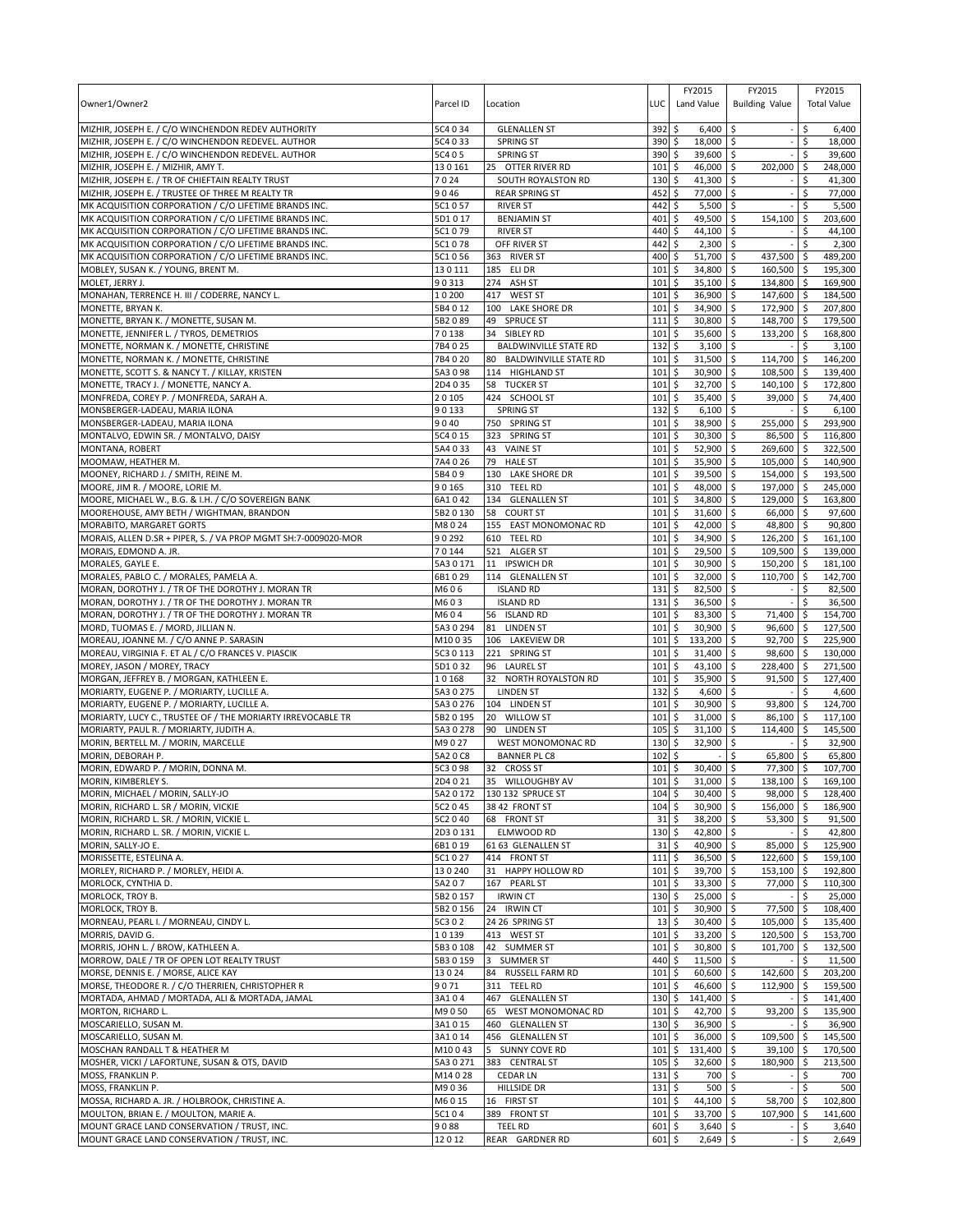| Owner1/Owner2                                                                                              | Parcel ID             | Location                                | LUC        | FY2015<br>Land Value                   | FY2015<br><b>Building Value</b>      |          | FY2015<br><b>Total Value</b> |
|------------------------------------------------------------------------------------------------------------|-----------------------|-----------------------------------------|------------|----------------------------------------|--------------------------------------|----------|------------------------------|
| MOUNT GRACE LAND CONSERVATION / TRUST, INC.                                                                | 5C2 0 36              | <b>REAR RIVER ST</b>                    | 601        | \$<br>478                              | \$                                   | \$       | 478                          |
| MOUNT GRACE LAND CONSERVATION / TRUST, INC.<br>MOUNT GRACE LAND CONSERVATION / TRUST, INC.                 | 5C2 0 62<br>90307     | <b>BENJAMIN ST</b><br>621 TEEL RD       | 601<br>601 | \$<br>4,176<br>\$<br>440               | \$<br>$\overline{\phantom{a}}$<br>\$ | \$<br>\$ | 4,176<br>440                 |
| MOUNT GRACE LAND CONSERVATION / TRUST, INC.                                                                | 90309                 | 71 GARDNER RD                           | 601        | \$<br>218                              | \$                                   | \$       | 218                          |
| MOURY, JASON P. / MOURY, AMY L.                                                                            | 5B4 0 47              | 171 LAKE SHORE DR                       | 101        | 34,900<br>\$                           | \$<br>133,200 \$                     |          | 168,100                      |
| MOWREY, EARL C. / MOWREY, JEANNETTE A.                                                                     | 4048                  | 25 NASH RD                              | 101        | \$<br>34,200                           | \$<br>$36,400$ \$                    |          | 70,600                       |
| MOYLAN, JOHN F. / MOYLAN, GLORIA F.                                                                        | 5A3087                | 76 78 EAST ST                           | 104        | \$<br>30,600                           | \$<br>$105,100$ \$                   |          | 135,700                      |
| MOYLAN, JOHN F. II / MOYLAN, SHERYL                                                                        | 90269                 | 12 KING PHILIP WY                       | 101        | 34,800<br>\$                           | \$<br>140,600 \$                     |          | 175,400                      |
| MROZ, ANN G. / TR OF THE BURON-MROZ FAMILY TR                                                              | 12029                 | 115 GARDNER RD                          | 16         | 48,580<br>\$                           | \$<br>93,000 \$                      |          | 141,580                      |
| MROZ, ANN G. / TR OF THE BURON-MROZ FAMILY TR                                                              | 12029A                | OLD COUNTY RD                           | 132        | $1,800$ \$<br>\$                       |                                      | \$       | 1,800                        |
| MROZ, ELAINE P. / MROZ, GERALD M.<br>MT AUBURN CO., INC.                                                   | 12050<br>5A2 0 218    | <b>GARDNER RD</b>                       | 601<br>440 | \$<br>2,475<br>\$<br>43,700            | \$<br>\$                             | \$<br>\$ | 2,475<br>43,700              |
| MT AUBURN CO., INC.                                                                                        | 5A2 0 40              | <b>FRANKLIN ST</b><br><b>JACKSON AV</b> | 401        | 34,400<br>\$                           | ∣\$<br>84,800 \$                     |          | 119,200                      |
| MTL REAL ESTATE, LLC                                                                                       | 5A2054                | 202 SPRUCE ST                           | 400        | \$<br>52,000                           | l\$<br>609,500 \$                    |          | 661,500                      |
| MUCCI, RICHARD V. / MUCCI, DEBRA L.                                                                        | 130115                | 218 ELI DR                              | 101        | \$<br>34,900                           | <b>S</b><br>121,300 \$               |          | 156,200                      |
| MULDOON, MICHAEL H. / MULDOON, DOMINIQUE A.                                                                | 14023                 | 446 MELLEN RD                           | 101        | 44,200<br>\$                           | \$<br>162,300 \$                     |          | 206,500                      |
| MULLIN, LAUREN N. / MULLIN, BRADDEN L.                                                                     | 5B4013                | 90 LAKE SHORE DR                        | 101        | \$<br>35,000                           | $\sqrt{5}$<br>146,900 \$             |          | 181,900                      |
| MULLINS, ROBERT T. / MULLINS, SANDRA M.                                                                    | 110139                | 162 MILL GLEN RD                        | 101        | l\$<br>37,400 \$                       | 134,500 \$                           |          | 171,900                      |
| MUNOZ, JOHN / ST. PETER, EVELYN E.                                                                         | 5A2031                | 228 LINCOLN AV                          | 101        | \$<br>30,100 \$                        | 44,000 \$                            |          | 74,100                       |
| MURDOCH, AARON J. / MURDOCH, JESSICA L.                                                                    | 40236                 | 15 BROOKS RD                            | 101        | \$<br>49,400                           | \$<br>270,600 \$                     |          | 320,000                      |
| MURDOCK, CHRISTINE                                                                                         | 5B3084                | 28<br><b>POPLAR ST</b>                  | 101        | 5<br>30,800 \$                         | 66,100 \$                            |          | 96,900                       |
| MURPHY, FRANCIS M. / MURPHY, MARILYN E.                                                                    | 5B2 0 162<br>8012     | 19 HYDE PARK ST<br><b>DOYLE AV</b>      | 101<br>16  | \$<br>$31,100$ \$                      | 82,600 \$                            | \$       | 113,700<br>8,170             |
| MURPHY, H.J. & J.L. / C/O MICHAEL MURPHY<br>MURPHY, H.J. & J.L. / C/O MICHAEL MURPHY                       | 809                   | 15 DOYLE AV                             | 16         | \$<br>8,170<br>\$<br>39,595            | \$<br>\$ ا<br>108,300 \$             |          | 147,895                      |
| MURPHY, JAMES T. JR. / CAISSE, MELANIE A.                                                                  | 4D4 0 54              | 36 WHITNEY ST                           | 101        | \$<br>32,200                           | \$<br>113,200 \$                     |          | 145,400                      |
| MURPHY, JAMES T. SR. / MURPHY, KAREN M.                                                                    | 5A3 0 77              | 67 BELMONT AV                           | 101        | l\$<br>31,600 \$                       | 77,500 \$                            |          | 109,100                      |
| MURPHY, JOHN C. / MURPHY, MAUREEN A.                                                                       | 110108                | <b>JOSLIN RD</b>                        | 101        | \$<br>27,300                           | \$<br>29,300 \$                      |          | 56,600                       |
| MURPHY, JOHN P.                                                                                            | 10204                 | 108 NORTH ROYALSTON RD                  | 101        | 54,700<br>\$                           | \$<br>202,200 \$                     |          | 256,900                      |
| MURPHY, JOSEPH E. / MURPHY, SHARON M.                                                                      | 90167                 | 22 LIBERTY DR                           | 101        | \$<br>35,000 \$                        | 123,000 \$                           |          | 158,000                      |
| MURPHY, KATHLEEN L. / C/O KEN SALTER                                                                       | 10B4 04               | ALGER ST                                | 132        | \$<br>5,300                            | \$<br>$\overline{a}$                 | \$       | 5,300                        |
| MURPHY, KATHLEEN L. / C/O KEN SALTER                                                                       | 10B4 0 2              | 1320 ALGER ST                           | 101        | \$<br>45,000                           | \$<br>54,700 \$                      |          | 99,700                       |
| MURPHY, KEVIN J.                                                                                           | 5A3 0 249             | 376 CENTRAL ST                          | 101        | 30,900<br>\$                           | \$<br>125,600 \$                     |          | 156,500                      |
| MURPHY, LAWRENCE A. / MURPHY, JEAN B.                                                                      | 1035<br>5A4 0 91      | 310 WEST ST<br>31 LAKE SHORE DR         | 101<br>101 | \$<br>36,800<br>\$<br>35,200           | \$<br>159,500 \$<br>\$               |          | 196,300                      |
| MURPHY, MATTHEW H. / HERNDON, ROBYN L.<br>MURPHY, MICHAEL P. SR.                                           | 80176                 | 18 DOYLE AV                             | 101        | \$<br>36,100                           | 148,400 \$<br>\$<br>141,700 \$       |          | 183,600<br>177,800           |
| MURPHY, MICHAEL P. SR. / MURPHY, ELAINE S.                                                                 | 8096                  | 281 HITCHCOCK RD                        | 101        | 35,200<br>\$                           | \$<br>$161,100$ \$                   |          | 196,300                      |
| MURPHY, PAUL C. / MURPHY, LISA M.                                                                          | 90359                 | 65 TOY TOWN LN                          | 101        | \$<br>45,800                           | <b>S</b><br>211,700 \$               |          | 257,500                      |
| MURPHY, ROBERT E.                                                                                          | 8804                  | <b>ALGER ST</b>                         | 132        | \$<br>15,800                           | \$<br>$-1$                           | \$       | 15,800                       |
| MURPHY, SARAH / MISTLER, ERIC                                                                              | 5B2 0 161             | 25 HYDE PARK ST                         | 101        | \$<br>31,400                           | \$<br>80,100 \$                      |          | 111,500                      |
| MURRAY, ELIZABETH / KRAMER, AMANDA                                                                         | 10135                 | 4 BOSWORTH RD                           | 101        | 47,500<br>Ŝ.                           | $111,100$ \$<br>l \$                 |          | 158,600                      |
| MURRAY, LYNN A.                                                                                            | 2D3064                | 32 34 GOODRICH ST                       | 104        | l\$<br>31,800 \$                       | 108,500 \$                           |          | 140,300                      |
| MURRAY, LYNN A.                                                                                            | 2D3077                | <b>HARVARD ST</b>                       | 130        | \$<br>31,300                           | $\sqrt{5}$                           | \$       | 31,300                       |
| MURRAY, MARK A. / MURRAY, TRACEY L.                                                                        | 90108                 | 712 SPRING ST                           | 101        | \$<br>35,800                           | \$<br>89,300 \$                      |          | 125,100                      |
| MURTHA, DANIEL P.                                                                                          | 5C1035                | 62 HILL ST                              | 101        | \$<br>32,600                           | l\$<br>77,400 \$                     |          | 110,000                      |
| MUSE, RONALD D. / LINDLEY, CHRISTINA L.<br>MUSGROVE, PAUL B. / MUSGROVE, LISA M.                           | 2D3 0 100<br>130228   | 34 WOODLAWN AV<br>535 MELLEN RD         | 101<br>101 | \$<br>30,900 \$<br>\$<br>38,600        | 104,900 \$<br>\$<br>148,200 \$       |          | 135,800<br>186,800           |
| NADER, ANN                                                                                                 | 90298                 | 320<br>ASH ST                           | 101        | \$<br>35,000                           | \$<br>118,800 \$                     |          | 153,800                      |
| NALETTE, FREDERICK / NALETTE, JO-ANN M.                                                                    | 1075                  | NORTH ROYALSTON RD<br>30                | 101        | \$<br>35,100                           | <b>S</b><br>$91,600$ \$              |          | 126,700                      |
| <b>NARDINI NINA E</b>                                                                                      | 5D2011                | 320 BENJAMIN ST                         | 101        | \$<br>48,400                           | ا \$<br>211,400 \$                   |          | 259,800                      |
| NARDINI, MARK S. / NARDINI, CRYSTAL A.                                                                     | 90354                 | 15<br>TOY TOWN LN                       | 101        | \$<br>46,700                           | \$<br>180,100 \$                     |          | 226,800                      |
| NASIATKA, CHARLES R. / NASIATKA, MONIQUE C.                                                                | 4D4019                | 11<br><b>WHITNEY ST</b>                 | 101        | \$<br>31,500                           | ا \$<br>43,100 \$                    |          | 74,600                       |
| NASIATKA, SCOTT A. / NASIATKA, HEATHER M.                                                                  | 13049                 | 49 OTTER RIVER RD                       | 101S       | 38,600 \$                              | $67.400$ \$                          |          | 106.000                      |
| NATIONAL CITY MORTGAGE CO / C/O MURRAY, KARA                                                               | 5A3 0 243             | 14 JACKSON AV                           | 101        | $30,100$ \$<br>ا \$                    | $80,100$ \$                          |          | 110,200                      |
| NAYLOR, ROSS C. / C/O RONN, BRIAN J                                                                        | 80134                 | 150 TEEL RD                             | 101        | \$<br>36,000 \$                        | 174,300 \$                           |          | 210,300                      |
| NAZZARO, JEFFREY / NAZZARO, STACEY<br><b>NE CAPITAL LLC</b>                                                | 40165<br>11079        | 736 RIVER ST<br>182 BALDWINVILLE RD     | 101<br>101 | \$<br>38,400<br>5<br>35,000 \$         | 5<br>111,200 \$<br>156,000 \$        |          | 149,600<br>191,000           |
| NEAL, MARY L. / NEAL, ALBERT G.                                                                            | 4C4 0 13              | 35 CLARK RD                             | 104        | \$<br>35,300 \$                        | 172,300 \$                           |          | 207,600                      |
| NEAL, SHARON L.                                                                                            | 5A2 0 23              | 73 PEARL ST                             | 101        | \$<br>35,100                           | 5<br>143,500 \$                      |          | 178,600                      |
| NEAL, STEPHEN D. / NEAL, LESLIE A.                                                                         | 20113                 | 660 CENTRAL ST                          | 101        | 32,900 \$<br>\$                        | 99,600 \$                            |          | 132,500                      |
| NEEDHAM, MICHAEL A. / NEEDHAM, DEBORAH J.                                                                  | 5A3 0 295             | 85 LINDEN ST                            | 101        | \$<br>30,900 \$                        | $94,100$ \$                          |          | 125,000                      |
| NELSON, CATHERINE S. / NELSON, DAVID M.                                                                    | M3045                 | 125 FOURTH ST                           | 101        | \$<br>132,000 \$                       | $25,400$ \$                          |          | 157,400                      |
| NELSON, JENNIFER L. / NELSON, JOHN E. SR.                                                                  | 10167                 | 34 NORTH ROYALSTON RD                   | 101        | \$<br>35,800                           | ا \$<br>104,200 \$                   |          | 140,000                      |
| NELSON, KIM A. / NELSON, LISA M.                                                                           | 5D1084                | 80 LAUREL ST                            | 101        | \$<br>38,200                           | \$<br>185,100 \$                     |          | 223,300                      |
| NELSON, KURT D. / NELSON, LORRAINE M.                                                                      | 110130                | 31 STODDARD RD                          | 101        | l\$<br>36,600 \$                       | 99,000 \$                            |          | 135,600                      |
| NELSON, ROSEANNA M.<br>NELSON, ROSEANNA M.                                                                 | 5C3 0 100<br>5C3 0 99 | 30 CROSS ST<br><b>CROSS ST</b>          | 101<br>132 | \$<br>22,000 \$<br>\$<br>$300 \div$    | 61,800 \$                            | \$       | 83,800<br>300                |
| NEVILLE ROBERT B & AMEDIO-NEVI / LLE PAULINE L                                                             | 20156                 | 736 CENTRAL ST                          | 101        | $\sqrt{5}$<br>36,700 \$                | 147,300 \$                           |          | 184,000                      |
| NEW ENGLAND FORESTRY / FOUNDATION, INC.                                                                    | 302                   | LAKE MONOMONAC                          | 950        | $\sqrt{5}$<br>188,800 \$               |                                      | \$       | 188,800                      |
| NEW ENGLAND POWER CO. / C/O PROPERTY OF TAX DEPARTMENT                                                     | 110104                | OLD COUNTY RD                           | 423        | \$<br>10,800 \$                        |                                      | \$       | 10,800                       |
| NEW ENGLAND POWER CO. / C/O PROPERTY OF TAX DEPARTMENT                                                     | 110145                | MILL GLEN RD                            | $424$ \$   | $31,300$ \$                            | $2,200$ \$                           |          | 33,500                       |
| NEW ENGLAND POWER CO. / C/O PROPERTY OF TAX DEPARTMENT                                                     | 3A107                 | <b>GLENALLEN ST</b>                     | 130S       | 40,400 \$                              |                                      | \$       | 40,400                       |
| NEW ENGLAND POWER CO. / C/O PROPERTY OF TAX DEPARTMENT                                                     | 5C1067                | <b>RIVER ST</b>                         | $424$ \$   | 39,500 \$                              |                                      | \$       | 39,500                       |
| NEW ENGLAND POWER CO. / C/O PROPERTY OF TAX DEPARTMENT                                                     | 11015                 | <b>REAR RICE RD</b>                     | 423        | \$<br>$8,000$ \$                       |                                      | \$       | 8,000                        |
| NEW ENGLAND POWER CO. / C/O PROPERTY OF TAX DEPARTMENT                                                     | 6013                  | REAR NORTH ASHBURNHAM RD                | 423        | \$<br>80,900 \$                        |                                      | \$       | 80,900                       |
| NEW ENGLAND POWER CO. / C/O PROPERTY OF TAX DEPARTMENT                                                     | 6071                  | 599 SPRING ST                           | $424$ \$   | $52,600$ \$                            | $2,600$ \$                           |          | 55,200                       |
| NEW ENGLAND POWER CO. / C/O PROPERTY OF TAX DEPARTMENT                                                     | 8A1010                | WINCHENDON                              | 131        | \$<br>79,700 \$                        |                                      | \$       | 79,700                       |
| NEW ENGLAND POWER CO. / C/O PROPERTY TAX DEPARTMENT<br>NEW ENGLAND POWER CO. / C/O PROPERTY TAX DEPARTMENT | 12038<br>8082         | OFF GARDNER RD<br><b>JOSLIN RD</b>      | 423<br>423 | \$<br>$33,100$ \$<br>\$<br>$60,300$ \$ | $\omega$                             | \$<br>\$ | 33,100<br>60,300             |
| NEW ENGLAND POWER CO. / C/O PROPERTY TAX DEPARTMENT                                                        | 6072                  | <b>SPRING ST</b>                        | 423        | \$<br>191,400 \$                       |                                      | \$       | 191,400                      |
| NEW ENGLAND POWER COMPANY                                                                                  | 110147                | MILL GLEN RD                            | 132        | \$<br>4,700 \$                         |                                      | \$       | 4,700                        |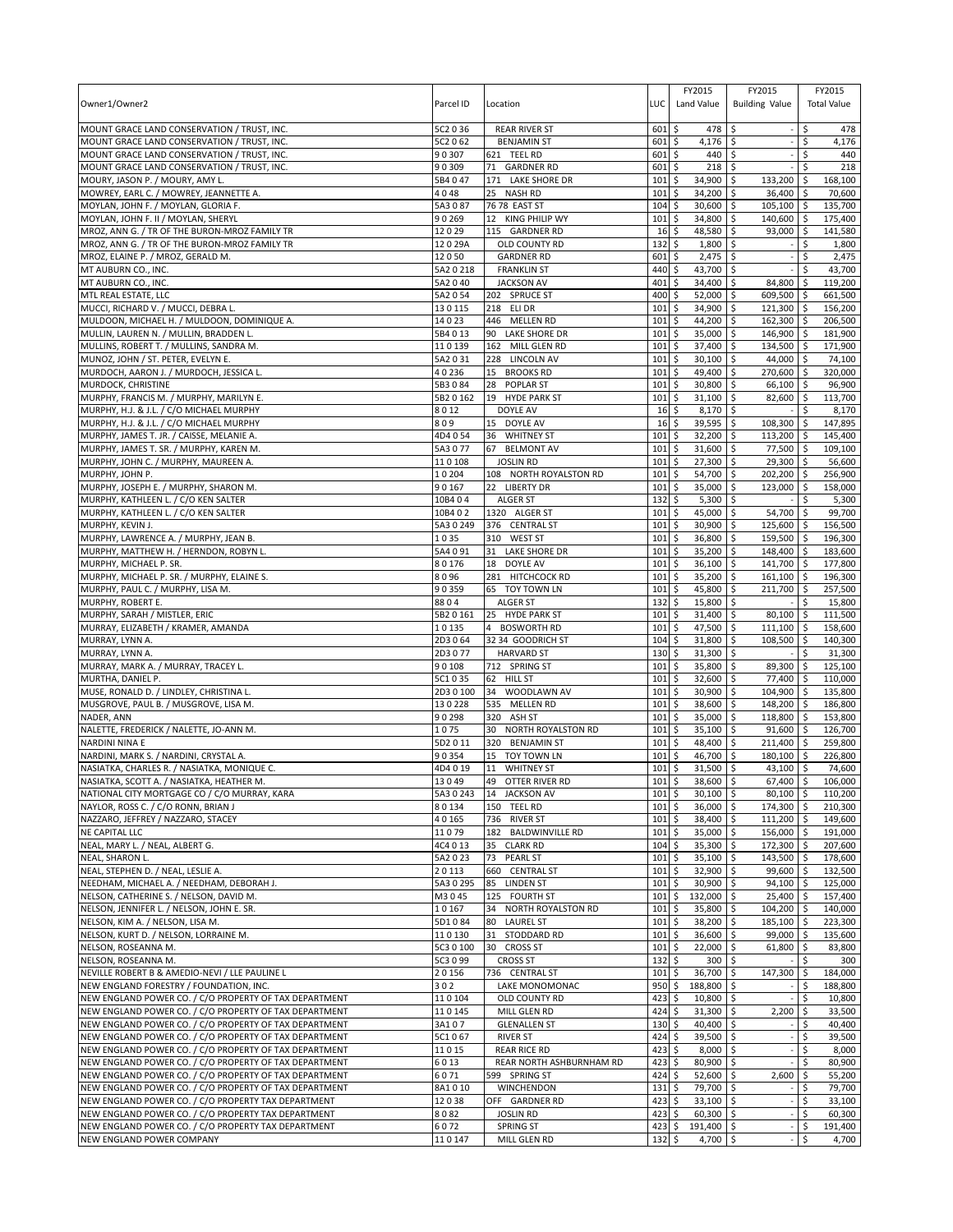| NEW ENGLAND POWER COMPANY<br>5D2 0 20<br><b>BENJAMIN ST</b><br>130<br>\$<br>71,200 \$<br>\$.<br>71,200<br>NEW ENGLAND POWER COMPANY<br>60109<br>252 ASH ST<br>101<br>\$<br>36,300 \$<br>135,300<br>l \$<br>171,600<br>\$<br><b>JOSLIN RD</b><br>1,404<br>\$<br>NEW ENGLAND POWER COMPANY<br>11014<br>601<br>Ś<br>1,404<br>374<br>NEW ENGLAND POWER COMPANY<br>110152<br><b>JOSLIN RD</b><br>601<br>\$<br>l\$<br>\$<br>374<br>\$<br>45,700<br>l\$<br>\$<br>45,700<br>5D3 0 49<br><b>HIGH ST</b><br>130<br>110204<br><b>JOSLIN RD</b><br>130<br>\$<br>$60,200$ \$<br>60,200<br>\$<br>1109<br><b>RICE RD</b><br>130<br>\$<br>52,400 \$<br>\$<br>52,400<br>5B3010<br>170 PLEASANT ST<br>430<br>43,300 \$<br>197,200<br>240,500<br>\$<br>-\$<br>NEW ENGLAND WILD FLOWER / PRESERVATION SOCIETY INC.<br>1045<br><b>WEST ST</b><br>950<br>\$<br>102,200 \$<br>102,200<br>\$.<br>NEW ENGLAND WOODEN WARE CORP<br>2D2014<br><b>LINCOLN AV</b><br>440<br>\$<br>81,000 \$<br>\$<br>81,000<br>5C1041<br>\$<br>33,400<br>  \$<br>\$<br>33,400<br>NEW ENGLAND WOODEN WARE CORP.<br><b>BROWN ST</b><br>130<br>NEW ENGLAND WOODEN WARE CORP.<br><b>HILL ST</b><br>442<br>9,900<br>9,900<br>5C1 0 55<br>\$<br>l \$<br>\$.<br><b>RIVER ST</b><br>\$<br>5,800<br>l\$<br>5,800<br>NEW ENGLAND WOODEN WARE CORP.<br>5D101<br>392<br>\$<br><b>RIVER ST</b><br>\$<br>31,100 \$<br>31,100<br>NEW ENGLAND WOODEN WARE CORP.<br>5D102<br>390<br><b>RIVER ST</b><br>316<br>\$<br>38,300<br>l\$<br>\$<br>117,800<br>NEW ENGLAND WOODEN WARE CORP.<br>5D1072<br>79,500<br>20,700<br>l\$<br>5A2 0 35<br><b>JACKSON AV</b><br>440<br>\$<br>Ŝ.<br>20,700<br>\$<br>35,100 \$<br>61,900<br>97,000<br>5C3 0 170<br>41 43 ASH ST<br>104<br>۱\$<br>4D4 066<br>101<br>\$<br>36,700 \$<br>106,100<br>142,800<br>3 R SIBLEY RD<br><b>S</b><br>2D3019<br>\$<br>39,000<br>\$<br>117,300<br>156,300<br>560 CENTRAL ST<br>101<br>∣\$<br>NEWTON, CHARLES L. III / NEWTON, JESSICA D.<br>45,900<br>171,900<br>217,800<br>90372<br>95 TOY TOWN LN<br>101<br>\$<br>l\$<br>l \$<br>2D3042<br>101<br>\$<br>32,900<br>\$<br>85,600<br>$\sqrt{5}$<br>118,500<br>NEWTON, DOUGLAS A.<br>47<br>MONADNOCK AV<br>\$<br>30,500<br>90,800<br>NICHOLAS, LARRY<br>5A30188<br>137 SPRUCE ST<br>101<br>l\$<br>60,300<br>-\$<br>5C1017<br>398 FRONT ST<br>101<br>\$<br>30,300<br>52,300<br>82,600<br>NICHOLS, KAILEEN M.<br>\$<br>۱\$<br>\$<br>30,700<br>61,900<br>92,600<br>NICHOLSON, JAMES T. / NICHOLSON, BETTY-JANE<br>2D3 0 59<br>502 CENTRAL ST<br>101<br>l\$<br>l\$<br>2D2029<br>101<br>\$<br>31,000 \$<br>48,700 \$<br>79,700<br>129 FRANKLIN ST<br>35 WOODLAWN ST<br>101<br>\$<br>32,800 \$<br>87,900 \$<br>120,700<br>5A4 0 21<br>2D4033<br>101<br>\$<br>32,300<br>  \$<br>74,700<br>l \$<br>107,000<br>181 GOODRICH ST<br>101<br>\$<br>$31.700$ S<br>113,400 \$<br>145,100<br>5A2078<br>40<br><b>PEARL ST</b><br>12018<br>59 BEMIS RD<br>101<br>\$<br>40,200<br>l\$<br>99,800<br>l\$<br>140,000<br>\$<br>NIKITAS, HARRIS P. JR. / NIKITAS, JOYCE A.<br>$23,100$ \$<br>600<br>23,700<br>M102<br><b>LAKE MONOMONAC</b><br>106<br>۱\$<br>NILES, GARY W. / NILES, KATHY A.<br>5A1017<br>278 SCHOOL ST<br>13<br>\$<br>39,700<br>l\$<br>175,200<br>l\$<br>214,900<br>90335<br>258 ASH ST<br>\$<br>36,200 \$<br>149,900<br>186,100<br>NILES, MICHAEL E. / NILES, MARY C.<br>101<br>l \$<br>5D205<br>306 BENJAMIN ST<br>\$<br>46,100 \$<br>129,800 \$<br>175,900<br>NILES, TIMOTHY J.<br>101<br>NIX, JOHN H. / NIX, SALLY<br>90338<br>264<br>ASH ST<br>101<br>\$<br>35,600<br>\$<br>173,200<br>\$<br>208,800<br>NOEL, PAUL M. / NOEL, SUSAN<br>10068<br>357 BALDWINVILLE STATE RD<br>101<br>\$<br>33,600<br>  \$<br>105,500<br>139,100<br>۱\$<br>NOGLER, SCOT L. JR. / GAGNON, LYNN A.<br>\$<br>4,600 \$<br>5B2033<br><b>MURDOCK AV</b><br>132<br>\$<br>4,600<br>NOGLER, SCOT L. JR. / GAGNON, LYNN A.<br>5B2034<br><b>MURDOCK AV</b><br>132<br>\$<br>4,600<br>\$ ا<br>4,600<br>\$<br>5B2035<br>87<br>101<br>\$<br>31,600<br>\$<br>135,100<br><b>MURDOCK AV</b><br>103,500<br>-\$<br>14015<br>404 MELLEN RD<br>101<br>36,600<br>121,200<br>157,800<br>\$<br>∣\$<br>۱\$<br>\$<br>43,400<br>\$<br>\$<br>5A2 0 186<br>SCHOOL ST<br>337<br>5,700<br>49,100<br>3,200<br>\$<br>3,200<br>NOLETTE, MICHAEL<br>5A2 0 187<br><b>REAR SCHOOL ST</b><br>132<br>\$<br>5A3 0 347<br>104<br>\$<br>30,900<br>\$<br>75,500<br>S.<br>106,400<br>NOLETTE, ROBERT E. JR. / BEALS, BRIAN<br>212 MAPLE ST<br>NOLETTE, ROBERT E. JR. / BEALS, BRIAN S.<br>32,700<br>\$<br>69,300<br>102,000<br>5D1052<br>56 MAIN ST<br>101<br>\$<br>۱\$<br>\$<br>34,500<br>\$<br>168,900<br>NOLIN, DEREK J.<br>20190<br>442 SCHOOL ST<br>101<br>134,400 \$<br>\$<br>63,400<br><b>NOONDAY FARM INC</b><br>602<br>96 WINDSOR RD<br>957<br>\$<br>156,000<br>l \$<br>219,400<br>11032<br>\$<br>36,800<br>\$<br>106,400<br>S.<br>143,200<br>NOPONEN, CHARLOTTE M.<br>54<br>TOWN FARM RD<br>101<br>2,300<br>2,300<br>5D306<br><b>COTTAGE ST</b><br>132<br>\$<br>l\$<br>\$<br>5A2 0 148<br>\$<br>31,600<br>102,400<br>134,000<br>110 MORSE AV<br>101<br>\$<br>۱\$<br>38,300<br>102,500<br>140,800<br>NORCROSS, NORMAN R. / NORCROSS, ROSE M.<br>5A4 0 51<br>308 MAPLE ST<br>316<br>\$<br>l\$<br>l \$<br>NORCROSS, NORMAN R. / NORCROSS, ROSE M.<br>5A4 0 50<br>310 MAPLE ST<br>101<br>\$<br>30,900 \$<br>37,500<br>l\$<br>68.400<br>101S<br>$32,100$ \$<br>$133,800$ \$<br>165,900<br>NORCROSS, NORMAN R. / NORCROSS, ROSE M.<br>5A4 0 52<br>302 304 MAPLE ST<br>NORCROSS, ROGER M. / NORCROSS, GAIL W.<br>$132 \;$ \$<br>$4,600$ \$<br>\$<br>5D3 0 13<br><b>COTTAGE ST</b><br>4,600<br>\$<br>NORCROSS, ROGER M. / NORCROSS, GAIL W.<br>$132 \div$<br>4,500 \$<br>5D3 0 14<br><b>COTTAGE ST</b><br>4,500<br>NORCROSS, ROGER M. / NORCROSS, GAIL W.<br>5D3012<br>$101 \,$ \$<br>$31,100$ \$<br>209,900<br>$\sqrt{5}$<br>241,000<br>141 HIGH ST<br>NORDAHL NORDIC HOMES, INC.<br>40230<br>65 BAYBERRY CR<br>$101 \;$ \$<br>193,200<br>$32,200$   \$<br>161,000 \$<br>\$<br>NORTH CENTRAL ESTATES, LLC<br>2D309<br>547 CENTRAL ST<br>125<br>134,900 \$<br>2,563,700 \$<br>2,698,600<br>5A3 0 299<br>\$<br>31,200<br>  \$<br>105 107 LINDEN ST<br>957<br>117,100<br>  \$<br>148,300<br>5A2038<br>$401 \;$ \$<br>44,700 \$<br>47,100 \$<br>91,800<br>60 FRANKLIN ST<br>5C2 0 46<br>39 FRONT ST<br>$960$ \$<br>$33,100$ \$<br>737,900 \$<br>771,000<br>5C2 0 47<br><b>SPRING ST</b><br>$960$ \$<br>$4,200$ \$<br>\$<br>4,200<br>1030<br><b>SCHOOL ST</b><br>310<br>\$<br>51,800 \$<br>\$<br>51,800<br>NORTHEAST GAS + OIL HAULER INC / C/O PETRO<br>5A2 0 34<br><b>LINCOLN AV</b><br>442 \$<br>$16,200$ \$<br>16,200<br>-Ś<br>NOTARFRANCESCO, PAUL G. / NOTARFRANCESCO, SUSAN E.<br>190,800<br>237,100<br>90356<br>35 TOY TOWN LN<br>101<br>\$<br>$46,300$ \$<br>l\$<br>NUESE, DARYL M.<br>110207<br>71 MILL GLEN RD<br>130<br>\$<br>51,200 \$<br>51,200<br>\$<br>\$<br>11054<br>130<br>$6,000$ \$<br>6,000<br>NUESE, DARYL M.<br>MILL GLEN RD<br>110206<br>$130 \;$ \$<br>$50,000$ \$<br>50,000<br>NUESE, DARYL M.<br>STODDARD RD<br>\$<br>\$<br>75,300 \$<br>\$<br>NUESE, DARYL M.<br>11060<br>STODDARD RD<br>130<br>75,300<br>25 WILLOW ST<br>30,900 \$<br>89,400<br>NUNLEY, KEEGAN MICHAEL<br>5B2 0 177<br>101<br>\$<br>58,500<br><b>S</b><br>90142<br>771 TEEL RD<br>101<br>5<br>35,000 \$<br>l\$<br>119,500<br>154,500<br>\$<br>3C1011<br><b>GLENALLEN ST</b><br>131<br>$43,900$ \$<br>\$<br>43,900<br>$101 \;$ \$<br>70,700 \$<br>144,300 \$<br>215,000<br>8A3014<br>386 HIGH ST<br>70173<br>\$<br>37,700 \$<br>66 CHASE LN<br>101<br>137,500 \$<br>175,200<br>101<br>\$<br>130,100 \$<br>61,700<br>191,800<br>M6025<br>386 WEST MONOMONAC RD<br><b>S</b><br>O'BRIEN, LINDA D. / C/O ROBICHAUD JAMES F & RHONDA<br>5A3 0 349<br>98,900<br>21 JACKSON AV<br>104<br>\$<br>$32,100$ \$<br>66,800 \$<br>O'CONNELL, FRANCIS / DEMPSEY-O'CONNELL, PAMELA<br>10145<br>81 HARRISVILLE CR<br>101<br>\$<br>33,700 \$<br>153,800 \$<br>187,500<br>145 EAST MONOMONAC RD<br>$\ddot{s}$<br>43,600 \$<br>O'CONNELL, JOHN B.<br>M8022<br>101<br>$39,200$ \$<br>82,800<br>O'DEA, FRANCIS E. / O'DEA, MARLENE S.<br>5D1055<br>43 ALGER ST<br>$101 \;$ \$<br>$31,300$ \$<br>82,700 \$<br>114,000<br>O'DEA, JOHN F. / O'DEA, ERIN E.<br>32 STODDARD RD<br>$130 \,$ \$<br>$38,800$ \$<br>\$<br>11051<br>38,800<br>24 STODDARD RD<br>$101 \;$ \$<br>$39,100$ \$<br>107,300 \$<br>110203<br>146,400 | Owner1/Owner2                                           | Parcel ID | Location           | LUC | FY2015<br>Land Value | FY2015<br><b>Building Value</b> | FY2015<br><b>Total Value</b> |
|----------------------------------------------------------------------------------------------------------------------------------------------------------------------------------------------------------------------------------------------------------------------------------------------------------------------------------------------------------------------------------------------------------------------------------------------------------------------------------------------------------------------------------------------------------------------------------------------------------------------------------------------------------------------------------------------------------------------------------------------------------------------------------------------------------------------------------------------------------------------------------------------------------------------------------------------------------------------------------------------------------------------------------------------------------------------------------------------------------------------------------------------------------------------------------------------------------------------------------------------------------------------------------------------------------------------------------------------------------------------------------------------------------------------------------------------------------------------------------------------------------------------------------------------------------------------------------------------------------------------------------------------------------------------------------------------------------------------------------------------------------------------------------------------------------------------------------------------------------------------------------------------------------------------------------------------------------------------------------------------------------------------------------------------------------------------------------------------------------------------------------------------------------------------------------------------------------------------------------------------------------------------------------------------------------------------------------------------------------------------------------------------------------------------------------------------------------------------------------------------------------------------------------------------------------------------------------------------------------------------------------------------------------------------------------------------------------------------------------------------------------------------------------------------------------------------------------------------------------------------------------------------------------------------------------------------------------------------------------------------------------------------------------------------------------------------------------------------------------------------------------------------------------------------------------------------------------------------------------------------------------------------------------------------------------------------------------------------------------------------------------------------------------------------------------------------------------------------------------------------------------------------------------------------------------------------------------------------------------------------------------------------------------------------------------------------------------------------------------------------------------------------------------------------------------------------------------------------------------------------------------------------------------------------------------------------------------------------------------------------------------------------------------------------------------------------------------------------------------------------------------------------------------------------------------------------------------------------------------------------------------------------------------------------------------------------------------------------------------------------------------------------------------------------------------------------------------------------------------------------------------------------------------------------------------------------------------------------------------------------------------------------------------------------------------------------------------------------------------------------------------------------------------------------------------------------------------------------------------------------------------------------------------------------------------------------------------------------------------------------------------------------------------------------------------------------------------------------------------------------------------------------------------------------------------------------------------------------------------------------------------------------------------------------------------------------------------------------------------------------------------------------------------------------------------------------------------------------------------------------------------------------------------------------------------------------------------------------------------------------------------------------------------------------------------------------------------------------------------------------------------------------------------------------------------------------------------------------------------------------------------------------------------------------------------------------------------------------------------------------------------------------------------------------------------------------------------------------------------------------------------------------------------------------------------------------------------------------------------------------------------------------------------------------------------------------------------------------------------------------------------------------------------------------------------------------------------------------------------------------------------------------------------------------------------------------------------------------------------------------------------------------------------------------------------------------------------------------------------------------------------------------------------------------------------------------------------------------------------------------------------------------------------------------------------------------------------------------------------------------------------------------------------------------------------------------------------------------------------------------------------------------------------------------------------------------------------------------------------------------------------------------------------------------------------------------------------------------------------------------------------------------------------------------------------------------------------------------------------------------------------------------------------------------------------------------------------------------------------------------------------------------------------------------------------------------------------------------------------------------------------------------------------------------------------------------------------------------------------------------------------------------------------------------------------------------------------------------------------------------------------------------------------------------------------------------------------------------------------------------------------------------------------------------------------------------------------------------------------------------------------------------------------------------------------------------------------------------------------------------|---------------------------------------------------------|-----------|--------------------|-----|----------------------|---------------------------------|------------------------------|
|                                                                                                                                                                                                                                                                                                                                                                                                                                                                                                                                                                                                                                                                                                                                                                                                                                                                                                                                                                                                                                                                                                                                                                                                                                                                                                                                                                                                                                                                                                                                                                                                                                                                                                                                                                                                                                                                                                                                                                                                                                                                                                                                                                                                                                                                                                                                                                                                                                                                                                                                                                                                                                                                                                                                                                                                                                                                                                                                                                                                                                                                                                                                                                                                                                                                                                                                                                                                                                                                                                                                                                                                                                                                                                                                                                                                                                                                                                                                                                                                                                                                                                                                                                                                                                                                                                                                                                                                                                                                                                                                                                                                                                                                                                                                                                                                                                                                                                                                                                                                                                                                                                                                                                                                                                                                                                                                                                                                                                                                                                                                                                                                                                                                                                                                                                                                                                                                                                                                                                                                                                                                                                                                                                                                                                                                                                                                                                                                                                                                                                                                                                                                                                                                                                                                                                                                                                                                                                                                                                                                                                                                                                                                                                                                                                                                                                                                                                                                                                                                                                                                                                                                                                                                                                                                                                                                                                                                                                                                                                                                                                                                                                                                                                                                                                                                                                                                                                      | NEW ENGLAND POWER COMPANY                               | 11057     | <b>STODDARD RD</b> | 130 | \$<br>38,100         | Ŝ.                              | 38,100                       |
|                                                                                                                                                                                                                                                                                                                                                                                                                                                                                                                                                                                                                                                                                                                                                                                                                                                                                                                                                                                                                                                                                                                                                                                                                                                                                                                                                                                                                                                                                                                                                                                                                                                                                                                                                                                                                                                                                                                                                                                                                                                                                                                                                                                                                                                                                                                                                                                                                                                                                                                                                                                                                                                                                                                                                                                                                                                                                                                                                                                                                                                                                                                                                                                                                                                                                                                                                                                                                                                                                                                                                                                                                                                                                                                                                                                                                                                                                                                                                                                                                                                                                                                                                                                                                                                                                                                                                                                                                                                                                                                                                                                                                                                                                                                                                                                                                                                                                                                                                                                                                                                                                                                                                                                                                                                                                                                                                                                                                                                                                                                                                                                                                                                                                                                                                                                                                                                                                                                                                                                                                                                                                                                                                                                                                                                                                                                                                                                                                                                                                                                                                                                                                                                                                                                                                                                                                                                                                                                                                                                                                                                                                                                                                                                                                                                                                                                                                                                                                                                                                                                                                                                                                                                                                                                                                                                                                                                                                                                                                                                                                                                                                                                                                                                                                                                                                                                                                                      |                                                         |           |                    |     |                      |                                 |                              |
|                                                                                                                                                                                                                                                                                                                                                                                                                                                                                                                                                                                                                                                                                                                                                                                                                                                                                                                                                                                                                                                                                                                                                                                                                                                                                                                                                                                                                                                                                                                                                                                                                                                                                                                                                                                                                                                                                                                                                                                                                                                                                                                                                                                                                                                                                                                                                                                                                                                                                                                                                                                                                                                                                                                                                                                                                                                                                                                                                                                                                                                                                                                                                                                                                                                                                                                                                                                                                                                                                                                                                                                                                                                                                                                                                                                                                                                                                                                                                                                                                                                                                                                                                                                                                                                                                                                                                                                                                                                                                                                                                                                                                                                                                                                                                                                                                                                                                                                                                                                                                                                                                                                                                                                                                                                                                                                                                                                                                                                                                                                                                                                                                                                                                                                                                                                                                                                                                                                                                                                                                                                                                                                                                                                                                                                                                                                                                                                                                                                                                                                                                                                                                                                                                                                                                                                                                                                                                                                                                                                                                                                                                                                                                                                                                                                                                                                                                                                                                                                                                                                                                                                                                                                                                                                                                                                                                                                                                                                                                                                                                                                                                                                                                                                                                                                                                                                                                                      |                                                         |           |                    |     |                      |                                 |                              |
|                                                                                                                                                                                                                                                                                                                                                                                                                                                                                                                                                                                                                                                                                                                                                                                                                                                                                                                                                                                                                                                                                                                                                                                                                                                                                                                                                                                                                                                                                                                                                                                                                                                                                                                                                                                                                                                                                                                                                                                                                                                                                                                                                                                                                                                                                                                                                                                                                                                                                                                                                                                                                                                                                                                                                                                                                                                                                                                                                                                                                                                                                                                                                                                                                                                                                                                                                                                                                                                                                                                                                                                                                                                                                                                                                                                                                                                                                                                                                                                                                                                                                                                                                                                                                                                                                                                                                                                                                                                                                                                                                                                                                                                                                                                                                                                                                                                                                                                                                                                                                                                                                                                                                                                                                                                                                                                                                                                                                                                                                                                                                                                                                                                                                                                                                                                                                                                                                                                                                                                                                                                                                                                                                                                                                                                                                                                                                                                                                                                                                                                                                                                                                                                                                                                                                                                                                                                                                                                                                                                                                                                                                                                                                                                                                                                                                                                                                                                                                                                                                                                                                                                                                                                                                                                                                                                                                                                                                                                                                                                                                                                                                                                                                                                                                                                                                                                                                                      |                                                         |           |                    |     |                      |                                 |                              |
|                                                                                                                                                                                                                                                                                                                                                                                                                                                                                                                                                                                                                                                                                                                                                                                                                                                                                                                                                                                                                                                                                                                                                                                                                                                                                                                                                                                                                                                                                                                                                                                                                                                                                                                                                                                                                                                                                                                                                                                                                                                                                                                                                                                                                                                                                                                                                                                                                                                                                                                                                                                                                                                                                                                                                                                                                                                                                                                                                                                                                                                                                                                                                                                                                                                                                                                                                                                                                                                                                                                                                                                                                                                                                                                                                                                                                                                                                                                                                                                                                                                                                                                                                                                                                                                                                                                                                                                                                                                                                                                                                                                                                                                                                                                                                                                                                                                                                                                                                                                                                                                                                                                                                                                                                                                                                                                                                                                                                                                                                                                                                                                                                                                                                                                                                                                                                                                                                                                                                                                                                                                                                                                                                                                                                                                                                                                                                                                                                                                                                                                                                                                                                                                                                                                                                                                                                                                                                                                                                                                                                                                                                                                                                                                                                                                                                                                                                                                                                                                                                                                                                                                                                                                                                                                                                                                                                                                                                                                                                                                                                                                                                                                                                                                                                                                                                                                                                                      | NEW ENGLAND POWER COMPANY                               |           |                    |     |                      |                                 |                              |
|                                                                                                                                                                                                                                                                                                                                                                                                                                                                                                                                                                                                                                                                                                                                                                                                                                                                                                                                                                                                                                                                                                                                                                                                                                                                                                                                                                                                                                                                                                                                                                                                                                                                                                                                                                                                                                                                                                                                                                                                                                                                                                                                                                                                                                                                                                                                                                                                                                                                                                                                                                                                                                                                                                                                                                                                                                                                                                                                                                                                                                                                                                                                                                                                                                                                                                                                                                                                                                                                                                                                                                                                                                                                                                                                                                                                                                                                                                                                                                                                                                                                                                                                                                                                                                                                                                                                                                                                                                                                                                                                                                                                                                                                                                                                                                                                                                                                                                                                                                                                                                                                                                                                                                                                                                                                                                                                                                                                                                                                                                                                                                                                                                                                                                                                                                                                                                                                                                                                                                                                                                                                                                                                                                                                                                                                                                                                                                                                                                                                                                                                                                                                                                                                                                                                                                                                                                                                                                                                                                                                                                                                                                                                                                                                                                                                                                                                                                                                                                                                                                                                                                                                                                                                                                                                                                                                                                                                                                                                                                                                                                                                                                                                                                                                                                                                                                                                                                      | NEW ENGLAND POWER COMPANY                               |           |                    |     |                      |                                 |                              |
|                                                                                                                                                                                                                                                                                                                                                                                                                                                                                                                                                                                                                                                                                                                                                                                                                                                                                                                                                                                                                                                                                                                                                                                                                                                                                                                                                                                                                                                                                                                                                                                                                                                                                                                                                                                                                                                                                                                                                                                                                                                                                                                                                                                                                                                                                                                                                                                                                                                                                                                                                                                                                                                                                                                                                                                                                                                                                                                                                                                                                                                                                                                                                                                                                                                                                                                                                                                                                                                                                                                                                                                                                                                                                                                                                                                                                                                                                                                                                                                                                                                                                                                                                                                                                                                                                                                                                                                                                                                                                                                                                                                                                                                                                                                                                                                                                                                                                                                                                                                                                                                                                                                                                                                                                                                                                                                                                                                                                                                                                                                                                                                                                                                                                                                                                                                                                                                                                                                                                                                                                                                                                                                                                                                                                                                                                                                                                                                                                                                                                                                                                                                                                                                                                                                                                                                                                                                                                                                                                                                                                                                                                                                                                                                                                                                                                                                                                                                                                                                                                                                                                                                                                                                                                                                                                                                                                                                                                                                                                                                                                                                                                                                                                                                                                                                                                                                                                                      | NEW ENGLAND POWER COMPANY                               |           |                    |     |                      |                                 |                              |
|                                                                                                                                                                                                                                                                                                                                                                                                                                                                                                                                                                                                                                                                                                                                                                                                                                                                                                                                                                                                                                                                                                                                                                                                                                                                                                                                                                                                                                                                                                                                                                                                                                                                                                                                                                                                                                                                                                                                                                                                                                                                                                                                                                                                                                                                                                                                                                                                                                                                                                                                                                                                                                                                                                                                                                                                                                                                                                                                                                                                                                                                                                                                                                                                                                                                                                                                                                                                                                                                                                                                                                                                                                                                                                                                                                                                                                                                                                                                                                                                                                                                                                                                                                                                                                                                                                                                                                                                                                                                                                                                                                                                                                                                                                                                                                                                                                                                                                                                                                                                                                                                                                                                                                                                                                                                                                                                                                                                                                                                                                                                                                                                                                                                                                                                                                                                                                                                                                                                                                                                                                                                                                                                                                                                                                                                                                                                                                                                                                                                                                                                                                                                                                                                                                                                                                                                                                                                                                                                                                                                                                                                                                                                                                                                                                                                                                                                                                                                                                                                                                                                                                                                                                                                                                                                                                                                                                                                                                                                                                                                                                                                                                                                                                                                                                                                                                                                                                      | NEW ENGLAND TELEPHONE                                   |           |                    |     |                      |                                 |                              |
|                                                                                                                                                                                                                                                                                                                                                                                                                                                                                                                                                                                                                                                                                                                                                                                                                                                                                                                                                                                                                                                                                                                                                                                                                                                                                                                                                                                                                                                                                                                                                                                                                                                                                                                                                                                                                                                                                                                                                                                                                                                                                                                                                                                                                                                                                                                                                                                                                                                                                                                                                                                                                                                                                                                                                                                                                                                                                                                                                                                                                                                                                                                                                                                                                                                                                                                                                                                                                                                                                                                                                                                                                                                                                                                                                                                                                                                                                                                                                                                                                                                                                                                                                                                                                                                                                                                                                                                                                                                                                                                                                                                                                                                                                                                                                                                                                                                                                                                                                                                                                                                                                                                                                                                                                                                                                                                                                                                                                                                                                                                                                                                                                                                                                                                                                                                                                                                                                                                                                                                                                                                                                                                                                                                                                                                                                                                                                                                                                                                                                                                                                                                                                                                                                                                                                                                                                                                                                                                                                                                                                                                                                                                                                                                                                                                                                                                                                                                                                                                                                                                                                                                                                                                                                                                                                                                                                                                                                                                                                                                                                                                                                                                                                                                                                                                                                                                                                                      |                                                         |           |                    |     |                      |                                 |                              |
|                                                                                                                                                                                                                                                                                                                                                                                                                                                                                                                                                                                                                                                                                                                                                                                                                                                                                                                                                                                                                                                                                                                                                                                                                                                                                                                                                                                                                                                                                                                                                                                                                                                                                                                                                                                                                                                                                                                                                                                                                                                                                                                                                                                                                                                                                                                                                                                                                                                                                                                                                                                                                                                                                                                                                                                                                                                                                                                                                                                                                                                                                                                                                                                                                                                                                                                                                                                                                                                                                                                                                                                                                                                                                                                                                                                                                                                                                                                                                                                                                                                                                                                                                                                                                                                                                                                                                                                                                                                                                                                                                                                                                                                                                                                                                                                                                                                                                                                                                                                                                                                                                                                                                                                                                                                                                                                                                                                                                                                                                                                                                                                                                                                                                                                                                                                                                                                                                                                                                                                                                                                                                                                                                                                                                                                                                                                                                                                                                                                                                                                                                                                                                                                                                                                                                                                                                                                                                                                                                                                                                                                                                                                                                                                                                                                                                                                                                                                                                                                                                                                                                                                                                                                                                                                                                                                                                                                                                                                                                                                                                                                                                                                                                                                                                                                                                                                                                                      |                                                         |           |                    |     |                      |                                 |                              |
|                                                                                                                                                                                                                                                                                                                                                                                                                                                                                                                                                                                                                                                                                                                                                                                                                                                                                                                                                                                                                                                                                                                                                                                                                                                                                                                                                                                                                                                                                                                                                                                                                                                                                                                                                                                                                                                                                                                                                                                                                                                                                                                                                                                                                                                                                                                                                                                                                                                                                                                                                                                                                                                                                                                                                                                                                                                                                                                                                                                                                                                                                                                                                                                                                                                                                                                                                                                                                                                                                                                                                                                                                                                                                                                                                                                                                                                                                                                                                                                                                                                                                                                                                                                                                                                                                                                                                                                                                                                                                                                                                                                                                                                                                                                                                                                                                                                                                                                                                                                                                                                                                                                                                                                                                                                                                                                                                                                                                                                                                                                                                                                                                                                                                                                                                                                                                                                                                                                                                                                                                                                                                                                                                                                                                                                                                                                                                                                                                                                                                                                                                                                                                                                                                                                                                                                                                                                                                                                                                                                                                                                                                                                                                                                                                                                                                                                                                                                                                                                                                                                                                                                                                                                                                                                                                                                                                                                                                                                                                                                                                                                                                                                                                                                                                                                                                                                                                                      |                                                         |           |                    |     |                      |                                 |                              |
|                                                                                                                                                                                                                                                                                                                                                                                                                                                                                                                                                                                                                                                                                                                                                                                                                                                                                                                                                                                                                                                                                                                                                                                                                                                                                                                                                                                                                                                                                                                                                                                                                                                                                                                                                                                                                                                                                                                                                                                                                                                                                                                                                                                                                                                                                                                                                                                                                                                                                                                                                                                                                                                                                                                                                                                                                                                                                                                                                                                                                                                                                                                                                                                                                                                                                                                                                                                                                                                                                                                                                                                                                                                                                                                                                                                                                                                                                                                                                                                                                                                                                                                                                                                                                                                                                                                                                                                                                                                                                                                                                                                                                                                                                                                                                                                                                                                                                                                                                                                                                                                                                                                                                                                                                                                                                                                                                                                                                                                                                                                                                                                                                                                                                                                                                                                                                                                                                                                                                                                                                                                                                                                                                                                                                                                                                                                                                                                                                                                                                                                                                                                                                                                                                                                                                                                                                                                                                                                                                                                                                                                                                                                                                                                                                                                                                                                                                                                                                                                                                                                                                                                                                                                                                                                                                                                                                                                                                                                                                                                                                                                                                                                                                                                                                                                                                                                                                                      |                                                         |           |                    |     |                      |                                 |                              |
|                                                                                                                                                                                                                                                                                                                                                                                                                                                                                                                                                                                                                                                                                                                                                                                                                                                                                                                                                                                                                                                                                                                                                                                                                                                                                                                                                                                                                                                                                                                                                                                                                                                                                                                                                                                                                                                                                                                                                                                                                                                                                                                                                                                                                                                                                                                                                                                                                                                                                                                                                                                                                                                                                                                                                                                                                                                                                                                                                                                                                                                                                                                                                                                                                                                                                                                                                                                                                                                                                                                                                                                                                                                                                                                                                                                                                                                                                                                                                                                                                                                                                                                                                                                                                                                                                                                                                                                                                                                                                                                                                                                                                                                                                                                                                                                                                                                                                                                                                                                                                                                                                                                                                                                                                                                                                                                                                                                                                                                                                                                                                                                                                                                                                                                                                                                                                                                                                                                                                                                                                                                                                                                                                                                                                                                                                                                                                                                                                                                                                                                                                                                                                                                                                                                                                                                                                                                                                                                                                                                                                                                                                                                                                                                                                                                                                                                                                                                                                                                                                                                                                                                                                                                                                                                                                                                                                                                                                                                                                                                                                                                                                                                                                                                                                                                                                                                                                                      |                                                         |           |                    |     |                      |                                 |                              |
|                                                                                                                                                                                                                                                                                                                                                                                                                                                                                                                                                                                                                                                                                                                                                                                                                                                                                                                                                                                                                                                                                                                                                                                                                                                                                                                                                                                                                                                                                                                                                                                                                                                                                                                                                                                                                                                                                                                                                                                                                                                                                                                                                                                                                                                                                                                                                                                                                                                                                                                                                                                                                                                                                                                                                                                                                                                                                                                                                                                                                                                                                                                                                                                                                                                                                                                                                                                                                                                                                                                                                                                                                                                                                                                                                                                                                                                                                                                                                                                                                                                                                                                                                                                                                                                                                                                                                                                                                                                                                                                                                                                                                                                                                                                                                                                                                                                                                                                                                                                                                                                                                                                                                                                                                                                                                                                                                                                                                                                                                                                                                                                                                                                                                                                                                                                                                                                                                                                                                                                                                                                                                                                                                                                                                                                                                                                                                                                                                                                                                                                                                                                                                                                                                                                                                                                                                                                                                                                                                                                                                                                                                                                                                                                                                                                                                                                                                                                                                                                                                                                                                                                                                                                                                                                                                                                                                                                                                                                                                                                                                                                                                                                                                                                                                                                                                                                                                                      |                                                         |           |                    |     |                      |                                 |                              |
|                                                                                                                                                                                                                                                                                                                                                                                                                                                                                                                                                                                                                                                                                                                                                                                                                                                                                                                                                                                                                                                                                                                                                                                                                                                                                                                                                                                                                                                                                                                                                                                                                                                                                                                                                                                                                                                                                                                                                                                                                                                                                                                                                                                                                                                                                                                                                                                                                                                                                                                                                                                                                                                                                                                                                                                                                                                                                                                                                                                                                                                                                                                                                                                                                                                                                                                                                                                                                                                                                                                                                                                                                                                                                                                                                                                                                                                                                                                                                                                                                                                                                                                                                                                                                                                                                                                                                                                                                                                                                                                                                                                                                                                                                                                                                                                                                                                                                                                                                                                                                                                                                                                                                                                                                                                                                                                                                                                                                                                                                                                                                                                                                                                                                                                                                                                                                                                                                                                                                                                                                                                                                                                                                                                                                                                                                                                                                                                                                                                                                                                                                                                                                                                                                                                                                                                                                                                                                                                                                                                                                                                                                                                                                                                                                                                                                                                                                                                                                                                                                                                                                                                                                                                                                                                                                                                                                                                                                                                                                                                                                                                                                                                                                                                                                                                                                                                                                                      | NEW ENGLAND WOODEN WARE, CORP.                          |           |                    |     |                      |                                 |                              |
|                                                                                                                                                                                                                                                                                                                                                                                                                                                                                                                                                                                                                                                                                                                                                                                                                                                                                                                                                                                                                                                                                                                                                                                                                                                                                                                                                                                                                                                                                                                                                                                                                                                                                                                                                                                                                                                                                                                                                                                                                                                                                                                                                                                                                                                                                                                                                                                                                                                                                                                                                                                                                                                                                                                                                                                                                                                                                                                                                                                                                                                                                                                                                                                                                                                                                                                                                                                                                                                                                                                                                                                                                                                                                                                                                                                                                                                                                                                                                                                                                                                                                                                                                                                                                                                                                                                                                                                                                                                                                                                                                                                                                                                                                                                                                                                                                                                                                                                                                                                                                                                                                                                                                                                                                                                                                                                                                                                                                                                                                                                                                                                                                                                                                                                                                                                                                                                                                                                                                                                                                                                                                                                                                                                                                                                                                                                                                                                                                                                                                                                                                                                                                                                                                                                                                                                                                                                                                                                                                                                                                                                                                                                                                                                                                                                                                                                                                                                                                                                                                                                                                                                                                                                                                                                                                                                                                                                                                                                                                                                                                                                                                                                                                                                                                                                                                                                                                                      | NEWELL, DAVID E. SR. / NEWELL, MALVINA A.               |           |                    |     |                      |                                 |                              |
|                                                                                                                                                                                                                                                                                                                                                                                                                                                                                                                                                                                                                                                                                                                                                                                                                                                                                                                                                                                                                                                                                                                                                                                                                                                                                                                                                                                                                                                                                                                                                                                                                                                                                                                                                                                                                                                                                                                                                                                                                                                                                                                                                                                                                                                                                                                                                                                                                                                                                                                                                                                                                                                                                                                                                                                                                                                                                                                                                                                                                                                                                                                                                                                                                                                                                                                                                                                                                                                                                                                                                                                                                                                                                                                                                                                                                                                                                                                                                                                                                                                                                                                                                                                                                                                                                                                                                                                                                                                                                                                                                                                                                                                                                                                                                                                                                                                                                                                                                                                                                                                                                                                                                                                                                                                                                                                                                                                                                                                                                                                                                                                                                                                                                                                                                                                                                                                                                                                                                                                                                                                                                                                                                                                                                                                                                                                                                                                                                                                                                                                                                                                                                                                                                                                                                                                                                                                                                                                                                                                                                                                                                                                                                                                                                                                                                                                                                                                                                                                                                                                                                                                                                                                                                                                                                                                                                                                                                                                                                                                                                                                                                                                                                                                                                                                                                                                                                                      | NEWELL, GEORGE A. / NEWELL, LYNNE M.                    |           |                    |     |                      |                                 |                              |
|                                                                                                                                                                                                                                                                                                                                                                                                                                                                                                                                                                                                                                                                                                                                                                                                                                                                                                                                                                                                                                                                                                                                                                                                                                                                                                                                                                                                                                                                                                                                                                                                                                                                                                                                                                                                                                                                                                                                                                                                                                                                                                                                                                                                                                                                                                                                                                                                                                                                                                                                                                                                                                                                                                                                                                                                                                                                                                                                                                                                                                                                                                                                                                                                                                                                                                                                                                                                                                                                                                                                                                                                                                                                                                                                                                                                                                                                                                                                                                                                                                                                                                                                                                                                                                                                                                                                                                                                                                                                                                                                                                                                                                                                                                                                                                                                                                                                                                                                                                                                                                                                                                                                                                                                                                                                                                                                                                                                                                                                                                                                                                                                                                                                                                                                                                                                                                                                                                                                                                                                                                                                                                                                                                                                                                                                                                                                                                                                                                                                                                                                                                                                                                                                                                                                                                                                                                                                                                                                                                                                                                                                                                                                                                                                                                                                                                                                                                                                                                                                                                                                                                                                                                                                                                                                                                                                                                                                                                                                                                                                                                                                                                                                                                                                                                                                                                                                                                      | NEWRY, CARMEN D.                                        |           |                    |     |                      |                                 |                              |
|                                                                                                                                                                                                                                                                                                                                                                                                                                                                                                                                                                                                                                                                                                                                                                                                                                                                                                                                                                                                                                                                                                                                                                                                                                                                                                                                                                                                                                                                                                                                                                                                                                                                                                                                                                                                                                                                                                                                                                                                                                                                                                                                                                                                                                                                                                                                                                                                                                                                                                                                                                                                                                                                                                                                                                                                                                                                                                                                                                                                                                                                                                                                                                                                                                                                                                                                                                                                                                                                                                                                                                                                                                                                                                                                                                                                                                                                                                                                                                                                                                                                                                                                                                                                                                                                                                                                                                                                                                                                                                                                                                                                                                                                                                                                                                                                                                                                                                                                                                                                                                                                                                                                                                                                                                                                                                                                                                                                                                                                                                                                                                                                                                                                                                                                                                                                                                                                                                                                                                                                                                                                                                                                                                                                                                                                                                                                                                                                                                                                                                                                                                                                                                                                                                                                                                                                                                                                                                                                                                                                                                                                                                                                                                                                                                                                                                                                                                                                                                                                                                                                                                                                                                                                                                                                                                                                                                                                                                                                                                                                                                                                                                                                                                                                                                                                                                                                                                      |                                                         |           |                    |     |                      |                                 |                              |
|                                                                                                                                                                                                                                                                                                                                                                                                                                                                                                                                                                                                                                                                                                                                                                                                                                                                                                                                                                                                                                                                                                                                                                                                                                                                                                                                                                                                                                                                                                                                                                                                                                                                                                                                                                                                                                                                                                                                                                                                                                                                                                                                                                                                                                                                                                                                                                                                                                                                                                                                                                                                                                                                                                                                                                                                                                                                                                                                                                                                                                                                                                                                                                                                                                                                                                                                                                                                                                                                                                                                                                                                                                                                                                                                                                                                                                                                                                                                                                                                                                                                                                                                                                                                                                                                                                                                                                                                                                                                                                                                                                                                                                                                                                                                                                                                                                                                                                                                                                                                                                                                                                                                                                                                                                                                                                                                                                                                                                                                                                                                                                                                                                                                                                                                                                                                                                                                                                                                                                                                                                                                                                                                                                                                                                                                                                                                                                                                                                                                                                                                                                                                                                                                                                                                                                                                                                                                                                                                                                                                                                                                                                                                                                                                                                                                                                                                                                                                                                                                                                                                                                                                                                                                                                                                                                                                                                                                                                                                                                                                                                                                                                                                                                                                                                                                                                                                                                      |                                                         |           |                    |     |                      |                                 |                              |
|                                                                                                                                                                                                                                                                                                                                                                                                                                                                                                                                                                                                                                                                                                                                                                                                                                                                                                                                                                                                                                                                                                                                                                                                                                                                                                                                                                                                                                                                                                                                                                                                                                                                                                                                                                                                                                                                                                                                                                                                                                                                                                                                                                                                                                                                                                                                                                                                                                                                                                                                                                                                                                                                                                                                                                                                                                                                                                                                                                                                                                                                                                                                                                                                                                                                                                                                                                                                                                                                                                                                                                                                                                                                                                                                                                                                                                                                                                                                                                                                                                                                                                                                                                                                                                                                                                                                                                                                                                                                                                                                                                                                                                                                                                                                                                                                                                                                                                                                                                                                                                                                                                                                                                                                                                                                                                                                                                                                                                                                                                                                                                                                                                                                                                                                                                                                                                                                                                                                                                                                                                                                                                                                                                                                                                                                                                                                                                                                                                                                                                                                                                                                                                                                                                                                                                                                                                                                                                                                                                                                                                                                                                                                                                                                                                                                                                                                                                                                                                                                                                                                                                                                                                                                                                                                                                                                                                                                                                                                                                                                                                                                                                                                                                                                                                                                                                                                                                      |                                                         |           |                    |     |                      |                                 |                              |
|                                                                                                                                                                                                                                                                                                                                                                                                                                                                                                                                                                                                                                                                                                                                                                                                                                                                                                                                                                                                                                                                                                                                                                                                                                                                                                                                                                                                                                                                                                                                                                                                                                                                                                                                                                                                                                                                                                                                                                                                                                                                                                                                                                                                                                                                                                                                                                                                                                                                                                                                                                                                                                                                                                                                                                                                                                                                                                                                                                                                                                                                                                                                                                                                                                                                                                                                                                                                                                                                                                                                                                                                                                                                                                                                                                                                                                                                                                                                                                                                                                                                                                                                                                                                                                                                                                                                                                                                                                                                                                                                                                                                                                                                                                                                                                                                                                                                                                                                                                                                                                                                                                                                                                                                                                                                                                                                                                                                                                                                                                                                                                                                                                                                                                                                                                                                                                                                                                                                                                                                                                                                                                                                                                                                                                                                                                                                                                                                                                                                                                                                                                                                                                                                                                                                                                                                                                                                                                                                                                                                                                                                                                                                                                                                                                                                                                                                                                                                                                                                                                                                                                                                                                                                                                                                                                                                                                                                                                                                                                                                                                                                                                                                                                                                                                                                                                                                                                      |                                                         |           |                    |     |                      |                                 |                              |
|                                                                                                                                                                                                                                                                                                                                                                                                                                                                                                                                                                                                                                                                                                                                                                                                                                                                                                                                                                                                                                                                                                                                                                                                                                                                                                                                                                                                                                                                                                                                                                                                                                                                                                                                                                                                                                                                                                                                                                                                                                                                                                                                                                                                                                                                                                                                                                                                                                                                                                                                                                                                                                                                                                                                                                                                                                                                                                                                                                                                                                                                                                                                                                                                                                                                                                                                                                                                                                                                                                                                                                                                                                                                                                                                                                                                                                                                                                                                                                                                                                                                                                                                                                                                                                                                                                                                                                                                                                                                                                                                                                                                                                                                                                                                                                                                                                                                                                                                                                                                                                                                                                                                                                                                                                                                                                                                                                                                                                                                                                                                                                                                                                                                                                                                                                                                                                                                                                                                                                                                                                                                                                                                                                                                                                                                                                                                                                                                                                                                                                                                                                                                                                                                                                                                                                                                                                                                                                                                                                                                                                                                                                                                                                                                                                                                                                                                                                                                                                                                                                                                                                                                                                                                                                                                                                                                                                                                                                                                                                                                                                                                                                                                                                                                                                                                                                                                                                      | NICHOLSON, MELVIN E. / NICHOLSON, LISA M.               |           |                    |     |                      |                                 |                              |
|                                                                                                                                                                                                                                                                                                                                                                                                                                                                                                                                                                                                                                                                                                                                                                                                                                                                                                                                                                                                                                                                                                                                                                                                                                                                                                                                                                                                                                                                                                                                                                                                                                                                                                                                                                                                                                                                                                                                                                                                                                                                                                                                                                                                                                                                                                                                                                                                                                                                                                                                                                                                                                                                                                                                                                                                                                                                                                                                                                                                                                                                                                                                                                                                                                                                                                                                                                                                                                                                                                                                                                                                                                                                                                                                                                                                                                                                                                                                                                                                                                                                                                                                                                                                                                                                                                                                                                                                                                                                                                                                                                                                                                                                                                                                                                                                                                                                                                                                                                                                                                                                                                                                                                                                                                                                                                                                                                                                                                                                                                                                                                                                                                                                                                                                                                                                                                                                                                                                                                                                                                                                                                                                                                                                                                                                                                                                                                                                                                                                                                                                                                                                                                                                                                                                                                                                                                                                                                                                                                                                                                                                                                                                                                                                                                                                                                                                                                                                                                                                                                                                                                                                                                                                                                                                                                                                                                                                                                                                                                                                                                                                                                                                                                                                                                                                                                                                                                      | NICHOLSON, NORMA J.                                     |           |                    |     |                      |                                 |                              |
|                                                                                                                                                                                                                                                                                                                                                                                                                                                                                                                                                                                                                                                                                                                                                                                                                                                                                                                                                                                                                                                                                                                                                                                                                                                                                                                                                                                                                                                                                                                                                                                                                                                                                                                                                                                                                                                                                                                                                                                                                                                                                                                                                                                                                                                                                                                                                                                                                                                                                                                                                                                                                                                                                                                                                                                                                                                                                                                                                                                                                                                                                                                                                                                                                                                                                                                                                                                                                                                                                                                                                                                                                                                                                                                                                                                                                                                                                                                                                                                                                                                                                                                                                                                                                                                                                                                                                                                                                                                                                                                                                                                                                                                                                                                                                                                                                                                                                                                                                                                                                                                                                                                                                                                                                                                                                                                                                                                                                                                                                                                                                                                                                                                                                                                                                                                                                                                                                                                                                                                                                                                                                                                                                                                                                                                                                                                                                                                                                                                                                                                                                                                                                                                                                                                                                                                                                                                                                                                                                                                                                                                                                                                                                                                                                                                                                                                                                                                                                                                                                                                                                                                                                                                                                                                                                                                                                                                                                                                                                                                                                                                                                                                                                                                                                                                                                                                                                                      | NICKSON, JASON                                          |           |                    |     |                      |                                 |                              |
|                                                                                                                                                                                                                                                                                                                                                                                                                                                                                                                                                                                                                                                                                                                                                                                                                                                                                                                                                                                                                                                                                                                                                                                                                                                                                                                                                                                                                                                                                                                                                                                                                                                                                                                                                                                                                                                                                                                                                                                                                                                                                                                                                                                                                                                                                                                                                                                                                                                                                                                                                                                                                                                                                                                                                                                                                                                                                                                                                                                                                                                                                                                                                                                                                                                                                                                                                                                                                                                                                                                                                                                                                                                                                                                                                                                                                                                                                                                                                                                                                                                                                                                                                                                                                                                                                                                                                                                                                                                                                                                                                                                                                                                                                                                                                                                                                                                                                                                                                                                                                                                                                                                                                                                                                                                                                                                                                                                                                                                                                                                                                                                                                                                                                                                                                                                                                                                                                                                                                                                                                                                                                                                                                                                                                                                                                                                                                                                                                                                                                                                                                                                                                                                                                                                                                                                                                                                                                                                                                                                                                                                                                                                                                                                                                                                                                                                                                                                                                                                                                                                                                                                                                                                                                                                                                                                                                                                                                                                                                                                                                                                                                                                                                                                                                                                                                                                                                                      | NIEJADLIK, JEFFREY T. / NIEJADLIK, JENNIFER             |           |                    |     |                      |                                 |                              |
|                                                                                                                                                                                                                                                                                                                                                                                                                                                                                                                                                                                                                                                                                                                                                                                                                                                                                                                                                                                                                                                                                                                                                                                                                                                                                                                                                                                                                                                                                                                                                                                                                                                                                                                                                                                                                                                                                                                                                                                                                                                                                                                                                                                                                                                                                                                                                                                                                                                                                                                                                                                                                                                                                                                                                                                                                                                                                                                                                                                                                                                                                                                                                                                                                                                                                                                                                                                                                                                                                                                                                                                                                                                                                                                                                                                                                                                                                                                                                                                                                                                                                                                                                                                                                                                                                                                                                                                                                                                                                                                                                                                                                                                                                                                                                                                                                                                                                                                                                                                                                                                                                                                                                                                                                                                                                                                                                                                                                                                                                                                                                                                                                                                                                                                                                                                                                                                                                                                                                                                                                                                                                                                                                                                                                                                                                                                                                                                                                                                                                                                                                                                                                                                                                                                                                                                                                                                                                                                                                                                                                                                                                                                                                                                                                                                                                                                                                                                                                                                                                                                                                                                                                                                                                                                                                                                                                                                                                                                                                                                                                                                                                                                                                                                                                                                                                                                                                                      | NIEMI, WAYNE D. / KIME, CAROL L.                        |           |                    |     |                      |                                 |                              |
|                                                                                                                                                                                                                                                                                                                                                                                                                                                                                                                                                                                                                                                                                                                                                                                                                                                                                                                                                                                                                                                                                                                                                                                                                                                                                                                                                                                                                                                                                                                                                                                                                                                                                                                                                                                                                                                                                                                                                                                                                                                                                                                                                                                                                                                                                                                                                                                                                                                                                                                                                                                                                                                                                                                                                                                                                                                                                                                                                                                                                                                                                                                                                                                                                                                                                                                                                                                                                                                                                                                                                                                                                                                                                                                                                                                                                                                                                                                                                                                                                                                                                                                                                                                                                                                                                                                                                                                                                                                                                                                                                                                                                                                                                                                                                                                                                                                                                                                                                                                                                                                                                                                                                                                                                                                                                                                                                                                                                                                                                                                                                                                                                                                                                                                                                                                                                                                                                                                                                                                                                                                                                                                                                                                                                                                                                                                                                                                                                                                                                                                                                                                                                                                                                                                                                                                                                                                                                                                                                                                                                                                                                                                                                                                                                                                                                                                                                                                                                                                                                                                                                                                                                                                                                                                                                                                                                                                                                                                                                                                                                                                                                                                                                                                                                                                                                                                                                                      |                                                         |           |                    |     |                      |                                 |                              |
|                                                                                                                                                                                                                                                                                                                                                                                                                                                                                                                                                                                                                                                                                                                                                                                                                                                                                                                                                                                                                                                                                                                                                                                                                                                                                                                                                                                                                                                                                                                                                                                                                                                                                                                                                                                                                                                                                                                                                                                                                                                                                                                                                                                                                                                                                                                                                                                                                                                                                                                                                                                                                                                                                                                                                                                                                                                                                                                                                                                                                                                                                                                                                                                                                                                                                                                                                                                                                                                                                                                                                                                                                                                                                                                                                                                                                                                                                                                                                                                                                                                                                                                                                                                                                                                                                                                                                                                                                                                                                                                                                                                                                                                                                                                                                                                                                                                                                                                                                                                                                                                                                                                                                                                                                                                                                                                                                                                                                                                                                                                                                                                                                                                                                                                                                                                                                                                                                                                                                                                                                                                                                                                                                                                                                                                                                                                                                                                                                                                                                                                                                                                                                                                                                                                                                                                                                                                                                                                                                                                                                                                                                                                                                                                                                                                                                                                                                                                                                                                                                                                                                                                                                                                                                                                                                                                                                                                                                                                                                                                                                                                                                                                                                                                                                                                                                                                                                                      |                                                         |           |                    |     |                      |                                 |                              |
|                                                                                                                                                                                                                                                                                                                                                                                                                                                                                                                                                                                                                                                                                                                                                                                                                                                                                                                                                                                                                                                                                                                                                                                                                                                                                                                                                                                                                                                                                                                                                                                                                                                                                                                                                                                                                                                                                                                                                                                                                                                                                                                                                                                                                                                                                                                                                                                                                                                                                                                                                                                                                                                                                                                                                                                                                                                                                                                                                                                                                                                                                                                                                                                                                                                                                                                                                                                                                                                                                                                                                                                                                                                                                                                                                                                                                                                                                                                                                                                                                                                                                                                                                                                                                                                                                                                                                                                                                                                                                                                                                                                                                                                                                                                                                                                                                                                                                                                                                                                                                                                                                                                                                                                                                                                                                                                                                                                                                                                                                                                                                                                                                                                                                                                                                                                                                                                                                                                                                                                                                                                                                                                                                                                                                                                                                                                                                                                                                                                                                                                                                                                                                                                                                                                                                                                                                                                                                                                                                                                                                                                                                                                                                                                                                                                                                                                                                                                                                                                                                                                                                                                                                                                                                                                                                                                                                                                                                                                                                                                                                                                                                                                                                                                                                                                                                                                                                                      |                                                         |           |                    |     |                      |                                 |                              |
|                                                                                                                                                                                                                                                                                                                                                                                                                                                                                                                                                                                                                                                                                                                                                                                                                                                                                                                                                                                                                                                                                                                                                                                                                                                                                                                                                                                                                                                                                                                                                                                                                                                                                                                                                                                                                                                                                                                                                                                                                                                                                                                                                                                                                                                                                                                                                                                                                                                                                                                                                                                                                                                                                                                                                                                                                                                                                                                                                                                                                                                                                                                                                                                                                                                                                                                                                                                                                                                                                                                                                                                                                                                                                                                                                                                                                                                                                                                                                                                                                                                                                                                                                                                                                                                                                                                                                                                                                                                                                                                                                                                                                                                                                                                                                                                                                                                                                                                                                                                                                                                                                                                                                                                                                                                                                                                                                                                                                                                                                                                                                                                                                                                                                                                                                                                                                                                                                                                                                                                                                                                                                                                                                                                                                                                                                                                                                                                                                                                                                                                                                                                                                                                                                                                                                                                                                                                                                                                                                                                                                                                                                                                                                                                                                                                                                                                                                                                                                                                                                                                                                                                                                                                                                                                                                                                                                                                                                                                                                                                                                                                                                                                                                                                                                                                                                                                                                                      |                                                         |           |                    |     |                      |                                 |                              |
|                                                                                                                                                                                                                                                                                                                                                                                                                                                                                                                                                                                                                                                                                                                                                                                                                                                                                                                                                                                                                                                                                                                                                                                                                                                                                                                                                                                                                                                                                                                                                                                                                                                                                                                                                                                                                                                                                                                                                                                                                                                                                                                                                                                                                                                                                                                                                                                                                                                                                                                                                                                                                                                                                                                                                                                                                                                                                                                                                                                                                                                                                                                                                                                                                                                                                                                                                                                                                                                                                                                                                                                                                                                                                                                                                                                                                                                                                                                                                                                                                                                                                                                                                                                                                                                                                                                                                                                                                                                                                                                                                                                                                                                                                                                                                                                                                                                                                                                                                                                                                                                                                                                                                                                                                                                                                                                                                                                                                                                                                                                                                                                                                                                                                                                                                                                                                                                                                                                                                                                                                                                                                                                                                                                                                                                                                                                                                                                                                                                                                                                                                                                                                                                                                                                                                                                                                                                                                                                                                                                                                                                                                                                                                                                                                                                                                                                                                                                                                                                                                                                                                                                                                                                                                                                                                                                                                                                                                                                                                                                                                                                                                                                                                                                                                                                                                                                                                                      |                                                         |           |                    |     |                      |                                 |                              |
|                                                                                                                                                                                                                                                                                                                                                                                                                                                                                                                                                                                                                                                                                                                                                                                                                                                                                                                                                                                                                                                                                                                                                                                                                                                                                                                                                                                                                                                                                                                                                                                                                                                                                                                                                                                                                                                                                                                                                                                                                                                                                                                                                                                                                                                                                                                                                                                                                                                                                                                                                                                                                                                                                                                                                                                                                                                                                                                                                                                                                                                                                                                                                                                                                                                                                                                                                                                                                                                                                                                                                                                                                                                                                                                                                                                                                                                                                                                                                                                                                                                                                                                                                                                                                                                                                                                                                                                                                                                                                                                                                                                                                                                                                                                                                                                                                                                                                                                                                                                                                                                                                                                                                                                                                                                                                                                                                                                                                                                                                                                                                                                                                                                                                                                                                                                                                                                                                                                                                                                                                                                                                                                                                                                                                                                                                                                                                                                                                                                                                                                                                                                                                                                                                                                                                                                                                                                                                                                                                                                                                                                                                                                                                                                                                                                                                                                                                                                                                                                                                                                                                                                                                                                                                                                                                                                                                                                                                                                                                                                                                                                                                                                                                                                                                                                                                                                                                                      |                                                         |           |                    |     |                      |                                 |                              |
|                                                                                                                                                                                                                                                                                                                                                                                                                                                                                                                                                                                                                                                                                                                                                                                                                                                                                                                                                                                                                                                                                                                                                                                                                                                                                                                                                                                                                                                                                                                                                                                                                                                                                                                                                                                                                                                                                                                                                                                                                                                                                                                                                                                                                                                                                                                                                                                                                                                                                                                                                                                                                                                                                                                                                                                                                                                                                                                                                                                                                                                                                                                                                                                                                                                                                                                                                                                                                                                                                                                                                                                                                                                                                                                                                                                                                                                                                                                                                                                                                                                                                                                                                                                                                                                                                                                                                                                                                                                                                                                                                                                                                                                                                                                                                                                                                                                                                                                                                                                                                                                                                                                                                                                                                                                                                                                                                                                                                                                                                                                                                                                                                                                                                                                                                                                                                                                                                                                                                                                                                                                                                                                                                                                                                                                                                                                                                                                                                                                                                                                                                                                                                                                                                                                                                                                                                                                                                                                                                                                                                                                                                                                                                                                                                                                                                                                                                                                                                                                                                                                                                                                                                                                                                                                                                                                                                                                                                                                                                                                                                                                                                                                                                                                                                                                                                                                                                                      |                                                         |           |                    |     |                      |                                 |                              |
|                                                                                                                                                                                                                                                                                                                                                                                                                                                                                                                                                                                                                                                                                                                                                                                                                                                                                                                                                                                                                                                                                                                                                                                                                                                                                                                                                                                                                                                                                                                                                                                                                                                                                                                                                                                                                                                                                                                                                                                                                                                                                                                                                                                                                                                                                                                                                                                                                                                                                                                                                                                                                                                                                                                                                                                                                                                                                                                                                                                                                                                                                                                                                                                                                                                                                                                                                                                                                                                                                                                                                                                                                                                                                                                                                                                                                                                                                                                                                                                                                                                                                                                                                                                                                                                                                                                                                                                                                                                                                                                                                                                                                                                                                                                                                                                                                                                                                                                                                                                                                                                                                                                                                                                                                                                                                                                                                                                                                                                                                                                                                                                                                                                                                                                                                                                                                                                                                                                                                                                                                                                                                                                                                                                                                                                                                                                                                                                                                                                                                                                                                                                                                                                                                                                                                                                                                                                                                                                                                                                                                                                                                                                                                                                                                                                                                                                                                                                                                                                                                                                                                                                                                                                                                                                                                                                                                                                                                                                                                                                                                                                                                                                                                                                                                                                                                                                                                                      | NOGLER, SCOT L. JR. / GAGNON, LYNN A.                   |           |                    |     |                      |                                 |                              |
|                                                                                                                                                                                                                                                                                                                                                                                                                                                                                                                                                                                                                                                                                                                                                                                                                                                                                                                                                                                                                                                                                                                                                                                                                                                                                                                                                                                                                                                                                                                                                                                                                                                                                                                                                                                                                                                                                                                                                                                                                                                                                                                                                                                                                                                                                                                                                                                                                                                                                                                                                                                                                                                                                                                                                                                                                                                                                                                                                                                                                                                                                                                                                                                                                                                                                                                                                                                                                                                                                                                                                                                                                                                                                                                                                                                                                                                                                                                                                                                                                                                                                                                                                                                                                                                                                                                                                                                                                                                                                                                                                                                                                                                                                                                                                                                                                                                                                                                                                                                                                                                                                                                                                                                                                                                                                                                                                                                                                                                                                                                                                                                                                                                                                                                                                                                                                                                                                                                                                                                                                                                                                                                                                                                                                                                                                                                                                                                                                                                                                                                                                                                                                                                                                                                                                                                                                                                                                                                                                                                                                                                                                                                                                                                                                                                                                                                                                                                                                                                                                                                                                                                                                                                                                                                                                                                                                                                                                                                                                                                                                                                                                                                                                                                                                                                                                                                                                                      | NOLETTE, CHRISTOPHER L. / NOLETTE, DONNA M.             |           |                    |     |                      |                                 |                              |
|                                                                                                                                                                                                                                                                                                                                                                                                                                                                                                                                                                                                                                                                                                                                                                                                                                                                                                                                                                                                                                                                                                                                                                                                                                                                                                                                                                                                                                                                                                                                                                                                                                                                                                                                                                                                                                                                                                                                                                                                                                                                                                                                                                                                                                                                                                                                                                                                                                                                                                                                                                                                                                                                                                                                                                                                                                                                                                                                                                                                                                                                                                                                                                                                                                                                                                                                                                                                                                                                                                                                                                                                                                                                                                                                                                                                                                                                                                                                                                                                                                                                                                                                                                                                                                                                                                                                                                                                                                                                                                                                                                                                                                                                                                                                                                                                                                                                                                                                                                                                                                                                                                                                                                                                                                                                                                                                                                                                                                                                                                                                                                                                                                                                                                                                                                                                                                                                                                                                                                                                                                                                                                                                                                                                                                                                                                                                                                                                                                                                                                                                                                                                                                                                                                                                                                                                                                                                                                                                                                                                                                                                                                                                                                                                                                                                                                                                                                                                                                                                                                                                                                                                                                                                                                                                                                                                                                                                                                                                                                                                                                                                                                                                                                                                                                                                                                                                                                      | NOLETTE, MICHAEL                                        |           |                    |     |                      |                                 |                              |
|                                                                                                                                                                                                                                                                                                                                                                                                                                                                                                                                                                                                                                                                                                                                                                                                                                                                                                                                                                                                                                                                                                                                                                                                                                                                                                                                                                                                                                                                                                                                                                                                                                                                                                                                                                                                                                                                                                                                                                                                                                                                                                                                                                                                                                                                                                                                                                                                                                                                                                                                                                                                                                                                                                                                                                                                                                                                                                                                                                                                                                                                                                                                                                                                                                                                                                                                                                                                                                                                                                                                                                                                                                                                                                                                                                                                                                                                                                                                                                                                                                                                                                                                                                                                                                                                                                                                                                                                                                                                                                                                                                                                                                                                                                                                                                                                                                                                                                                                                                                                                                                                                                                                                                                                                                                                                                                                                                                                                                                                                                                                                                                                                                                                                                                                                                                                                                                                                                                                                                                                                                                                                                                                                                                                                                                                                                                                                                                                                                                                                                                                                                                                                                                                                                                                                                                                                                                                                                                                                                                                                                                                                                                                                                                                                                                                                                                                                                                                                                                                                                                                                                                                                                                                                                                                                                                                                                                                                                                                                                                                                                                                                                                                                                                                                                                                                                                                                                      |                                                         |           |                    |     |                      |                                 |                              |
|                                                                                                                                                                                                                                                                                                                                                                                                                                                                                                                                                                                                                                                                                                                                                                                                                                                                                                                                                                                                                                                                                                                                                                                                                                                                                                                                                                                                                                                                                                                                                                                                                                                                                                                                                                                                                                                                                                                                                                                                                                                                                                                                                                                                                                                                                                                                                                                                                                                                                                                                                                                                                                                                                                                                                                                                                                                                                                                                                                                                                                                                                                                                                                                                                                                                                                                                                                                                                                                                                                                                                                                                                                                                                                                                                                                                                                                                                                                                                                                                                                                                                                                                                                                                                                                                                                                                                                                                                                                                                                                                                                                                                                                                                                                                                                                                                                                                                                                                                                                                                                                                                                                                                                                                                                                                                                                                                                                                                                                                                                                                                                                                                                                                                                                                                                                                                                                                                                                                                                                                                                                                                                                                                                                                                                                                                                                                                                                                                                                                                                                                                                                                                                                                                                                                                                                                                                                                                                                                                                                                                                                                                                                                                                                                                                                                                                                                                                                                                                                                                                                                                                                                                                                                                                                                                                                                                                                                                                                                                                                                                                                                                                                                                                                                                                                                                                                                                                      |                                                         |           |                    |     |                      |                                 |                              |
|                                                                                                                                                                                                                                                                                                                                                                                                                                                                                                                                                                                                                                                                                                                                                                                                                                                                                                                                                                                                                                                                                                                                                                                                                                                                                                                                                                                                                                                                                                                                                                                                                                                                                                                                                                                                                                                                                                                                                                                                                                                                                                                                                                                                                                                                                                                                                                                                                                                                                                                                                                                                                                                                                                                                                                                                                                                                                                                                                                                                                                                                                                                                                                                                                                                                                                                                                                                                                                                                                                                                                                                                                                                                                                                                                                                                                                                                                                                                                                                                                                                                                                                                                                                                                                                                                                                                                                                                                                                                                                                                                                                                                                                                                                                                                                                                                                                                                                                                                                                                                                                                                                                                                                                                                                                                                                                                                                                                                                                                                                                                                                                                                                                                                                                                                                                                                                                                                                                                                                                                                                                                                                                                                                                                                                                                                                                                                                                                                                                                                                                                                                                                                                                                                                                                                                                                                                                                                                                                                                                                                                                                                                                                                                                                                                                                                                                                                                                                                                                                                                                                                                                                                                                                                                                                                                                                                                                                                                                                                                                                                                                                                                                                                                                                                                                                                                                                                                      |                                                         |           |                    |     |                      |                                 |                              |
|                                                                                                                                                                                                                                                                                                                                                                                                                                                                                                                                                                                                                                                                                                                                                                                                                                                                                                                                                                                                                                                                                                                                                                                                                                                                                                                                                                                                                                                                                                                                                                                                                                                                                                                                                                                                                                                                                                                                                                                                                                                                                                                                                                                                                                                                                                                                                                                                                                                                                                                                                                                                                                                                                                                                                                                                                                                                                                                                                                                                                                                                                                                                                                                                                                                                                                                                                                                                                                                                                                                                                                                                                                                                                                                                                                                                                                                                                                                                                                                                                                                                                                                                                                                                                                                                                                                                                                                                                                                                                                                                                                                                                                                                                                                                                                                                                                                                                                                                                                                                                                                                                                                                                                                                                                                                                                                                                                                                                                                                                                                                                                                                                                                                                                                                                                                                                                                                                                                                                                                                                                                                                                                                                                                                                                                                                                                                                                                                                                                                                                                                                                                                                                                                                                                                                                                                                                                                                                                                                                                                                                                                                                                                                                                                                                                                                                                                                                                                                                                                                                                                                                                                                                                                                                                                                                                                                                                                                                                                                                                                                                                                                                                                                                                                                                                                                                                                                                      |                                                         |           |                    |     |                      |                                 |                              |
|                                                                                                                                                                                                                                                                                                                                                                                                                                                                                                                                                                                                                                                                                                                                                                                                                                                                                                                                                                                                                                                                                                                                                                                                                                                                                                                                                                                                                                                                                                                                                                                                                                                                                                                                                                                                                                                                                                                                                                                                                                                                                                                                                                                                                                                                                                                                                                                                                                                                                                                                                                                                                                                                                                                                                                                                                                                                                                                                                                                                                                                                                                                                                                                                                                                                                                                                                                                                                                                                                                                                                                                                                                                                                                                                                                                                                                                                                                                                                                                                                                                                                                                                                                                                                                                                                                                                                                                                                                                                                                                                                                                                                                                                                                                                                                                                                                                                                                                                                                                                                                                                                                                                                                                                                                                                                                                                                                                                                                                                                                                                                                                                                                                                                                                                                                                                                                                                                                                                                                                                                                                                                                                                                                                                                                                                                                                                                                                                                                                                                                                                                                                                                                                                                                                                                                                                                                                                                                                                                                                                                                                                                                                                                                                                                                                                                                                                                                                                                                                                                                                                                                                                                                                                                                                                                                                                                                                                                                                                                                                                                                                                                                                                                                                                                                                                                                                                                                      |                                                         |           |                    |     |                      |                                 |                              |
|                                                                                                                                                                                                                                                                                                                                                                                                                                                                                                                                                                                                                                                                                                                                                                                                                                                                                                                                                                                                                                                                                                                                                                                                                                                                                                                                                                                                                                                                                                                                                                                                                                                                                                                                                                                                                                                                                                                                                                                                                                                                                                                                                                                                                                                                                                                                                                                                                                                                                                                                                                                                                                                                                                                                                                                                                                                                                                                                                                                                                                                                                                                                                                                                                                                                                                                                                                                                                                                                                                                                                                                                                                                                                                                                                                                                                                                                                                                                                                                                                                                                                                                                                                                                                                                                                                                                                                                                                                                                                                                                                                                                                                                                                                                                                                                                                                                                                                                                                                                                                                                                                                                                                                                                                                                                                                                                                                                                                                                                                                                                                                                                                                                                                                                                                                                                                                                                                                                                                                                                                                                                                                                                                                                                                                                                                                                                                                                                                                                                                                                                                                                                                                                                                                                                                                                                                                                                                                                                                                                                                                                                                                                                                                                                                                                                                                                                                                                                                                                                                                                                                                                                                                                                                                                                                                                                                                                                                                                                                                                                                                                                                                                                                                                                                                                                                                                                                                      | NORCROS, ROGER M. / NORCROSS, GAIL W.                   |           |                    |     |                      |                                 |                              |
|                                                                                                                                                                                                                                                                                                                                                                                                                                                                                                                                                                                                                                                                                                                                                                                                                                                                                                                                                                                                                                                                                                                                                                                                                                                                                                                                                                                                                                                                                                                                                                                                                                                                                                                                                                                                                                                                                                                                                                                                                                                                                                                                                                                                                                                                                                                                                                                                                                                                                                                                                                                                                                                                                                                                                                                                                                                                                                                                                                                                                                                                                                                                                                                                                                                                                                                                                                                                                                                                                                                                                                                                                                                                                                                                                                                                                                                                                                                                                                                                                                                                                                                                                                                                                                                                                                                                                                                                                                                                                                                                                                                                                                                                                                                                                                                                                                                                                                                                                                                                                                                                                                                                                                                                                                                                                                                                                                                                                                                                                                                                                                                                                                                                                                                                                                                                                                                                                                                                                                                                                                                                                                                                                                                                                                                                                                                                                                                                                                                                                                                                                                                                                                                                                                                                                                                                                                                                                                                                                                                                                                                                                                                                                                                                                                                                                                                                                                                                                                                                                                                                                                                                                                                                                                                                                                                                                                                                                                                                                                                                                                                                                                                                                                                                                                                                                                                                                                      | NORCROSS, JOHN E. SR., TR. / NORCROSS, GAIL L., TR.     |           |                    |     |                      |                                 |                              |
|                                                                                                                                                                                                                                                                                                                                                                                                                                                                                                                                                                                                                                                                                                                                                                                                                                                                                                                                                                                                                                                                                                                                                                                                                                                                                                                                                                                                                                                                                                                                                                                                                                                                                                                                                                                                                                                                                                                                                                                                                                                                                                                                                                                                                                                                                                                                                                                                                                                                                                                                                                                                                                                                                                                                                                                                                                                                                                                                                                                                                                                                                                                                                                                                                                                                                                                                                                                                                                                                                                                                                                                                                                                                                                                                                                                                                                                                                                                                                                                                                                                                                                                                                                                                                                                                                                                                                                                                                                                                                                                                                                                                                                                                                                                                                                                                                                                                                                                                                                                                                                                                                                                                                                                                                                                                                                                                                                                                                                                                                                                                                                                                                                                                                                                                                                                                                                                                                                                                                                                                                                                                                                                                                                                                                                                                                                                                                                                                                                                                                                                                                                                                                                                                                                                                                                                                                                                                                                                                                                                                                                                                                                                                                                                                                                                                                                                                                                                                                                                                                                                                                                                                                                                                                                                                                                                                                                                                                                                                                                                                                                                                                                                                                                                                                                                                                                                                                                      |                                                         |           |                    |     |                      |                                 |                              |
|                                                                                                                                                                                                                                                                                                                                                                                                                                                                                                                                                                                                                                                                                                                                                                                                                                                                                                                                                                                                                                                                                                                                                                                                                                                                                                                                                                                                                                                                                                                                                                                                                                                                                                                                                                                                                                                                                                                                                                                                                                                                                                                                                                                                                                                                                                                                                                                                                                                                                                                                                                                                                                                                                                                                                                                                                                                                                                                                                                                                                                                                                                                                                                                                                                                                                                                                                                                                                                                                                                                                                                                                                                                                                                                                                                                                                                                                                                                                                                                                                                                                                                                                                                                                                                                                                                                                                                                                                                                                                                                                                                                                                                                                                                                                                                                                                                                                                                                                                                                                                                                                                                                                                                                                                                                                                                                                                                                                                                                                                                                                                                                                                                                                                                                                                                                                                                                                                                                                                                                                                                                                                                                                                                                                                                                                                                                                                                                                                                                                                                                                                                                                                                                                                                                                                                                                                                                                                                                                                                                                                                                                                                                                                                                                                                                                                                                                                                                                                                                                                                                                                                                                                                                                                                                                                                                                                                                                                                                                                                                                                                                                                                                                                                                                                                                                                                                                                                      |                                                         |           |                    |     |                      |                                 |                              |
|                                                                                                                                                                                                                                                                                                                                                                                                                                                                                                                                                                                                                                                                                                                                                                                                                                                                                                                                                                                                                                                                                                                                                                                                                                                                                                                                                                                                                                                                                                                                                                                                                                                                                                                                                                                                                                                                                                                                                                                                                                                                                                                                                                                                                                                                                                                                                                                                                                                                                                                                                                                                                                                                                                                                                                                                                                                                                                                                                                                                                                                                                                                                                                                                                                                                                                                                                                                                                                                                                                                                                                                                                                                                                                                                                                                                                                                                                                                                                                                                                                                                                                                                                                                                                                                                                                                                                                                                                                                                                                                                                                                                                                                                                                                                                                                                                                                                                                                                                                                                                                                                                                                                                                                                                                                                                                                                                                                                                                                                                                                                                                                                                                                                                                                                                                                                                                                                                                                                                                                                                                                                                                                                                                                                                                                                                                                                                                                                                                                                                                                                                                                                                                                                                                                                                                                                                                                                                                                                                                                                                                                                                                                                                                                                                                                                                                                                                                                                                                                                                                                                                                                                                                                                                                                                                                                                                                                                                                                                                                                                                                                                                                                                                                                                                                                                                                                                                                      |                                                         |           |                    |     |                      |                                 |                              |
|                                                                                                                                                                                                                                                                                                                                                                                                                                                                                                                                                                                                                                                                                                                                                                                                                                                                                                                                                                                                                                                                                                                                                                                                                                                                                                                                                                                                                                                                                                                                                                                                                                                                                                                                                                                                                                                                                                                                                                                                                                                                                                                                                                                                                                                                                                                                                                                                                                                                                                                                                                                                                                                                                                                                                                                                                                                                                                                                                                                                                                                                                                                                                                                                                                                                                                                                                                                                                                                                                                                                                                                                                                                                                                                                                                                                                                                                                                                                                                                                                                                                                                                                                                                                                                                                                                                                                                                                                                                                                                                                                                                                                                                                                                                                                                                                                                                                                                                                                                                                                                                                                                                                                                                                                                                                                                                                                                                                                                                                                                                                                                                                                                                                                                                                                                                                                                                                                                                                                                                                                                                                                                                                                                                                                                                                                                                                                                                                                                                                                                                                                                                                                                                                                                                                                                                                                                                                                                                                                                                                                                                                                                                                                                                                                                                                                                                                                                                                                                                                                                                                                                                                                                                                                                                                                                                                                                                                                                                                                                                                                                                                                                                                                                                                                                                                                                                                                                      |                                                         |           |                    |     |                      |                                 |                              |
|                                                                                                                                                                                                                                                                                                                                                                                                                                                                                                                                                                                                                                                                                                                                                                                                                                                                                                                                                                                                                                                                                                                                                                                                                                                                                                                                                                                                                                                                                                                                                                                                                                                                                                                                                                                                                                                                                                                                                                                                                                                                                                                                                                                                                                                                                                                                                                                                                                                                                                                                                                                                                                                                                                                                                                                                                                                                                                                                                                                                                                                                                                                                                                                                                                                                                                                                                                                                                                                                                                                                                                                                                                                                                                                                                                                                                                                                                                                                                                                                                                                                                                                                                                                                                                                                                                                                                                                                                                                                                                                                                                                                                                                                                                                                                                                                                                                                                                                                                                                                                                                                                                                                                                                                                                                                                                                                                                                                                                                                                                                                                                                                                                                                                                                                                                                                                                                                                                                                                                                                                                                                                                                                                                                                                                                                                                                                                                                                                                                                                                                                                                                                                                                                                                                                                                                                                                                                                                                                                                                                                                                                                                                                                                                                                                                                                                                                                                                                                                                                                                                                                                                                                                                                                                                                                                                                                                                                                                                                                                                                                                                                                                                                                                                                                                                                                                                                                                      |                                                         |           |                    |     |                      |                                 |                              |
|                                                                                                                                                                                                                                                                                                                                                                                                                                                                                                                                                                                                                                                                                                                                                                                                                                                                                                                                                                                                                                                                                                                                                                                                                                                                                                                                                                                                                                                                                                                                                                                                                                                                                                                                                                                                                                                                                                                                                                                                                                                                                                                                                                                                                                                                                                                                                                                                                                                                                                                                                                                                                                                                                                                                                                                                                                                                                                                                                                                                                                                                                                                                                                                                                                                                                                                                                                                                                                                                                                                                                                                                                                                                                                                                                                                                                                                                                                                                                                                                                                                                                                                                                                                                                                                                                                                                                                                                                                                                                                                                                                                                                                                                                                                                                                                                                                                                                                                                                                                                                                                                                                                                                                                                                                                                                                                                                                                                                                                                                                                                                                                                                                                                                                                                                                                                                                                                                                                                                                                                                                                                                                                                                                                                                                                                                                                                                                                                                                                                                                                                                                                                                                                                                                                                                                                                                                                                                                                                                                                                                                                                                                                                                                                                                                                                                                                                                                                                                                                                                                                                                                                                                                                                                                                                                                                                                                                                                                                                                                                                                                                                                                                                                                                                                                                                                                                                                                      |                                                         |           |                    |     |                      |                                 |                              |
|                                                                                                                                                                                                                                                                                                                                                                                                                                                                                                                                                                                                                                                                                                                                                                                                                                                                                                                                                                                                                                                                                                                                                                                                                                                                                                                                                                                                                                                                                                                                                                                                                                                                                                                                                                                                                                                                                                                                                                                                                                                                                                                                                                                                                                                                                                                                                                                                                                                                                                                                                                                                                                                                                                                                                                                                                                                                                                                                                                                                                                                                                                                                                                                                                                                                                                                                                                                                                                                                                                                                                                                                                                                                                                                                                                                                                                                                                                                                                                                                                                                                                                                                                                                                                                                                                                                                                                                                                                                                                                                                                                                                                                                                                                                                                                                                                                                                                                                                                                                                                                                                                                                                                                                                                                                                                                                                                                                                                                                                                                                                                                                                                                                                                                                                                                                                                                                                                                                                                                                                                                                                                                                                                                                                                                                                                                                                                                                                                                                                                                                                                                                                                                                                                                                                                                                                                                                                                                                                                                                                                                                                                                                                                                                                                                                                                                                                                                                                                                                                                                                                                                                                                                                                                                                                                                                                                                                                                                                                                                                                                                                                                                                                                                                                                                                                                                                                                                      |                                                         |           |                    |     |                      |                                 |                              |
|                                                                                                                                                                                                                                                                                                                                                                                                                                                                                                                                                                                                                                                                                                                                                                                                                                                                                                                                                                                                                                                                                                                                                                                                                                                                                                                                                                                                                                                                                                                                                                                                                                                                                                                                                                                                                                                                                                                                                                                                                                                                                                                                                                                                                                                                                                                                                                                                                                                                                                                                                                                                                                                                                                                                                                                                                                                                                                                                                                                                                                                                                                                                                                                                                                                                                                                                                                                                                                                                                                                                                                                                                                                                                                                                                                                                                                                                                                                                                                                                                                                                                                                                                                                                                                                                                                                                                                                                                                                                                                                                                                                                                                                                                                                                                                                                                                                                                                                                                                                                                                                                                                                                                                                                                                                                                                                                                                                                                                                                                                                                                                                                                                                                                                                                                                                                                                                                                                                                                                                                                                                                                                                                                                                                                                                                                                                                                                                                                                                                                                                                                                                                                                                                                                                                                                                                                                                                                                                                                                                                                                                                                                                                                                                                                                                                                                                                                                                                                                                                                                                                                                                                                                                                                                                                                                                                                                                                                                                                                                                                                                                                                                                                                                                                                                                                                                                                                                      | NORTH CENTRAL HUMAN / SERVICES, INC.                    |           |                    |     |                      |                                 |                              |
|                                                                                                                                                                                                                                                                                                                                                                                                                                                                                                                                                                                                                                                                                                                                                                                                                                                                                                                                                                                                                                                                                                                                                                                                                                                                                                                                                                                                                                                                                                                                                                                                                                                                                                                                                                                                                                                                                                                                                                                                                                                                                                                                                                                                                                                                                                                                                                                                                                                                                                                                                                                                                                                                                                                                                                                                                                                                                                                                                                                                                                                                                                                                                                                                                                                                                                                                                                                                                                                                                                                                                                                                                                                                                                                                                                                                                                                                                                                                                                                                                                                                                                                                                                                                                                                                                                                                                                                                                                                                                                                                                                                                                                                                                                                                                                                                                                                                                                                                                                                                                                                                                                                                                                                                                                                                                                                                                                                                                                                                                                                                                                                                                                                                                                                                                                                                                                                                                                                                                                                                                                                                                                                                                                                                                                                                                                                                                                                                                                                                                                                                                                                                                                                                                                                                                                                                                                                                                                                                                                                                                                                                                                                                                                                                                                                                                                                                                                                                                                                                                                                                                                                                                                                                                                                                                                                                                                                                                                                                                                                                                                                                                                                                                                                                                                                                                                                                                                      | NORTH CENTRAL MASS DEV CORP / C/O HIGGINS, KYLE & WENDY |           |                    |     |                      |                                 |                              |
|                                                                                                                                                                                                                                                                                                                                                                                                                                                                                                                                                                                                                                                                                                                                                                                                                                                                                                                                                                                                                                                                                                                                                                                                                                                                                                                                                                                                                                                                                                                                                                                                                                                                                                                                                                                                                                                                                                                                                                                                                                                                                                                                                                                                                                                                                                                                                                                                                                                                                                                                                                                                                                                                                                                                                                                                                                                                                                                                                                                                                                                                                                                                                                                                                                                                                                                                                                                                                                                                                                                                                                                                                                                                                                                                                                                                                                                                                                                                                                                                                                                                                                                                                                                                                                                                                                                                                                                                                                                                                                                                                                                                                                                                                                                                                                                                                                                                                                                                                                                                                                                                                                                                                                                                                                                                                                                                                                                                                                                                                                                                                                                                                                                                                                                                                                                                                                                                                                                                                                                                                                                                                                                                                                                                                                                                                                                                                                                                                                                                                                                                                                                                                                                                                                                                                                                                                                                                                                                                                                                                                                                                                                                                                                                                                                                                                                                                                                                                                                                                                                                                                                                                                                                                                                                                                                                                                                                                                                                                                                                                                                                                                                                                                                                                                                                                                                                                                                      | NORTH CONGREGATIONAL CHURCH / OF WINCHENDON             |           |                    |     |                      |                                 |                              |
|                                                                                                                                                                                                                                                                                                                                                                                                                                                                                                                                                                                                                                                                                                                                                                                                                                                                                                                                                                                                                                                                                                                                                                                                                                                                                                                                                                                                                                                                                                                                                                                                                                                                                                                                                                                                                                                                                                                                                                                                                                                                                                                                                                                                                                                                                                                                                                                                                                                                                                                                                                                                                                                                                                                                                                                                                                                                                                                                                                                                                                                                                                                                                                                                                                                                                                                                                                                                                                                                                                                                                                                                                                                                                                                                                                                                                                                                                                                                                                                                                                                                                                                                                                                                                                                                                                                                                                                                                                                                                                                                                                                                                                                                                                                                                                                                                                                                                                                                                                                                                                                                                                                                                                                                                                                                                                                                                                                                                                                                                                                                                                                                                                                                                                                                                                                                                                                                                                                                                                                                                                                                                                                                                                                                                                                                                                                                                                                                                                                                                                                                                                                                                                                                                                                                                                                                                                                                                                                                                                                                                                                                                                                                                                                                                                                                                                                                                                                                                                                                                                                                                                                                                                                                                                                                                                                                                                                                                                                                                                                                                                                                                                                                                                                                                                                                                                                                                                      | NORTH CONGREGATIONAL SOCIETY                            |           |                    |     |                      |                                 |                              |
|                                                                                                                                                                                                                                                                                                                                                                                                                                                                                                                                                                                                                                                                                                                                                                                                                                                                                                                                                                                                                                                                                                                                                                                                                                                                                                                                                                                                                                                                                                                                                                                                                                                                                                                                                                                                                                                                                                                                                                                                                                                                                                                                                                                                                                                                                                                                                                                                                                                                                                                                                                                                                                                                                                                                                                                                                                                                                                                                                                                                                                                                                                                                                                                                                                                                                                                                                                                                                                                                                                                                                                                                                                                                                                                                                                                                                                                                                                                                                                                                                                                                                                                                                                                                                                                                                                                                                                                                                                                                                                                                                                                                                                                                                                                                                                                                                                                                                                                                                                                                                                                                                                                                                                                                                                                                                                                                                                                                                                                                                                                                                                                                                                                                                                                                                                                                                                                                                                                                                                                                                                                                                                                                                                                                                                                                                                                                                                                                                                                                                                                                                                                                                                                                                                                                                                                                                                                                                                                                                                                                                                                                                                                                                                                                                                                                                                                                                                                                                                                                                                                                                                                                                                                                                                                                                                                                                                                                                                                                                                                                                                                                                                                                                                                                                                                                                                                                                                      | NORTHEAST GAS + OIL HAULER INC / C/O PETRO              |           |                    |     |                      |                                 |                              |
|                                                                                                                                                                                                                                                                                                                                                                                                                                                                                                                                                                                                                                                                                                                                                                                                                                                                                                                                                                                                                                                                                                                                                                                                                                                                                                                                                                                                                                                                                                                                                                                                                                                                                                                                                                                                                                                                                                                                                                                                                                                                                                                                                                                                                                                                                                                                                                                                                                                                                                                                                                                                                                                                                                                                                                                                                                                                                                                                                                                                                                                                                                                                                                                                                                                                                                                                                                                                                                                                                                                                                                                                                                                                                                                                                                                                                                                                                                                                                                                                                                                                                                                                                                                                                                                                                                                                                                                                                                                                                                                                                                                                                                                                                                                                                                                                                                                                                                                                                                                                                                                                                                                                                                                                                                                                                                                                                                                                                                                                                                                                                                                                                                                                                                                                                                                                                                                                                                                                                                                                                                                                                                                                                                                                                                                                                                                                                                                                                                                                                                                                                                                                                                                                                                                                                                                                                                                                                                                                                                                                                                                                                                                                                                                                                                                                                                                                                                                                                                                                                                                                                                                                                                                                                                                                                                                                                                                                                                                                                                                                                                                                                                                                                                                                                                                                                                                                                                      |                                                         |           |                    |     |                      |                                 |                              |
|                                                                                                                                                                                                                                                                                                                                                                                                                                                                                                                                                                                                                                                                                                                                                                                                                                                                                                                                                                                                                                                                                                                                                                                                                                                                                                                                                                                                                                                                                                                                                                                                                                                                                                                                                                                                                                                                                                                                                                                                                                                                                                                                                                                                                                                                                                                                                                                                                                                                                                                                                                                                                                                                                                                                                                                                                                                                                                                                                                                                                                                                                                                                                                                                                                                                                                                                                                                                                                                                                                                                                                                                                                                                                                                                                                                                                                                                                                                                                                                                                                                                                                                                                                                                                                                                                                                                                                                                                                                                                                                                                                                                                                                                                                                                                                                                                                                                                                                                                                                                                                                                                                                                                                                                                                                                                                                                                                                                                                                                                                                                                                                                                                                                                                                                                                                                                                                                                                                                                                                                                                                                                                                                                                                                                                                                                                                                                                                                                                                                                                                                                                                                                                                                                                                                                                                                                                                                                                                                                                                                                                                                                                                                                                                                                                                                                                                                                                                                                                                                                                                                                                                                                                                                                                                                                                                                                                                                                                                                                                                                                                                                                                                                                                                                                                                                                                                                                                      |                                                         |           |                    |     |                      |                                 |                              |
|                                                                                                                                                                                                                                                                                                                                                                                                                                                                                                                                                                                                                                                                                                                                                                                                                                                                                                                                                                                                                                                                                                                                                                                                                                                                                                                                                                                                                                                                                                                                                                                                                                                                                                                                                                                                                                                                                                                                                                                                                                                                                                                                                                                                                                                                                                                                                                                                                                                                                                                                                                                                                                                                                                                                                                                                                                                                                                                                                                                                                                                                                                                                                                                                                                                                                                                                                                                                                                                                                                                                                                                                                                                                                                                                                                                                                                                                                                                                                                                                                                                                                                                                                                                                                                                                                                                                                                                                                                                                                                                                                                                                                                                                                                                                                                                                                                                                                                                                                                                                                                                                                                                                                                                                                                                                                                                                                                                                                                                                                                                                                                                                                                                                                                                                                                                                                                                                                                                                                                                                                                                                                                                                                                                                                                                                                                                                                                                                                                                                                                                                                                                                                                                                                                                                                                                                                                                                                                                                                                                                                                                                                                                                                                                                                                                                                                                                                                                                                                                                                                                                                                                                                                                                                                                                                                                                                                                                                                                                                                                                                                                                                                                                                                                                                                                                                                                                                                      |                                                         |           |                    |     |                      |                                 |                              |
|                                                                                                                                                                                                                                                                                                                                                                                                                                                                                                                                                                                                                                                                                                                                                                                                                                                                                                                                                                                                                                                                                                                                                                                                                                                                                                                                                                                                                                                                                                                                                                                                                                                                                                                                                                                                                                                                                                                                                                                                                                                                                                                                                                                                                                                                                                                                                                                                                                                                                                                                                                                                                                                                                                                                                                                                                                                                                                                                                                                                                                                                                                                                                                                                                                                                                                                                                                                                                                                                                                                                                                                                                                                                                                                                                                                                                                                                                                                                                                                                                                                                                                                                                                                                                                                                                                                                                                                                                                                                                                                                                                                                                                                                                                                                                                                                                                                                                                                                                                                                                                                                                                                                                                                                                                                                                                                                                                                                                                                                                                                                                                                                                                                                                                                                                                                                                                                                                                                                                                                                                                                                                                                                                                                                                                                                                                                                                                                                                                                                                                                                                                                                                                                                                                                                                                                                                                                                                                                                                                                                                                                                                                                                                                                                                                                                                                                                                                                                                                                                                                                                                                                                                                                                                                                                                                                                                                                                                                                                                                                                                                                                                                                                                                                                                                                                                                                                                                      |                                                         |           |                    |     |                      |                                 |                              |
|                                                                                                                                                                                                                                                                                                                                                                                                                                                                                                                                                                                                                                                                                                                                                                                                                                                                                                                                                                                                                                                                                                                                                                                                                                                                                                                                                                                                                                                                                                                                                                                                                                                                                                                                                                                                                                                                                                                                                                                                                                                                                                                                                                                                                                                                                                                                                                                                                                                                                                                                                                                                                                                                                                                                                                                                                                                                                                                                                                                                                                                                                                                                                                                                                                                                                                                                                                                                                                                                                                                                                                                                                                                                                                                                                                                                                                                                                                                                                                                                                                                                                                                                                                                                                                                                                                                                                                                                                                                                                                                                                                                                                                                                                                                                                                                                                                                                                                                                                                                                                                                                                                                                                                                                                                                                                                                                                                                                                                                                                                                                                                                                                                                                                                                                                                                                                                                                                                                                                                                                                                                                                                                                                                                                                                                                                                                                                                                                                                                                                                                                                                                                                                                                                                                                                                                                                                                                                                                                                                                                                                                                                                                                                                                                                                                                                                                                                                                                                                                                                                                                                                                                                                                                                                                                                                                                                                                                                                                                                                                                                                                                                                                                                                                                                                                                                                                                                                      |                                                         |           |                    |     |                      |                                 |                              |
|                                                                                                                                                                                                                                                                                                                                                                                                                                                                                                                                                                                                                                                                                                                                                                                                                                                                                                                                                                                                                                                                                                                                                                                                                                                                                                                                                                                                                                                                                                                                                                                                                                                                                                                                                                                                                                                                                                                                                                                                                                                                                                                                                                                                                                                                                                                                                                                                                                                                                                                                                                                                                                                                                                                                                                                                                                                                                                                                                                                                                                                                                                                                                                                                                                                                                                                                                                                                                                                                                                                                                                                                                                                                                                                                                                                                                                                                                                                                                                                                                                                                                                                                                                                                                                                                                                                                                                                                                                                                                                                                                                                                                                                                                                                                                                                                                                                                                                                                                                                                                                                                                                                                                                                                                                                                                                                                                                                                                                                                                                                                                                                                                                                                                                                                                                                                                                                                                                                                                                                                                                                                                                                                                                                                                                                                                                                                                                                                                                                                                                                                                                                                                                                                                                                                                                                                                                                                                                                                                                                                                                                                                                                                                                                                                                                                                                                                                                                                                                                                                                                                                                                                                                                                                                                                                                                                                                                                                                                                                                                                                                                                                                                                                                                                                                                                                                                                                                      |                                                         |           |                    |     |                      |                                 |                              |
|                                                                                                                                                                                                                                                                                                                                                                                                                                                                                                                                                                                                                                                                                                                                                                                                                                                                                                                                                                                                                                                                                                                                                                                                                                                                                                                                                                                                                                                                                                                                                                                                                                                                                                                                                                                                                                                                                                                                                                                                                                                                                                                                                                                                                                                                                                                                                                                                                                                                                                                                                                                                                                                                                                                                                                                                                                                                                                                                                                                                                                                                                                                                                                                                                                                                                                                                                                                                                                                                                                                                                                                                                                                                                                                                                                                                                                                                                                                                                                                                                                                                                                                                                                                                                                                                                                                                                                                                                                                                                                                                                                                                                                                                                                                                                                                                                                                                                                                                                                                                                                                                                                                                                                                                                                                                                                                                                                                                                                                                                                                                                                                                                                                                                                                                                                                                                                                                                                                                                                                                                                                                                                                                                                                                                                                                                                                                                                                                                                                                                                                                                                                                                                                                                                                                                                                                                                                                                                                                                                                                                                                                                                                                                                                                                                                                                                                                                                                                                                                                                                                                                                                                                                                                                                                                                                                                                                                                                                                                                                                                                                                                                                                                                                                                                                                                                                                                                                      | NUTTING, LILLIAN M.                                     |           |                    |     |                      |                                 |                              |
|                                                                                                                                                                                                                                                                                                                                                                                                                                                                                                                                                                                                                                                                                                                                                                                                                                                                                                                                                                                                                                                                                                                                                                                                                                                                                                                                                                                                                                                                                                                                                                                                                                                                                                                                                                                                                                                                                                                                                                                                                                                                                                                                                                                                                                                                                                                                                                                                                                                                                                                                                                                                                                                                                                                                                                                                                                                                                                                                                                                                                                                                                                                                                                                                                                                                                                                                                                                                                                                                                                                                                                                                                                                                                                                                                                                                                                                                                                                                                                                                                                                                                                                                                                                                                                                                                                                                                                                                                                                                                                                                                                                                                                                                                                                                                                                                                                                                                                                                                                                                                                                                                                                                                                                                                                                                                                                                                                                                                                                                                                                                                                                                                                                                                                                                                                                                                                                                                                                                                                                                                                                                                                                                                                                                                                                                                                                                                                                                                                                                                                                                                                                                                                                                                                                                                                                                                                                                                                                                                                                                                                                                                                                                                                                                                                                                                                                                                                                                                                                                                                                                                                                                                                                                                                                                                                                                                                                                                                                                                                                                                                                                                                                                                                                                                                                                                                                                                                      | NYFFENGGER, CAROL M. / C/O TOWN OF WINCHENDON           |           |                    |     |                      |                                 |                              |
|                                                                                                                                                                                                                                                                                                                                                                                                                                                                                                                                                                                                                                                                                                                                                                                                                                                                                                                                                                                                                                                                                                                                                                                                                                                                                                                                                                                                                                                                                                                                                                                                                                                                                                                                                                                                                                                                                                                                                                                                                                                                                                                                                                                                                                                                                                                                                                                                                                                                                                                                                                                                                                                                                                                                                                                                                                                                                                                                                                                                                                                                                                                                                                                                                                                                                                                                                                                                                                                                                                                                                                                                                                                                                                                                                                                                                                                                                                                                                                                                                                                                                                                                                                                                                                                                                                                                                                                                                                                                                                                                                                                                                                                                                                                                                                                                                                                                                                                                                                                                                                                                                                                                                                                                                                                                                                                                                                                                                                                                                                                                                                                                                                                                                                                                                                                                                                                                                                                                                                                                                                                                                                                                                                                                                                                                                                                                                                                                                                                                                                                                                                                                                                                                                                                                                                                                                                                                                                                                                                                                                                                                                                                                                                                                                                                                                                                                                                                                                                                                                                                                                                                                                                                                                                                                                                                                                                                                                                                                                                                                                                                                                                                                                                                                                                                                                                                                                                      | NYFFENGGER, CAROL M. / MATHIEU, TIGHE J., TRUSTEES OF   |           |                    |     |                      |                                 |                              |
|                                                                                                                                                                                                                                                                                                                                                                                                                                                                                                                                                                                                                                                                                                                                                                                                                                                                                                                                                                                                                                                                                                                                                                                                                                                                                                                                                                                                                                                                                                                                                                                                                                                                                                                                                                                                                                                                                                                                                                                                                                                                                                                                                                                                                                                                                                                                                                                                                                                                                                                                                                                                                                                                                                                                                                                                                                                                                                                                                                                                                                                                                                                                                                                                                                                                                                                                                                                                                                                                                                                                                                                                                                                                                                                                                                                                                                                                                                                                                                                                                                                                                                                                                                                                                                                                                                                                                                                                                                                                                                                                                                                                                                                                                                                                                                                                                                                                                                                                                                                                                                                                                                                                                                                                                                                                                                                                                                                                                                                                                                                                                                                                                                                                                                                                                                                                                                                                                                                                                                                                                                                                                                                                                                                                                                                                                                                                                                                                                                                                                                                                                                                                                                                                                                                                                                                                                                                                                                                                                                                                                                                                                                                                                                                                                                                                                                                                                                                                                                                                                                                                                                                                                                                                                                                                                                                                                                                                                                                                                                                                                                                                                                                                                                                                                                                                                                                                                                      | NYMAN, GREGORY G. / NYMAN, DONITA R.                    |           |                    |     |                      |                                 |                              |
|                                                                                                                                                                                                                                                                                                                                                                                                                                                                                                                                                                                                                                                                                                                                                                                                                                                                                                                                                                                                                                                                                                                                                                                                                                                                                                                                                                                                                                                                                                                                                                                                                                                                                                                                                                                                                                                                                                                                                                                                                                                                                                                                                                                                                                                                                                                                                                                                                                                                                                                                                                                                                                                                                                                                                                                                                                                                                                                                                                                                                                                                                                                                                                                                                                                                                                                                                                                                                                                                                                                                                                                                                                                                                                                                                                                                                                                                                                                                                                                                                                                                                                                                                                                                                                                                                                                                                                                                                                                                                                                                                                                                                                                                                                                                                                                                                                                                                                                                                                                                                                                                                                                                                                                                                                                                                                                                                                                                                                                                                                                                                                                                                                                                                                                                                                                                                                                                                                                                                                                                                                                                                                                                                                                                                                                                                                                                                                                                                                                                                                                                                                                                                                                                                                                                                                                                                                                                                                                                                                                                                                                                                                                                                                                                                                                                                                                                                                                                                                                                                                                                                                                                                                                                                                                                                                                                                                                                                                                                                                                                                                                                                                                                                                                                                                                                                                                                                                      | O'BRIEN, DAVID J.                                       |           |                    |     |                      |                                 |                              |
|                                                                                                                                                                                                                                                                                                                                                                                                                                                                                                                                                                                                                                                                                                                                                                                                                                                                                                                                                                                                                                                                                                                                                                                                                                                                                                                                                                                                                                                                                                                                                                                                                                                                                                                                                                                                                                                                                                                                                                                                                                                                                                                                                                                                                                                                                                                                                                                                                                                                                                                                                                                                                                                                                                                                                                                                                                                                                                                                                                                                                                                                                                                                                                                                                                                                                                                                                                                                                                                                                                                                                                                                                                                                                                                                                                                                                                                                                                                                                                                                                                                                                                                                                                                                                                                                                                                                                                                                                                                                                                                                                                                                                                                                                                                                                                                                                                                                                                                                                                                                                                                                                                                                                                                                                                                                                                                                                                                                                                                                                                                                                                                                                                                                                                                                                                                                                                                                                                                                                                                                                                                                                                                                                                                                                                                                                                                                                                                                                                                                                                                                                                                                                                                                                                                                                                                                                                                                                                                                                                                                                                                                                                                                                                                                                                                                                                                                                                                                                                                                                                                                                                                                                                                                                                                                                                                                                                                                                                                                                                                                                                                                                                                                                                                                                                                                                                                                                                      |                                                         |           |                    |     |                      |                                 |                              |
|                                                                                                                                                                                                                                                                                                                                                                                                                                                                                                                                                                                                                                                                                                                                                                                                                                                                                                                                                                                                                                                                                                                                                                                                                                                                                                                                                                                                                                                                                                                                                                                                                                                                                                                                                                                                                                                                                                                                                                                                                                                                                                                                                                                                                                                                                                                                                                                                                                                                                                                                                                                                                                                                                                                                                                                                                                                                                                                                                                                                                                                                                                                                                                                                                                                                                                                                                                                                                                                                                                                                                                                                                                                                                                                                                                                                                                                                                                                                                                                                                                                                                                                                                                                                                                                                                                                                                                                                                                                                                                                                                                                                                                                                                                                                                                                                                                                                                                                                                                                                                                                                                                                                                                                                                                                                                                                                                                                                                                                                                                                                                                                                                                                                                                                                                                                                                                                                                                                                                                                                                                                                                                                                                                                                                                                                                                                                                                                                                                                                                                                                                                                                                                                                                                                                                                                                                                                                                                                                                                                                                                                                                                                                                                                                                                                                                                                                                                                                                                                                                                                                                                                                                                                                                                                                                                                                                                                                                                                                                                                                                                                                                                                                                                                                                                                                                                                                                                      |                                                         |           |                    |     |                      |                                 |                              |
|                                                                                                                                                                                                                                                                                                                                                                                                                                                                                                                                                                                                                                                                                                                                                                                                                                                                                                                                                                                                                                                                                                                                                                                                                                                                                                                                                                                                                                                                                                                                                                                                                                                                                                                                                                                                                                                                                                                                                                                                                                                                                                                                                                                                                                                                                                                                                                                                                                                                                                                                                                                                                                                                                                                                                                                                                                                                                                                                                                                                                                                                                                                                                                                                                                                                                                                                                                                                                                                                                                                                                                                                                                                                                                                                                                                                                                                                                                                                                                                                                                                                                                                                                                                                                                                                                                                                                                                                                                                                                                                                                                                                                                                                                                                                                                                                                                                                                                                                                                                                                                                                                                                                                                                                                                                                                                                                                                                                                                                                                                                                                                                                                                                                                                                                                                                                                                                                                                                                                                                                                                                                                                                                                                                                                                                                                                                                                                                                                                                                                                                                                                                                                                                                                                                                                                                                                                                                                                                                                                                                                                                                                                                                                                                                                                                                                                                                                                                                                                                                                                                                                                                                                                                                                                                                                                                                                                                                                                                                                                                                                                                                                                                                                                                                                                                                                                                                                                      |                                                         |           |                    |     |                      |                                 |                              |
|                                                                                                                                                                                                                                                                                                                                                                                                                                                                                                                                                                                                                                                                                                                                                                                                                                                                                                                                                                                                                                                                                                                                                                                                                                                                                                                                                                                                                                                                                                                                                                                                                                                                                                                                                                                                                                                                                                                                                                                                                                                                                                                                                                                                                                                                                                                                                                                                                                                                                                                                                                                                                                                                                                                                                                                                                                                                                                                                                                                                                                                                                                                                                                                                                                                                                                                                                                                                                                                                                                                                                                                                                                                                                                                                                                                                                                                                                                                                                                                                                                                                                                                                                                                                                                                                                                                                                                                                                                                                                                                                                                                                                                                                                                                                                                                                                                                                                                                                                                                                                                                                                                                                                                                                                                                                                                                                                                                                                                                                                                                                                                                                                                                                                                                                                                                                                                                                                                                                                                                                                                                                                                                                                                                                                                                                                                                                                                                                                                                                                                                                                                                                                                                                                                                                                                                                                                                                                                                                                                                                                                                                                                                                                                                                                                                                                                                                                                                                                                                                                                                                                                                                                                                                                                                                                                                                                                                                                                                                                                                                                                                                                                                                                                                                                                                                                                                                                                      |                                                         |           |                    |     |                      |                                 |                              |
|                                                                                                                                                                                                                                                                                                                                                                                                                                                                                                                                                                                                                                                                                                                                                                                                                                                                                                                                                                                                                                                                                                                                                                                                                                                                                                                                                                                                                                                                                                                                                                                                                                                                                                                                                                                                                                                                                                                                                                                                                                                                                                                                                                                                                                                                                                                                                                                                                                                                                                                                                                                                                                                                                                                                                                                                                                                                                                                                                                                                                                                                                                                                                                                                                                                                                                                                                                                                                                                                                                                                                                                                                                                                                                                                                                                                                                                                                                                                                                                                                                                                                                                                                                                                                                                                                                                                                                                                                                                                                                                                                                                                                                                                                                                                                                                                                                                                                                                                                                                                                                                                                                                                                                                                                                                                                                                                                                                                                                                                                                                                                                                                                                                                                                                                                                                                                                                                                                                                                                                                                                                                                                                                                                                                                                                                                                                                                                                                                                                                                                                                                                                                                                                                                                                                                                                                                                                                                                                                                                                                                                                                                                                                                                                                                                                                                                                                                                                                                                                                                                                                                                                                                                                                                                                                                                                                                                                                                                                                                                                                                                                                                                                                                                                                                                                                                                                                                                      | O'DEA, JOHN F. / O'DEA, ERIN E.                         |           |                    |     |                      |                                 |                              |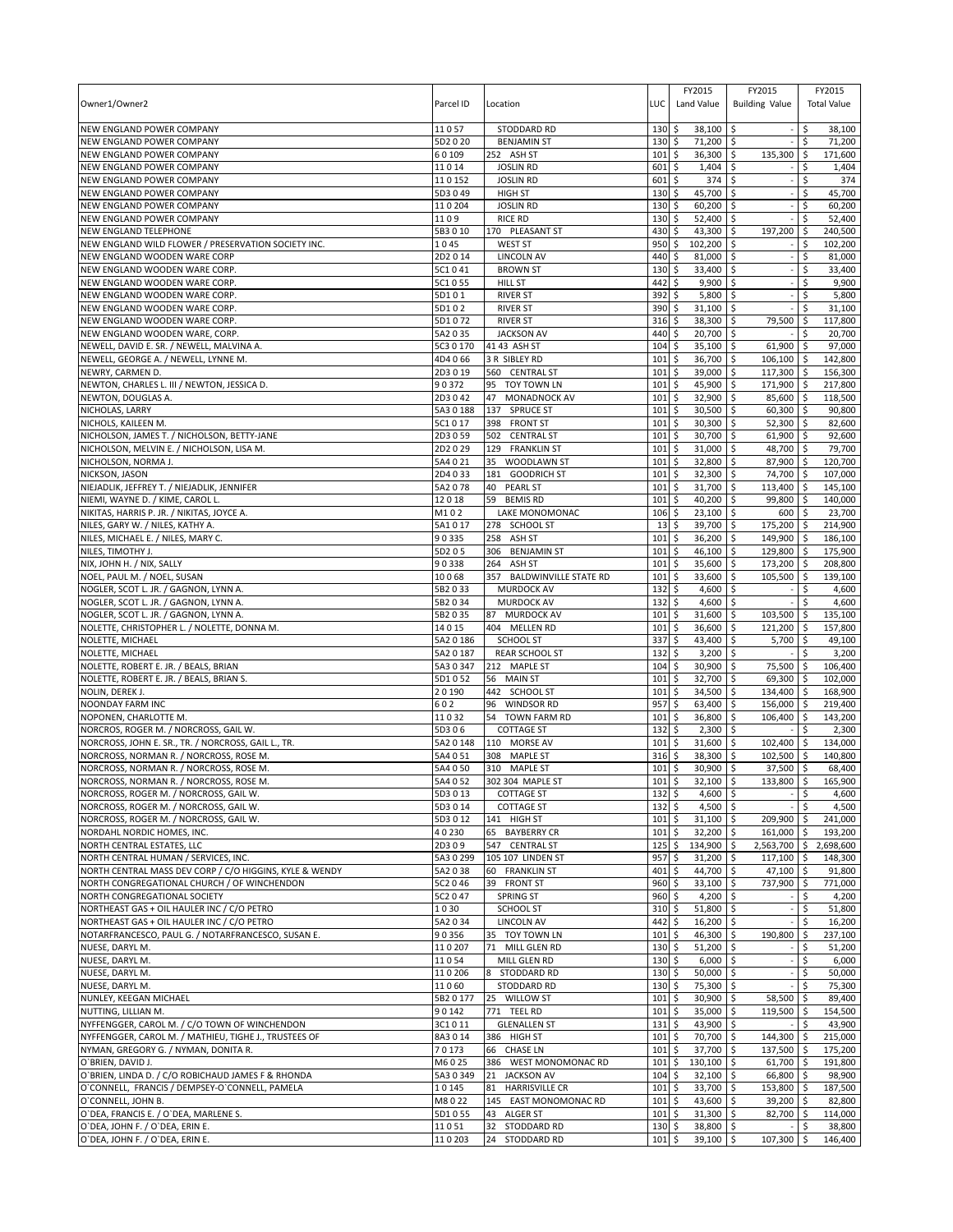|                                                                                                        |                 |                                                  |                   | FY2015                       | FY2015                         | FY2015                              |
|--------------------------------------------------------------------------------------------------------|-----------------|--------------------------------------------------|-------------------|------------------------------|--------------------------------|-------------------------------------|
| Owner1/Owner2                                                                                          | Parcel ID       | Location                                         | LUC               | Land Value                   | <b>Building Value</b>          | <b>Total Value</b>                  |
|                                                                                                        |                 |                                                  |                   |                              |                                |                                     |
| O'DEA, ROBERT                                                                                          | 2D3084          | <b>HARVARD ST</b>                                | 131               | \$<br>$32,000$ \$            |                                | \$<br>32,000                        |
| O'DEA, ROBERT F. / O'DEA, THERESA M.                                                                   | 2D3083          | <b>HARVARD ST</b><br>43                          | 101               | \$<br>32,000 \$              | 141,900 \$                     | 173,900                             |
| O'DEA, TODD M. / O'DEA, KELLIE K.                                                                      | 106             | 19<br><b>BOSWORTH RD</b>                         | 101               | \$<br>55,900                 | \$<br>$92,000$ \$              | 147,900                             |
| O'KEEFE, ROBERT                                                                                        | 5B2 0 110       | 75<br>LINCOLN AV                                 | 104               | \$<br>30,900                 | l\$<br>137,400 \$              | 168,300                             |
| O'KEEFE, ROBERT                                                                                        | 5B3 0 124       | 33<br><b>WALNUT ST</b>                           | 101               | \$<br>30,600 \$              | 105,300 \$                     | 135,900                             |
| O'KEEFE, ROBERT                                                                                        | 5C3 0 29        | 144 SPRING ST                                    | 101               | \$<br>31,200                 | \$<br>81,600 \$                | 112,800                             |
| O'KEEFE, ROBERT M.                                                                                     | 5B2092          | 122 PLEASANT ST                                  | 101               | \$<br>32,900                 | \$<br>275,300 \$               | 308,200                             |
| O'MALLEY, CHARLES A. / C/O FEDERAL NATIONAL MORTGAGE<br>O'MALLEY, FRANCIS J. JR. / O'MALLEY, BLANCA R. | 5D3028          | 177 HIGH ST                                      | 101               | \$<br>51,200                 | l\$<br>186,300 \$              | 237,500                             |
| O'MALLEY, NINA V.                                                                                      | 5C3 0 122       | 189 SPRING ST                                    | 13                | \$<br>32,400<br>30,400 \$    | \$<br>137,200 \$<br>65,700 \$  | 169,600                             |
|                                                                                                        | 5A3034          | <b>WINTER ST</b><br>52<br><b>BALDWINVILLE RD</b> | 101               | \$                           |                                | 96,100<br>150.400                   |
| O'MALLEY, THOMAS                                                                                       | 11020           | 76                                               | 101               | \$<br>45,400                 | \$<br>105,000 \$               |                                     |
| O'NEILL, WILLIAM J. / O'NEILL, SANDRA K.                                                               | 5A2 0 13        | 121 PEARL ST                                     | 101               | 33,000<br>\$                 | \$<br>70,300 \$                | 103,300                             |
| O'QUINN, CHRISTOPHER S. / O'QUINN, MELISHA                                                             | 8A3047          | 165 EAGLE RD<br><b>MAIN ST</b>                   | 101               | \$<br>46,100                 | 5<br>169,600 \$<br>681,200 \$  | 215,700<br>756,900                  |
| O'SHEA, M.A. + CHEHADE, Y.B. / TR OF GREEN CEDAR TRUST                                                 | 5D1039          |                                                  | 323               | 75,700<br>\$                 | \$                             |                                     |
| O'SHEA, M.A. + CHEHADE, Y.B. / TR. OF GREEN CEDAR TRUST                                                | 5D1038          | <b>BENJAMIN ST</b>                               | 392<br>101        | \$<br>9,500                  | \$                             | 9,500                               |
| O'TOOLE, ROSS M. / O'TOOLE, MAUREEN                                                                    | 20175<br>6A1054 | 705 CENTRAL ST                                   | 101               | \$<br>34,900<br>\$<br>36,100 | \$<br>170,000<br>\$<br>128,900 | $\ddot{\varsigma}$<br>204,900<br>\$ |
| OAKES, DIANE E.<br>OAKES, MICHAEL D.                                                                   | 40233           | 1 LEBRETON CR<br><b>BAYBERRY CR</b><br>5         | 101               | \$<br>33,300                 | \$<br>166,300 \$               | 165,000<br>199,600                  |
| OAKLEY, JUSTIN A. / OAKLEY, JAMIE L.                                                                   | 5A2 0 121       | 204 MILL ST                                      | 101               | \$<br>30,200                 | \$<br>67,200 \$                | 97,400                              |
| OATES, FRANCIS J. / OATES, HELEN R.                                                                    | 5C2 0 27        | 286 FRONT ST                                     | 101               | \$<br>36,400                 | \$<br>93,800 \$                | 130,200                             |
| OBIN, RAYMOND C. / OBIN, KAREN M.                                                                      | M10021          | 201 LAKEVIEW DR                                  | 101               | \$<br>42,400                 | 122,700 \$<br>\$               | 165,100                             |
| <b>OBRIEN MAUREEN A</b>                                                                                | 40174           | 16 BROOKS RD                                     | 101               | \$<br>48,500                 | \$<br>166,300 \$               | 214,800                             |
| OCCHIALINI, NAVIO / OCCHIALINI, NAVIO JR.                                                              | 6B109           | 64 GLENALLEN ST                                  | 101               | \$<br>40,100                 | \$<br>73,900 \$                | 114,000                             |
| OCCHIALINI, NAVIO / OCCHIALINI, NAVIO, JR.                                                             | 6B107           | <b>GLENALLEN ST</b>                              | 132               | $3,200$ \$<br>\$             |                                | 3,200<br>\$                         |
| OCKEN, DOROTHY                                                                                         | M801            | 186 EAST MONOMONAC RD                            | 101               | \$<br>132,100                | \$<br>150,300 \$               | 282,400                             |
| <b>OCONNOR GINA</b>                                                                                    | 5A2 0 192       | 142 PEARL ST                                     | 101               | 31,600<br>\$                 | \$<br>114,700 \$               | 146,300                             |
| OINONEN, DAVID / C/O SELLARS, MATTHEW J                                                                | 13096           | 153 ELI DR                                       | 101               | \$<br>34,900                 | \$<br>92,700 \$                | 127,600                             |
| OINONEN, RICHARD E. JR.                                                                                | 5D3 0 15        | 123 HIGH ST                                      | 101               | \$<br>34,000                 | \$<br>140.200 \$               | 174,200                             |
| OLECHNICKI, JUDITH /                                                                                   | M7048           | <b>FOURTH ST</b>                                 | $132 \;$ \$       | $6,000$ \$                   |                                | 6,000<br>\$.                        |
| OLECHNICKI, STEPHEN A.R. / OLECHNICKI, JUDITH A.                                                       | M6016           | 26 FIRST ST                                      | 101               | \$<br>77,800                 | \$<br>45,300                   | \$<br>123,100                       |
| OLIN, LESLIE F.                                                                                        | 6B1022          | 71<br><b>GLENALLEN ST</b>                        | 104               | \$<br>33,200                 | 76,300 \$<br>\$                | 109,500                             |
| OLIVEIRA, MARCIO G. / C/O COUNTRYWIDE HOMELOANS                                                        | 6A1063          | 133 GLENALLEN ST                                 | 101               | \$<br>46,100 \$              | 123,000 \$                     | 169,100                             |
| OLSEN-BILLET, LISA J. / BILLET, MATTHEW S.                                                             | M6020           | 25 FIRST ST                                      | 101               | \$<br>133,900                | \$<br>144,500 \$               | 278,400                             |
| OLSON, ERIC M. & ELAINE V. / TR OF THE ERIC M. OLSON TRUST                                             | 2010            | <b>REAR ROBBINS RD</b>                           | 803               | \$<br>11,098                 | \$                             | \$<br>11,098                        |
| OLSON, SHERMAN V. / OLSON, ELAINE L.                                                                   | M15029          | <b>BEACHVIEW DR</b>                              | 131               | \$<br>40,900 \$              |                                | \$<br>40,900                        |
| OLSON, SHERMAN V. / OLSON, ELAINE L.                                                                   | M15019          | 355 BEACHVIEW DR                                 | 101               | \$<br>132,100                | \$<br>156,000 \$               | 288,100                             |
| OLSON, SHERMAN V. / OLSON, ELAINE L.                                                                   | M15028          | <b>BEACHVIEW DR</b>                              | 131               | \$<br>40,900                 | 17,000 \$<br>l\$               | 57,900                              |
| OLYMPIC INDUSTRIAL REALTY, LLC                                                                         | 12016           | <b>BEMIS RD</b>                                  | 390               | \$<br>208,800                | \$                             | \$<br>208,800                       |
| OLYMPIC INDUSTRIAL REALTY, LLC                                                                         | 12099           | 63 COMMERCIAL DR                                 | 390               | \$<br>39,000                 | l\$                            | 39,000<br>\$                        |
| OQUENDO, JOYCE                                                                                         | 12027           | 114 GARDNER RD                                   | 101               | \$<br>43,700                 | 190,900<br>\$                  | 234,600<br>\$                       |
| ORDILE, ANTHONY                                                                                        | 10209           | NORTH ROYALSTON RD                               | 130               | \$<br>47,500                 | \$                             | \$<br>47,500                        |
| ORDILE, FRANCIS J. / ORDILE, ELIZABETH S.                                                              | 1064            | NORTH ROYALSTON RD                               | 132               | \$<br>78,000                 | \$                             | \$<br>78,000                        |
| ORDILE, FRANCIS J. / ORDILE, ELIZABETH S.                                                              | 10241           | NORTH ROYALSTON RD                               | 130               | 47,500<br>\$                 | \$                             | 47,500<br>\$                        |
| ORDILE, FRANK JR. / ORDILE, MAUREEN                                                                    | 10172           | 88 NORTH ROYALSTON RD                            | 101               | \$<br>54,700                 | \$<br>93,400                   | \$<br>148,100                       |
| ORDILE, JAMES J.                                                                                       | 1066            | NORTH ROYALSTON RD                               | 130               | \$<br>54,700                 | \$                             | 54,700<br>\$                        |
| ORME, STEVEN P. / ORME, KIMBERLY A.                                                                    | 90297           | 318 ASH ST                                       | 101               | \$<br>34,900                 | \$<br>120,800 \$               | 155,700                             |
| OROSCO, LUIS E. / OROSCO, AMY                                                                          | 5C2 0 65        | 64 PROSPECT ST                                   | 101               | \$<br>30,900                 | \$<br>62,000                   | \$<br>92,900                        |
| ORR, KENNETH R.                                                                                        | 7052            | <b>NEW BOSTON RD</b>                             | 130               | \$<br>12,400                 | l\$                            | 12,400<br>\$                        |
| OSLOWSKI, MARK E. / OSLOWSKI, KATHY T.                                                                 | M9070           | 297 GLENALLEN ST                                 | 101               | \$<br>89,800                 | \$<br>166,400                  | 256.200<br>\$                       |
| OSTIGUY, JASON A                                                                                       | 110129          | 41 MILL GLEN RD                                  | 101               | \$<br>37,000                 | \$<br>104.200                  | \$<br>141,200                       |
| OSTROFF, RICHARD A.                                                                                    | 2019            | <b>CENTRAL ST</b>                                | 130               | \$<br>75,700                 | l\$                            | 75,700<br>\$                        |
| OTTO, KEITH W.                                                                                         |                 | 5B2 0 268 15 ACADEMY ST                          | 104S              | $31,200$ \$                  | 126,600 \$                     | 157,800                             |
| OUELLETTE, ROBERT J. III / GREEN, DEBORAH M.                                                           | 2060            | 701 CENTRAL ST                                   | $101 \,$ \$       | 37,300 \$                    | $163,100$ \$                   | 200,400                             |
| P & K REALTY TRUST                                                                                     | 8011            | 3 DOYLE AV                                       | $101 \;$ \$       | 33,500 \$                    | 100,600 \$                     | 134,100                             |
| P.J. KEATING CO. / ATTN: ACCOUNTS PAYABLE DEPT                                                         | 2096            | SCHOOL ST                                        | $132 \,$ \$       | $17,100$ \$                  |                                | \$<br>17,100                        |
| PACE, CAROL D.                                                                                         | 6A1021          | 363 365 MAPLE ST                                 | $104 \,$ \$       | 34,700 \$                    | 131,100 \$                     | 165,800                             |
| PACE, TOMY W. / PACE, SHARON F.                                                                        | 70210           | 5 KRANTZ RD                                      | 101               | \$<br>$35,100$ \$            | $92,100$ \$                    | 127.200                             |
| PADILLA, JOSE / SANTIAGO, ELSIE                                                                        | 5B2 0 102       | 102 104 PLEASANT ST                              | 104               | \$<br>30,400 \$              | 68,800 \$                      | 99,200                              |
| PAELIAN, ERIC M.                                                                                       | 2036            | 65 FORRISTALL RD                                 | 101               | \$<br>34,900 \$              | $91,400$ \$                    | 126,300                             |
| PAGAN, RAFAEL / SERRANO, JACKELINE                                                                     | 90102           | 317 ASH ST                                       | 101               | \$<br>32,400 \$              | 107,100 \$                     | 139,500                             |
| PAGE HILL ACQUISITIONS, LLC                                                                            | 6B105           | <b>GLENALLEN ST</b>                              | 132               | \$<br>17,500 \$              |                                | \$<br>17,500                        |
| PAGE HILL ACQUISITIONS, LLC                                                                            | 6B1035          | OFF GLENALLEN ST                                 | 132               | \$<br>$7,200$ \$             |                                | $\ddot{\varsigma}$<br>7,200         |
| PAGE HILL ACQUISITIONS, LLC                                                                            | 6B101           | <b>GLENALLEN ST</b>                              | 400               | \$<br>47,600 \$              | 58,500 \$                      | 106,100                             |
| PAGE HILL ACQUISITIONS, LLC                                                                            | 6B106           | <b>GLENALLEN ST</b>                              | 400               | \$<br>23,200 \$              | 74,000 \$                      | 97,200                              |
| PAGE, CARL R. / PAGE, DIANE M.                                                                         | 11072           | 165 BALDWINVILLE RD                              | 101               | \$<br>36,600                 | \$<br>148,100 \$               | 184,700                             |
| PAGE, DOREEN                                                                                           | 5B2081          | 77 GROVE ST                                      | 101               | \$<br>30,800                 | <b>S</b><br>131,700 \$         | 162,500                             |
| PAGE, GEORGE A. / PAGE, BONNIE GOODWIN                                                                 | 8088            | 20 TOWN FARM RD                                  | 101               | \$<br>39,600 \$              | 135,800 \$                     | 175,400                             |
| PAGE, MATTHEW E.                                                                                       | 5A30281         | <b>LINDEN ST</b>                                 | 130               | \$<br>$31,000$ \$            |                                | \$<br>31,000                        |
| PAGE, MATTHEW E.                                                                                       | 5A3 0 280       | 80 LINDEN ST                                     | 104               | \$<br>31,100 \$              | 131,500 \$                     | 162,600                             |
| PAGE, MICHAEL E. / LERAY, MARTHA E.                                                                    | 5B3069          | 122 124 ELM ST                                   | 104               | 30,900 \$<br>\$              | 102,000 \$                     | 132,900                             |
| PAGE, MICHAEL E. / PAGE, MARTHA E.                                                                     | 5B2 0 26        | 137 SCHOOL ST                                    | 101               | \$<br>33,600 \$              | 124,500 \$                     | 158,100                             |
| PAGE, RICHARD S. / RACE, LINDA                                                                         | 3D1061          | 179 GLENALLEN ST                                 | 101               | \$<br>32,400 \$              | $94,300$ \$                    | 126,700                             |
| PAIGE, TIMOTHY A.                                                                                      | 5D201           | 177 BENJAMIN ST                                  | 101               | \$<br>60,500 \$              | 121,400 \$                     | 181,900                             |
| PAINTON, CHARLES M.                                                                                    | 5A3 0 198       | <b>WEBSTER ST</b><br>5                           | 111               | \$<br>30,900 \$              | $96,500$ \$                    | 127,400                             |
| PAIVA, ROBERTO D.                                                                                      | 1013            | 90 HARRIS RD                                     | 101               | \$<br>$60,100$ \$            | 148,800 \$                     | 208,900                             |
| PALMATIER, JONATHAN S.                                                                                 | 4041            | 454 BROWN ST                                     | 101               | 35,800 \$<br>\$              | 65,000 \$                      | 100,800                             |
| PALUK, KRISTOPHER C.                                                                                   | 10061           | 346 BALDWINVILLE STATE RD                        | 101               | \$<br>36,500 \$              | 152,000 \$                     | 188,500                             |
| PAN AM SOUTHERN LLC                                                                                    | 10040           | OFF NEW BOSTON RD                                | 132               | \$<br>$6,400$ \$             | $\sim$                         | \$<br>6,400                         |
| PAN AM SOUTHERN LLC                                                                                    | 10242           | WINCHENDON                                       | $132 \,$ \$       | 88,600 \$                    |                                | \$<br>88,600                        |
| PAN AM SOUTHERN LLC                                                                                    | 10019           | OFF NEW BOSTON RD                                | $132 \frac{1}{2}$ | 11,700 \$                    |                                | \$<br>11,700                        |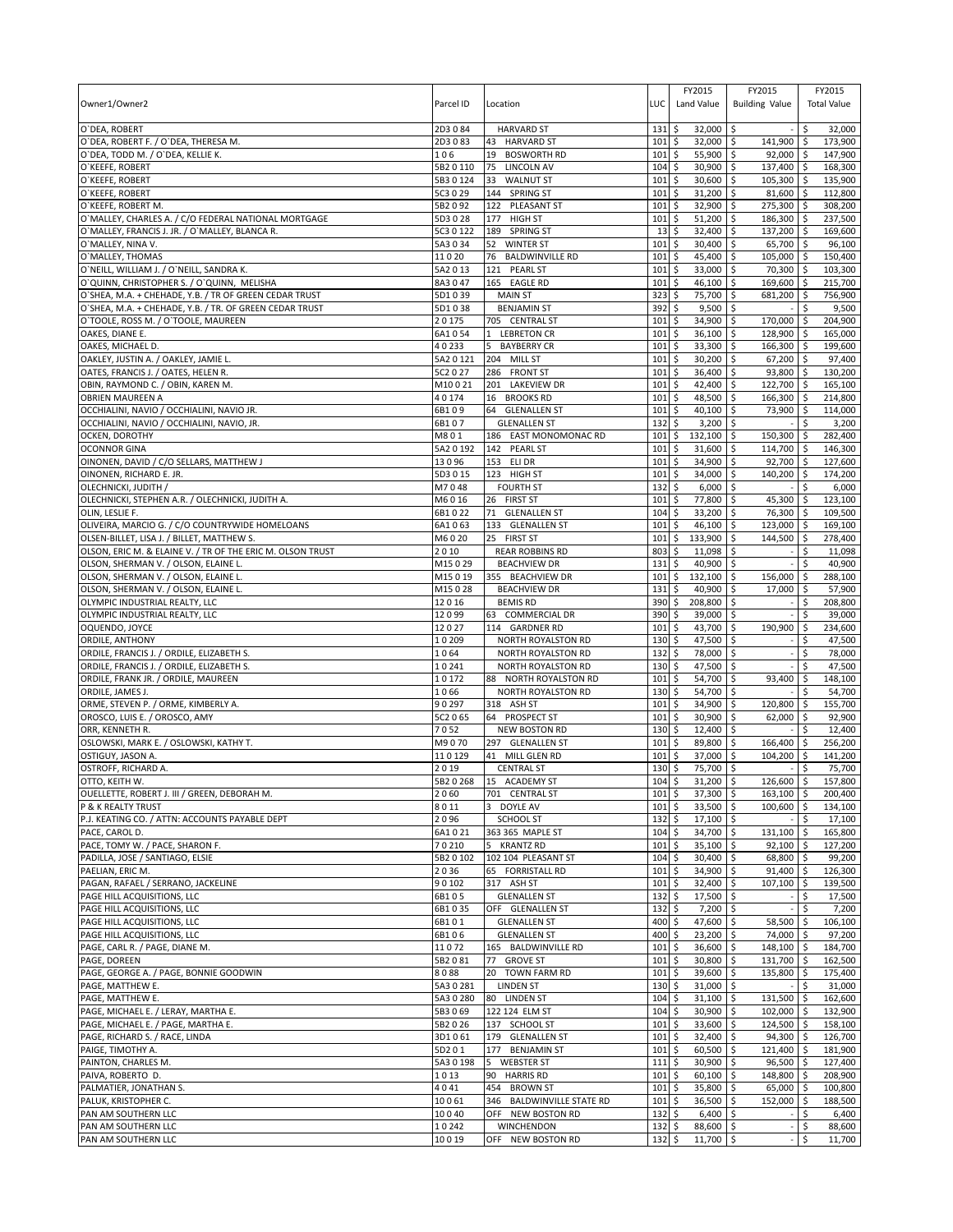| Owner1/Owner2<br>PAN AM SOUTHERN LLC                                                        | Parcel ID<br>90370     | Location<br><b>GARDNER RD</b>                         | LUC                        | FY2015<br>Land Value                 | FY2015<br><b>Building Value</b> | \$.          | FY2015<br><b>Total Value</b> |
|---------------------------------------------------------------------------------------------|------------------------|-------------------------------------------------------|----------------------------|--------------------------------------|---------------------------------|--------------|------------------------------|
| PANAGIOTIDIS, GEORGE / PANAGIOTIDIS, SOULTANA                                               | 5B3 0 131              | 51 CENTRAL ST                                         | 132<br>326                 | \$<br>8,800<br>\$<br>66,100          | -\$<br>\$<br>99,900             | \$           | 8,800<br>166,000             |
| PANAGIOTIDIS, SUSAN /                                                                       | 11010                  | <b>JOSLIN RD</b>                                      | 130                        | \$<br>83,300                         | \$                              | \$           | 83,300                       |
| PANAGIOTIDIS, SUSAN                                                                         | 3B103                  | <b>REAR CROSBY RD</b>                                 | 132                        | \$<br>3,100                          | \$                              | Ś            | 3,100                        |
| PANAGIOTIDIS, SUSAN /                                                                       | 8A107                  | <b>ALGER ST</b>                                       | 131                        | 35,000<br>\$                         | \$                              | \$           | 35,000                       |
| PANOS GEORGE A & PRISCILLA A                                                                | 8024                   | 15 BALDWINVILLE RD                                    | 101                        | \$<br>72,800                         | \$<br>207,300                   | -\$          | 280,100                      |
| PAOLUCCIO, MARK                                                                             | 5B3057                 | <b>LINDEN ST</b><br>8                                 | 104                        | \$<br>31,100                         | \$<br>88,800                    | I\$          | 119,900                      |
| PAQUIN, GERALD H. / PAQUIN, DIANE J.<br>PAQUIN, MARK E. & DEBORAH A. / ASAIANTE, THOMAS A.  | 12096<br>M9072         | 16 MADISON AV<br>36<br><b>WEST MONOMONAC RD</b>       | 101<br>101                 | \$<br>42,000<br>90,300<br>\$         | \$<br>137,000<br>\$<br>219,200  | l \$<br>\$   | 179,000<br>309,500           |
| PARADIS, VALERIE A. / PARADIS, JEAN M                                                       | 5B2 0 213              | 220 FRONT ST                                          | 105                        | \$<br>24,500                         | \$<br>123,500 \$                |              | 148,000                      |
| PARADISE, AURORE E.                                                                         | 5B3 0 22               | 163 PLEASANT ST                                       | 104                        | \$<br>30,600                         | \$<br>82,500                    | \$           | 113,100                      |
| PARADISE, ROBERT L. / PARADISE, GAIL L                                                      | 7A4019                 | 97<br><b>HALE ST</b>                                  | 101                        | \$<br>34,900                         | 95,000<br>\$                    | ۱\$          | 129,900                      |
| PARDIEU, MARIE                                                                              | 5D1046                 | 81<br><b>MAIN ST</b>                                  | 101                        | \$<br>31,600                         | 69,500<br>-\$                   | <b>S</b>     | 101,100                      |
| PARENTI, MICHAEL                                                                            | 5B2 0 248              | 11<br><b>SCHOOL ST</b>                                | 101                        | \$<br>30,700                         | \$<br>91,700                    | l\$          | 122,400                      |
| PARIS, RICHARD S. / C/O COMEAU RAYMOND C                                                    | 2086                   | 469 SCHOOL ST                                         | 101                        | \$<br>36,400                         | 101,500 \$<br>\$                |              | 137,900                      |
| PARIS, RICHARD S. / PARIS, MARTHA A.<br>PARIS, RICHARD S. / PARIS, MARTHA A.                | 5B3 0 122<br>5A3 0 134 | 21<br><b>WALNUT ST</b><br>85 HIGHLAND ST              | 340<br>101                 | \$<br>30,600<br>\$<br>32,200         | \$<br>116,800<br>\$<br>113,500  | l \$<br>-\$  | 147,400<br>145,700           |
| PARIS, RICHARD S. / TR OF 469 SCHOOL STREET TRUST                                           | 2085                   | <b>SCHOOL ST</b>                                      | 130                        | \$<br>$11,400$ \$                    |                                 | \$.          | 11,400                       |
| PARKER, DAVID L.                                                                            | 8046                   | 54 OLD COUNTY RD                                      | 101                        | \$<br>40,700                         | \$<br>164,600                   | \$           | 205,300                      |
| PARKHURST, BERT W. / PARKHURST, DONNA L.                                                    | 1085                   | 771<br><b>BROWN ST</b>                                | 103                        | \$<br>32,500                         | \$<br>45,200                    | -\$          | 77,700                       |
| PARKINSON, SCOTT D.                                                                         | 5D2017                 | 147<br><b>BENJAMIN ST</b>                             | 101                        | \$<br>34,800                         | \$<br>138,400 \$                |              | 173,200                      |
| PARKS BRANDON J & LAURA M                                                                   | 2D1014                 | 322 SCHOOL ST                                         | 101                        | \$<br>31,100                         | \$<br>45,900                    | ۱\$          | 77,000                       |
| PARKS BRANDON J & LAURA M                                                                   | 2D1015                 | <b>SCHOOL ST</b>                                      | 131                        | \$<br>300                            | \$                              | Ś            | 300                          |
| PARKS BRANDON J & LAURA M<br>PARKS BRANDON J & LAURA M                                      | 2D1011<br>2D107        | <b>SCHOOL ST</b><br><b>SCHOOL ST</b>                  | 132<br>132                 | \$<br>300<br>\$<br>3,100             | \$<br>\$                        | \$<br>\$     | 300<br>3,100                 |
| PARKS BRANDON J & LAURA M                                                                   | 2D106                  | <b>SCHOOL ST</b>                                      | 132                        | \$<br>22,100                         | -\$                             | \$           | 22,100                       |
| PARKS, CYNTHIA E. / C/O PARKS, COREY S.                                                     | 8B3022                 | $\overline{7}$<br><b>BALDWINVILLE RD</b>              | 101                        | \$<br>37,400                         | \$<br>60,600                    | \$           | 98,000                       |
| PARKS, ELAINE E.                                                                            | 5A3 0 58               | 40 EAST ST                                            | 101                        | 32,100<br>\$                         | \$<br>132,000                   | -\$          | 164,100                      |
| PARKS, FRANK E. III / C/O BOUDREAU MICHAEL & ALICIA                                         | 5A3 0 66               | 46 BELMONT AV                                         | 101                        | \$<br>31,300                         | Ŝ.<br>53,100                    | l \$         | 84,400                       |
| PARKS, FRANK E. III / PARKS, MARILYN F.                                                     | 5A2087                 | 151 MILL ST                                           | 101                        | \$<br>31,700                         | \$<br>100,800                   | \$           | 132,500                      |
| PARKS, MARTIN A. / PARKS, SHIRLEY C.                                                        | M4015                  | <b>EAST MONOMONAC RD</b>                              | 131                        | \$<br>37,000                         | \$                              |              | 37,000                       |
| PARKS, MARTIN A. / PARKS, SHIRLEY C.                                                        | M4016<br>2018          | 278 EAST MONOMONAC RD                                 | 101<br>717                 | 134,300<br>\$<br>\$<br>5,107         | \$<br>46,100<br>\$              | \$<br>\$     | 180,400                      |
| PARKS, MARTIN A. / PARKS, SHIRLEY C.<br>PARKS, MARTIN A. / TRUSTEE TOY TOWN REALTY TRUST    | 5C2 0 54               | <b>CENTRAL ST</b><br><b>HIGH ST</b><br>1              | 325                        | 95,400<br>\$                         | \$<br>138,500                   | \$           | 5,107<br>233,900             |
| PARKS, MARTIN A. + SHIRLEY C. / TR PARKS FARM LAND REALTY TR                                | 8084                   | <b>BALDWINVILLE RD</b>                                | 76                         | \$<br>789                            | \$                              | Ś            | 789                          |
| PARKS, MARTIN A. + SHIRLEY C. / TR. PARKS FARM LAND REALTY TR                               | 8064                   | 57 BALDWINVILLE RD                                    | 67                         | \$<br>8,857                          | \$<br>4,200                     | -\$          | 13,057                       |
| PARKS, SHIRLEY C.                                                                           | 8A3012                 | <b>EAGLE RD</b><br>5                                  | 101                        | \$<br>47,600                         | 210,900 \$<br>\$                |              | 258,500                      |
| PARKS, TODD H. / PARKS, JOANNE W.                                                           | 8A3031                 | 15 EAGLE RD                                           | 101                        | \$<br>46,900                         | \$<br>234,000                   | \$           | 280,900                      |
| PARMENTER MICHELLE IRENE                                                                    | 5A4 0 10               | <b>TUCKER ST</b>                                      | 130                        | \$<br>31,000                         | \$                              |              | 31,000                       |
| PARMENTER ROBERT M JR                                                                       | 8A204                  | 285 HALE ST                                           | 101<br>104                 | 36,600<br>\$<br>\$                   | 70,100<br>S.                    | l \$<br>l \$ | 106,700                      |
| PARMENTER, DANNY W.<br>PARMENTER, DANNY W. / C/O HUNT DONALD & ELIZABETH A                  | 2D2036<br>2061         | 85 MONADNOCK AV<br>610 CENTRAL ST                     | 101                        | 32,000<br>\$<br>53,900               | \$<br>119,400<br>\$<br>375,700  | \$ ا         | 151,400<br>429,600           |
| PARMENTER, DANNY W. / HUNT, DONALD & ELIZABETH A                                            | 20136                  | 680 CENTRAL ST                                        | 130                        | \$<br>60,000                         | \$                              | Ŝ.           | 60,000                       |
| PARMENTER, DANNY W. / PARMENTER, NICOLE A.                                                  | 2D30133                | 11 ELMWOOD RD                                         | 101                        | \$<br>32,400                         | $\mathsf{\hat{S}}$<br>212,400   | l\$          | 244,800                      |
| PARMENTER, DANNY W. / PARMENTER, NICOLE A.                                                  | 5A3 0 360              | 49 51 WASHINGTON AV                                   | 104                        | \$<br>34,200                         | \$<br>150,900 \$                |              | 185,100                      |
| PARMENTER, DAWN                                                                             | 2D3067                 | 35 ELMWOOD RD                                         | 104                        | \$<br>33,800                         | \$<br>91.700                    | $\sqrt{5}$   | 125,500                      |
| PARMENTER, NICOLE A. / PARMENTER, DANNY W.                                                  | 5A3 0 364              | 37 39 WASHINGTON AV                                   | 106                        | \$<br>31,200                         | 11,800<br>-\$                   | l \$         | 43,000                       |
| PARMENTER, NICOLE A. / PARMENTER, DANNY W.                                                  | 5A301<br>5A3 0 361     | 25 WASHINGTON AV<br><b>WASHINGTON AV</b>              | 101                        | \$<br>31,300                         | 129,100<br>-\$                  | ۱\$          | 160,400                      |
| PARMENTER, NICOLE A. / PARMENTER, DANNY W.<br>PARMENTER, ROBERT M. SR. / ARSENAULT, RUTH A. | 5A3 0 202              | 21<br>17<br><b>WEBSTER ST</b>                         | 104<br>101                 | \$<br>30,900<br>\$<br>15,700         | \$<br>161,500<br>\$<br>58,300   | ا \$         | 192,400<br>74,000            |
| PARROTT ROSE M                                                                              | 70150                  | 32 SIBLEY RD                                          | 101                        | \$<br>36,500                         | 102,900 \$<br>-\$               |              | 139,400                      |
| PARTAIN, EILEEN                                                                             | 40138                  | 790 RIVER ST                                          | $101 \overline{\smash{5}}$ | $37.100$ \$                          | 197.200 \$                      |              | 234.300                      |
| PATCH, RICKEY F. / PATCH, DEBRA A.                                                          | 1201                   | OLD COUNTY RD                                         | 132                        | 49,800 \$<br>\$                      |                                 | \$           | 49,800                       |
| PATEL, RAMANBHATI K. / TRUSTEE OF SPRING REALTY TRUST                                       | 9014                   | 670 SPRING ST                                         | 330 \$                     | 93,100 \$                            | 161,700                         | \$           | 254.800                      |
| PATEL, RAMANBHATI K. / TRUSTEE OF SPRING REALTY TRUST                                       | 90134                  | <b>SPRING ST</b>                                      | 390                        | \$<br>$92,600$ \$                    |                                 | Ŝ.           | 92,600                       |
| PATRIA, DONALD J. JR. / PATRIA, JACQUELINE A.<br>PATRIA, ROBERT H.                          | 5A2 0 122<br>5A308     | 200 MILL ST<br><b>WASHINGTON AV</b><br>$\overline{7}$ | 101<br>101                 | \$<br>$30,900$ \$<br>\$<br>30,900 \$ | 88,700 \$<br>$90,400$ \$        |              | 119,600<br>121,300           |
| PATRIA, SHAWN K.                                                                            | 130121                 | 210 BALDWINVILLE RD                                   | 101                        | \$<br>34,800 \$                      | 136,200                         | l \$         | 171,000                      |
| PATRIA, WAYNE E. / KILIAN, KARREN A.                                                        | 6A1022                 | 369 371 MAPLE ST                                      | 104                        | \$<br>33,300 \$                      | 81,400 \$                       |              | 114,700                      |
| PATRICK, LINDA M.                                                                           | 40126                  | 484 BROWN ST                                          | 101                        | \$<br>33,900 \$                      | 146,200 \$                      |              | 180,100                      |
| PATRIQUIN, GEORGE L. / PATRIQUIN, BRENDA L.                                                 | 5B1025                 | 23 HYDE ST                                            | 101                        | \$<br>34,200 \$                      | $92,000$ \$                     |              | 126,200                      |
| PATTEN, ROGER M.                                                                            | 5A1040                 | 207 WEST ST                                           | 101                        | \$<br>33,000 \$                      | 69,200 \$                       |              | 102,200                      |
| PATTERSON, DWIGHT                                                                           | 10A4 0 23              | 51 RICE RD                                            | 101                        | \$<br>$35,900$ \$                    | 139,800                         | ۱\$          | 175,700                      |
| PATTERSON, FREDERICK R. / PATTERSON, SHARON L.<br>PATTERSON, LINDA                          | 8A2012<br>7A4 0 56     | 35<br><b>CARDINAL LN</b><br>8 BALDWINVILLE STATE RD   | 101<br>101                 | \$<br>45,800 \$<br>\$<br>33,300 \$   | 207,600 \$<br>$62,500$ \$       |              | 253,400<br>95,800            |
| PAUL JODY & DENISE                                                                          | 5B3 0 107              | 36 SUMMER ST                                          | 104                        | \$<br>30,900 \$                      | 152,600 \$                      |              | 183,500                      |
| PAUL, A.J. + WUSCHKE, R.D. / WELSH, H.F. + PAUL, R.A.                                       | 6087                   | NORTH ASHBURNHAM RD                                   | 132                        | \$<br>133,200 \$                     |                                 | \$           | 133,200                      |
| PAUL, ARTHUR L. / PAUL, TAMMY L.                                                            | 2D30127                | 8 ELMWOOD RD                                          | 101                        | \$<br>33,300 \$                      | 144,700                         | l\$          | 178,000                      |
| PAUL, DENNIS A. / PAUL, BEVERLY B.                                                          | 90122                  | ASH ST                                                | $130 \;$ \$                | $40,100$ \$                          |                                 | \$           | 40,100                       |
| PAUL, DENNIS A. / PAUL, BEVERLY B.                                                          | 904                    | 291 ASH ST                                            | $101 \,$ \$                | 36,600 \$                            | 29,400                          | l\$          | 66,000                       |
| PAUL, HAROLD J. / PAUL, PRISCILLA A.                                                        | 5C3 0 36               | 31 SPRING PL                                          | $101 \,$ \$                | 31,700 \$                            | 46,500 \$                       |              | 78,200                       |
| PAUL, JOSEPH N. / C/O TALLONE, AMANDA<br>PAULA, RICHARD M. / PAULA, JOAN V.                 | 2D407<br>8021          | 45 WOODLAWN AV<br><b>HALE ST</b>                      | $101 \;$ \$<br>130         | 32,000 \$<br>\$<br>57,300 \$         | 131,900 \$                      | \$           | 163,900<br>57,300            |
| PAULITZKY, WILLIAM F. / PAULITZKY, LISA M.                                                  | 130108                 | 247 HOLLY DR                                          | $101 \;$ \$                | 35,400 \$                            | 180,700                         | <b>S</b>     | 216,100                      |
| PEABODY, DEREK J.                                                                           | 70163                  | 172 BALDWINVILLE STATE RD                             | $101 \,$ \$                | $35,000$ \$                          | 153,200 \$                      |              | 188,200                      |
| PEABODY, SCOTT E.                                                                           | 3D1025                 | <b>MAPLE ST</b>                                       | 132                        | \$<br>$3,400$ \$                     |                                 | \$           | 3,400                        |
| PEABODY, SCOTT E.                                                                           | 3D1024                 | <b>REAR MAPLE ST</b>                                  | 132                        | 5<br>$6,100$ \$                      |                                 |              | 6,100                        |
| PEABODY, SCOTT E.                                                                           | 3D1 0 26               | 400 MAPLE ST                                          | 101                        | \$<br>31,700 \$                      | 56,100                          | -\$          | 87,800                       |
| PEARMAN, JAMES E. / PEARMAN, RENEE A.                                                       | 20164                  | 5 NORTHERN HEIGHTS DR                                 | 101                        | \$<br>$35,500$ \$                    | 159,100 \$                      |              | 194,600                      |
| PEARSON CAROLYN A / JACKSON EDWARD C                                                        | 90227                  | 155 CONVERSE DR                                       | $101 \,$ \$                | 37,900 \$                            | $135,000$ \$                    |              | 172,900                      |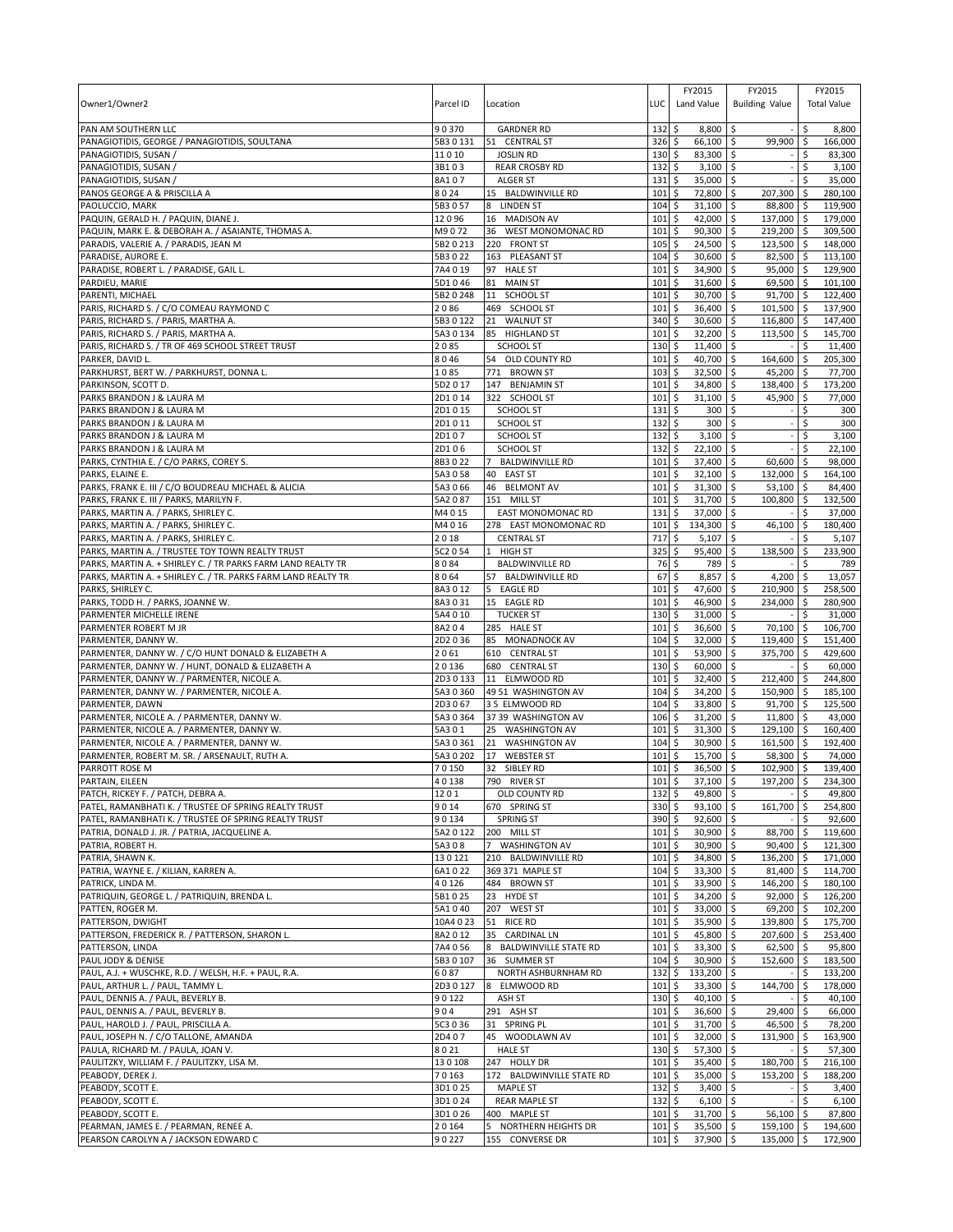|                                                                                             |                    |                                          |             | FY2015                                          | FY2015                               | FY2015                 |
|---------------------------------------------------------------------------------------------|--------------------|------------------------------------------|-------------|-------------------------------------------------|--------------------------------------|------------------------|
| Owner1/Owner2                                                                               | Parcel ID          | Location                                 | LUC         | Land Value                                      | <b>Building Value</b>                | <b>Total Value</b>     |
| PEARSON, CAROLYN ANN & EDWARD                                                               | 90140              | <b>TEEL RD</b>                           | 130         | \$<br>48,200                                    | l\$<br>$\sim$                        | \$<br>48,200           |
| PEARSON, DANIEL E. / PEARSON, LISA A                                                        | 70204              | 75 KRANTZ RD                             | 101         | \$<br>34,700 \$                                 | 96,800 \$                            | 131,500                |
| PEARSON, J.M. & MILLER, J.C.JR / MILLER, P                                                  | 70118              | <b>BALDWINVILLE STATE RD</b>             | 601         | \$<br>642                                       | $\overline{\phantom{a}}$             | \$<br>642              |
| PECKHAM, DANIEL G. / PECKHAM, ESTHER M.                                                     | 70256              | 42 SIBLEY RD                             | 101         | 36,600<br>\$                                    | l\$<br>121,200 \$                    | 157,800                |
| PECKHAM, FRANK D. III / PECKHAM, DARLENE R.                                                 | 40159              | 708 RIVER ST                             | 101         | 44,000<br>\$                                    | l\$<br>108,700 \$                    | 152,700                |
| PECKHAM, GEORGE E. / PECKHAM, SUSAN G.                                                      | 7021               | 2 SOUTH ROYALSTON RD                     | 101         | \$<br>38,000                                    | $\sqrt{5}$<br>131,800 \$             | 169,800                |
| PEIRCE, NANCY J.                                                                            | 5A404              | 109 WOODLAWN ST                          | 101         | \$<br>32,700                                    | \$<br>98,000 \$                      | 130,700                |
| PELCHAT, LAWRENCE A. / PELCHAT, VALERIE                                                     | 5C3 0 47           | 22 PINE ST                               | 101         | \$<br>30,800                                    | 70,300 \$<br>∣\$                     | 101,100                |
| PELKEY ANDREW A & SUSAN M                                                                   | 6A102              | 398 MAPLE ST                             | 101         | \$<br>33,000                                    | <b>S</b><br>81,800 \$                | 114,800                |
| PELKEY, DWAYNE D. / PELKEY, TRACY L.                                                        | 4020               | 11 BROOKS RD                             | 101         | \$<br>50,800                                    | <b>S</b><br>143,300 \$               | 194,100                |
| PELLECCHIA, JOANNE M.                                                                       | 7A4036             | 255 MAIN ST                              | 101         | \$<br>31,300                                    | \$<br>$52,300$ \$                    | 83,600                 |
| PELLERIN, EMILE / PELLERIN, DENISE<br>PELLERIN, EMILE / PELLERIN, DENISE                    | 5B108<br>5B107     | <b>IRWIN CT</b><br>13 IRWIN CT           | 132<br>101  | \$<br>4,800<br>$\ddot{\mathsf{S}}$<br>30,900    | \$<br>l\$<br>90,800 \$               | \$<br>4,800<br>121,700 |
| PELLETIER, GEORGE E.                                                                        | M1203              | <b>HILLSIDE DR</b>                       | 131         | \$<br>500                                       | \$                                   | 500<br>\$              |
| PELLETIER, GEORGE E.                                                                        | M1204              | OFF LAKEVIEW DR                          | 131         | \$<br>500                                       | \$                                   | Ś<br>500               |
| PELTO, EILEEN A.                                                                            | 70257              | 16 SOUTH ROYALSTON RD                    | 101         | 34,800<br>\$                                    | \$<br>27,000 \$                      | 61,800                 |
| PELTO, KENNETH W. / C/O LIMA SIRLENE BATISTA                                                | 5A2 0 39           | 83 JACKSON AV                            | 401         | \$<br>44,900                                    | \$<br>56,700 \$                      | 101,600                |
| PENDLEBURY, AMY L.                                                                          | 5A3 0 187          | 139 SPRUCE ST                            | 101         | \$<br>30,100                                    | \$<br>66,000 \$                      | 96,100                 |
| PENNELL CAROL / C/O ZUPPA LISA M                                                            | 5C3 0 60           | 28 EMERALD ST                            | 101         | \$<br>30,900                                    | \$<br>81,400 \$                      | 112,300                |
| PENNELL, MARK E. / PENNELL, CAROL A.                                                        | 8010               | 297 HALE ST                              | 101         | \$<br>35,000                                    | \$<br>118,600 \$                     | 153,600                |
| PENNEY, ROBERT O. JR. / PENNEY, PHYLLIS J.                                                  | 90327              | 341 TEEL RD                              | 101         | \$<br>50,600                                    | \$<br>129,300 \$                     | 179,900                |
| PENNIMAN, MARYANN MORSE                                                                     | 5A2 0 C5           | <b>BANNER PL C5</b>                      | 102         | \$                                              | \$<br>71,400 \$                      | 71,400                 |
| PENNIMAN, MATTHEW J.                                                                        | 5B2 0 254          | 26 ACADEMY ST                            | 105         | \$<br>31,600                                    | \$<br>135,900 \$                     | 167,500                |
| PENNIMAN, MATTHEW J.                                                                        | 5B2 0 255          | <b>REAR ACADEMY ST</b>                   | 132         | 2,300<br>\$                                     | <b>S</b><br>÷,                       | \$<br>2,300            |
| PENZINSKI, WALTER / C/O JANICE CONRAD                                                       | 13045              | RUSSELL FARM RD                          | 130         | \$<br>65,400                                    | \$                                   | \$<br>65,400           |
| PENZINSKI, WALTER / C/O JANICE CONRAD                                                       | 13023              | <b>RUSSELL FARM RD</b>                   | 101<br>101  | \$<br>53,600                                    | l\$<br>$5,500$ \$<br>\$              | 59,100                 |
| PEPPER, DAVID S. /<br>PEPPER, SEAN M. / PEPPER, LISA J.                                     | 3D1035<br>11062    | 407 MAPLE ST<br>94 MILL GLEN RD          | 101         | \$<br>27,900<br>\$<br>44,700                    | $63,500$ \$<br>l\$<br>349,500 \$     | 91,400<br>394,200      |
| PERALTA, THOMAS A. / PERALTA, CAROL A.                                                      | 5C206              | SUNSET CT                                | 132         | $\ddot{\mathsf{S}}$<br>4,600 \$                 |                                      | 4,600<br>\$            |
| PERALTA, THOMAS A. / PERALTA, CAROL A.                                                      | 5C2 0 14           | 20 SUNSET CT                             | 101         | \$<br>35,000                                    | \$<br>141,800 \$                     | 176,800                |
| PERCIVAL, RICHARD A. / PERCIVAL-MOORE, DEBORAH A.                                           | 2D3034             | 20 POLAND AV                             | 101         | \$<br>30,800                                    | 76,100 \$<br>\$                      | 106,900                |
| PEREIRA, LUZ E.                                                                             | 90293              | 620 TEEL RD                              | 101         | \$<br>34,900 \$                                 | 144,700 \$                           | 179,600                |
| PEREIRA, VICTOR JR.                                                                         | 130202             | 183 MILL GLEN RD                         | 101         | 35,700<br>\$                                    | <b>S</b><br>157,300 \$               | 193,000                |
| PEREZ, DALILA                                                                               | 70182              | 136 METCALF ST                           | 101         | \$<br>33,900                                    | \$<br>122,800 \$                     | 156,700                |
| PEREZ, RAFAEL A. / PEREZ, THERESA M.                                                        | 90169              | 14 LIBERTY DR                            | 101         | \$<br>34,900                                    | \$ ا<br>140,600 \$                   | 175,500                |
| PERLEY, EUGENE V.JR. / PERLEY, ANN R.                                                       | 5B1012             | 32 HYDE ST                               | 101         | \$<br>31,800                                    | \$<br>60,700 \$                      | 92,500                 |
| PERRAULT, LINDA A. /                                                                        | M17016             | 26 SHADY GLEN TR                         | 101         | \$<br>31,300                                    | \$<br>126,900 \$                     | 158,200                |
| PERREAULT, RAYMOND G. / TR OF 302B SPRING CIRCLE TRUST                                      |                    | 5C3 0 302B 302 B SPRING CR               | 102         | \$                                              | \$<br>25,400 \$                      | 25,400                 |
| PERREAULT, ROBERT H. / PERREAULT, YVONNE G.                                                 | 3C107              | 229 GLENALLEN ST                         | 101         | \$<br>31,000                                    | \$<br>78,900 \$                      | 109,900                |
| PERRY, THOMAS W. / PERRY, JEANETTE M.                                                       | 5D2 0 14           | 15 CARDINAL LN                           | 101         | \$<br>46,500                                    | l\$<br>188,000 \$                    | 234,500                |
| PERVIER JEFF R                                                                              | 70136<br>80183     | 38 SIBLEY RD                             | 101<br>101  | \$<br>35,600<br>\$                              | \$<br>101,600 \$                     | 137,200                |
| PERVIER, BRIAN<br>PESCE, STEVEN M. / PESCE, DEBRA L.                                        | 20145              | 3<br><b>CUMMINGS RD</b><br>396 SCHOOL ST | 101         | 37,100<br>34,500<br>\$                          | \$<br>135,000 \$<br>\$<br>109,100 \$ | 172,100<br>143,600     |
| PETERSEN, JEAN M.                                                                           | 1084               | 759 BROWN ST                             | 101         | \$<br>32,000                                    | \$<br>78,200 \$                      | 110,200                |
| PETERSON, ELAINE C. / C/O FITZMAURICE, CURT J, DANA                                         | 5A4 0 62           | 274 MAPLE ST                             | 101         | \$<br>33,400                                    | \$<br>101,600 \$                     | 135,000                |
| PETERSON, ELAINE C. / C/O FITZMAURICE, CURT, DANA,                                          | 5A4 0 24           | <b>MAPLE ST</b>                          | 132         | \$<br>5,000                                     | \$                                   | \$<br>5,000            |
| PETERSON, ERIK M.                                                                           | 5A3 0 331          | 182 MAPLE ST                             | 101         | \$<br>30,900                                    | \$<br>102,500 \$                     | 133,400                |
| PETISCA, MICHAEL E. / MORTON, SUZANNE C.                                                    | 11084              | 170 BALDWINVILLE RD                      | 101         | \$<br>38,300                                    | \$<br>137,200 \$                     | 175,500                |
| PEZZOLESI. RICHARD M.                                                                       | 3013               | 235 EAST MONOMONAC RD                    | 130         | \$<br>38,800                                    | \$<br>$\overline{a}$                 | -\$<br>38,800          |
| PEZZOLESI, RICHARD M.                                                                       | 3014               | 215 EAST MONOMONAC RD                    | 101         | \$<br>48,400                                    | \$<br>125,400 \$                     | 173,800                |
| PFEIFER, GEORGE                                                                             | 10104              | 60 HARRIS RD                             | 101         | \$<br>49,400                                    | 104,500 \$<br>\$                     | 153,900                |
| PFEIFER, GEORGE                                                                             | 1015               | <b>HARRIS RD</b>                         | 130S        | 68,600 \$                                       |                                      | $-5$<br>68,600         |
| PFEIFLE, BRIAN T JR & THERESA                                                               | 8A1036             | <b>HALE ST</b>                           | $130 \pm$   | 46,000 \$                                       |                                      | l \$<br>46,000         |
| PFEIFLE, BRIAN T. JR. / ALGER, THERESA M.<br>PFEIFLE, BRIAN T. SR. / PFEIFLE, JACQUELINE M. | 8A1043<br>8A1034   | 245 HALE ST<br>161 HALE ST               | 101<br>101  | l\$<br>35,800 \$<br>$\mathsf{S}$<br>$39,500$ \$ | 158,500 \$<br>99,700 \$              | 194,300<br>139,200     |
| PFEIFLE, RAYMOND G. III / PFEIFLE, MARIA L.                                                 | 8A1033             | 157 HALE ST                              | $101 \,$ \$ | 44,000 \$                                       | 67,000 \$                            | 111,000                |
| PFEIFLE, RAYMOND G. JR. / C/O CHISHOLM, BRET A                                              | 8A1035             | 181 HALE ST                              | 101         | \$<br>47,400 \$                                 | 118,700 \$                           | 166,100                |
| PHAN KHUONG T & NHU                                                                         | 10B4 0 17          | <b>BALDWINVILLE STATE RD</b>             | 130         | \$<br>30,800 \$                                 |                                      | 30,800<br>\$           |
| PHAN KHUONG T & PHAN NHU                                                                    | 10B4 0 21          | <b>BALDWINVILLE STATE RD</b>             | $130 \;$ \$ | $53,400$ \$                                     | $\overline{\phantom{a}}$             | \$<br>53,400           |
| PHAN KHUONG T & PHAN NHU                                                                    | 10B4 0 16          | <b>BALDWINVILLE STATE RD</b>             | 130         | 5<br>30,800 \$                                  |                                      | \$<br>30,800           |
| PHAN, KHUONG T.                                                                             | 10B4 0 26          | MILL GLEN RD                             | 130         | \$<br>$21,400$ \$                               |                                      | \$<br>21,400           |
| PHAN, KHUONG T.                                                                             | 10B4 0 12          | <b>BALDWINVILLE STATE RD</b>             | $130 \;$ \$ | 33,900 \$                                       |                                      | - \$<br>33,900         |
| PHELAN, WENDY                                                                               | 10127              | 24 NORTH ROYALSTON RD                    | 101         | \$<br>33,400 \$                                 | 101,800 \$                           | 135,200                |
| PHELPS, CHRISTOPHER K. / PHELPS, JENNIFER                                                   | 3D1012             | 201 GLENALLEN ST                         | $104 \,$ \$ | 31,900 \$                                       | 101,700 \$                           | 133,600                |
| PHELPS, CURTIS A. / PHELPS, NANCY A.                                                        | 110193             | 33 TOWN FARM RD                          | 101         | \$<br>35,500 \$                                 | 139,000 \$                           | 174,500                |
| PHELPS, JAMES A.                                                                            | 5A3 0 283B         | 62 LINDEN ST                             | 102         | \$                                              | \$<br>$91,700$ \$                    | 91,700                 |
| PIASECZNY, MATTHEW J.                                                                       | 5A3 0 221          | 42 JUNIPER ST                            | 101         | \$<br>$31,100$ \$                               | 64,600 \$                            | 95,700                 |
| PICARD, GEORGE A.<br>PIERCE, BARRY A. / PIERCE, NANETTE E.                                  | 3D1047<br>2D3 0 61 | 447 MAPLE ST                             | 101<br>101  | \$<br>31,600<br>\$<br>30,500                    | \$<br>$55,300$ \$<br>\$              | 86,900<br>133,500      |
| PIERCE, MARK W.                                                                             | 90317              | 511 CENTRAL ST<br>275 ASH ST             | 101         | 34,900<br>\$                                    | 103,000 \$<br>126,900 \$<br>l\$      | 161,800                |
| PIERCE, MICHAEL R. / PIERCE, ROBIN L.                                                       | 5D2 0 12           | 3 CARDINAL LN                            | 101         | \$<br>46,600 \$                                 | 179,300 \$                           | 225,900                |
| PIERCE, RICHARD S. /                                                                        | 90107              | 714 SPRING ST                            | 101         | \$<br>40,300 \$                                 | $91,100$ \$                          | 131,400                |
| PIERCE, WILLIAM E. / PIERCE, THERESA M.                                                     | 80126              | 49 JOSLIN RD                             | 101         | \$<br>35,500                                    | \$<br>111,500 \$                     | 147,000                |
| PIETRZAK, MARK R.                                                                           | 5C3 0 144          | 12 HIGH ST                               | 101         | 33,500<br>\$                                    | 222,700 \$<br>  \$                   | 256,200                |
| PINAULT, RENE J.                                                                            | 5C1022             | 14 MUNROE ST                             | $101 \;$ \$ | 30,800 \$                                       | 65,300 \$                            | 96,100                 |
| PINEAULT, CARL A.                                                                           | 3D1036             | 403 MAPLE ST                             | 101         | \$<br>$32,500$ \$                               | 20,700 \$                            | 53,200                 |
| PINEAULT, CARL A.                                                                           | 3D1070             | <b>MAPLE ST</b>                          | 132         | \$<br>4,700 \$                                  |                                      | \$<br>4,700            |
| PINEO, ANDREW P. / PINEO, DANIELLE L.                                                       | 5A3 0 52           | 10 WINTER PL                             | $101 \,$ \$ | 30,700 \$                                       | 93,800 \$                            | 124,500                |
| PINEO, ANDREW P. / PINEO, DANIELLE L.                                                       | 5A30128            | <b>HIGHLAND ST</b>                       | $132 \,$ \$ | $6,300$ \$                                      |                                      | \$<br>6,300            |
| PINEO, ARTHUR M.                                                                            | 40127              | 31 BROOKS RD                             | $101 \;$ \$ | $50,300$ \$                                     | 78,200 \$                            | 128,500                |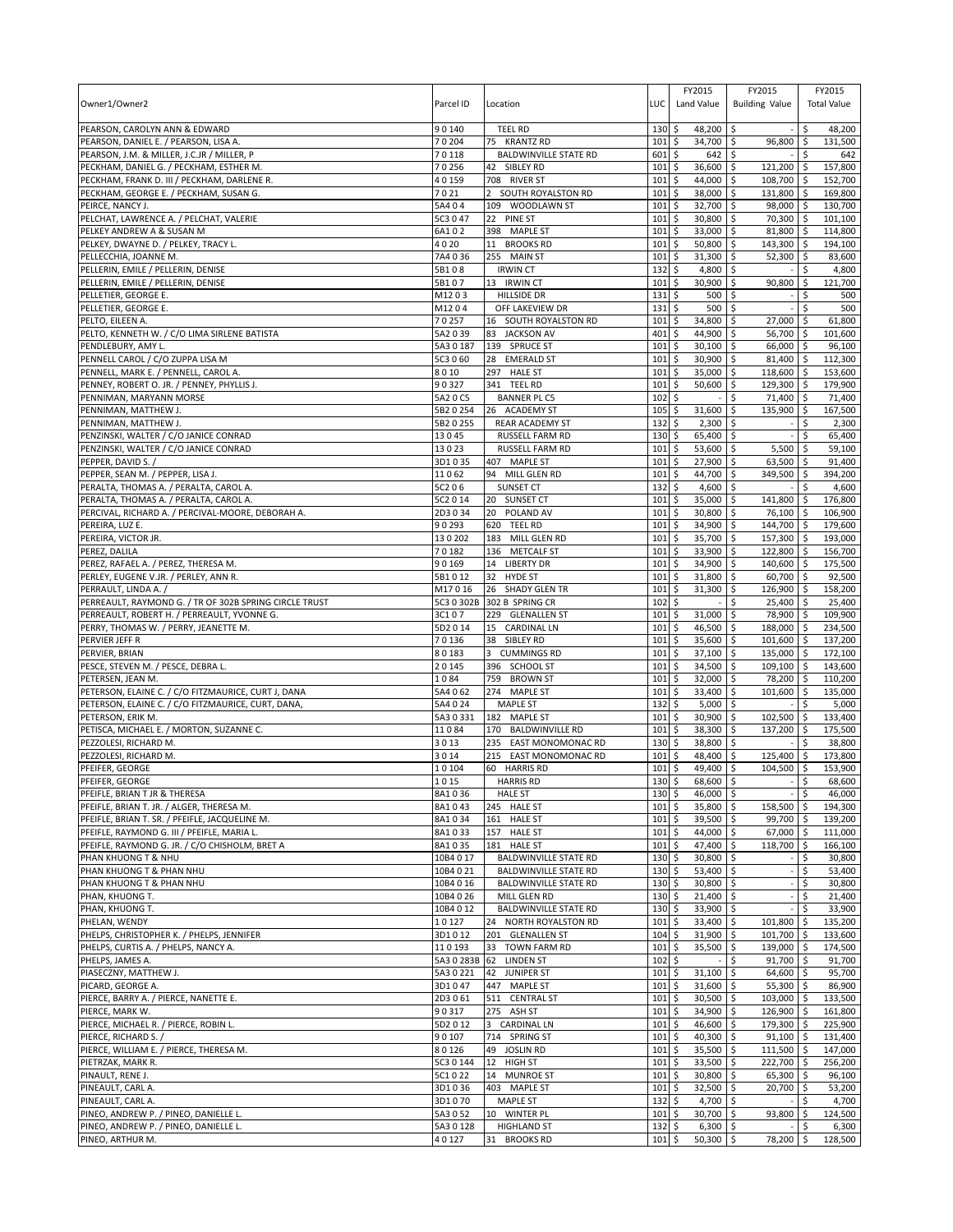| Owner1/Owner2                                                                                                        | Parcel ID              | Location                                                  | LUC                        | FY2015<br>Land Value               | FY2015<br><b>Building Value</b>     |                        | FY2015<br><b>Total Value</b> |
|----------------------------------------------------------------------------------------------------------------------|------------------------|-----------------------------------------------------------|----------------------------|------------------------------------|-------------------------------------|------------------------|------------------------------|
| PIRES, CALVIN R.                                                                                                     | 90294                  | 630 TEEL RD                                               | 101                        | \$<br>34.900                       | \$<br>122,100                       | \$                     | 157,000                      |
| PLACE RUTH W (LIFE ESTATE) / ST PIERRE AUDREY L TR OF<br>PLACE, RUTH W. (LIFE ESTATE) / ST. PIERRE, AUDREY L., TR OF | 20143<br>2029          | <b>FORRISTALL RD</b><br>345 FORRISTALL RD                 | 130<br>101                 | \$<br>38,000 \$<br>\$<br>49,300 \$ | 149,900                             | \$                     | 38,000<br>199,200            |
| PLANTE, ARTHUR G. / PLANTE, FRANCIS E.                                                                               | 2D4 0 27               | <b>GOODRICH ST</b>                                        | 131                        | \$<br>45,800                       | \$                                  | Ŝ.                     | 45,800                       |
| PLANTE, EUGENE P.                                                                                                    | 2D3021                 | <b>CENTRAL ST</b>                                         | 132                        | \$<br>900                          | l\$                                 | \$                     | 900                          |
| PLANTE, EUGENE P.                                                                                                    | 2D3022                 | 558 CENTRAL ST                                            | 130                        | \$<br>34,900                       | l\$                                 | \$                     | 34,900                       |
| PLANTE, FLORENCE T.                                                                                                  | 2D3 0 109              | 134 GOODRICH ST                                           | 101                        | \$<br>34,800                       | $\sqrt{5}$<br>59,400                | \$                     | 94,200                       |
| PLANTE, FRANCIS E. / PLANTE, SHEILA J.                                                                               | 2D3075                 | <b>HARVARD ST</b>                                         | 132                        | \$<br>4,500                        | ∣\$                                 | Ŝ.                     | 4,500                        |
| PLANTE, FRANCIS E. / PLANTE, SHEILA J.                                                                               | 2D3076                 | 20 HARVARD ST                                             | 101                        | \$<br>30,100                       | l\$<br>36,100                       | \$                     | 66,200                       |
| PLANTE, JOSEPHINE L. / C/O PLANTE, EUGENE P.                                                                         | 5C2 0 13               | 31<br><b>FRONT PL</b>                                     | 101                        | \$<br>35,100                       | \$ ا<br>59,800 \$                   |                        | 94,900                       |
| PLANTE, ROGER J. / PLANTE, LOIS C.                                                                                   | 1018                   | 439 WEST ST                                               | 101                        | 36,700<br>\$                       | \$<br>182.000                       | \$                     | 218,700                      |
| PLANTE, SHAD W. / PLANTE, JESSICA L.<br>PLANTE, WALTER A. / PLANTE, CLAUDETTE C.                                     | 5B4041<br>5A4 0 13     | 180 LAKE SHORE DR<br><b>EASTERN AV</b>                    | 101<br>132                 | \$<br>35,100<br>\$<br>5,000        | \$<br>171,200<br>l\$                | \$ ا<br>\$             | 206,300<br>5,000             |
| PLANTE, WALTER A. / PLANTE, CLAUDETTE C.                                                                             | 5A4 0 14               | <b>EASTERN AV</b>                                         | 130                        | \$<br>26,600                       | l\$                                 | \$                     | 26,600                       |
| PLANTE, WALTER A. / PLANTE, CLAUDETTE C.                                                                             | 5A4 0 12               | <b>TUCKER ST</b><br>3                                     | 101                        | 32,200<br>\$                       | \$<br>85,300                        | $\ddot{\varsigma}$     | 117,500                      |
| PLH-LAKEVIEW, LLC                                                                                                    | 3A103                  | 472 GLENALLEN ST                                          | 130                        | \$<br>34,600                       | \$                                  | Ŝ.                     | 34,600                       |
| PLOSKONKA, SCOTT A.                                                                                                  | 5C1083                 | <b>HILL ST</b><br>83                                      | 101                        | \$<br>33,700                       | \$<br>125,600                       | l\$                    | 159,300                      |
| PLOUFF, STEPHEN W. / C/O WEBSTER BANK N.A.                                                                           | 8A309                  | 350 HIGH ST                                               | 101                        | \$<br>49,300                       | \$<br>101,000                       | I\$                    | 150,300                      |
| PLOUFFE, WAYNE A. / PLOUFFE, KIMBERLY                                                                                | 110138                 | 160 MILL GLEN RD                                          | 101                        | \$<br>36,600                       | $\zeta$<br>91,700                   | \$                     | 128,300                      |
| PLUMMER, DAVID / PLUMMER, DIANE                                                                                      | 130225                 | 228 MILL GLEN RD                                          | 101                        | \$<br>38,600                       | l\$<br>142,100                      | l\$                    | 180,700                      |
| PODESTA, RAYMOND A. / BILODEAU-PODESTA, DAWN M.                                                                      | 20123                  | 712 CENTRAL ST                                            | 101                        | \$<br>40,500 \$                    | $113,600$ \$                        |                        | 154,100                      |
| POIRIER, ALAN J. JR.                                                                                                 | 130205                 | 245 MILL GLEN RD                                          | 101                        | \$<br>37,000                       | l\$<br>182,500                      | <b>S</b>               | 219,500                      |
| POIRIER, ANTHONY / POIRIER, MARGARET<br>POIRIER, ROBIN W. / QUINN, JOANNE                                            | 11024<br>130187        | 23<br><b>TOWN FARM RD</b><br><b>INDEPENDENCE DR</b><br>40 | 101<br>101                 | \$<br>83,900<br>36,600<br>\$       | \$<br>135,300<br>107,600<br>l\$     | $\sqrt{5}$<br><b>S</b> | 219,200<br>144,200           |
| POIRIER, ROLAND J. / POIRIER, STEPHANIE E.                                                                           | 40192                  | 6<br><b>BAYBERRY CR</b>                                   | 101                        | \$<br>32,400                       | \$<br>170,800 \$                    |                        | 203.200                      |
| POLCARI, ROBERT F. / POLCARI, SUSAN E.                                                                               | 8A3044                 | 135 EAGLE RD                                              | 101                        | \$<br>45,900                       | \$<br>272,400                       | <b>S</b>               | 318,300                      |
| POMERLEAU, DENIS G. / C/O FEDERAL HOME LOAN MTG CORP                                                                 | 5A3 0 234              | 49<br>JUNIPER ST                                          | 101                        | \$<br>30,900                       | \$<br>103,600                       | ۱\$                    | 134,500                      |
| POTHIER, WILLIAM F.                                                                                                  | 5A2 0 129              | 12 CEDAR TR                                               | 101                        | $30,500$ \$<br>\$                  | 68,600                              | l\$                    | 99,100                       |
| POTHIER, WILLIAM F.                                                                                                  | 5A2 0 132              | <b>CEDAR TR</b>                                           | 132                        | \$<br>$4,600$ \$                   |                                     | Ŝ.                     | 4,600                        |
| POTVIN, MICHAEL J. / POTVIN, JOAN                                                                                    | M10042                 | 56 BEACHVIEW DR                                           | 101                        | \$<br>130,900                      | $\overline{\phantom{a}}$<br>109.400 | \$                     | 240,300                      |
| POUDRIER, HEIDI A. / POUDRIER, JOHN C.                                                                               | 12074                  | 118 GARDNER RD                                            | 101                        | \$<br>36,600                       | \$<br>184,400                       | l \$                   | 221.000                      |
| POULIN, WILLIAM C. / POULIN, DOREEN A                                                                                | 2D30118                | 127 GOODRICH ST                                           | 101                        | \$<br>32,200                       | l\$<br>72,500 \$                    |                        | 104,700                      |
| POULIOT, MICHAEL M. / POULIOT, WANDA F.<br>POWELL STONE & GRAVEL CO., INC                                            | 5D3032<br>90190        | 350 BENJAMIN ST<br>675 SPRING ST                          | 101<br>390                 | \$<br>47,100<br>\$<br>37,100       | l\$<br>171,900 \$<br>  \$<br>50,100 | <b>S</b>               | 219,000<br>87,200            |
| POWELL STONE & GRAVEL, INC.                                                                                          | 12021                  | <b>BEMIS RD</b>                                           | 130                        | \$<br>275,900                      | ∣\$                                 | -\$                    | 275,900                      |
| POWELL STONE AND / GRAVEL CO., INC.                                                                                  | 90191                  | 673 SPRING ST                                             | 325                        | \$<br>60,600                       | l\$<br>220,500                      | \$                     | 281,100                      |
| POWERS, STEVEN M. / SCHOLL, KAREN L.                                                                                 | 5C2 0 74               | <b>FRONT ST</b>                                           | 106                        | \$<br>15,000                       | \$ ا<br>2,800                       | l \$                   | 17,800                       |
| POWERS, STEVEN M. / SCHOLL, KAREN L.                                                                                 | 5C2 0 50               | 13 19 FRONT ST                                            | 111                        | 30,200<br>\$                       | 120,100<br>\$                       | \$                     | 150,300                      |
| POWERS, STEVEN M. / SCHOLL, KAREN L.                                                                                 | 5C3 0 22               | <b>LAKE ST</b>                                            | 132                        | \$<br>1,800                        | \$                                  | Ŝ.                     | 1,800                        |
| PRATT, KENNETH DEAN                                                                                                  | 13044                  | 75 RUSSELL FARM RD                                        | 109                        | \$<br>43,300                       | \$<br>171,400                       | l \$                   | 214,700                      |
| PREISIG ERNEST M                                                                                                     | 5A3 0 270              | 377 CENTRAL ST                                            | 101                        | \$<br>31,100                       | l\$<br>132,500                      | <b>S</b>               | 163,600                      |
| PRESCOTT, WAYNE R. SR. / PRESCOTT, LESLIE A.                                                                         | 5A3 0 304              | 182 184 ELM ST                                            | 104                        | \$<br>31,000                       | \$<br>87,300                        | <b>S</b>               | 118,300                      |
| PRICE, S. MARK                                                                                                       | 5A3062<br>8052         | 26 BELMONT AV                                             | 101                        | 31,500<br>\$                       | 160,500<br>\$                       | l\$                    | 192,000<br>181,200           |
| PRIDGEN, JOSEPH & REBECCA / C/O JEFF WOOD<br>PRIEST, GEARY P. / PRIEST, JAN                                          | 6A1053                 | 14 CUMMINGS RD<br>124 1/2 GLENALLEN ST                    | 101<br>101                 | \$<br>34,400<br>\$<br>32,900       | \$<br>146,800<br>\$<br>107,700      | ۱\$<br>I\$             | 140,600                      |
| PRIEST, JEFFREY                                                                                                      | 7A4011                 | 78 HALE ST                                                | 101                        | \$<br>34,500                       | \$<br>107,700                       | $\sqrt{5}$             | 142,200                      |
| PRIESTLEY, LEONARD / PRIESTLEY, JEAN                                                                                 | 5A3 0 322              | 115 NORTH ST                                              | 101                        | \$<br>31,900                       | l\$<br>104,300                      | <b>S</b>               | 136,200                      |
| PRINN, JEFFREY R. / LAWRENCE, KATHY A.                                                                               | 2D1028                 | <b>WEST ST</b><br>281                                     | 101                        | \$<br>34,900                       | 123,900 \$<br>l\$                   |                        | 158,800                      |
| PROIETTE, CHRISTOPHER                                                                                                | 5C3 0 27               | 118 SPRING ST                                             | 101                        | \$<br>31,500                       | l\$<br>60,800                       | l \$                   | 92,300                       |
| PROUTY DAVID C JR                                                                                                    | 70263                  | 641 ALGER ST                                              | 101                        | \$<br>34,900                       | \$<br>102,900                       | \$                     | 137,800                      |
| PROUTY, DENNIS R. / PROUTY, ANNA M.                                                                                  | 5A3051                 | 16 WINTER PL                                              | 101                        | \$<br>30,500                       | 41,900<br>l\$                       | l \$                   | 72,400                       |
| PROVENCIAL, KEVIN P. / PROVENCIAL, LORI A                                                                            | 8A1048                 | 203 LAUREL ST                                             | $101$ \$                   | 35,500 \$                          | $111,100$ \$                        |                        | 146,600                      |
| PROVOST, KRIS L. / PROVOST, MAUREEN J.<br>PRZEWLOCKI, ANDRZEJ / PRZEWLOCKI, ZOFIA                                    | 5A3076<br>10129        | 71 BELMONT AV<br>407 WEST ST                              | $101 \,$ \$<br>$101 \;$ \$ | $32,000$ \$<br>40,600 \$           | 104,500 \$<br>118,500 \$            |                        | 136,500<br>159,100           |
| PRZEWLOCKI, ANDRZEJ / PRZEWLOCKI, ZOPHIA                                                                             | 10138                  | 409 WEST ST                                               | $101 \,$ \$                | 40,400 \$                          | 114,500 \$                          |                        | 154,900                      |
| PULTORAK, CHESTER E.                                                                                                 | 13039                  | HAPPY HOLLOW RD                                           | $132 \,$ \$                | $3,400$ \$                         |                                     | \$.                    | 3,400                        |
| PULTORAK, CHESTER E. / PULTORAK, PRISCILLA J.                                                                        | 13073                  | <b>HAPPY HOLLOW RD</b>                                    | 132                        | \$<br>4,800 \$                     |                                     | \$                     | 4,800                        |
| PUMA PARTNERS, LLC                                                                                                   | 5B2 0 298              | 29 35 PLEASANT ST                                         | 1115                       | 30,900 \$                          | 157,100                             | ۱\$                    | 188,000                      |
| PUSATERI, JOSEPH / PUSATERI, CONSTANCE                                                                               | 70151                  | 30 SIBLEY RD                                              | $101 \,$ \$                | $35,600$ \$                        | 107,800 \$                          |                        | 143,400                      |
| QUAYE, RICHARD A.                                                                                                    | 10A4037                | 1185 ALGER ST                                             | 101                        | \$<br>34,900 \$                    | 130,500 \$                          |                        | 165,400                      |
| QUEBEC, MICHAEL A. / QUEBEC, LINDA S.                                                                                | M5016                  | 106 ISLAND RD                                             | 101                        | \$<br>84,300 \$                    | 271,000 \$                          |                        | 355,300                      |
| QUEBEC, MICHAEL A. / QUEBEC, LINDA S.<br>QUEEN, CAROL V. / C/O CAROL V. KRYGOWSKI                                    | M5018                  | <b>ISLAND RD</b>                                          | $130 \;$ \$                | 40,500 \$<br>$30,900$ \$           |                                     | l\$                    | 40,500                       |
| QUESNEL, P.L. & MACOMBER, N.K. / C/O BETTE SPARKS                                                                    | 5B2 0 150<br>10100     | 62 66 WEST ST<br>282 WEST ST                              | 104<br>$101 \;$ \$         | \$<br>35,500 \$                    | 57,700 \$<br>$92,100$ \$            |                        | 88,600<br>127,600            |
| QUESNEL, RONALD S. / QUESNEL, PEGGY L.                                                                               | 5B2017                 | 178 SCHOOL ST                                             | 13                         | \$<br>30,800 \$                    | 157,100 \$                          |                        | 187,900                      |
| QUESNEL, RONALD S. / QUESNEL, PEGGY L.                                                                               | 5B2018                 | <b>REAR SCHOOL ST</b>                                     | 132                        | \$<br>4,700 \$                     |                                     | \$                     | 4,700                        |
| QUINN, KIRK G. / QUINN, LORI E.                                                                                      | M15021                 | 330 BEACHVIEW DR                                          | 101                        | \$<br>113,100 \$                   | 131,300                             | \$                     | 244,400                      |
| QUINN, MARY EST. OF / C/O LINDA QUINN MAGUIRE                                                                        | 5C408                  | <b>SPRING ST</b>                                          | 132                        | \$<br>$3,600$ \$                   |                                     | \$                     | 3,600                        |
| QUIST, JOHN H. / QUIST, PATRICIA M.                                                                                  | 5A2 0 115              | 194 SCHOOL ST                                             | 101                        | \$<br>30,800 \$                    | 90,200                              | ۱\$                    | 121,000                      |
| R & T HOCKEY, LLC                                                                                                    | 120100                 | 37 COMMERCIAL DR                                          | 401                        | 73,600 \$<br>\$                    | 317,400 \$                          |                        | 391,000                      |
| RABEL, MILDRED / JEAN, TAMARA                                                                                        | 40226                  | 105 BAYBERRY CR                                           | 101                        | \$<br>$32,400$ \$                  | 164,400 \$                          |                        | 196,800                      |
| RACE, EDITH L.                                                                                                       | 10B4 0 22              | MILL GLEN RD                                              | 132                        | \$<br>$3,100$ \$                   |                                     | \$                     | 3,100                        |
| RACE, EDITH L.<br>RACE, RUSSELL L. / RACE, DEBORAH                                                                   | 10B4 0 27<br>10B4 0 25 | 10 MILL GLEN RD<br>16 MILL GLEN RD                        | 101<br>101                 | 5<br>30,500 \$<br>\$<br>34,700 \$  | 46,400<br>102,900                   | l \$<br>$\sqrt{5}$     | 76,900<br>137,600            |
| RACHUPKA, JOSEPH S. JR. / RACHUPKA, KIM P.                                                                           | 13065                  | OFF HAPPY HOLLOW RD                                       | 132                        | \$<br>4,600 \$                     |                                     | \$                     | 4,600                        |
| RACINE, ROBERT R. / RACINE, KATHY A.                                                                                 | 8A109                  | 202 ALGER ST                                              | 104                        | \$<br>33,900 \$                    | 119,000                             | <b>S</b>               | 152,900                      |
| RACINE, ROBERT R. / RACINE, KATHY A.                                                                                 | 8A1052                 | <b>ALGER ST</b>                                           | 106                        | \$<br>$36,100$ \$                  | 25,300                              | l\$                    | 61,400                       |
| RADER, RICHARD A. JR. / RADER, SUZANNE E.                                                                            | 20138                  | 832 CENTRAL ST                                            | $101 \,$ \$                | $40,100$ \$                        | $121,300$ \$                        |                        | 161,400                      |
| RADIGAN, NANCY A.                                                                                                    | 8A1018                 | 166 HALE ST                                               | 101                        | \$<br>$51,000$ \$                  | 157,300 \$                          |                        | 208,300                      |
| RAHAIM, JOAN E. / RAHAIM, THOMAS E.                                                                                  | 5A3 0 263              | 62 64 MAPLE ST                                            | $104 \pm$                  | 30,700 \$                          | $65,300$ \$                         |                        | 96,000                       |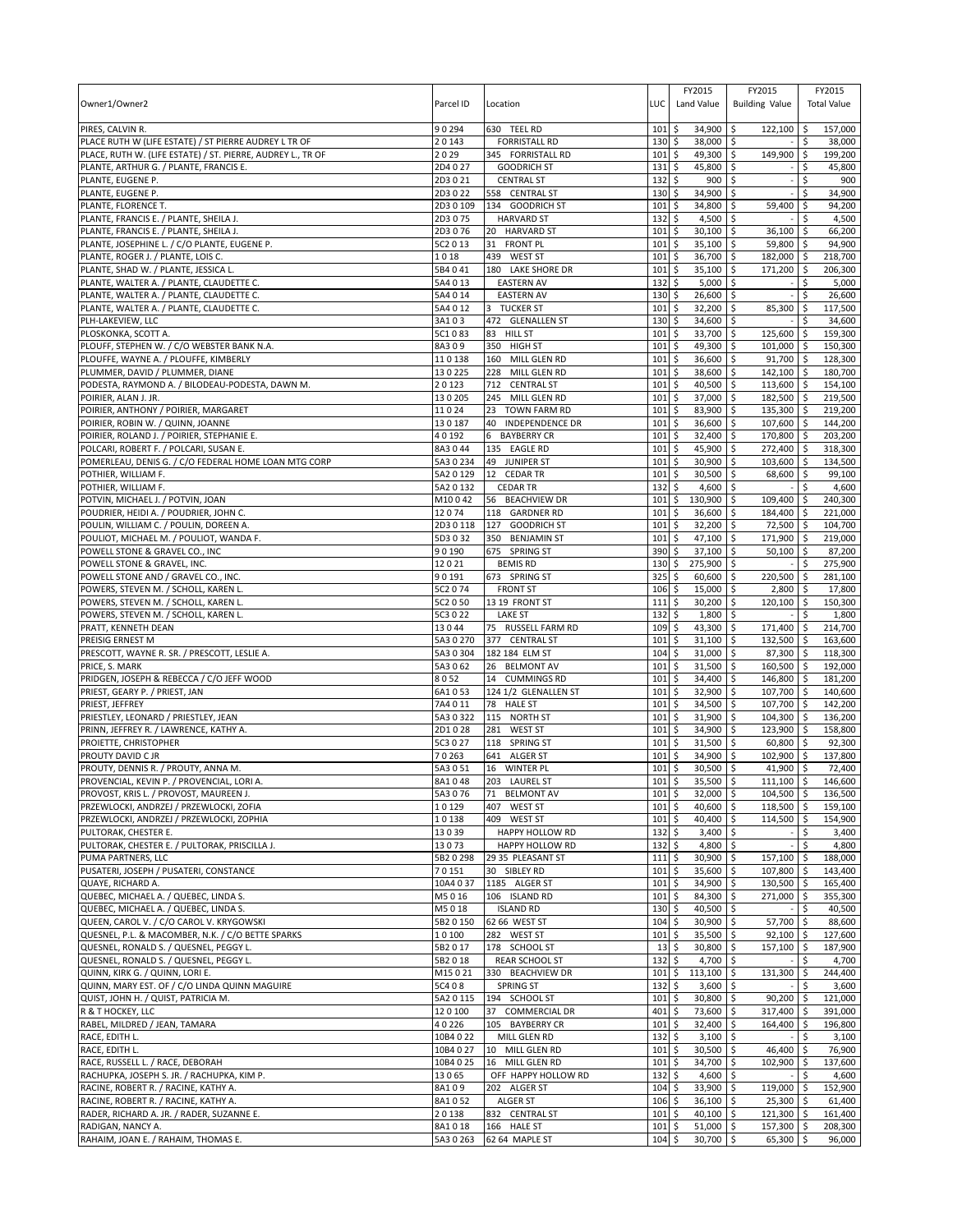| Owner1/Owner2                                                                  | Parcel ID             | Location                                     | LUC                        | FY2015<br>Land Value             | FY2015<br><b>Building Value</b>     |            | FY2015<br><b>Total Value</b> |
|--------------------------------------------------------------------------------|-----------------------|----------------------------------------------|----------------------------|----------------------------------|-------------------------------------|------------|------------------------------|
| RAMOS-SMITH, STEVEN M.                                                         | 5A2 0 16              | 103 PEARL ST                                 | 101                        | \$<br>32,100                     | 77,000<br>\$                        | -\$        | 109.100                      |
| RAMOS-SMITH, STEVEN M.                                                         | 5A2 0 55              | 176 SPRUCE ST                                | 332                        | \$<br>36,700                     | $52,200$ \$<br>S.                   |            | 88,900                       |
| RAMSAY, SHERYL D.<br>RAMSEY, HAROLD L.                                         | 7A4 040<br>5C2 0 77   | 269 MAIN ST<br><b>LAKE ST</b>                | 101<br>392                 | \$<br>37,900<br>\$<br>$1,200$ \$ | \$<br>48,700 \$                     | \$         | 86,600<br>1,200              |
| RANSOM, MARK / RANSOM, KATHERINE S.                                            | 110189                | <b>MELLEN RD</b>                             | 130                        | \$<br>53,600                     | -\$                                 | Ŝ.         | 53,600                       |
| RANSOM, MARK F. / RANSOM, KATHERINE D. STEWART                                 | 110103                | 285 MELLEN RD                                | 101                        | \$<br>42,600                     | $\mathsf{\hat{S}}$<br>254,300       | -\$        | 296,900                      |
| RASSIER, DONNA L. / C/O DONNA KNOWLTON                                         | 5A3 0 161             | 25 EAST ST                                   | 101                        | \$<br>30,800                     | \$<br>129,500 \$                    |            | 160,300                      |
| RASTLEY, TAMMY M. / BARTLETT, RONNIE C.                                        | 40162                 | 720 RIVER ST                                 | 101                        | \$<br>36,600                     | \$<br>101,300                       | -\$        | 137,900                      |
| RAU BROTHERS, INC.                                                             | 2D2041                | 273 LINCOLN AV                               | 400                        | 44,700<br>\$                     | 32,800<br>-\$                       | l \$       | 77,500                       |
| RAU, ERIKA S.                                                                  | 5B2 0 279             | 22 OAK ST                                    | 101                        | \$<br>30,700                     | $\ddot{\circ}$<br>128,000 \$        |            | 158,700                      |
| RAU, HERMAN E., TRUSTEE OF / RAU REALTY TRUST                                  | 9017                  | <b>GARDNER RD</b>                            | 390                        | \$<br>68,700                     | \$<br>1,100                         | \$         | 69,800                       |
| RAU, MARLIESE D.                                                               | 2D3026                | 25 POLAND AV                                 | 101                        | \$<br>35,400                     | \$<br>133,200                       | -\$        | 168,600                      |
| RAU, MARLIESE D                                                                | 2D3027                | OFF POLAND AV                                | 132                        | \$<br>3,000                      | -\$                                 | \$.        | 3,000                        |
| RAU, MARLIESE D.<br>RAU, OTTMAR / RAU, ETHEL C.                                | 2D3028<br>5A3013      | OFF POLAND AV<br><b>WASHINGTON AV</b>        | 132<br>132                 | \$<br>3,300<br>\$<br>$4,600$ \$  | \$                                  | \$         | 3,300<br>4,600               |
| RAU, OTTMAR / RAU, ETHEL C.                                                    | 5A3014                | 480 CENTRAL ST                               | 101                        | \$<br>30,900                     | \$<br>162,100                       | \$         | 193,000                      |
| RAU, STEPHEN D.                                                                | 20167                 | 800 CENTRAL ST                               | 130                        | \$<br>42,700                     | \$                                  | Ŝ.         | 42,700                       |
| RAWDING, LARRY                                                                 | 70142                 | 473 ALGER ST                                 | 101                        | \$<br>40,600                     | 80,200<br>-\$                       | <b>S</b>   | 120,800                      |
| RAWSON, STEVE & KATHY / TRUSTEES RAWSON LIVING TRUST                           | 9075                  | <b>TEEL RD</b><br>381                        | 101                        | \$<br>73,600                     | \$<br>157,900                       | -\$        | 231,500                      |
| RAY, ELLEN M. / BRIAN E. MACK                                                  | 8A3033                | 35<br><b>EAGLE RD</b>                        | 101                        | \$<br>46,400                     | \$<br>181,100                       | -\$        | 227,500                      |
| RAY, PHILLIP / RAY, CYNTHIA F.                                                 | 130224                | 220<br>MILL GLEN RD                          | 101                        | 49,800<br>\$                     | 102,400<br>\$                       | <b>S</b>   | 152,200                      |
| RAY, THOMAS J. / RAY, ELAINE M.                                                | M806                  | EAST MONOMONAC RD<br>146                     | 101                        | \$<br>134,200                    | \$<br>46,900                        | $\sqrt{5}$ | 181,100                      |
| RAY, THOMAS JOSEPH / MCDADE, BARBARA JEAN                                      | M805                  | 156 EAST MONOMONAC RD                        | 101                        | \$<br>134,600                    | \$<br>$40,100$ \$                   |            | 174,700                      |
| RAYMOND, CURTIS J. / RAYMOND, ANGELA L                                         | 5A2 0 128             | 16<br><b>CEDAR TR</b>                        | 101                        | \$<br>31,000                     | 70,400<br>\$                        | l \$       | 101,400                      |
| RAYMOND, DOUGLAS T. / SWIFT, LEANNETTE                                         | M12061                | 236 BEACHVIEW DR                             | 101                        | \$<br>40,600                     | 53,000<br>\$                        | \$         | 93,600                       |
| RAYMOND, KEVIN J.<br>RAYMOND, RICHARD E. JR. / RAYMOND, SANDRA M.              | 8A1042<br>5A2 0 92    | 259 HALE ST<br>169 MILL ST                   | 101<br>101                 | \$<br>35,500<br>\$<br>30,700     | 98,700 \$<br>\$<br>-\$<br>68,600 \$ |            | 134,200<br>99,300            |
| RAYMOND, RONALD J. / RAYMOND JANICE M.                                         | 5A30178               | 64 66 JACKSON AV                             | 101                        | \$<br>30,600                     | \$<br>77,800                        | \$         | 108,400                      |
| RAYMOND, WILLIAM J., JR. / RAYMOND, JOAN M.                                    | 5B3 0 12              | 54 GROVE ST                                  | 101                        | \$<br>30,500                     | \$<br>70,800 \$                     |            | 101,300                      |
| READY, JASMINE D.                                                              | 5B2013                | 144 SCHOOL ST                                | 101                        | \$<br>31,500                     | \$<br>81,200                        | l \$       | 112,700                      |
| READY, JOHN E. / READY, JACQUELINE                                             | 5B2 0 176             | <b>WILLOW ST</b><br>41                       | 101                        | \$<br>32,600                     | \$<br>39,100                        | \$ ا       | 71,700                       |
| RED REALTY TRUST / ROBERT E. DOMBEK TRUSTEE                                    | M9033                 | <b>WEST MONOMONAC RD</b>                     | 132                        | \$<br>19,400                     | \$                                  | Ŝ.         | 19,400                       |
| REDINGER, ROBERT / REDINGER, CAROL                                             | 80123                 | 37 JOSLIN RD                                 | 101                        | \$<br>35,500                     | \$<br>102,300                       | -\$        | 137,800                      |
| REGAN, JAMES BRADFORD / HUNTER, NANCY G.                                       | 7031                  | 317 MAIN ST                                  | 101                        | 34,700<br>\$                     | 138,800 \$<br>-\$                   |            | 173,500                      |
| REIDY, KEVIN M. + LOIS / REIDY, CORA E. (LIFE EST)                             | 5B2 0 128             | 55 COURT ST                                  | 101                        | \$<br>30,700                     | \$<br>92,000                        | l \$       | 122,700                      |
| REIDY, MAURICE G. / REIDY, CORA E.                                             | 5B2 0 129             | <b>COURT ST</b>                              | 132                        | \$<br>4,600                      | \$                                  | Ŝ.         | 4,600                        |
| REILLY, CATHERINE B.                                                           | 20132                 | 748 CENTRAL ST                               | 101                        | \$<br>33,300                     | 138,800<br>\$                       | <b>S</b>   | 172,100                      |
| REILLY, ERIN K.                                                                | 5A4 0 110             | 139 WOODLAWN ST                              | 101                        | \$<br>32,300                     | \$<br>123,500                       | -\$        | 155,800                      |
| REMAL, WALTER R., JR. / REMAL, NANCY G.<br>RENAUD, DENIS W. / RENAUD, SUSAN J. | M4019<br>90305        | 286 EAST MONOMONAC RD<br>691 TEEL RD         | 101<br>101                 | 135,400<br>\$<br>37,100<br>\$    | \$<br>118,800<br>130,500<br>-\$     | \$<br>\$ ا | 254,200<br>167,600           |
| RENAUD, GRETCHEN J.                                                            | 11027                 | TOWN FARM RD                                 | 601                        | \$<br>1,194                      | \$                                  | \$         | 1,194                        |
| RENAUD, GRETCHEN J.                                                            | 8087                  | TOWN FARM RD                                 | 803                        | \$<br>11,592                     | \$                                  | Ś          | 11,592                       |
| RENAUD, KEVIN T. / RENAUD, GRETCHEN J.                                         | 11028                 | 32 TOWN FARM RD                              | 101                        | \$<br>35,600                     | \$<br>143,500                       | \$         | 179,100                      |
| RENAUD-LEBLANC, MICHELLE S.                                                    | 2D3013                | <b>CENTRAL ST</b>                            | 132                        | \$<br>4,900                      | \$                                  | Ŝ.         | 4,900                        |
| RENAUD-LEBLANC, MICHELLE S.                                                    | 2D3012                | 563 CENTRAL ST                               | 101                        | \$<br>32,600                     | \$<br>78,800                        | <b>S</b>   | 111,400                      |
| REYNOLDS, PAUL M.                                                              | 5C3 0 71              | 220 SPRING ST                                | 101                        | \$<br>30,900                     | \$<br>90.100                        | -\$        | 121,000                      |
| REYNOLDS, RICHARD F. / REYNOLDS, BEATRICE B.                                   | 10190                 | 353 WEST ST                                  | 101                        | \$<br>35,800                     | \$<br>145,800                       | \$         | 181,600                      |
| RHEAULT, JAMES / WHITMAN & BINGHAM ASSOC., LLC                                 | 5C2 0 56              | PROSPECT ST                                  | 132                        | 8,000<br>\$                      | S.                                  | \$         | 8,000                        |
| RHEAULT, JAMES / WHITMAN & BINGHAM ASSOC., LLC<br><b>RHODES DENNIS B</b>       | 5B3077<br>130265      | 62 POND ST<br>RUSSELL FARM RD                | 132<br>130                 | \$<br>3,400                      | \$                                  | \$         | 3,400<br>36,600              |
| RIBEIRO, KAREN L.                                                              | 20141                 | 474 FORRISTALL RD                            | 101                        | \$<br>36,600<br>\$<br>35,500     | \$<br>\$<br>91,700                  | -\$        | 127.200                      |
| RIBICANDRIA, F.P. + R. / DRFTWD POND REC. RLTY TRST.                           | 9095                  | <b>TEEL RD</b>                               | 386 <sup>5</sup>           | $140,300$ 5                      | $11,800$ \$                         |            | 152,100                      |
| RICARD, DAVID A. / RICARD, STACEY A.                                           | 5D3037                | 191 HIGH ST                                  | $101 \;$ \$                | 45,600 \$                        | $113,500$ \$                        |            | 159,100                      |
| RICE PAUL W TRUSTEE / JLR REALTY TRUST                                         | 8080                  | 14 JOSLIN RD                                 | $101 \,$ \$                | 49,900 \$                        | 228,400 \$                          |            | 278,300                      |
| RICE, KENDALL D. JR. / GEOFFROY, CHARISSA L.                                   | 110148                | 270 RICE RD                                  | $101 \;$ \$                | 38,300 \$                        | 120,200                             | l \$       | 158,500                      |
| RICE, KENDALL D. SR. / CARR, JOSIAH M. II                                      | 1103                  | <b>RICE RD</b>                               | $601$ \$                   | $536$ \$                         |                                     | \$.        | 536                          |
| RICE, KENDALL D. SR. / CARR, JOSIAH M. II                                      | 1101                  | <b>RICE RD</b>                               | $601$ \$                   | $2,877$ \$                       |                                     | \$         | 2,877                        |
| RICE, PAUL W. / RICE, KATHLEEN A.                                              | 5A4 070               | <b>WENDELL DR</b>                            | 132                        | \$<br>4,900 \$                   |                                     | \$         | 4,900                        |
| <b>RICH MARGIE Y</b><br>RICH, CURTIS / RICH, MARGIE                            | 3D1011                | 18 20 MILL CR                                | $104 \,$ \$<br>$132 \,$ \$ | 32,500 \$<br>$5,300$ \$          | 89,300                              | \$ ا<br>\$ | 121,800                      |
| RICH, CURTIS / RICH, MARGIE                                                    | 5D1063<br>5D1064      | ALGER ST<br>147 ALGER ST                     | $101 \;$ \$                | 26,000 \$                        | 68,200                              | ا \$       | 5,300<br>94,200              |
| RICHARD, DAVID A. / RICHARD, MELLISSA                                          | 5C3 0 93              | 263 SPRING ST                                | 101                        | \$<br>32,200 \$                  | 78,300                              | <b>S</b>   | 110,500                      |
| RICHARD, DAVID L.                                                              | 40141                 | 485 487 BROWN ST                             | $104 \,$ \$                | 35,300 \$                        | 127,900 \$                          |            | 163,200                      |
| RICHARD, DOUGLAS J. / RICHARD, BRUCE J.                                        | M5013                 | 136 ISLAND RD                                | $101 \;$ \$                | 131,400 \$                       | 58,300 \$                           |            | 189,700                      |
| RICHARD, JAMES A. / RICHARD GAIL T.                                            | 6022                  | <b>WEST SHORE DR</b><br>57                   | $130 \;$ \$                | 41,300 \$                        |                                     | \$         | 41,300                       |
| RICHARD, JAMES A. / RICHARD, GAIL T.                                           | 6021                  | 59<br><b>WEST SHORE DR</b>                   | $130 \;$ \$                | 41,300 \$                        |                                     |            | 41,300                       |
| RICHARD, JAMES A. / RICHARD, GAIL T.                                           | 6020                  | <b>WEST SHORE DR</b><br>61                   | $101 \;$ \$                | 41,400 \$                        | 100,500                             | \$         | 141,900                      |
| RICHARD, JUDI                                                                  | M5014                 | <b>ISLAND RD</b>                             | $130 \;$ \$                | $33,100$ \$                      |                                     | \$         | 33,100                       |
| RICHARD, ROBERT J. / RICHARD, MARILYN                                          | 11022                 | 102 BALDWINVILLE RD                          | 101                        | \$<br>35,000 \$                  | 68,700 \$                           |            | 103,700                      |
| RICHARDS, CHRISTOPHER J. / HEBERT, KRISTA R.                                   | 70134                 | 208 BALDWINVILLE STATE RD                    | 101                        | \$<br>34,900 \$                  | 130,300                             | l \$       | 165,200                      |
| RICHARDS, JACK ERNEST<br>RICHARDS, TODD / TODD, KIMBERLEE A.                   | 10B4 0 14<br>8A2 0 21 | <b>BALDWINVILLE STATE RD</b><br>130 EAGLE RD | $132 \,$ \$<br>$101 \;$ \$ | $4,700$ \$<br>47,000 \$          | 202,400 \$                          | \$         | 4,700<br>249,400             |
| RICHARDS, TOMMY G. / LAWSKY, LYNN E.                                           | 70215                 | 46 KRANTZ RD                                 | 101                        | \$<br>$33,400$ \$                | 99,500 \$                           |            | 132,900                      |
| RICHARDSON, LURAY F. / TR OF ROBBINS REALTY TRUST                              | 20180                 | 70 ROBBINS RD                                | $105$ \$                   | 37,700 \$                        | 217,200 \$                          |            | 254,900                      |
| RICHARDSON, LURAY F., TRUSTEE / 60 ROBBINS ROAD REALTY TRUST                   | 204                   | 60 ROBBINS RD                                | 1115                       | $40,200$ \$                      | 129,000 \$                          |            | 169,200                      |
| RICHARDSON, LURAY F., TRUSTEE / OF THE CENTRAL REALTY TRUST                    | 5A3 0 254             | 322 CENTRAL ST                               | $105 \pm 5$                | 30,700 \$                        | 97,600 \$                           |            | 128,300                      |
| RICHARDSON, LURAY F., TRUSTEE / OF THE MAPLE REALTY TRUST                      | 5A3 0 292             | 116 MAPLE ST                                 | 1115                       | $32,200$ \$                      | 137,200 \$                          |            | 169,400                      |
| RICHTARCSIK, CHRISTY-SUE                                                       | 9020                  | 704 SPRING ST                                | $101 \;$ \$                | $35,100$ \$                      | 103,300 \$                          |            | 138,400                      |
| RICHTARCSIK, PAUL S. / RICHTARCSIK, LINDA J.                                   | 5C3 0 161             | 88 HIGH ST                                   | $101 \;$ \$                | $51,400$ \$                      | 120,600 \$                          |            | 172,000                      |
| RICHTARCSIK, PETER J.                                                          | 5B2 0 214             | 216 218 FRONT ST                             | $104 \,$ \$                | 27,800 \$                        | 122,200 \$                          |            | 150,000                      |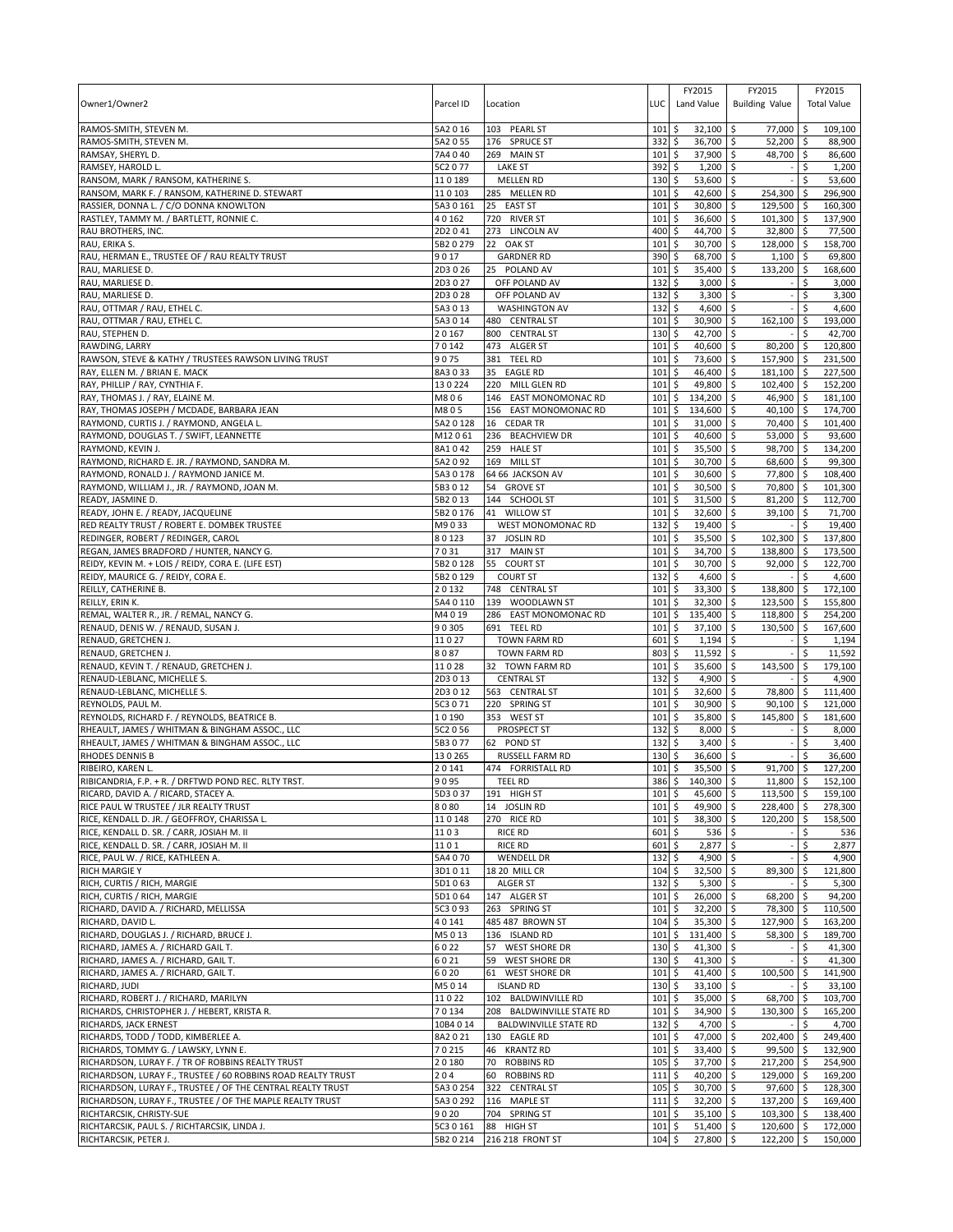| Owner1/Owner2                                                                                            | Parcel ID          | Location                                     | LUC                | FY2015<br>Land Value                   | FY2015<br><b>Building Value</b>        |                 | FY2015<br><b>Total Value</b> |
|----------------------------------------------------------------------------------------------------------|--------------------|----------------------------------------------|--------------------|----------------------------------------|----------------------------------------|-----------------|------------------------------|
| RICORD, MICHAEL S. / RICORD, ELIZABETH T.                                                                | 5B2 0 224          | 18 20 BEAMAN CT                              | 104                | \$<br>30,600                           | -\$<br>105,700                         | -\$             | 136,300                      |
| RICORD, MICHAEL S. / RICORD, ELIZABETH T.<br>RIETH, JAMES H.                                             | 5B2 0 225<br>13083 | <b>BEAMAN CT</b><br>237 MILL GLEN RD         | 132<br>101         | \$<br>1,600<br>34,800 \$<br>\$         | l \$<br>88,600                         | \$<br>-\$       | 1,600<br>123,400             |
| RIGGS, ROBERT F. JR.                                                                                     | 110106             | 175 BALDWINVILLE RD                          | 101                | \$<br>37,700                           | \$<br>119,200                          | \$ ا            | 156,900                      |
| RILEY, CLORINDA / FERRARI, RICHARD                                                                       | 5D3 0 22           | 25 FAIRBANK ST                               | 101                | 54,700<br>\$                           | \$<br>190,200                          | -\$             | 244,900                      |
| RILEY, CLORINDA / FERRARI, RICHARD                                                                       | 5D3 0 21           | <b>FAIRBANK ST</b>                           | 131                | \$<br>61,700                           | \$                                     | \$              | 61,700                       |
| RIMA BENJAMIN, L.L.C.                                                                                    | 5D1071             | 14 BENJAMIN ST                               | 101                | \$<br>30,600                           | 67,400<br>\$                           | \$ ا            | 98,000                       |
| RINGER, STEVEN K. / RINGER, DIANA L                                                                      | 2D3 0 111          | 31<br>ELMWOOD RD                             | 101                | \$<br>51,200                           | \$<br>110,600                          | l \$            | 161,800                      |
| RIPLEY RICHARD A JR / JEROME SHARON                                                                      | 8A305              | 285 HIGH ST                                  | 101                | 46,200<br>\$                           | 190,300<br>Ŝ.                          | \$              | 236,500                      |
| RISTO, BARRY W. / RISTO, DEBRA R.<br>RITE WAY, LLC / C/O DAVINI MICHELE A                                | 8A3034<br>5A20A4   | 45 EAGLE RD<br><b>BANNER PL A4</b>           | 101<br>102         | \$<br>46,600<br>\$                     | 208,700 \$<br>-\$<br>\$<br>68,600      | <b>S</b>        | 255,300<br>68,600            |
| RIVARD, BOBBIE JO                                                                                        | 110199             | 17 TOWN FARM RD                              | 101                | \$<br>36,900                           | 147,900<br>\$                          | ا \$            | 184.800                      |
| RIVARD, DONALD J. JR. / RIVARD, LAURIE F. EPPS                                                           | 10214              | 8<br><b>BOSWORTH RD</b>                      | 101                | \$<br>76,000                           | 197,300<br>\$                          | <b>S</b>        | 273,300                      |
| RIVARD, JOHN A. / RIVARD, LINDA D.                                                                       | 90111              | 706 SPRING ST                                | 101                | \$<br>35,200                           | \$<br>78,300                           | l \$            | 113,500                      |
| RIVARD, RICHARD M. / RIVARD, WINIFRED E.                                                                 | 5C2 073            | 1 COTTAGE ST                                 | 101                | \$<br>37,400                           | 5<br>220,500 \$                        |                 | 257,900                      |
| RIVERA, DEBRA                                                                                            | 5A3 0 259          | 40 42 LINDEN ST                              | 121                | \$<br>30,700                           | \$<br>130,900                          | l \$            | 161,600                      |
| RIVERA, ELLIOT G. / RIVERA, JACLYN M.                                                                    | 5A2 0 70           | <b>MILL ST</b>                               | 132                | \$<br>2,800                            | $\mathsf{\hat{S}}$                     | Ŝ.              | 2,800                        |
| RIVERA, ELLIOT G. / RIVERA, JACLYN M.                                                                    | 5A2071             | MILL ST                                      | 132                | 5<br>$2,800$ \$                        |                                        | \$              | 2,800                        |
| RIVERA, ELLIOT G. / RIVERA, JACLYN M.<br>RIX, ROBERT W.                                                  | 5A2072<br>M12044   | 75 77 MILL ST<br>16 HILLTOP TR               | 104<br>101         | \$<br>30,600<br>\$<br>136,000          | \$<br>105,400<br>\$<br>120,700         | \$<br>\$        | 136,000<br>256,700           |
| ROARK, RICHARD F.J. / NASH, ENDLA                                                                        | 2D3068             | ELMWOOD RD                                   | 132                | \$<br>$5,700$ \$                       |                                        | \$              | 5,700                        |
| ROARK, RICHARD F.J. / NASH, ENDLA                                                                        | 2D3071             | 40 HARVARD ST                                | 101                | \$<br>34,900                           | \$<br>80,900                           | \$              | 115,800                      |
| ROBB, JARROD M. / C/O ROBB, KERI A.                                                                      | M12023             | 325 LAKEVIEW DR                              | 101                | \$<br>43,600                           | 91.800<br>\$                           | -\$             | 135,400                      |
| ROBBINS, GERALD F. / C/O BRYSON, ALLEN B & MARY J                                                        | 8B3024             | 4 BALDWINVILLE RD                            | 101                | \$<br>36,600                           | 170,900 \$<br>-\$                      |                 | 207,500                      |
| ROBERT, BRUCE R. / ROBERT, PATRICIA A.                                                                   | 5B3 0 155          | 57<br><b>BEECH ST</b>                        | 104                | \$<br>30,900                           | $\mathsf{\hat{S}}$<br>115,900          | l\$             | 146.800                      |
| ROBERTS, CARL / ROBERTS, SUZANNE                                                                         | 80148              | 28 JOSLIN RD                                 | 101                | \$<br>35,500                           | 201,000 \$<br>-\$                      |                 | 236,500                      |
| ROBERTS, EUGENE C. / ROBERTS, MONA L.                                                                    | 70109              | 815 ALGER ST                                 | 101                | \$<br>45,200                           | \$<br>95,200                           | l\$             | 140,400                      |
| ROBERTS, EUGENE C. / ROBERTS, MONA L.                                                                    | 70106              | ALGER ST                                     | 130                | 37,000<br>\$                           | \$                                     | Ŝ.              | 37,000                       |
| ROBERTS, GRAHAM J. / ROBERTS, MARIA ISABEL<br>ROBERTS, JENNY L. / ROBERTS, DAVID A.                      | 1305<br>2D403      | 195 BALDWINVILLE RD<br>89 ELMWOOD RD         | 101<br>101         | \$<br>35,100<br>\$<br>35,200           | 5<br>$112,100$ \$<br>\$<br>$96,300$ \$ |                 | 147,200<br>131,500           |
| ROBERTS, JOHN P. / ROBERTS, GAIL                                                                         | 8A105              | 190 ALGER ST                                 | 101                | \$<br>33,000                           | \$<br>65.400                           |                 | 98.400                       |
| ROBERTS, NORMAN A. / ROBERTS, JANET M.                                                                   | 5C1065             | 181<br><b>RIVER ST</b>                       | 101                | 31,500<br>\$                           | 80,000<br>Ŝ.                           | ۱\$             | 111,500                      |
| ROBERTS, WILLIAM M. / ROBERTS, BRANDI E.                                                                 | 2D30134            | 53<br>ELMWOOD RD                             | 101                | \$<br>31,300                           | \$<br>167,200 \$                       |                 | 198,500                      |
| ROBICHAUD, JAMES F.                                                                                      | 6034               | 39<br><b>WEST SHORE DR</b>                   | 101                | 41,300<br>\$                           | \$<br>105,400 \$                       |                 | 146,700                      |
| ROBICHAUD, JAMES F. / ROBICHAUD, RHONDA L.                                                               | 60101              | 26<br><b>TOLMAN RD</b>                       | 101                | \$<br>36,700                           | -\$<br>163,100                         | l\$             | 199,800                      |
| ROBICHAUD, JAQUELYN / C/O THE WINCHENDON SCHOOL, INC                                                     | 5C4 0 30           | 36<br><b>HALL RD</b>                         | 101                | \$<br>42,800                           | 96,900<br>S.                           | <b>S</b>        | 139,700                      |
| ROBICHAUD, MARK A. / ROBICHAUD, ELAINE M.                                                                | 5A3 0 291          | 103 MAPLE ST                                 | 104                | \$<br>30,700 \$                        | 115,400 \$                             |                 | 146,100                      |
| ROBICHAUD, PAUL E. / C/O ROBICHAUD IRREVOCABLE TRUS<br>ROBICHAUD, RICHARD L. JR. / ROBICHAUD KATHERINE J | M3053<br>110181    | 95 FOURTH ST<br>53<br><b>TOWN FARM RD</b>    | 101<br>101         | \$<br>130,100<br>\$<br>35,500          | -\$<br>29,300<br>116,300<br>Ŝ.         | <b>S</b><br>۱\$ | 159,400<br>151,800           |
| ROBILLARD, RONALD E. / ROBILLARD, RICHARD L                                                              | 90325              | 313 ASH ST                                   | 101                | 34,800<br>\$                           | 188,500 \$<br>S.                       |                 | 223,300                      |
| ROBILLARD, SCOTT S.                                                                                      | 40179              | <b>BROOKS RD</b><br>27                       | 101                | \$<br>47,500                           | \$<br>128,100                          | l \$            | 175,600                      |
| ROBINSON, MATTHEW J. / ROBINSON, HEATHER                                                                 | 90214              | 12<br><b>LIBERTY DR</b>                      | 101                | \$<br>42,200                           | \$<br>128,900                          | \$              | 171,100                      |
| ROBINSON, MYRA D. / C/O DEAN ROBINSON                                                                    | 5B203              | <b>WEST ST</b>                               | 132                | \$<br>3,200                            | \$                                     | Ŝ.              | 3,200                        |
| ROBINSON, MYRA D. / C/O DEAN ROBINSON                                                                    | 5B202              | 157 WEST ST                                  | 101                | \$<br>30,800                           | $\mathsf{\hat{S}}$<br>59,800           | S.              | 90,600                       |
| ROBINSON, MYRA VIOLA / C/O DEAN ROBINSON                                                                 | 5B201              | <b>WEST ST</b>                               | 132                | \$<br>$4,600$ \$                       |                                        | \$              | 4,600                        |
| ROBINSON, RICHARD J. / ROBINSON, LINDA C.<br>ROBINSON, RICHARD J. / ROBINSON, LINDA C.                   | M3026              | <b>SECOND ST</b>                             | 106<br>101         | 97,100<br>\$<br>\$                     | \$ ا<br>900                            | \$              | 98,000                       |
| ROBUCCIO, JAMES A.                                                                                       | M3024<br>5A4 0 82  | 126 SECOND ST<br>339 MAPLE ST                | 101                | 130,100<br>\$<br>33,400                | 124,000<br>-\$<br>115,500<br>-\$       | ۱\$<br>l \$     | 254,100<br>148,900           |
| ROCHELEAU, ARTHUR J. JR. / ROCHELEAU, PAULA A.                                                           | 8A1039             | 208 HALE ST                                  | 101                | \$<br>36,200                           | \$<br>135,400                          | \$ ا            | 171,600                      |
| ROCHELEAU, GEORGE S. / ROCHELEAU, NORMA J.                                                               | 90150              | OLD GARDNER RD                               | 132                | \$<br>5,900                            | \$                                     |                 | 5,900                        |
| ROCHELEAU, GEORGE S. / ROCHELEAU, NORMA JEAN                                                             | 9055               | 15 OLD GARDNER RD                            | $101 \;$ \$        | 33,100 \$                              | 89,400                                 | $\sqrt{5}$      | 122,500                      |
| ROCHELEAU, JEAN L. / ROCHELEAU, DENNIS J.                                                                | 9056               | 17 OLD GARDNER RD                            | $101\overline{s}$  | $37.200$ \$                            | 85.100 \$                              |                 | 122.300                      |
| ROCHELEAU, KIMBERLY A.                                                                                   | 9079               | 24 CROSS RD                                  | 104                | 35,900 \$<br>\$                        | $93,300$ \$                            |                 | 129,200                      |
| ROCHELEAU, MAURICE E. / ROCHELEAU, SHIRLEY A.                                                            | 5B2 0 159          | 35<br><b>HYDE PARK ST</b>                    | 101                | \$<br>31,300 \$                        | 77,400 \$                              |                 | 108,700                      |
| ROCHELEAU, NORMAN E. / ROCHELEAU, SUSAN M.                                                               | 70189<br>7025      | 36<br>PHYLLIS RD<br>10<br>SOUTH ROYALSTON RD | 101<br>104         | \$<br>$34,100$ \$<br>\$<br>$37,500$ \$ | 119,300<br>$131,100$ \$                | ۱\$             | 153,400<br>168,600           |
| ROCHELEAU, RALPH R. / ROCHELEAU, SUZANNE L.<br>ROCHELEAU, ROLAND J., JR. / ROCHELEAU, CYNTHIA A.         | 5B2 0 160          | 29<br><b>HYDE PARK ST</b>                    | 101                | \$<br>30,900 \$                        | 80,500 \$                              |                 | 111,400                      |
| ROCHELEAU, ROLAND J.M. / ROCHELEAU, BARBARA                                                              | 5C1023             | 18<br><b>MUNROE ST</b>                       | 101                | \$<br>31,200                           | 65,300<br>ا \$                         | <b>S</b>        | 96,500                       |
| ROCHETTE, ALAN H.                                                                                        | 130107             | 231 HOLLY DR                                 | 101                | \$<br>36,500 \$                        | 115,700 \$                             |                 | 152,200                      |
| ROCHON, ROLLAND F. / ROCHON, HELEN M.                                                                    | 130132             | OTTER RIVER RD<br>61                         | 101                | \$<br>36,600                           | \$<br>216,000                          | $\sqrt{5}$      | 252,600                      |
| ROCKWOOD, PAUL C. ESTATE OF                                                                              | 3A1 0 2            | OFF GLENALLEN ST                             | 132                | \$<br>4,700 \$                         |                                        | \$              | 4,700                        |
| RODRIGUEZ, PEDRO G.                                                                                      | 5B2 0 194          | 14 WILLOW ST                                 | 101                | \$<br>31,000 \$                        | 80,000                                 | \$              | 111,000                      |
| ROGER, STEVEN R. / FORREST-ROGER, LEE<br>ROGERS, DAVID L. / ROGERS, NANCY LEE                            | 5A4 0 31           | 34 VAINE ST                                  | 101<br>101         | \$<br>46,600 \$<br>\$<br>45,800 \$     | 113,800<br>160,900 \$                  | l \$            | 160,400<br>206,700           |
| ROGERS, JAMES K. / ROGERS, DIANNE M.                                                                     | 8A2 0 19<br>8A2020 | 160 EAGLE RD<br>170 EAGLE RD                 | 101                | \$<br>45,700 \$                        | $215,100$ \$                           |                 | 260,800                      |
| ROGERS, LYNN E.                                                                                          | 5B4010             | 120 LAKE SHORE DR                            | 101                | l\$<br>38,300 \$                       | $113,100$ \$                           |                 | 151,400                      |
| ROMAN CATHOLIC BISHOP / OF WORCESTER                                                                     | 5B401              | <b>GLENALLEN ST</b>                          | 953                | $\ddot{s}$<br>38,400 \$                |                                        | \$              | 38,400                       |
| ROMANO, MARK S. / ROMANO, JUDY M.                                                                        | 4C4 0 49           | 586 RIVER ST                                 | 101                | \$<br>32,400 \$                        | 96,200 \$                              |                 | 128,600                      |
| ROMANOWSKI, DAVID T. / ROMANOWSKI, NANCY F.                                                              | M10036             | 96 LAKEVIEW DR                               | $101 \;$ \$        | 135,200 \$                             | 138,100 \$                             |                 | 273,300                      |
| ROMARD, STEVEN J. / ROMARD, RONALD D.                                                                    | 2D4026             | 7 OAKLAND ST                                 | 101                | \$<br>$31,000$ \$                      | 61,800                                 | l\$             | 92,800                       |
| ROSA JOSEPH A & CHRISTINA M                                                                              | 7A4 0 24           | 89 HALE ST                                   | 101                | 5<br>35,200 \$                         | 73,600 \$                              |                 | 108,800                      |
| ROSA JOSEPH A & CHRISTINA M<br>ROSA JOSEPH A & CHRISTINA M                                               | 7A4 076<br>7A4 077 | 25 JAMESON WY<br>15 JAMESON WY               | $130 \;$ \$<br>130 | 35,500 \$<br>\$<br>37,000              | $\ddot{\circ}$                         | \$<br>\$        | 35,500<br>37,000             |
| ROSA, JOSEPH & CHRISTINA                                                                                 | 7A4 079            | <b>HALE ST</b>                               | $132 \,$ \$        | $5,600$ \$                             |                                        | \$              | 5,600                        |
| ROSE, MARTIN J. / ROSE, JENNIFER L.                                                                      | 70153              | 26 SIBLEY RD                                 | $101 \,$ \$        | $36,200$ \$                            | 113,500                                | l \$            | 149,700                      |
| ROSENGREN, SCOTT A. ET AL / C/O STEVES                                                                   | M3010              | 175 SECOND ST                                | 101                | \$<br>131,000 \$                       | 83,900                                 | ۱\$             | 214,900                      |
| ROSEVEAR, V. VALERIE                                                                                     | 5A2088             | 155 157 MILL ST                              | 104                | \$<br>31,200 \$                        | $62,000$ \$                            |                 | 93,200                       |
| ROSMOND, JOY S.                                                                                          | 2D3073             | 30 HARVARD ST                                | 101                | \$<br>30,600                           | 96,900 \$<br>l \$                      |                 | 127,500                      |
| ROSS, A. EDWARD / TR. OF WINCHENDON REALTY TRUST                                                         | 6093               | 455 NORTH ASHBURNHAM RD                      | 101                | $\mathsf{S}$<br>137,700 \$             | 117,700 \$                             |                 | 255,400                      |
| ROSS, ALAN R. / ROSS, MICHELLE L.                                                                        | 2079               | SCHOOL ST                                    | $132 \;$ \$        | $6,800$ \$                             | $\overline{\phantom{a}}$               | -\$             | 6,800                        |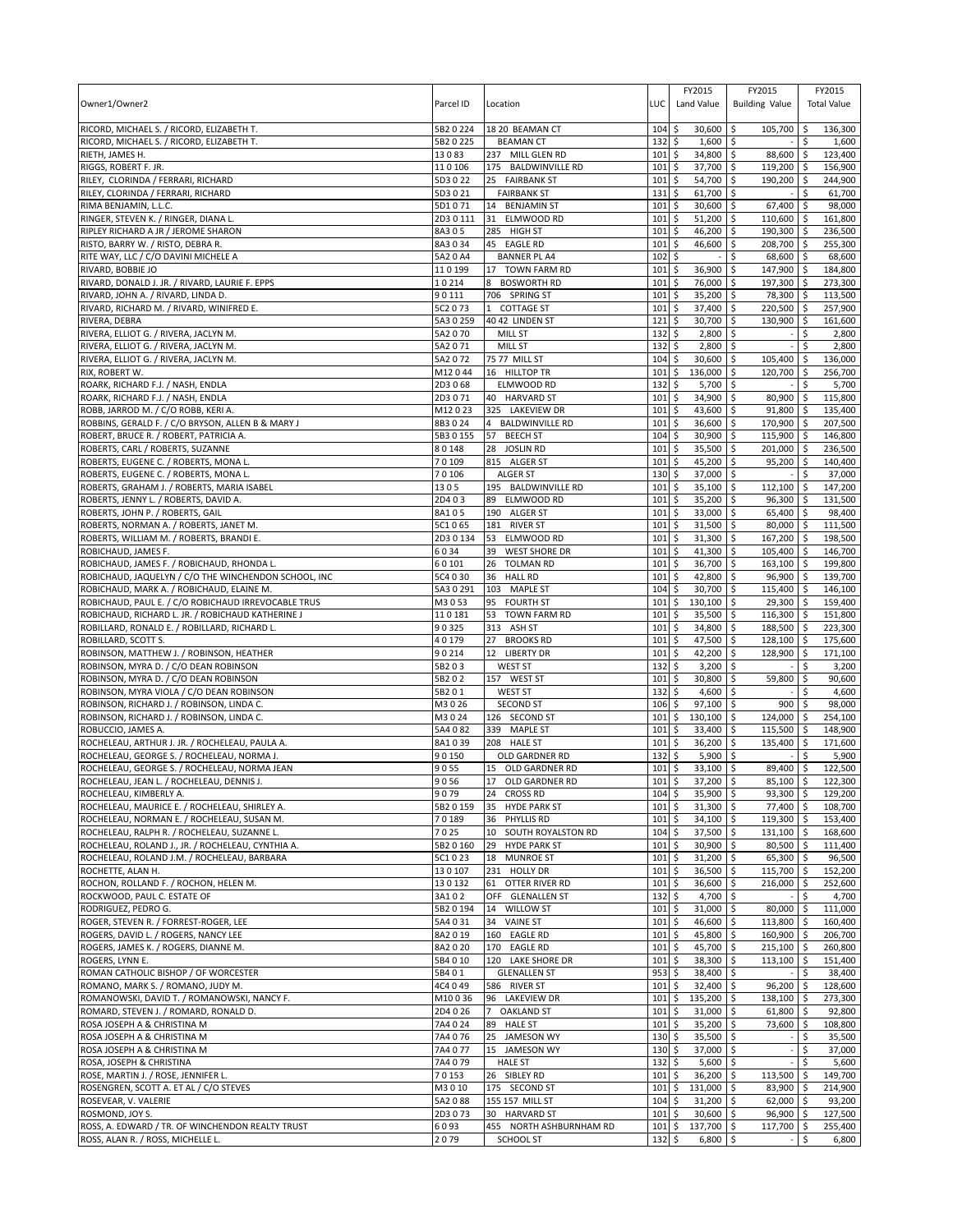| Owner1/Owner2                                                                                                          | Parcel ID           | Location                                 | LUC        | FY2015<br>Land Value                 | FY2015<br><b>Building Value</b>      |                    | FY2015<br><b>Total Value</b> |
|------------------------------------------------------------------------------------------------------------------------|---------------------|------------------------------------------|------------|--------------------------------------|--------------------------------------|--------------------|------------------------------|
| ROSS, ALAN R. / ROSS, MICHELLE L.                                                                                      | 2080                | 439 SCHOOL ST                            | 101        | \$<br>37,500                         | l \$<br>$128,300$ \$                 |                    | 165,800                      |
| ROSS, SCOTT R. / ROSS, TRACY, L.                                                                                       | 40134               | 45 BROOKS RD                             | 101        | \$<br>47,500                         | $\ddot{s}$<br>138,300 \$             |                    | 185,800                      |
| ROSSI, CHRISTIAN M. / ROSSI, DARLENE A.                                                                                | 1016                | 600 WEST ST                              | 101        | 64,500<br>\$                         | \$<br>108,800 \$                     |                    | 173,300                      |
| ROTA CHERYL M<br>ROUX, CHRISTOPHER R.                                                                                  | 8A108<br>110140     | 224 ALGER ST<br>164 MILL GLEN RD         | 101<br>101 | \$<br>31,600<br>37,400<br>\$         | \$<br>67,900 \$<br>\$<br>134,100 \$  |                    | 99,500<br>171,500            |
| <b>ROY NELSON</b>                                                                                                      | 3D1010              | 221<br><b>GLENALLEN ST</b>               | 101        | 36,400<br>\$                         | \$<br>$53,100$ \$                    |                    | 89,500                       |
| ROY, DONALD P. / ROY, PHYLLIS A.                                                                                       | 5A2 0 B3            | <b>BANNER PL B3</b>                      | 102        | \$                                   | \$<br>71,400 \$                      |                    | 71,400                       |
| ROY, ELIZABETH G. / C/O DAVID ROY                                                                                      | 5C3 0 33            | 35 SPRING PL                             | 101        | \$<br>31,300                         | \$<br>67,800 \$                      |                    | 99,100                       |
| ROY, JEANNETTE                                                                                                         | 5A4 0 46            | 322 MAPLE ST                             | 101        | 32,200<br>\$                         | 65,200 \$<br>\$                      |                    | 97,400                       |
| ROY, SUZANNE C.                                                                                                        | 70252               | 1091 ALGER ST                            | 101        | \$<br>36,600                         | 164,200 \$<br>\$                     |                    | 200,800                      |
| RUCKDESCHEL, DAVID J. / RUCKDESCHEL, LORRIE M.<br><b>RUDY DOUGLAS L</b>                                                | 10126<br>5A3 0 153  | 768 BROWN ST<br>52 NORTH ST              | 101<br>101 | 33,500<br>\$<br>30,900<br>\$         | \$<br>128,600 \$<br>\$<br>83,500 \$  |                    | 162,100<br>114,400           |
| RUEL, ROLAND A. / RUEL, MAUREEN T.                                                                                     | 12041               | 161 GARDNER RD                           | 101        | 40,900<br>\$                         | \$<br>98,000 \$                      |                    | 138,900                      |
| RUGG, RUSSELL W. / RUGG, EVANGELINE A.                                                                                 | 10B4 0 29           | 1332 ALGER ST                            | 101        | \$<br>33,800                         | \$<br>94,800 \$                      |                    | 128,600                      |
| RUPP, DARYL L. / C/O RUPP, KATHRYN M.                                                                                  | 13084               | 233 MILL GLEN RD                         | 101        | \$<br>34,800                         | \$<br>92,800 \$                      |                    | 127,600                      |
| RUSCHIONI, ALBERT A. / RUSCHIONI, CYNTHIA M.                                                                           | 90353               | 5 TOY TOWN LN                            | 101        | \$<br>45,900                         | \$<br>175,100 \$                     |                    | 221,000                      |
| RUSCHIONI, DINO S. / RUSCHIONI, LYNN S.                                                                                | 2D108               | SCHOOL ST                                | 132        | $\zeta$<br>4,600                     | \$                                   | Ŝ.                 | 4,600                        |
| RUSCHIONI, DINO S. JR. / RUSCHIONI, LYNN S.                                                                            | 2D109<br>20118      | 336 SCHOOL ST                            | 101<br>101 | \$<br>30,200<br>\$                   | 53,300 \$<br>5                       |                    | 83,500                       |
| RUSCHIONI, JUDITH A.<br>RUSCHIONI, RICCI B. SR.                                                                        | 5B3 0 142           | 640 CENTRAL ST<br>26 BEECH ST            | 101        | 32,900<br>\$<br>30,600               | \$<br>$91,500$ \$<br>\$<br>86,600 \$ |                    | 124,400<br>117,200           |
| RUSCHIONI, RICCI B. SR.                                                                                                | 5A30183             | <b>WEBSTER ST</b>                        | 132        | \$<br>4,600                          | 5                                    | \$                 | 4,600                        |
| RUSCHIONI, RICCI B. SR.                                                                                                | 5A3 0 182           | 56 WEBSTER ST                            | 101        | \$<br>30,600                         | \$<br>58,300 \$                      |                    | 88,900                       |
| RUSCHIONI, TONY L.                                                                                                     | 10131               | 403 A WEST ST                            | 101        | \$<br>38,800                         | \$<br>115,500 \$                     |                    | 154,300                      |
| RUSCITO, JOSEPH                                                                                                        | 5C3 0 96            | 235 SPRING ST                            | 326        | \$<br>96,200                         | l\$<br>428,500 \$                    |                    | 524,700                      |
| RUSHFORD, BRENDA J.                                                                                                    | 40166               | 685 RIVER ST                             | 130        | \$<br>36,600                         | \$                                   | \$                 | 36,600                       |
| RUSHFORD, KEITH P. / RUSHFORD, BRENDA J.<br>RUSSELL, CARL R., JR. / RUSSELL, MAUREEN A.                                | 40167<br>5A2 0 191  | 687 RIVER ST<br>158 SPRUCE ST            | 101<br>101 | 43,300<br>\$<br>\$<br>31,100         | 5<br>123,500 \$<br>\$<br>44,300 \$   |                    | 166,800<br>75,400            |
| RUSSELL, FREDA M. / C/O ROBERT RUSSELL                                                                                 | 2D2018              | <b>BROWN CT</b>                          | 132        | 2,000<br>\$                          | \$                                   | \$                 | 2,000                        |
| RUSSELL, KENNETH L. / RUSSELL, KATHERINE A.                                                                            | 130120              | 214 BALDWINVILLE RD                      | 101        | \$<br>38,400                         | 93,400 \$<br>\$                      |                    | 131,800                      |
| RUSSELL, MAURICE R. / RUSSELL, JENNIFER N.                                                                             | 90341               | 307 ASH ST                               | 101        | \$<br>35,100                         | \$<br>178,700 \$                     |                    | 213,800                      |
| RUSSELL, RICHARD A.                                                                                                    | 6091                | 215<br>NORTH ASHBURNHAM RD               | 101        | \$<br>102,200                        | \$<br>222,600 \$                     |                    | 324,800                      |
| RUSSELL, RICHARD H. / RUSSELL, KAY E.                                                                                  | 5C1059              | 243 RIVER ST                             | 101        | 38,200<br>\$                         | 204,200 \$<br>\$                     |                    | 242,400                      |
| RUSSELL, ROBERT R. / RUSSELL, BETTY L.<br><b>RUSSO WILLIAM</b>                                                         | 5B2 0 286<br>M17032 | 23 LINCOLN AV<br>150 152 MILL CR         | 101<br>104 | \$<br>31,500<br>31,500<br>\$         | \$<br>114,400 \$<br>112,500 \$<br>\$ |                    | 145,900<br>144,000           |
| RUTTAN SCOTT D                                                                                                         | 130134              | 122 ELI DR                               | 101        | \$<br>37,100                         | \$<br>185,300 \$                     |                    | 222,400                      |
| RYAN, JOAN F.                                                                                                          | M3040               | 46 SECOND ST                             | 101        | 129,100<br>\$                        | \$<br>79,000 \$                      |                    | 208,100                      |
| RYAN, JOAN F.                                                                                                          | M3042               | <b>SECOND ST</b>                         | 132        | 6,000<br>\$                          | \$                                   | \$                 | 6,000                        |
| RYDER, PATRICK J. / RYDER, PATRICIA A.                                                                                 | 5A3 0 143           | 66 HIGHLAND ST                           | 101        | \$<br>30,700                         | \$<br>72,400 \$                      |                    | 103,100                      |
| RYDER, SANDRA A. / BEANE, RAYMOND R.                                                                                   | 130232              | 411 WELCH RD                             | 101        | 36,600<br>\$                         | \$<br>224,000 \$                     |                    | 260,600                      |
| RZR, INC.                                                                                                              | 5A203               | 258 SCHOOL ST                            | 101        | 32,800<br>\$                         | 114,000 \$<br>\$                     |                    | 146,800                      |
| S & A RENTAL CORP.<br>S.K. RAJ INC.                                                                                    | 6A1058<br>5C3 0 12  | <b>GLENALLEN ST</b><br>50 SPRING ST      | 103<br>325 | 427,100<br>\$<br>\$<br>67,200        | \$<br>140,100 \$<br>\$<br>160,600 \$ |                    | 567,200<br>227,800           |
| SABULIS, JOSEPH T. / SABULIS, PATRICIA A.                                                                              | 130218              | OFF MELLEN RD                            | 132        | \$<br>4,900                          | l\$                                  | \$                 | 4,900                        |
| SACKETT, JILL N. / SACKETT, JOSEPH F. JR., TR                                                                          | M406                | 206 EAST MONOMONAC RD                    | 101        | \$<br>145,400                        | \$<br>184,800 \$                     |                    | 330,200                      |
| SAFFORD, GLENN R. / GILBERT-SAFFORD, LISA                                                                              | 2D4022              | 25 WILLOUGHBY AV                         | 101        | \$<br>30,900                         | 141,700 \$<br>\$                     |                    | 172,600                      |
| SALONEN, JOHN O. / VALOIS, NANCY E.                                                                                    | M17019              | 596 LAKEVIEW DR                          | 101        | \$<br>31,300                         | \$<br>60,800 \$                      |                    | 92,100                       |
| SALOOM, PETER F. + LINDA B. / TR OF BOSTWICK REALTY TRUST                                                              | 2D1027              | <b>SCHOOL ST</b>                         | 131        | \$<br>123,500                        | \$                                   | \$                 | 123,500                      |
| SALOOM, PETER F. + LINDA B. / TR OF BOSTWICK REALTY TRUST<br>SALOOM, PETER F. + LINDA B. / TR OF BOSTWICK REALTY TRUST | 2D2011<br>2D2012    | 256 MURDOCK AV<br>OFF SCHOOL ST          | 400<br>442 | \$<br>121,700<br>8,000<br>\$         | \$<br>552,000 \$<br>\$               | \$                 | 673,700<br>8,000             |
| SALOOM, PETER F. + LINDA B. / TR OF BOSTWICK REALTY TRUST                                                              | 5A2 0 25            | <b>MURDOCK AV</b>                        | 440        | \$<br>30,100                         | \$                                   | \$                 | 30,100                       |
| SALOOM, PETER F. + LINDA B. / TR OF BOSTWICK REALTY TRUST                                                              | 5A2 0 26            | <b>MURDOCK AV</b>                        | 440        | \$<br>28,800                         | l\$                                  | $\ddot{\varsigma}$ | 28,800                       |
| SALTER, BRIAN K. / SALTER, CAROLYN J.                                                                                  | 12024               | 104 GARDNER RD                           | 101        | l \$<br>$36.600$ \$                  | 172.600S                             |                    | 209.200                      |
| SALTER, JOHN C. / SALTER, AMY Y.                                                                                       | 5A4 077             | 44 VAINE ST                              | 104        | \$<br>46,700                         | \$<br>283,100 \$                     |                    | 329,800                      |
| SALVATI. DIANE E.                                                                                                      | 130197              | ELI DR                                   | 130        | \$<br>37,800 \$                      |                                      | \$                 | 37,800                       |
| SALVATI, DIANE E.<br>SALVATORE, PAUL D. / SALVATORE, LUCILLE T.                                                        | 130116<br>M8013     | 186 ELI DR<br>EAST MONOMONAC RD          | 101<br>132 | \$<br>37,700<br>\$<br>$5,100$ \$     | 5<br>121,500 \$                      | \$                 | 159,200<br>5,100             |
| SALVATORE, PAUL D. / SALVATORE, LUCILLE T.                                                                             | M8021               | <b>EAST MONOMONAC RD</b>                 | 130        | \$<br>42,000 \$                      | $\sim$                               | \$                 | 42,000                       |
| SALVATORE, PAUL D. / SALVATORE, LUCILLE T.                                                                             | M8012               | <b>EAST MONOMONAC RD</b>                 | 132        | \$<br>8,900 \$                       |                                      | \$                 | 8,900                        |
| SALVATORE, PAUL D. / SALVATORE, LUCILLE T.                                                                             | M8019               | EAST MONOMONAC RD                        | 132        | $6,100$ \$<br>\$                     |                                      | \$                 | 6,100                        |
| SALVATORE, PAUL D. / SALVATORE, LUCILLE T.                                                                             | M8018               | EAST MONOMONAC RD<br>85                  | 101        | \$<br>40,500 \$                      | 55,700 \$                            |                    | 96,200                       |
| SALVATORE, PAUL D. / SALVATORE, LUCILLE T.                                                                             | M8023               | 95 EAST MONOMONAC RD                     | 101        | \$<br>40,600                         | $\ddot{s}$<br>46,300 \$              |                    | 86,900                       |
| SAMBUCHI, RALPH A. / C/O PRICE, KELLEY<br>SANBORN, RICHARD R. / SANBORN, SHARI A.                                      | 14012<br>130123     | <b>GARDNER RD</b><br>206 BALDWINVILLE RD | 132<br>101 | \$<br>$2,600$ \$<br>\$<br>35,000 \$  | 158,900 \$                           | \$                 | 2,600<br>193,900             |
| SANDERSON, ALAN D. / SANDERSON, KATHY S.                                                                               | 8A104               | 180 ALGER ST                             | 101        | \$<br>$31,200$ \$                    | 75,900 \$                            |                    | 107,100                      |
| SANDERSON, JASON W. / MALONE, KRYSTAL L.                                                                               | 60105               | 15 WINDSOR RD                            | 101        | 37,000 \$<br>\$                      | 141,000 \$                           |                    | 178,000                      |
| SANOSSIAN, GARY G. / SANOSSIAN, ANN D.                                                                                 | 5D209               | <b>BENJAMIN ST</b>                       | 132        | \$<br>5,500                          | l\$                                  | \$                 | 5,500                        |
| SANTANGELO, BRUCE J. / SANTANGELO, ROSEMARIE                                                                           | 70154               | 24 SIBLEY RD                             | 101        | \$<br>$35,300$ \$                    | $116,100$ \$                         |                    | 151,400                      |
| SANTANGELO, KATHERINE E.                                                                                               | 5D1073              | 167 LAUREL ST                            | 101        | \$<br>36,600 \$                      | 131,200 \$                           |                    | 167,800                      |
| SANTILLI, LEONORA T.<br>SANTINI, DONALD                                                                                | 40225<br>5B3 0 161  | 115 BAYBERRY CR<br>44 PINE ST            | 101<br>101 | \$<br>$32,300$ \$<br>\$<br>39,100 \$ | 174,700 \$<br>69,200 \$              |                    | 207,000<br>108,300           |
| SANTINI, DONALD                                                                                                        | 5C3 0 50            | OFF SPRING PL                            | 132        | \$<br>$3,200$ \$                     |                                      | \$                 | 3,200                        |
| SANTINI, DONALD L.                                                                                                     | 5C3 0 51            | 43 PINE ST                               | 101        | \$<br>33,400 \$                      | 56,100 \$                            |                    | 89,500                       |
| SANTINI, DONALD L.                                                                                                     | 5B3 0 162           | REAR EMERALD ST                          | 132        | \$<br>7,600                          | l\$                                  | \$                 | 7,600                        |
| SANTINI, DONALD L.                                                                                                     | 5B3 0 164           | 50 EMERALD ST                            | 101        | \$<br>$31,200$ \$                    | 45,200 \$                            |                    | 76,400                       |
| SANTOS, GUY E. / SANTOS, TINA M.                                                                                       | 5A2081              | 117 MILL ST                              | 101        | \$<br>30,700 \$                      | 97,600 \$                            |                    | 128,300                      |
| SARAH'S PLACE, LLC<br>SARKOVICS, RICHARD S. / SARKOVICS, JUDITH A.                                                     | 5C409<br>130138     | 302 SPRING ST<br>390 WELCH RD            | 326<br>101 | \$<br>76,900<br>\$<br>36,600         | l\$<br>145,800 \$                    |                    | 222,700<br>153,700           |
| SAULNIER, STEVEN / SAULNIER, PAMELA D.                                                                                 | 70145               | 531 ALGER ST                             | 101        | 47,000<br>\$                         | \$<br>117,100 \$<br>5<br>155,100 \$  |                    | 202,100                      |
| SAUVAGEAU, SCOTT F. / SAUVAGEAU, AMY L.                                                                                | 8059                | 42 BALDWINVILLE RD                       | 101        | \$<br>$42,300$ \$                    | 116,000 \$                           |                    | 158,300                      |
| SAVAGE, KENNETH E. / SAVAGE, SARA T.                                                                                   | 4067                | <b>REAR RIVER ST</b>                     | 132        | \$<br>12,900 \$                      | $\sim$                               | \$                 | 12,900                       |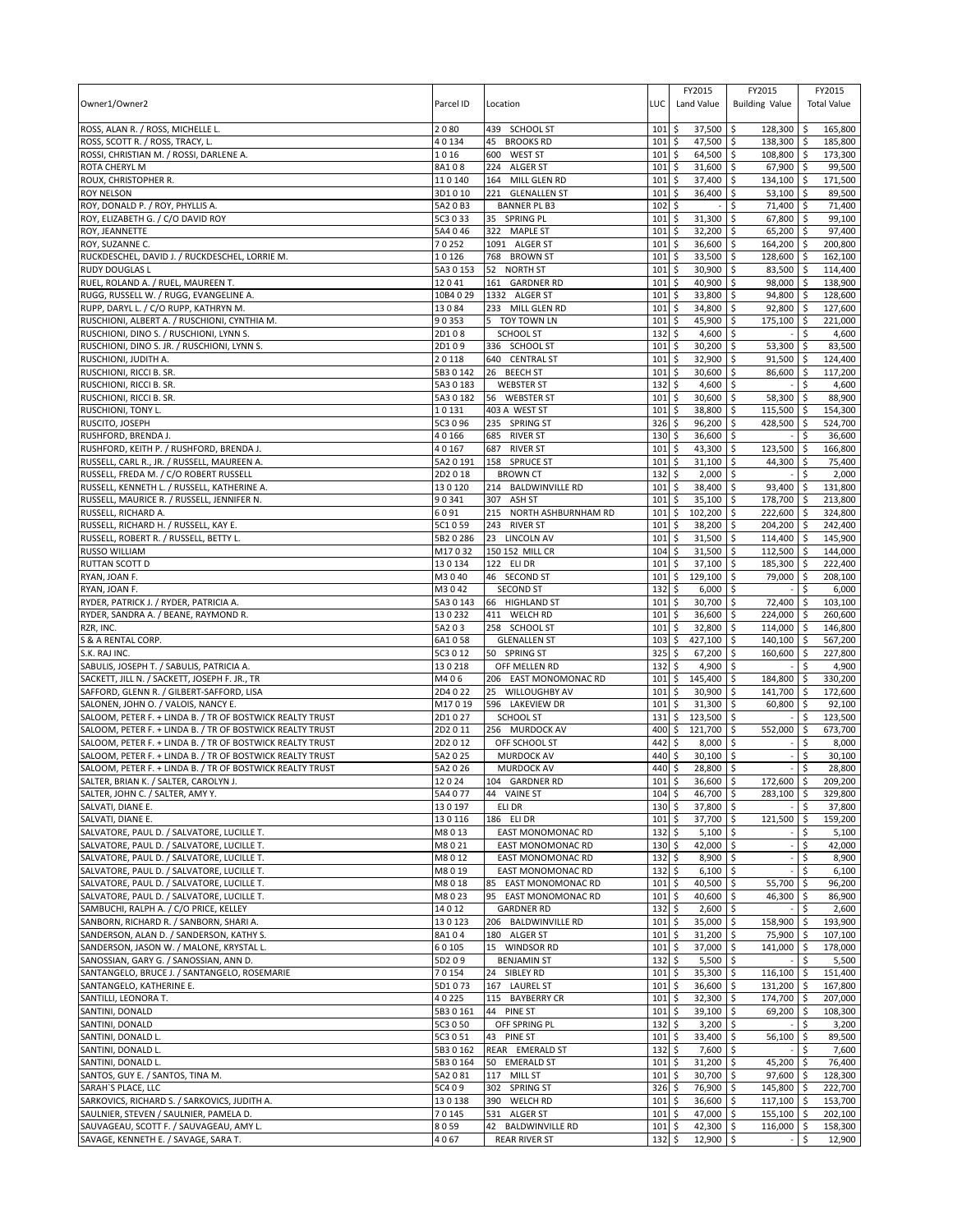| Owner1/Owner2                                                                              | Parcel ID              | Location                                  | LUC                      | FY2015<br>Land Value               | FY2015<br><b>Building Value</b>       |            | FY2015<br><b>Total Value</b> |
|--------------------------------------------------------------------------------------------|------------------------|-------------------------------------------|--------------------------|------------------------------------|---------------------------------------|------------|------------------------------|
| SAVAGE, KENNETH E. / SAVAGE, SARA T.                                                       | 4076                   | <b>REAR RIVER ST</b>                      | 132                      | 14,800 \$<br>\$                    |                                       | \$         | 14,800                       |
| SAVAGE, KENNETH E. / SAVAGE, SARA T.<br>SAVAGE, KENNETH E. / SAVAGE, SARA T.               | 4072<br>4075           | 670 RIVER ST<br><b>REAR RIVER ST</b>      | 101<br>132               | \$<br>41,500<br>\$<br>15,700 \$    | \$<br>89,700                          | -\$<br>\$  | 131,200<br>15,700            |
| SAVAGE, PATRICIA A.                                                                        | LO 20                  | 431 WEST ST                               | 101                      | \$<br>36,800                       | \$<br>173,300                         | \$         | 210,100                      |
| SAVAGE, SARA TOBIAS / SAVAGE, KENNETH E.                                                   | 4074                   | <b>REAR RIVER ST</b>                      | 132                      | 11,600<br>\$                       | \$                                    | \$         | 11,600                       |
| SAVEALL, DEVIN S. / SAVEALL, CAPRILL L.                                                    | 2D4034                 | 61 TUCKER ST                              | 101                      | \$<br>38,400                       | \$<br>108,000                         | \$         | 146,400                      |
| SAVOIE, NORMAN J.                                                                          | M9055                  | WEST MONOMONAC RD                         | 132                      | \$<br>2,200                        | \$                                    | Ś          | 2,200                        |
| SAWTELLE, ANN M.                                                                           | 20100                  | 450 SCHOOL ST                             | 101                      | \$<br>36,100                       | \$<br>43,300                          | \$         | 79,400                       |
| SAWYER, CHRISTOPHER / SAWYER, HALEY                                                        | 803                    | <b>ALGER ST</b>                           | 130                      | \$<br>40,000                       | l\$                                   | \$         | 40,000                       |
| SAWYER, JUNE A. / C/O WENDY GOULD<br>SAWYER, PAUL D. / SAWYER, JANET L.                    | 5A3 0 116<br>5A3 0 146 | 86 WOODLAWN ST<br>80 NORTH ST             | 101<br>101               | \$<br>33,800<br>\$<br>30,900       | 77,200<br>l\$<br>\$<br>51,900         | ۱\$<br>\$  | 111,000<br>82,800            |
| SAWYER, WAYNE A. / SAWYER, PATRICIA A.                                                     | 5A4 0 20               | WOODLAWN ST<br>55                         | 101                      | \$<br>36,000                       | \$<br>144,300                         | <b>S</b>   | 180.300                      |
| SAZONICK. ANDREW L.                                                                        | 5B1031                 | 12 KEMP ST                                | 101                      | \$<br>32,400                       | l\$<br>89,200 \$                      |            | 121,600                      |
| SBROCCA, ANTHONY S.                                                                        | 130253                 | 163 RUSSELL FARM RD                       | 101                      | \$<br>37,600                       | \$<br>122,900 \$                      |            | 160,500                      |
| SBROCCA, SCOTT /                                                                           | 8B3025                 | 6 BALDWINVILLE RD                         | 101                      | \$<br>36,500 \$                    | 234,300 \$                            |            | 270,800                      |
| SCANIO, CHARLES J.V. / SCANIO, KAAREN W.                                                   | 8A307                  | 300 HIGH ST                               | 101                      | \$<br>57,700                       | l\$<br>335,200                        | l\$        | 392,900                      |
| SCARRELL, PATRICIA E.                                                                      | 5C2 069                | 34 PROSPECT ST                            | 104                      | \$<br>35,900                       | l\$<br>88,500                         | l\$        | 124,400                      |
| SCERRA, LOUIS C. / SCERRA, LYN MARIE<br>SCHERER, JACK / SCHERER, JUDITH A.                 | 8061<br>3A1017         | 27 BALDWINVILLE RD<br><b>GLENALLEN ST</b> | 101<br>132               | \$<br>39,500 \$<br>\$<br>20,400    | 83,400 \$<br>$\overline{\phantom{a}}$ | \$         | 122,900<br>20,400            |
| SCHERER, JACK / SCHERER, JUDITH A.                                                         | 3A1018                 | 463 GLENALLEN ST                          | 101                      | \$<br>148,700                      | \$<br>139,800                         | l \$       | 288,500                      |
| SCHNEIDER, KARL D. / SCHNEIDER, CINDY                                                      | 5B2 0 205              | 254 FRONT ST                              | 101                      | \$<br>32,800                       | 5<br>$117,300$ \$                     |            | 150,100                      |
| SCHNEIDER, KARL D. + CINDY M. / TRUSTEES OF CIKA REALTY TRUST                              | 5C3 0 133              | 131 SPRING ST                             | 31                       | 70,700<br>\$                       | \$<br>45,600                          | l\$        | 116,300                      |
| SCHNEIDER, ROBERT W. / C/O KARL SCHNEIDER                                                  | 5A3 0 253              | 338 CENTRAL ST                            | 105                      | \$<br>30,900                       | \$<br>106,800                         | ۱\$        | 137,700                      |
| SCHNEIDER, ROBERT W. / C/O KARL SCHNEIDER                                                  | 5B2 0 202              | 268 FRONT ST                              | 332                      | \$<br>39,700                       | l\$<br>67,300 \$                      |            | 107,000                      |
| SCHNEIDER, ROBERT W. / C/O KARL SCHNEIDER                                                  | 5B2 0 203              | 266 FRONT ST                              | 105                      | \$<br>30,400                       | l\$<br>102,600                        | l \$       | 133,000                      |
| SCHOALES, WAYNE D. / SCHOALES, TINA M.<br>SCHOOL STREET TRUST                              | 60108<br>10237         | 56 58 TOLMAN RD<br>703 SCHOOL ST          | 101<br>316               | \$<br>57,400<br>57,900<br>\$       | \$<br>166,000<br>375,300<br>\$        | I\$<br>\$  | 223,400<br>433,200           |
| SCHOOL STREET TRUST                                                                        | 10236                  | <b>SCHOOL ST</b>                          | 390                      | \$<br>46,000                       | \$                                    | \$         | 46,000                       |
| SCHOTANUS, THOM W. / SCHOTANUS, ELLEN                                                      | 5A4 07                 | 18 EASTERN AV                             | 101                      | \$<br>32,100                       | \$<br>82,500                          | l \$       | 114,600                      |
| SCHULTZE, WILLIAM R. / SCHULTZE, MARY E.                                                   | 5A3 0 334              | 21 CEDAR ST                               | 101                      | \$<br>31,100                       | \$<br>121,800                         | \$         | 152,900                      |
| SCHWARTZ, NATHAN / C/O ATTORNEY JANET LOMBARDI                                             | 9018                   | <b>SPRING ST</b>                          | 388                      | \$<br>98,800                       | \$                                    |            | 98,800                       |
| SCHWARTZ, NATHAN / C/O ATTORNEY JANET LOMBARDI                                             | 90187                  | <b>GARDNER RD</b>                         | 390                      | 69,900<br>\$                       | l\$                                   | \$         | 69,900                       |
| SCHWARTZ, NATHAN / C/O ATTORNEY JANET LOMBARDI                                             | 9052                   | 1<br>OLD GARDNER RD                       | 101                      | \$<br>47,800                       | \$<br>80,300                          | <b>S</b>   | 128,100                      |
| SCHWARTZ, NATHAN / C/O TIMPANY CROSSROADS LLC<br>SCHWARTZ, NATHAN / TIMPANY CROSSROADS LLC | 9016<br>9015           | <b>GARDNER RD</b><br>10 GARDNER RD        | 330<br>332               | 61,300 \$<br>\$<br>\$<br>51,700    | 4,100<br>l\$<br>$50,600$ \$           | l \$       | 65,400<br>102,300            |
| SCORTICO, JARED A.                                                                         | 5A30177                | 86<br><b>JACKSON AV</b>                   | 101                      | \$<br>31,100                       | l\$<br>52,500                         | l\$        | 83,600                       |
| SCORTICO, ROBERT C. / SCORTICO, DEBORAH J.                                                 | 8A3032                 | 25<br><b>EAGLE RD</b>                     | 101                      | \$<br>46,400 \$                    | 190,000 \$                            |            | 236,400                      |
| SCOTLAND, JAMES K. / FITZGERALD-SCOTLAND, JOELLEN                                          | 13076                  | 192 BALDWINVILLE RD                       | 101                      | \$<br>61,200                       | \$<br>310,700                         | ۱\$        | 371,900                      |
| SCOTT, CHRISTOPHER / TR OF THE SCOTT REALTY TRUST                                          | 3A1 0 19               | 459<br><b>GLENALLEN ST</b>                | 101                      | \$<br>148,500                      | \$<br>291,400                         | l\$        | 439,900                      |
| SCOTT, CHRISTOPHER L. / PAGE, NAOMI                                                        | 3A105                  | 453 GLENALLEN ST                          | 101                      | 148,500<br>\$                      | l\$<br>233,660 \$                     |            | 382,160                      |
| SCOTT, JAMES A.                                                                            | 90204                  | 66 CONVERSE DR                            | 101                      | \$<br>34,800                       | \$<br>153,400                         | l\$        | 188,200                      |
| SCOTT, MARTIN W.<br>SCOTT, RUSSELL R. / SCOTT, ANDREA J.                                   | 5A2 0 C4<br>5C3 0 105  | <b>BANNER PL C4</b><br>98 ASH ST          | 102<br>101               | \$<br>\$<br>32,100                 | \$<br>65,800<br>\$<br>67,400          | ۱\$<br>l\$ | 65,800<br>99,500             |
| SCOVILLE, RYAN T. / SCOVILLE, MELODY                                                       | 110124                 | 85<br><b>BALDWINVILLE RD</b>              | 101                      | \$<br>36,400                       | l\$<br>100,400                        | l\$        | 136,800                      |
| SCOVILLE, TIMOTHY E. / SCOVILLE, ELEANOR K.                                                | 80108                  | 651 HITCHCOCK RD                          | 101                      | \$<br>34,000                       | l\$<br>103,200 \$                     |            | 137,200                      |
| SCUDDER BAY CAPITAL, LLC / C/O OINONEN, DAVID J                                            | 10221                  | 109 NORTH ROYALSTON RD                    | 101                      | \$<br>53,100                       | \$<br>181,500                         | <b>S</b>   | 234.600                      |
| SEARLES, MARSHALL L. / C/O ROBERTS, JACOB                                                  | 7A4068                 | 10 SIBLEY RD                              | 101                      | \$<br>34,000                       | 83,400<br>l\$                         | I\$        | 117,400                      |
| SEARS, HARRY J. / SEARS, BERTHA L.                                                         | 5A2046                 | 169 SPRUCE ST                             | 101                      | \$<br>30,100                       | l\$<br>34,100 \$                      |            | 64,200                       |
| SECRETARY OF HOUSING & URBAN / C/O RODA FRANK D                                            | 5C3 0 67               | 13 EMERALD ST                             | 101                      | \$<br>30,900                       | \$<br>81,400 \$                       |            | 112,300                      |
| SECRETARY OF HOUSING AND / C/O CASEY, ERIC E                                               | 130189<br>5B2 0 292    | 212 MILL GLEN RD<br>106 FRONT ST          | 101<br>340               | \$<br>39,800<br>\$<br>47,200       | \$<br>109,600<br>\$<br>40,000 \$      | \$ ا       | 149.400<br>87,200            |
| <b>SEGGER, ROLF</b><br>SEGHIR, SUSAN B. / SEGHIR, AHMED                                    | 5B2 0 197              | 36 WILLOW ST                              | 101S                     | 33.500 \$                          | $96.100$ \$                           |            | 129.600                      |
| SEGUIN, MARX                                                                               | 4D4045                 | <b>MAIN ST</b>                            | $130 \;$ \$              | $24,200$ \$                        |                                       | \$         | 24,200                       |
| SEGUIN, MARX                                                                               | 4D4044                 | 140 MAIN ST                               | 101                      | \$<br>31,900 \$                    | 72,700                                | \$         | 104.600                      |
| SEGUIN, MARY                                                                               | 4D4046                 | <b>MAIN ST</b>                            | 131                      | \$<br>$9,300$ \$                   |                                       | Ŝ.         | 9,300                        |
| SEGUIN, NORMAN B. / SEGUIN, MARY K.                                                        | 5D1080                 | 71 ALGER ST                               | 101                      | \$<br>36,600 \$                    | 195,800                               | l \$       | 232,400                      |
| SEIDENBERG, CAROL FOLEY                                                                    | 90110                  | 708 SPRING ST                             | 101                      | \$<br>35,300 \$                    | 82,100                                | \$         | 117,400                      |
| SEIDMAN, WILLIAM A.                                                                        | M4022                  | EAST MONOMONAC RD                         | 132                      | \$<br>2,700 \$                     | 122,700                               | \$         | 2,700                        |
| SEKURSKI, MICHAEL F. / SEKURSKI, MARY E.<br>SELF STORAGE 4U LLC                            | 9092<br>90310          | 10 LIBERTY DR<br>67 GARDNER RD            | 101<br>316               | \$<br>42,800 \$<br>\$<br>68,500 \$ | 291,800 \$                            | ا \$       | 165,500<br>360,300           |
| SEMENCHUK, KEVIN M. / SEMENCHUK, JANICE M.                                                 | M405                   | 196 EAST MONOMONAC RD                     | 101                      | \$<br>133,200 \$                   | 125,700 \$                            |            | 258,900                      |
| SEMENZA, NICHOLAS J. / SEMENZA, CAROL A.                                                   | M702                   | 416 WEST MONOMONAC RD                     | 101                      | \$<br>136,700 \$                   | 118,600 \$                            |            | 255,300                      |
| SEMENZA, NICHOLAS J. III / SEMENZA, SHARON A.                                              | M3061                  | <b>FOURTH ST</b>                          | 132                      | $10,200$ \$<br>\$                  |                                       | \$         | 10,200                       |
| SEMENZA, NICHOLAS J. III / SEMENZA, SHARON A.                                              | M708                   | 15 SECOND ST                              | $101 \;$ \$              | 47,400 \$                          | 186,600 \$                            |            | 234,000                      |
| SENECAL DARREN                                                                             | M9071                  | 291 GLENALLEN ST                          | 101                      | \$<br>89,800 \$                    | $123,200$ \$                          |            | 213,000                      |
| SENECAL, JAMES K.                                                                          | 90163                  | 74 GARDNER RD                             | 101                      | \$<br>36,700 \$                    | 126,900 \$                            |            | 163,600                      |
| SENECAL, MARK J. / SENECAL, YVONNE M.                                                      | M12027                 | 305 LAKEVIEW DR                           | $101 \;$ \$              | 43,800 \$                          | 114,800 \$                            |            | 158,600                      |
| SENEE, GORDON F.<br>SERRANO IVAN SR & IRMA                                                 | 80139<br>3D1056        | 200 TEEL RD<br>160 GLENALLEN ST           | $101 \;$ \$<br>101       | 35,900 \$<br>\$<br>35,000 \$       | 114,600 \$<br>82,100 \$               |            | 150,500<br>117,100           |
| SERRANO, IVAN / SERRANO, IRMA                                                              | 5A106                  | 306 REAR SCHOOL ST                        | 101                      | \$<br>$25,500$ \$                  | 44,500 \$                             |            | 70,000                       |
| SERRANO, NELSON / SERRANO, IDIS A.                                                         | 12065                  | 144 GARDNER RD                            | 101                      | 5<br>34,800 \$                     | 107,000 \$                            |            | 141,800                      |
| SERRATORE ROBERT S & GABRIELLE                                                             | 10213                  | 95 NORTH ROYALSTON RD                     | 101                      | \$<br>48,400 \$                    | 141,900 \$                            |            | 190,300                      |
| SERT, BULENT / SERT, BEHICE S.                                                             | M17018                 | <b>SHADY GLEN TR</b>                      | 131                      | \$<br>34,600 \$                    |                                       | \$         | 34,600                       |
| SESTITO, NATHAN T.                                                                         | 10A4 0 38              | 1171 ALGER ST                             | 101                      | \$<br>34,900 \$                    | 136,100                               | ا \$       | 171,000                      |
| SEVIGNY, ANTHONY W. / SEVIGNY, ERIN K.<br>SEVIGNY, CATHLEEN C.                             | 6B1021<br>4D4031       | 67 GLENALLEN ST<br>41 HALE ST             | 101<br>101               | 5<br>31,600 \$<br>35,400 \$        | 98,000 \$<br>130,300 \$               |            | 129,600<br>165,700           |
| SEVIGNY, CATHLEEN C. / TR OF THE CATHLEEN C. SEVIGNY                                       | 4D4028                 | 62<br><b>HALE ST</b>                      | 401                      | \$<br>\$<br>57,900                 | \$<br>194,300                         | ۱\$        | 252,200                      |
| SEVIGNY, CATHLEEN C. / TR OF THE CATHLEEN C. SEVIGNY                                       | 5A4 0 86               | <b>WENDELL DR</b><br>$\mathbf{1}$         | 101                      | 35,600 \$<br>\$                    | 157,500 \$                            |            | 193,100                      |
| SEVIGNY, CATHLEEN C. / TR OF THE CATHLEEN C. SEVIGNY                                       | 4D4038                 | 209 MAIN ST                               | 13                       | \$<br>$40,100$ \$                  | $107,100$ \$                          |            | 147,200                      |
| SEVIGNY, DAVID L. JR. / SEVIGNY, RACHEAL C.                                                | 10118                  | 677 SCHOOL ST                             | $13\overline{\smash{5}}$ | $40,300$ \$                        | 111,800 \$                            |            | 152,100                      |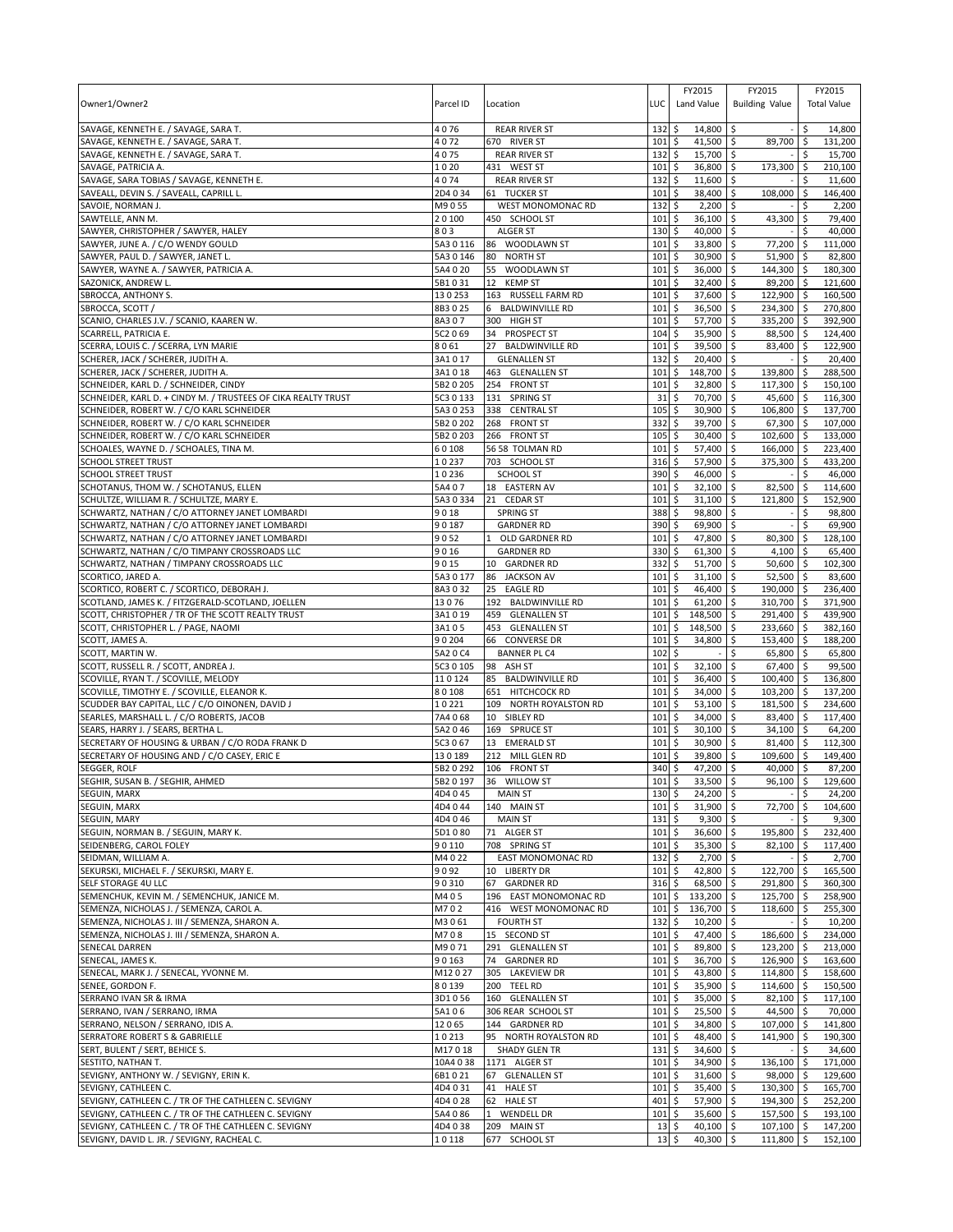| Owner1/Owner2                                                                                  | Parcel ID           | Location                                          | LUC              | FY2015<br>Land Value               | FY2015<br><b>Building Value</b>        |                    | FY2015<br><b>Total Value</b> |
|------------------------------------------------------------------------------------------------|---------------------|---------------------------------------------------|------------------|------------------------------------|----------------------------------------|--------------------|------------------------------|
| SEYMOUR, KEITH A. / SEYMOUR, CATHY M.                                                          | 10201               | 102 NORTH ROYALSTON RD                            | 101              | 55,800 \$<br>\$                    | $190,300$ \$                           |                    | 246,100                      |
| SHANNON, GEORGE F. / SHANNON, GEORGE J.                                                        | 5B2 0 232           | <b>WEST ST</b><br>6                               | 101              | \$<br>$32,100$ \$                  | 115,500 \$                             |                    | 147,600                      |
| SHASHA, MARY                                                                                   | M17045              | <b>LAKEVIEW DR</b>                                | 131              | \$<br>31,000 \$                    |                                        | \$                 | 31,000                       |
| SHAUGHNESSY, MARK EDWARD / SHAUGHNESSY, DONNA LEE                                              | 5B2 0 274           | 165 FRONT ST                                      | 101              | \$<br>32,200                       | \$<br>152,100                          | \$                 | 184,300                      |
| SHAW, DONALD L. / GILBERT, SHARON A.                                                           | 10125               | 740 BROWN ST                                      | 101              | 33,500<br>\$                       | \$<br>108,100 \$                       |                    | 141,600<br>192,000           |
| SHEA, KEVIN P. / SHEA, AMY B.<br>SHEA, MARK S.                                                 | 7A4074<br>110150    | 38<br><b>JAMESON WY</b><br>52<br><b>JOSLIN RD</b> | 101<br>101       | \$<br>34,800<br>\$<br>36,200       | \$<br>157,200 \$<br>\$<br>124,000 \$   |                    | 160,200                      |
| SHEA, WILLIAM J. / SHEA, KIMBERLY J.                                                           | 110186              | 275 MELLEN RD                                     | 101              | \$<br>42,000                       | \$<br>181,600 \$                       |                    | 223,600                      |
| SHELALES, KATHERINE L.                                                                         | 9086                | 624 TEEL RD                                       | 101              | \$<br>37,000                       | \$<br>143,200 \$                       |                    | 180,200                      |
| SHEPARD, ERNEST S. /                                                                           | 5A3 0 297           | 93 LINDEN ST                                      | 104              | \$<br>31,900                       | 95,800 \$<br>\$                        |                    | 127,700                      |
| SHEPARD, GUY H. / SHEPARD, RITA M.L.                                                           | 5A30311             | 8<br><b>HIGHLAND ST</b>                           | 104              | \$<br>30,900                       | \$<br>72,200 \$                        |                    | 103,100                      |
| SHEPARD, LAURIE J. / SHEPARD, JANEAL A.                                                        | 5A2 0 120           | 217 SCHOOL ST                                     | 101              | \$<br>30,300                       | \$<br>74,300 \$                        |                    | 104,600                      |
| SHEPARDSON, JOHN E. / GOODWIN, JUDY G.                                                         | 5C1032              | 79 HILL ST                                        | 101              | 39,300<br>\$                       | 52,000 \$<br>\$                        |                    | 91,300                       |
| SHEPPARD, ANNETTE M. & STEVEN / LARY, LISA A.                                                  | 5C105               | 375 FRONT ST<br><b>FRONT ST</b>                   | 101              | \$<br>33,900                       | \$<br>89,100 \$                        |                    | 123,000                      |
| SHEPPARD, GEORGE E. / SHEPPARD, GERTRUDE<br>SHEPPARD, STEVEN G.                                | 5C106<br>5A3024     | 425 427 CENTRAL ST                                | 132<br>104       | \$<br>4,700 \$<br>\$<br>30,700     | \$<br>82,100 \$                        | \$.                | 4,700<br>112,800             |
| SHEPPARD, STEVEN G. / SHEPPARD, LAURIE A.                                                      | 5C107               | 355 FRONT ST                                      | 101              | \$<br>31,900                       | <b>S</b><br>96,700 \$                  |                    | 128,600                      |
| SHEPPARD, STEVEN G. / SHEPPARD, LORI A.                                                        | 5C201               | 348 350 FRONT ST                                  | 105              | \$<br>$32,300$ \$                  | 177,000 \$                             |                    | 209,300                      |
| SHERWIN, ADAM R.                                                                               | M1504               | 375 LAKEVIEW DR                                   | 101              | \$<br>41,600                       | $\overline{\phantom{a}}$<br>108,900 \$ |                    | 150,500                      |
| SHETRAWSKI, DAVID S. / SHETRAWSKI, KRISTIN A.                                                  | 2D307               | 22 ELMWOOD RD                                     | 101              | \$<br>33,300                       | \$<br>96,600 \$                        |                    | 129,900                      |
| SHIEBLER, PAUL A. / SHIEBLER, KAREN A.                                                         | 130179              | <b>INDEPENDENCE DR</b><br>41                      | 101              | \$<br>36,700                       | <b>S</b><br>113,600 \$                 |                    | 150,300                      |
| SHIPMAN, DAVID E. / SHIPMAN, DEBORAH L.                                                        | 110162              | 335 MELLEN RD                                     | 101              | \$<br>36,800                       | \$<br>144,300 \$                       |                    | 181,100                      |
| SHIPPY, BUXTON L. / SHIPPY, PHYLLIS A.                                                         | 5A2 0 131           | 168 MILL ST<br>23                                 | 101<br>101       | \$<br>30,100                       | \$<br>70,700 \$                        |                    | 100,800                      |
| SHTEREV, GEORGE / VASSILEVA, DENNITZA<br>SHUMARD, DONALD W. / SHUMARD, CAROLYN A.              | 5A3 0 204<br>5B4037 | <b>WEBSTER ST</b><br>220 LAKE SHORE DR            | 101              | \$<br>17,400<br>\$<br>34,900       | $62,000$ \$<br>\$<br>\$<br>140,100 \$  |                    | 79,400<br>175,000            |
| SHUMSKY, JOSEPH E. / SHUMSKY, VIRGINIA M.                                                      | 70140               | 210<br><b>BALDWINVILLE STATE RD</b>               | 101              | \$<br>33,900                       | \$<br>98,800 \$                        |                    | 132,700                      |
| SHVARTS, LEV R. / SCHWARTZ, ROMAN                                                              | 10105               | 380<br><b>WEST ST</b>                             | 101              | \$<br>56,900                       | \$<br>84,000 \$                        |                    | 140,900                      |
| SIART, LISA L.                                                                                 | 3016                | 185<br>EAST MONOMONAC RD                          | 101              | 39,200<br>\$                       | \$<br>103.200                          | $\ddot{\varsigma}$ | 142,400                      |
| SIBLEY, ARNALDO J.                                                                             | 5D1043              | <b>HALL ST</b>                                    | 132              | \$<br>1,300                        | \$                                     | \$                 | 1,300                        |
| SIBLEY, ARNALDO J. / SIBLEY, BARBARA A.                                                        | 5D1044              | 69 MAIN ST                                        | 13               | \$<br>32,900                       | 57,700<br>\$                           | \$                 | 90,600                       |
| SIBLEY, HARRY J. / MORNEAU, CINDY L                                                            | 4C4 0 38            | 118 BROWN ST                                      | 101              | \$<br>33,500                       | \$<br>94,900 \$                        |                    | 128,400                      |
| SIBLEY, HELEN I.                                                                               | 2D3023              | 546 CENTRAL ST                                    | 101              | 32,000<br>\$                       | \$<br>101,200 \$                       |                    | 133,200                      |
| SIBLEY, ROBERT L. / C/O KENDALL, JOSEPH W<br>SIBLEY, SCOTT MALCOLM / WHITE, LORI C/O V. SIBLEY | M1508<br>5B2 0 101  | 356 LAKEVIEW DR<br>96 PLEASANT ST                 | 101<br>101       | \$<br>132,600<br>\$<br>30,200      | 55,200 \$<br>\$<br>90,600 \$<br>\$     |                    | 187,800<br>120,800           |
| SIBLEY, VALORIE J.                                                                             | 6015                | NORTH ASHBURNHAM RD                               | 18               | \$<br>21,915                       | \$                                     | \$                 | 21,915                       |
| SICILIANO, TIFFANIE V.                                                                         | 7032                | 327<br><b>MAIN ST</b>                             | 101              | 36,700<br>\$                       | l\$<br>133,700 \$                      |                    | 170,400                      |
| SIDELEAU, RAYMOND G. / VAUTOUR, MARYROSE T.                                                    | 5C3 0 72            | 226 SPRING ST                                     | 101              | \$<br>$31,100$ \$                  | 79,700 \$                              |                    | 110,800                      |
| SIDILAU, WAYNE C.                                                                              | 8094                | 33 BALDWINVILLE RD                                | 101              | \$<br>40,300                       | \$<br>131,800 \$                       |                    | 172,100                      |
| SIGL, ANNE MARIE / SIGL, MICHAEL W                                                             | 4C407               | 599 RIVER ST                                      | 101              | \$<br>31,100                       | \$<br>$36,100$ \$                      |                    | 67,200                       |
| SIGNA, ELEANOR J. WELCH / SIGNA, SANTO S.                                                      | M12039              | 216 LAKEVIEW DR                                   | 101              | \$<br>131,400 \$                   | $92,500$ \$                            |                    | 223,900                      |
| SIGNA, JOSEPH G. / SIGNA, ANNMARIE                                                             | 5A3 0 137           | 16 NORTH VINE ST                                  | 101              | 31,700<br>\$                       | \$<br>63,900 \$                        |                    | 95,600                       |
| SIHARATH, INTHARATH / SIHARATH, LISA R.<br>SILVA, MATTHEW S. / SILVA, THOMAS ANTHONY JR.       | 5A309<br>11019      | 496 CENTRAL ST<br>74 BALDWINVILLE RD              | 101<br>101       | \$<br>30,900<br>\$<br>44,100       | \$<br>116,900 \$<br>l\$<br>94,200 \$   |                    | 147,800<br>138,300           |
| SILVIA, FRANCIS M.                                                                             | 5B2 0 276           | 60<br><b>OAK ST</b>                               | 101              | \$<br>31,000                       | $\ddot{\mathsf{S}}$<br>136,000 \$      |                    | 167,000                      |
| SIMILIA, JOSEPH / SIMILIA, REBECCA                                                             | 3C108               | 224 GLENALLEN ST                                  | 101              | \$<br>44,100                       | l\$<br>321,100 \$                      |                    | 365,200                      |
| SIMMERS, N. WAYNE / SIMMERS, JUNETTA                                                           | 6B1010              | 52 GLENALLEN ST                                   | 104              | \$<br>31,600                       | \$<br>104,600 \$                       |                    | 136,200                      |
| SIMMONS, BRENDA B.                                                                             | 90224               | 125 CONVERSE DR                                   | 101              | \$<br>34,800                       | \$<br>159,400 \$                       |                    | 194,200                      |
| SIMONDS, MARCUS L. / SIMONDS, EDWARD H.                                                        | 5A3 0 346           | 220<br><b>MAPLE ST</b>                            | 101              | \$<br>30,600                       | 117,200 \$<br>l\$                      |                    | 147,800                      |
| SIMONEAU, SCOTT J. / SIMONEAU, DEBRA L.                                                        | 5A2 0 190           | 198 LINCOLN AV                                    | 101              | 30,700<br>\$                       | \$<br>75,400 \$                        |                    | 106,100                      |
| SIMS, ARTHUR / SIMS, KATHLEEN                                                                  | 6039<br>6B1025      | <b>WEST SHORE DR</b><br>38<br>106 GLENALLEN ST    | 101<br>101       | \$<br>137,200                      | 85,200<br>\$<br>$92,100$ \$            | \$                 | 222.400<br>124,100           |
| SINCLAIR, GARDNER P. III / SINCLAIR, COLLETTE L.<br>SIROIS, MICHELLE                           | 4C4 0 55            | 10 HALE ST                                        | 101 <sub>5</sub> | \$<br>32,000<br>31,600 \$          | l\$<br>125,900 \$                      |                    | 157.500                      |
| SIROIS, RAYMOND A. / SIROIS, NATALIE J.                                                        | 2D1026              | 310 SCHOOL ST                                     | 101              | \$<br>30,600 \$                    | 123,300 \$                             |                    | 153,900                      |
| SIROIS, RAYMOND A. / SIROIS, NATALIE J.                                                        | 2D1025              | <b>SCHOOL ST</b>                                  | 132              | \$<br>$3,100$ \$                   |                                        | \$                 | 3,100                        |
| SIROIS, WILBUR F. JR. / SIROIS, PATRICIA A.                                                    | 9051                | <b>SPRING ST</b>                                  | 132              | \$<br>$5,100$ \$                   |                                        | \$                 | 5,100                        |
| SIRVIO, EDMUND J.                                                                              | 4C4 0 46            | 131 BROWN ST                                      | 101              | \$<br>35,700 \$                    | 101,500 \$                             |                    | 137,200                      |
| SISCO, WILLIAM A. III / SISCO, DEBORAH A.                                                      | 807                 | 345 HALE ST                                       | 101              | \$<br>38,500 \$                    | 121,600 \$                             |                    | 160,100                      |
| SISCO, WILLIAM A. JR. / SISCO, JOYCE M.                                                        | 12072               | 108 GARDNER RD                                    | 101              | \$<br>44,500 \$                    | 97,300 \$                              |                    | 141,800                      |
| SKAWINSKI, DEREK J. / SKAWINSKI, ANDREA<br>SKAWSKI, JOSEPH A. / SKAWSKI, OTILIA G.             | 90358<br>90212      | 55 TOY TOWN LN<br>591 TEEL RD                     | 101<br>101       | 45,700 \$<br>\$<br>\$<br>35,400 \$ | 207,500 \$<br>123,600 \$               |                    | 253,200<br>159,000           |
| SKELLEY, JOANNE T. / HANEY, DUDLEY PRESCOTT JR.                                                | 5B2 0 146           | 133 OAK ST                                        | 101              | \$<br>30,600 \$                    | 70,000 \$                              |                    | 100,600                      |
| SKEY, KEVIN M. / GALAT-SKEY, REGINA                                                            | 110100              | OFF MELLEN RD                                     | 601              | \$<br>$218$ \$                     |                                        | \$                 | 218                          |
| SKEY, KEVIN M. / GALAT-SKEY, REGINA                                                            | 11038               | <b>MELLEN RD</b>                                  | 601              | \$<br>$507$ \$                     |                                        | \$                 | 507                          |
| SKEY, KEVIN M. / GALAT-SKEY, REGINA                                                            | 110144              | TOWN FARM RD                                      | 130              | \$<br>32,300 \$                    |                                        | \$                 | 32,300                       |
| SKEY, KEVIN M. / SKEY, REGINA GALAT                                                            | 110142              | 75 MELLEN RD                                      | 101              | \$<br>46,200 \$                    | 229,200                                | -\$                | 275,400                      |
| SKINNER, DAVID J. / SKINNER, SANDRA L.                                                         | 11086               | MILL GLEN RD                                      | 130              | \$<br>56,000 \$                    |                                        | Ŝ.                 | 56,000                       |
| SKINNER, DEBRA LEE                                                                             | 8098                | <b>BALDWINVILLE RD</b><br>31                      | 101              | \$<br>40,200 \$                    | 156,300 \$                             |                    | 196,500                      |
| SKINNER, WILLIAM G.<br>SLADE, LAIED / C/O LAIED HARRIS                                         | 3020<br>5C1046      | 25<br>EAST MONOMONAC RD<br>29 BROWN ST            | 101<br>101       | \$<br>43,700 \$<br>\$<br>30,500 \$ | 109,800 \$<br>35,800 \$                |                    | 153,500<br>66,300            |
| SLAVINSKY, ANTHONY F. / SLAVINSKY, MILDRED R.                                                  | 11041               | 61 TOWN FARM RD                                   | 101              | \$<br>59,300 \$                    | 216,900 \$                             |                    | 276,200                      |
| SLEMMER, WILLIAM E. / SLEMMER, KATHLEEN B.                                                     | 5B204               | 131 WEST ST                                       | 101              | \$<br>$34,300$ \$                  | $115,100$ \$                           |                    | 149,400                      |
| SLOMCHECK, MATTHEW P. / SLOMCHECK, ANN MARIE                                                   | 90264               | 71 HAPGOOD RD                                     | $101 \;$ \$      | 34,900 \$                          | 155,800 \$                             |                    | 190,700                      |
| SLOWINSKI, JERZY / SLOWINSKI, BARBARA                                                          | 70250               | 362 MAIN ST                                       | 101              | \$<br>36,600 \$                    | $101,100$ \$                           |                    | 137,700                      |
| SMALL DORIS & JAMES                                                                            | 40193               | 16 BAYBERRY CR                                    | 101              | \$<br>$32,200$ \$                  | 142,500 \$                             |                    | 174,700                      |
| SMALL REBECCA L                                                                                | 5A3 0 164           | 11<br><b>EAST ST</b>                              | 931              | $\ddot{\mathsf{S}}$<br>30,700 \$   | $90,400$ \$                            |                    | 121,100                      |
| SMART, PAUL A. / KUCHER, AMY M.<br>SMIT, NANCY M. BELCHER                                      | 12094<br>10110      | <b>MADISON AV</b><br>48<br><b>WEST ST</b>         | 130<br>130       | \$<br>43,700 \$<br>\$<br>23,900 \$ |                                        | \$<br>\$           | 43,700<br>23,900             |
| SMITH JENNIFER L                                                                               | 5B2 0 186           | 30 MASON ST                                       | 101              | 31,100 \$<br>\$                    | 101,400                                | \$                 | 132,500                      |
| SMITH JENNIFER L                                                                               | 5B2 0 187           | <b>MASON ST</b>                                   | 132              | \$<br>$4,600$ \$                   |                                        | \$                 | 4,600                        |
| SMITH JENNIFER L                                                                               | 5B2 0 188           | <b>MASON ST</b>                                   | 132              | \$<br>4,600 \$                     |                                        | \$                 | 4,600                        |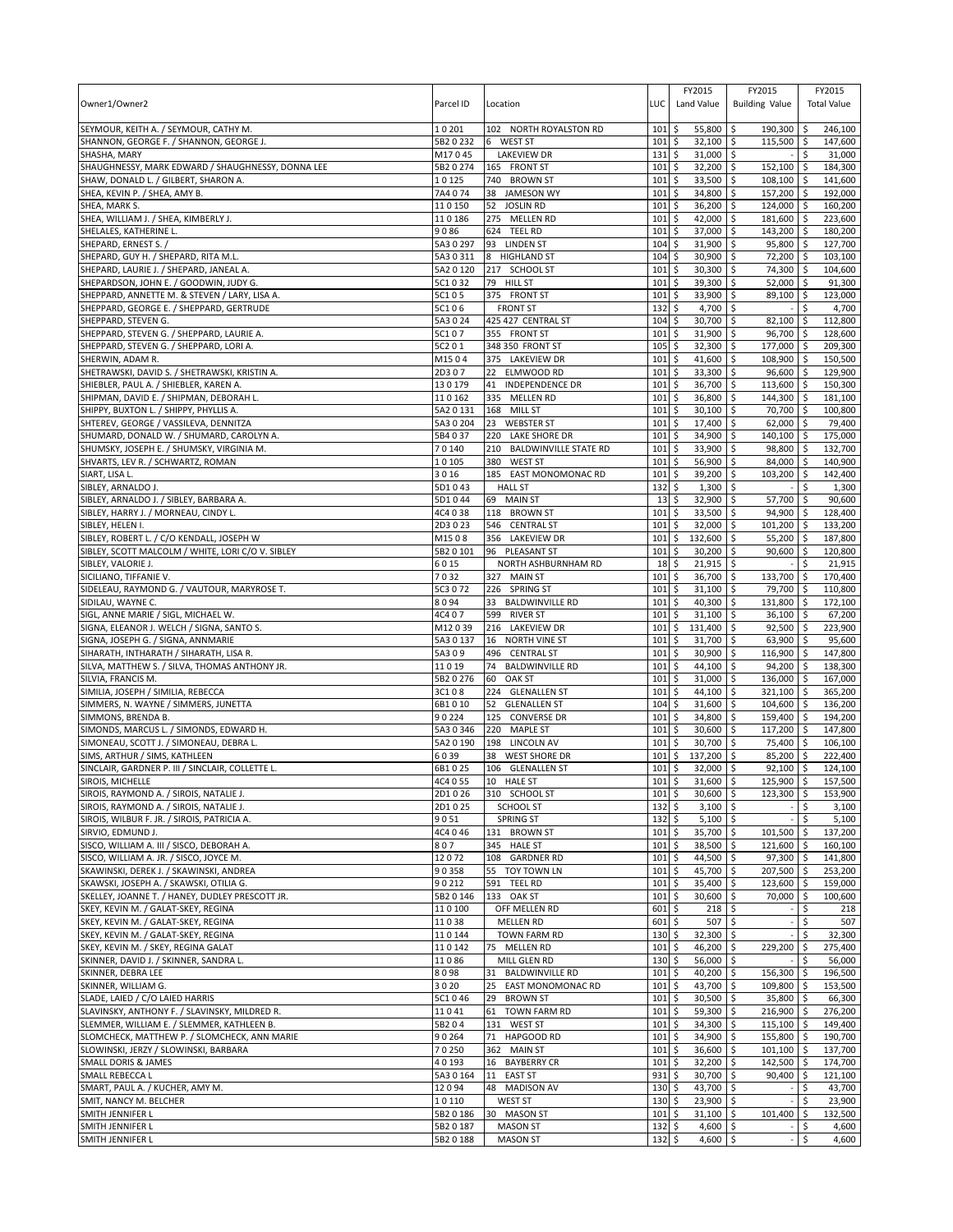| Owner1/Owner2                                                                                  | Parcel ID              | Location                                          | LUC                        | FY2015<br>Land Value               | FY2015<br><b>Building Value</b>       | FY2015<br><b>Total Value</b> |
|------------------------------------------------------------------------------------------------|------------------------|---------------------------------------------------|----------------------------|------------------------------------|---------------------------------------|------------------------------|
| <b>SMITH RONNIE &amp; VANESSA</b>                                                              | 20181                  | 711 CENTRAL ST                                    | 101                        | \$<br>38,300                       | \$<br>174,000 \$                      | 212,300                      |
| SMITH, ANN MARY                                                                                | 90301                  | 651<br><b>TEEL RD</b>                             | 101                        | \$<br>35,500                       | 118,900 \$<br>l \$                    | 154.400                      |
| SMITH, BRYAN A.                                                                                | 110126                 | 101 BALDWINVILLE RD                               | 101                        | \$<br>36,600 \$                    | 129,300 \$                            | 165,900                      |
| SMITH, CALVIN M. / SMITH, MINERVA                                                              | 5A2015                 | 115 PEARL ST                                      | 101                        | \$<br>31,900                       | 5<br>108,700 \$                       | 140,600                      |
| SMITH, CATHERINE D.<br>SMITH, CHERYL N. / NEDOBITY, JONATHAN D.                                | 13053<br>7B4010        | 59 OTTER RIVER RD<br><b>BALDWINVILLE STATE RD</b> | 101<br>106                 | \$<br>44,600<br>\$<br>32,600       | S.<br>117,800 \$<br>l\$<br>$6,900$ \$ | 162,400<br>39,500            |
| SMITH, CHERYL N. / NEDOBITY, JONATHAN D.                                                       | 7B4011                 | <b>BALDWINVILLE STATE RD</b><br>81                | 101                        | \$<br>32,200 \$                    | $103,100$ \$                          | 135,300                      |
| SMITH, DAVID J. / SMITH, CAROL                                                                 | 11075                  | 190 BALDWINVILLE RD                               | 101                        | \$<br>42,200                       | \$<br>86,100 \$                       | 128,300                      |
| SMITH, DAVID J. / SMITH, CAROL E.                                                              | 13052                  | 54 OTTER RIVER RD                                 | 101                        | 33,300<br>\$                       | 95,800 \$<br>l\$                      | 129,100                      |
| SMITH, DAVID J. / SMITH, CAROL E.                                                              | 13018                  | 20 OTTER RIVER RD                                 | 137                        | \$<br>51,860                       | 5<br>711,800 \$                       | 763,660                      |
| SMITH, DAVID J. / SMITH, CAROL E.                                                              | 130155                 | OTTER RIVER RD                                    | 130                        | \$<br>47,600                       | \$                                    | 47,600<br>\$                 |
| SMITH, DAVID J. / SMITH, CAROL E.                                                              | 130154                 | OTTER RIVER RD                                    | 130                        | \$<br>47,600                       | \$                                    | \$<br>47,600                 |
| SMITH, DAVID W. / FRANK, ELAINE M.<br>SMITH, DAVID W. / FRANK, ELAINE M.                       | 8027<br>8028           | <b>BALDWINVILLE RD</b><br><b>BALDWINVILLE RD</b>  | 130<br>130                 | \$<br>$41,100$ \$<br>\$<br>51,700  | \$                                    | \$<br>41,100<br>\$<br>51,700 |
| SMITH, DAVID W. / FRANK, ELAINE M.                                                             | 8029                   | REAR BALDWINVILLE RD                              | 132                        | \$<br>4,800                        | l\$                                   | 4,800<br>\$                  |
| SMITH, DAVID W. / FRANK, ELAINE M.                                                             | 8049                   | 125 TEEL RD                                       | 130                        | \$<br>41,700                       | \$                                    | \$<br>41,700                 |
| SMITH, DAVID W. / FRANK, ELAINE M.                                                             | 80226                  | 137 TEEL RD                                       | 130                        | 37,600<br>\$                       | \$                                    | \$<br>37,600                 |
| SMITH, DAVID W. / FRANK, ELAINE M.                                                             | 8B301                  | <b>HALE ST</b>                                    | 130                        | 70,500<br>\$                       | l\$                                   | \$<br>70,500                 |
| SMITH, DAVID W. / FRANK, ELAINE M.                                                             | 8805                   | <b>HALE ST</b>                                    | 132                        | \$<br>1,500                        | \$                                    | \$<br>1,500                  |
| SMITH, DONNA J. / SMITH, THOMAS F.                                                             | 2D205                  | 12 BROWN AV                                       | 13                         | \$<br>36,200                       | \$<br>133,300                         | \$<br>169,500                |
| SMITH, HAROLD R. JR. / SMITH, KEIKO M.                                                         | 8A1026                 | 139 HALE ST                                       | 130                        | 55,000<br>\$                       | l\$                                   | \$<br>55,000                 |
| SMITH, JACK J. JR.<br>SMITH, JACK J., SR. / SMITH, GAIL L.                                     | 4D4056<br>5A3 0 157    | 19 HALL ST<br>40 NORTH ST                         | 101<br>101                 | \$<br>32,900<br>31,600<br>\$       | \$<br>95,600<br>\$<br>79,400 \$       | \$<br>128,500<br>111,000     |
| SMITH, JAMES D.                                                                                | 110116                 | 125 REAR BALDWINVILLE RD                          | 101                        | 34,900<br>\$                       | \$<br>151,600 \$                      | 186,500                      |
| SMITH, JEFFREY L. / SMITH, ANN C.                                                              | 80127                  | 56 OLD COUNTY RD                                  | 101                        | 41,100<br>\$                       | \$<br>159,000 \$                      | 200,100                      |
| SMITH, JOHN J. JR.                                                                             | 5A3 0 135              | 75<br><b>HIGHLAND ST</b>                          | 101                        | \$<br>30,900                       | 78,400 \$<br>\$                       | 109,300                      |
| SMITH, JORI G.                                                                                 | 5C2 0 17               | 310 FRONT ST                                      | 104                        | \$<br>30,900                       | \$<br>98,300 \$                       | 129,200                      |
| SMITH, JUSTIN / SMITH, JENNA                                                                   | 20194                  | 96 CANDY LANE                                     | 101                        | \$<br>36,700                       | \$<br>164,600 \$                      | 201,300                      |
| SMITH, KENNETH A. JR.                                                                          | 6B1017                 | 34 36 GLENALLEN ST                                | 104                        | \$<br>31,000                       | <b>S</b><br>$63,500$ \$               | 94,500                       |
| SMITH, KEVIN B.                                                                                | 5B2 0 198              | 69 71 MASON ST                                    | 104                        | \$<br>31,100                       | \$<br>117,700 \$                      | 148,800                      |
| SMITH, LAUREN / FALCONE, MATTHEW III & ERIC                                                    | 11013                  | <b>JOSLIN RD</b>                                  | 130                        | \$<br>27,500                       | \$                                    | 27,500<br>\$                 |
| SMITH, MINA<br>SMITH, NETTIE W. / C/O NANCY BRENT                                              | 8A1051<br>5A3 0 139    | 143 HALE ST<br>108 NORTH ST                       | 101<br>101                 | \$<br>36,400<br>\$<br>31,600       | \$<br>142,000 \$<br>\$<br>$11,300$ \$ | 178,400<br>42,900            |
| SMITH, PERSIS C. & DAVID W. / LEBLANC, ANNE E. &                                               | 8B303                  | <b>OLD CENTER</b>                                 | 132                        | \$<br>$7,500$ \$                   |                                       | 7,500<br>\$                  |
| SMITH, PERSIS C. & DAVID W. / LEBLANC, ANNE E. &                                               | 8B306                  | <b>OLD CENTER</b>                                 | 132                        | \$<br>1,800                        | \$                                    | \$<br>1,800                  |
| SMITH, PERSIS C. & DAVID W. / LEBLANC, ANNE E. &                                               | 8B308                  | 20 OLD CENTER                                     | 101                        | \$<br>42,700                       | 150,100<br>\$                         | 192,800<br>l \$              |
| SMITH, PERSIS C. & DAVID W. / LEBLANC, ANNE E. &                                               | 8B309                  | 30 OLD CENTER                                     | 101                        | 42,900<br>\$                       | l\$<br>68,300 \$                      | 111,200                      |
| SMITH, RICHARD J. / TRUSTEE OF THE TOWNTOY TRUST                                               | 110135                 | MILL GLEN RD                                      | 130                        | \$<br>45,500                       | \$                                    | 45,500<br>\$                 |
| SMITH, RICHARD J. / TRUSTEE OF THE TOWNTOY TRUST                                               | 110136                 | MILL GLEN RD                                      | 130                        | \$<br>39,500                       | \$                                    | 39,500                       |
| SMITH, RICHARD J. / TRUSTEE OF THE TOWNTOY TRUST                                               | 11088                  | 142 MILL GLEN RD                                  | 101                        | 113,900<br>\$                      | 66,900 \$<br>\$                       | 180,800                      |
| SMITH, RICHARD L. / SMITH, LUZ MARIA<br>SMITH, SCOTT T. / MONTOURI, MELISSA A.                 | 90185<br>10A4 0 36     | 290 ASH ST<br>1205 ALGER ST                       | 101<br>101                 | \$<br>34,800<br>34,900<br>\$       | \$<br>136,100 \$<br>134,700 \$<br>\$  | 170,900<br>169,600           |
| SNAY, JAMES M. / SNAY, RACHAEL M.                                                              | 130186                 | 30 INDEPENDENCE DR                                | 101                        | \$<br>36,600                       | \$<br>158,400 \$                      | 195,000                      |
| SNO REALTY LLC                                                                                 | 5C3 0 147              | 17 HIGH ST                                        | 101                        | 30,700<br>\$                       | \$<br>147,300 \$                      | 178,000                      |
| SNOW, GEORGE H. / WILSON, ELIZABETH R.                                                         | 5A30288                | 136 ELM ST                                        | 111                        | \$<br>30,900                       | 103,200 \$<br>\$                      | 134,100                      |
| SNOW, JOSEPH                                                                                   | 7A4059                 | 240 MAIN ST                                       | 13                         | \$<br>52,500                       | \$<br>141,900 \$                      | 194.400                      |
| SNOWBOUND CLUB, INC.                                                                           | 11042                  | 130<br><b>BALDWINVILLE RD</b>                     | 38                         | 49,160<br>\$                       | \$<br>93,900 \$                       | 143,060                      |
| SORDONI, LORENZO & LINDA L. / TR OF THE SORDONI LIVING TRUST                                   | M7041                  | 26<br><b>LAKEVIEW DR</b>                          | 101                        | 133,200<br>\$                      | \$<br>246,600 \$                      | 379,800                      |
| SOTO-CRUZ, PEDRO J.                                                                            | 70192                  | 176 METCALF ST                                    | 101                        | 35,900<br>\$                       | 132,100 \$<br>\$<br>$62,100$ \$       | 168,000                      |
| SOUCY, ROBERT P.<br>SOUCY, ROBERT P.                                                           | 2D2033<br>5B3 0 150    | 109 FRANKLIN ST<br>41<br><b>BEECH ST</b>          | 101<br>104                 | \$<br>31,800<br>\$<br>30,700       | \$<br>\$<br>$91,300$ \$               | 93,900<br>122,000            |
| SOUCY, ROBERT P.                                                                               | 2D2032                 | 111 FRANKLIN ST                                   | 101S                       | 32,000 \$                          | 14,900 \$                             | 46,900                       |
| SOUTHER, MARCY L. / C/O MARCY L. SILVA                                                         | 2078                   | 421 SCHOOL ST                                     | $101 \,$ \$                | 36,600 \$                          | 136,800 \$                            | 173,400                      |
| SOUZA, DAVID A. / SOUZA, JESSICA A.                                                            | 5B3 0 60               | 21 23 LINDEN ST                                   | $104 \,$ \$                | 30,900 \$                          | 138,800 \$                            | 169,700                      |
| SPAGNUOLO, ROCCO C.                                                                            | 5A30218                | 62 JUNIPER ST                                     | $101 \;$ \$                | 30,300 \$                          | 84,100 \$                             | 114,400                      |
| SPAGNUOLO, ROCCO C.                                                                            | 5A3 0 350              | JUNIPER ST                                        | $132 \,$ \$                | $1,600$ \$                         |                                       | Ŝ.<br>1,600                  |
| SPARKS, J.C. / C/O SPARKS, DAVID<br>SPARKS, TIMOTHY M. / SPARKS, SUZANNE M.                    | 110111                 | <b>JOSLIN RD</b>                                  | $132 \div$                 | $7,000$ \$                         |                                       | \$<br>7,000                  |
| SPARKS, TIMOTHY M. / SPARKS, SUZANNE M.                                                        | 5C3 0 131<br>5C3 0 130 | ASH ST<br>32 ASH ST                               | $132 \,$ \$<br>$101 \;$ \$ | $4,600$ \$<br>32,300 \$            | 139,700 \$                            | \$<br>4,600<br>172,000       |
| SPAULDING, ROBERT F. / SPAULDING, JEANNETTE L.                                                 | 5A3084                 | <b>BELMONT AV</b><br>3                            | 101                        | $\ddot{\circ}$<br>30,600 \$        | 79,000 \$                             | 109,600                      |
| SPEED, ROBERT C.                                                                               | 90149                  | 29<br><b>BEMIS RD</b>                             | 101                        | \$<br>34,900 \$                    | 93,900 \$                             | 128,800                      |
| SPELLMAN, EDWARD J. III                                                                        | 1050                   | 12 BOSWORTH RD                                    | 101                        | \$<br>49,200 \$                    | 134,600 \$                            | 183,800                      |
| SPELLMAN, EDWARD J., JR. / SPELLMAN, DONNA L.                                                  | 5A4 0 71               | 317 MAPLE ST                                      | $101 \;$ \$                | $31,900$ \$                        | 154,900 \$                            | 186,800                      |
| SPELLMAN, GLEN H. / C/O JOHN P EITHER                                                          | 8A2 0 17               | 40 CARDINAL LN                                    | 101                        | $\ddot{\circ}$<br>45,800 \$        | 232,500 \$                            | 278,300                      |
| SPINELLI, ROCCO F. / SPINELLI, SUSAN L.                                                        | 6B1012                 | 46 GLENALLEN ST                                   | 101                        | \$<br>30,400 \$                    | 65,900 \$                             | 96,300                       |
| SPINOSA, S. TED / DEKANT, BERND                                                                | 90213                  | 571 TEEL RD                                       | 130                        | \$<br>36,200 \$                    |                                       | \$<br>36,200                 |
| SPIVEY, WENDELL A. / SPIVEY, PAULA J.<br>SPOFFORD, ELLIOT R.                                   | 5B408<br>13012         | 141 LAKE SHORE DR<br>231 BALDWINVILLE RD          | 101<br>101                 | 34,900 \$<br>\$<br>\$<br>33,900 \$ | 140,200 \$<br>77,400 \$               | 175,100<br>111,300           |
| SPOFFORD, JAMES W. / SPOFFORD, KRISTEN B.                                                      | 1043                   | 59 NORTH ROYALSTON RD                             | 101                        | \$<br>43,600 \$                    | 134,100 \$                            | 177,700                      |
| SPOONER, JEFFREY B.                                                                            | 5A2 0 163              | <b>MECHANIC ST</b><br>38                          | 104                        | \$<br>30,800 \$                    | 150,600 \$                            | 181,400                      |
| SROCZYNSKI, STEVEN W. / VEILLEUX, JENELLE R.                                                   | 130168                 | 30 OTTER RIVER RD                                 | 101                        | \$<br>$50,100$ \$                  | 295,700 \$                            | 345,800                      |
| ST HILAIRE ANDREW G & DANIELLE                                                                 | 8A2011                 | 25<br><b>CARDINAL LN</b>                          | 101                        | \$<br>46,300 \$                    | 177,100 \$                            | 223,400                      |
| ST. ELMO, FRANK C. / TUCCI, PATRICIA L.                                                        | 2D3 0 115              | 92 GOODRICH ST                                    | 101                        | \$<br>$31,700$ \$                  | 111,600 \$                            | 143,300                      |
| ST. GEORGE, KEVIN J. / ST. GEORGE, KAREN S.                                                    | M4011                  | 246 EAST MONOMONAC RD                             | 101                        | \$<br>136,300 \$                   | 42,700 \$                             | 179,000                      |
| ST. HILAIRE, GARY P. / ST. HILAIRE, DELIA R.                                                   | 4D4033                 | 1 SIBLEY RD<br>29 LINDEN ST                       | 101<br>101                 | 37,000 \$<br>\$                    | $94,600$ \$                           | 131,600                      |
| ST. HILAIRE, JONATHAN / ST. HILAIRE, MELISSA<br>ST. HILAIRE, JOSEPH R. / ST. HILAIRE, HELEN M. | 5B3059<br>M6014        | WEST MONOMONAC RD                                 | $132 \,$ \$                | \$<br>30,600 \$<br>$5,900$ \$      | 123,400 \$                            | 154,000<br>\$<br>5,900       |
| ST. MARY'S CATHOLIC SOCIETY                                                                    | 5B2073                 | 60 SPRUCE ST                                      | $960$ \$                   | 58,300 \$                          | 1,078,300 \$                          | 1,136,600                    |
| ST. PETER, ANDREW R. / TYLER ST. PETER, JILL M.                                                | 90342                  | 311 ASH ST                                        | $101 \,$ \$                | $34,900$ \$                        | 169,300 \$                            | 204,200                      |
| ST. PIERRE, BRIAN T. / ST. PIERRE, LISA E.                                                     | 13031                  | 176 MILL GLEN RD                                  | $101 \;$ \$                | 37,500 \$                          | 163,900 \$                            | 201,400                      |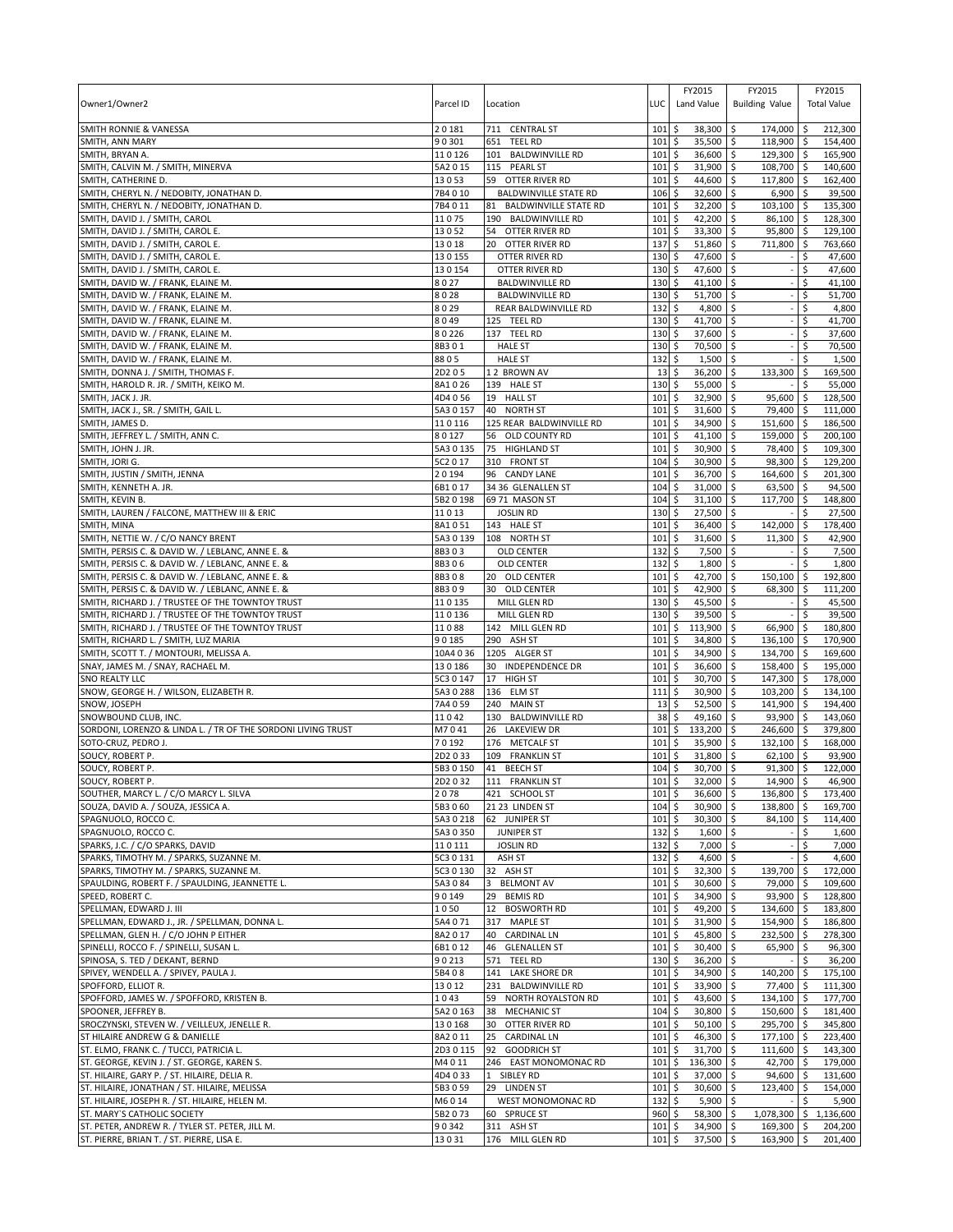| Owner1/Owner2                                                                                | Parcel ID          | Location                                | LUC                        | FY2015<br>Land Value                     | FY2015<br><b>Building Value</b>        | FY2015<br><b>Total Value</b>     |
|----------------------------------------------------------------------------------------------|--------------------|-----------------------------------------|----------------------------|------------------------------------------|----------------------------------------|----------------------------------|
| ST. PIERRE, JASON / ST. PIERRE, CATHERINE                                                    | 5B2039             | <b>REAR GROVE ST</b>                    | 132                        | \$<br>3,100                              | l\$                                    | \$<br>3,100                      |
| ST. PIERRE, JASON / ST. PIERRE, CATHERINE                                                    | 5B2040             | 141 GROVE ST                            | 101                        | 30,400<br>\$                             | 102,000 \$<br>l \$                     | 132,400                          |
| ST. PIERRE, MARK S. / ST. PIERRE, DEBRA E.<br>ST. PIERRE, MICHAEL R. / ST. PIERRE, AUDREY L. | 20148<br>5C3 0 149 | 414 FORRISTALL RD<br>25 HIGH ST         | 101<br>101                 | $\ddot{\circ}$<br>35,500<br>\$<br>30,800 | \$<br>128,100 \$<br>\$<br>96,600 \$    | 163,600<br>127.400               |
| ST. PIERRE, REYNOLD C. / ST. PIERRE, DOLORES C.                                              | 5D1076             | 131 LAUREL ST                           | 101                        | \$<br>34,900                             | \$<br>115,000 \$                       | 149,900                          |
| ST. PIERRE, ROLAND J.                                                                        | 13032              | 120 TOWN FARM RD                        | 16                         | \$<br>37,333                             | $\ddot{\mathsf{S}}$<br>$91,500$ \$     | 128,833                          |
| ST. PIERRE, ROLAND J.                                                                        | 13029              | MILL GLEN RD                            | 601                        | \$<br>2,029                              | \$                                     | \$<br>2,029                      |
| ST. PIERRE, ROLAND J.                                                                        | 11095              | <b>TOWN FARM RD</b>                     | 16                         | \$<br>1,671                              | \$                                     | \$<br>1,671                      |
| ST. PIERRE, ROLAND J. / ST. PIERRE, ELAINE A.                                                | 11093              | 99 TOWN FARM RD                         | 16                         | 37,856<br>\$                             | \$<br>$111,100$ \$                     | 148,956                          |
| ST. PIERRE, RUSSELL J.                                                                       | 130214             | 111 TOWN FARM RD                        | 101                        | \$<br>36,600                             | \$<br>166,500 \$                       | 203,100                          |
| ST. PIERRE, TERRY S. / ST. PIERRE, TAMMY M.<br>ST. PIERRE, TERRY S. / ST. PIERRE, TAMMY M.   | M7050<br>M7061     | 65 LAKEVIEW DR<br>OFF LAKEVIEW DR       | 130<br>930                 | \$<br>45,500<br>\$<br>1,700              | \$                                     | 45,500<br>\$<br>\$<br>1,700      |
| ST. PIERRE, TERRY S. / WAKEFIELD, TAMMY M.                                                   | M1006              | 15 HILLSIDE DR                          | 101                        | \$<br>36,500                             | \$<br>\$<br>84,500 \$                  | 121,000                          |
| STACKPOLE, MICHAEL F. / CAMERON-STACKPOLE, MAUREEN                                           | M1007              | 95 LAKEVIEW DR                          | 101                        | \$<br>40,900                             | \$<br>146,000 \$                       | 186,900                          |
| STADTFELD, JEFFREY C.                                                                        | 70254              | 525 ALGER ST                            | 101                        | \$<br>44,400                             | \$<br>187,800 \$                       | 232,200                          |
| STALLWORTH, ANDRE                                                                            | 5A2 0 A7           | <b>BANNER PL A7</b>                     | 102                        | \$                                       | \$<br>65,900 \$                        | 65,900                           |
| STANCOMBE, RICHARD E. / STANCOMBE, KRISANN M.                                                | 80145              | 35 BALDWINVILLE RD                      | 101                        | \$<br>35,600                             | \$<br>164,800 \$                       | 200,400                          |
| STANDKE, DIANE E. / LEE, EDWARD W.                                                           | 5A4 087            | 2 WENDELL DR                            | 101                        | \$<br>35,100                             | \$<br>125,800 \$                       | 160,900                          |
| STANFORD, KRISTEN M.                                                                         | 5D403              | 223 ASH ST                              | 101                        | \$<br>34,400                             | \$<br>124,500 \$                       | 158,900                          |
| STANICK, CHARELS E.<br>STANLEY, DARREN L. / C/O HARPER, CHRISTINE M.                         | M15074<br>130185   | 405 LAKEVIEW DR<br>20 INDEPENDENCE DR   | 101<br>101                 | $\zeta$<br>41,100<br>38,200<br>\$        | \$<br>104,500 \$<br>106,700 \$<br>\$   | 145,600<br>144,900               |
| STANLEY, KATE KARUKU                                                                         | 110209             | 83<br>MILL GLEN RD                      | 130                        | \$<br>48,100                             | \$                                     | \$<br>48,100                     |
| STANLEY, ROBIN M.                                                                            | 5D1077             | 119 LAUREL ST                           | 101                        | \$<br>35,000                             | \$<br>134,300 \$                       | 169,300                          |
| STAPLES, NICHOLAS J. / UFEMA, MARGARET N.                                                    | 40121              | 558 BROWN ST                            | 101                        | 34,900<br>\$                             | \$<br>99,300 \$                        | 134,200                          |
| <b>STARNES LARRY G</b>                                                                       | 8A3020             | 10 EAGLE RD                             | 101                        | 45,900<br>\$                             | \$<br>217,300 \$                       | 263,200                          |
| STEARNS, HERMAN E. TR OF THE / HERMAN E. STEARNS 1995 R.E. TR                                | M305               | 196 SECOND ST                           | 101                        | \$<br>130,800                            | \$<br>$91,300$ \$                      | 222,100                          |
| STEIN, MARK A. / STEIN, DONNA I.                                                             | M103               | <b>LAKE MONOMONAC</b>                   | 132                        | \$<br>21,300                             | \$                                     | 21,300<br>$-15$                  |
| STEINBRING, ROBIN J.                                                                         | 40113              | 662 BROWN ST                            | 101                        | \$<br>37,100                             | \$<br>104,100 \$                       | 141,200                          |
| STENSTROM, MARJORIE E.<br>STEPHENSON, JAMES E. / STEPHENSON, JOAN E.                         | 130125<br>2D104    | 5 OTTER RIVER RD<br>344 SCHOOL ST       | 101<br>101                 | \$<br>45,900<br>36,400<br>\$             | \$<br>180,900 \$<br>\$<br>55,200 \$    | 226,800<br>91,600                |
| STEVENS, CHRISTOPHER M. / MORAND, ALYSSA D.                                                  | 70147              | 615 ALGER ST                            | 101                        | \$<br>42,200                             | \$<br>$113,100$ \$                     | 155,300                          |
| STEVENSON, CYNTHIA C.                                                                        | M409               | 236 EAST MONOMONAC RD                   | 101                        | 144,800<br>\$                            | \$<br>163,400 \$                       | 308,200                          |
| STEVENSON, KEVIN / STYLES, SUZANNE                                                           | 10A4 0 18          | 1124 ALGER ST                           | 101                        | \$<br>35,700                             | \$<br>170,500 \$                       | 206,200                          |
| STEVENSON, LORING R. / STEVENSON, PAULINA M.                                                 | 5B2097             | 71 PLEASANT ST                          | 101                        | \$<br>30,300                             | \$<br>89,600 \$                        | 119,900                          |
| STEWART, SHAUN / STEWART, HEATHER                                                            | 8A1049             | 191 LAUREL ST                           | 101                        | \$<br>35,100                             | \$<br>111,700 \$                       | 146,800                          |
| STEWART, WILLIAM C. JR.                                                                      | 5B3029             | 206 210 CENTRAL ST                      | 13                         | \$<br>66,200                             | \$<br>60,600 \$                        | 126,800                          |
| STINEHART, JOHN                                                                              | 70244<br>90146     | 155 METCALF ST<br>6 LIBERTY DR          | 101<br>101                 | 33,200<br>\$                             | \$<br>122,500 \$                       | 155,700                          |
| STINEHART, JOHN D. / STINEHART, LINDA J.<br>STOLFI, CARL S. / STOLFI, DEBBIE K.              | M11012             | 126 BEACHVIEW DR                        | 101                        | \$<br>35,600<br>\$<br>107,800            | \$<br>111,600 \$<br>\$<br>$50,100$ \$  | 147,200<br>157,900               |
| STONE, DOUGLAS M.                                                                            | 5A3 0 265          | 343 CENTRAL ST                          | 31                         | 39,700<br>S                              | 318,600 \$<br>\$                       | 358,300                          |
| STONE, DOUGLAS M.                                                                            | 5A3 0 264          | <b>CENTRAL ST</b>                       | 337                        | \$<br>7,600                              | \$<br>$4,600$ \$                       | 12,200                           |
| STONE, DOUGLAS M.                                                                            | 5A3 0 267          | <b>CENTRAL ST</b>                       | 337                        | \$<br>7,800                              | $2,800$ \$<br>\$                       | 10,600                           |
| STONE, ELIZABETH A.                                                                          | 1046               | 422 WEST ST                             | 101                        | \$<br>43,100                             | \$<br>91,700 \$                        | 134,800                          |
| STONE, KENNETH W.                                                                            | 10207              | 426 WEST ST                             | 101                        | 34,800<br>\$                             | \$<br>150,400 \$                       | 185,200                          |
| STONE, LISA A. / MUTTI, RICHARD A.<br>STONY BROOK RESIDENCES LLC                             | 10183<br>5B3 0 125 | 414 WEST ST<br>32 CHESTNUT ST           | 101<br>105                 | \$<br>37,700<br>\$<br>30,500             | \$<br>145,600 \$<br>\$<br>115,300 \$   | 183,300<br>145,800               |
| STORER, JAMES A. / BURKE, DAWN MARIE                                                         | 110141             | 166 MILL GLEN RD                        | 101                        | \$<br>36,600                             | \$<br>111,600 \$                       | 148,200                          |
| STRAUSS, KUMIKO                                                                              | 10A4 0 19          | 1130 ALGER ST                           | 101                        | 36,000<br>\$                             | 222,400 \$<br>\$                       | 258,400                          |
| STRAUSSER RICHARD M / SMITH DEBRA J                                                          | 3A106              | 464 GLENALLEN ST                        | 101                        | \$<br>37,600                             | \$<br>106,900 \$                       | 144,500                          |
| STRAZDAS, JAMES P. / STRAZDAS, ROBIN L.                                                      | 130122             | 208 BALDWINVILLE RD                     | 101                        | 34,800<br>\$                             | \$<br>213,300 \$                       | 248,100                          |
| STREETER, ELLIOTT H.                                                                         | 2D3 0 104          | WOODLAWN AV                             | 132                        | \$<br>2,300                              | \$                                     | \$<br>2,300                      |
| STREETER, ELLIOTT H.                                                                         | 2D3 0 107          | WOODLAWN AV                             | $132 \frac{1}{5}$          | 2,300                                    | $\overline{\mathsf{s}}$                | $\overline{\mathsf{s}}$<br>2,300 |
| STRONG, KENNETH W. / STRONG, CHRISTINE E.<br>STROSCHINE, DEBRA A. / STROSCHINE, KEVIN A.     | 1051<br>5A2083     | 87 NORTH ROYALSTON RD<br>60 PEARL ST    | $101 \,$ \$<br>$101 \,$ \$ | $50,000$ \$<br>$31,500$ \$               | 84,500 \$<br>89,500 \$                 | 134,500<br>121.000               |
| STUART, JAMES F. / STUART, THERESA M.                                                        | 130128             | 11 OTTER RIVER RD                       | $101 \;$ \$                | 47,600 \$                                | 232,900 \$                             | 280,500                          |
| SUCHOCKI, ERIC J. / SUCHOCKI, ANDREA R.                                                      | 20152              | 840 CENTRAL ST                          | $101 \,$ \$                | $36,400$ \$                              | 103,200 \$                             | 139,600                          |
| SUCHOCKI, SUSAN L.                                                                           | 11059              | 80 MILL GLEN RD                         | 101                        | $\ddot{s}$<br>$43,500$ \$                | 70,700 \$                              | 114,200                          |
| SUESS IREVOCABLE FAMILY TR / C/O ALYSON WILDER                                               | M12022             | 346 LAKEVIEW DR                         | 101                        | \$<br>132,400 \$                         | 86,900 \$                              | 219,300                          |
| SUHOSKI, ERIN L.                                                                             | 5C1010             | 370 FRONT ST                            | 101                        | 33,400 \$<br>l \$                        | 76,400 \$                              | 109,800                          |
| SULEWSKI, FERNAND D. / SULEWSKI, LINDA E.                                                    | 70165              | 354 MAIN ST                             | 16                         | \$<br>$37,203$ \$                        | 163,200 \$                             | 200,403                          |
| SULLIVAN, JOHN W. / SULLIVAN, SUSAN S.<br>SULLIVAN, NOREEN M.                                | 6023<br>8A1016     | 55 WEST SHORE DR<br>270 HALE ST         | $130 \;$ \$<br>$101 \,$ \$ | $41,200$ \$<br>108,200 \$                | 140,100 \$                             | 41,200<br>$-15$<br>248,300       |
| SULLIVAN, STEPHANIE                                                                          | 5B2 0 163          | 11 HYDE PARK ST                         | 101                        | \$<br>$30,200$ \$                        | 90,500 \$                              | 120,700                          |
| SULMONTE, MICHAEL J. / SULMONTE, SUSAN M.                                                    | 90326              | 321 TEEL RD                             | 101                        | $\ddot{\circ}$<br>$53,400$ \$            | 191,700 \$                             | 245,100                          |
| SUNDBLOM, ERNEST                                                                             | 130219             | 565 MELLEN RD                           | 101                        | $36,500$ \$<br>\$                        | 174,600 \$                             | 211,100                          |
| SUNDERLAND, JOHN / SUNDERLAND, HELENE                                                        | 12010              | <b>GARDNER RD</b>                       | 132                        | \$<br>53,100                             | $\ddot{\mathsf{s}}$                    | 53,100                           |
| SUNDERLAND, JOHN M. / SUNDERLAND, HELENE M.                                                  | M17020             | 586 LAKEVIEW DR                         | 101                        | 34,900 \$<br>\$                          | 184,400 \$                             | 219,300                          |
| SURETTE, HARVEY J. / SURETTE, NORMA C.                                                       | 70186              | 15 PHYLLIS RD                           | 101                        | \$<br>34,800 \$                          | $98,400$ \$                            | 133,200                          |
| SUSMAN, DAVID C. / SUSMAN, MANDY                                                             | 5B3 0 56           | 18 POND ST                              | 101                        | \$<br>$31,100$ \$                        | 94,600 \$                              | 125,700                          |
| SUTHERLAND, DAVID E. / MORRISON, AMY M.<br>SUTHERLAND, WALTER A. / SUTHERLAND, WENDY J.      | 70169<br>105       | 26 CHASE LN<br>25<br><b>BOSWORTH RD</b> | 101<br>101                 | \$<br>33,400<br>\$<br>48,300             | \$ ا<br>123,000 \$<br>\$<br>164,700 \$ | 156,400<br>213,000               |
| SUTTON KEVIN P & KATHERINE M                                                                 | 5A3089             | <b>HIGHLAND ST</b>                      | 132                        | \$<br>$300 \div$                         |                                        | \$<br>300                        |
| SUTTON KEVIN P & KATHERINE M                                                                 | 5A3088             | 76 HIGHLAND ST                          | 101                        | \$<br>$31,000$ \$                        | $92,100$ \$                            | 123,100                          |
| SWEENEY, BRUCE E. / SWEENEY, GLORIA A.                                                       | 5B2 0 247          | 19 SCHOOL ST                            | 101                        | \$<br>31,800 \$                          | 88,700 \$                              | 120,500                          |
| SWEENEY, DAVID A. / SWEENEY, TRICIA                                                          | 14021              | 430 MELLEN RD                           | 101                        | 45,700 \$<br>\$                          | 166,800 \$                             | 212,500                          |
| SWEENEY, DEAN R.                                                                             | 110137             | 158 MILL GLEN RD                        | 101                        | $\ddot{\mathsf{S}}$<br>36,600            | \$<br>193,900 \$                       | 230,500                          |
| SWEENEY, PAULINE M. /                                                                        | M9024              | 155 WEST MONOMONAC RD                   | 101                        | \$<br>$41,300$ \$                        | 73,800 \$                              | 115,100                          |
| SWEET, DANIEL R.<br>SWENSON, GARDNER                                                         | 5B2083<br>40136    | 67 GROVE ST<br>770 RIVER ST             | $104 \,$ \$<br>1015        | 31,000 \$<br>$37,100$ \$                 | 102,700 \$<br>138,800 \$               | 133,700<br>175,900               |
| SYLVESTER, CYNTHIA A.                                                                        | M11016             | 146 BEACHVIEW DR                        | $101 \;$ \$                | 108,500 \$                               | $101,300$ \$                           | 209,800                          |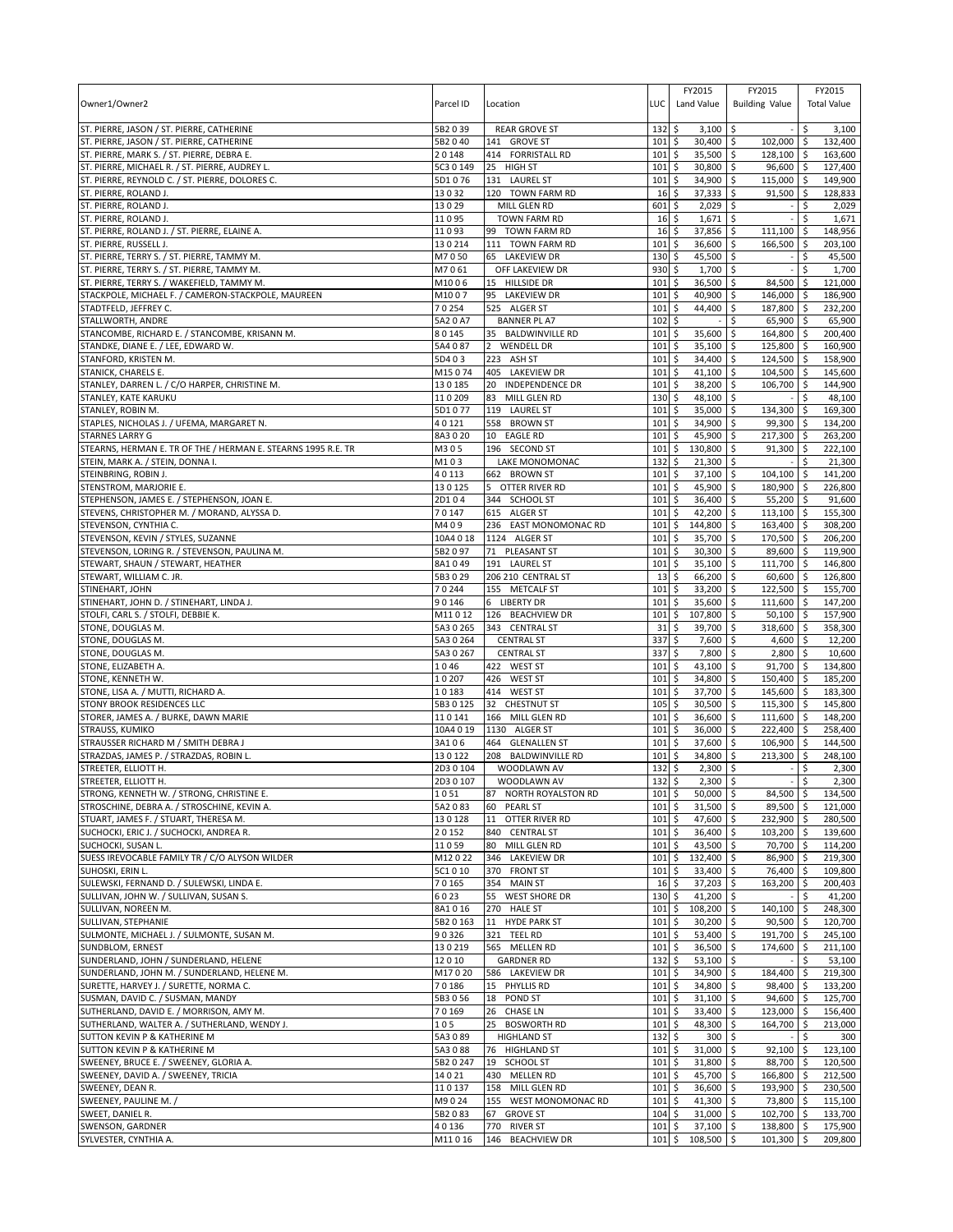| Owner1/Owner2                                                                                             | Parcel ID             | Location                                                  | LUC         | FY2015<br>Land Value                | FY2015<br><b>Building Value</b>     | FY2015<br><b>Total Value</b>  |
|-----------------------------------------------------------------------------------------------------------|-----------------------|-----------------------------------------------------------|-------------|-------------------------------------|-------------------------------------|-------------------------------|
| SZOC, MICHAEL P. & JOAN M.                                                                                | 707                   | <b>NEW BOSTON RD</b>                                      | 130         | \$<br>$17,200$ \$                   |                                     | \$<br>17,200                  |
| TAFT, CATHERINE E.                                                                                        | 20119                 | <b>ROBBINS RD</b>                                         | 132         | $5,100$ \$<br>\$                    |                                     | 5,100<br>\$                   |
| TAFT, CATHERINE E. / TAFT, JOSHUA E.                                                                      | 2067                  | 10 ROBBINS RD                                             | 101         | \$<br>26,300                        | \$<br>61,000                        | \$<br>87,300                  |
| TAFT, RACHEL M.<br>TAFT, RACHEL M.                                                                        | 10B4 0 10<br>10B409   | <b>BALDWINVILLE STATE RD</b><br>260 BALDWINVILLE STATE RD | 132<br>101  | \$<br>4,600<br>\$<br>30,600         | \$<br>\$<br>74,200                  | 4,600<br>\$<br>104,800<br>-\$ |
| TAGLIAVIA, PAUL J.                                                                                        | 6049                  | 28 WEST SHORE DR                                          | 101         | \$<br>134,800                       | 122,200<br>\$                       | \$<br>257,000                 |
| TAMBLING MARK J & TERESA R.                                                                               | M15014                | 406 LAKEVIEW DR                                           | 101         | \$<br>130,000                       | \$<br>68,000 \$                     | 198,000                       |
| TAMBLING, MARK / TAMBLING, TERESA RENEE                                                                   | M15076                | <b>LAKEVIEW DR</b>                                        | 131         | 43,700<br>\$                        | \$                                  | \$<br>43,700                  |
| TAMBLING, MARK J. / TAMBLING, TERESA R.                                                                   | M15013                | 396 LAKEVIEW DR                                           | 101         | \$<br>131,200                       | \$<br>58,600                        | \$<br>189,800                 |
| TAMETSA REAL ESTATE. LLC                                                                                  | 8031                  | 50 OLD CENTER                                             | 121         | \$<br>52,900                        | 282,200 \$<br>\$                    | 335,100                       |
| TAMULEN, JASON A. / TAMULEN, SHAWNA A                                                                     | 10218                 | 22<br><b>BOSWORTH RD</b>                                  | 101         | \$<br>48,200                        | \$<br>155,100 \$                    | 203,300                       |
| <b>TANSEY KARA</b>                                                                                        | M7053                 | 85<br><b>LAKEVIEW DR</b>                                  | 101         | 40,900<br>\$                        | \$<br>124,500 \$                    | 165,400                       |
| TARGONSKI, STEPHEN D.                                                                                     | 110197                | 21<br><b>TOWN FARM RD</b>                                 | 101         | \$<br>56,500                        | 168,100 \$<br>\$                    | 224,600                       |
| TARLETON, CHARLES L. III / TARLETON, OLIVIA H.                                                            | 12054<br>5C3 0 124    | 156 GARDNER RD<br>177 SPRING ST                           | 17          | \$<br>42,703                        | \$<br>189,400 \$<br>57,600 \$       | 232,103                       |
| TATRO, TIMOTHY W. / TATRO, DIEDRE L.<br>TATTLEBAUM, SAMUEL I. / TATTLEBAUM, PAULINE                       | 4D4012                | <b>HALL ST</b>                                            | 101<br>132  | 31,000<br>\$<br>\$<br>6,900         | \$<br>l\$                           | 88,600<br>Ŝ.<br>6,900         |
| TAVARES, DAVID G.                                                                                         | 5A3 0 236             | 61 63 JUNIPER ST                                          | 101         | \$<br>30,900                        | \$<br>109,300                       | \$<br>140,200                 |
| TAVARES, JAMES R. / TAVARES, ANNA MARIE                                                                   | 20122                 | 444 FORRISTALL RD                                         | 101         | \$<br>38,700                        | \$<br>159,000 \$                    | 197,700                       |
| TAVARES, JASON E. / TAVARES, CHARLENE H.                                                                  | 110174                | 255 MELLEN RD                                             | 101         | \$<br>42,500                        | \$<br>168,200 \$                    | 210,700                       |
| TAVARES, NICOLE M.                                                                                        | 5A30217               | 66 JUNIPER ST                                             | 101         | \$<br>30,300                        | \$<br>81,900 \$                     | 112,200                       |
| TAVARES, PAUL S. / TAVARES, LAUREL A.                                                                     | 5A3 0 235             | 53 JUNIPER ST                                             | 101         | \$<br>30,900                        | 77,800 \$<br>l\$                    | 108,700                       |
| TAVARES, PAUL S. / TAVARES, LAUREL A.                                                                     | 5A3 0 250             | 366 CENTRAL ST                                            | 104         | \$<br>30,900                        | \$<br>94,400 \$                     | 125,300                       |
| TAVARES, PAUL S. / TAVARES, LAUREL A.                                                                     | 5A3 0 109             | 19 WESTERN AV                                             | 101         | \$<br>31,000                        | 66,000 \$<br>\$                     | 97,000                        |
| TAVARES, RICHARD E. / TAVARES, LYNDA-LEE                                                                  | 2D3098                | 42<br>WOODLAWN AV                                         | 101         | \$<br>31,600                        | 53,900 \$<br>\$                     | 85,500                        |
| TAVARES, TONY / TAVARES, PATRICIA                                                                         | 5B3066                | 96<br><b>ELM ST</b>                                       | 101         | \$<br>26,500                        | \$<br>$59,100$ \$                   | 85,600                        |
| TAYLOR, DONALD W.                                                                                         | 8B3021                | <b>BALDWINVILLE RD</b><br>$\mathbf{1}$                    | 103         | \$<br>31,800                        | 12,700<br>\$                        | 44,500<br>\$                  |
| TAYLOR, KARL R. / SWANSON, COLLEEN M.                                                                     | 70268<br>10124        | 104 BALDWINVILLE STATE RD<br>720 BROWN ST                 | 101<br>101  | 35,800<br>\$<br>\$                  | 112,100 \$<br>\$<br>\$<br>98,600 \$ | 147,900                       |
| TAYLOR, MICHAEL S. / TAYLOR, LISA B.<br>TEBO, JEREMY                                                      | 5A103                 | 273 WEST ST                                               | 101         | 34,400<br>36,300<br>\$              | 67,900 \$<br>\$                     | 133,000<br>104,200            |
| TEDSTONE, RONALD / TEDSTONE, KEANG                                                                        | 130238                | 455 MELLEN RD                                             | 101         | \$<br>39,800                        | \$<br>151,100 \$                    | 190,900                       |
| TENNEY JASON M & RENEE A                                                                                  | 60104                 | 5<br><b>WINDSOR RD</b>                                    | 101         | 37,200<br>\$                        | \$<br>166,900                       | l \$<br>204,100               |
| TENNEY, ARLINE L                                                                                          | 5B2 0 183             | 38 WEST ST                                                | 104         | \$<br>30,900                        | \$<br>109,600 \$                    | 140,500                       |
| TENNEY, ARLINE L.                                                                                         | 5B2 0 182             | <b>WEST ST</b>                                            | 132         | \$<br>9,300                         | \$                                  | \$<br>9,300                   |
| TENNEY, DANIEL / TENNEY, LINDA                                                                            | 80135                 | 160 TEEL RD                                               | 101         | \$<br>36,500                        | \$<br>208,500                       | 245,000<br>-\$                |
| TENNEY, DANIEL J.                                                                                         | 5B2 0 296             | 27<br>PLEASANT ST                                         | 105         | 30,500<br>\$                        | 95,000 \$<br>\$                     | 125,500                       |
| TENNEY, GUY R. / TENNEY, LISA A.                                                                          | 10106                 | 19 NORTH ROYALSTON RD                                     | 101         | \$<br>45,600                        | \$<br>144,000 \$                    | 189,600                       |
| TENNEY, KIRK A.                                                                                           | 5A4 0 111             | 331 MAPLE ST                                              | 101         | \$<br>34,800                        | \$<br>151,600                       | 186,400<br>-\$                |
| TENNEY, LISA A.                                                                                           | 2044                  | 82 ELMWOOD RD                                             | 101         | \$<br>31,700                        | \$<br>92,000 \$                     | 123,700                       |
| TENNEY, RANDY N. / TENNEY, TRACY L.                                                                       | 2D1016                | SCHOOL ST                                                 | 132         | \$<br>500                           | \$                                  | \$<br>500                     |
| TENNEY, RANDY N. / TENNEY, TRACY L.<br>TENNEY, RANDY N. / TENNEY, TRACY L.                                | 2D1017<br>2D1021      | <b>SCHOOL ST</b><br><b>SCHOOL ST</b>                      | 131<br>132  | \$<br>32,300<br>\$<br>3,000         | Ŝ.<br>\$                            | 32,300<br>Ś<br>\$<br>3,000    |
| TENNEY, RANDY N. / TENNEY, TRACY L.                                                                       | 2D1022                | SCHOOL ST                                                 | 132         | \$<br>100                           | \$                                  | Ŝ.<br>100                     |
| TENNEY, RANDY N. / TENNEY, TRACY L.                                                                       | 2D1020                | 316 SCHOOL ST                                             | 101         | \$<br>30,300                        | 97,900 \$<br>۱\$                    | 128,200                       |
| TENNEY, RANDY NEAL / C/O LIVESAY, JAMES D & PAULA A                                                       | 5B2 0 180             | 37 MASON ST                                               | 101         | \$<br>30,700                        | \$<br>89,000 \$                     | 119,700                       |
| TERHO, JOHN F. / TERHO, DEBRA A.                                                                          | M15020                | 346 BEACHVIEW DR                                          | 101         | \$<br>107,500                       | 81,200 \$<br>\$                     | 188,700                       |
| TERVO, DAVID M. / TERVO, DONNA M.                                                                         | 5A3 0 192             | 14 MAYNARD ST                                             | 101         | 24,400<br>\$                        | 70,800 \$<br>\$                     | 95,200                        |
| <b>TESSAR COLE &amp; JILLIAN</b>                                                                          | 40222                 | 145 BAYBERRY CR                                           | 101         | \$<br>4,700                         | \$<br>110,900 \$                    | 115,600                       |
| TESSIER, GEORGE E. / TESSIER, KAREN A.                                                                    | 70197                 | 226 METCALF ST                                            | 101         | \$<br>33,400                        | 99,200 \$<br>\$                     | 132,600                       |
| TESSITORE, DEREK TRUSTEE OF / C/O 912 CAPITAL, LLC                                                        | 5C2 0 38              | 86<br><b>FRONT ST</b>                                     | 13          | \$<br>29,800                        | 164,500 \$<br>\$                    | 194,300                       |
| TESTAGROSSA, BARRY J. / TESTAGROSSA, MARTHA J.                                                            | 130129                | 15<br>OTTER RIVER RD                                      | 101         | 47,900<br>\$                        | 224,300 \$<br>\$                    | 272,200                       |
| THAI, CHAU /                                                                                              | 10A403                | 222 BALDWINVILLE STATE RD                                 | 326         | \$<br>62,700                        | 5<br>175,100 \$                     | 237,800                       |
| THAI, CHAU /                                                                                              |                       | 10A4 0 22 220 BALDWINVILLE STATE RD                       | $101 \;$ \$ | 35,100 \$                           | 250,200 \$                          | 285,300                       |
| THANE, KEITH M. / BLANCHARD, ANDREA L.<br>THAYER, JOHN F. / THAYER, BONNIE J.                             | 5A2 0 162<br>5D3 0 26 | 32 MECHANIC ST<br>7 FAIRBANK ST                           | 101<br>101  | \$<br>30,900 \$<br>42,800<br>\$     | 88,500 \$<br>102,400 \$<br>\$       | 119,400<br>145,200            |
| THAYER, RHONDA L.                                                                                         | 5B2036                | 155 GROVE ST                                              | 104         | \$<br>30,700 \$                     | 108,300 \$                          | 139,000                       |
| THE 166 LAKEVIEW DRIVE / REALTY TRUST                                                                     | M10018                | <b>LAKEVIEW DR</b>                                        | 106         | \$<br>42,400                        | $15,300$ \$<br>\$                   | 57,700                        |
| THE ALGER ST REALTY TR / C/O SEAWARD MANAGEMENT                                                           | 80143                 | 458 ALGER ST                                              | 101         | \$<br>36,700                        | \$<br>212,200 \$                    | 248,900                       |
| THE CITY OF GARDNER                                                                                       | 1406                  | REAR GARDNER RD                                           | 980         | \$<br>82,800 \$                     |                                     | \$<br>82,800                  |
| THE COZY CUPOLA, INC.                                                                                     | 90153                 | <b>SPRING ST</b>                                          | 390         | \$<br>$22,300$ \$                   |                                     | \$<br>22,300                  |
| THE ERIC M. OLSON TRUST                                                                                   | 12082                 | <b>MADISON AV</b>                                         | 130         | 43,700 \$<br>\$                     |                                     | \$<br>43,700                  |
| THE ERIC M. OLSON TRUST                                                                                   | 12084                 | 35<br><b>MADISON AV</b>                                   | 130         | \$<br>44,600 \$                     |                                     | \$<br>44,600                  |
| THE ERIC M. OLSON TRUST                                                                                   | 12095                 | 30<br><b>MADISON AV</b>                                   | 130         | 42,000 \$<br>\$                     |                                     | \$<br>42,000                  |
| THE ERIC M. OLSON TRUST                                                                                   | 12085                 | 51<br><b>MADISON AV</b>                                   | 130         | \$<br>44,000 \$                     |                                     | \$<br>44,000                  |
| THE ERIC M. OLSON TRUST<br>THE ERIC M. OLSON TRUST                                                        | 12093<br>12092        | <b>MADISON AV</b><br>62<br>74<br><b>MADISON AV</b>        | 130<br>130  | \$<br>43,700 \$<br>\$<br>44,200 \$  |                                     | 43,700<br>\$<br>\$<br>44,200  |
| THE ERIC M. OLSON TRUST                                                                                   | 12087                 | 77<br><b>MADISON AV</b>                                   | $130 \;$ \$ | 43,600 \$                           |                                     | \$<br>43,600                  |
| THE ERIC M. OLSON TRUST                                                                                   | 12088                 | <b>MADISON AV</b><br>89                                   | $130 \;$ \$ | 45,700 \$                           |                                     | \$<br>45,700                  |
| THE ERIC M. OLSON TRUST                                                                                   | 12090                 | 90<br><b>MADISON AV</b>                                   | 130         | \$<br>43,800 \$                     |                                     | \$<br>43,800                  |
| THE ERIC M. OLSON TRUST                                                                                   | 12089                 | 93<br><b>MADISON AV</b>                                   | 130         | \$<br>43,800 \$                     |                                     | \$<br>43,800                  |
| THE ERIC M. OLSON TRUST                                                                                   | 12097                 | <b>MADISON AV</b><br>$\overline{4}$                       | $130 \;$ \$ | 42,000 \$                           |                                     | \$<br>42,000                  |
| THE ERIC M. OLSON TRUST                                                                                   | 12091                 | <b>MADISON AV</b><br>86                                   | $130 \;$ \$ | 47,000 \$                           |                                     | 47,000<br>\$                  |
| THE ERIC M. OLSON TRUST / C/O BROWN, DAVID J & MARJORIE                                                   | 12086                 | <b>MADISON AV</b><br>65                                   | 101         | \$<br>43,600 \$                     | 138,000 \$                          | 181,600                       |
| THE FIRST CONGREGATIONAL / CHURCH AND SOCIETY                                                             | 8B307                 | 10<br><b>OLD CENTER</b>                                   | 960         | \$<br>39,700 \$                     | 226,600 \$                          | 266,300                       |
| THE LABRACK LIVING TRUST / LABRACK KENNETH A                                                              | M105                  | 125 ISLAND RD                                             | 101         | \$<br>169,700 \$                    | 191,300 \$                          | 361,000                       |
| THE LONGE FAMILY TRUST / LONGE, JAMES J. & JUNE, TR.                                                      | M12024                | 336 LAKEVIEW DR                                           | 101         | \$<br>132,600 \$                    | $114,100$ \$                        | 246,700                       |
| THE MILL GLENN GOLF / PARTNERSHIP NOMINEE TRUST                                                           | 10B4 0 24             | OFF MILL GLEN RD                                          | 130         | \$<br>50,800                        | l\$                                 | \$<br>50,800                  |
| THE MILL GLENN GOLF / PARTNERSHIP NOMINEE TRUST<br>THE TOWN OF TEMPLETON / C/O WATER DEPARTMENT/MR. BROWN | 1104<br>130212        | MILL GLEN RD<br>OTTER RIVER RD                            | 130<br>980  | 110,100 \$<br>\$<br>\$<br>43,700 \$ | $1,077,600$ \$                      | 110,100<br>\$<br>1,121,300    |
| THE TOWN OF WINCHENDON / REDEVELOPMENT AUTHORITY                                                          | 12023                 | <b>BEMIS RD</b>                                           | 930         | \$<br>$117,500$ \$                  |                                     | \$<br>117,500                 |
| THE WATKINS REALTY TRUST / WATKINS, JONATHAN W. & DIANE E                                                 | M4012                 | 256 EAST MONOMONAC RD                                     | 101         | \$<br>136,300 \$                    | 138,000 \$                          | 274,300                       |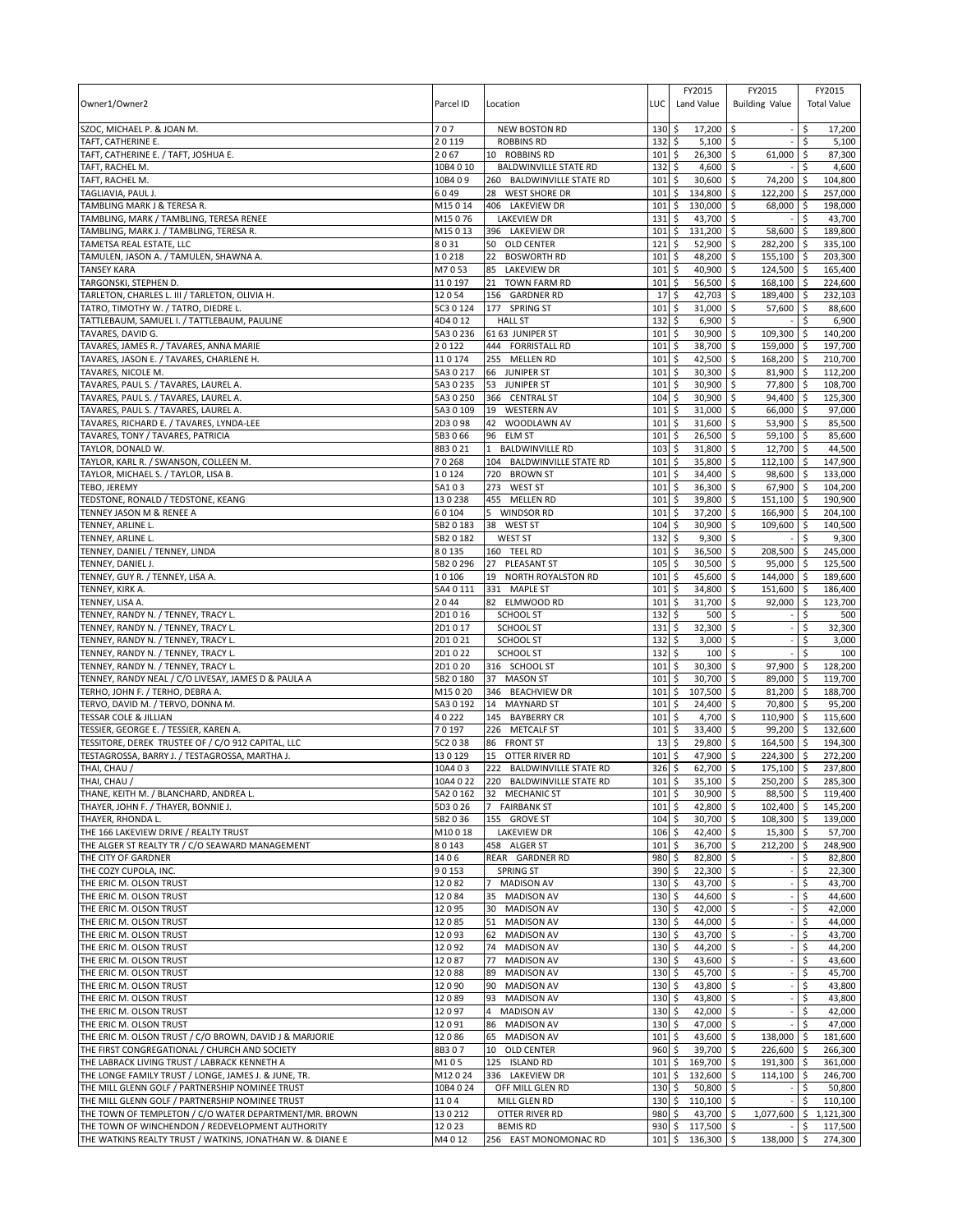| Owner1/Owner2                                                                              | Parcel ID            | Location                                               | LUC              | FY2015<br>Land Value                 | FY2015<br><b>Building Value</b>                   |               | FY2015<br><b>Total Value</b> |
|--------------------------------------------------------------------------------------------|----------------------|--------------------------------------------------------|------------------|--------------------------------------|---------------------------------------------------|---------------|------------------------------|
| THE WINCHENDON REDEVELOPMENT / AUTHORITY                                                   | 12098                | <b>COMMERCIAL DR</b>                                   | 930              | 34,900 \$<br>\$                      |                                                   | \$.           | 34,900                       |
| THE WINCHENDON SCHOOL INC<br>THE WINCHENDON SCHOOL, INC.                                   | 5C4 0 32<br>901      | 60 HALL RD<br>ASH ST                                   | 101<br>130       | \$<br>42,800 \$<br>58,600 \$<br>\$   | 170,700                                           | l\$<br>\$     | 213,500<br>58,600            |
| THE WINCHENDON SCHOOL, INC.                                                                | 5C4 0 18             | 16 HALL RD                                             | 941              | \$<br>32,000                         | \$<br>88,200                                      | \$            | 120,200                      |
| THE WINCHENDON SCHOOL, INC.                                                                | 5D402                | 215 ASH ST                                             | 941              | 40,300<br>\$                         | 255,600<br>-\$                                    | -\$           | 295,900                      |
| THE WINCHENDON SCHOOL, INC.                                                                | 5C3 0 172            | ASH ST                                                 | 941              | \$<br>6,800                          | \$                                                | \$            | 6,800                        |
| THE WINCHENDON SCHOOL, INC.                                                                | 5C3 0 173            | 67 ASH ST                                              | 941              | \$<br>31,500                         | 96,300<br>\$                                      | \$            | 127,800                      |
| THE WINCHENDON SCHOOL, INC.                                                                | 5C3 0 179            | ASH ST                                                 | 941              | \$<br>4,600                          | \$                                                | \$            | 4,600                        |
| THE WINCHENDON SCHOOL, INC.<br>THE WINCHENDON SCHOOL, INC.                                 | 5D3010<br>5D3011     | <b>COTTAGE ST</b><br>151 HIGH ST                       | 941<br>941       | \$<br>4,600<br>\$<br>40,300 \$       | -\$<br>166,700                                    | \$<br>l \$    | 4,600<br>207,000             |
| THE WINCHENDON SCHOOL, INC.                                                                | 5D401                | ASH ST                                                 | 130              | 60,500<br>\$                         | l\$                                               |               | 60,500                       |
| THE WINCHENDON SCHOOL, INC.                                                                | 5C3 0 177            | ASH ST                                                 | 941              | \$1,070,800                          | 8,123,500<br>\$                                   | \$            | 9,194,300                    |
| THE WINCHENDON SCHOOL, INC.                                                                | 5D409                | ASH ST                                                 | 89               | \$<br>50,892                         | \$<br>22,500                                      | \$            | 73,392                       |
| THE WINCHENDON SCHOOL, INC.                                                                | 8036                 | ASH ST                                                 | 941              | \$<br>22,800                         | \$                                                | \$            | 22,800                       |
| THE WINCHENDON SCHOOL, INC.                                                                | 5C3 0 176            | 139 ASH ST                                             | 941              | \$<br>42,900 \$                      | 352,200                                           | <b>S</b>      | 395,100                      |
| THE WINCHENDON SCHOOL, INC.                                                                | 5C3 0 111            | <b>CROSS ST</b>                                        | 941              | \$<br>33,500                         | l\$                                               | Ŝ.            | 33,500                       |
| THE WINCHENDON SCHOOL, INC.<br>THE WINCHENDON SCHOOL, INC.                                 | 5C3 0 109<br>5A30348 | 31 CROSS ST<br>86 88 INGLESIDE DR                      | 941<br>941       | \$<br>31,700 \$<br>\$<br>121,300 \$  | 88,200<br>268,000 \$                              | Ŝ.            | 119,900<br>389,300           |
| THE WINCHENDON SCHOOL, INC.                                                                | 5D408                | <b>WOODBURY RD</b>                                     | 941              | \$<br>56,000                         | \$<br>93,300 \$                                   |               | 149,300                      |
| THE WINCHENDON SCHOOL, INC.                                                                | 60110                | ASH ST                                                 | 132              | \$<br>17,100                         | l\$                                               | Ŝ.            | 17,100                       |
| THE WINCHENDON SCHOOL, INC.                                                                | 5C4 0 19             | 10 HALL RD                                             | 941              | \$<br>39,600 \$                      | 71,800                                            | l \$          | 111,400                      |
| THE WINCHENDON SCHOOL, INC.                                                                | 5C3 0 101            | ASH ST                                                 | 938              | \$<br>52,675                         | \$<br>2,749,800                                   | l \$          | 2,802,475                    |
| THE WINCHENDON SCHOOL, INC.                                                                | 5C3 0 178            | 45 CROSS ST                                            | 941              | \$<br>31,400                         | 136,100<br>\$                                     | -\$           | 167,500                      |
| THE WINCHENDON SCHOOL, INC.                                                                | 5C4 0 17             | <b>HALL RD</b><br>24 POLAND AV                         | 938<br>101       | \$<br>406,922<br>\$<br>30,800        | 831,200 \$<br>\$<br>$\mathsf{\hat{S}}$<br>112.500 | \$            | 1,238,122                    |
| THERIAULT DAWN<br>THERIAULT, STEVEN & DAWN / C/O CHASE HOME FINANCE                        | 2D3033<br>2D3032     | POLAND AV                                              | $130 \;$ \$      | 32,200                               | l\$                                               | \$            | 143,300<br>32,200            |
| THERRIEN, ARLENE J.                                                                        | 3D1042               | 16 MAPLE PLACE B                                       | 101              | \$<br>30,800                         | \$<br>77,000                                      | \$            | 107,800                      |
| THERRIEN, ARTHUR J. & ADELINE / C/O FRANCIS THERRIEN                                       | 7A4 0 27             | <b>MAIN ST</b>                                         | 132              | \$<br>4,600                          | \$                                                | Ŝ.            | 4,600                        |
| THERRIEN, ARTHUR J. & ADELINE / C/O KWIK BUY REALTY, LLC                                   | 4D4023               | 121 MAIN ST                                            | 101              | \$<br>36,600                         | -\$<br>39,100 \$                                  |               | 75,700                       |
| THERRIEN, BENJAMIN P. / THERRIEN, NICOLE M.                                                | 80225                | 131 TEEL RD                                            | 101              | \$<br>47,500                         | Ŝ.<br>184,500 \$                                  |               | 232,000                      |
| THERRIEN, MICHAEL L. / THERRIEN, BONNIE                                                    | 5C3 0 20             | 3 BEECH ST                                             | 332              | \$<br>60,300                         | \$<br>71,500                                      | \$ ا          | 131,800                      |
| THERRIEN, MICHAEL L. / THERRIEN, BONNIE                                                    | 5C3 0 220            | <b>BEECH ST</b><br>11                                  | 101              | 30,200<br>\$                         | 36,000<br>Ŝ.                                      | l\$           | 66,200                       |
| THIBEAU, MARCIE L. / LAMBERT, R. DANIEL<br>THIBEAULT, RICHARD D. JR. / THIBEAULT, SUSAN M. | 40198<br>6027        | 76<br><b>BAYBERRY CR</b><br><b>WEST SHORE DR</b><br>52 | 101<br>101       | \$<br>32,200<br>\$<br>135,400        | 127,200 \$<br>-\$<br>\$<br>147,800 \$             |               | 159,400<br>283,200           |
| THIBODEAU, DANIEL J. / ROBERTS, SANDRALEA                                                  | 5A3 0 225            | 23<br><b>MAPLE ST</b>                                  | 104              | \$<br>30,500                         | 96,200<br>Ŝ.                                      | l \$          | 126,700                      |
| THIERS, DOUGLAS M. / THIERS, CYNTHIA J.                                                    | 8A3030               | 120 EAGLE RD                                           | 101              | \$<br>46,200                         | -\$<br>170,700                                    | -\$           | 216,900                      |
| THIRA, SAMMY / THIRA, PHETKHAM                                                             | 40228                | 85 BAYBERRY CR                                         | 101              | \$<br>32,800                         | 138,700<br>\$                                     | \$ ا          | 171,500                      |
| THOIN, JAMES R. / THOIN, MARIA                                                             | 2D3 0 85             | <b>HARVARD ST</b>                                      | 132              | \$<br>2,300                          | \$                                                | \$            | 2,300                        |
| THOIN, JAMES R. / THOIN, MARIA                                                             | 2D3086               | 23 ELMWOOD RD                                          | 101              | \$<br>31,100                         | Ŝ.<br>78,100                                      | \$            | 109,200                      |
| THOMAS, ARTHUR J. JR. / THOMAS, BONNIE J.<br>THOMAS, MICHAEL D. / THOMAS, MONICA G.        | 10141<br>5C3 0 89    | 121 HARRISVILLE CR<br><b>SPRING ST</b>                 | 101<br>132       | 33,200<br>Ŝ.<br>\$<br>900            | 128,800<br>-\$<br>\$                              | -\$<br>\$.    | 162,000<br>900               |
| THOMAS, MICHAEL D. / THOMAS, MONICA G.                                                     | 5C3 0 88             | 286 SPRING ST                                          | 101              | \$<br>30,800                         | \$<br>75,100                                      | -\$           | 105,900                      |
| THOMAS, RAYMOND W. / THOMAS, JANET A.                                                      | M6017                | 36 FIRST ST                                            | 101              | \$<br>79,800                         | 64,900<br>Ŝ.                                      | l\$           | 144,700                      |
| THOMASON, THOMAS R. / THOMASON, DANIELLE A.                                                | 10210                | 101 NORTH ROYALSTON RD                                 | 101              | \$<br>49,300                         | \$<br>176,900                                     | l\$           | 226,200                      |
| THOMPSON, CHRISTOPHER                                                                      | 5A3 0 99             | 118 HIGHLAND ST                                        | 101              | \$<br>32,000                         | \$<br>125,800 \$                                  |               | 157,800                      |
| THOMPSON, DONALD A. / C/O STEVEN THOMPSON                                                  | 70112                | 857 ALGER ST                                           | 101              | \$<br>45,400                         | \$<br>81,200                                      | ۱\$           | 126.600                      |
| THOMPSON, DONALD A. / THOMPSON, R.M & S.D.<br>THOMPSON, DONALD A. / THOMPSON, R.M. & S.D.  | 8071<br>8072         | <b>ALGER ST</b>                                        | 16<br>16         | 3,497<br>\$<br>7,911                 | \$<br>-\$                                         | Ŝ.<br>\$.     | 3,497<br>7,911               |
| THOMPSON, DONALD A. / THOMPSON, R.M. & S.D.                                                | 8073                 | <b>ALGER ST</b><br><b>ALGER ST</b>                     | 16               | \$<br>\$<br>6,053                    | \$                                                | \$            | 6,053                        |
| THOMPSON, DOUGLAS A.                                                                       | 5C3 0 14             | 12 14 BEECH ST                                         | 104              | \$<br>30,200                         | \$<br>55,000                                      |               | 85,200                       |
| THOMPSON, ERNEST M.                                                                        | 70111                | 170 BALDWINVILLE STATE RD                              | $101 \,$ \$      | 35,400 \$                            | 127,900 \$                                        |               | 163,300                      |
| THOMPSON, GEORGE A. / THOMPSON, GEORGIA M.                                                 | 7A401                | 12 SIBLEY RD                                           | 101 <sup>5</sup> | 34.000 \$                            | 78.500 \$                                         |               | 112.500                      |
| THOMPSON, JAMES / THOMPSON, JANET                                                          | 5A3 0 340            | 50 CEDAR ST                                            | 101              | \$<br>31,200                         | \$<br>110,200 \$                                  |               | 141,400                      |
| THOMPSON, JOHN C. / THOMPSON, LAURIE A.                                                    | 8099                 | 810 ALGER ST                                           | 101              | \$<br>37,400                         | \$<br>128,500                                     | l\$           | 165,900                      |
| THOMPSON, JOYCE W.<br>THOMPSON, MICHAEL J. / DWYER, BOBBI JO                               | 13038<br>40155       | 213 MILL GLEN RD<br>689 BROWN ST                       | 101<br>101       | \$<br>37,700<br>\$<br>34,900 \$      | 5<br>106,800<br>94,600 \$                         | l\$           | 144,500<br>129,500           |
| THOMPSON, STEVEN D. / THOMPSON, KATHLEEN M.                                                | 80120                | 978 ALGER ST                                           | 101              | \$<br>35,800 \$                      | 139,000 \$                                        |               | 174,800                      |
| THOMPSON, TIMOTHY J.                                                                       | 5A2 0 140            | 144 MILL ST                                            | 101              | \$<br>32,000                         | 92,000<br>  \$                                    | <b>S</b>      | 124,000                      |
| THOMPSON, WILLIAM A. / THOMPSON, PATRICIA K.                                               | 9081                 | 323 ASH ST                                             | 101              | \$<br>$41,300$ \$                    | 175,300 \$                                        |               | 216,600                      |
| THREE M REALTY TRUST                                                                       | 9034                 | <b>SPRING ST</b>                                       | 452              | \$<br>415,300 \$                     |                                                   | \$            | 415,300                      |
| THREE M REALTY TRUST / CATHERINE MIZHIR, TRUSTEE                                           | 9028                 | <b>REAR SPRING ST</b>                                  | 392              | \$<br>43,000 \$                      |                                                   | \$            | 43,000                       |
| THREE M. REALTY TRUST                                                                      | 90340                | OFF SPRING ST                                          | 452              | \$<br>76,600 \$                      |                                                   | \$            | 76,600<br>155,700            |
| THURLOW, CARRIE A.<br>THURLOW, MICHAEL                                                     | 6A1046<br>5B3063     | 120 GLENALLEN ST<br>POND ST                            | 101<br>132       | \$<br>32,300 \$<br>\$<br>$3,400$ \$  | 123,400                                           | \$<br>\$      | 3,400                        |
| THURLOW. MICHAEL                                                                           | 5B3064               | 40 POND ST                                             | 104              | \$<br>30,700 \$                      | 50,100                                            | l \$          | 80,800                       |
| THURLOW, STEPHEN P. / THURLOW, MONIQUE A.                                                  | 8A3024               | 50 EAGLE RD                                            | 101              | l\$<br>46,200 \$                     | 220,200                                           | l\$           | 266,400                      |
| TICKNOR, MATILDA COLE / TR OF MATILDA COLE TICKNOR TR                                      | 8A304                | 277 HIGH ST                                            | 101              | $\ddot{\circ}$<br>47,100 \$          | 332,100 \$                                        |               | 379,200                      |
| TIGER CAT PROPERTIES, LLC                                                                  | 3D1014               | 202 204 GLENALLEN ST                                   | 111              | \$<br>$31,000$ \$                    | 149,800 \$                                        |               | 180,800                      |
| TIGER CAT PROPERTIES, LLC                                                                  | 3D1013               | 208 212 GLENALLEN ST                                   | $101 \;$ \$      | 21,600 \$                            | $60,500$ \$                                       |               | 82,100                       |
| TIGNOR, GEORGE S. / TIGNOR, DONNALEE<br>TILL, ROBERT S. / BELLETETE, VIOLA                 | 130169<br>5A4 0 11   | 155 MILL GLEN RD<br>37 TUCKER ST                       | 101<br>101       | 5<br>36,600 \$<br>5<br>33,600 \$     | 196,900 \$<br>111,500 \$                          |               | 233,500<br>145,100           |
| TOBIA, LINDA S.                                                                            | 5A4 0 48             | 314 MAPLE ST                                           | $101 \;$ \$      | $32,100$ \$                          | 113,200 \$                                        |               | 145,300                      |
| TOCCI, PHILIP A. / C/O I C FEDERAL CREDIT UNION                                            | 5A3 0 212            | 90 JUNIPER ST                                          | 101              | \$<br>30,400                         | \$<br>87,800                                      | <b>S</b>      | 118,200                      |
| TOCCI, WAYNE M. / TOCCI, DENISE                                                            | 5C3 0 103            | 44 CROSS ST                                            | $101 \;$ \$      | 30,700 \$                            | 96,400                                            | $\frac{1}{2}$ | 127,100                      |
| TOLO, JAMES T. JR. / TOLO, MARY ELLEN                                                      | 5A4 0 30             | <b>VAINE ST</b>                                        | $130 \;$ \$      | 46,500 \$                            |                                                   | \$            | 46,500                       |
| TOLO, JAMES T. JR. / TOLO, MARY ELLEN                                                      | 5A4 0 29             | 24 VAINE ST                                            | 101              | \$<br>46,400 \$                      | 135,600                                           | ا \$          | 182,000                      |
| TOMPKINS, C.R. & FOWLER, F.W.                                                              | 130236               | 435 MELLEN RD                                          | 101              | \$<br>39,500                         | \$<br>131,600                                     | ۱\$           | 171,100                      |
| TOMPKINS, CHRISTOPHER L.<br>TONELLI, ANTONIO J. / TONELLI, NANCY E.                        | 10222<br>90290       | 651 SCHOOL ST<br>106 CONVERSE DR                       | 101<br>101       | 36,700 \$<br>\$<br>\$<br>$34,800$ \$ | 136,200<br>177,800 \$                             | ۱\$           | 172,900<br>212,600           |
| TONET, EDWARD T. / TONET, SUSAN J.                                                         | 80158                | 49 OLD COUNTY RD                                       | 101              | l\$<br>35,700 \$                     | 145,700 \$                                        |               | 181,400                      |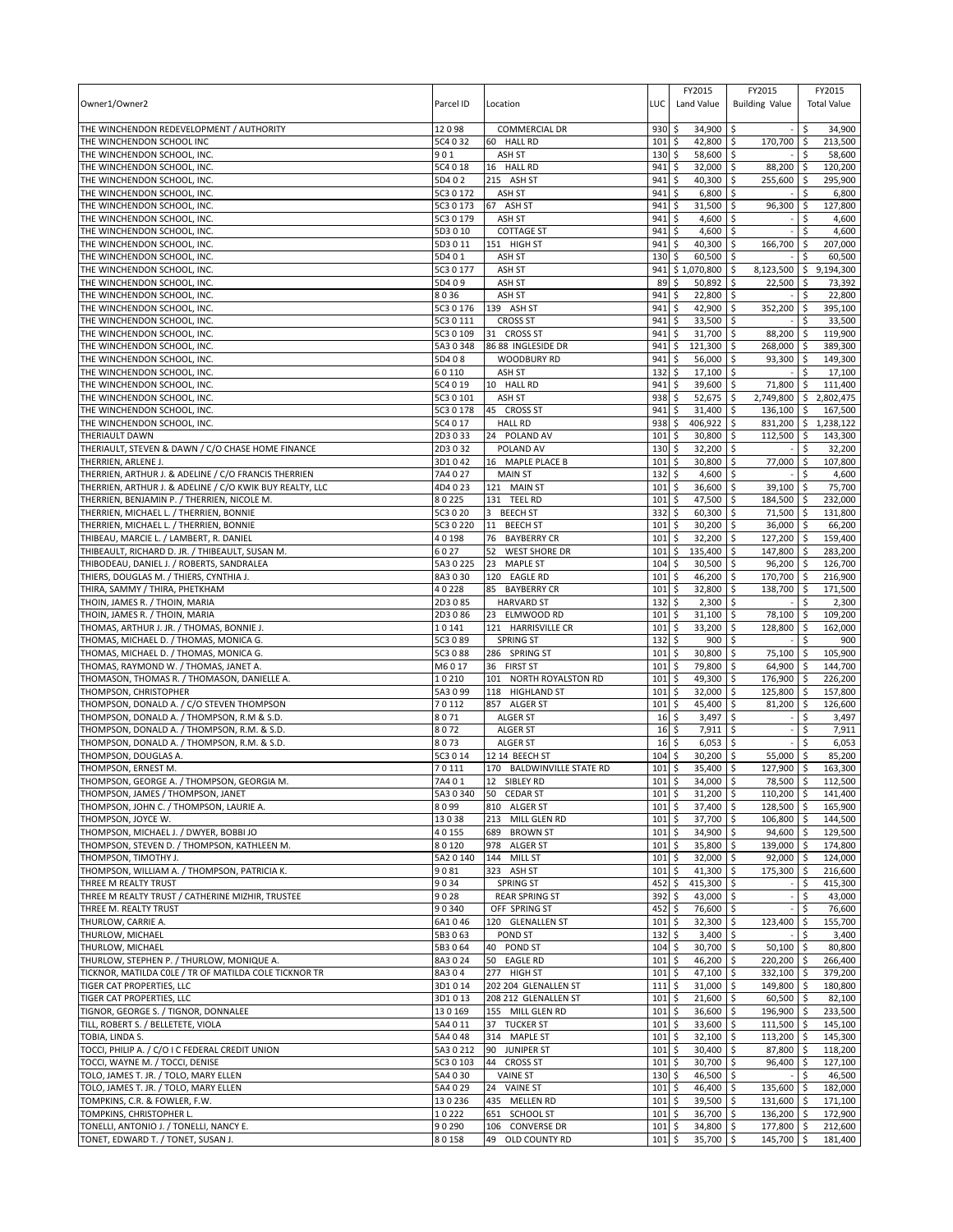| Owner1/Owner2                                                         | Parcel ID              | Location                                     | LUC                | FY2015<br>Land Value                  | FY2015<br><b>Building Value</b> | FY2015<br><b>Total Value</b>            |
|-----------------------------------------------------------------------|------------------------|----------------------------------------------|--------------------|---------------------------------------|---------------------------------|-----------------------------------------|
| TONET, JOSEPH A. / TONET, SUSAN D.                                    | 8090                   | 51 OLD COUNTY RD                             | 101                | \$<br>35,800                          | \$<br>113,300                   | 149,100<br>-\$                          |
| TOOLIN, AGNES I. + SAVAGE, M H / C/O PETER SAVAGE                     | 8014                   | DOYLE AV                                     | 130                | \$<br>44,000                          | \$                              | \$<br>44,000                            |
| TOOLIN, AGNES I. + SAVAGE, M H / C/O PETER SAVAGE<br>TOON & TUNE, LLC | 806<br>9032            | DOYLE AV<br>800 SPRING ST                    | 130<br>332         | \$<br>123,000<br>\$<br>68,400         | \$<br>\$<br>122,600             | Ś<br>123,000<br>191,000                 |
| TOON & TUNE, LLC                                                      | 9035                   | <b>SPRING ST</b>                             | 440                | 37,300<br>\$                          | \$                              | Ś<br>37,300                             |
| TOON & TUNE, LLC                                                      | 9036                   | <b>SPRING ST</b>                             | 440                | \$<br>41,200                          | \$                              | \$<br>41,200                            |
| TOON & TUNE, LLC                                                      | 9031                   | 900 SPRING ST                                | 130                | 41,200<br>\$                          | \$                              | 41,200<br>Ś                             |
| TOON & TUNE, LLC                                                      | 9029                   | <b>SPRING ST</b>                             | 392                | 10,800<br>\$                          | \$                              | \$<br>10,800                            |
| TOOTHAKER, JASON R.                                                   | 5B2 0 151              | 70 WEST ST                                   | 101                | \$<br>30,900                          | \$<br>61,900                    | \$.<br>92,800                           |
| TORRISI, JAMES J. / TORRISI, ANDREA L.                                | 6096                   | 365 NORTH ASHBURNHAM RD                      | 101                | \$<br>36,600                          | 227,700<br>\$                   | 264,300<br>I\$                          |
| TOURIGNY, CHERYL ANN<br>TOUSIGNANT, GLORIA M. / HORGAN, KENNETH F.    | 5A4 0 92<br>5A2 0 B2   | 41 LAKE SHORE DR<br><b>BANNER PL B2</b>      | 101<br>102         | \$<br>36,700<br>\$                    | \$<br>131,800<br>Ś<br>65,800    | \$<br>168.500<br>-\$<br>65,800          |
| TOUSIGNANT, JAY ALAN / TOUSIGNANT, AMY M.                             | 8086                   | 30 TOWN FARM RD                              | 101                | \$<br>35,100                          | \$<br>153,200                   | 188,300<br>l \$                         |
| TOUSIGNANT, PHILIP H. / TOUSIGNANT, ALICE E.                          | M17033                 | 130 132 MILL CR                              | 104                | \$<br>32,900                          | 84,200<br>\$                    | 117,100<br>l\$                          |
| TOUSIGNANT, PHILIP J. / TOUSIGNANT, HOPE R.                           | 3019                   | 45 EAST MONOMONAC RD                         | 101                | \$<br>51,600                          | \$<br>125,200                   | 176,800<br>l\$                          |
| TOWN OF WINCHENDON                                                    | 20135                  | OFF ELMWOOD RD                               | 931                | \$<br>34,400                          | \$<br>816,000                   | l \$<br>850,400                         |
| TOWN OF WINCHENDON                                                    | 5B2 0 270              | <b>FRONT ST</b>                              | 930                | \$<br>20,300                          | \$                              | \$<br>20,300                            |
| TOWN OF WINCHENDON                                                    | M1703                  | <b>LAKEVIEW DR</b>                           | 930                | \$<br>4,700                           | l\$                             | \$<br>4,700                             |
| TOWN OF WINCHENDON                                                    | 5B2 0 271              | <b>FRONT ST</b>                              | 930                | \$<br>4,900                           | \$                              | \$<br>4,900                             |
| TOWN OF WINCHENDON<br>TOWN OF WINCHENDON                              | 6B1032<br>M140111      | 101 GLENALLEN ST<br><b>LAKEVIEW DR</b>       | 931<br>930         | \$<br>54,700<br>\$<br>30,400          | \$<br>131,600<br>S.             | S.<br>186,300<br>\$<br>30,400           |
| TOWN OF WINCHENDON                                                    | M140113                | <b>LAKEVIEW DR</b>                           | 930                | \$<br>31,200                          | \$                              | 31,200<br>\$                            |
| <b>TOWN OF WINCHENDON</b>                                             | 40100                  | SIBLEY RD                                    | 903                | \$<br>30,100                          | \$                              | 30,100<br>Ś                             |
| TOWN OF WINCHENDON                                                    | 6076                   | <b>REAR SPRING ST</b>                        | 930                | 6,300<br>\$                           | \$                              | \$<br>6,300                             |
| TOWN OF WINCHENDON                                                    | 90352                  | TOY TOWN LN                                  | 930                | \$<br>6,400                           | \$<br>800                       | \$<br>7,200                             |
| TOWN OF WINCHENDON                                                    | 8B3015                 | <b>BALDWINVILLE RD</b>                       | 930                | \$<br>45,900                          | \$                              | 45,900<br>\$                            |
| <b>TOWN OF WINCHENDON</b>                                             | 408                    | <b>BROOKS RD</b>                             | 930                | \$<br>4,900                           | \$                              | \$<br>4,900                             |
| TOWN OF WINCHENDON<br>TOWN OF WINCHENDON                              | 5B3019                 | <b>CENTRAL ST</b>                            | 930<br>931         | \$<br>600<br>\$<br>51,100             | \$<br>\$<br>354,600             | Ŝ.<br>600<br>\$.                        |
| TOWN OF WINCHENDON                                                    | 5A3 0 163<br>5B2 0 272 | 405 CENTRAL ST<br><b>FRONT ST</b>            | 930                | \$<br>5,200                           | \$                              | 405,700<br>Ś<br>5,200                   |
| TOWN OF WINCHENDON                                                    | 5B2 0 295              | 109 FRONT ST                                 | 931                | \$<br>42,700                          | \$<br>907,300                   | \$<br>950,000                           |
| TOWN OF WINCHENDON                                                    | 5B2 0 321              | <b>FRONT ST</b>                              | 930                | 4,500<br>\$                           | \$                              | Ś<br>4,500                              |
| TOWN OF WINCHENDON                                                    | 5C4 03                 | <b>GLENALLEN ST</b>                          | 930                | \$<br>84,100                          | \$                              | \$<br>84,100                            |
| TOWN OF WINCHENDON                                                    | 5B2031                 | <b>GROVE ST</b>                              | 930                | 8,900<br>\$                           | \$                              | 8,900<br>\$                             |
| TOWN OF WINCHENDON                                                    | 4D401                  | <b>HALE ST</b>                               | 930                | \$<br>2,200                           | \$                              | \$<br>2,200                             |
| TOWN OF WINCHENDON                                                    | 8038                   | <b>HALL RD</b>                               | 930                | \$<br>49,800                          | \$                              | 49,800<br>\$                            |
| TOWN OF WINCHENDON<br>TOWN OF WINCHENDON                              | 8806<br>M1701          | HAPPY HOLLOW RD<br><b>LAKEVIEW DR</b>        | 930<br>930         | 20,800<br>\$<br>31,900<br>\$          | \$<br>\$                        | 20,800<br>\$<br>\$<br>31,900            |
| TOWN OF WINCHENDON                                                    | 7A4 046                | 290 MAIN ST                                  | 930                | Ś<br>31,100                           | \$                              | 31,100<br>Ś                             |
| TOWN OF WINCHENDON                                                    | 3D1040                 | MAPLE PL                                     | 930                | \$<br>200                             | l \$                            | 200<br>\$                               |
| TOWN OF WINCHENDON                                                    | 5B2037                 | MURDOCK AV                                   | 931                | \$<br>62,200                          | \$<br>5,800                     | \$<br>68,000                            |
| TOWN OF WINCHENDON                                                    | 5B2030                 | 52 MURDOCK AV                                | 931                | \$<br>193,800                         | \$<br>2,375,400                 | \$<br>2,569,200                         |
| TOWN OF WINCHENDON                                                    | 10044                  | <b>NEW BOSTON RD</b>                         | 930                | \$<br>42,400                          | \$                              | \$<br>42,400                            |
| TOWN OF WINCHENDON                                                    | 6080                   | NORTH ASHBURNHAM RD                          | 930                | \$<br>18,100                          | \$                              | \$<br>18,100                            |
| TOWN OF WINCHENDON<br>TOWN OF WINCHENDON                              | 5B2 0 118<br>8B3012    | <b>OAK ST</b><br><b>OLD CENTER</b>           | 931<br>930         | \$<br>56,900<br>\$<br>69,900          | \$<br>1,058,400<br>\$           | $\sqrt{5}$<br>1,115,300<br>\$<br>69,900 |
| TOWN OF WINCHENDON                                                    | 5A2 0 24               | <b>PEARL ST</b>                              | 930                | \$<br>4,300                           | l\$                             | 4,300<br>Ŝ.                             |
| TOWN OF WINCHENDON                                                    | 5B2 0 284              | PLEASANT ST                                  | 930                | \$<br>52,500                          | \$<br>21,900                    | \$<br>74,400                            |
| TOWN OF WINCHENDON                                                    | 4029                   | <b>RIVER ST</b>                              | 930                | 43,400<br>\$                          | \$                              | 43,400<br>\$                            |
| <b>TOWN OF WINCHENDON</b>                                             | 4033                   | 637 RIVER ST                                 | 931                | \$<br>113,600                         | \$<br>311,800                   | 425,400<br>\$                           |
| TOWN OF WINCHENDON                                                    | 20139                  | <b>SCHOOL ST</b>                             | 930                | \$<br>1,000                           | -\$                             | 1,000<br>\$                             |
| <b>TOWN OF WINCHENDON</b><br>TOWN OF WINCHENDON                       | M17010                 | <b>SHADY GLEN TR</b>                         | 930S               | 31.200                                | \$                              | \$<br>31.200                            |
| TOWN OF WINCHENDON                                                    | M17011<br>M17012       | <b>SHADY GLEN TR</b><br><b>SHADY GLEN TR</b> | $930 \;$ \$<br>930 | $31,300$ \$<br>\$<br>$31,300$ \$      |                                 | \$<br>31,300<br>\$<br>31,300            |
| TOWN OF WINCHENDON                                                    | M17013                 | <b>SHADY GLEN TR</b>                         | 930                | \$<br>$31,100$ \$                     |                                 | \$<br>31,100                            |
| TOWN OF WINCHENDON                                                    | 5C3 0 32               | SPRING PL                                    | 930                | \$<br>$31,000$ \$                     | 4,000                           | -\$<br>35,000                           |
| TOWN OF WINCHENDON                                                    | 5C4 0 21               | <b>SPRING ST</b>                             | 930                | \$<br>31,500                          | l\$                             | \$<br>31,500                            |
| TOWN OF WINCHENDON                                                    | 6073                   | <b>SPRING ST</b>                             | 930                | \$<br>77,700                          | l\$                             | Ś<br>77,700                             |
| TOWN OF WINCHENDON                                                    | 11039                  | TOWN FARM RD                                 | 930                | \$<br>92,700 \$                       |                                 | \$<br>92,700                            |
| TOWN OF WINCHENDON                                                    | 11099                  | TOWN FARM RD                                 | 930                | \$<br>108,900                         | \$                              | \$<br>108,900                           |
| TOWN OF WINCHENDON<br>TOWN OF WINCHENDON                              | 5A30185<br>6019        | <b>WEBSTER ST</b><br><b>WEST SHORE DR</b>    | 930<br>930         | \$<br>$39,300$ \$<br>\$<br>$6,000$ \$ |                                 | \$<br>39,300<br>\$<br>6,000             |
| TOWN OF WINCHENDON                                                    | 4025                   | OFF RIVER ST                                 | 930                | \$<br>68,700 \$                       | 700                             | 69,400<br>\$.                           |
| TOWN OF WINCHENDON                                                    | 4026                   | OFF RIVER ST                                 | 930                | \$<br>55,800 \$                       |                                 | \$<br>55,800                            |
| TOWN OF WINCHENDON                                                    | 4027                   | OFF RIVER ST                                 | 931                | $71,100$ \$<br>\$                     | 24,800                          | \$<br>95,900                            |
| TOWN OF WINCHENDON                                                    | 4028                   | OFF RIVER ST                                 | 930                | \$<br>38,400                          | \$                              | \$<br>38,400                            |
| TOWN OF WINCHENDON                                                    | 5B3093                 | OFF SUMMER DR                                | 930 \$             | 41,500 \$                             |                                 | \$<br>41,500                            |
| TOWN OF WINCHENDON                                                    | 5B3099                 | OFF SUMMER DR                                | 930 \$             | 700 \$                                |                                 | \$<br>700                               |
| TOWN OF WINCHENDON                                                    | 5A2 0 21               | <b>REAR PEARL ST</b>                         | 931<br>930         | \$<br>$3,500$ \$<br>\$                |                                 | \$<br>3,500<br>\$                       |
| TOWN OF WINCHENDON<br>TOWN OF WINCHENDON                              | 5A2 0 109<br>12080     | <b>REAR SCHOOL ST</b><br>OFF GARDNER RD      | 930 \$             | $3,300$ \$<br>44,000 \$               |                                 | 3,300<br>\$<br>44,000                   |
| TOWN OF WINCHENDON                                                    | 120104                 | OFF GARDNER RD                               | 930                | \$<br>49,400 \$                       |                                 | \$<br>49,400                            |
| TOWN OF WINCHENDON                                                    | 90369                  | <b>GARDNER RD</b>                            | 930                | \$<br>36,100                          | \$                              | \$<br>36,100                            |
| TOWN OF WINCHENDON                                                    | 5B2 0 290              | <b>FRONT ST</b>                              | 930                | \$<br>$6,400$ \$                      |                                 | \$<br>6,400                             |
| TOWN OF WINCHENDON                                                    | 5B2 0 289              | <b>FRONT ST</b>                              | 930 \$             | $4,500$ \$                            |                                 | \$<br>4,500                             |
| TOWN OF WINCHENDON                                                    | 5A3 0 359              | OFF JACKSON AV                               | 930                | \$                                    | \$                              | \$                                      |
| TOWN OF WINCHENDON                                                    | 9074                   | <b>TEEL RD</b>                               | 930                | \$<br>671,500                         | \$                              | \$<br>671,500                           |
| TOWN OF WINCHENDON<br>TOWN OF WINCHENDON                              | 101<br>12048           | <b>BOSWORTH RD</b><br><b>MADISON AV</b>      | 930<br>930         | 325,700 \$<br>\$<br>\$<br>$41,200$ \$ |                                 | \$<br>325,700<br>\$<br>41,200           |
|                                                                       | M17014                 | <b>SHADY GLEN TR</b>                         | 930                | \$<br>$31,300$ \$                     |                                 | \$<br>31,300                            |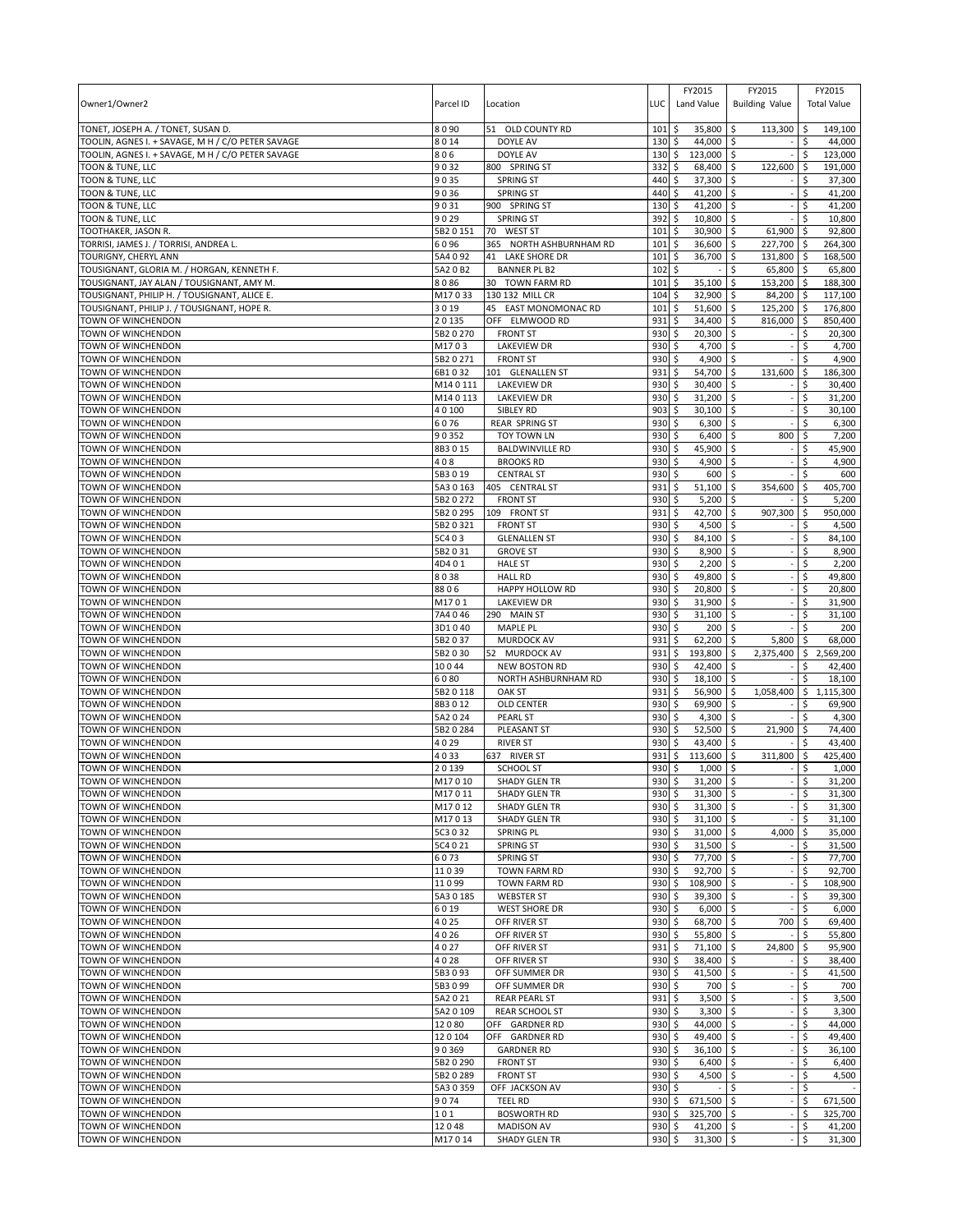|                                                     |                        |                                  |             | FY2015                      | FY2015                           | FY2015                   |
|-----------------------------------------------------|------------------------|----------------------------------|-------------|-----------------------------|----------------------------------|--------------------------|
| Owner1/Owner2                                       | Parcel ID              | Location                         | LUC         | Land Value                  | <b>Building Value</b>            | <b>Total Value</b>       |
|                                                     |                        |                                  |             |                             |                                  |                          |
| TOWN OF WINCHENDON                                  | M15059                 | <b>BEACHVIEW DR</b>              | 930         | \$<br>30,500                | \$                               | \$<br>30,500             |
| TOWN OF WINCHENDON                                  | M17043                 | <b>LAKEVIEW DR</b>               | 930         | 31,000<br>-S                | \$                               | \$<br>31,000             |
| TOWN OF WINCHENDON                                  | M17046                 | LAKEVIEW DR                      | 930         | \$<br>31,300                | \$                               | \$<br>31,300             |
| TOWN OF WINCHENDON                                  | 5B1 0 35               | <b>HYDE ST</b>                   | 930         | \$<br>38,800                | \$                               | \$<br>38,800             |
| TOWN OF WINCHENDON                                  | 6046                   | 29 WEST SHORE DR                 | 903         | 43,300                      | \$                               | \$<br>43,300             |
| TOWN OF WINCHENDON                                  | 5B2 0 302              | 72 CENTRAL ST                    | 903         | \$<br>32,800                | \$<br>$7,200$ \$                 | 40,000                   |
| TOWN OF WINCHENDON                                  | 5B3 0 119<br>5C3 0 175 | 78 86 CENTRAL ST<br>89 ASH ST    | 903<br>934  | \$<br>69,500<br>41,100      | \$<br>322,400 \$<br>397,200 \$   | 391,900<br>438,300       |
| TOWN OF WINCHENDON                                  | 2D304                  |                                  | 934         | \$<br>388,600<br>\$         | \$                               | 36,734,100 \$ 37,122,700 |
| TOWN OF WINCHENDON                                  |                        | ELMWOOD RD<br>175 GROVE ST       |             |                             | \$                               |                          |
| TOWN OF WINCHENDON                                  | 5B2032                 |                                  | 931         | 82,700<br>\$                | \$<br>$1,700$ \$                 | 4,115,700 \$ 4,198,400   |
| TOWN OF WINCHENDON                                  | 90363                  | OFF GARDNER RD                   | 930         | 87,300<br>\$                | \$                               | 89,000<br>801,300        |
| TOWN OF WINCHENDON                                  | 5B2 0 283              | 50 PLEASANT ST                   | 931         | \$<br>40,900                | \$<br>760,400 \$                 |                          |
| TOWN OF WINCHENDON                                  | 9061                   | 54 GARDNER RD                    | 930         | 28,800<br>\$                | \$                               | \$<br>28,800             |
| TOWN OF WINCHENDON /                                | M16011                 | <b>LAKEVIEW DR</b>               | 930         | \$<br>35,200                | \$                               | \$<br>35,200             |
| TOWN OF WINCHENDON                                  | M9073                  | WEST MONOMONAC RD                | 930         | \$<br>21,400                | \$                               | \$<br>21,400             |
| TOWN OF WINCHENDON / CONSERVATION COMMISSION        | 1039                   | NORTH ROYALSTON RD               | 932         | \$<br>19,900                | \$<br>$\overline{\phantom{a}}$   | \$<br>19,900             |
| TOWN OF WINCHENDON / PARKS + PLAYGROUNDS            | 8B305                  | <b>OLD CENTER</b>                | 930         | \$<br>46,600                | \$                               | Ŝ.<br>46,600             |
| TOWN OF WINCHENDON / WATER DEPARTMENT               | 6077                   | NORTH ASHBURNHAM RD              | 930         | \$<br>23,300                | l \$                             | 23,300<br>-Ś             |
| TOWN OF WINCHENDON / WATER DEPT                     | 8A3010                 | HIGH ST                          | 930         | 44,900<br>\$                | \$<br>$1,211,500$ \$             | 1,256,400                |
| TOWN OF WINCHENDON / WINCHENDON REDEVELOPMENT AUTHO | 5A3 0 342              | 19 VINE ST                       | 101         | \$<br>32,300                | \$<br>$91,800$ \$                | 124,100                  |
| TOWN OF WINCHENDON / WINCHENDON REDEVELOPMENT AUTHO | 10054                  | <b>BALDWINVILLE STATE RD</b>     | 903         | 53,300<br>\$                | -\$<br>$65,500$ \$               | 118,800                  |
| TOWN OF WINCHENDON / WINCHENDON REDEVELOPMENT AUTHO | 10071                  | STODDARD RD                      | 903         | \$<br>38,100                | \$                               | \$<br>38,100             |
| TOWNTOY TRUST / RICHARD J. SMITH, TRUSTEE           | 5A2048                 | 181 SPRUCE ST<br>5 NORTH VINE ST | 401         | \$<br>46,200                | \$<br>70,800 \$                  | 117,000                  |
| TOWSON, PAMELA A. / C/O BENNETT, TERRENCE E         | 5A30123                |                                  | 101         | 31,800<br>\$                | \$<br>84,500 \$                  | 116,300                  |
| TOWSON, PAMELA A. / C/O VINCENT CELUZZA             | 5A3 0 122              | <b>NORTH VINE ST</b>             | 132         | 4,500<br>\$                 | \$                               | \$<br>4,500              |
| TOYTOWNE CONDO LIS LLC                              |                        | 5C3 0 202B 202 B SPRING CR       | 102         | \$                          | \$<br>25,600 \$                  | 25,600                   |
| TOYTOWNE CONDO LIS LLC / LEO J. SAMIA, MANAGER      |                        | 5C3 0 103B 103 B SPRING CR       | 102         | \$                          | \$<br>23,900 \$                  | 23,900                   |
| TOYTOWNE CONDO LIS LLC / LEO M. SAMIA, MANAGER      |                        | 5C3 0 203B 203 B SPRING CR       | 102         | \$                          | \$<br>$24,100$ \$                | 24,100                   |
| TOYTOWNE CONDO LIS LLC / LEONARD J. SAMIA, MANAGER  |                        | 5C3 0 101A 101 A SPRING CR       | 102         | \$                          | 25,500 \$<br>\$                  | 25,500                   |
| TOYTOWNE CONDO LIS LLC / LEONARD J. SAMIA, MANAGER  |                        | 5C3 0 102A 102 A SPRING CR       | 102         | \$                          | \$<br>$25,500$ \$                | 25,500                   |
| TOYTOWNE CONDO LIS LLC / LEONARD J. SAMIA, MANAGER  |                        | 5C3 0 103A 103 A SPRING CR       | 102         | \$                          | 24,000 \$<br>\$                  | 24,000                   |
| TOYTOWNE CONDO LIS LLC / LEONARD J. SAMIA, MANAGER  |                        | 5C3 0 104A 104 A SPRING CR       | 102         | \$                          | \$<br>20,900 \$                  | 20,900                   |
| TOYTOWNE CONDO LIS LLC / LEONARD J. SAMIA, MANAGER  |                        | 5C3 0 105A 105 A SPRING CR       | 102         | \$                          | \$<br>25,800 \$                  | 25,800                   |
| TOYTOWNE CONDO LIS LLC / LEONARD J. SAMIA, MANAGER  |                        | 5C3 0 202A 202 A SPRING CR       | 102         | \$                          | \$<br>25,800 \$                  | 25,800                   |
| TOYTOWNE CONDO LIS LLC / LEONARD J. SAMIA, MANAGER  |                        | 5C3 0 203A 203 A SPRING CR       | 102         | \$                          | \$<br>$25,400$ \$                | 25,400                   |
| TOYTOWNE CONDO LIS LLC / LEONARD J. SAMIA, MANAGER  |                        | 5C3 0 204A 204 A SPRING CR       | 102         | \$                          | Ś<br>24,200 \$                   | 24,200                   |
| TOYTOWNE CONDO LIS LLC / LEONARD J. SAMIA, MANAGER  |                        | 5C3 0 206A 206 A SPRING CR       | 102         | \$                          | \$<br>$25,700$ \$                | 25,700                   |
| TOYTOWNE CONDO LIS LLC / LEONARD J. SAMIA, MANAGER  |                        | 5C3 0 302A 302 A SPRING CR       | 102         | \$                          | \$<br>25,700 \$                  | 25,700                   |
| TOYTOWNE CONDO LIS LLC / LEONARD J. SAMIA, MANAGER  |                        | 5C3 0 303A 303 A SPRING CR       | 102         | \$                          | \$<br>$24,100$ \$                | 24,100                   |
| TOYTOWNE CONDO LIS LLC / LEONARD J. SAMIA, MANAGER  |                        | 5C3 0 304A 304 A SPRING CR       | 102         | \$                          | \$<br>$24,100$ \$                | 24,100                   |
| TOYTOWNE CONDO LIS LLC / LEONARD J. SAMIA, MANAGER  |                        | 5C3 0 305A 305 A SPRING CR       | 102         | \$                          | \$<br>25,700 \$                  | 25,700                   |
| TOYTOWNE CONDO LIS LLC / LEONARD J. SAMIA, MANAGER  |                        | 5C3 0 101B 101 B SPRING CR       | $102 \div$  |                             | \$<br>25,600 \$                  | 25,600                   |
| TOYTOWNE CONDO LIS LLC / LEONARD J. SAMIA, MANAGER  |                        | 5C3 0 102B 102 B SPRING CR       | 102         | \$                          | \$<br>25,200 \$                  | 25,200                   |
| TOYTOWNE CONDO LIS LLC / LEONARD J. SAMIA, MANAGER  |                        | 5C3 0 104B 104 B SPRING CR       | 102         | S.                          | \$<br>20,900 \$                  | 20,900                   |
| TOYTOWNE CONDO LIS LLC / LEONARD J. SAMIA, MANAGER  |                        | 5C3 0 105B 105 B SPRING CR       | 102S        |                             | \$<br>25,700 \$                  | 25,700                   |
| TOYTOWNE CONDO LIS LLC / LEONARD J. SAMIA, MANAGER  |                        | 5C3 0 201B 201 B SPRING CR       | $102 \div$  |                             | \$<br>25,900 \$                  | 25,900                   |
| TOYTOWNE CONDO LIS LLC / LEONARD J. SAMIA, MANAGER  |                        | 5C3 0 204B 204 B SPRING CR       | 102         | \$                          | \$<br>$24,100$ \$                | 24,100                   |
| TOYTOWNE CONDO LJS LLC / LEONARD J. SAMIA, MANAGER  |                        | 5C3 0 303B 303 B SPRING CR       | 102         | \$                          | $24,100$ \$<br>\$                | 24,100                   |
| TOYTOWNE CONDO LIS LLC / LEONARD J. SAMIA, MANAGER  |                        | 5C3 0 306B 306 B SPRING CR       | 102S        |                             | \$<br>25,900 \$                  | 25,900                   |
| TOYTOWNE CONDO LIS LLC / LEONARD J. SAMIA, MANAGER  |                        | 5C3 0 106B 106 B SPRING CR       | 102         | l\$                         | 25,900 \$<br>\$                  | 25,900                   |
| TOYTOWNE CONDO LJS LLC / LEONARD J. SAMIA, MANAGER  |                        | 5C3 0 304B 304 B SPRING CR       | 102         | \$                          | \$<br>24,000 \$                  | 24,000                   |
| TOYTOWNE CONDO LIS LLC / LEONARD J. SAMIA, MANAGER  |                        | 5C3 0 206B 206 B SPRING CR       | $102 \div$  |                             | $\hat{\varsigma}$<br>25,600 \$   | 25,600                   |
| TOYTOWNE CONDO LJS LLC / LEONARD J. SAMIA, MANAGER  |                        | 5C3 0 306A 306 A SPRING CR       | $102 \,$ \$ |                             | \$<br>$25,600$ \$                | 25,600                   |
| TOYTOWNE CONDO LJS LLC / LEONARD J. SAMIA, MANAGER  |                        | 5C3 0 201A 201 A SPRING CR       | $102 \div$  |                             | \$<br>25,800 \$                  | 25,800                   |
| TOYTOWNE CONDO LJS LLC, / LEONARD J. SAMIA, MANAGER |                        | 5C3 0 106A 106 A SPRING CR       | $102 \div$  |                             | \$<br>25,400 \$                  | 25,400                   |
| TOYTOWNE CONDO LIS LLC, / LEONARD J. SAMIA, MANAGER |                        | 5C3 0 301A 301 A SPRING CR       | $102 \div$  |                             | \$<br>25,400 \$                  | 25,400                   |
| TOYTOWNE CONDO LIS LLC, / LEONARD J. SAMIA, MANAGER |                        | 5C3 0 301B 301 B SPRING CR       | $102 \pm 5$ |                             | \$<br>$25,400$ \$                | 25,400                   |
| TR. OF WINCH. CHURCH OF GOD / REV. H.E. UNDERWOOD   | 5B3 0 143              | 30 BEECH ST                      | $960$ \$    | 30,200                      | 167,500 \$<br>\$                 | 197,700                  |
| TRANBARGER PAMELA A                                 | 5B402                  | 61 LAKE SHORE DR                 | 101         | 5<br>37,100                 | \$<br>149,200 \$                 | 186,300                  |
| TRAUDT, BRUCE A.                                    | 5D1086                 | 81 BENJAMIN ST                   | 101         | \$<br>35,000                | \$<br>$132,100$ \$               | 167,100                  |
| TRESHINSKY, DONNA F.                                | 2D3066                 | 521 CENTRAL ST                   | 101         | $\ddot{\circ}$<br>32,600 \$ | 85,400 \$                        | 118,000                  |
| TRIBOU, CHRISTOPHER E. / DELANEY, RENEE J.          | 5B2 0 147              | 79 SCHOOL ST                     | 101         | \$<br>$30,300$ \$           | 72,000 \$                        | 102.300                  |
| TRICK, KATHERINE / C/O COUNTRYWIDE TAX SERVICES     | 5A1032                 | 222 WEST ST                      | 13          | \$<br>32,800                | \$<br>101,400 \$                 | 134,200                  |
| TRICKETT, ELIEZER S. / TRICKETT, ALICIA R.          | 40140                  | 477 479 BROWN ST                 | 104         | 35,400<br>\$                | 127,000 \$<br>-\$                | 162,400                  |
| TRINQUE, CARL D. / TRINQUE, TERESA S.               | 13088                  | 217 MILL GLEN RD                 | $101 \;$ \$ | 34,900                      | \$<br>$90,300$ \$                | 125,200                  |
| TRI-STATE REALTY TRUST                              | 130144                 | WEST VIEW DR                     | $131 \;$ \$ | $8,400$ \$                  | $\sim$                           | \$<br>8,400              |
| TRI-STATE REALTY TRUST                              | 130147                 | <b>WEST VIEW DR</b>              | $131 \;$ \$ | $8,000$ \$                  |                                  | $-15$<br>8,000           |
| TRI-STATE REALTY TRUST                              | 130152                 | OTTER RIVER RD                   | $130 \;$ \$ | 45,700 \$                   | $-15$                            | 45,700                   |
| TRI-STATE REALTY TRUST                              | 130153                 | WEST VIEW DR                     | $131 \;$ \$ | $7,000$ \$                  |                                  | 7,000<br>$-15$           |
| TRI-STATE REALTY TRUST                              | 130156                 | WEST VIEW DR                     | $131 \;$ \$ | $7,000$ \$                  | $-15$                            | 7,000                    |
| TROMBLY, AMANDA                                     | 40116                  | 624 BROWN ST                     | $101 \;$ \$ | $33,200$ \$                 | 87,900 \$                        | 121,100                  |
| TUCCI, ANDREA M.                                    | 2090                   | 479 SCHOOL ST                    | $101 \,$ \$ | $18,700$ \$                 | 19,400 \$                        | 38,100                   |
| TUCK, STEPHEN / FRENCH, FRED W. III                 | 6A1036                 | 147 GLENALLEN ST                 | 101         | \$<br>44,000 \$             | 215,600 \$                       | 259,600                  |
| TUOMINEN, MATTI J. / TUOMINEN, LIISA K.             | 7B409                  | 105 BALDWINVILLE STATE RD        | 101         | \$<br>32,600                | \$<br>104,300 \$                 | 136,900                  |
| TURCOTTE, KEVIN R. / TURCOTTE, SHARON A.            | 5A3 0 191              | 7 MAYNARD ST                     | $101 \;$ \$ | $30,500$ \$                 | 61,600 \$                        | 92,100                   |
| TURLEY, HUI OK                                      | 13097                  | 169 ELI DR                       | $101 \,$ \$ | 34,800 \$                   | $101,500$ \$                     | 136,300                  |
| TURNER-INGHAM, THERESA A.                           | 3D1032                 | 417 MAPLE ST                     | $101 \;$ \$ | 27,800 \$                   | 46,500 \$                        | 74,300                   |
| TUSIA, GARY M. / TUSIA, ANGELIC M.                  | 70218                  | 76 KRANTZ RD                     | 101         | \$<br>33,400 \$             | $92,100$ \$                      | 125,500                  |
| TUTTLE, BRIAN D.                                    | M17041                 | 606 LAKEVIEW DR                  | 101         | 42,800<br>Ŝ.                | $\ddot{\varsigma}$<br>131,200 \$ | 174,000                  |
| TYLER, ARTHUR P. / TYLER, GAIL M.                   | 3D1066                 | 161 GLENALLEN ST                 | $101 \;$ \$ | $33,500$ \$                 | 72,400 \$                        | 105,900                  |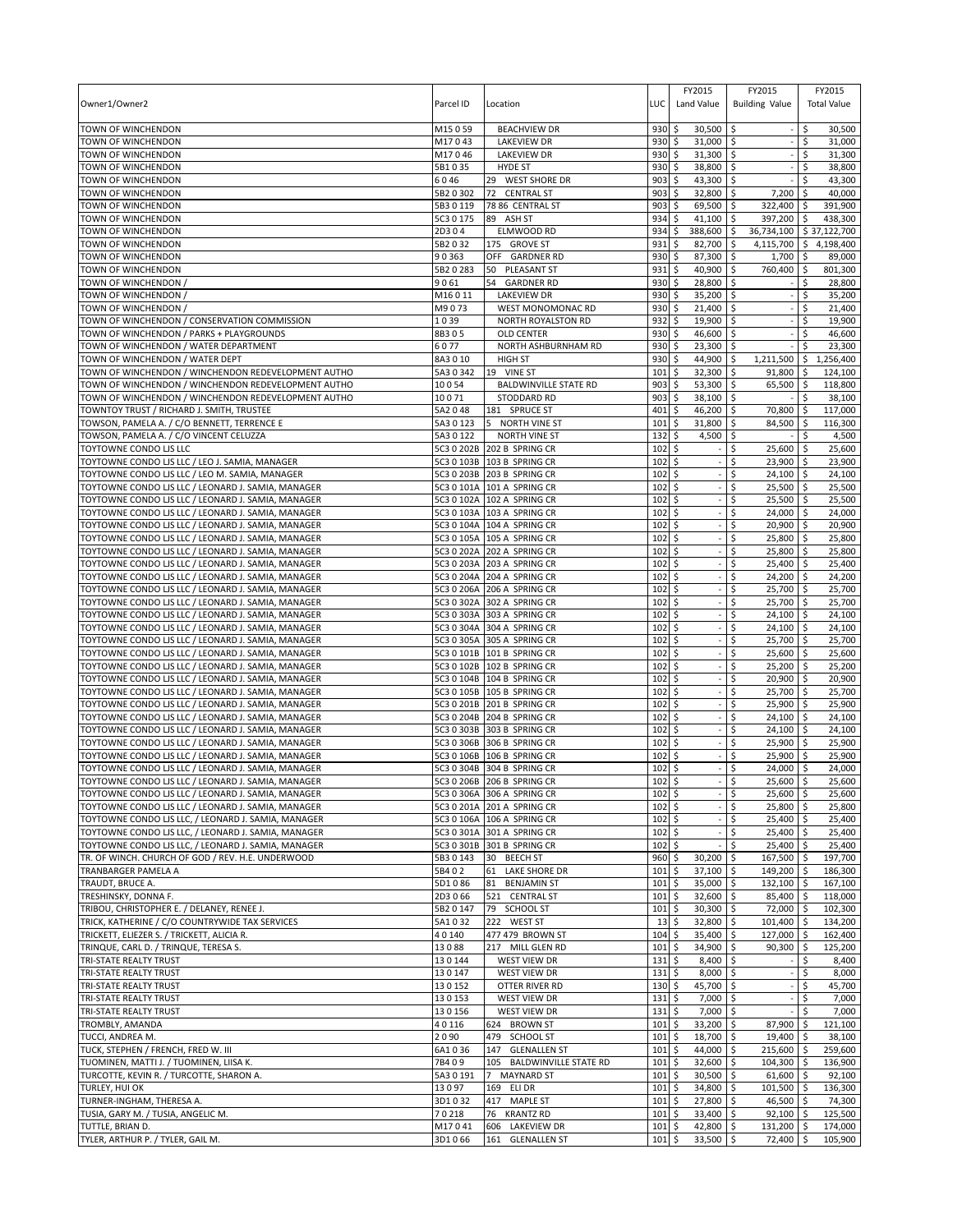|                                                                             |                  |                                       |            | FY2015                         | FY2015                         | FY2015                          |
|-----------------------------------------------------------------------------|------------------|---------------------------------------|------------|--------------------------------|--------------------------------|---------------------------------|
| Owner1/Owner2                                                               | Parcel ID        | Location                              | LUC        | Land Value                     | <b>Building Value</b>          | <b>Total Value</b>              |
|                                                                             |                  |                                       |            |                                |                                |                                 |
| U.S. BANK NATIONAL ASSOCIATION / C/O DEMONT, JACOB & SHANNON                | 5B205            | 115 WEST ST                           | 101        | \$<br>35,000                   | \$<br>123,600                  | 158,600<br>-\$                  |
| U.S. BANK NATIONAL ASSOCIATION / C/O SEC OF HOUSING & URBAN DEV             | 70258            | 477 ALGER ST                          | 101        | 38,500<br>\$                   | 118,600<br>l\$                 | ۱\$<br>157,100                  |
| UGUCCIONI, RICHARD M. / UGUCCIONI, JUDITH M.                                | 10148<br>M140100 | <b>HARRISVILLE CR</b><br>51           | 101        | \$<br>33,600                   | \$<br>144,500                  | l\$<br>178,100                  |
| UNDERHILL, SANDRA ANN / UNDERHILL, JEANNE<br>UNITED INVESTMENT PROPERTIES L | 2D2026           | 565<br>LAKEVIEW DR<br>158 FRANKLIN ST | 101<br>400 | 33,700<br>\$<br>\$<br>87,100   | \$<br>109,900<br>\$<br>276,500 | 143,600<br>-\$<br>S,<br>363,600 |
| UNITED INVESTMENT PROPERTIES L                                              | 2D2024           | <b>FRANKLIN ST</b>                    | 442        | \$<br>2,500                    | \$                             | Ŝ.<br>2,500                     |
| UNITED INVESTMENT PROPERTIES L                                              | 2D2 0 25         | <b>FRANKLIN ST</b>                    | 442        | \$<br>2,800                    | S.                             | Ś<br>2,800                      |
| UNITED PARISH OF WINCHENDON                                                 | 5C2 0 43         | <b>FRONT ST</b>                       | 960        | \$<br>39,000                   | \$                             | Ś<br>39,000                     |
| UNITED STATES OF AMERICA                                                    | 7076             | ALGER RD                              | 900        | 28,200<br>Ś                    | \$                             | 28,200                          |
| UNITED STATES OF AMERICA                                                    | 10A402           | <b>ALGER ST</b>                       | 900        | \$<br>236,300                  | \$<br>22,100                   | \$<br>258.400                   |
| UNITED STATES OF AMERICA                                                    | 10048            | <b>BALDWINVILLE STATE RD</b>          | 900        | \$<br>6,300                    | \$                             | \$<br>6,300                     |
| UNITED STATES OF AMERICA                                                    | 5B3020           | 160 CENTRAL ST                        | 900        | \$<br>74,600                   | \$<br>270,000                  | \$<br>344,600                   |
| UNITED STATES OF AMERICA                                                    | 7095             | DAY RD                                | 900        | \$<br>95,000                   | \$                             | \$<br>95,000                    |
| UNITED STATES OF AMERICA                                                    | 10018            | <b>FLAGG RD</b>                       | 900        | \$<br>90,300                   | -\$                            | \$<br>90,300                    |
| UNITED STATES OF AMERICA                                                    | 10026            | <b>FLAGG RD</b>                       | 900        | 48,500<br>\$                   | ۱\$                            | Ś<br>48,500                     |
| UNITED STATES OF AMERICA                                                    | 10017            | OFF FLAGG RD                          | 900        | \$<br>487,800                  | l\$                            | \$<br>487,800                   |
| UNITED STATES OF AMERICA                                                    | 7075             | JOE ALGER RD                          | 900        | \$<br>46,000                   | \$                             | Ś<br>46,000                     |
| UNITED STATES OF AMERICA                                                    | 10014            | <b>LAKE DENNISON</b>                  | 900        | \$<br>$62,300$ $\sqrt{5}$      |                                | \$<br>62,300                    |
| UNITED STATES OF AMERICA                                                    | 10A301           | <b>LAKE DENNISON</b>                  | 900        | \$<br>149,700                  | \$                             | \$<br>149,700                   |
| UNITED STATES OF AMERICA                                                    | 10A401           | <b>LAKE DENNISON</b>                  | 900        | \$<br>212,500                  | \$<br>45,000                   | 257,500<br>\$                   |
| UNITED STATES OF AMERICA                                                    | 10B3 0 10        | LAKE DENNISON                         | 900        | \$<br>8,200                    | ا \$                           | \$<br>8,200                     |
| UNITED STATES OF AMERICA                                                    | 10B3 0 12        | LAKE DENNISON                         | 900        | \$<br>6,800                    | S.                             | \$<br>6,800                     |
| UNITED STATES OF AMERICA                                                    | 10B304           | LAKE DENNISON                         | 900        | \$<br>35,000                   | l\$                            | 35,000<br>\$                    |
| UNITED STATES OF AMERICA                                                    | 10B305           | <b>LAKE DENNISON</b>                  | 900        | \$<br>31,600                   | \$                             | \$<br>31,600                    |
| UNITED STATES OF AMERICA                                                    | 10B306           | <b>LAKE DENNISON</b>                  | 900        | 30,500<br>\$                   | -\$                            | 30,500<br>\$.                   |
| UNITED STATES OF AMERICA                                                    | 10B307           | LAKE DENNISON                         | 900        | \$<br>8,200                    | S.                             | \$<br>8,200                     |
| UNITED STATES OF AMERICA                                                    | 10B308           | <b>LAKE DENNISON</b>                  | 900        | \$<br>6,800                    | \$                             | 6,800<br>\$                     |
| UNITED STATES OF AMERICA                                                    | 10B309           | <b>LAKE DENNISON</b>                  | 900        | \$<br>8,100                    | \$                             | 8,100                           |
| UNITED STATES OF AMERICA                                                    | 4031             | OFF RIVER ST                          | 900        | 66,900<br>\$                   | \$                             | \$<br>66,900                    |
| UNITED STATES OF AMERICA                                                    | 4064             | NEW BOSTON RD                         | 900        | \$<br>32,300                   | \$                             | \$<br>32,300                    |
| UNITED STATES OF AMERICA                                                    | 4090             | <b>NEW BOSTON RD</b>                  | 900        | 5,300<br>\$                    | \$                             | Ś<br>5,300                      |
| UNITED STATES OF AMERICA                                                    | 1001             | <b>NEW BOSTON RD</b>                  | 900        | \$<br>339,800                  | \$                             | Ś<br>339,800                    |
| UNITED STATES OF AMERICA                                                    | 10010            | <b>NEW BOSTON RD</b>                  | 900        | \$<br>5,200                    | \$                             | \$<br>5,200                     |
| UNITED STATES OF AMERICA                                                    | 10011            | NEW BOSTON RD                         | 900        | \$<br>84,900                   | \$                             | \$<br>84,900                    |
| UNITED STATES OF AMERICA                                                    | 10015            | <b>NEW BOSTON RD</b>                  | 900        | \$<br>35,000                   | \$                             | \$<br>35,000                    |
| UNITED STATES OF AMERICA                                                    | 1002             | <b>NEW BOSTON RD</b>                  | 900        | \$<br>3,200                    | \$                             | Ś<br>3,200                      |
| UNITED STATES OF AMERICA                                                    | 10021            | <b>NEW BOSTON RD</b>                  | 900        | \$<br>227,500                  | \$                             | \$<br>227,500                   |
| UNITED STATES OF AMERICA                                                    | 10024            | NEW BOSTON RD                         | 900        | \$<br>68,900                   | \$                             | \$<br>68,900                    |
| UNITED STATES OF AMERICA                                                    | 10031            | <b>NEW BOSTON RD</b>                  | 900        | \$<br>39,400                   | \$                             | \$<br>39,400                    |
| UNITED STATES OF AMERICA                                                    | 10036            | <b>NEW BOSTON RD</b>                  | 900        | 96,800<br>\$                   | \$                             | \$<br>96,800                    |
| UNITED STATES OF AMERICA                                                    | 10039            | <b>NEW BOSTON RD</b>                  | 900        | \$<br>45,300                   | l \$                           | \$<br>45,300                    |
| UNITED STATES OF AMERICA                                                    | 1004             | NEW BOSTON RD                         | 900        | \$<br>105,300 \$               |                                | \$<br>105,300                   |
| UNITED STATES OF AMERICA                                                    | 10043            | <b>NEW BOSTON RD</b>                  | 900        | \$<br>274,600                  | l\$                            | \$<br>274,600                   |
| UNITED STATES OF AMERICA                                                    | 10046            | <b>NEW BOSTON RD</b>                  | 900        | \$<br>37,900                   | \$                             | Ŝ.<br>37,900                    |
| UNITED STATES OF AMERICA                                                    | 1005             | <b>NEW BOSTON RD</b>                  | 900        | \$<br>43,100                   | l\$                            | \$<br>43,100                    |
| UNITED STATES OF AMERICA                                                    | 1007             | <b>NEW BOSTON RD</b>                  | 900        | \$<br>44,700                   | l\$                            | 44,700<br>\$                    |
| UNITED STATES OF AMERICA                                                    | 1009             | <b>NEW BOSTON RD</b>                  | 900        | \$<br>52,600                   | \$                             | 52,600<br>Ś                     |
| UNITED STATES OF AMERICA                                                    | 10B301           | <b>NEW BOSTON RD</b>                  | 900        | \$<br>86,600                   | ∣\$                            | \$<br>86,600                    |
| UNITED STATES OF AMERICA                                                    | 10B3 0 15        | <b>NEW BOSTON RD</b>                  | 900        | \$<br>84,200                   | S.                             | \$<br>84,200                    |
| UNITED STATES OF AMERICA                                                    | 10B3 0 16        | <b>NEW BOSTON RD</b>                  | 900        | \$<br>92,300                   | ∣\$                            | \$<br>92,300                    |
| UNITED STATES OF AMERICA                                                    | 10B302           | <b>NEW BOSTON RD</b>                  | 900        | \$<br>2,700                    | \$                             | Ś<br>2,700                      |
| UNITED STATES OF AMERICA                                                    | 701              | <b>NEW BOSTON RD</b>                  | 900        | $\hat{\varsigma}$<br>87,000 \$ |                                | \$<br>87,000                    |
| UNITED STATES OF AMERICA                                                    | 7014             | NEW BOSTON RD                         |            | 900 \$ 138,100 \$              |                                | \$<br>138,100                   |
| UNITED STATES OF AMERICA                                                    | 7039             | NEW BOSTON RD                         | 900        | \$<br>118,600 \$               |                                | \$<br>118,600                   |
| UNITED STATES OF AMERICA                                                    | 7054             | <b>NEW BOSTON RD</b>                  | 900        | \$<br>56,400 \$                |                                | 56,400                          |
| UNITED STATES OF AMERICA                                                    | 7058             | <b>NEW BOSTON RD</b>                  | 900        | 37,300 \$<br>\$                |                                | \$<br>37,300                    |
| UNITED STATES OF AMERICA<br>UNITED STATES OF AMERICA                        | 7059<br>7064     | NEW BOSTON RD<br>NEW BOSTON RD        | 900<br>900 | \$<br>101,500 \$<br>\$         |                                | \$<br>101,500<br>33,700         |
| UNITED STATES OF AMERICA                                                    | 7066             | NEW BOSTON RD                         | 900        | 33,700 \$<br>\$<br>73,200 \$   |                                | \$<br>\$<br>73,200              |
| UNITED STATES OF AMERICA                                                    | 7071             | <b>NEW BOSTON RD</b>                  | 900        | \$<br>101,900 \$               |                                | \$<br>101,900                   |
| UNITED STATES OF AMERICA                                                    | 1038             | NORTH ROYALSTON RD                    | 900        | \$<br>$16,200$ \$              |                                | \$<br>16,200                    |
| UNITED STATES OF AMERICA                                                    | 1074             | <b>NORTH ROYALSTON RD</b>             | 900        | \$<br>$3,600$ \$               |                                | \$<br>3,600                     |
| UNITED STATES OF AMERICA                                                    | 4023             | <b>RIVER ST</b>                       | 900        | \$<br>6,600                    | ۱\$                            | Ś<br>6,600                      |
| UNITED STATES OF AMERICA                                                    | 4030             | <b>RIVER ST</b>                       | 900        | \$<br>$25,500$ \$              |                                | \$<br>25,500                    |
| UNITED STATES OF AMERICA                                                    | 4062             | <b>RIVER ST</b>                       | 900        | \$<br>36,900 \$                |                                | \$<br>36,900                    |
| UNITED STATES OF AMERICA                                                    | 4065             | <b>RIVER ST</b>                       | 900        | \$<br>$3,100$ \$               |                                | \$<br>3,100                     |
| UNITED STATES OF AMERICA                                                    | 4070             | <b>RIVER ST</b>                       | 900        | \$<br>36,500 \$                |                                | \$<br>36,500                    |
| UNITED STATES OF AMERICA                                                    | 4071             | <b>RIVER ST</b>                       | 900        | \$<br>$28,300$ \$              |                                | \$<br>28,300                    |
| UNITED STATES OF AMERICA                                                    | 40103            | SIBLEY RD                             | 900        | \$<br>238,100 \$               |                                | \$<br>238,100                   |
| UNITED STATES OF AMERICA                                                    | 7019             | SOUTH ROYALSTON RD                    | 900        | \$<br>69,500 \$                |                                | \$<br>69,500                    |
| UNITED STATES OF AMERICA                                                    | 7038             | SOUTH ROYALSTON RD                    | 900        | \$<br>74,300 \$                |                                | 74,300<br>\$                    |
| UNITED STATES OF AMERICA                                                    | 7074             | SOUTH ROYALSTON RD                    | $900$ \$   | $13,100$ \$                    |                                | \$<br>13,100                    |
| UNITED STATES OF AMERICA                                                    | 7078             | SOUTH ROYALSTON RD                    | 900        | \$<br>45,100 \$                |                                | \$<br>45,100                    |
| UNITED STATES OF AMERICA                                                    | 7079             | SOUTH ROYALSTON RD                    | 900        | \$<br>47,800 \$                |                                | 47,800<br>\$                    |
| UNITED STATES OF AMERICA                                                    | 7080             | SOUTH ROYALSTON RD                    | 900        | \$<br>68,800 \$                |                                | \$<br>68,800                    |
| UNITED STATES OF AMERICA                                                    | 7083             | SOUTH ROYALSTON RD                    | 900        | \$<br>39,300 \$                |                                | \$<br>39,300                    |
| UNITED STATES OF AMERICA                                                    | 7084             | SOUTH ROYALSTON RD                    | 900        | \$<br>36,100 \$                |                                | \$<br>36,100                    |
| UNITED STATES OF AMERICA                                                    | 7086             | <b>MAIN ST</b>                        | 900        | \$<br>146,200 \$               |                                | \$<br>146,200                   |
| UNITED STATES OF AMERICA                                                    | 7089             | SOUTH ROYALSTON RD                    | 900        | 39,000 \$<br>\$                |                                | Ŝ.<br>39,000                    |
| UNITED STATES OF AMERICA                                                    | 7090             | SOUTH ROYALSTON RD                    | 900        | \$<br>$100,400$ \$             |                                | \$<br>100,400                   |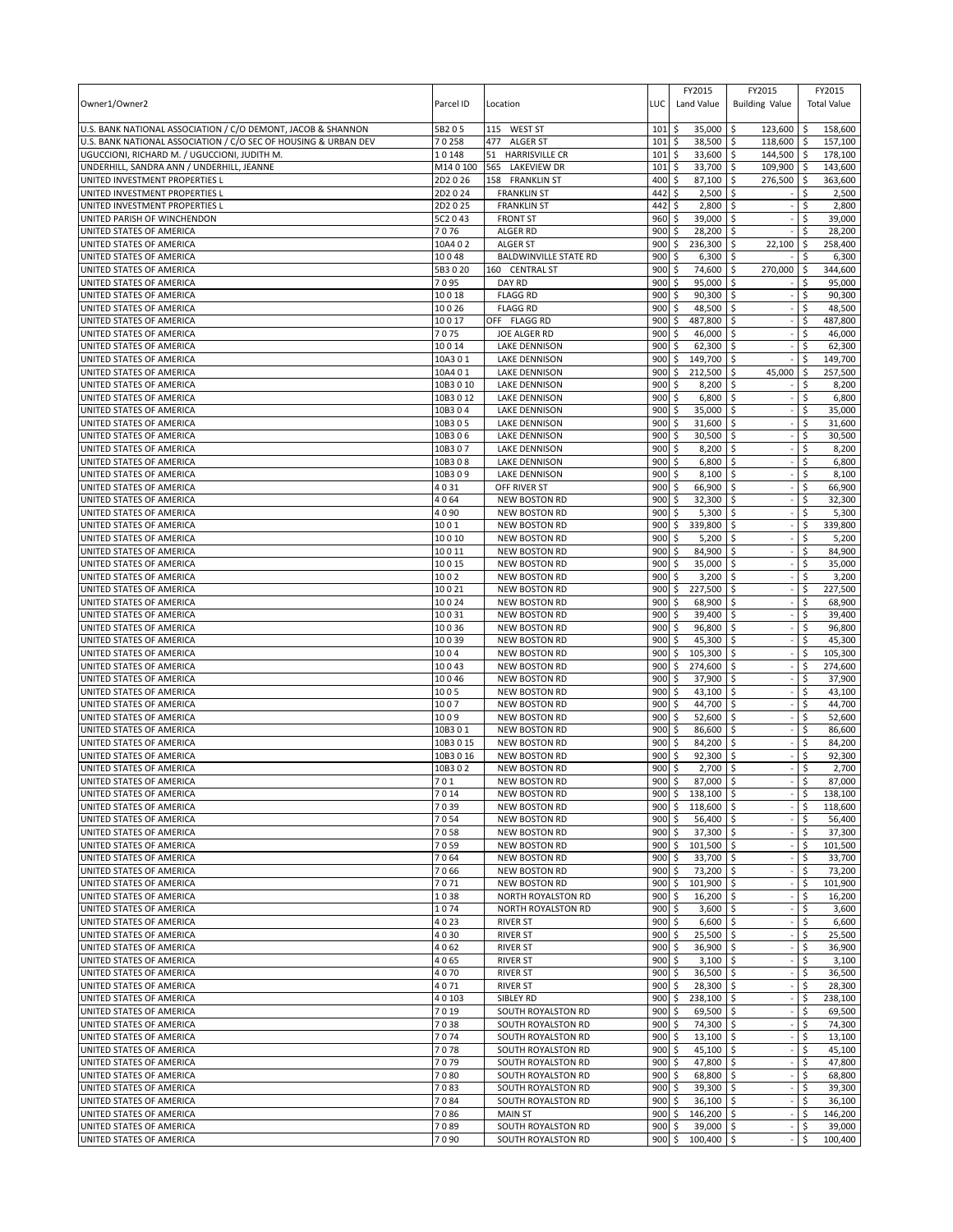| Owner1/Owner2                                                                                          | Parcel ID          | Location                                          | LUC         | FY2015<br>Land Value               | FY2015<br><b>Building Value</b>           | FY2015<br><b>Total Value</b> |
|--------------------------------------------------------------------------------------------------------|--------------------|---------------------------------------------------|-------------|------------------------------------|-------------------------------------------|------------------------------|
| UNITED STATES OF AMERICA                                                                               | 4034               | <b>REAR BROWN ST</b>                              | 900         | \$<br>8,000                        | \$                                        | Ś<br>8,000                   |
| UNITED STATES OF AMERICA                                                                               | 4056               | <b>REAR BROWN ST</b>                              | 900         | 8,900 \$<br>\$                     |                                           | 8,900<br>Ŝ.                  |
| UNITED STATES OF AMERICA                                                                               | 4057               | <b>REAR BROWN ST</b>                              | 900         | $\ddot{\mathsf{S}}$<br>24,800 \$   |                                           | \$<br>24,800                 |
| UNITED STATES OF AMERICA                                                                               | 7040               | REAR NEW BOSTON RD                                | 900         | \$<br>15,400                       | <b>S</b>                                  | \$<br>15,400                 |
| UNITED STATES OF AMERICA<br>UNITED STATES OF AMERICA                                                   | 7041<br>7045       | REAR NEW BOSTON RD                                | 900<br>900  | \$<br>210,100<br>\$<br>3,200       | l \$                                      | \$<br>210,100<br>Ŝ.          |
| UNITED STATES OF AMERICA                                                                               | 1070               | REAR NEW BOSTON RD<br>REAR NORTH ROYALSTON RD     | 900         | \$<br>700 \$                       | $\ddot{\circ}$                            | 3,200<br>\$<br>700           |
| UNITED STATES OF AMERICA                                                                               | 1071               | REAR NORTH ROYALSTON RD                           | 900         | \$<br>1,000                        | \$                                        | \$<br>1,000                  |
| UNITED STATES OF AMERICA                                                                               | 4066               | <b>REAR RIVER ST</b>                              | 900         | \$<br>13,500                       | \$                                        | \$<br>13,500                 |
| UNITED STATES OF AMERICA                                                                               | 4068               | <b>REAR RIVER ST</b>                              | 900         | \$<br>13,700                       | l\$                                       | \$<br>13,700                 |
| UNITED STATES OF AMERICA                                                                               | 40106              | <b>REAR SIBLEY RD</b>                             | 900         | \$<br>5,600                        | \$                                        | \$<br>5,600                  |
| UNITED STATES OF AMERICA                                                                               | 40107              | <b>REAR SIBLEY RD</b>                             | 900         | \$<br>18,200                       | \$                                        | \$<br>18,200                 |
| UNITED STATES OF AMERICA                                                                               | 7088               | REAR SOUTH ROYALSTON RD                           | 900         | \$<br>50,000                       | l\$                                       | \$<br>50,000                 |
| UNITED STATES OF AMERICA                                                                               | 7091               | REAR SOUTH ROYALSTON RD                           | 900         | \$<br>25,000                       | \$                                        | \$<br>25,000                 |
| UNITED STATES OF AMERICA                                                                               | 10042              | <b>FLAGG RD</b>                                   | 900         | \$<br>38,600                       | l\$                                       | 38,600<br>\$                 |
| UNITED STATES OF AMERICA / BIRCH HILL DAM PROJECT                                                      | 10B4 06            | <b>ALGER ST</b>                                   | 900         | \$<br>3,700                        | \$                                        | \$<br>3,700                  |
| UNITED STATES OF AMERICA / BIRCH HILL DAM PROJECT                                                      | 1006               | <b>NEW BOSTON RD</b>                              | 900         | \$<br>37,000                       | \$                                        | \$<br>37,000                 |
| UNITED STATES OF AMERICA / BIRCH HILL DAM PROJECT                                                      | 10B3 0 14          | <b>NEW BOSTON RD</b>                              | 900         | 22,200<br>\$                       | l\$                                       | \$<br>22,200                 |
| UNITED STATES OF AMERICA / BIRCH HILL DAM PROJECT                                                      | 10B407             | NEW BOSTON RD                                     | 900         | \$<br>37,200                       | \$                                        | \$<br>37,200                 |
| UNITED STATES OF AMERICA / BIRCH HILL DAM PROJECT<br>UNITED STATES OF AMERICA / BIRCH HILL DAM PROJECT | 7060<br>7046       | <b>NEW BOSTON RD</b><br><b>REAR NEW BOSTON RD</b> | 900<br>900  | \$<br>14,200<br>3,700<br>\$        | \$                                        | Ś<br>14,200<br>\$<br>3,700   |
| UNITED STATES OF AMERICA / C/O TENNEY, DANIEL J                                                        | 7A4 0 38           | 259 MAIN ST                                       | 101         | \$<br>30,900                       | ۱\$<br>\$<br>69,000                       | \$<br>99,900                 |
| URQUHART, DAVID L.                                                                                     | 801                | <b>ALGER ST</b>                                   | 130         | \$<br>40,600                       | \$                                        | \$<br>40,600                 |
| URQUHART, DAVID L.                                                                                     | 8B3020             | 553 HALE ST                                       | 130         | \$<br>36,600                       | \$                                        | \$<br>36,600                 |
| URQUHART, DAVID L. / URQUHART, MARIE NELSON                                                            | 8B3019             | 549 HALE ST                                       | 101         | 68,500<br>\$                       | \$<br>169,100 \$                          | 237,600                      |
| URQUHART, MARGARET C. / URQUHART, ALEXANDER W.                                                         | 5D3019             | 16 FAIRBANK ST                                    | 101         | \$<br>50,900                       | 182,900 \$<br>l\$                         | 233,800                      |
| US BANK NATIONAL ASSOCIATION / C/O SANTANGELO, APRIL                                                   | 130176             | 71 INDEPENDENCE DR                                | 101         | \$<br>41,500                       | l\$<br>$100,200$ \$                       | 141,700                      |
| V.S.H. REALTY, INC.                                                                                    | 5B2 0 309          | 95<br><b>FRONT ST</b>                             | 325         | \$<br>68,300                       | \$<br>220,200 \$                          | 288,500                      |
| VAILLANCOURT, BRUCE W.                                                                                 | 6A1038             | 140 GLENALLEN ST                                  | 101         | \$<br>31,200                       | <b>S</b><br>$111,600$ \$                  | 142,800                      |
| VAILLANCOURT, EDWARD P. / VAILLANCOURT, CONSTANCE R.                                                   | 5D1051             | 64 MAIN ST                                        | 101         | \$<br>33,100                       | \$<br>67,700 \$                           | 100,800                      |
| VAILLANCOURT, GEORGE N. / GAUTHIER, KELLY J.                                                           | 5B2 0 249          | 57 SCHOOL ST                                      | 104         | \$<br>30,600                       | \$<br>61,700 \$                           | 92,300                       |
| VAILLANCOURT, ROBERT / VAILLANCOURT, LORRAINE                                                          | 5C2 0 61           | 75 PROSPECT ST                                    | 101         | \$<br>30,900                       | \$<br>93,500 \$                           | 124,400                      |
| VAILLETTE, GARY & CHARLENE E. / TR OF THE LAKEVIEW DRIVE,                                              | M1202              | <b>LAKEVIEW DR</b>                                | 131         | \$<br>40,400                       | <b>S</b>                                  | \$<br>40,400                 |
| VAILLETTE, GARY F. / VAILLETTE, CHARLENE                                                               | M10023             | 215 LAKEVIEW DR                                   | 101         | \$<br>40,300 \$                    | 102,300 \$                                | 142,600                      |
| VAILLIERE, JAY A. /                                                                                    | 5A2 0 30           | 1 PEARL ST                                        | 101         | \$<br>30,900                       | \$<br>73,800 \$                           | 104,700                      |
| VAINE BRYAN T & BEAUVAIS MELIS / MILLER, EVELYN M.                                                     | 40184              | 711 RIVER ST                                      | 101         | 39,700<br>\$                       | \$<br>134,100 \$                          | 173,800                      |
| VAINE, ADELARD J. / VAINE, LORRAINE A.                                                                 | 5A3079<br>2059     | 59 BELMONT AV<br>700 CENTRAL ST                   | 101<br>101  | \$<br>31,500<br>\$<br>33,600       | <b>S</b><br>99,700 \$<br>\$<br>109,500 \$ | 131,200<br>143,100           |
| VAINE, RICHARD M. / VAINE, GAIL A.<br>VAINE, STEVEN / VAINE, ALICE J.                                  | M207               | 65 ISLAND RD                                      | 101         | \$<br>163,800                      | \$<br>129,000 \$                          | 292,800                      |
| VALERA BEVERLY A & SEBASTIAN P                                                                         | 12026              | 112 GARDNER RD                                    | 101         | 38,600<br>\$                       | 107,100 \$<br>\$                          | 145,700                      |
| VALERIE, C. ROBERT / VALERIE, CYNTHIA G.                                                               | M17038             | <b>SHADY GLEN TR</b>                              | 131         | \$<br>31,200                       | \$                                        | \$<br>31,200                 |
| VALLEY, DAVID J.                                                                                       | 7A4 0 6            | 239 MAIN ST                                       | 111         | \$<br>34,800                       | \$<br>$97,100$ \$                         | 131,900                      |
| VALLIERE, GERALD A., JR. / VALLIERE, BEVERLY A.                                                        | 5B1018             | <b>HILL ST</b>                                    | 130         | \$<br>77,600                       | \$                                        | \$<br>77,600                 |
| VALLIERE, GERALD A., JR. / VALLIERE, BEVERLY A.                                                        | 5C1037             | 121 BROWN ST                                      | 101         | 39,100<br>\$                       | \$<br>$133,100$ \$                        | 172,200                      |
| VAN DYKE, JAMISON                                                                                      | 5C1 0 73           | 67 HILL ST                                        | 130         | \$<br>35,800                       | \$                                        | \$<br>35,800                 |
| VAN DYKE, JOSHUA R.                                                                                    | M17027             | 190 192 MILL CR                                   | 104         | 31,500<br>\$                       | 91,900 \$<br>\$                           | 123,400                      |
| VAN DYKE, ROBERT                                                                                       | 5B4 0 36           | <b>GLENALLEN ST</b>                               | 132         | \$<br>13,300                       | \$                                        | Ś<br>13,300                  |
| VAN DYKE, ROBERT                                                                                       | 5C3 0 180          | <b>SPRING ST</b>                                  | 130         | 38,200<br>\$                       | \$                                        | 38,200<br>\$                 |
| VAN DYKE, ROBERT                                                                                       | M1003              | HILLSIDE DR                                       | 130         | \$<br>41,300                       | \$                                        | \$<br>41,300                 |
| VAN DYKE, ROBERT                                                                                       | 3D1 0 49           | 451 MAPLE ST                                      | 104         | \$<br>30,800                       | \$<br>107,800                             | \$<br>138,600<br>Ś           |
| VAN DYKE, ROBERT                                                                                       | 5C3 0 74           | 21 DUVAL CT A                                     | 130<br>1325 | \$<br>30,600<br>4,700              | \$<br>$\overline{\mathsf{s}}$             | 30,600<br>l \$<br>4,700      |
| VAN DYKE, ROBERT /<br>VAN DYKE, ROBERT /                                                               | 4D4013<br>4D4 0 14 | <b>WHITNEY ST</b><br><b>WHITNEY ST</b>            | $132 \,$ \$ | 4,600 \$                           |                                           | $-15$<br>4,600               |
| VAN DYKE, ROBERT /                                                                                     | 5A2 0 161          | LINCOLN AV                                        | $130 \pm$   | 35,300 \$                          |                                           | \$<br>35,300                 |
| VAN DYKE, ROBERT /                                                                                     | 8A3049             | 365 BENJAMIN ST                                   | 130S        | 53,800 \$                          |                                           | \$<br>53,800                 |
| VAN DYKE, ROBERT / C/O BARKLEY MAPLE ST REALTY                                                         | 40112              | 608 BROWN ST                                      | $101 \,$ \$ | 37,200 \$                          | 80,100 \$                                 | 117,300                      |
| VAN DYKE, ROBERT / C/O BARKLEY MAPLE ST REALTY                                                         | 4040               | OFF BAYBERRY CR                                   | 132         | l\$<br>25,900 \$                   |                                           | \$<br>25,900                 |
| VAN DYKE, ROBERT / C/O BARKLEY MAPLE ST REALTY                                                         | 40232              | <b>BAYBERRY CR</b>                                | 132         | \$<br>$9,200$ \$                   |                                           | \$<br>9,200                  |
| VAN DYKE, ROBERT / C/O BARKLEY MAPLE ST REALTY                                                         | 40234              | <b>BAYBERRY CR</b>                                | $132 \,$ \$ | 4,800 \$                           |                                           | $\ddot{\varsigma}$<br>4,800  |
| VAN DYKE, ROBERT / C/O BARKLEY MAPLE ST REALTY                                                         | 12020              | <b>BEMIS RD</b>                                   | 390 \$      | 142,700 \$                         | $\sim$                                    | \$<br>142,700                |
| VAN DYKE, ROBERT / C/O BARKLEY MAPLE ST REALTY                                                         | 40216              | 25 PINEWOOD DR                                    | $130 \;$ \$ | 32,000 \$                          |                                           | 32,000<br>\$                 |
| VAN DYKE, ROBERT / C/O BARKLEY MAPLE ST REALTY                                                         | 40217              | 15 PINEWOOD DR                                    | 130         | \$<br>$32,200$ \$                  | $\overline{\phantom{a}}$                  | \$<br>32,200                 |
| VAN DYKE, ROBERT / C/O BARKLEY MAPLE ST REALTY                                                         | 40219              | 146 BAYBERRY CR                                   | 101         | l \$<br>32,200 \$                  |                                           | 32,200<br>\$                 |
| VAN DYKE, ROBERT / C/O BARKLEY MAPLE ST REALTY                                                         | 40220              | 156 BAYBERRY CR                                   | $131 \;$ \$ | 4,900 \$                           |                                           | \$<br>4,900                  |
| VAN DYKE, ROBERT / C/O BARKLEY MAPLE ST REALTY                                                         | 40209              | 64 PINEWOOD DR                                    | 130         | \$<br>32,700 \$                    |                                           | \$<br>32,700                 |
| VAN DYKE, ROBERT / C/O BARKLEY MAPLE ST REALTY                                                         | 40210              | 74<br>PINEWOOD DR                                 | 130         | \$<br>32,400                       | \$                                        | \$<br>32,400                 |
| VAN DYKE, ROBERT / C/O BARKLEY MAPLE ST REALTY<br>VAN DYKE, ROBERT / C/O BARKLEY MAPLE ST REALTY       | 40211<br>40212     | PINEWOOD DR<br>75<br>PINEWOOD DR<br>65            | 130<br>130  | 32,900 \$<br>Ŝ.<br>\$<br>32,200 \$ |                                           | \$<br>32,900<br>\$<br>32,200 |
| VAN DYKE, ROBERT / C/O BARKLEY MAPLE ST REALTY                                                         | 40213              | PINEWOOD DR<br>55                                 | 130         | \$<br>$32,100$ \$                  |                                           | \$<br>32,100                 |
| VAN DYKE, ROBERT / C/O BARKLEY MAPLE ST REALTY                                                         | 40214              | 45 PINEWOOD DR                                    | 130         | \$<br>32,000                       | \$ ا                                      | \$<br>32,000                 |
| VAN DYKE, ROBERT / C/O BARKLEY MAPLE ST REALTY                                                         | 40194              | <b>BAYBERRY CR</b>                                | 132         | \$<br>8,100                        | l\$                                       | \$<br>8,100                  |
| VAN DYKE, ROBERT / C/O BARKLEY MAPLE ST REALTY                                                         | 40205              | 24 PINEWOOD DR                                    | $130 \;$ \$ | 32,000 \$                          |                                           | 32,000<br>\$                 |
| VAN DYKE, ROBERT / C/O BARKLEY MAPLE ST REALTY                                                         | 40206              | 34<br>PINEWOOD DR                                 | 130         | \$<br>$32,000$ \$                  | $\overline{\phantom{a}}$                  | \$<br>32,000                 |
| VAN DYKE, ROBERT / C/O BARKLEY MAPLE ST REALTY                                                         | 40208              | PINEWOOD DR<br>54                                 | 130         | \$<br>$32,100$ \$                  |                                           | \$<br>32,100                 |
| VAN DYKE, ROBERT / C/O BARKLEY MAPLE ST REALTY                                                         | 5A4 0 112          | 329 MAPLE ST                                      | 130         | \$<br>$35,400$ \$                  |                                           | \$<br>35,400                 |
| VAN DYKE, ROBERT / C/O BARKLEY MAPLE ST REALTY                                                         | 5B3062             | 7 LINDEN ST                                       | $316$ \$    | 26,600 \$                          | 5,600                                     | \$<br>32,200                 |
| VAN DYKE, ROBERT / C/O BARKLEY MAPLE ST REALTY                                                         | 40215              | 35 PINEWOOD DR                                    | $130 \pm$   | $32,100$ \$                        | $-5$                                      | 32,100                       |
| VAN DYKE, ROBERT / C/O BARKLEY MAPLE ST REALTY                                                         | 40221              | 166 BAYBERRY CR                                   | 131         | l\$<br>4,900 \$                    |                                           | $-15$<br>4,900               |
| VAN DYKE, ROBERT / C/O BARKLEY MAPLE ST REALTY                                                         | 5C1087             | <b>HILL ST</b>                                    | $130 \pm 5$ | 44,800 \$                          |                                           | $-15$<br>44,800              |
| VAN DYKE, ROBERT / C/O BARKLEY MAPLE ST REALTY                                                         | 40207              | 44 PINEWOOD DR                                    | $130 \;$ \$ | $32,000$ \$                        | $\overline{\phantom{a}}$                  | 32,000<br>\$                 |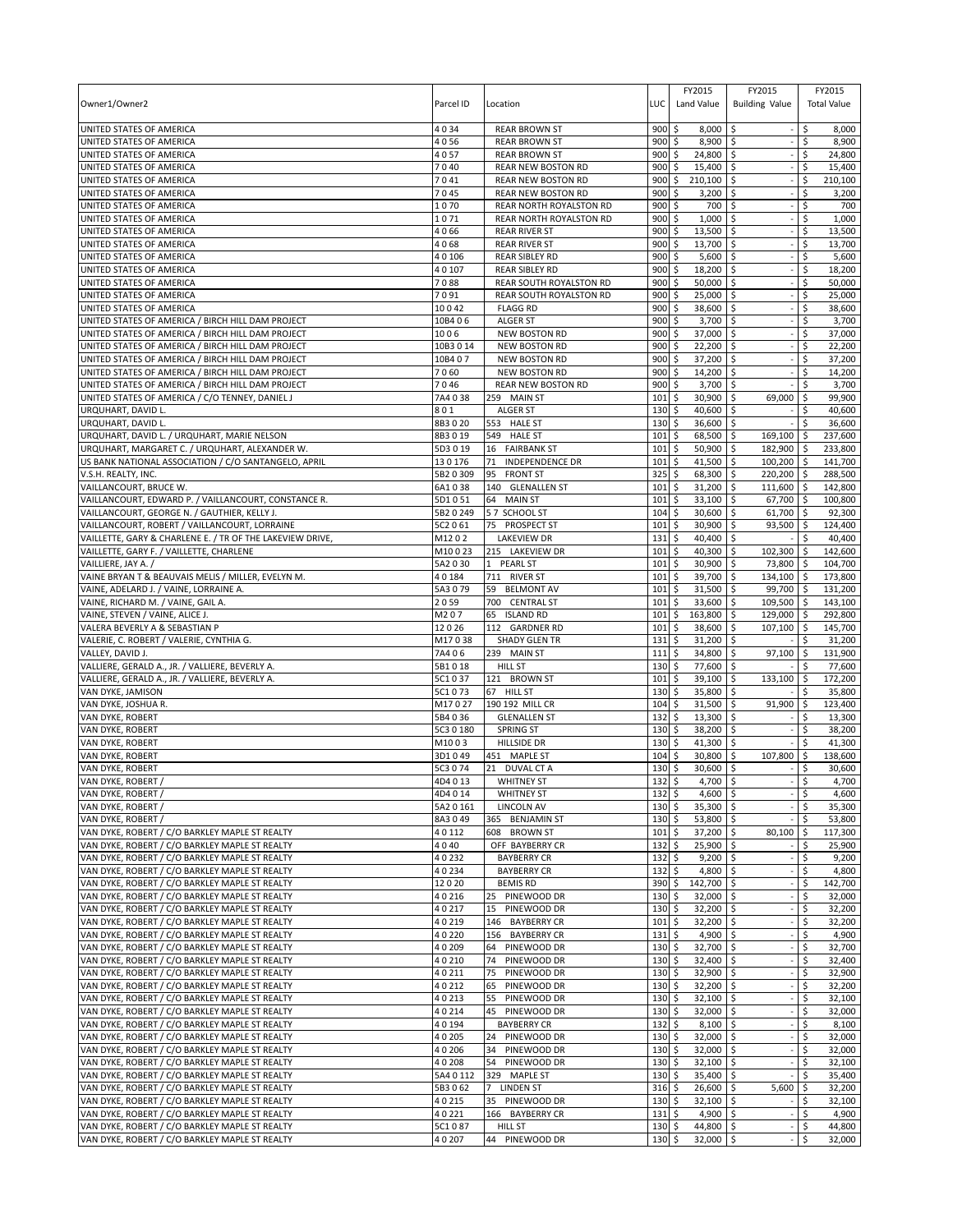|                                                                                    |                        |                                            |             | FY2015                            | FY2015                         | FY2015                           |
|------------------------------------------------------------------------------------|------------------------|--------------------------------------------|-------------|-----------------------------------|--------------------------------|----------------------------------|
| Owner1/Owner2                                                                      | Parcel ID              | Location                                   | LUC         | Land Value                        | <b>Building Value</b>          | <b>Total Value</b>               |
|                                                                                    |                        |                                            |             |                                   |                                |                                  |
| VAN DYKE, ROBERT / C/O PIMENTEL SCOTT                                              | 40218<br>5A1022        | PINEWOOD DR                                | 101<br>130  | \$<br>32.600<br>$31,000$ \$       | \$<br>150,800                  | 183,400<br>\$                    |
| VAN DYKE, ROBERT B.<br>VAN DYKE, ROBERT B.                                         | 5C2 07                 | <b>PEARL ST</b><br><b>RIVER ST</b>         | 130         | \$<br>\$<br>42,900 \$             |                                | 31,000<br>\$<br>\$<br>42,900     |
| VAN DYKE, ROBERT B.                                                                | 8091                   | OLD COUNTY RD                              | 130         | \$<br>123,300 \$                  |                                | Ŝ.<br>123.300                    |
| VAN HILLO, JARED R. / VAN HILLO, ALICIA M.                                         | 5A4 0 37               | 348 MAPLE ST                               | 101         | \$<br>32,600 \$                   | 90,300                         | 122,900<br>l\$                   |
| VANDERVALK, SIMON A.                                                               | M7027                  | 15 BEACHVIEW DR                            | 101         | \$<br>131,400                     | \$<br>49,100                   | l \$<br>180,500                  |
| VANHILLO, JASON M. / VANHILLO, SUSAN                                               | 5D404                  | 220<br>ASH ST                              | 101         | \$<br>33,200                      | \$<br>$92,100$ \$              | 125,300                          |
| VARCA, JAMES P.                                                                    | 4078                   | 704 RIVER ST                               | 13          | \$<br>46,400                      | 106,500 \$<br>-\$              | 152,900                          |
| VARIEUR, STEVEN T. / VARIEUR, CHERYL L.                                            | 14017                  | 500<br><b>MELLEN RD</b>                    | 101         | \$<br>43,800                      | \$<br>185,100                  | l\$<br>228,900                   |
| VAUTOUR, JOHN E.                                                                   | 10A4 0 12              | 151 RICE RD                                | 101         | \$<br>36,800                      | \$<br>82,300 \$                | 119,100                          |
| VECCHIARELLO, SCOTT                                                                | 40227                  | 95<br><b>BAYBERRY CR</b>                   | 101         | \$<br>32,600                      | \$<br>158,700                  | \$<br>191,300                    |
| VEGA, NELSON / VEGA, DIANE F.                                                      | 13027                  | 165 MILL GLEN RD                           | 101         | \$<br>36,600                      | 58,300<br>-\$                  | 94,900<br>۱\$                    |
| VEILLEUX, JEREMY D. / VEILLEUX, BONNIE L.                                          | 70166                  | 358<br><b>MAIN ST</b>                      | 101         | \$<br>36,700                      | \$<br>109,500 \$               | 146,200                          |
| VEILLEUX, LISA M. / C/O LISA GOUSLIN                                               | 5C1074                 | 90 HILL ST                                 | 101         | \$<br>34,900                      | \$<br>92,700                   | ۱\$<br>127,600                   |
| VEILLEUX, NOEL P.                                                                  | 3D1022                 | 436 MAPLE ST                               | 104<br>130  | \$<br>34,900                      | \$<br>78,300                   | 113,200<br>\$<br>\$              |
| VEILLEUX, NOEL P.<br>VEILLEUX, NOEL P.                                             | 5A3 0 352<br>5A3 0 333 | <b>VINE ST</b><br>196 198 MAPLE ST         | 104         | \$<br>30,900<br>\$<br>30,900      | \$<br>\$<br>92,100             | 30,900<br>S.<br>123,000          |
| VEILLEUX, NOEL P. / VEILLEUX, MAUREEN J.                                           | 2D4031                 | 190 GOODRICH ST                            | 104         | \$<br>42,900                      | 86,400<br>\$                   | 129,300<br>-\$                   |
| VEILLEUX, NOEL P. / VEILLEUX, MAUREEN J.                                           | 2D4 0 24               | WILLOUGHBY AV                              | 132         | \$<br>4,800                       | $\zeta$                        | \$<br>4,800                      |
| VEILLEUX, NOEL P. / VEILLEUX, MAUREEN J.                                           | 2D4025                 | WILLOUGHBY AV                              | 132         | \$<br>4,800                       | \$                             | \$<br>4,800                      |
| VENESS, JASON T. / VENESS, KIMBERLY R.                                             | 5A408                  | 30 TUCKER ST                               | 101         | \$<br>32,200                      | 122,300<br>\$                  | 154,500<br><b>S</b>              |
| VENOIT, WENDY KENNEDY, TRUSTEE / WENDY K. VENOIT REVOCABLE TR                      | M10027                 | 176 LAKEVIEW DR                            | 101         | \$<br>130,200                     | \$<br>140,800                  | 271,000<br>\$                    |
| VENTO, JOHN J.                                                                     | 5B2082                 | 84<br><b>SPRUCE ST</b>                     | 101         | \$<br>31,800                      | \$<br>88,600                   | 120.400<br>-\$                   |
| VENTO, JOHN J. SR.                                                                 | 5A2 0 155              | 121 MORSE AV                               | 101         | \$<br>30,600                      | 79,300<br>-\$                  | 109.900<br>۱\$                   |
| VENTO, JUSTIN S.                                                                   | 4073                   | 676 RIVER ST                               | 101         | \$<br>49,700                      | \$<br>155,100                  | $\sqrt{5}$<br>204,800            |
| VERACKA, FRANK G. / VERACKA, NANCY                                                 | 4C409                  | 591<br><b>RIVER ST</b>                     | 101         | \$<br>35,000                      | 65,800<br>\$                   | 100,800<br>ا \$                  |
| <b>VERDA JONATHAN &amp; LORI</b>                                                   | 80174                  | <b>ALGER ST</b><br>1088                    | 101         | \$<br>34,800                      | \$<br>142,900                  | l \$<br>177,700                  |
| VERVILLE, RICHARD R. / VERVILLE, CHRISTIE L.                                       | 10202                  | 104 NORTH ROYALSTON RD                     | 101         | \$<br>56,700                      | $\mathsf{\hat{S}}$<br>169,100  | l\$<br>225,800                   |
| VEZINA, ROBERT L. / VEZINA, PAMELA A.                                              | 90179                  | 302 ASH ST                                 | 101         | \$<br>34,900                      | $\ddot{\circ}$<br>150,500 \$   | 185,400                          |
| VEZINA, RYAN M. / VEZINA, JESSICA L.                                               | 80160                  | $2^{\circ}$<br><b>TOWN FARM RD</b>         | 101         | \$<br>35,500                      | l \$<br>145,900 \$             | 181,400                          |
| VIEWEG, ERNEST M. JR. / VIEWEG, DIANE G.                                           | 70120                  | 1053 ALGER ST                              | 101         | \$<br>41,300                      | \$<br>140,500                  | l \$<br>181.800                  |
| VITELLI, ALFRED M. / VITELLI, JUDITH A.                                            | 5A4084<br>110153       | 53 VAINE ST                                | 101<br>101  | \$<br>45,800                      | $\mathsf{\S}$<br>159,500 \$    | 205,300                          |
| VOGEL, JOHN M. / VOGEL, DEBRA C.<br>VOGEL, MICHAEL K. / VOGEL, STEPHANIE E.        | 7B407                  | 345 MELLEN RD<br>121 BALDWINVILLE STATE RD | 101         | \$<br>36,600<br>\$<br>33,200      | \$<br>136,800<br>\$<br>101,700 | l\$<br>173,400<br>134,900<br>-\$ |
| VONGCHAIRUENG, MCKAY                                                               | 2D3 0 138              | 61 ELMWOOD RD                              | 101         | \$<br>31,400                      | \$<br>145,100 \$               | 176,500                          |
| VOORHEIS, RICHARD B. / VOORHEIS, CHRYSTAL M.                                       | 5D1085                 | 53 BENJAMIN ST                             | 101         | \$<br>34,900                      | \$<br>132,500                  | l\$<br>167,400                   |
| VORFELD, JOHN + O`HARA, P.A. / O`HARA, WALTER + MARY JANE                          | M7046                  | 6 LAKEVIEW DR                              | 101         | \$<br>132,200                     | \$<br>74,000                   | 206,200<br>ا \$                  |
| VORONVITCH, MICHAEL / VORONVITCH, SUSAN E.                                         | M12011                 | <b>HILLSIDE DR</b>                         | 131         | \$<br>900                         | \$                             | \$<br>900                        |
| W.J. GRAVES CONSTR. CO., INC.                                                      | 1302                   | REAR BALDWINVILLE RD                       | 132         | \$<br>26,600                      | -\$                            | 26,600<br>Ŝ.                     |
| W.P. CLARK MEMORIAL ASSOC.                                                         | 5B3046                 | <b>CENTRAL ST</b>                          | 958         | \$<br>64,200                      | 4,600<br>\$                    | 68,800<br>\$                     |
| W.P. CLARK MEMORIAL ASSOC.                                                         | 5B3047                 | 155 CENTRAL ST                             | 958         | \$<br>205,500                     | \$<br>3,364,300 \$             | 3,569,800                        |
| WACHUSETT VALLEY RIDERS CLUB / C/O ROGER DURKER JR                                 | 9038                   | 783 SPRING ST                              | 388         | Ś<br>94,100                       | \$<br>1,600                    | -\$<br>95,700                    |
| WAID, DAVID L. & SIDNEY / C/O LEE WAID                                             | 5C2 0 25               | 12 FRONT PL                                | 101         | 30,900<br>\$                      | 92,200<br>Ŝ.                   | 123,100<br><b>S</b>              |
| WAID, DAVID L. / WAID, NICOLE R.                                                   | 5C2 0 26               | 300 FRONT ST                               | 104         | \$<br>31,200                      | \$<br>199,900                  | l\$<br>231,100                   |
| <b>WAKEFIELD KATHERINE A</b>                                                       | 5B2 0 158              | 45 HYDE PARK ST                            | 106         | \$<br>32,300                      | 2,000<br>\$                    | 34,300<br>۱\$                    |
| WAKEFIELD, ROBERT E. / WAKEFIELD, KATHERINE A.                                     | 90129                  | 225 TEEL RD                                | 101         | \$<br>61,200                      | 131,300<br>\$                  | <b>S</b><br>192,500              |
| WAKEFIELD, ROBERT E. JR.                                                           | 5A3 0 354              | 3 MAYNARD ST                               | 101         | \$<br>29,100                      | \$<br>56,100                   | \$<br>85,200                     |
| WALKER, DANIEL R. / ELLERT, LUCINDA                                                | 11069                  | 132 MILL GLEN RD                           | 101         | \$<br>34,700                      | \$<br>113,600 \$               | 148,300                          |
| WALKER, DANIEL R. / ELLERT, LUCINDA                                                | 110168                 | MILL GLEN RD                               | 130         | \$<br>42,900                      | \$                             | \$<br>42,900                     |
| WALKER, JASON M.<br>WALKER, JOHN D.                                                | 90329<br>4D4011        | 322 ASH ST<br><b>HALL ST</b>               | 101<br>132  | \$<br>35,200<br>4,100             | \$<br>171,800                  | \$<br>207,000<br>4,100<br>\$     |
| <b>WALKER, JOHN D.</b>                                                             | 2072                   | <b>LINCOLN AV</b>                          | 1325        | \$<br>$3,400$ \$                  | \$                             | 3,400<br>\$                      |
| WALKER, JOHN D.                                                                    | 2073                   | <b>LINCOLN AV</b>                          | $132 \,$ \$ | $4,700$ \$                        |                                | \$<br>4,700                      |
| WALKER, JOHN D. / WALKER, BARBARA L.                                               | 5A3037                 | 485 CENTRAL ST                             | $101 \,$ \$ | 31,700 \$                         | 102,400                        | l \$<br>134,100                  |
| WALKER, RAYMOND J. JR.                                                             | 40150                  | 589 BROWN ST                               | 101S        | 34,900 \$                         | $163,200$ \$                   | 198,100                          |
| WALL, DENNIS B. / C/O DR MULARCZYK                                                 | 5B2 0 299              | PLEASANT ST<br>47                          | 342         | 5<br>39,200 \$                    | 135,200 \$                     | 174,400                          |
| WALL, KATHERINE E. / C/O WINCHENDON REDEVEL AUTH                                   | 5B2 0 300              | 57<br>PLEASANT ST                          | 390         | \$<br>38,600 \$                   |                                | \$<br>38,600                     |
| <b>WALLACE, ROGER</b>                                                              | 5B2 0 222              | 269 FRONT ST                               | 101         | \$<br>30,900 \$                   | 128,200                        | 159,100<br>l\$                   |
| WALSH, BRIAN                                                                       | M9011                  | 105 WEST MONOMONAC RD                      | 101         | \$<br>86,600 \$                   | 93,300 \$                      | 179,900                          |
| WALSH, DAVID P. / WALSH, DIANNA M.                                                 | 90202                  | 85 CONVERSE DR                             | 101         | \$<br>35,000 \$                   | 160,900 \$                     | 195,900                          |
| WALSH, DIANNA M. & DAVID P. / METHE, SARAYA N.                                     | 9058                   | 19 OLD GARDNER RD                          | 101         | \$<br>35,000                      | \$<br>91,800 \$                | 126,800                          |
| WALSH, DIANNA M. & DAVID P. / METHE, SARAYA N.                                     | 9059                   | <b>GARDNER RD</b>                          | 132         | 5<br>$3,500$ \$                   |                                | -\$<br>3,500                     |
| WALSH, JOHN J. / WALSH, PAMELA J.                                                  | 8A2 0 16               | 30<br><b>CARDINAL LN</b>                   | 101         | \$<br>45,700 \$                   | 203,500                        | 249,200<br>l\$                   |
| WALSH, STEPHEN G.                                                                  | 5D301                  | <b>COTTAGE ST</b><br>15                    | 101         | \$<br>39,300 \$                   | 109,900 \$                     | 149,200                          |
| WANDLESS, SHAWNEE J.                                                               | 130105                 | 195 HOLLY DR                               | 106         | \$<br>16,100                      | \$<br>11,600                   | 27,700<br>\$                     |
| WARD, KIMBERLY G.                                                                  | 90216                  | 86<br>CONVERSE DR                          | 101         | \$<br>34,800                      | \$ ا<br>162,700                | ۱\$<br>197,500                   |
| WARD, RICHARD K. II / POWERS, JOEL T.<br>WARPULA, RICHARD JR. / WARPULA, CHRISTINE | 20158<br>5A3067        | NORTHERN HEIGHTS DR<br>16<br>52            | 101<br>104  | \$<br>35,500<br>\$<br>$31,400$ \$ | $\ddot{\circ}$<br>161,000 \$   | 196,500                          |
| WARREN, RONALD J. / WARREN, COLLEEN A.                                             | M1506                  | <b>BELMONT AV</b><br>361 LAKEVIEW DR       | 101         | \$<br>42,600                      | 129,500 \$<br>\$<br>143,900    | 160,900<br>$\sqrt{5}$<br>186,500 |
| WARREN, WILLIAM M. / WARREN, VERONICA G.                                           | M802                   | 176 EAST MONOMONAC RD                      | 101         | 131,700<br>\$                     | 56,900 \$<br>-\$               | 188,600                          |
| WASZKIEWICZ, DONALD P.                                                             | M15010                 | 376 LAKEVIEW DR                            | 101         | 132,400<br>\$                     | \$<br>123,400 \$               | 255,800                          |
| WATERSHED ONE, L.L.C. /                                                            | 5A2 0 29               | 79-11 PEARL ST                             | 111         | \$<br>$30,900$ \$                 | 126,300 \$                     | 157,200                          |
| WATKINS, DAVID / WATKINS, MARGARET                                                 | 110176                 | 235 MELLEN RD                              | 101         | \$<br>47,900                      | 204,100<br>-\$                 | l \$<br>252,000                  |
| WATKINS, MARGARET                                                                  | 110177                 | <b>MELLEN RD</b>                           | $130 \;$ \$ | $36,600$ \$                       |                                | \$<br>36,600                     |
| WATSON, KEITH E. / WATSON, BARBARA F.                                              | 7A4057                 | 12 BALDWINVILLE STATE RD                   | 101         | \$<br>$33,800$ \$                 | 77,400 \$                      | 111,200                          |
| WATTS, ALFRED A. & DONNA M. / WATTS, JAMES F.                                      | 1105                   | 291 RICE RD                                | 101         | \$<br>56,700 \$                   | 164,800 \$                     | 221,500                          |
| WEAD, CHANTELL M. / FLECK, TIMOTHY J.                                              | 7A4 070                | 6 SIBLEY RD                                | 101         | \$<br>$33,400$ \$                 | 87,200                         | 120,600<br>ا \$                  |
| WEATHERUP, DAVID G.                                                                | 40168                  | 724 RIVER ST                               | 101         | \$<br>36,600 \$                   | $99,500$ \$                    | 136,100                          |
| WEAVER, ANTHONY A.                                                                 | M1102                  | EAST MONOMONAC RD<br>46                    | 101         | \$<br>134,800 \$                  | 46,400 \$                      | 181,200                          |
| WEAVER, GEOFFREY M. / C/O MIZHIR, JOSEPH E                                         | 2031                   | 44 CROSBY RD                               | $101 \,$ \$ | 48,900 \$                         | 81,400 \$                      | 130,300                          |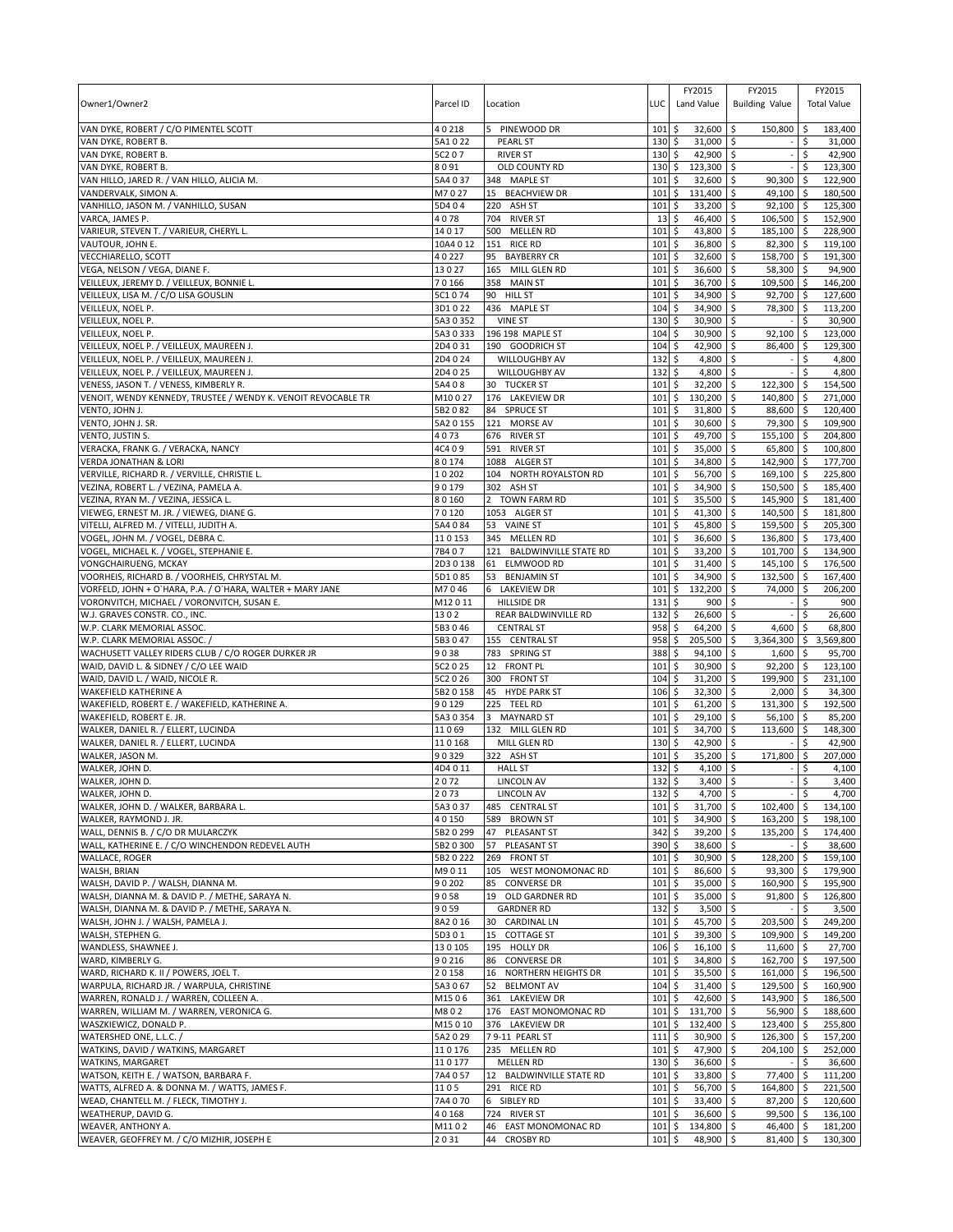|                                                                                     |                 |                                          |                      | FY2015                              | FY2015                            | FY2015              |                    |
|-------------------------------------------------------------------------------------|-----------------|------------------------------------------|----------------------|-------------------------------------|-----------------------------------|---------------------|--------------------|
| Owner1/Owner2                                                                       | Parcel ID       | Location                                 | LUC                  | Land Value                          | <b>Building Value</b>             | <b>Total Value</b>  |                    |
| <b>WEBB SUPPLY CO.</b>                                                              | M140110         | <b>LAKEVIEW DR</b>                       | 131                  | 30,900 \$<br>\$                     |                                   | \$                  | 30,900             |
| WEBB, DALE P.                                                                       | 130112          | 201 ELI DR                               | 101                  | \$<br>36,300 \$                     | 103,700                           | <b>S</b>            | 140,000            |
| WEBB, RONALD N.                                                                     | 5B2 0 192       | 61 MASON ST                              | 101                  | \$<br>30,800 \$                     | 69,100                            | l \$                | 99,900             |
| WEBBER, JANE A.                                                                     | 5B103           | 159 WEST ST                              | 101                  | \$<br>32,200                        | \$<br>71,000                      | ۱\$                 | 103,200            |
| WEBBER, JANE A.                                                                     | 5A1045          | <b>REAR WEST ST</b>                      | 132                  | 3,300<br>\$                         | \$                                | \$                  | 3,300              |
| WEDUM, PARTICIA M.                                                                  | 3D1034          | 409 MAPLE ST                             | 101                  | \$<br>30,900                        | \$<br>71,000                      | -\$                 | 101,900            |
| WEDUM, PATRICIA                                                                     | 3D1033          | 411 MAPLE ST                             | 104                  | \$<br>27,800                        | 82,900<br>\$                      | 110,700<br>\$ ا     |                    |
| <b>WEED, TRACEY</b>                                                                 | 5A3 0 152       | 60 NORTH ST                              | 101                  | \$<br>30,600                        | 70,400<br>\$                      | l \$                | 101,000            |
| WEED, TRACEY / FERNANDES, JOSE                                                      | 12043           | 157 GARDNER RD                           | 101                  | \$<br>34,300                        | 103,700<br>l\$                    | 138,000<br>l \$     |                    |
| WEHMEYER, JOHN A. / WEHMEYER, CELESTE<br>WELLS, BERTHA L.                           | 110178<br>20163 | 215 MELLEN RD<br>15 NORTHERN HEIGHTS DR  | 101<br>101           | \$<br>36,600<br>\$<br>35,600        | \$<br>158,700 \$<br>124,600<br>\$ | l \$                | 195,300<br>160,200 |
| WELLS, JOEL M.                                                                      | 5A3 0 210       | 55<br><b>WEBSTER ST</b>                  | 103                  | \$<br>29,100                        | \$<br>25,700                      | <b>S</b>            | 54,800             |
| WELLS, WILLIAM K.                                                                   | 3D1023          | 420 MAPLE ST                             | 104                  | 34,100<br>\$                        | 87,000<br>∣\$                     | <b>S</b>            | 121,100            |
| <b>WENTWORTH, BOB</b>                                                               | 5A3 0 193       | MAYNARD ST<br>10                         | 101                  | \$<br>30,100                        | \$<br>49,200                      | l\$                 | 79,300             |
| WESSELL, JAMES M. / WESSELL, DEBORAH A.                                             | 1032            | 345 WEST ST                              | 101                  | \$<br>43,900 \$                     | 183,600 \$                        | 227,500             |                    |
| WESTCOTT, RICHARD P.                                                                | 10194           | 333<br><b>WEST ST</b>                    | 101                  | \$<br>48,700                        | \$<br>162,300                     | l\$<br>211,000      |                    |
| <b>WESTERLING, ELAINE</b>                                                           | M308            | 185 SECOND ST                            | 101                  | \$<br>134,300                       | l\$<br>150,300                    | 284,600<br>l\$      |                    |
| WESTWOOD, JERRY W. / WESTWOOD, KATHLEEN A.                                          | M1108           | 106 BEACHVIEW DR                         | 101                  | \$<br>106,400 \$                    | 40,000 \$                         | 146,400             |                    |
| WEYMOUTH, NATHAN P. / C/O DODGE, JOSHUA & MARCELLA                                  | 130211          | 515 MELLEN RD                            | 101                  | \$<br>38,600 \$                     | 198,600                           | ۱\$                 | 237,200            |
| WEYMOUTH, TODD                                                                      | 5A3 0 222       | 28 JUNIPER ST                            | 101                  | \$<br>30,900                        | \$<br>91,300                      | l \$<br>122,200     |                    |
| WHALEN, ALICIA K.                                                                   | 90350           | TOY TOWN LN<br>46                        | 101                  | \$<br>45,800                        | l\$<br>206,200 \$                 |                     | 252,000            |
| WHALEN, JOHNATHAN / WHALEN, SUSAN E.<br>WHALEN, JONATHAN / WHALEN, SUSAN E.         | M6019<br>M6018  | 35<br><b>FIRST ST</b><br><b>FIRST ST</b> | 101<br>106           | 148,200<br>\$<br>\$<br>78,100       | \$<br>85,000<br>  \$<br>11,900    | ۱\$<br>\$ ا         | 233,200<br>90,000  |
| WHALEN, MARK TIMOTHY / WHALEN, NEIL ANTHONY                                         | 3A1013          | 452 GLENALLEN ST                         | 101                  | 35,100<br>\$                        | 135,600<br>∣\$                    | 170,700<br>l\$      |                    |
| WHALEN, TIMOTHY J. / C/O LAAKSO, STEVEN J & HOLLY A                                 | 5B403           | 91 LAKE SHORE DR                         | 101                  | \$<br>35,700                        | l\$<br>132,500                    | l\$                 | 168,200            |
| WHEELER, FAYE C.                                                                    | 3D106           | 377 379 ELMWOOD RD                       | 104                  | \$<br>36,800                        | \$<br>107,700                     | 144,500<br>۱\$      |                    |
| WHITAKER, DAVID H.                                                                  | 8034            | 157 HALL RD                              | 101                  | 56,500<br>\$                        | \$<br>143,300                     | \$                  | 199,800            |
| WHITAKER, DAVID H.                                                                  | 5A1036          | <b>WEST ST</b>                           | 130                  | 93,400<br>\$                        | \$                                | \$                  | 93,400             |
| WHITAKER, DAVID H.                                                                  | 5B1039          | 69 KEMP ST                               | 130                  | \$<br>33,900                        | l\$                               | \$                  | 33,900             |
| WHITAKER, DAVID H.                                                                  | 5B1037          | 49<br><b>KEMP ST</b>                     | 130                  | \$<br>33,800 \$                     |                                   | \$                  | 33,800             |
| WHITAKER, DAVID H.                                                                  | 5C1088          | 419 FRONT ST                             | 130                  | \$<br>35,000                        | \$                                |                     | 35,000             |
| WHITAKER, DAVID H.                                                                  | 5B1038          | 59<br><b>KEMP ST</b>                     | 130                  | 33,900<br>\$                        | ∣\$                               | \$                  | 33,900             |
| WHITAKER, JAMES G. / WHITAKER, PAULA A.                                             | 5C1070          | 1 KEMP ST                                | 101                  | \$<br>37,000                        | 163,000<br>l\$                    | \$                  | 200,000<br>160,300 |
| WHITAKER, JENNIFER A.<br>WHITAKER, JOSHUA R.                                        | 10155<br>5B1036 | 106 HARRISVILLE CR<br>39 KEMP ST         | 101<br>101           | \$<br>33,400<br>\$<br>38,500        | 126,900<br>l\$<br>\$ ا<br>145,800 | -\$<br>-\$          | 184,300            |
| WHITAKER, SHAWN M. / WHITAKER, RACHEL A.                                            | 5A3 0 317       | <b>NORTH ST</b>                          | 132                  | \$<br>2,100                         | <b>S</b>                          | \$                  | 2,100              |
| WHITAKER, SHAWN M. / WHITAKER, RACHEL A.                                            | 5A3 0 316       | 79 NORTH ST                              | 101                  | \$<br>30,900                        | 102,000<br>\$                     | l \$                | 132,900            |
| WHITAKER, ZACHARY J.                                                                | 5B101           | 20 KEMP ST                               | 17                   | \$<br>42,235                        | \$<br>127,200                     | \$                  | 169,435            |
| WHITE, AMANDA E.                                                                    | 5A20C1          | <b>BANNER PL C1</b>                      | 102                  | \$                                  | Ś<br>65,800                       | S.                  | 65,800             |
| WHITE, DAVIS L. / C/O BRIAN D. WHITE                                                | 5A4 069         | <b>MAPLE ST</b>                          | 130                  | 47,800<br>\$                        | l \$                              | \$                  | 47,800             |
| WHITE, JOSEPH N. / TR OF THE MARCHMONT REALTY TR                                    | 2038            | ELMWOOD RD                               | 716                  | \$<br>4,025                         | l\$                               | \$                  | 4,025              |
| WHITE, JOSEPH N. / TR OF THE MARCHMONT REALTY TR                                    | 20188           | ELMWOOD RD                               | 76                   | \$<br>4,559                         | l\$                               |                     | 4,559              |
| WHITE, JOSEPH N. / TR OF THE MARCHMONT REALTY TR                                    | 2037            | 106 ELMWOOD RD                           | 17                   | \$<br>46,129                        | l\$<br>142,700                    | \$                  | 188,829            |
| WHITE, JOSEPH N. IV / TR OF THE MARCHMONT REALTY TR                                 | 3C102           | ELMWOOD RD                               | 601                  | \$<br>19,427                        | $\overline{\mathsf{s}}$           | \$                  | 19,427             |
| WHITE, JOSPEH N. IV / TRUSTEE OF MARCHMONT REALTY TR<br>WHITE, MICHAEL J.           | 3C1017<br>104   | 280 GLENALLEN ST<br><b>BOSWORTH RD</b>   | 601<br>130           | \$<br>580<br>\$<br>113,300          | l\$                               | \$<br>\$            | 580                |
| WHITE, MICHELLE M.                                                                  | 70212           | 16 KRANTZ RD                             | 101                  | \$<br>33,200                        | \$<br>96,800<br>ا \$              | 130,000<br>۱\$      | 113,300            |
| WHITE, PATRICK / WHITE, LORI                                                        | 5B301           | 90 SPRUCE ST                             | 104                  | \$<br>31,300                        | ۱\$<br>86,300 \$                  |                     | 117,600            |
| WHITE, PATRICK / WHITE, LORI                                                        | 5B302           | <b>SPRUCE ST</b><br>88                   | 101                  | \$<br>33,200                        | \$<br>97,900                      | 131,100<br>ا \$     |                    |
| WHITE, PATRICK B. / WHITE, LORI                                                     | 5B3058          | 33<br><b>LINDEN ST</b>                   | 104                  | \$<br>30,600                        | \$<br>91,700                      |                     | 122,300            |
| WHITE, PATRICK B. / WHITE, LORI                                                     | 5A3 0 286       | 41 LINDEN ST                             | 104                  | \$<br>30,800 \$                     | 175,700 \$                        |                     | 206,500            |
| WHITE, PATRICK J.                                                                   |                 | 5A2 0 123 194 MILL ST                    | $101$ $\overline{S}$ | 30.600 \$                           | $92.800$ \$                       |                     | 123,400            |
| WHITE, PHILIP J. / WHITE, JACQUELINE A.                                             | M1103           | <b>EAST MONOMONAC RD</b>                 | 132                  | $6,000$ \$<br>\$                    |                                   | \$                  | 6,000              |
| WHITE, PHILIP J. / WHITE, JACQUELINE A.                                             | M12058          | <b>BEACHVIEW DR</b>                      | 130                  | \$<br>40,700 \$                     |                                   | \$                  | 40,700             |
| WHITE, PHILIP J. III / WHITE, JACQUELINE A.                                         | M1105           | 16 EAST MONOMONAC RD                     | 101                  | \$<br>141,000 \$                    | 69,600                            | l\$<br>210,600      |                    |
| WHITE, ROLAND JAY / SAKORN, TEERAYUT                                                | 7A4032          | 256 MAIN ST                              | 101                  | \$<br>36,000 \$                     | 130,900 \$                        |                     | 166,900            |
| WHITE, THOMAS R. / WHITE, KIMBERLY A.<br>WHITEHEAD, ROBERT I. / WHITEHEAD, HELEN C. | 90210<br>3A1010 | 6 CONVERSE DR<br><b>REAR CROSBY RD</b>   | 101<br>132           | \$<br>34,800 \$<br>\$<br>$5,600$ \$ | 182,000 \$                        | \$                  | 216,800<br>5,600   |
| WHITEHEAD, ROBERT I. / WHITEHEAD, HELEN C.                                          | 3B102           | <b>CROSBY RD</b>                         | 132                  | $3,900$ \$<br>\$                    |                                   | \$                  | 3,900              |
| WHITNEY, CAROL ET AL / C/O SANTINI, ANNA J.                                         | 5A30213         | 84 JUNIPER ST                            | 101                  | \$<br>30,300 \$                     | 66,200                            | $\sqrt{5}$          | 96,500             |
| WHITNEY, DONALD P. / WHITNEY, MARGARET A.                                           | 14014           | 164 GARDNER RD                           | 101                  | \$<br>54,700 \$                     | 105,900 \$                        |                     | 160,600            |
| WHITNEY, HONORINE A. / WHITNEY, WALTER J.                                           | 1019            | 425 WEST ST                              | 101                  | \$<br>41,800 \$                     | 82,700 \$                         |                     | 124,500            |
| WHITNEY, JAMES B. JR.                                                               | 5C1034          | 86 HILL ST                               | 101                  | \$<br>35,400 \$                     | 102.700                           | l \$<br>138,100     |                    |
| WHITNEY, JAMES F.                                                                   | 1021            | <b>WEST ST</b>                           | 132                  | \$<br>14,900 \$                     |                                   | \$                  | 14,900             |
| WHITNEY, JAMES F. / WHITNEY, TIMI A.                                                | 10121           | 451 WEST ST                              | 101                  | \$<br>38,200 \$                     | 152,800                           | <b>S</b>            | 191,000            |
| WHITNEY, WILLIAM W. / WHITE K, WINCHENDON SPRINGS BK                                | 8807            | OFF SPRING ST                            | $131 \;$ \$          | 65,600 \$                           |                                   | Ŝ.                  | 65,600             |
| WHITTIER, DONNA M.                                                                  | 5A4 060         | 278 MAPLE ST                             | 101                  | $\ddot{s}$<br>$32,100$ \$           | 47,800                            | I\$                 | 79,900             |
| WHITTLE GAIL & GLENN                                                                | M10032          | 126 LAKEVIEW DR                          | 101                  | \$<br>138,200 \$                    | 92,400 \$                         | 230,600             |                    |
| WICKBERG TIMOTHY & CHRISTINA M<br>WIGHTMAN, JASON / WIGHTMAN, LAURA                 | 130216<br>70196 | 256 MILL GLEN RD<br>216 METCALF ST       | 101<br>$101 \,$ \$   | \$<br>36,400 \$<br>33,600 \$        | 112,700 \$<br>103,700 \$          | 149,100<br>137,300  |                    |
| WIGHTMAN, JAY D. / WIGHTMAN, LINDA L.                                               | 70103           | 429 ALGER ST                             | $104 \,$ \$          | 36,700 \$                           | 123,000 \$                        | 159,700             |                    |
| WILBER, CLYDE H. / WILBER, MARILYN                                                  | 5B2012          | 122 SCHOOL ST                            | $101 \;$ \$          | 30,800 \$                           | 117,800 \$                        | 148,600             |                    |
| WILDER, CLIFFORD F. / CONTRERAS, ANA E.                                             | 130193          | OTTER RIVER RD<br>8                      | 101                  | \$<br>48,900 \$                     | 146,800 \$                        |                     | 195,700            |
| WILDER, MICHAEL                                                                     | 5B3065          | POND ST<br>46                            | 332                  | 5<br>37,000 \$                      | 38,800 \$                         |                     | 75,800             |
| WILDER, MICHAEL K. / WILDER, JANICE E.                                              | 2D3082          | 37<br><b>HARVARD ST</b>                  | 101                  | $\ddot{s}$<br>$32,000$ \$           | $73,100$ \$                       |                     | 105,100            |
| WILKINSON, SHARRON A.                                                               | 5C3 0 154       | HIGH ST<br>63                            | 101                  | \$<br>32,600 \$                     | 94,100 \$                         | 126,700             |                    |
| WILLARD, ROBERT                                                                     | 80146           | <b>JOSLIN RD</b><br>20                   | 101                  | \$<br>35,800                        | l\$<br>95,300                     | <b>S</b><br>131,100 |                    |
| WILLETT, DONALD / WILLET, VIVIANE                                                   | M10054          | 95<br><b>BEACHVIEW DR</b>                | 130                  | \$<br>129,700 \$                    |                                   | \$                  | 129,700            |
| WILLETT, DONALD L. JR. / WILLETT, CYNTHIA M.                                        | M1106           | EAST MONOMONAC RD<br>6                   | 101                  | \$<br>40,700 \$                     | 81,200                            | l\$                 | 121,900            |
| WILLETT, DONALD L. JR. / WILLETT, CYNTHIA M.                                        | 90208           | <b>CONVERSE DR</b><br>26                 | $101 \;$ \$          | 34,800 \$                           | 155,800 \$                        |                     | 190,600            |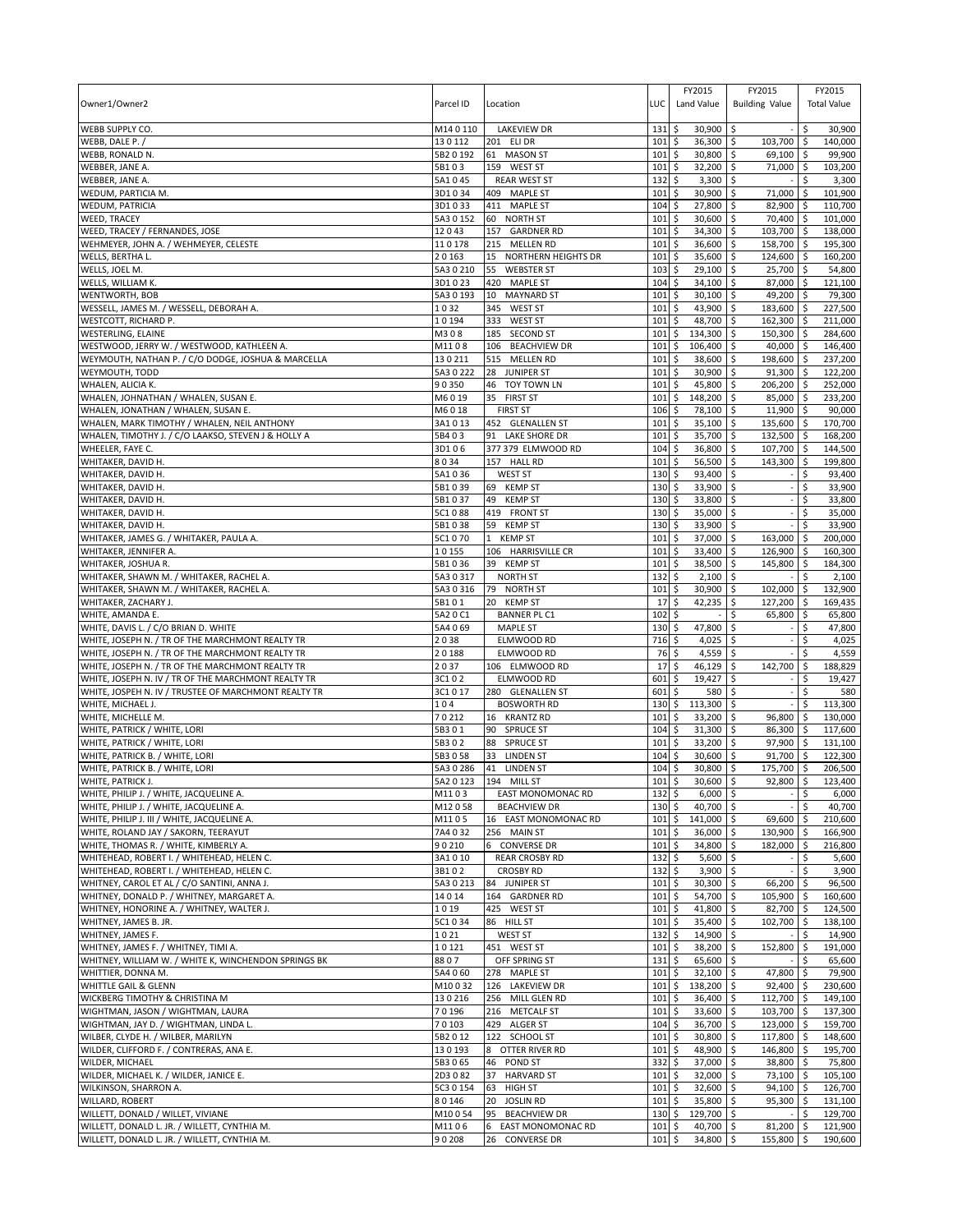| Owner1/Owner2                                                                                    | Parcel ID              | Location                                                  | LUC                | FY2015<br>Land Value                   | FY2015<br><b>Building Value</b> | FY2015<br><b>Total Value</b>           |  |
|--------------------------------------------------------------------------------------------------|------------------------|-----------------------------------------------------------|--------------------|----------------------------------------|---------------------------------|----------------------------------------|--|
| WILLIAMS, DAVID A. / C/O YELLEN, NANCY M                                                         | 407                    | <b>BROOKS RD</b>                                          | 130                | \$<br>$50,500$ \$                      |                                 | -\$<br>50,500                          |  |
| WILLIAMS, FELICITAS M. / WILLIAMS, PEGGY<br>WILLIAMS, HUGH                                       | 130237<br>5A3072       | 445 MELLEN RD<br>66 BELMONT AV                            | 101<br>101         | \$<br>39,400<br>30,600 \$<br>\$        | l\$<br>184,400<br>112,100       | 223,800<br><b>S</b><br>ا \$<br>142,700 |  |
| WILLIAMS, HUGH                                                                                   | 5A3075                 | <b>BELMONT AV</b>                                         | 132                | \$<br>4,600                            | \$                              | 4,600                                  |  |
| WILLIAMS, KIMBERLY A.                                                                            | 130173                 | 60 INDEPENDENCE DR                                        | 101                | 36,600<br>\$                           | 104,200<br>\$                   | 140,800<br>-\$                         |  |
| WILLIAMS, MICHAEL A. / WILLIAMS, JESSICA L.                                                      | 5A2 0 221              | 164 LINCOLN AV                                            | 101                | \$<br>32,300                           | \$<br>132,400                   | l\$<br>164,700                         |  |
| WILLIAMS, RICHARD B. / WILLIAMS, KATHERINE J.                                                    | 70135                  | 200 BALDWINVILLE STATE RD                                 | 101                | 35,200<br>\$                           | 139,200<br>\$                   | 174,400<br>\$ ا                        |  |
| WILLIAMS, RICHARD T. / WILLIAMS, KAREN A.                                                        | 5C4 0 13               | 307<br><b>SPRING ST</b>                                   | 101                | \$<br>30,800                           | \$<br>64,100                    | ۱\$<br>94,900                          |  |
| WILLIAMS, ROBERT E. / WILLIAMS, KELLY E.                                                         | 70232                  | 25<br><b>CHASE LN</b>                                     | 101                | \$<br>33,200                           | l\$<br>111,000                  | l \$<br>144,200                        |  |
| WILLIAMS, THOMAS J. / KELLY, LOUISE L.                                                           | 130183                 | <b>INDEPENDENCE DR</b><br>$\mathbf{1}$                    | 101                | \$<br>36,600                           | \$<br>151,400 \$                | 188,000<br>167.800                     |  |
| WILLIS, CHUNCIE R.<br>WILLIS, CHUNCIE R.                                                         | 10B4 0 11<br>10B4 0 13 | 262 BALDWINVILLE STATE RD<br><b>BALDWINVILLE STATE RD</b> | 101<br>132         | \$<br>30,200<br>\$<br>4,500            | \$<br>137,600<br>\$             | \$<br>4,500                            |  |
| WILSON, BRENDA M.                                                                                | 5A409                  | 40 TUCKER ST                                              | 101                | 32,000<br>\$                           | \$<br>50,100                    | 82,100<br>-\$                          |  |
| WILSON, CHARLES R. / WILSON, SHELLY L.                                                           | 6B1026                 | 108 GLENALLEN ST                                          | 101                | \$<br>32,000                           | 91,200<br>\$                    | 123,200<br>l\$                         |  |
| WILSON, COREY D. / MARTIN, LORI A.                                                               | 20144                  | 75 FORRISTALL RD                                          | 101                | \$<br>45,200 \$                        | 246,500 \$                      | 291,700                                |  |
| WILSON, JAMES G. JR. / WILSON, MONIKA                                                            | 90296                  | 316 ASH ST                                                | 101                | \$<br>34,900                           | \$<br>128,700                   | l \$<br>163,600                        |  |
| WILSON, LINDA L. / C/O LINDA LEE                                                                 | 5B2 0 204              | 260 FRONT ST                                              | 104                | \$<br>30,600                           | l\$<br>121,700                  | l\$<br>152,300                         |  |
| WILSON, LINDA L. / C/O LINDA LEE                                                                 | 5C2 0 30               | <b>RIVER ST</b>                                           | 132                | \$<br>4,600 \$                         |                                 | 4,600<br>Ŝ.                            |  |
| WILSON, LYNN M. / WILSON, ADAM A.                                                                | 5B20236                | 65 SCHOOL ST                                              | 101                | 30,500<br>\$                           | \$<br>76,900                    | \$<br>107,400                          |  |
| WILSON, MATTHEW R.                                                                               | 90211<br>2D204         | 601 TEEL RD<br>280 LINCOLN AV                             | 101<br>316         | \$<br>35,500<br>50,700<br>\$           | \$<br>128,800<br>l \$           | 164,300<br>-Ś<br>92,000                |  |
| WILSON, ROLAND H. + SHIRLEY F. / WILSON, COREY DAVID<br>WILSON, TIMOTHY A. / MURPHY, MARJORIE T. | 80114                  | 520 ALGER ST                                              | 101                | \$<br>49,700                           | $41,300$ \$<br>  \$<br>161,400  | 211,100<br>ا \$                        |  |
| WINCHENDON C.A.C., INC.                                                                          | 5B3053                 | 271 CENTRAL ST                                            | 957                | \$<br>74,100                           | \$<br>100,900                   | 175,000<br>-\$                         |  |
| WINCHENDON FOREST LLC                                                                            | 6033                   | NORTH ASHBURNHAM RD                                       | 601                | 1,903<br>\$                            | l\$                             | 1,903<br>\$.                           |  |
| <b>WINCHENDON FOREST LLC</b>                                                                     | 6018                   | NORTH ASHBURNHAM RD                                       | 601                | \$<br>1,352                            | l\$                             | \$<br>1,352                            |  |
| WINCHENDON FOREST LLC                                                                            | 9026                   | NORTH ASHBURNHAM RD                                       | 601                | \$<br>10,586                           | ∣\$                             | 10,586<br>\$                           |  |
| WINCHENDON FOREST LLC                                                                            | 6079                   | NORTH ASHBURNHAM RD                                       | 601                | \$<br>1,170                            | \$                              | Ś<br>1,170                             |  |
| WINCHENDON FOREST LLC                                                                            | 307                    | OFF NORTH ASHBURNHAM RD                                   | 601                | \$<br>20,176                           | \$                              | \$<br>20,176                           |  |
| <b>WINCHENDON FOREST LLC</b>                                                                     | 6010                   | OFF NORTH ASHBURNHAM RD                                   | 601                | 1,144<br>\$                            | \$                              | Ś<br>1,144                             |  |
| WINCHENDON FOREST LLC<br>WINCHENDON FOREST LLC                                                   | 12014<br>12056         | <b>GARDNER RD</b><br><b>TEEL RD</b>                       | 601<br>601         | \$<br>1,992<br>\$<br>2,787             | \$<br>\$                        | 1,992<br>\$<br>Ś<br>2,787              |  |
| <b>WINCHENDON FOREST LLC</b>                                                                     | 12057                  | <b>TEEL RD</b>                                            | 601                | 3,364<br>\$                            | Ŝ.                              | 3,364<br>Ś                             |  |
| WINCHENDON FOREST LLC                                                                            | 12058                  | <b>TEEL RD</b>                                            | 601                | \$<br>1,015                            | \$                              | 1,015<br>\$                            |  |
| <b>WINCHENDON FOREST LLC</b>                                                                     | 8A308                  | <b>HALL RD</b>                                            | 601                | \$<br>3,562                            | \$                              | \$<br>3,562                            |  |
| <b>WINCHENDON FOREST LLC</b>                                                                     | 306                    | REAR NORTH ASHBURNHAM RD                                  | 601                | \$<br>3,380                            | \$                              | Ś<br>3,380                             |  |
| WINCHENDON FOREST LLC                                                                            | 12013                  | <b>GARDNER RD</b>                                         | 601                | \$<br>692                              | \$                              | \$<br>692                              |  |
| <b>WINCHENDON FOREST LLC</b>                                                                     | 12077                  | <b>BEMIS RD</b>                                           | 601                | 52<br>\$                               | \$                              | \$<br>52                               |  |
| <b>WINCHENDON FOREST LLC</b>                                                                     | 12078                  | <b>BEMIS RD</b>                                           | 601                | \$<br>52                               | \$                              | 52<br>\$                               |  |
| WINCHENDON FOREST LLC<br><b>WINCHENDON FOREST LLC</b>                                            | 5D407<br>6088          | <b>HALL RD</b><br>NORTH ASHBURNHAM RD                     | 601<br>601         | \$<br>4,524<br>10,364<br>\$            | \$<br>Ŝ.                        | Ś<br>4,524<br>10,364<br>\$             |  |
| WINCHENDON FOREST LLC                                                                            | 1204                   | <b>RAYMOND RD</b>                                         | 601                | \$<br>4,623                            | \$                              | \$<br>4,623                            |  |
| WINCHENDON FOREST LLC                                                                            | 6085                   | OFF NORTH ASHBURNHAM RD                                   | 601                | \$<br>4,758                            | l\$                             | 4,758                                  |  |
| <b>WINCHENDON FOREST LLC</b>                                                                     | 120101                 | OFF GARDNER RD                                            | 130                | \$<br>42,900                           | l \$                            | Ŝ.<br>42,900                           |  |
| WINCHENDON HISTORICAL SOCIETY /                                                                  | 5B20273                | 151 FRONT ST                                              | 905                | \$<br>33,600 \$                        | 417,300                         | ۱\$<br>450,900                         |  |
| WINCHENDON HOSPITAL, INC. /                                                                      | 8A3013                 | 55 HOSPITAL DR                                            | 955                | \$<br>48,600                           | 801,100<br>۱\$                  | 849,700<br>l\$                         |  |
| WINCHENDON HOUSING ASSOCIATES LIMITED PARTNERSHIP / C/O HALLKEEN MANAGEN 2D3 0 114               |                        | <b>GOODRICH DR</b>                                        | 112                | \$<br>306,000                          | \$<br>1,382,300                 | \$<br>1,688,300                        |  |
| WINCHENDON HOUSING AUTHORITY                                                                     | 5B2 0 131              | 50 52 COURT ST                                            | 970<br>970         | \$<br>30,500<br>\$                     | 69,600<br>۱\$                   | ۱\$<br>100,100                         |  |
| WINCHENDON HOUSING AUTHORITY<br>WINCHENDON HOUSING AUTHORITY                                     | 5A3 0 246<br>5B2 0 132 | 404 CENTRAL ST<br>44 46 COURT ST                          | 970                | 30,600<br>\$<br>30,100                 | ۱\$<br>96,500<br>\$<br>71,700   | l \$<br>127,100<br>101,800<br>ا \$     |  |
| WINCHENDON HOUSING AUTHORITY                                                                     | 5C1062                 | 195 RIVER ST                                              | 970                | \$<br>34,400                           | \$<br>109,500                   | 143,900                                |  |
| WINCHENDON HOUSING AUTHORITY                                                                     | 5C3 0 108              | 33 CROSS ST                                               | 970                | \$<br>31,800                           | 81,200 \$<br>ا \$               | 113,000                                |  |
| WINCHENDON HOUSING AUTHORITY                                                                     | 5C1026                 | 410 FRONT ST                                              | 970S               | 32.300 \$                              | $79.100$ \$                     | 111.400                                |  |
| WINCHENDON HOUSING AUTHORITY                                                                     | 5B1010                 | 66 70 HYDE PARK DR                                        | $970 \;$ \$        | 248,700 \$                             |                                 | 2,400,600 \$ 2,649,300                 |  |
| WINCHENDON HOUSING AUTHORITY                                                                     | 5B2 0 171              | 40 HYDE PARK ST                                           | 970                | \$<br>37,200 \$                        | 134,900 \$                      | 172,100                                |  |
| WINCHENDON HOUSING AUTHORITY                                                                     | 5A3 0 260              | 71 77 MAPLE ST                                            | 970                | \$<br>$30,500$ \$                      | 128,500                         | l\$<br>159,000                         |  |
| WINCHENDON HOUSING AUTHORITY<br>WINCHENDON HOUSING AUTHORITY                                     | 5A3 0 332<br>5B2 0 113 | 190 MAPLE ST<br>33 OAK ST                                 | 970<br>970         | \$<br>31,600 \$<br>\$<br>31,600 \$     | 78,200 \$<br>154,000 \$         | 109,800<br>185,600                     |  |
| WINCHENDON HOUSING AUTHORITY                                                                     | 5A2027                 | 23 27 PEARL DR                                            | 970                | \$<br>188,800 \$                       | 1,552,600                       | 1,741,400<br>5                         |  |
| WINCHENDON HOUSING AUTHORITY                                                                     | 5A3 0 10               | 90 96 IPSWICH DR                                          | 970                | 239,800 \$<br>\$                       | 2,644,300 \$                    | 2,884,100                              |  |
| WINCHENDON HOUSING AUTHORITY                                                                     | 5B2 0 206              | 244 FRONT ST                                              | 970                | \$<br>31,700 \$                        | $96,200$ \$                     | 127,900                                |  |
| WINCHENDON HOUSING AUTHORITY                                                                     | 5D302                  | 35 37 COTTAGE ST                                          | 970                | \$<br>31,700 \$                        | 88,000 \$                       | 119,700                                |  |
| WINCHENDON HOUSING AUTHORITY                                                                     | 5A2 0 219              | <b>FRANKLIN ST</b>                                        | 970 \$             | 239,300 \$                             | 1,666,200 \$                    | 1,905,500                              |  |
| WINCHENDON HOUSING AUTHORITY                                                                     | 5A2 0 65               | 63 65 MILL ST                                             | 970                | \$<br>$30,900$ \$                      | 117,800                         | l \$<br>148,700                        |  |
| WINCHENDON HYDROELECTRIC, LLC                                                                    | 5C2 0 21               | <b>FRONT ST</b><br><b>FRONT ST</b>                        | 390 \$<br>132      | 38,800 \$<br>$\sqrt{5}$<br>$23,900$ \$ | $22,300$ \$                     | 61,100<br>\$                           |  |
| WINCHENDON HYDROELECTRIC, LLC<br>WINCHENDON HYDROELECTRIC, LLC                                   | 5C3 0 23<br>5C3 0 24   | <b>SPRING ST</b>                                          | $132 \,$ \$        | 27,900 \$                              |                                 | 23,900<br>\$<br>27,900                 |  |
| <b>WINCHENDON LLC</b>                                                                            | 40109                  | SIBLEY RD                                                 | $132 \div$         | 48,600 \$                              |                                 | \$<br>48,600                           |  |
| <b>WINCHENDON LLC</b>                                                                            | 40115                  | <b>RIVER ST</b>                                           | $410 \pm$          | 20,800 \$                              |                                 | \$<br>20,800                           |  |
| <b>WINCHENDON LLC</b>                                                                            | 4059                   | 580 RIVER ST                                              | 410                | \$<br>185,200 \$                       |                                 | 185,200<br>\$                          |  |
| <b>WINCHENDON LLC</b>                                                                            | 4061                   | <b>RIVER ST</b>                                           | 410 \$             | 72,700 \$                              |                                 | \$<br>72,700                           |  |
| <b>WINCHENDON LLC</b>                                                                            | 4C4 0 2                | <b>RIVER ST</b>                                           | 410S               | $94,200$ \$                            |                                 | \$<br>94,200                           |  |
| <b>WINCHENDON LLC</b>                                                                            | 40108                  | <b>REAR HALE ST</b>                                       | $410 \pm$          | 203,400 \$                             | 75,500 \$                       | 278,900                                |  |
| WINCHENDON MASONIC<br>WINCHENDON MATERIALS, LLC                                                  | 2D1018<br>9099         | 325 SCHOOL ST<br><b>TEEL RD</b>                           | 954<br>$130 \;$ \$ | \$<br>96,700 \$<br>$96,100$ \$         | 110,700                         | 207,400<br><b>S</b><br>96,100<br>-Ś    |  |
| <b>WINCHENDON PARK LLC</b>                                                                       | 5B2 0 305              | 48 60 CENTRAL ST                                          | $325$ \$           | 70,700 \$                              | 238,600                         | 309,300<br>l \$                        |  |
| WINCHENDON PLAZA, LLC / C/O NAI HUNNEMAN MGT CO                                                  | 5B3 0 137              | 5 49 CENTRAL ST                                           | 323                | \$<br>176,300 \$                       | 1,743,000                       | ۱\$<br>1,919,300                       |  |
| WINCHENDON REDEVELOPMENT / AUTHORITY                                                             | 120103                 | <b>GARDNER RD</b>                                         | 930                | \$<br>32,300                           | l\$<br>1,900                    | \$<br>34,200                           |  |
| WINCHENDON REDEVELOPMENT / AUTHORITY                                                             | 5B3 0 172              | OFF SPRING ST                                             | 930                | $8,100$ \$<br>\$                       |                                 | 8,100<br>\$                            |  |
| WINCHENDON REDEVELOPMENT / AUTHORITY                                                             | 5C4 0 1                | <b>REAR SPRING ST</b>                                     | $930$ \$           | $10,200$ \$                            |                                 | \$<br>10,200                           |  |
| WINCHENDON REDEVELOPMENT / AUTHORITY                                                             | 4C4 0 30               | 427 RIVER ST                                              | 930                | \$<br>32,200 \$                        |                                 | 32,200<br>\$                           |  |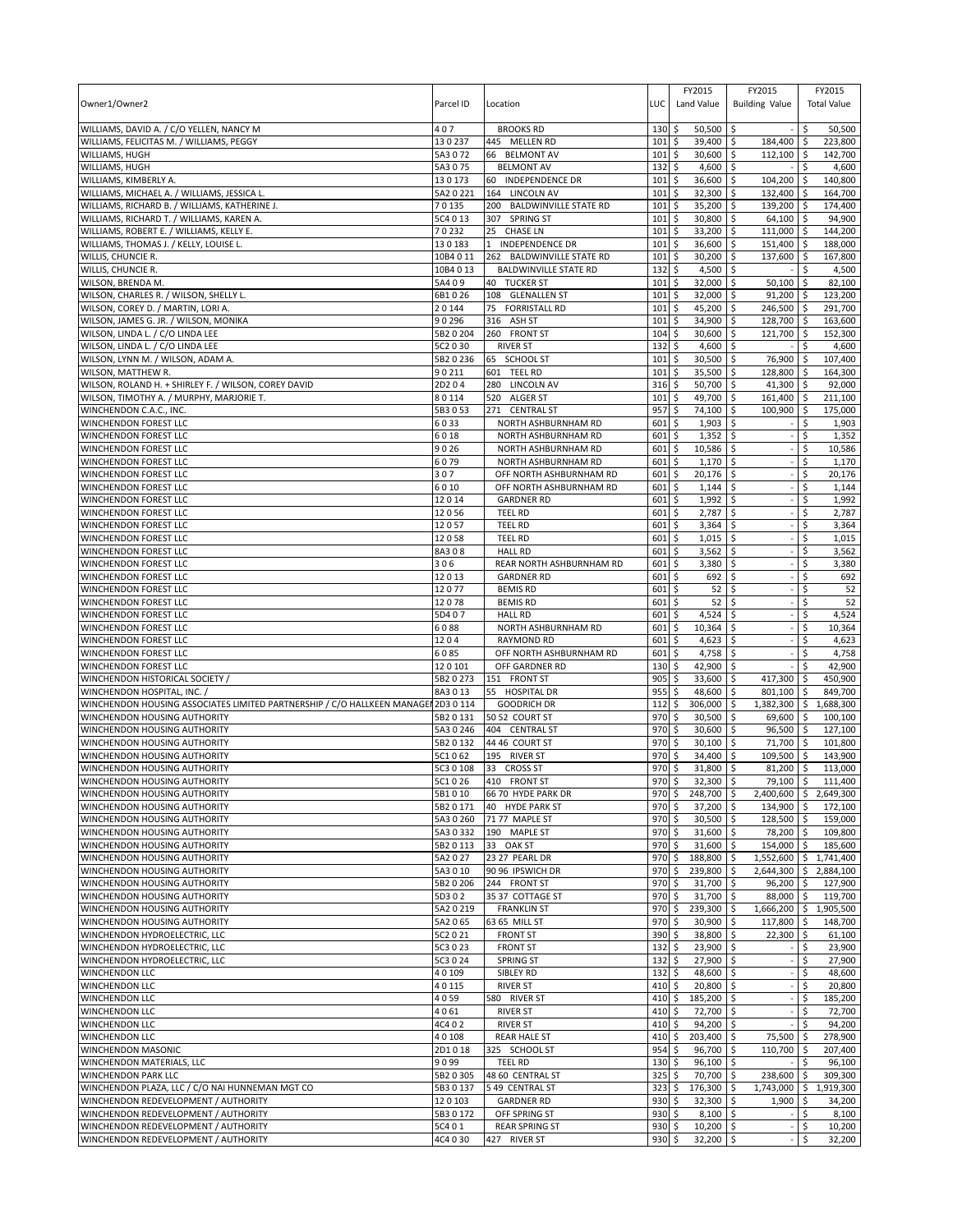| Owner1/Owner2                                                                                | Parcel ID           | Location                                         | LUC                | FY2015<br>Land Value                  | FY2015<br><b>Building Value</b><br>32,200 \$ |                                 |
|----------------------------------------------------------------------------------------------|---------------------|--------------------------------------------------|--------------------|---------------------------------------|----------------------------------------------|---------------------------------|
| WINCHENDON REDEVELOPMENT / AUTHORITY<br>WINCHENDON REDEVELOPMENT / AUTHORITY                 | 4C4 0 29<br>120102  | 531 RIVER ST<br><b>COMMERCIAL DR</b>             | 930<br>931         | \$<br>32,200<br>\$                    | l\$<br>4,800                                 | 32,200<br>\$<br>\$<br>37,000    |
| WINCHENDON REDEVELOPMENT / AUTHORITY                                                         | M17044              | <b>LAKEVIEW DR</b>                               | 930                | 31,000 \$<br>\$                       |                                              | \$<br>31,000                    |
| WINCHENDON REDEVELOPMENT / AUTHORITY                                                         | 2D406               | WOODLAWN AV                                      | 930                | \$<br>4,700                           | \$                                           | Ś<br>4,700                      |
| WINCHENDON REDEVELOPMENT / AUTHORITY                                                         | 5B2 0 216           | <b>SCHOOL ST</b>                                 | 930                | 2,600<br>\$                           | Ŝ.                                           | \$<br>2,600                     |
| WINCHENDON REDEVELOPMENT / AUTHORITY                                                         | 5B2 0 215           | 208 214 FRONT ST                                 | 930                | \$<br>33,000                          | \$                                           | \$<br>33,000                    |
| WINCHENDON REDEVELOPMENT / AUTHORITY                                                         | 120105              | <b>COMMERCIAL DR</b>                             | 930                | \$<br>4,900                           | \$                                           | 4,900<br>Ś                      |
| WINCHENDON REDEVELOPMENT / AUTHORITY<br>WINCHENDON REDEVELOPMENT AUTHO                       | 2077<br>5C2 0 33    | <b>LINCOLN AV</b><br>36 RIVER ST                 | 930<br>930         | \$<br>74,900<br>35,100<br>\$          | \$<br>Ŝ.                                     | Ś<br>74,900<br>35,100<br>\$     |
| WINCHENDON REVEDELOPMENT / AUTHORITY                                                         | 4C4 0 48            | <b>RIVER ST</b>                                  | 930                | \$<br>4,700                           | ۱\$                                          | 4,700<br>Ś                      |
| WINCHENDON REVEVELOPMENT / AUTHORITY                                                         | 5A2 0 106           | <b>SCHOOL ST</b>                                 | 930                | 30,300<br>\$                          | \$<br>5,200                                  | 35,500<br>\$                    |
| WINCHENDON ROD + GUN CLUB, INC                                                               | 4082                | <b>RIVER ST</b>                                  | 385                | \$<br>7,900                           | 1,400<br>\$                                  | \$<br>9,300                     |
| WINCHENDON SAVINGS BANK                                                                      | 7055                | <b>NEW BOSTON RD</b>                             | 130                | 18,800<br>\$                          | Ŝ.                                           | 18,800<br>\$                    |
| WINCHENDON SAVINGS BANK                                                                      | 5D1041              | <b>MAIN ST</b>                                   | 390                | \$<br>9,700                           | \$                                           | \$<br>9,700                     |
| WINCHENDON SAVINGS BANK                                                                      | 7056                | <b>NEW BOSTON RD</b>                             | 130                | \$<br>18,900 \$                       |                                              | 18,900<br>\$                    |
| WINCHENDON SAVINGS BANK / C/O TAX VALUATION INC                                              | 8803                | NORTH ROYALSTON RD                               | 131                | \$<br>80,800                          | l\$                                          | \$<br>80,800                    |
| WINCHENDON VENTURES LLC / c/o TERRY O`REILLY<br>WINCHENDON VENTURES LLC / C/O TERRY O'REILLY | 1099<br>20104       | <b>WEST ST</b><br>430 SCHOOL ST                  | 130<br>101         | \$<br>92,700 \$<br>\$<br>36,800 \$    | 134,200                                      | \$<br>92,700<br>l \$<br>171,000 |
| WINCHENDON VENTURES LLC / C/O TERRY O'REILLY                                                 | 20109               | <b>WEST ST</b>                                   | 130                | \$<br>209,900 \$                      |                                              | \$<br>209,900                   |
| WINCHENDON VENTURES LLC / C/O TERRY O'REILLY                                                 | 5A102               | <b>BROWN ST</b>                                  | 130                | \$<br>165,000 \$                      |                                              | Ŝ.<br>165,000                   |
| WINMASS REALTY LLC / C/O NAMDAR REALTY GROUP                                                 | 5A3 0 196           | 250 CENTRAL ST                                   | 325                | \$<br>$105,100$ \$                    | 570,600                                      | 675,700<br><b>S</b>             |
| WIRTANEN, EDWIN J. / STROMBECK, TIANNE                                                       | 5A2098              | 134 PEARL ST                                     | 101                | \$<br>30,600                          | \$<br>39,200                                 | 69,800<br>∣\$                   |
| WITKOWSKI, FRANCIS E. / WITKOWSKI, BRENDA L.                                                 | 40139               | 800 RIVER ST                                     | 101                | \$<br>50,500                          | \$<br>127,000                                | 177,500<br>∣\$                  |
| WITT, SUSAN M. / WITT, JOHN S.                                                               | 5B2041              | 133<br><b>GROVE ST</b>                           | 101                | \$<br>31,600                          | 154,100<br>∣\$                               | 185,700<br>l\$                  |
| WOJDAK, RICHARD P. / WOJDAK, KATHERINE M.                                                    | 70187               | 24<br>SOUTH ROYALSTON RD                         | 101                | \$<br>34,200                          | \$<br>124,100                                | l\$<br>158,300                  |
| WOLSKI, DANIEL C.<br>WOLSKI, JOSEPH W.                                                       | 5D1029<br>5A3 0 241 | 129 BENJAMIN ST<br>83<br><b>JUNIPER ST</b>       | 101<br>101         | \$<br>35,400                          | \$<br>128,900                                | 164,300<br>ا \$<br>S.           |
| WOLSKI, JUNE B.                                                                              | 5D308               | <b>COTTAGE ST</b>                                | 132                | \$<br>30,600<br>\$<br>4,700           | \$<br>87,200<br>\$                           | 117,800<br>\$<br>4,700          |
| WOLSKI, JUNE B.                                                                              | 5D307               | <b>COTTAGE ST</b>                                | 132                | \$<br>4,800                           | \$                                           | \$<br>4,800                     |
| WOLSKI, JUNE B.                                                                              | 5D304               | 61 COTTAGE ST                                    | 101                | \$<br>41,100                          | \$<br>115,100                                | 156,200<br>\$                   |
| WOLSKI, KEVIN E. / WOLSKI, BRANDY S.                                                         | 5A3 0 184           | 40 WEBSTER ST                                    | 101                | \$<br>30,600                          | \$<br>84,800                                 | \$<br>115,400                   |
| WOLSKI, KEVIN E. / WOLSKI, BRANDY S.                                                         | 5B3 0 126           | 24 26 CHESTNUT ST                                | 104                | 31,200<br>\$                          | \$<br>122,400                                | 153,600<br>۱\$                  |
| WOLSKI, NANCY A.                                                                             | 7B4030              | <b>BALDWINVILLE STATE RD</b>                     | 132                | \$<br>3,200                           | \$                                           | \$<br>3,200                     |
| WOLSKI, NANCY A. / WOLSKI, ANTHONY E                                                         | 7B4018              | 70 BALDWINVILLE STATE RD                         | 13                 | \$<br>31,500                          | 147,700<br>\$                                | 179,200<br>-\$                  |
| WOLSKI, NATHALIE                                                                             | 8018                | 400 HALE ST                                      | 101                | \$<br>34,900                          | \$<br>162,300                                | 197,200<br>۱\$                  |
| WOLSKI, WILLIAM A.<br>WOOD, GARDNER I. / WOOD, BRANDY L.                                     | 70139<br>5A3 0 208  | 319 MAIN ST<br><b>WEBSTER ST</b><br>37           | 101<br>101         | \$<br>34,500<br>\$<br>30,100          | \$<br>173,300<br>60,700 \$<br>\$             | 207,800<br>l \$<br>90,800       |
| WOOD, IVAN G. / WOOD, JUNE L.                                                                | 5A30189             | 123 SPRUCE ST                                    | 101                | \$<br>31,400                          | \$<br>57,500                                 | \$<br>88,900                    |
| WOOD, JEFFREY                                                                                | 110125              | 99<br><b>BALDWINVILLE RD</b>                     | 101                | \$<br>35,900                          | \$<br>109,200                                | -\$<br>145,100                  |
| WOOD, JEFFREY K.                                                                             | 11017               | 105 BALDWINVILLE RD                              | 16                 | 58,792<br>\$                          | 283,200<br>Ŝ.                                | 341,992<br>۱\$                  |
| WOOD, JEFFREY K.                                                                             | 110202              | 112 BALDWINVILLE RD                              | 601                | \$<br>3,382                           | \$                                           | \$<br>3,382                     |
| WOOD, LARRY S. & REBECCA A.                                                                  | 10B4 01             | 1335 ALGER ST                                    | 101                | \$<br>32,200                          | l\$<br>241,400                               | \$<br>273,600                   |
| WOOD, LARRY S. / WOOD, REBECCA A.                                                            | 10B4 0 34           | 252 BALDWINVILLE STATE RD                        | 314                | \$<br>32,000                          | \$<br>59,300                                 | l \$<br>91,300                  |
| WOOD, LARRY S. / WOOD, REBECCA A.                                                            | 10B4 0 35           | <b>ALGER ST</b>                                  | 390                | \$<br>32,200                          | l \$                                         | \$<br>32,200                    |
| WOOD, LYNN K. / WOOD, LINDA C.<br>WOOD, LYNN K. / WOOD, LINDA C.                             | 4D4048<br>5D1047    | <b>MAIN ST</b><br>94 MAIN ST                     | 130<br>101         | \$<br>23,900<br>\$<br>30,800          | l\$<br>\$<br>67,400                          | 23,900<br>Ŝ.<br>\$<br>98,200    |
| WOOD, LYNN K. / WOOD, LINDA G.                                                               | 5D1048              | <b>MAIN ST</b>                                   | 132                | \$<br>3,100                           | \$                                           | 3,100<br>Ŝ.                     |
| WOOD, NATHAN P. / WOOD, KELLY A.                                                             | 5B2 0 154           | 114<br><b>WEST ST</b>                            | 101                | \$<br>32,100                          | l\$<br>137,800                               | 169,900<br>l \$                 |
| WOOD, REBECCA A. / WOOD, LARRY S.                                                            | 10B4 0 33           | 250 BALDWINVILLE STATE RD                        | 101                | \$<br>33,300                          | \$<br>145,200                                | 178,500<br>ا \$                 |
| WOOD, ROGER / WOOD, SHELLEY                                                                  | 5B2 0 199           | 295 FRONT ST                                     | 111                | \$<br>30,600                          | \$<br>105.000                                | 135.600<br>-\$                  |
| WOOD, ROGER K.                                                                               | 5B2 0 310           | 305<br><b>FRONT ST</b>                           | 101                | \$<br>32,200                          | ا \$<br>116,300                              | l \$<br>148,500                 |
| WOOD, SHELLY J.                                                                              | 5C1 0 25            | 21 MUNROE ST                                     | 109S               | 36.400 \$                             | $46.700$ \$                                  | 83.100                          |
| WOOD, THOMAS W.<br>WOODARD, CHARLES / WOODARD, JEAN                                          | 40240<br>5A1051     | 680 RIVER ST<br>269 WEST ST                      | 101<br>101         | 49,600 \$<br>\$<br>\$<br>34,800 \$    | 207,100 \$<br>126,200 \$                     | 256,700<br>161,000              |
| WOODARD, MARK S. / WOODARD, SUSAN M.                                                         | 5C4 0 20            | 8 HALL RD                                        | 101                | \$<br>35,700 \$                       | 37,500                                       | l\$<br>73,200                   |
| WOODARD, RENEE J.                                                                            | 130251              | 185 RUSSELL FARM RD                              | 101                | \$<br>40,600 \$                       | 145,200 \$                                   | 185,800                         |
| WOODBURY, KEITH                                                                              | 11081               | 178 BALDWINVILLE RD                              | 101                | \$<br>35,000 \$                       | 122,300 \$                                   | 157,300                         |
| WOODMAN, WALTER H. / RAYMOND, HELEN J.                                                       | 70219               | 86 KRANTZ RD                                     | 101                | \$<br>34,200                          | l\$<br>102,200                               | <b>5</b><br>136,400             |
| WOODMAN, WALTER H. / RAYMOND, HELEN J.                                                       | 70220               | <b>KRANTZ RD</b>                                 | 132                | $5,300$ \$<br>\$                      |                                              | 5,300<br>\$                     |
| WOODS, FRANCIS F. / WOODS, BRENDA L.                                                         | 9087                | 628 TEEL RD                                      | 101                | \$<br>37,300 \$                       | 110,100                                      | $\sqrt{5}$<br>147,400           |
| WOODWARD, CLAYTON T. / WOODWARD, KATHERINE M.<br>WORLDWIDE MEDICAL / RESOURCES, INC.         | 80165<br>130215     | 34<br><b>BALDWINVILLE RD</b><br>252 MILL GLEN RD | 101<br>130         | \$<br>41,500 \$<br>\$<br>41,800 \$    | 167,200                                      | 208,700<br>l \$<br>\$<br>41,800 |
| WORN, MICHAEL M. / WORN, BARBARA L.                                                          | 70146               | 579 ALGER ST                                     | 101                | \$<br>45,200 \$                       | 148.400                                      | $\ddot{\varsigma}$<br>193,600   |
| WOYTEK, WILLIAM A.                                                                           | 90322               | 649 SPRING ST                                    | $130 \;$ \$        | 69,100 \$                             |                                              | 69,100<br>\$                    |
| WOYTEK, WILLIAM A.                                                                           | 906                 | 268 ASH ST                                       | 101                | \$<br>42,000 \$                       | 131,900                                      | $\ddot{\varsigma}$<br>173,900   |
| WRY, LEONA M. / WRY, WILLIAM E.                                                              | M204                | <b>ISLAND RD</b>                                 | $130 \;$ \$        | 28,300 \$                             |                                              | Ŝ.<br>28,300                    |
| WYREBEK, WILLIAM / WYREBEK, NANCY L.                                                         | 11012               | <b>JOSLIN RD</b>                                 | $130 \;$ \$        | 27,300 \$                             |                                              | \$<br>27,300                    |
| WYSON, KRISTOPHER A.                                                                         | 80106               | 694 ALGER ST                                     | 101                | \$<br>33,800 \$                       | 139,700                                      | ۱\$<br>173,500                  |
| XARRAS, MICHAEL F. / XARRAS, KAREN A.                                                        | 8A202               | 279 HALE ST                                      | 101                | \$<br>37,500 \$                       | 85,400 \$                                    | 122,900                         |
| YANG MIKE L & LOR JANNI S<br>YANG, BEE                                                       | 5B4 0 44<br>40191   | 150 LAKE SHORE DR<br>21 SIBLEY RD                | $101 \;$ \$<br>101 | 35,600 \$<br>$\ddot{s}$<br>40,400 \$  | 144,500 \$<br>200,000 \$                     | 180,100<br>240,400              |
| YANG, PHOUVIENG / YANG, VUE                                                                  | 40164               | 732 RIVER ST                                     | $101 \;$ \$        | 41,300 \$                             | 154,100 \$                                   | 195,400                         |
| YBANEZ, MANUEL V. / YBANEZ, LEONILA P.                                                       | 5A3 0 169           | 37 39 JACKSON AV                                 | 104                | \$<br>30,200 \$                       | 95,000                                       | $\sqrt{5}$<br>125,200           |
| YBANEZ, MANUEL V. / YBANEZ, LEONILA P.                                                       | 5A3 0 170           | <b>JACKSON AV</b>                                | 132                | \$<br>4,500 \$                        |                                              | 4,500<br>-\$                    |
| YEE, ALYCE CLAIRE                                                                            | 5A3 0 176           | 82 84 JACKSON AV                                 | $105$ \$           | $31,300$ \$                           | 73,900                                       | ۱\$<br>105,200                  |
| YESMENTES, PETER L.                                                                          | M506                | 175 ISLAND RD                                    | 13                 | 165,200 \$<br>\$                      | 153,800 \$                                   | 319,000                         |
| YORK CHAD E                                                                                  | 13072               | 48<br>HAPPY HOLLOW RD                            | 101                | \$<br>35,200                          | \$<br>95,700                                 | 130,900<br>\$                   |
| YOU, INC.<br>YOUNG KAREN M & MICHAEL E                                                       | 130207<br>5C3 0 127 | OTTER RIVER RD<br>56 ASH ST                      | 941<br>101         | \$<br>421,100 \$<br>\$<br>$33,400$ \$ | 4,758,000 \$<br>$93,800$ \$                  | 5,179,100<br>127,200            |
| YOUNG, DAVID C. / YOUNG, LYNN E.                                                             | 80107               | 671 HITCHCOCK RD                                 | $101 \;$ \$        | 33,400 \$                             | 163,600 \$                                   | 197,000                         |